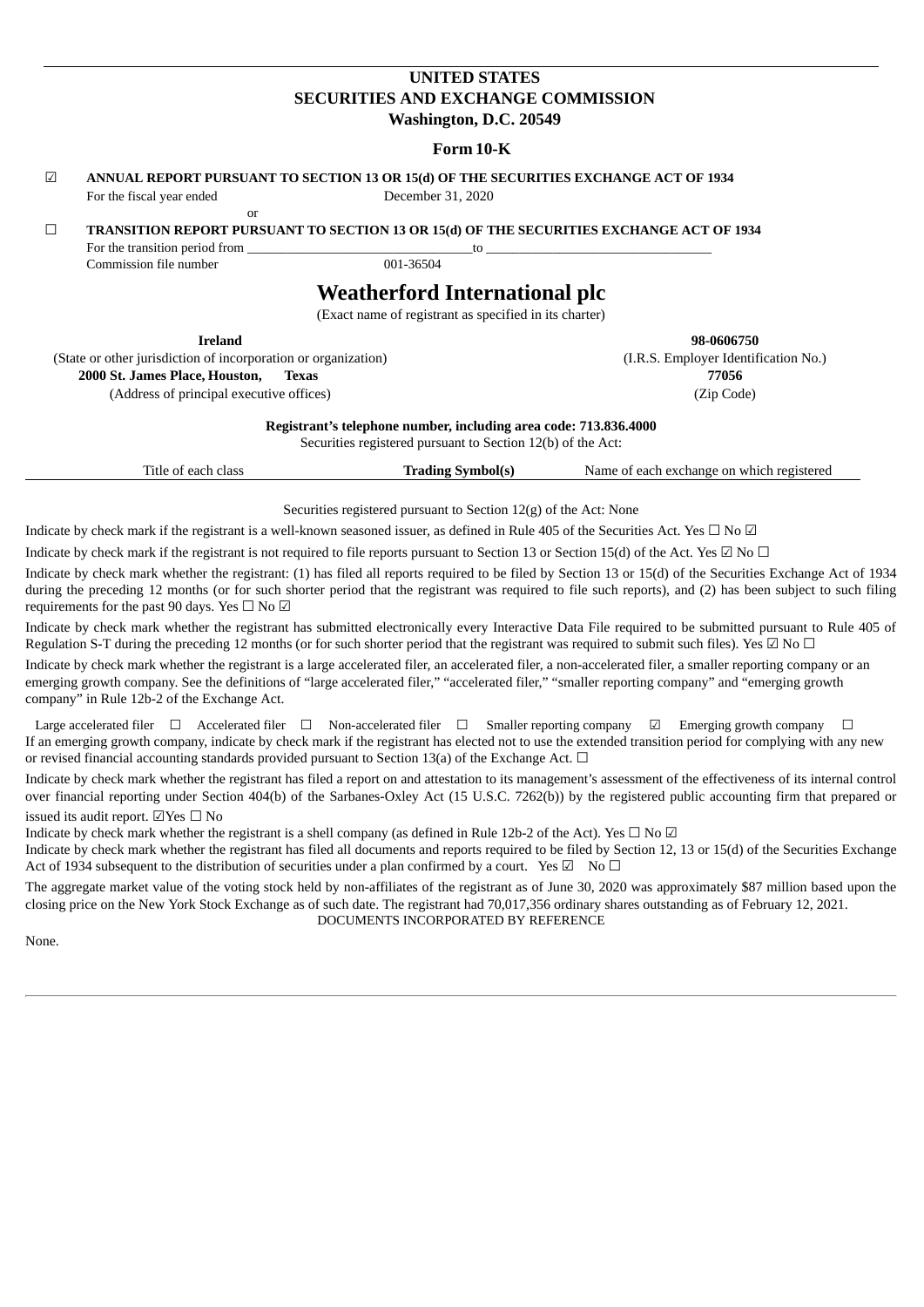## **Weatherford International plc Form 10-K for the Year Ended December 31, 2020 Table of Contents**

<span id="page-1-1"></span><span id="page-1-0"></span>

| <b>PART I</b>     |                                                                                                                               | <b>PAGE</b>    |
|-------------------|-------------------------------------------------------------------------------------------------------------------------------|----------------|
| Item 1            | <b>Business</b>                                                                                                               | $\overline{2}$ |
| Item 1A           | <b>Risk Factors</b>                                                                                                           | 10             |
| Item 1B           | <b>Unresolved Staff Comments</b>                                                                                              | 18             |
| Item 2            | <b>Properties</b>                                                                                                             | <u>19</u>      |
| Item <sub>3</sub> | <b>Legal Proceedings</b>                                                                                                      | <u>19</u>      |
| Item 4            | <b>Mine Safety Disclosures</b>                                                                                                | <u>19</u>      |
|                   |                                                                                                                               |                |
| <b>PART II</b>    |                                                                                                                               |                |
| Item 5            | <b>Market for Registrant's Common Equity, Related Shareholder Matters and Issuer Purchases of Equity</b><br><b>Securities</b> | <u>19</u>      |
| Item 6            | <b>Selected Financial Data</b>                                                                                                | 20             |
| Item 7            | <b>Management's Discussion and Analysis of Financial Condition and Results of Operations</b>                                  | 20             |
| Item 7A           | <b>Quantitative and Qualitative Disclosures About Market Risk</b>                                                             | 40             |
| Item 8            | <b>Financial Statements and Supplementary Data</b>                                                                            | 42             |
| Item 9            | <b>Changes in and Disagreements with Accountants on Accounting and Financial Disclosure</b>                                   | 96             |
| Item 9A           | <b>Controls and Procedures</b>                                                                                                | 97             |
| Item 9B           | <b>Other Information</b>                                                                                                      | 98             |
|                   |                                                                                                                               |                |
| <b>PART III</b>   |                                                                                                                               |                |
| Item 10           | Directors, Executive Officers and Corporate Governance                                                                        | 99             |
| Item 11           | <b>Executive Compensation</b>                                                                                                 | 99             |
| Item 12           | Security Ownership of Certain Beneficial Owners and Related Stockholder Matters                                               | 99             |
| Item 13           | Certain Relationships and Related Transactions, and Director Independence                                                     | 99             |
| Item 14           | <b>Principal Accounting Fees and Services</b>                                                                                 | 99             |
|                   |                                                                                                                               |                |
| <b>PART IV</b>    |                                                                                                                               |                |
| Item 15           | <b>Exhibits, Financial Statement Schedules</b>                                                                                | <b>100</b>     |
| Item 16           | Form 10-K Summary                                                                                                             | 106            |
|                   | <b>SIGNATURES</b>                                                                                                             | 107            |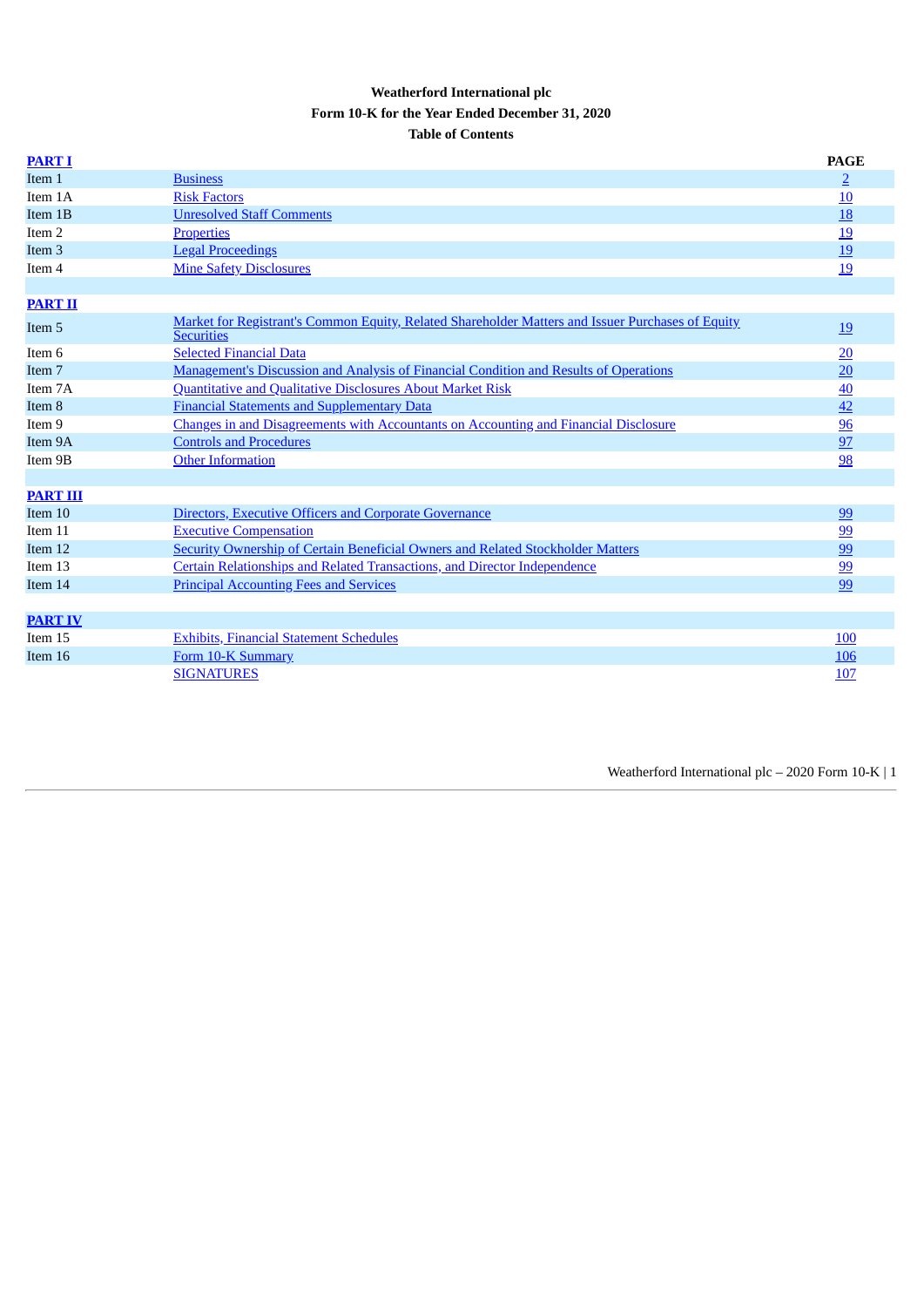## **PART I**

## **Item 1.** *Business*

Weatherford International plc, an Irish public limited company, together with its subsidiaries ("Weatherford," the "Company," "we," "us" and "our"), is a multinational oilfield service company. We are a leading wellbore and production solution company providing equipment and services used in the drilling, evaluation, completion, production and intervention of oil and natural gas wells. We were originally incorporated in Delaware in 1972, and are currently incorporated in Ireland. Many of our businesses, including those of our predecessor companies, have been operating for more than 50 years.

We conduct operations in over 75 countries, answering the challenges of the energy industry with approximately 390 operating locations including manufacturing, research and development, service, and training facilities. Our operational performance is reviewed on a geographic basis and we report our Western Hemisphere and Eastern Hemisphere as separate and distinct reporting segments.

Our principal executive offices are located at 2000 St. James Place, Houston, Texas 77056 and our telephone number at that location is +1.713.836.4000. Our internet address is www.weatherford.com. General information about us, including our corporate governance policies, code of business conduct and charters for the committees of our Board of Directors, can be found on our website. On our website we make available, free of charge, our annual reports on Form 10-K, quarterly reports on Form 10-Q, current reports on Form 8-K, and amendments to those reports filed or furnished as soon as reasonably practicable after we electronically file or furnish them to the Securities and Exchange Commission ("SEC"). The SEC maintains a website that contains our reports, proxy and information statements, and our other SEC filings. The address of that site is www.sec.gov.

On April 17, 2020, the New York Stock Exchange (the "NYSE") filed a Form 25 with the SEC. The delisting of our ordinary shares from the NYSE became effective on April 27, 2020, and our ordinary shares were subsequently deregistered under Section 12(b) of the Exchange Act on July 16, 2020. We continue to evaluate listing options and intend to relist our ordinary shares when our Board of Directors determines market conditions are appropriate. Until such time as our ordinary shares are relisted, the Company intends to continue filing periodic reports with the SEC on a voluntary basis. Our ordinary shares trade on the OTC Pink Marketplace under the ticker symbol "WFTLF".

## **COVID-19 Pandemic**

The COVID-19 pandemic, travel constraints and access restrictions to customer work locations continue to cause significant uncertainty for the global economy, resulting in the continued significant decline in the global demand for oil and gas and related customer activity shutdowns. This continues to cause an imbalance in the supply and demand for oil and gas. The impacts of the COVID-19 pandemic together with uncertainty around the extent and timing for an economic recovery, have caused significant market volatility of commodity prices in the first half of 2020 and resulted in significant reductions to the capital spending during 2020 of our primary customer base which consists of exploration and production companies, with lowering expectations of oil and gas related spending into 2021 and beyond. In addition, the risk of additional COVID-19 related restrictions or lockdowns remains, which creates further uncertainty in the global economic outlook and impact on oil and gas markets.

We continue to closely monitor the global impacts surrounding the COVID-19 pandemic, including operational and manufacturing disruptions, logistical constraints and travel restrictions. These factors have negatively impacted our ability to operate and we expect these negative impacts to continue. We have experienced and expect to continue to experience delays or a lack of availability of key components from our suppliers, shipping and other logistical delays and disruptions, customer restrictions that prevent access to their sites, community measures to contain the spread of the virus, and changes to Weatherford's policies that have both restricted and changed the way our employees work. We expect most, if not all, of these disruptions and constraints to have lasting effects on how we and our customers and suppliers work in the future.

Faced with these challenges, we have evolved our digital portfolio and enhanced our applications to offer fully-integrated digital oilfield solutions. We have also increased our offerings of automated well construction and remote monitoring and predictive analytics related to our production offerings. Finally, we continuously improve crew rotations and management practices to minimize our employees' exposure to COVID-19. Our identification and management of COVID-19 cases continues to improve, through updated protocols, advanced testing and response procedures.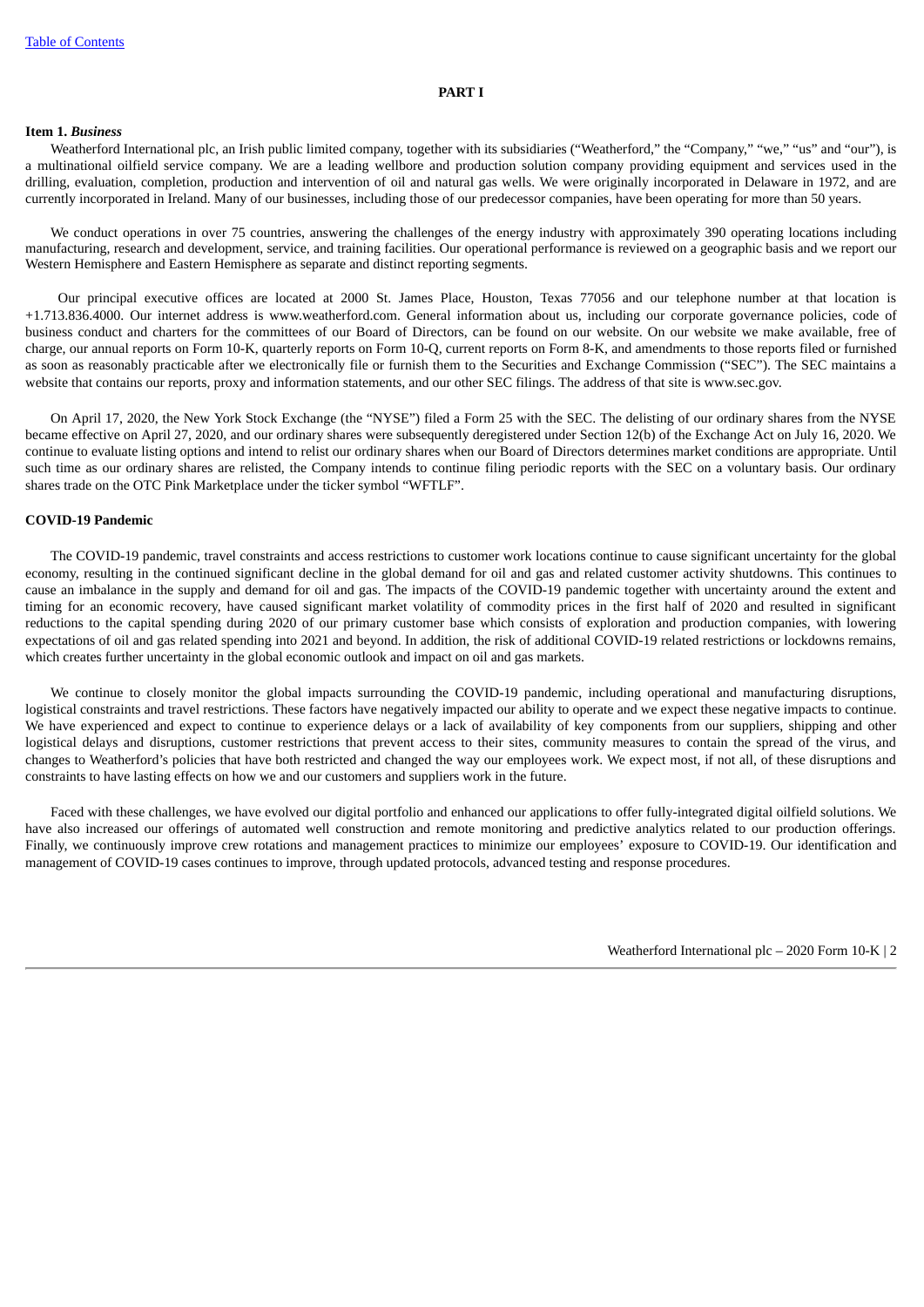#### **Reorganization and Emergence from Bankruptcy Proceedings**

On July 1, 2019 (the "Petition Date"), Weatherford and two of our subsidiaries (collectively, the "Weatherford Parties") commenced voluntary reorganization proceedings (the "Cases"), including under Chapter 11 of Title 11 ("Chapter 11") of the United States Bankruptcy Code in the U.S. Bankruptcy Court for the Southern District of Texas (the "Bankruptcy Court"), with ancillary proceedings filed in Ireland and Bermuda. The plan of reorganization (as amended, the "Plan"), together with the schemes of arrangement in Ireland and Bermuda, became effective on December 13, 2019 (the "Effective Date") and the Weatherford Parties emerged from Chapter 11.

On the Effective Date, the Weatherford Parties' then-existing unsecured senior and exchangeable senior notes totaling \$7.6 billion were cancelled pursuant to the terms of the Plan. Upon emergence from Chapter 11, on the Effective Date, we adopted and applied the relevant guidance with respect to the accounting and financial reporting for entities that have emerged from bankruptcy proceedings ("Fresh Start Accounting"). For additional details regarding the Chapter 11, see "Note 2 – Emergence from Chapter 11 Bankruptcy Proceedings" and for Fresh Start Accounting see "Note 3 – Fresh Start Accounting".

Under Fresh Start Accounting, our balance sheet on the Effective Date reflected all our assets and liabilities at fair value. As described in "Note 1 – Summary of Significant Accounting Policies" references to "Predecessor" relate to the Consolidated Statements of Operations for the period from January 1, 2019 through and including the adjustments from the application of Fresh Start Accounting on December 13, 2019 and for the year ended December 31, 2018 and ("Predecessor Periods"). References to "Successor" relate to the Consolidated Statements of Operations for the year ended December 31, 2020 and the period from December 14, 2019 through December 31, 2019 ("Successor Periods").

References and comparisons to results for the year ended December 31, 2019 relate to the combined Successor and Predecessor Periods for the year ended December 31, 2019 ("2019 Combined Period") as the 18 days of the Successor Period is not a significant period of time impacting the combined 2019 results.

## **Strategy**

Our primary objective is to build value through profitable growth in our core product lines with disciplined use of capital and a strong customer focus.

Our customers' objectives are continually evolving and are currently focused on lowering capital and operational expenditures, generating positive cash flow, reducing emissions, and enhancing safety. Weatherford has aligned its technology development and operations around these trends and expanding its role as a market leading solutions provider that assists our customers in addressing their key operational challenges related to four domains:

- *Mature Fields*: rejuvenating aging assets from the reservoir to the point of sale through optimizing lift efficiency, restoring wellbore efficiency and integrity, accelerating reservoir recovery, and permanently abandoning wells when they are no longer economic to produce;
- *Unconventionals*: enabling customers to solve reservoir challenges and maximize production by drilling faster, deeper, safer and cheaper and combating production declines through accurate reservoir evaluation, efficient well construction, effective stimulation, and optimizing production;
- *Offshore*: supporting customers sustain high-margin, long-term production with a focus on reducing rig time, enhancing safety and reliability, and increasing well integrity through the optimization of well placement and construction;
- *Digitalization and Automation*: leveraging our core competencies and significant presence at well sites to capture, analyze and present information for our customers by leveraging the internet of things, data analytics, and cloud computing across our many solutions.

We have enabled this solution-based focus across our organization through a commitment to improving safety and service quality, embedding a returns-focused mindset in our organization, and developing and commercializing new technologies.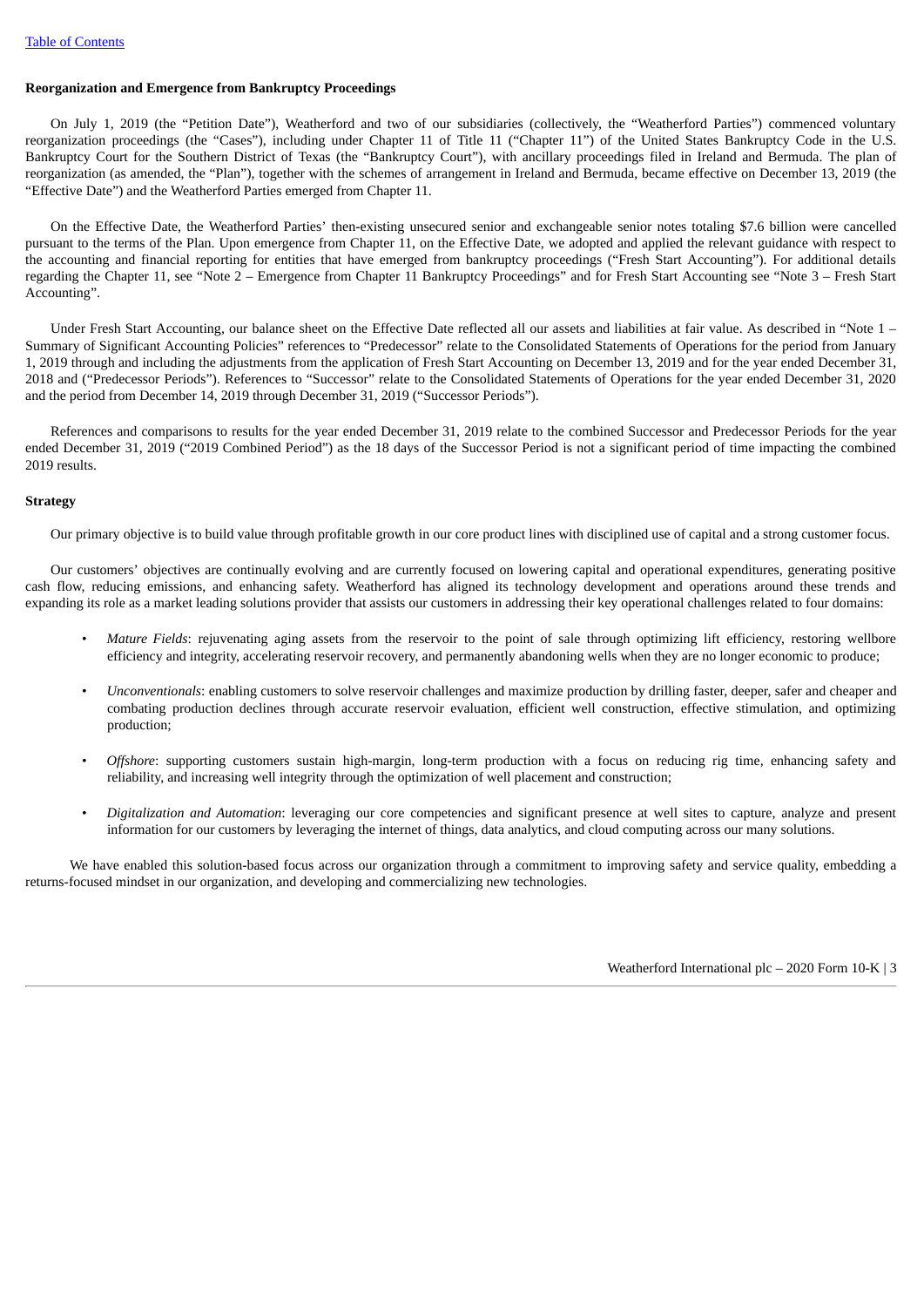#### **Markets**

We are a leading global wellbore and production solutions company providing equipment and services to the oil and natural gas exploration and production industry. Demand for our industry's services and products depends in part upon commodity prices for oil and gas, the number of oil and natural gas wells drilled, the depth and drilling conditions of wells, the number of well completions, the depletion and age of existing wells and the level of workover activity worldwide.

Technology is critical to the oil and natural gas marketplace as a result of the maturity of the world's oil and natural gas reservoirs, the acceleration of production decline rates and the focus on complex well designs, including deepwater prospects. Customers continue to seek, test and use productionenabling technologies at an increasing rate. We invested substantial resources into building our technology offerings, which helps us to provide our customers with more efficient tools to find and produce oil and natural gas. Our products and services enable our customers to reduce their costs of drilling and production, increase production rates, or both. Furthermore, these technology offerings afford us additional opportunities to sell our core products and services to our customers.

### **Reporting Segments**

The Company's chief operating decision maker (the Chief Executive Officer) regularly reviews the information of our two reportable segments which are our Western Hemisphere and Eastern Hemisphere. These reportable segments are based on management's organization and view of Weatherford's business when making operating decisions, allocating resources and assessing performance. Research and development expenses are included in the results of both our Western and Eastern Hemisphere segments. Our corporate and other expenses that do not individually meet the criteria for segment reporting are reported separately under the caption Corporate General and Administrative in our Segment Information disclosures. **Products and Services**

Our principal business is to provide equipment and services to the oil and natural gas exploration and production industry, both onshore and offshore. During the second quarter of 2020, in order to support the streamlining and realignment of the business, we combined our prior reported four product lines into two product lines. Our two product lines are: (1) Completion and Production and (2) Drilling, Evaluation and Intervention. Our new combined Completion and Production product line was previously reported as two separate product lines. Our new Drilling, Evaluation and Intervention product line was previously reported as two separate product lines of (i) Drilling and Evaluation, and (ii) Well Construction.

*Completion and Production* offers production optimization services and a complete production ecosystem, featuring our artificial-lift portfolio, testing and flow-measurement solutions, and optimization software to boost productivity and profitability. In addition, we have a suite of modern completion products, reservoir stimulation designs, and engineering capabilities that isolate zones and unlock reserves in deepwater, unconventional, and aging reservoirs. The following is a detailed description of our product and service offerings under our Completion and Production product line.

*Artificial Lift Systems* provides a mechanical method to produce oil or gas from a well lacking sufficient reservoir pressure for natural flow. We provide most forms of lift, including reciprocating rod lift systems, progressing cavity pumping, gas-lift systems, hydraulic-lift systems, plunger-lift systems and hybrid lift systems for special applications. We also offer related automation and control systems.

*Pressure Pumping* offers customers advanced chemical technology and services for safe and effective production enhancements. In selected international markets, we provide pressure pumping and reservoir stimulation services, including acidizing, fracturing and fluid systems, cementing and coiled-tubing intervention.

*Testing and Production Services* provides well test data and slickline and intervention services. The service line includes drillstem test tools, surface well testing services, and multiphase flow measurement.

*Completion Systems* offers customers a comprehensive line of completion tools-such as safety systems, production packers, downhole reservoir monitoring, flow control, isolation packers, multistage fracturing systems and sand-control technologies that set the stage for maximum production with minimal cost per barrel.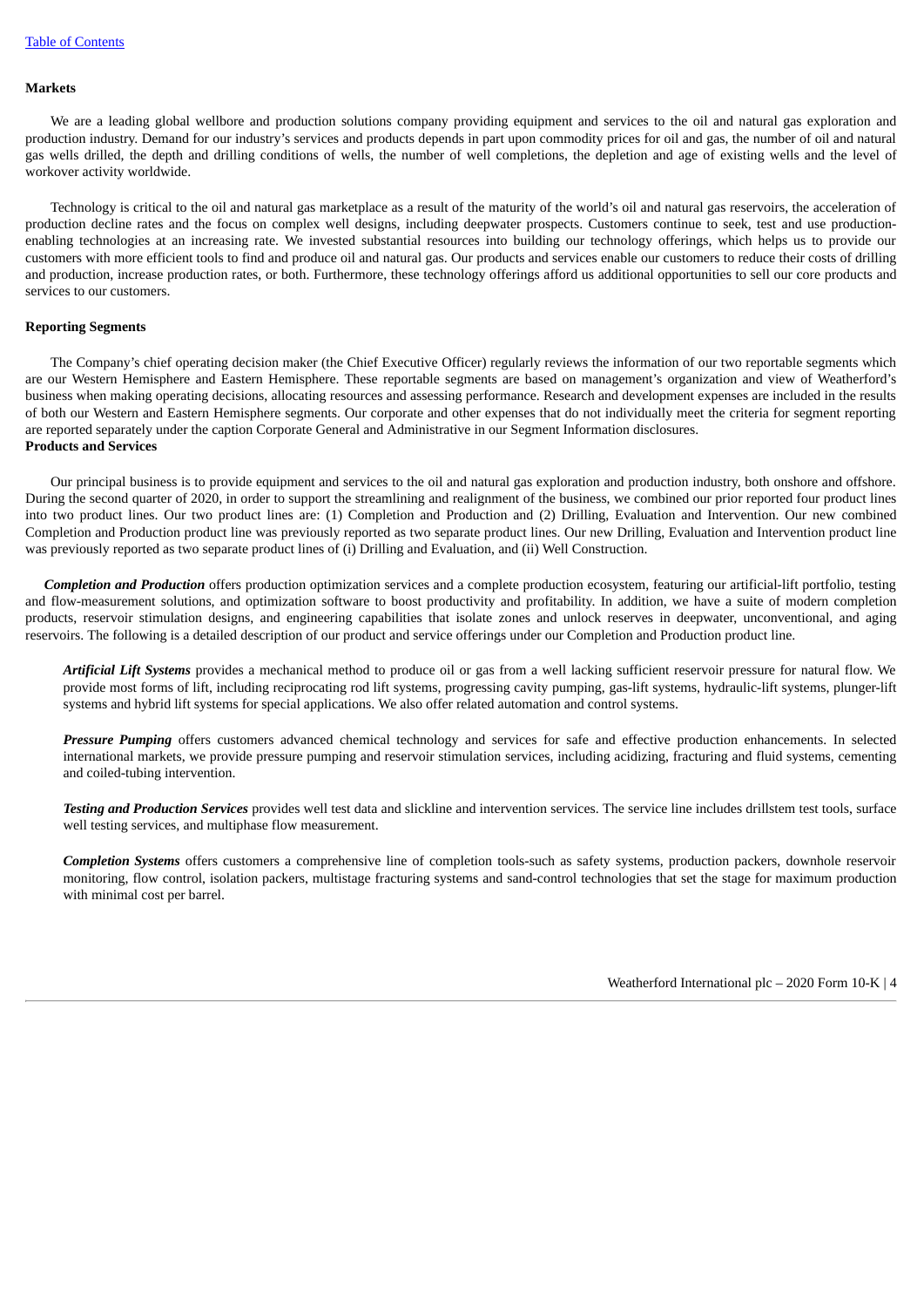*Liner Systems* includes liner hangers to suspend a casing string within a previous casing string rather than from the top of the wellbore. The service line offers a comprehensive liner-hanger portfolio, along with engineering and executional experience, for a wide range of applications that include high-temperature and high-pressure wells.

*Cementing Products* enables operators to centralize the casing throughout the wellbore and control the displacement of cement and other fluids for proper zonal isolation. Specialized equipment includes plugs, float and stage equipment and torque-and-drag reduction technology. Our cementing engineers analyze complex wells and provide all job requirements from pre-job planning to installation.

*Drilling, Evaluation and Intervention* comprises a suite of services ranging from early well planning to reservoir management. The drilling services offer innovative tools and expert engineering to increase efficiency and maximize reservoir exposure. The evaluation services merge wellsite capabilities including wireline and managed pressure drilling. We also build or rebuild well integrity for the full life cycle of the well. Using conventional to advanced equipment, we offer safe and efficient tubular running services in any environment. Our skilled fishing and re-entry teams execute under any contingency from drilling to abandonment, and our drilling tools provide reliable pressure control even in extreme wellbores. The following is a detailed description of our product and service offerings currently provided by our Drilling, Evaluation and Intervention product line.

**Drilling Services** includes directional drilling, logging while drilling, measurement while drilling and rotary-steerable systems. This service line also includes our full range of downhole equipment, including high-temperature and high-pressure sensors, drilling reamers and circulation subs.

*Managed Pressure Drilling* helps to manage wellbore pressures to optimize drilling performance. The services incorporate various technologies, including rotating control devices and advanced automated control systems, as well as, several drilling techniques, such as closed-loop drilling, air drilling, managed-pressure drilling and underbalanced drilling.

*Wireline Service***s** includes open-hole and cased-hole logging services that measure the physical properties of underground formations to determine production potential, locate resources and detect cement and casing integrity issues. The service line also executes well intervention and remediation operations by conveying equipment via cable into oil and natural gas wells.

*Tubular Running Services* provides equipment, tubular handling, tubular management and tubular connection services for the drilling, completions and workover of oil or natural gas wells. The services include conventional rig services, automated rig systems, real-time torque-monitoring and remote viewing of the makeup and breakout verification process. In addition, they include drilling-with-casing services.

*Intervention Services* provides re-entry, fishing, wellbore cleaning and well abandonment services, as well as, advanced multilateral well systems.

*Drilling Tools and Rental Equipment* delivers our patented tools and equipment, including drillpipe and collars, bottom hole assembly tools, tubular-handling equipment, pressure-control equipment, and machine-shop services, for drilling oil and natural gas wells.

#### **Other Business Data**

#### *Competition*

We provide our products and services worldwide and compete in a variety of distinct segments with a number of competitors. Our principal competitors include Schlumberger, Halliburton, Baker Hughes, National Oilwell Varco, Nabors Industries, ChampionX Corporation and Frank's International. We also compete with various other regional suppliers that provide a limited range of equipment and services tailored for local markets. Competition is based on a number of factors, including performance, safety, quality, reliability, service, price, response time and, in some cases, depth and breadth of products. The oilfield services business is highly competitive, which may adversely affect our ability to succeed. Additionally, the impact of consolidation and acquisitions of our competitors is difficult to predict and may harm our business as a result.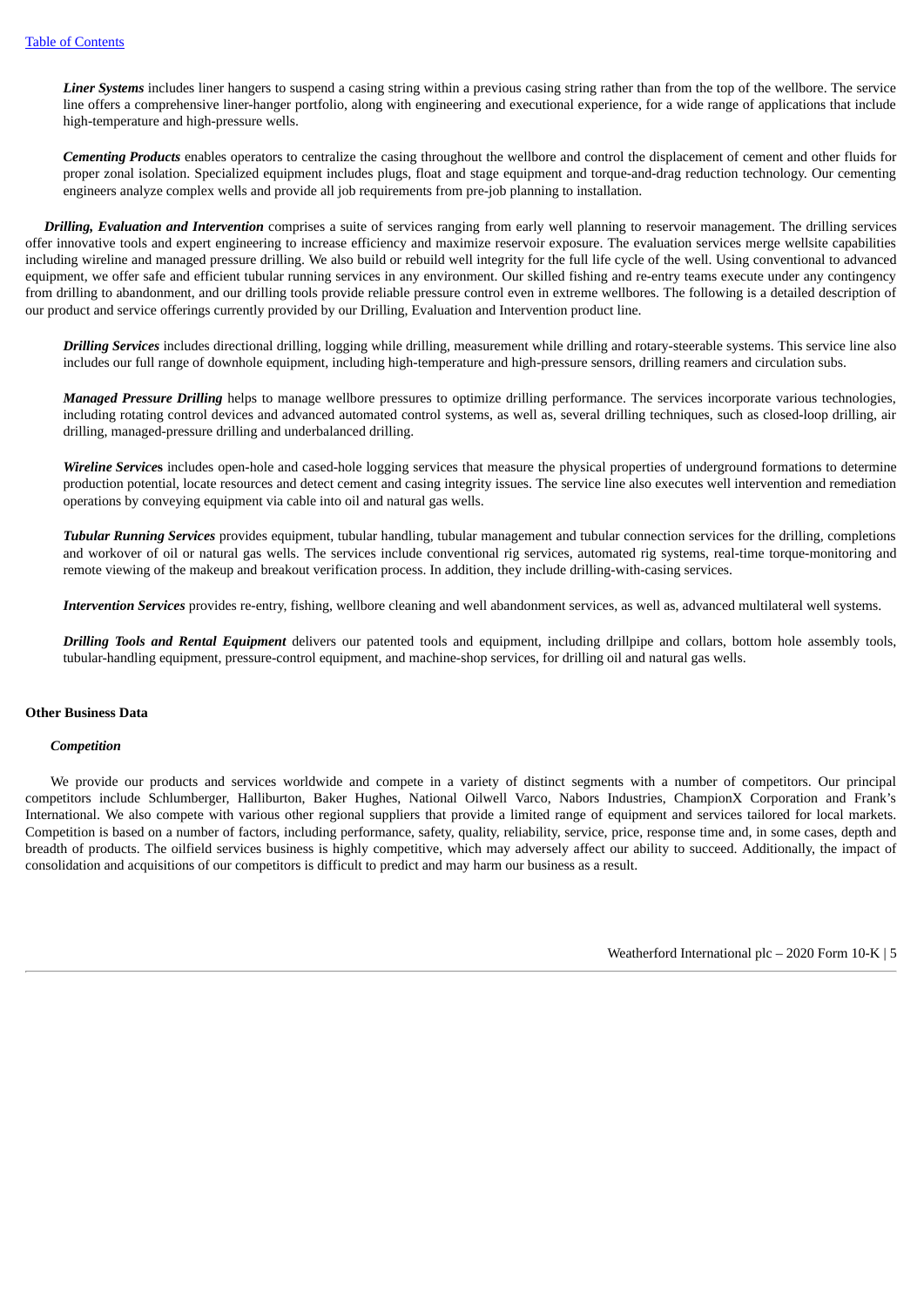#### *Raw Materials*

We purchase a wide variety of raw materials, as well as, parts and components made by other manufacturers and suppliers for use in our manufacturing facilities. Many of the products or components of products sold by us are manufactured by other parties. We are not dependent in any material respect on any single supplier for our raw materials or purchased components.

#### *Customers*

Substantially all of our customers are engaged in the energy industry. Most of our international sales are to large international or national oil companies and North America sales are to independent oil companies. As of December 31, 2020, the Eastern and Western Hemisphere accounted for 54% and 46%, respectively, of our total net outstanding accounts receivable from customers balance. As of December 31, 2020, customer receivables in Mexico and the U.S. accounted for 23% and 12%, respectively, of our total net outstanding accounts receivables from customers. No other country accounted for more than 10% of our net outstanding accounts receivables balance. For the years ended December 31, 2020, 2019 and 2018, no individual customer accounted for more than 10% of our consolidated revenues.

#### *Backlog*

Our services are usually short-term, day-rate based and cancellable should our customers wish to alter the scope of work. Consequently, our backlog of firm orders is not material to our business.

## *Research, Development and Patents*

We maintain world-class technology and training centers throughout the world. Additionally, we have research, development and engineering facilities that are focused on improving existing products and services and developing new technologies to meet customer demands for improved drilling performance and enhanced reservoir productivity. Weatherford has significant expertise, trade secrets, intellectual property and know-how with respect to manufacturing equipment and providing services. As many areas of our business rely on patents and proprietary technology, we seek and ensure patent protection both inside and outside the U.S. for products and methods that appear to have commercial significance. Although in the aggregate our patents are important to the manufacturing and marketing of many of our products and services, we do not believe that the expiration of any one of our patents would have a materially adverse effect on our business.

With respect to the Successor, we amortize developed technology over 5 years. With respect to the Predecessor, we amortized patents over the years that we expected to benefit from their existence, which typically extended from the grant of the patent through and until 20 years after the filing date of the patent application.

#### *Seasonality*

The widespread geographical locations of our operations serve to mitigate the overall impact of the seasonal nature of our business in certain geographic regions. Weather and natural phenomena can temporarily affect the level of demand for our products and services. Spring months in Canada and winter months in the North Sea and Russia can affect our operations negatively. Additionally, heavy rains, hurricanes or an exceedingly cold winter in a given region or other climate changes may impact our results. Unpredictable or unusually harsh weather conditions could lengthen the periods of reduced activity and have a detrimental impact to our results of operations. In addition, customer spending patterns for our products and services may result in higher activity in the fourth quarter of each year as our customers seek to fully utilize their annual budgets. Conversely, customer budget constraints may lead to lower demand for our services and products in the fourth quarter of each year.

#### *Federal Regulation and Environmental Matters*

Our operations are subject to federal, state and local laws and regulations in the U.S. and globally relating to the energy industry in general and the environment in particular. Our 2020 expenditures to comply with environmental laws and regulations were not material, and we currently do not expect the cost of compliance with environmental laws and regulations for 2021 to be material.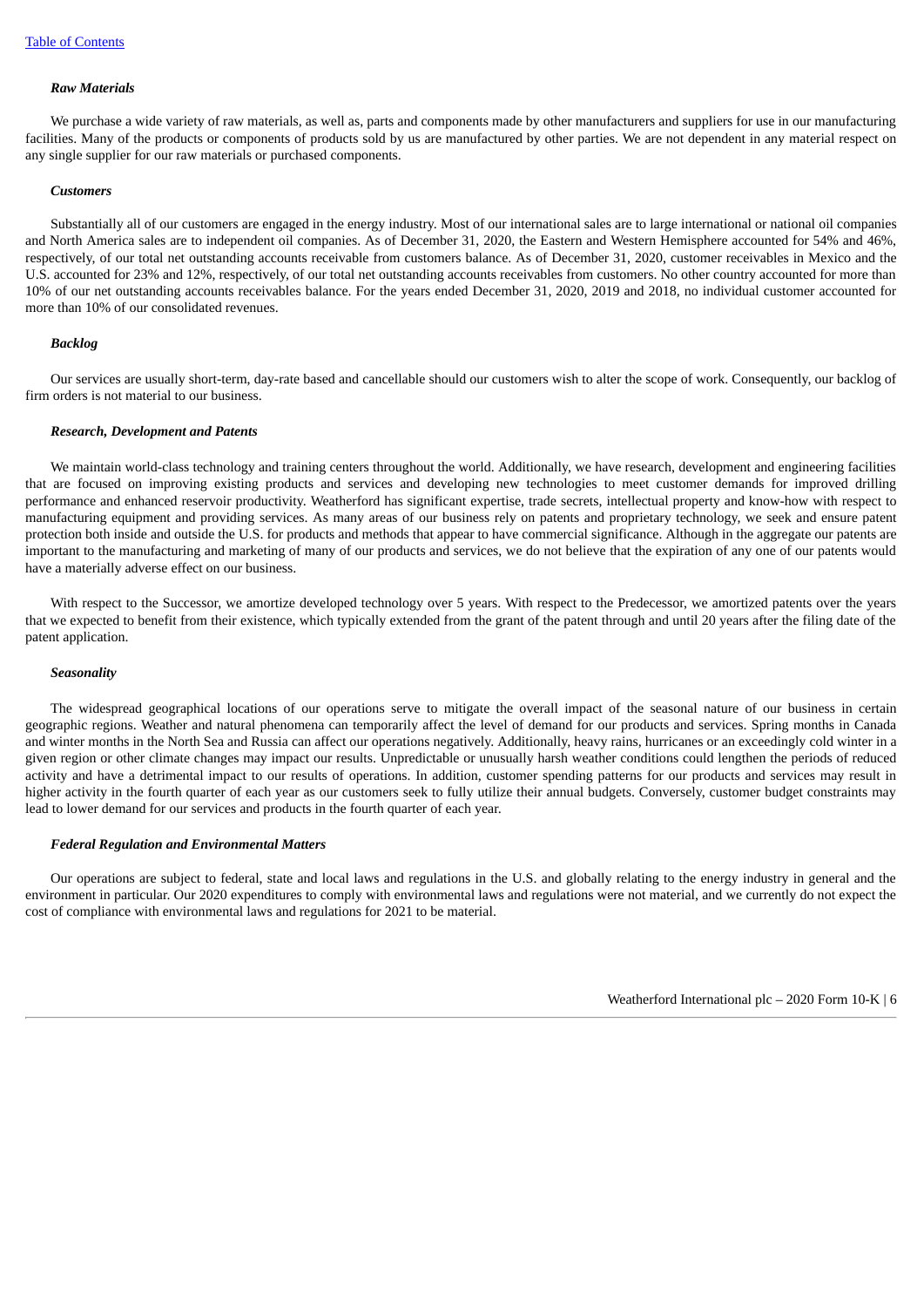We have obligations and expect to incur capital, operating and maintenance, and remediation expenditures, as a result of compliance with environmental laws and regulations. Among those obligations, are the current requirements imposed by the Texas Commission on Environmental Quality ("TCEQ") at the former Universal Compression facility in Midland, Texas. At this location we are performing a TCEQ-approved Remedial Action Plan ("RAP") to address contaminated ground water. The performance of the RAP and related expenses are scheduled to be performed over a ten to twenty-year period and, may cost as much as \$6 million, all of which is recorded as an undiscounted obligation on the Consolidated Balance Sheets as of December 31, 2020. We continuously monitor and strive to maintain compliance with changes in laws and regulations that impact our business.

#### **Human Capital Management**

#### *Focus on People and Culture*

At Weatherford, our people are our most critical asset, vital to our sustained, long-term success. We believe we have a dedicated and capable workforce and our employees have expertise in a variety of disciplines ranging from engineering to oilfield services support to multiple corporate functions.

We strive daily to provide a culture that focuses on delivering results through attracting, developing and retaining the talent we need to build, sustain and operate effectively and efficiently across our organization and within the oilfield equipment and services industry. We understand the value that each individual brings to the table and we celebrate diversity in all its forms and are immensely proud of our workforce.

We are focused on building a high-performance culture through objective setting, ongoing and regular career discussions and individual development plans and regular coaching and feedback. During this process, we are grounded by our core values: ethics and integrity, discipline and accountability, flawless execution, collaboration and partnership, innovation and technology leadership and commitment to sustainability.

## *Focus on Safety*

The safety of our employees remains the primary focus of our management. Our vision is to be a company that is incident free, delivers on our promises to our customers, and leaves the environments and communities in which we operate better than we found them. Our Eight GEMS (Getting Everyone Managing Safety) program is designed to educate employees and empower them to intervene when they see unsafe situations. Each GEM focuses on a specific opportunity for risk prevention, including driver and vehicle safety, commitment and intervention, facility safety, induction and training, risk management, lifting equipment and operations, hazardous substances, hazardous environments, and occupational health.

Throughout the COVID-19 crisis, we have remained focused on protecting the health and safety of our customers and employees. Shortly after the outset of COVID-19, we adopted enhanced safety measures and practices across our organization to protect employee health and safety and ensure that we would continue to be able to play a critical role in providing energy. We monitor and track the impact of the pandemic on our employees and within our operations, and proactively modify or adopt new practices to promote their health and safety.

#### *Compensation*

Our goal in our compensation programs is to provide competitive compensation opportunities to each of our employees that are well-balanced between our short- and long-term strategic priorities, that discourage excessive or unnecessary risk taking and that reward our employees appropriately for their efforts. We are committed to maintaining and fostering a culture grounded in the principles inherent in pay-for-performance over the short and long-term for our employees eligible to receive a bonus. Through this culture, we strive to attract, motivate, retain and reward our employees for their work that contributes to building our brand and to sustaining our success in the marketplace. We believe our culture of aligning our strategic priorities with our compensation programs supports a cohesive drive towards value creation for all our stakeholders.

#### *Diversity & Inclusion*

We are committed to fostering a diverse and inclusive environment where everyone feels comfortable bringing their true selves to work. It is important that we operate in a collaborative and inclusive manner across all levels of our organization, embracing gender, racial and ethnic diversity among our employees and recognizing the strength and competitive advantages that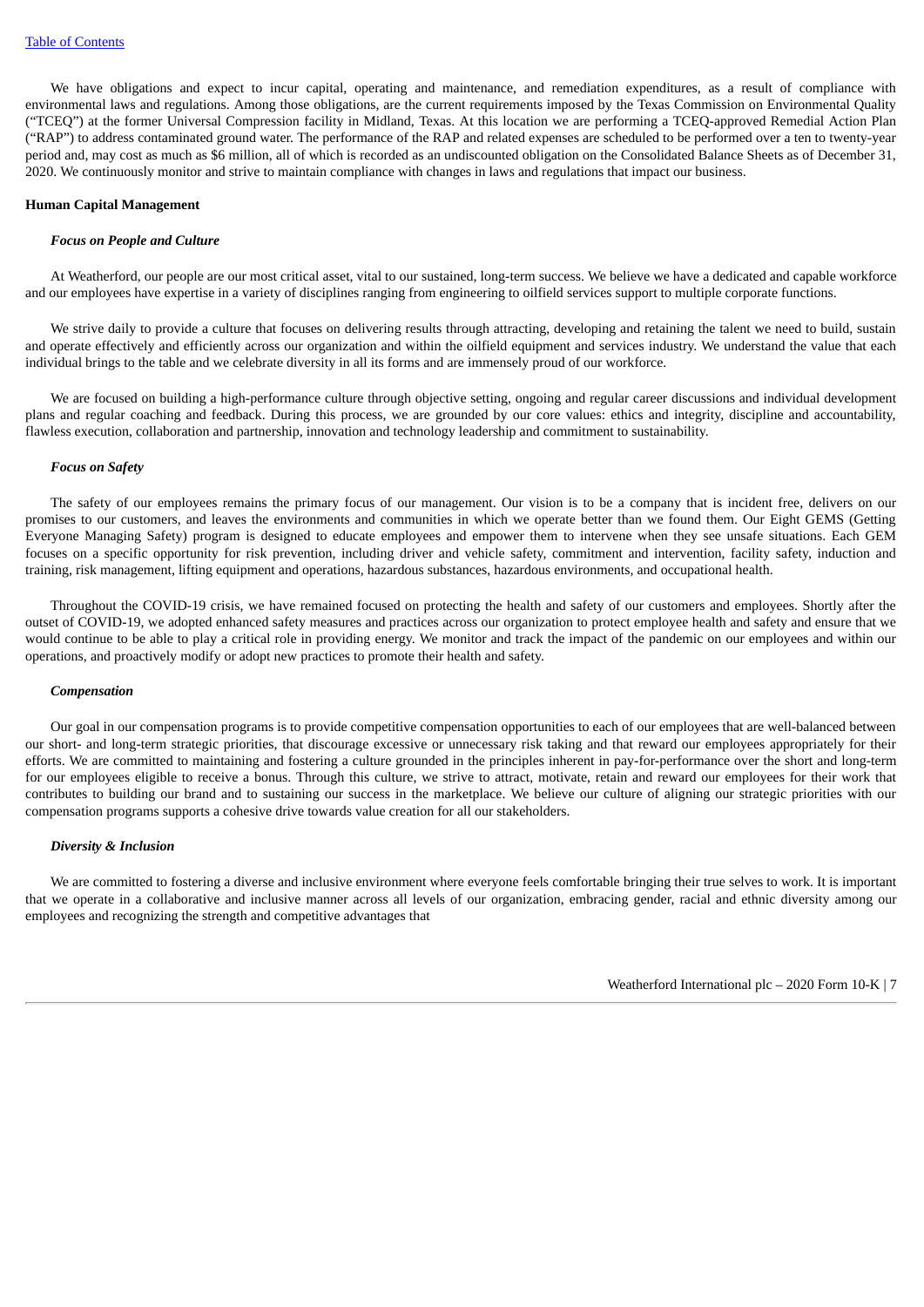our differences afford us as an individual and a company. Our Diversity and Inclusion ("D&I") Program promotes partnerships, engagement, and collaboration across our organization.

Our D&I Executive Council, which includes our executive leadership team and other senior leaders, provides strategic direction and oversight of the D&I Program. In addition, we have a Global D&I Advisory Board with global employee representation. Employee Resource Groups ("ERGs") based on the needs and requests of our employees seek to align activities to enrich our culture and drive D&I initiatives at the local level that engage, educate and empower our workforce while having a positive impact on our business.

In the fourth quarter of 2020, we rolled out "Avoiding Unconscious Bias eLearning" as a global training course for employees and managers, and we conducted an interactive virtual session on Inclusive Leadership.

## *Employee Statistics*

As of December 31, 2020, Weatherford had approximately 17,200 employees globally, located in 75 different countries. In response to the price of crude oil and a lower level of exploration and production spending, in addition to other overall cost reductions, we reduced our workforce by 28% and 35% from our workforce totals at December 31, 2019 and 2018, respectively. Certain of our operations are subject to union contracts and these contracts cover approximately 17% of our employees.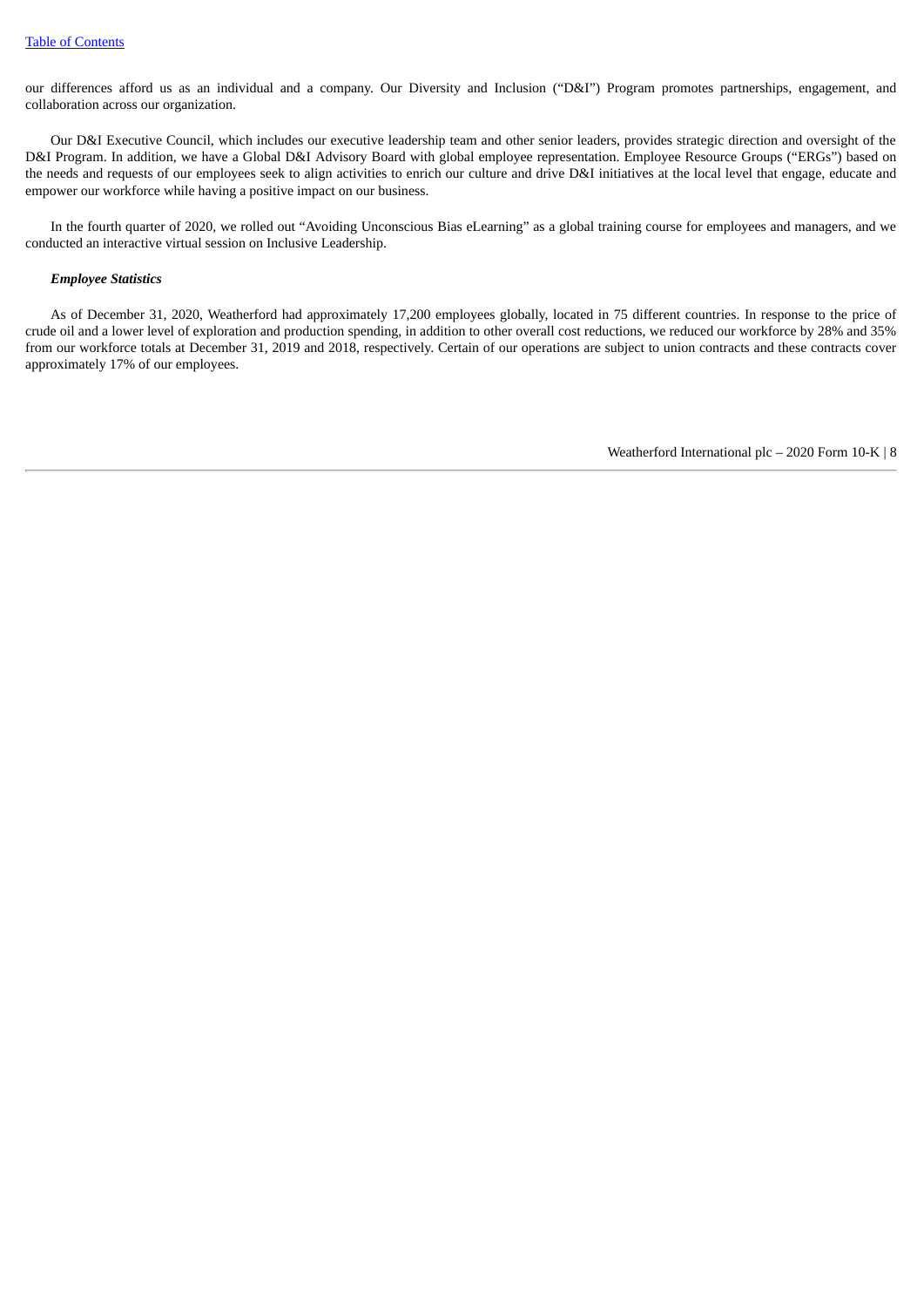## **Information about our Executive Officers**

The following table sets forth, as of February 19, 2021, the names and ages of the executive officers of Weatherford, including all offices and positions held by each for at least the past five years. There are no family relationships between the executive officers of the Company or between any director and any executive officer of the Company.

| <b>Name</b>                         | Age | <b>Current Position and Five-Year Business Experience</b>                                                                                                                                                                                                                                                                   |
|-------------------------------------|-----|-----------------------------------------------------------------------------------------------------------------------------------------------------------------------------------------------------------------------------------------------------------------------------------------------------------------------------|
| Girishchandra K. Saligram           | 49  | President and Chief Executive Officer of Weatherford International plc, since October 2020                                                                                                                                                                                                                                  |
|                                     |     | Senior Vice President and Chief Operating Officer of Exterran Corporation from August 2018 to September<br>2020                                                                                                                                                                                                             |
|                                     |     | Senior Vice President Global Services of Exterran Corporation from August 2016 to August 2018                                                                                                                                                                                                                               |
|                                     |     | Positions of increasing responsibilities at GE Oil & Gas ending with General Manager, Downstream Products<br>& Services, in August 2016                                                                                                                                                                                     |
| Karl Blanchard <sup>(a)</sup>       | 61  | Executive Vice President and Chief Operating Officer of Weatherford International plc, from August 2017 to<br>present; Interim Chief Executive Officer of Weatherford International plc, from June 2020 to October 2020;<br>Principal Financial Officer of Weatherford International plc from August 2020 to September 2020 |
|                                     |     | Chief Operating Officer of Seventy Seven Energy, Inc., June 2014 to April 2017                                                                                                                                                                                                                                              |
| H. Keith Jennings                   | 51  | Executive Vice President and Chief Financial Officer of Weatherford International plc, since September 2020                                                                                                                                                                                                                 |
|                                     |     | Executive Vice President and Chief Financial Officer of Calumet Specialty Products Partners, L.P. from<br>November 2019 to September 2020                                                                                                                                                                                   |
|                                     |     | Vice President, Finance of Eastman Chemical Company, May 2018 to October 2019                                                                                                                                                                                                                                               |
|                                     |     | Vice President and Treasurer of Eastman Chemical Company from August 2016 to May 2018                                                                                                                                                                                                                                       |
|                                     |     | Vice President and Treasurer of Cameron International Corporation from June 2009 to April 2016                                                                                                                                                                                                                              |
| Scott C. Weatherholt <sup>(b)</sup> | 43  | Executive Vice President, General Counsel, and Chief Compliance Officer of Weatherford International plc,<br>since July 2020                                                                                                                                                                                                |
|                                     |     | Senior Vice President and General Counsel of Arena Energy, L.P., from September 2019 to July 2020                                                                                                                                                                                                                           |
|                                     |     | Executive Vice President, General Counsel, and Corporate Secretary at Midstates Petroleum Company, Inc.,<br>from February 2015 to August 2019                                                                                                                                                                               |

(a) On July 1, 2019, the Weatherford Parties, filed voluntary petitions under Chapter 11 of the U.S. Bankruptcy Code in the U.S. Bankruptcy Court for the Southern District of Texas. Weatherford continued to operate their business as "debtors-in-possession" under the jurisdiction of the Bankruptcy Court and in accordance with the applicable provisions of the Bankruptcy Code. On September 11, 2019 the Plan, as amended, was confirmed by the Bankruptcy Court and on December 13, 2019 we emerged from bankruptcy after successfully completing the reorganization pursuant to the Plan.

Prior to joining the Weatherford, Karl Blanchard served as the Chief Operating Officer of Seventy Seven Energy, Inc. ("SSE"), a position he started in June of 2014. SSE and its subsidiaries voluntarily filed for relief under Chapter 11 in the United States Bankruptcy Court for the District of Delaware on June 7, 2016. SSE continued to operate their business as "debtors-in-possession" under the jurisdiction of the Bankruptcy Court and in accordance with the applicable provisions of the Bankruptcy Code. On July 14, 2016, the Bankruptcy Court issued an order confirming the Joint Pre-packaged Plan of Reorganization (the "SSE Reorganization Plan"). The SSE Reorganization Plan became effective on August 1, 2016, pursuant to its terms and SSE emerged from its Chapter 11 case.

<span id="page-9-0"></span>(b) Prior to joining Weatherford, Mr. Weatherholt was the General Counsel at Midstates Petroleum Company, Inc. when the company filed for bankruptcy protection on May 1, 2016 in the Federal Bankruptcy Court for the Southern District of Texas (Houston Division) and served the company before, during and after its bankruptcy. In addition, he was the Senior Vice President & General Counsel of Arena Energy, LP, which filed for bankruptcy protection on August 20, 2020 in the Federal Bankruptcy Court for the Southern District of Texas (Houston Division) approximately 4 weeks after his departure from the company.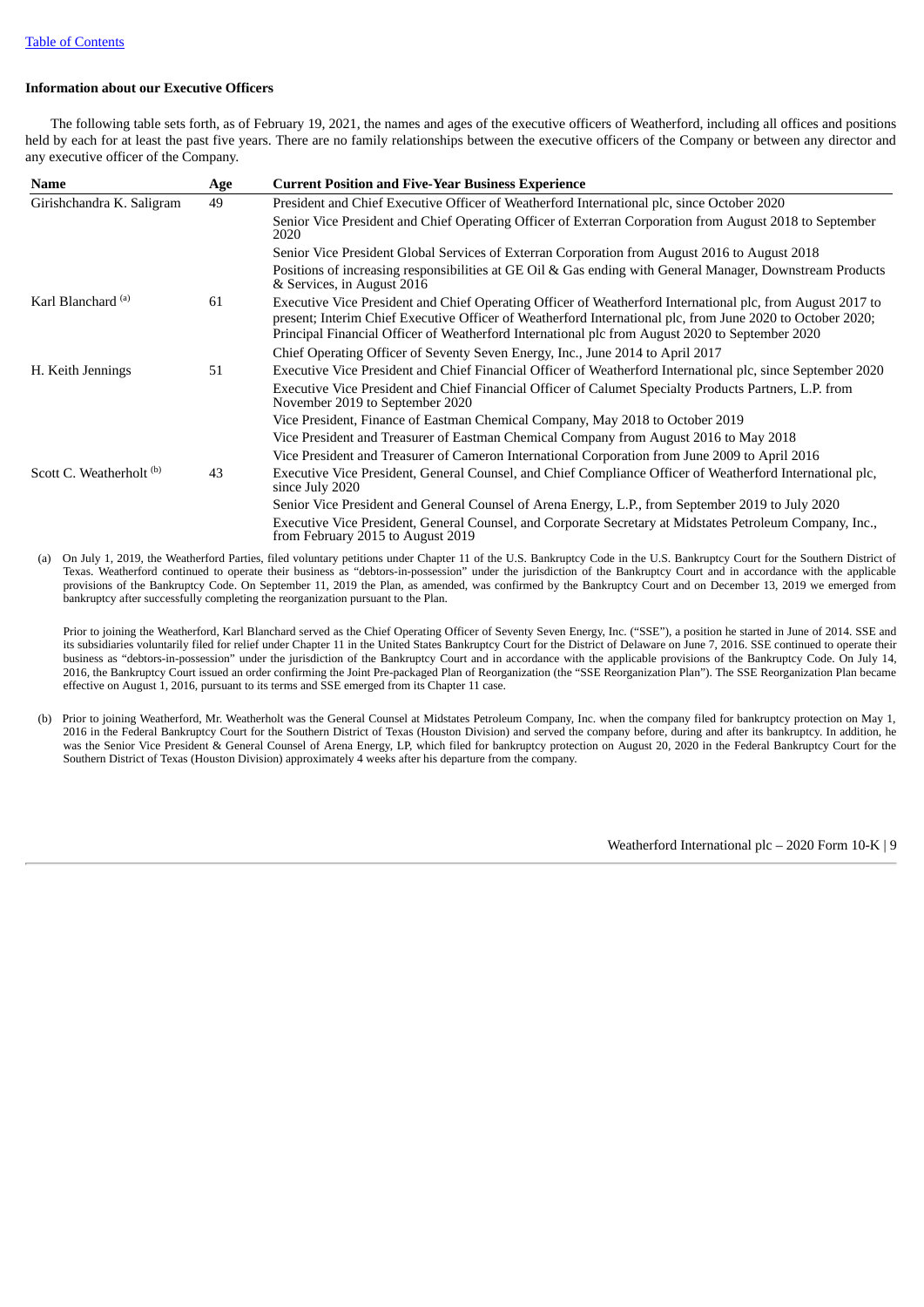### **Item 1A.** *Risk Factors*

An investment in our securities involves various risks. You should consider carefully all the risk factors described below, the matters discussed herein under "Forward-Looking Statements" and other information included and incorporated by reference in this Form 10-K, as well as in other reports and materials that we file with the SEC. If any of the risks described below, or elsewhere in this Form 10-K, were to materialize, our business, financial condition, results of operations, cash flows and or prospects could be materially adversely affected. In such case, the trading price of our ordinary shares could decline and investors could lose part or all of their investment. Additional risks and uncertainties not currently known to us or that we currently deem immaterial may also materially adversely affect our financial condition, results of operations and cash flows.

#### **Oilfield Services Industry Risks**

## Our business is dependent on capital spending by our customers which is greatly affected by fluctuations in oil and natural gas prices and the availability and cost of capital; reductions in capital spending by our customers has had, and could continue to have, an adverse effect on our **business, financial condition and results of operations.**

Demand for our services and products is tied to the level of exploration, development and production activity and the corresponding capital and operating spending by oil and natural gas exploration and production companies, including national oil companies. The level of exploration, development and production activity is directly affected by fluctuations in oil and natural gas prices, which historically have been volatile and are likely to continue to be volatile in the future, especially given current geopolitical and economic conditions. Sustained low oil and natural gas prices and declining global demand for oil and natural gas, including reduced demand as a result of the COVID-19 pandemic, have led to our customers, including large oil and gas exploration and production companies, to greatly reduce planned future capital expenditures. Factors affecting the prices of oil and natural gas include, but are not limited to: (1) the level of supply and demand for oil and natural gas; (2) the ability or willingness of the Organization of Petroleum Exporting Countries and the expanded alliance collectively known as OPEC+ to set and maintain oil production levels; (3) the level of oil and natural gas production in the U.S. and by other non-OPEC+ countries; (4) oil refining capacity and shifts in end-customer preferences toward fuel efficiency and the use of natural gas; (5) the cost of, and constraints associated with, producing and delivering oil and natural gas; (6) governmental regulations, including the policies of governments regarding the exploration for and production and development of their oil and natural gas reserves; (7) weather conditions, natural disasters, and health or similar issues, such as pandemics or epidemics; (8) worldwide political, military, and economic conditions; and (9) increased demand for alternative energy and electric vehicles, including government initiatives to promote the use of renewable energy sources and public sentiment around alternatives to oil and gas.

In addition, low commodity prices, the short-term tenor of most of our contracts and the financial stress experienced by some of our customers have combined to increase the demands by many of our customers for reductions in the prices we receive for our products and services. Further reductions in capital spending or requests for further cost reductions by our customers could directly impact our business by reducing demand and pricing for our services and products which would have a material adverse effect on our business, financial condition, results of operations and prospects. Spending by exploration and production companies can also be impacted by conditions in the capital markets, which have been volatile in recent years. Limitations on the availability of capital or higher costs of capital may cause exploration and production companies to make additional reductions to capital budgets even if oil and natural gas prices increase from current levels. Any such cuts in spending would curtail drilling programs, as well as discretionary spending on well services, which may result in a reduction in the demand for our services, the rates we can charge and the utilization of our assets which could have a material adverse effect on our business, financial condition, results of operations and cash flow.

## Climate change, environmental, social and governance ("ESG") and "sustainability" initiatives may result in significant operational changes and expenditures, reduced demand for our products and adversely affect our business, results of operations, stock price or access to capital **markets.**

Climate change, ESG and sustainability are a growing global movement. Continuing political and social attention to these issues has resulted in both existing and pending international agreements and national, regional or local legislation and regulatory measures, as well as society pressure in some areas, to limit greenhouse gas emissions and has been stated in the U.S. to be a priority of the new Biden Administration, as well as other initiatives. These agreements and measures, including the Paris Climate Accord, may require, or could result in future legislation and regulatory measures that require, significant equipment modifications, operational changes, taxes, or purchase of emission credits to reduce emission of greenhouse gases from our operations, which may result in substantial capital expenditures and compliance, operating, maintenance and remediation costs. As a result of heightened public awareness and attention to these issues as well as continued regulatory initiatives to reduce the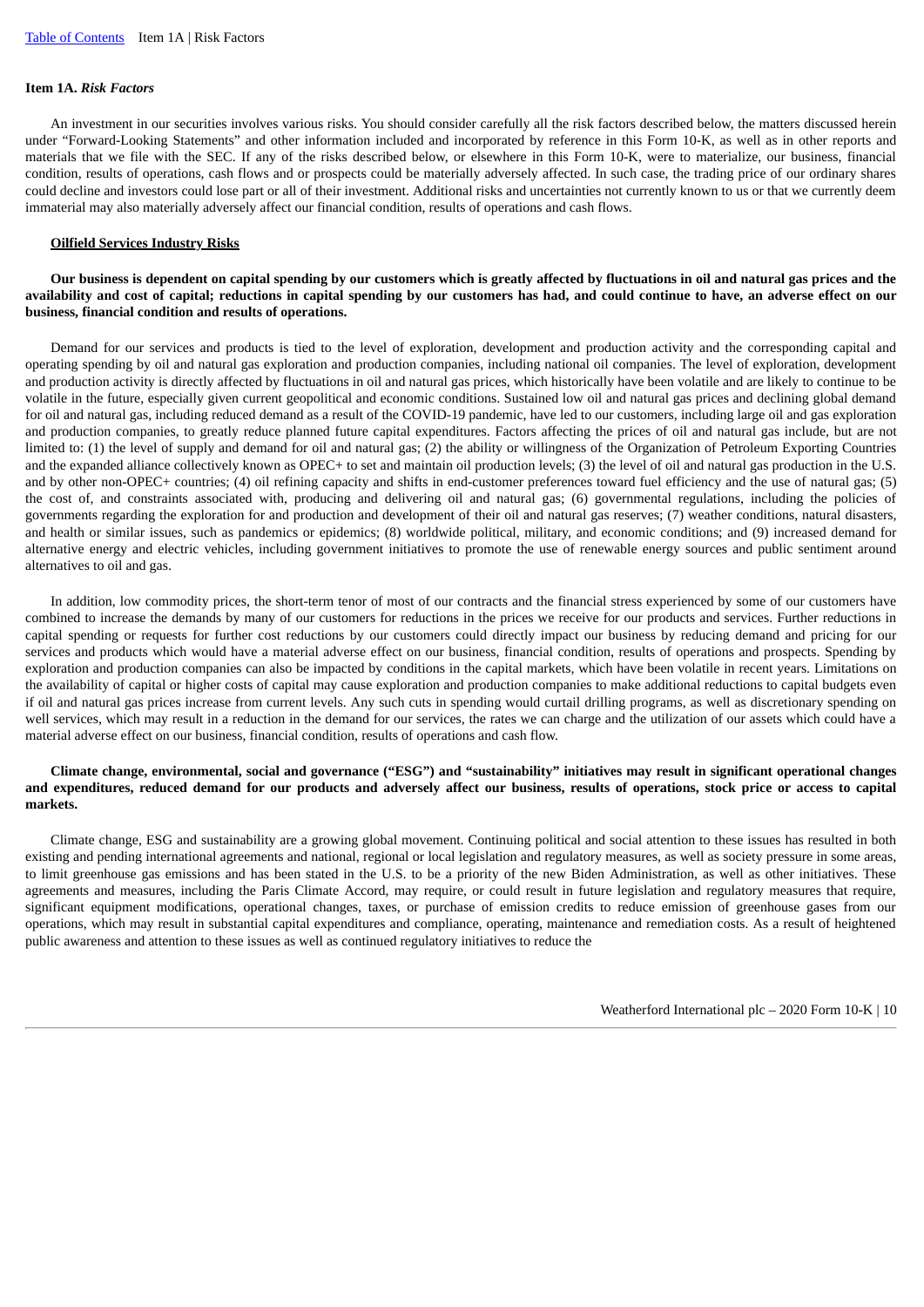use of oil and gas, demand hydrocarbons may be reduced, which would have an adverse effect on our business and results of operations. The imposition and enforcement of stringent greenhouse gas emissions reduction requirements could severely and adversely impact the oil and gas industry and therefore significantly reduce the value of our business.

Certain financial institutions, institutional investors and other sources of capital have begun to limit or eliminate their investment in oil and gas activities due to concerns about climate change, which could make it more difficult to finance our business. Increasing attention to climate change, ESG and sustainability has resulted in governmental investigations, and public and private litigation, which could increase our costs or otherwise adversely affect our business or results of operations.

In addition, organizations that provide information to investors on corporate governance and related matters have developed ratings processes for evaluating companies on their approach to ESG matters. Such ratings are used by some investors to inform their investment and voting decisions. Unfavorable ESG ratings may lead to increased negative investor sentiment toward us and our industry and to the diversion of investment to other industries, which could have a negative impact on our stock price and our access to and costs of capital.

## Severe weather, including extreme weather conditions associated with global climate change, has in the past and could in the future adversely **affect our business and results of operations.**

Our business has been, and in the future will be, affected by severe weather in areas where we operate, which could materially affect our operations and financial results. In addition, impacts of climate change could increase the frequency and severity of extreme weather conditions. Any such extreme weather-related events could have a material adverse effect on our business, financial condition and results of operations.

## Liability claims resulting from catastrophic incidents could have a material adverse effect on our business, financial condition and results of **operations**

Drilling for and producing hydrocarbons, and the associated products and services that we provide, include inherent dangers that may lead to property damage, personal injury, death or the discharge of hazardous materials into the environment. Many of these events are outside our control. Typically, we provide products and services at a well site where our personnel and equipment are located together with personnel and equipment of our customer and third parties, such as other service providers. At many sites, we depend on other companies and personnel to conduct drilling and other operations in accordance with appropriate safety standards. From time to time, personnel are injured or equipment or property is damaged or destroyed, as a result of accidents, failed equipment, faulty products or services, failure of safety measures, uncontained formation pressures or other dangers inherent in drilling for oil and natural gas. Any of these events can be the result of human error. With increasing frequency, our products and services are deployed on more challenging prospects both onshore and offshore, where the occurrence of the types of events mentioned above can have an even more catastrophic impact on people, equipment and the environment. Such events may expose us to significant potential losses which could have a material adverse effect on our business, financial condition and results of operations.

## **Business and Operational Risks**

## The COVID-19 pandemic has significantly weakened demand for our products and services, and has had a substantial negative impact on our **financial condition, results of operations and cash flows.**

The effects of the COVID-19 pandemic, including actions taken by businesses and governments to contain the spread of the virus, have resulted in a significant and swift reduction in international and U.S. economic activity. These effects materially adversely affected the demand for oil and natural gas, as well as for our services and products. The collapse in the demand for oil in March 2020 caused in large part by this unprecedented global health and economic crisis, and the corresponding decline in our customers' demand for our services and products has had a substantial negative impact on our financial condition, results of operations and cash flows in 2020.

The COVID-19 pandemic impacts severely impacted our business and our industry. These effects included, and may continue to include, adverse revenue and net income effects; disruptions to our operations; customer shutdowns of oil and gas exploration and production; employee impacts from illness, school closures and other community response measures; and temporary closures of our facilities or the facilities of our customers and suppliers.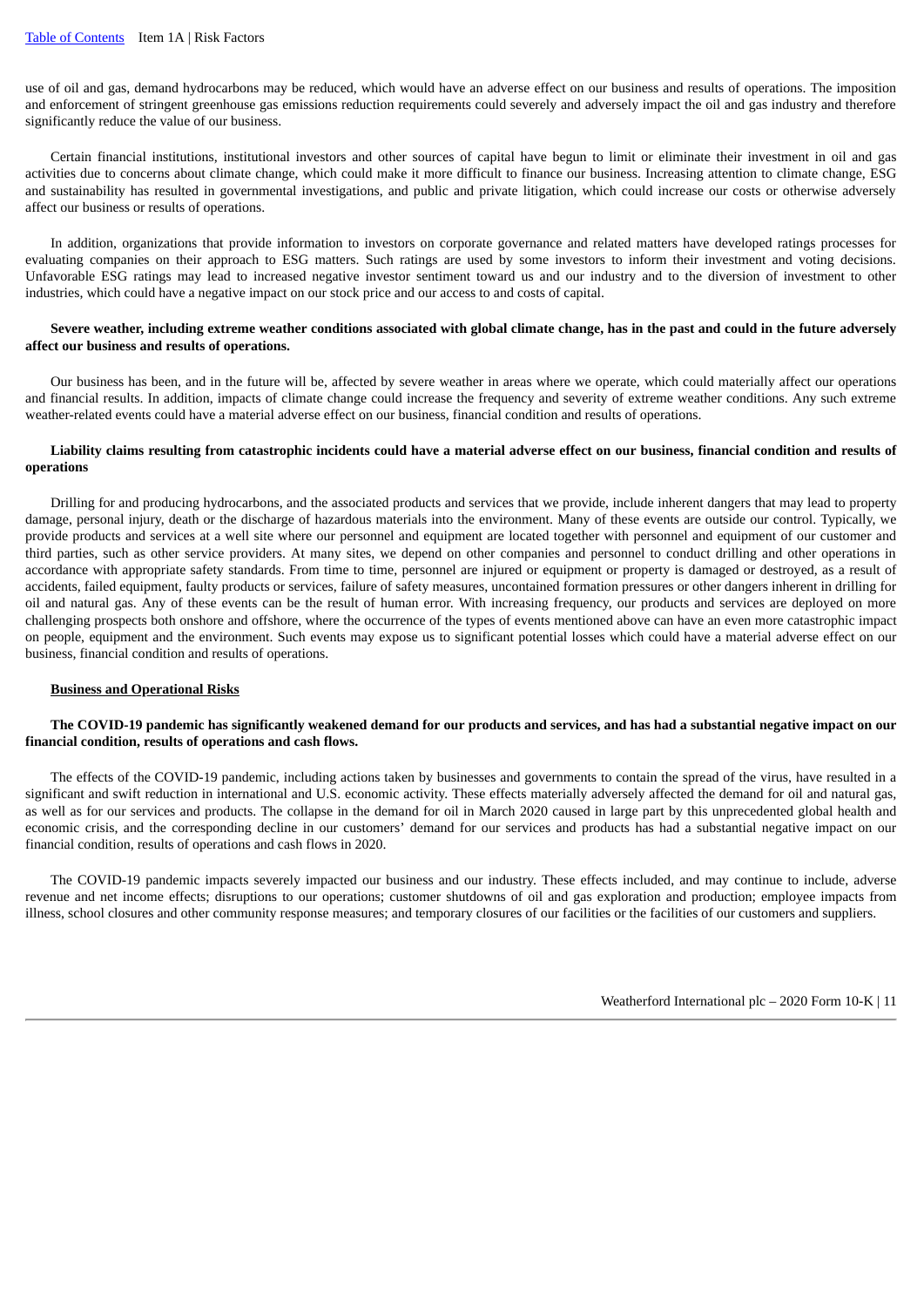The extent to which our operating and financial results are affected by the COVID-19 pandemic will depend on various factors and consequences beyond our control, such as the duration and scope of the pandemic; additional actions by businesses and governments in response to the pandemic; and the speed and effectiveness of responses to combat the virus, including vaccine development and distribution. The COVID-19 pandemic, and the volatile regional and global economic conditions stemming from the pandemic, exacerbated, and could continue to exacerbate, the potential negative impact from many of our risk factors. The COVID-19 pandemic may also have a considerable and detrimental effect on our operating and financial results in a manner that is not currently known to us or that we do not currently consider as significant risks to our operations.

Given the nature and significance of the events described above, we are not able to enumerate all potential risks to our business; however, we believe that in addition to the impacts described above, other current and potential impacts of these recent events include, but are not limited to:

- Structural shift in the global economy and its demand for oil and natural gas as a result of changes in the way people work, travel and interact, or in connection with a global recession or depression;
- Reduction of our global workforce to adjust to market conditions, including severance payments, retention issues, and an inability to hire employees when market conditions improve;
- Infections and quarantining of our employees and the personnel of our customers, suppliers and other third parties in areas in which we operate;
- Our insurance policies may not cover losses associated with pandemics like COVID-19 or similar global health threats;
- Litigation risk and possible loss contingencies related to COVID-19 and its impact, including with respect to commercial contracts, employment matters, personal injury and insurance arrangements; and
- Cybersecurity issues, as digital technologies may become more vulnerable and experience a higher rate of cyberattacks in the current environment of remote connectivity due to stay-at-home orders.

Given the dynamic nature of these events, we cannot reasonably estimate the period of time that the COVID-19 pandemic and related market conditions will persist, the full extent of the impact they will have on our business, financial condition, results of operations or cash flows or the pace or extent of any subsequent recovery.

## Our operational and financial growth is dependent on our liquidity requirements and the adequacy of our capital resources.

Our liquidity, including our ability to meet our ongoing operational obligations, is dependent upon, among other things: (i) our ability to maintain adequate cash on hand; (ii) our ability to generate cash flow from operations; (iii) and changes in market conditions that negatively impact our revenue.

The energy industry faces negative sentiment in the capital markets which has impacted the ability of participants to access appropriate amounts of capital under suitable terms. This negative sentiment in the energy industry has not only impacted our customers in North America, it is also affecting the availability and the pricing for most credit lines extended to participants in the industry.

## We utilize letters of credit and performance and bid bonds to provide credit support to our customers. If the beneficiaries were to call the letters of credit issued under our committed and or uncommitted facilities, our available cash balance may be reduced by the amount called and it **could have an adverse impact on our business, operations, and financial condition.**

As of December 31, 2020, we had \$338 million of letters of credit outstanding, consisting of \$167 million under the LC Credit Agreement and \$171 million under various uncommitted facilities (of which there was \$164 million in cash collateral held and recorded in "Restricted Cash" on the Consolidated Balance Sheets). In Latin America we utilize surety bonds as part of our customary business practice. As of December 31, 2020, we had surety bonds outstanding of \$326 million, primarily in Latin America. Any of our outstanding letters of credit or surety bonds could be called by the beneficiaries should we breach certain contractual or performance obligations. If the beneficiaries were to call the letters of credit under the LC Credit Agreement or the surety bonds, our available liquidity would be reduced by the amount called.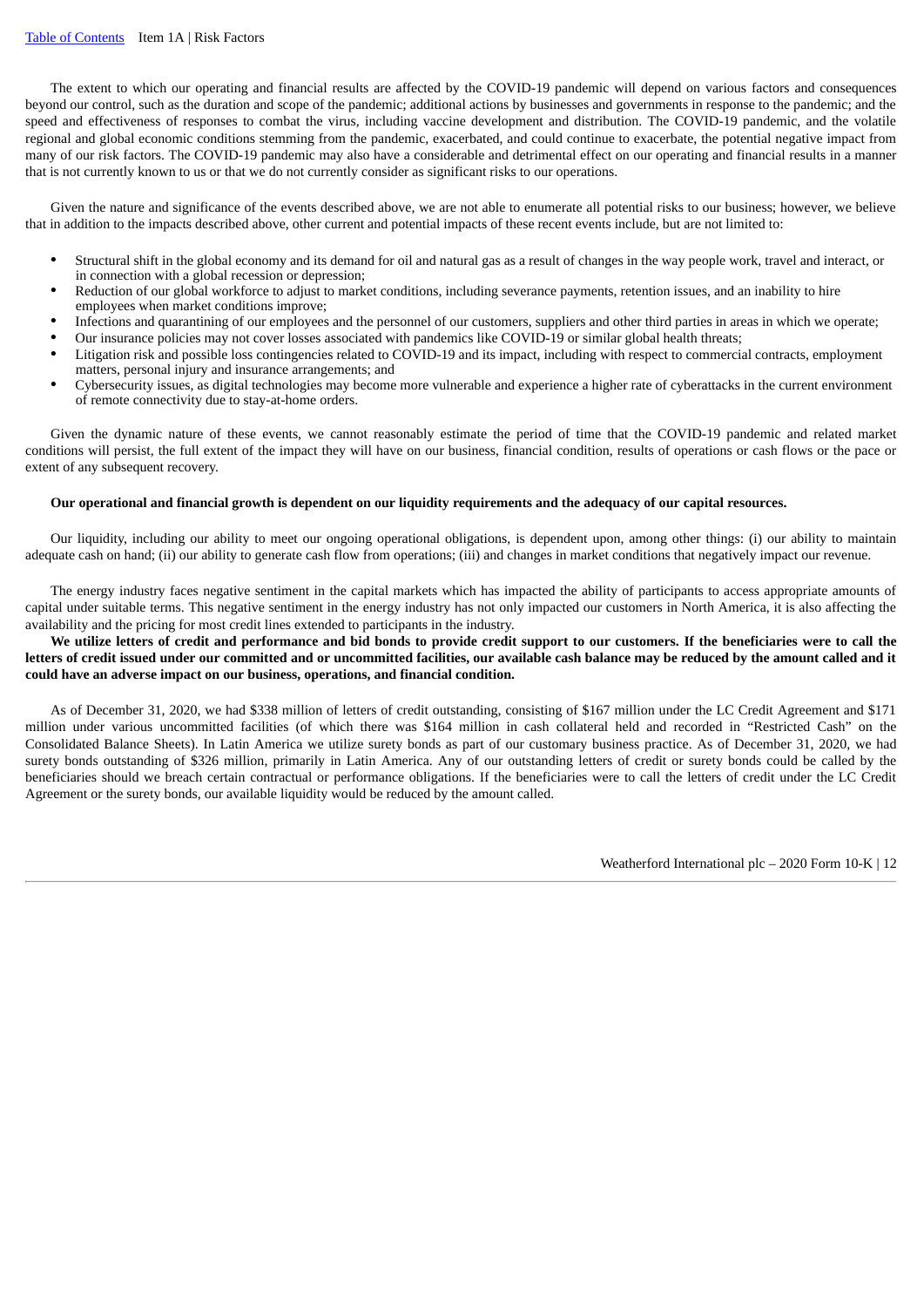## We may not be fully indemnified against financial losses in all circumstances where damage to or loss of property, personal injury, death or **environmental harm occur.**

As is customary in our industry, our contracts typically require that our customers indemnify us for claims arising from the injury or death of their employees (and those of their other contractors), the loss or damage of their equipment (and that of their other contractors), damage to the well or reservoir and pollution originating from the customer's equipment or from the reservoir (including uncontained oil flow from a reservoir) and claims arising from catastrophic events, such as a well blowout, fire, explosion and from pollution below the surface. Conversely, we typically indemnify our customers for claims arising from the injury or death of our employees, the loss or damage of our equipment (other than equipment lost in the hole) or pollution originating from our equipment above the surface of the earth or water.

Our indemnification arrangements may not protect us in every case. For example, our indemnity arrangements may be held to be overly broad in some courts and/or contrary to public policy in some jurisdictions, and to that extent may be unenforceable. Additionally, some jurisdictions which permit indemnification nonetheless limit its scope by applicable law, rule, order or statute. We may be subject to claims brought by third parties or government agencies with respect to which we are not indemnified. Furthermore, the parties from which we seek indemnity may not be solvent, may become bankrupt, may lack resources or insurance to honor their indemnities or may not otherwise be able to satisfy their indemnity obligations to us. The lack of enforceable indemnification could expose us to significant potential losses.

Further, our assets generally are not insured against loss from political violence such as war, terrorism or civil unrest. If any of our assets are damaged or destroyed as a result of an uninsured cause, we could recognize a loss of those assets.

## Our indebtedness and liabilities could limit cash flow available for our operations, expose us to risks that could adversely affect our business, **financial condition and results of operations and impair our ability to satisfy our financial obligations.**

As of December 31, 2020, we had approximately \$2.6 billion of long-term debt with \$2.1 billion in aggregate principal amount of our 11.0% Senior Notes maturing on December 1, 2024 ("Exit Notes") and \$500 million in aggregate principal amount of our 8.75% Senior Secured Notes maturing on September 1, 2024 ("Senior Secured Notes"). Pursuant to the terms of our Exit Notes and Senior Secured Notes, we expect to have interest payments of approximately \$275 million annually until maturity. Our level of indebtedness has negative consequences for our business, financial condition and results of operations, including:

- limiting our ability to obtain additional financing on terms that are commercially acceptable;
- requiring the dedication of a substantial portion of our cash flow from operations to service our indebtedness, thereby reducing our free cash flow and the amount of our cash flow available for other purposes;
- limiting our flexibility in planning for, or reacting to, changes in our business;
- placing us at a possible competitive disadvantage with less leveraged competitors or competitors that may have better access to capital resources; and
- increasing our vulnerability to adverse economic and industry conditions;

Our ability to make scheduled payments on or to refinance if desired before maturity, our debt obligations will depend on our financial and operating performance, which is subject to prevailing economic and competitive conditions and certain financial, business and other factors beyond our control. Lower commodity prices and in turn lower demand for our products and services have negatively impacted our revenues, earnings and cash flows, and sustained low oil and natural gas prices could have an adverse effect on our liquidity position. Any harm to our business and operations resulting from our current or future level of indebtedness could adversely affect our ability to pay amounts due to our lenders and noteholders.

## Our business may be exposed to uninsured claims and, as a result, litigation might result in significant potential losses. The cost of our insured **risk management program may increase.**

In the ordinary course of business, we become the subject of various claims and litigation. We maintain liability insurance, which includes insurance against damage to people, property and the environment, up to maximum limits of \$350 million, subject to self-insured retentions and deductibles.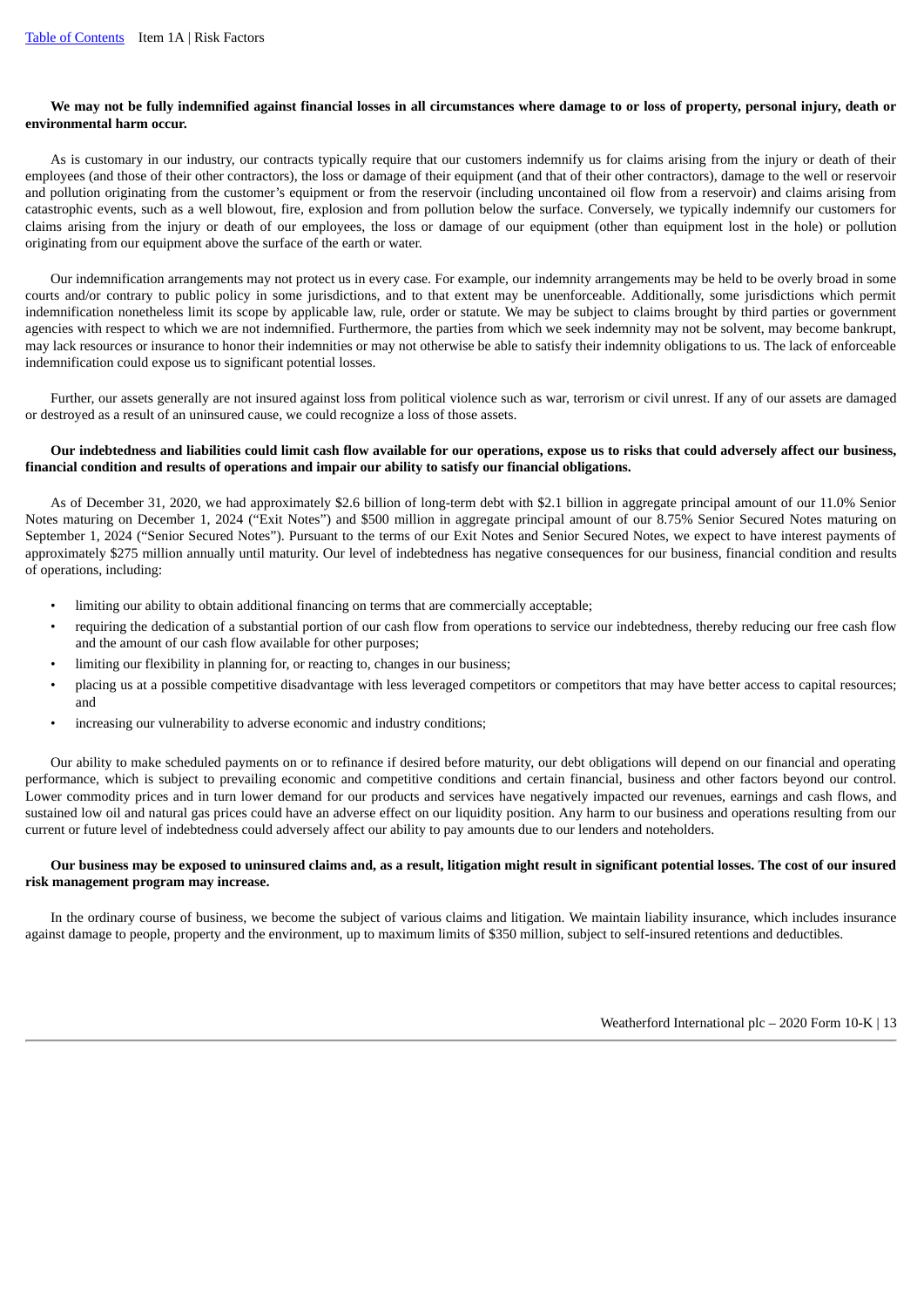Our insurance policies are subject to exclusions, limitations and other conditions and may not apply in all cases, for example where willful wrongdoing on our part is alleged. It is possible an unexpected judgment could be rendered against us in cases in which we could be uninsured and beyond the amounts we currently have reserved or anticipate incurring, and in some cases those potential losses could be material.

Our insurance may not be sufficient to cover any particular loss or our insurance may not cover all losses. For example, although we maintain product liability insurance, this type of insurance is limited in coverage and it is possible an adverse claim could arise in excess of our coverage. Additionally, insurance rates have in the past been subject to wide fluctuation and may be unavailable on terms that we or our customers believe are economically acceptable. Reductions in coverage, changes in the insurance markets and accidents affecting our industry may result in further increases in our cost and higher deductibles and retentions in future years and may also result in reduced activity levels in certain markets. As a result, we may not be able to continue to obtain insurance on commercially reasonable terms. Any of these events could have an adverse impact on our business, financial condition and results of operations.

## A significant portion of our revenue is derived from our operations outside the United States, which exposes us to risks inherent in doing **business in each of the over 75 countries in which we operate.**

Our non-United States operations accounted for 80% of our consolidated revenue in 2020. Operations in countries other than the United States are subject to various risks, including:

- volatility in political, social and economic conditions including currency exchange controls, inflation, and currency exchange rate fluctuations and devaluations;
- exposure to expropriation of our assets, deprivation of contract rights or other governmental actions;
- social unrest, acts of terrorism, war or other armed conflict;
- varying international laws and regulations;
- confiscatory taxation or other adverse tax policies;
- trade and economic sanctions or other restrictions imposed by the European Union, the United States or other countries;
- exposure under the United States Foreign Corrupt Practices Act ("FCPA") or similar legislation; and
- restrictions on the repatriation of income or capital.

## Our actual financial results after emergence from bankruptcy are not comparable to our historical financial information as a result of the implementation of the Plan and the transactions contemplated thereby and the implementation of fresh start accounting.

Upon our emergence from bankruptcy, we adopted fresh start accounting and adjusted our assets and liabilities to fair values and our accumulated deficit was restated to zero as of December 13, 2019, which resulted in the Company becoming a new entity for financial reporting purposes. Accordingly, our financial condition and results of operations following our emergence from bankruptcy will not be comparable to the financial condition and results of operations reflected in our pre-December 13, 2019 historical financial statements. Implementation of the Plan and the transactions contemplated thereby materially changed the amounts and classifications reported in our consolidated historical financial statements. The lack of recent comparable historical financial information may discourage investors from purchasing our ordinary shares.

## There may be circumstances in which the interests of our significant shareholders could be in conflict with the interests of our other **shareholders.**

In the aggregate, certain funds associated with our largest eight shareholders currently own in excess of 80% of our outstanding ordinary shares. Circumstances may arise in which these shareholders may have an interest in pursuing or preventing acquisitions, divestitures or other transactions, including the issuance of additional equity or debt, that, in their judgment, could enhance their investment in us or another company in which they invest. Such transactions might adversely affect us or other holders of our ordinary shares. In addition, our significant concentration of share ownership may adversely affect the trading price of our ordinary shares because investors may perceive disadvantages in owning shares in companies with significant shareholders.

## An active trading market for our ordinary shares may not develop and the price and trading volume of our ordinary shares may fluctuate **significantly.**

Our ordinary shares are listed for quotation on the OTC Pink Marketplace. We cannot predict the extent to which investor interest in us will lead to the development of an active trading market or how liquid that market might become. In addition, no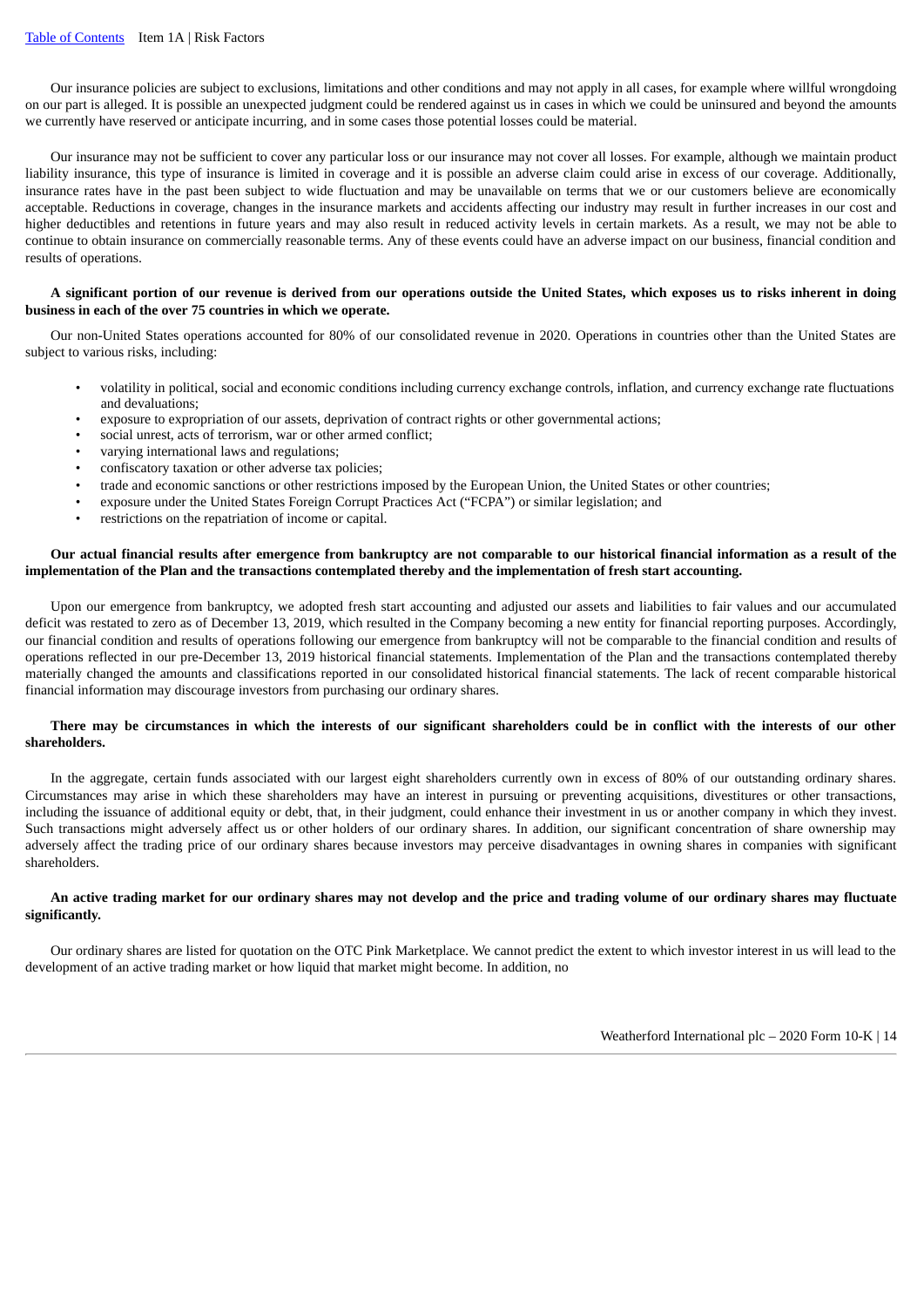assurances can be given regarding when, and if, we will resume our listing on a national exchange, including whether or not we will be able to meet applicable listing standards for any such exchange. If an active trading market does not develop, holders of our shares may have difficulty selling any of our ordinary shares that may now be owned or may be purchased later. In addition, until we are able resume our listing on a national exchange, the number of investors willing to hold or acquire our ordinary shares may be reduced, we may receive decreased news and analyst coverage and we may be limited in our ability to issue additional securities or obtain additional financing in the future on terms acceptable to us, or at all.

Even if an active trading market develops for our ordinary shares, the market price of our ordinary shares may be highly volatile and could be subject to wide fluctuations. In addition, the trading volume of our ordinary shares may fluctuate and cause significant price variations to occur. Volatility in the market price of our ordinary shares may prevent one from being able to sell shares at or above the ordinary share issuance price or above the price one paid to acquire the ordinary shares.

## The terms of our indebtedness restrict our current and future operations, particularly our ability to respond to changes or to pursue our **business strategies.**

The LC Credit Agreement and the indentures governing our Exit Notes and Senior Secured Notes contain restrictive covenants that could impose significant operating and financial restrictions on us and may limit our ability to engage in acts that we may believe to be in our long-term best interest, including restrictions on our ability to:

- incur additional indebtedness;
- pay dividends and make other distributions;
- prepay, redeem or repurchase certain debt;
- make loans and investments; and
- sell assets and incur liens.

These covenants and other restrictions may limit our ability to effectively operate our business, and to execute our growth strategy or take advantage of new business opportunities. These covenants and restrictions include minimum liquidity covenants, certain financial ratios, which may apply in certain circumstances, and other restrictions. Our ability to meet the liquidity thresholds and those financial ratios can be affected by events beyond our control.

A breach of the covenants and other restrictions under the LC Credit Agreement, the indentures governing our Senior Secured Notes and Exit Notes or our other indebtedness could result in an event of default thereunder. Such a default may allow the lenders, holders or the trustee, as applicable, to accelerate the related indebtedness and may result in the acceleration of any other indebtedness to which a cross-acceleration or cross-default provision applies. In addition, an event of default under LC Credit Agreements would permit the lenders thereunder to terminate all commitments.

#### **Legal, Tax and Regulatory Risks**

## Our operations are subject to numerous laws and regulations, including environmental laws and regulations, treaties and international agreements related to greenhouse gases, climate change and alternate energy sources that may expose us to significant liabilities, result in **additional compliance costs and could reduce our business opportunities and revenues.**

We are subject to various laws and regulations related to the energy industry specifically, and the environment in particular. In the case of environmental regulations, an environmental claim could arise with respect to one or more of our current businesses, products or services, or a business or property that one of our predecessors owned or used, and such claims could involve material expenditures. Generally, environmental laws have in recent years become more stringent and have sought to impose greater liability on a larger number of potentially responsible parties and have increased the costs associated with complying with the more stringent laws and regulations. The scope of regulation of our industry and our products and services may increase further, including possible increases in liabilities or funding requirements imposed by governmental agencies. Additional regulations on deepwater drilling in the Gulf of Mexico and elsewhere in the world could be imposed, and those regulations could limit our business where they are imposed.

In addition, members of the U.S. Congress, the U.S. Environmental Protection Agency and various agencies of several states within the U.S. frequently review, consider and propose more stringent regulation of hydraulic fracturing, a stimulation treatment routinely performed on oil and gas wells in lowpermeability reservoirs. We previously provided (and may, in the future, resume providing) fracturing services to customers. Regulators are investigating whether any chemicals used in the hydraulic fracturing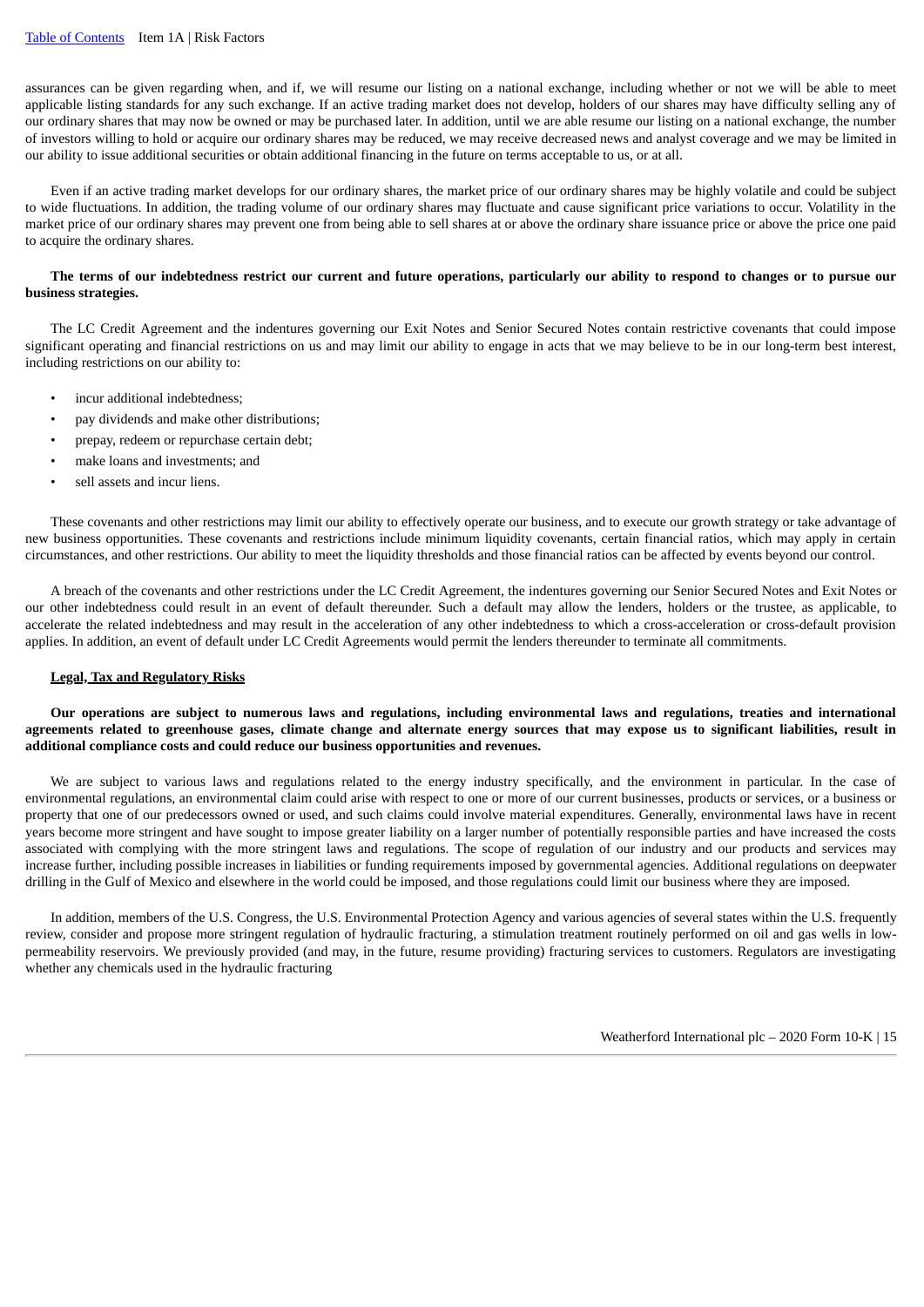process might adversely affect groundwater or whether the fracturing processes could lead to other unintended effects or damages. In recent years, local and national governments (including several cities and states within the U.S.) passed new laws and regulations concerning or banning hydraulic fracturing. A significant portion of North American service activity today is directed at prospects that require hydraulic fracturing in order to produce hydrocarbons. Therefore, additional regulation could increase the costs of conducting our business by subjecting fracturing to more stringent regulation. Regulation of hydraulic fracturing could increase our cost of providing services or materially reduce our business opportunities and revenues if customers decrease their levels of activity or we cannot pass along cost to customers. We are unable to predict whether changes in laws or regulations or any other governmental proposals or responses will ultimately occur, and accordingly, we are unable to assess the potential financial or operational impact they may have on our business.

## Adverse changes in tax laws both in the United States and abroad, changes in tax rates or exposure to additional income tax liabilities could **have a material adverse effect on our results of operations.**

Changes in tax laws could significantly increase our tax expense and require us to take actions, at potential significant expense, to seek to preserve our current level of tax expense.

In 2002, we reorganized from the United States to a foreign jurisdiction. There are frequent legislative proposals in the United States that attempt to treat companies that have undertaken similar transactions as U.S. corporations subject to U.S. taxes or to limit the tax deductions or tax credits available to United States subsidiaries of these corporations. Our tax expense could be impacted by changes in tax laws, tax treaties or tax regulations or the interpretation or enforcement thereof or differing interpretation or enforcement of applicable law by the U.S. Internal Revenue Service and other taxing jurisdictions, acting in unison or separately. The inability to reduce our tax expense could have a material impact on our consolidated financial statements.

The Organization of Economic Cooperation and Development ("OECD"), which represents a coalition of member countries, issued various white papers addressing Tax Base Erosion and Jurisdictional Profit Shifting. The recommendations in these white papers are generally aimed at combating what they believe is tax avoidance. Numerous jurisdictions in which we operate have been influenced by these white papers as well as other factors and are increasingly active in evaluating changes to their tax laws.

Our effective tax rate has fluctuated in the past and may fluctuate in the future. Future effective tax rates could be affected by changes in the composition of earnings in countries in which we operate with differing tax rates, non-income-based taxes, changes in tax laws, or changes in deferred tax assets and liabilities. We assess our deferred tax assets on a quarterly basis to determine whether a valuation allowance may be required. We have recorded a valuation allowance on substantially all of our deferred tax assets.

## If a United States person is treated as owning at least 10% of our shares, such holder may be subject to adverse U.S. federal income tax **consequences.**

As a result of the Tax Cuts and Jobs Act of 2017 ("TCJA"), many of our non-U.S. subsidiaries are now classified as "controlled foreign corporations" for U.S. federal income tax purposes due to the expanded application of certain ownership attribution rules within a multinational corporate group. If a United States person is treated as owning (directly, indirectly or constructively) at least 10% of the value or voting power of our shares, such person may be treated as a "United States shareholder" with respect to one or more of our controlled foreign corporation subsidiaries. In addition, if our shares are treated as owned more than 50% by United States shareholders, we would be treated as a controlled foreign corporation. A United States shareholder of a controlled foreign corporation may be required to annually report and include in its U.S. taxable income, as ordinary income, its pro rata share of "Subpart F income," "global intangible low-taxed income" and investments in U.S. property by controlled foreign corporations, whether or not we make any distributions to such United States shareholder. An individual United States shareholder generally would not be allowed certain tax deductions or foreign tax credits that would be allowed to a corporate United States shareholder with respect to a controlled foreign corporation. A failure by a United States shareholder to comply with its reporting obligations may subject the United States shareholder to significant monetary penalties and may extend the statute of limitations with respect to the United States shareholder's U.S. federal income tax return for the year for which such reporting was due. We cannot provide any assurances that we will assist investors in determining whether we or any of our non-U.S. subsidiaries are controlled foreign corporations or whether any investor is a United States shareholder with respect to any such controlled foreign corporations. We also cannot guarantee that we will furnish to United States shareholders information that may be necessary for them to comply with the aforementioned obligations. United States investors should consult their own advisors regarding the potential application of these rules to their investments in us. The risk of being subject to increased taxation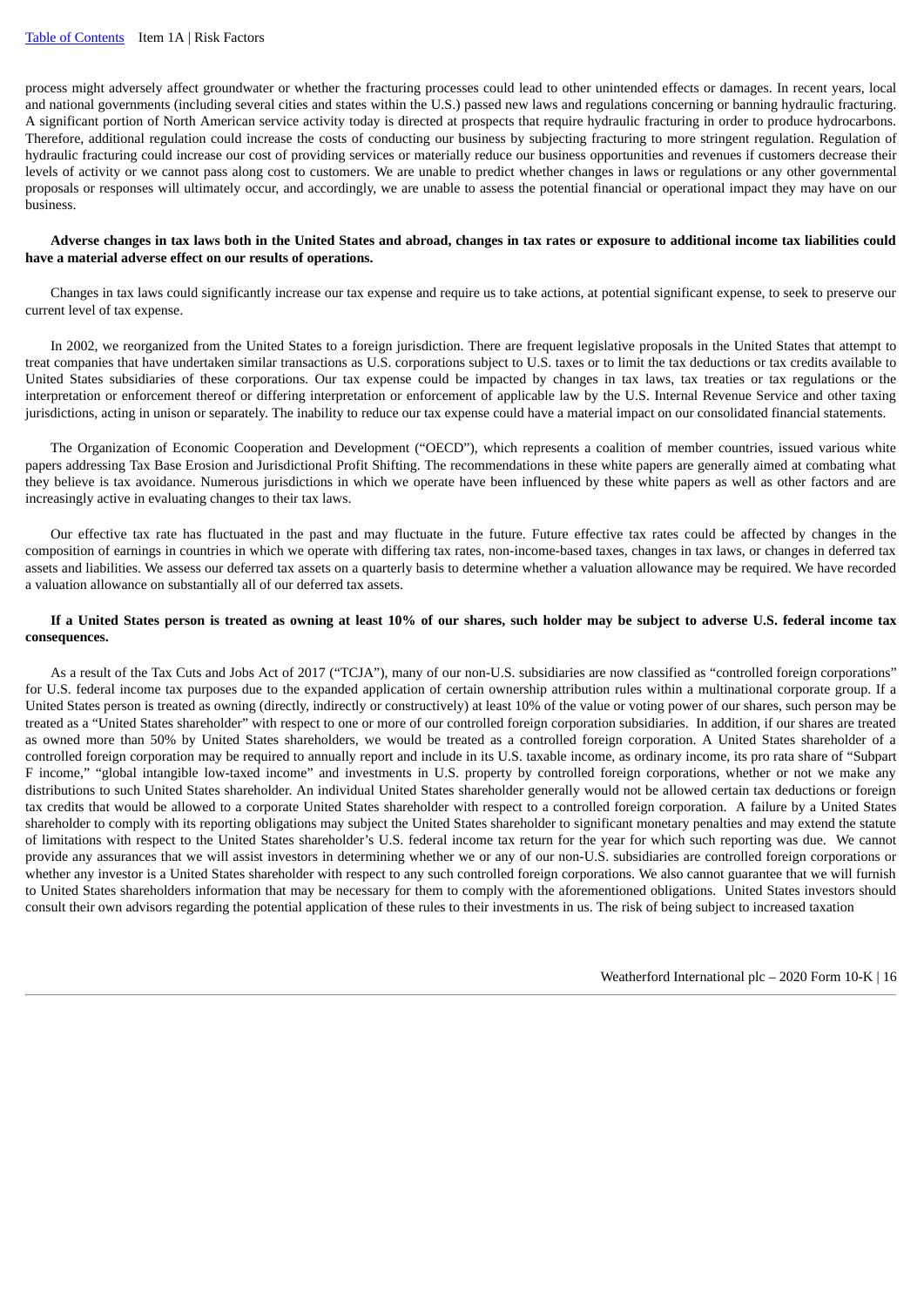may deter our current shareholders from increasing their investment in us and others from investing in us, which could impact the demand for, and value of, our shares.

## The United States could treat Weatherford International PLC (parent corporation) as a US taxpayer under IRC Section 7874.

Following the emergence from bankruptcy on December 13, 2019, Weatherford continues to operate under Weatherford International PLC (PLC), an Irish tax resident. The IRS may, however, assert that PLC should be treated as a U.S. corporation for U.S. federal income tax purposes pursuant to IRC Section 7874. For U.S. federal income tax purposes, a corporation generally is classified as either a U.S. corporation or a foreign corporation by reference to the jurisdiction of its organization or incorporation. Because PLC is an Irish incorporated entity, it would generally be classified as a foreign corporation under these rules. IRC Section 7874 provides an exception to this general rule under which a foreign incorporated entity may, in certain circumstances, be treated as a U.S. corporation for U.S. federal income tax purposes. Under IRC Section 7874, a corporation created or organized outside the United States (i.e., a foreign corporation) will nevertheless be treated as a U.S. corporation for U.S. federal income tax purposes when (i) the foreign corporation directly or indirectly acquires substantially all of the assets held directly or indirectly by a U.S. corporation (including the indirect acquisition of assets of the U.S. corporation by acquiring the outstanding shares of the U.S. corporation), (ii) the shareholders of the acquired U.S. corporation hold, by vote or value, at least 80% (or 60% in certain circumstances if the Third Country Rule applies) of the shares of the foreign acquiring corporation after the acquisition by reason of holding shares in the U.S. acquired corporation (the "Section 7874 Percentage"), and (iii) the foreign corporation's "expanded affiliated group" does not have substantial business activities in the foreign corporation's country of organization or incorporation relative to such expanded affiliated group's worldwide activities. Although it is not free from doubt, we believe that as a result of the implementation of the plan of reorganization in 2019, PLC should not be treated as acquiring directly or indirectly substantially all of the properties of a U.S. corporation and, as a result, PLC is not expected to be treated as a U.S. corporation or otherwise subject to the adverse tax consequences of IRC Section 7874. The law and the Treasury Regulations promulgated under IRC Section 7874 are, however, unclear and there can be no assurance that the IRS will agree with this conclusion. If it is determined that IRC Section 7874 is applicable, PLC would be a U.S. corporation for U.S. federal income tax purposes, the taxable year of Weatherford US consolidated group could end on or prior to the emergence from bankruptcy, which could result in additional adverse tax consequences. In addition, although PLC would be treated as a U.S. corporation for U.S. federal income tax purposes, it would generally also be considered an Irish tax resident for Irish tax and other non-U.S. tax purposes.

## The rights of our shareholders are governed by Irish law; Irish law differs from the laws in effect in the United States and may afford less **protection to holders of our securities.**

As an Irish company, we are governed by the Irish Companies Act, which differs in some material respects from laws generally applicable to U.S. corporations and shareholders, including, among others, provisions relating to interested directors, mergers and acquisitions, takeovers, shareholder lawsuits and indemnification of directors. Likewise, the duties of directors and officers of an Irish company generally are owed to the company only. Shareholders of Irish companies generally do not have a personal right of action against directors or officers of the company and may exercise such rights of action on behalf of the company only in limited circumstances. Accordingly, holders of our securities may have more difficulty protecting their interests than would holders of securities of a corporation incorporated in a jurisdiction of the United States.

## We are incorporated in Ireland and a significant portion of our assets are located outside the United States. As a result, it might not be possible for shareholders to enforce civil liability provisions of the federal or state securities laws of the United States.

We are organized under the laws of Ireland, and a significant portion of our assets are located outside the United States. The United States currently does not have a treaty with Ireland providing for the reciprocal recognition and enforcement of judgments in civil and commercial matters. As such, a shareholder who obtains a court judgment based on the civil liability provisions of U.S. federal or state securities laws may be unable to enforce the judgment against us in Ireland. In addition, there is some doubt as to whether the courts of Ireland and other countries would recognize or enforce judgments of U.S. courts obtained against us or our directors or officers based on the civil liabilities provisions of the federal or state securities laws of the United States or would hear actions against us or those persons based on those laws. The laws of Ireland do, however, as a general rule, provide that the judgments of the courts of the United States have the same validity in Ireland as if rendered by Irish Courts. Certain important requirements must be satisfied before the Irish Courts will recognize the U.S. judgment. The originating court must have been a court of competent jurisdiction, the judgment must be final and conclusive, and the judgment may not be recognized if it was obtained by fraud or its recognition would be contrary to Irish public policy. Any judgment obtained in contravention of the rules of natural justice or that is irreconcilable with an earlier foreign judgment would not be enforced in Ireland.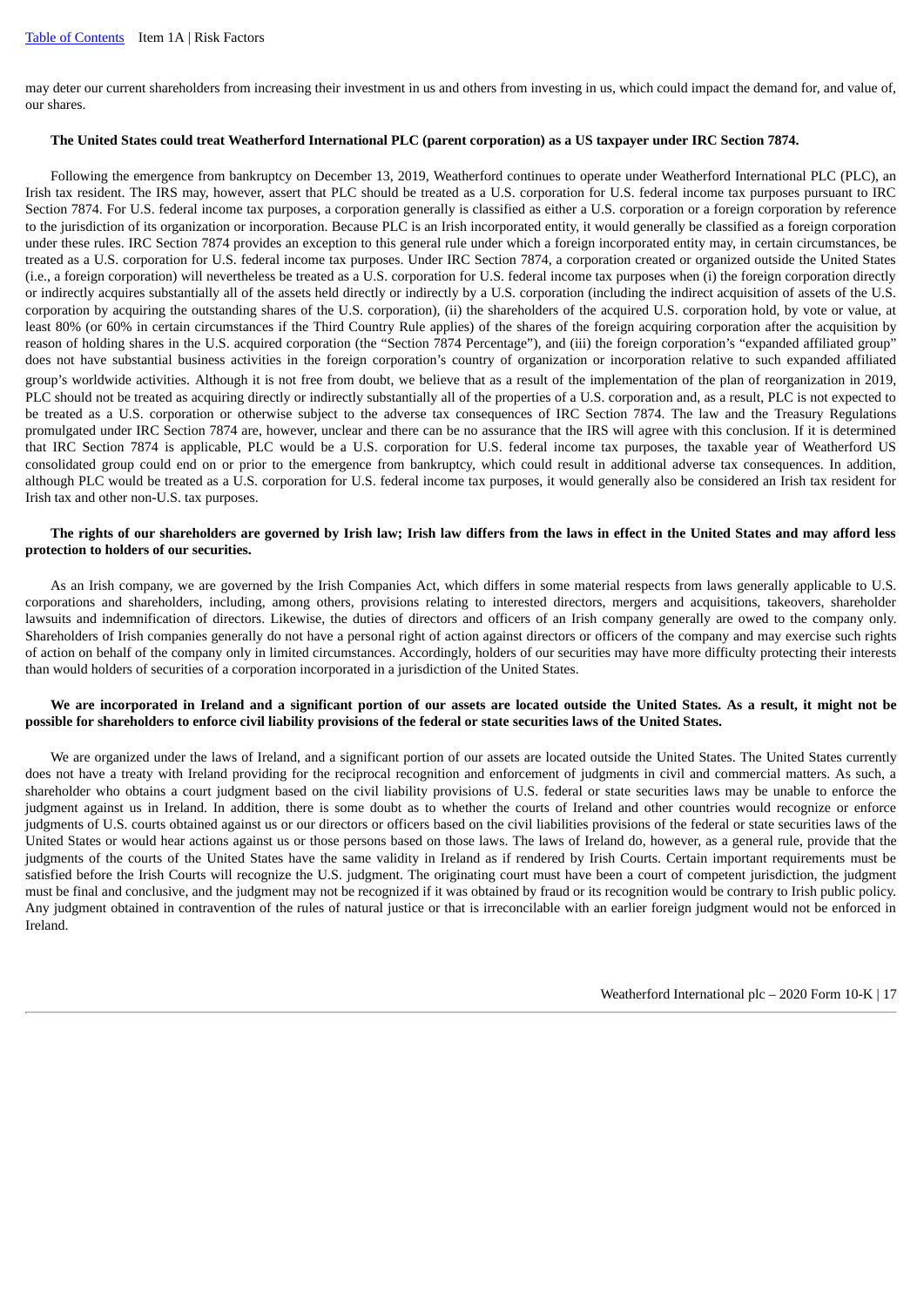Similarly, judgments might not be enforceable in countries other than the United States where we have assets.

### **General Risks**

#### If our long-lived assets and other assets are impaired, we may be required to record significant non-cash charges to our earnings.

We recognize impairments of long-lived assets when we determine the carrying amount of certain long-lived asset groups exceed their respective fair values. Our impairment assessment includes analysis of the undiscounted cash flow of our asset groups, which include property, plant and equipment, definite-lived intangible assets, and right of use assets. Based on the uncertainty of forecasted revenue, forecasted operating margins, and discount rate assumptions used to estimate our asset groups' fair value, future reductions in our expected cash flows could cause a material non-cash impairment charge of long-lived assets, which could have a material adverse effect on our results of operations and financial condition.

#### **Our business could be negatively affected by cybersecurity incidents and other technology disruptions.**

We rely heavily on information systems to conduct and protect our business. These information systems are increasingly subject to sophisticated cybersecurity incidents such as unauthorized access to data and systems, loss or destruction of data (including confidential customer, supplier and employee information), computer viruses, or other malicious code, phishing and cyberattacks, and other similar events. These incidents arise from numerous sources, not all of which are within our control, including fraud or malice on the part of third parties, accidental technological failure, electrical or telecommunication outages, failures of computer servers or other damage to our property or assets, human error, complications encountered as existing systems are maintained, repaired, replaced, or upgraded or outbreaks of hostilities or terrorist acts.

Given the rapidly evolving nature of cybersecurity incidents, there can be no assurance that the systems we have designed and implemented to prevent or limit the effects of cybersecurity incidents or attacks will be sufficient in preventing all such incidents or attacks, or be able to avoid a material impact to our systems should such incidents or attacks occur. A cybersecurity incident or attack, could result in the disclosure of confidential or proprietary customer, supplier or employee information, theft or loss of intellectual property, damage to our reputation with our customers, suppliers and the market, failure to meet customer requirements or customer dissatisfaction, theft or exposure to litigation, damage to equipment (which could cause environmental or safety issues) and other financial costs and losses. Moreover, although Weatherford implements stringent controls on third party connectivity to our systems, we have limited control in ensuring their systems consistently enforce strong cybersecurity controls. As a result, the occurrence of a cybersecurity incident or attack could go unnoticed for a period time. As cybersecurity incidents and attacks continue to evolve, we may also be required to devote additional resources to continue to enhance our protective measures or to investigate or remediate any cybersecurity vulnerabilities. Beginning in 2021, we maintain insurance coverage to protect against certain cybersecurity risks. However, we cannot ensure that it will be sufficient to cover any particular losses we may experience as a result of such cybersecurity incident or attack. Any cybersecurity incident or attack could have a material adverse effect on our business, financial condition and results of operations.

#### <span id="page-18-0"></span>**Item 1B.** *Unresolved Staff Comments*

<span id="page-18-1"></span>None.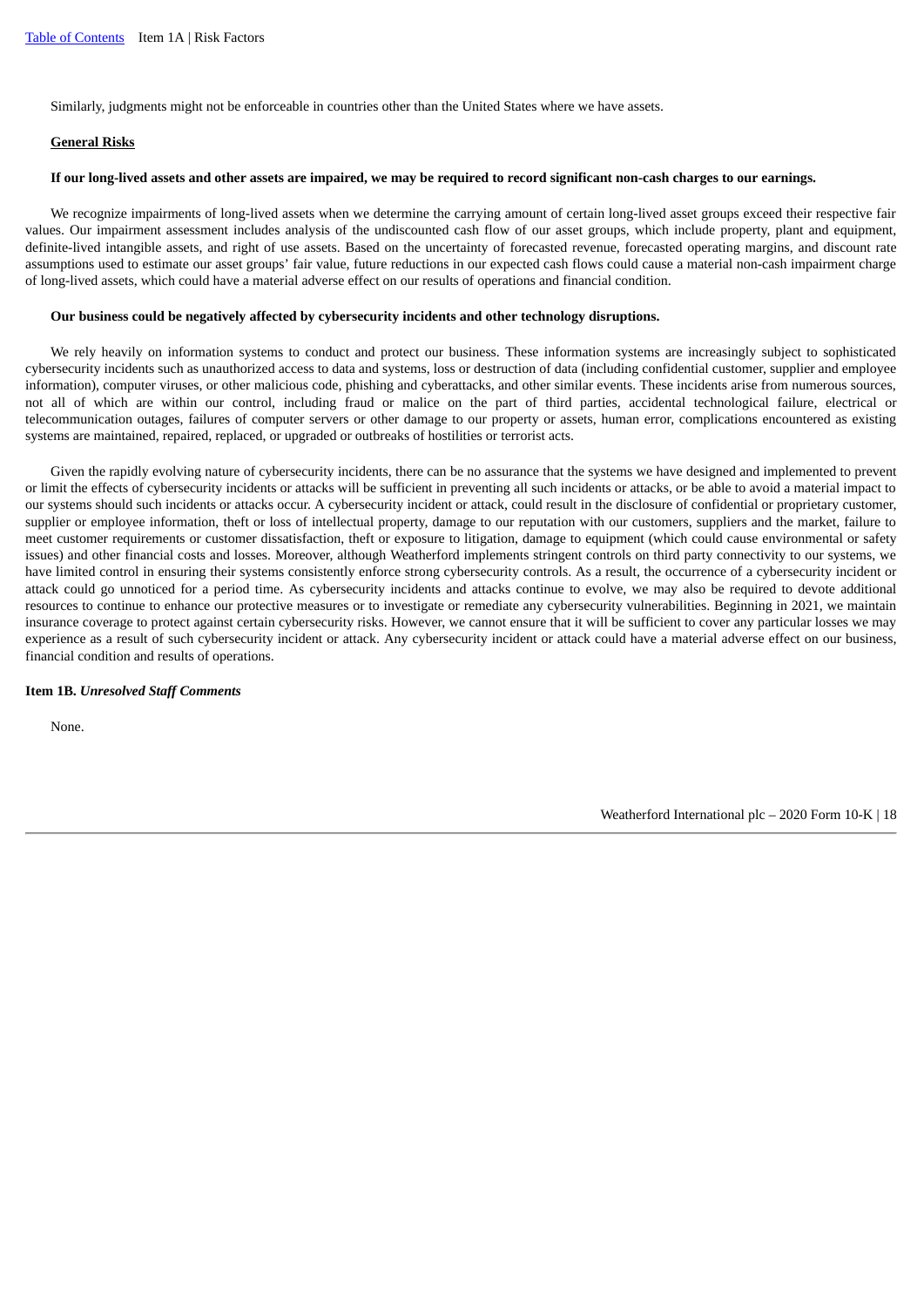## **Item 2.** *Properties*

Our operations are conducted in over 75 countries and we have manufacturing facilities, research and technology centers, fluids and processing centers and sales, service and distribution locations throughout the world. The following sets forth the locations of our principal owned or leased facilities for our commercial operations by geographic segment as of December 31, 2020:

| <b>Region</b>              | <b>Specific Location</b>                                                                                                                                                                                                                                                                                                                                                                                                                                 |
|----------------------------|----------------------------------------------------------------------------------------------------------------------------------------------------------------------------------------------------------------------------------------------------------------------------------------------------------------------------------------------------------------------------------------------------------------------------------------------------------|
| <b>Western Hemisphere:</b> | Houston, Huntsville, Longview, Odessa and San Antonio, Texas; Broussard, Louisiana; Williston, North Dakota;<br>Colorado Springs, Colorado; Bakersfield, California; Edmonton and Nisku, Canada; Neuquén, Argentina; Macae, Brazil;<br>Venustiano Carranza and Villahermosa, Mexico; and Villavicencio, Colombia.                                                                                                                                        |
|                            |                                                                                                                                                                                                                                                                                                                                                                                                                                                          |
| Eastern Hemisphere:        | Aberdeen, UK; Stavanger, Norway; Baku, Azerbaijan; Ploiesti, Romania; Luanda, Angola; Port Harcourt, Nigeria;<br>Langenhagen, Germany; Aktobe, Kazakhstan; Nizhnevartovsk and Noyabrsk, Russia; Hassi Messaoud, Algeria; Cairo,<br>Egypt; North Rumaila and Erbil, Iraq; Mina Abdulla, Kuwait; Nimr, Oman; Karachi, Pakistan; Dhahran, Saudi Arabia;<br>Abu Dhabi and Dubai, United Arab Emirates; Malaga, Australia; Jiangsu, China; and Barmer, India. |

Our principal executive offices are in Houston, Texas. We own or lease numerous other facilities such as service centers, shops and sales and administrative offices throughout the geographic regions in which we operate. All of our material U.S. properties are mortgaged to the lenders under our Senior Secured Notes and LC Credit Agreement. All of our remaining owned properties are unencumbered, however the lenders could require we mortgage them as well. We believe the facilities that we currently occupy are suitable for their intended use.

## <span id="page-19-0"></span>**Item 3.** *Legal Proceedings*

In the ordinary course of business, we are the subject of various claims and litigation. We maintain insurance to cover many of our potential losses, and we are subject to various self-retention limits and deductibles with respect to our insurance. Please see the following:

- For information on the Company's Chapter 11 Cases, see "Item 8. Financial Statements and Supplementary Data Notes to Consolidated Financial Statements – Note 2 – Emergence from Chapter 11 Bankruptcy Proceedings," "Note 3 – Fresh Start Accounting" and "Item 1. Business – Recent Developments – Reorganization and Emergence from Bankruptcy Proceedings" which is incorporated by reference into this item.
- If we are the subject of governmental and internal investigations related to alleged misconduct and violations of U.S. or International laws in the future, it could have a material adverse effect on our business, financial condition and results of operations, which is incorporated by reference into this item."
- "Item 8. Financial Statements and Supplementary Data Notes to Consolidated Financial Statements Note 19 Disputes, Litigation and Legal Contingencies."

Although we are subject to various on-going litigation, we do not believe it is probable that any of our litigation to which we are currently subject will result in any material uninsured losses to us. It is possible, however, that an unexpected judgment could be rendered against us, or we could decide to resolve a case or cases that would result in a liability that could be uninsured and beyond the amounts we currently have reserved and in some cases those losses could be material.

## <span id="page-19-1"></span>**Item 4.** *Mine Safety Disclosures*

<span id="page-19-2"></span>Not applicable.

## **PART II**

## <span id="page-19-3"></span>Item 5. Market for Registrant's Common Equity, Related Stockholder Matters and Issuer Purchases of Equity Securities

On April 17, 2020, the NYSE filed a Form 25 with the SEC. The delisting of our ordinary shares from the New York Stock Exchange became effective on April 27, 2020. Our ordinary shares were deregistered under Section 12(b) of the Exchange Act on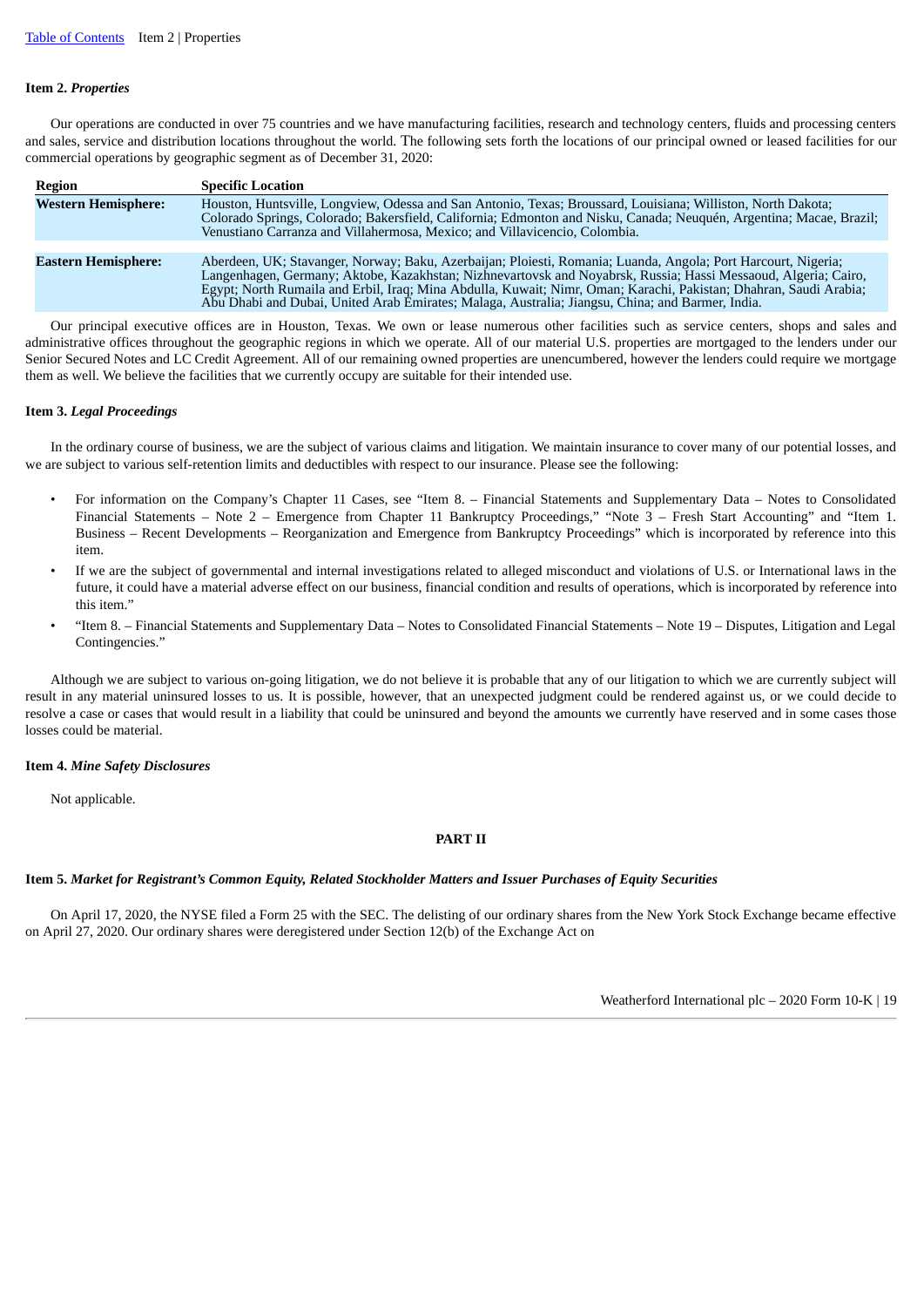July 16, 2020. We continue to evaluate listing options and intend to relist our ordinary shares when our Board of Directors determines market conditions are appropriate. The Company intends to continue filing periodic reports with the SEC on a voluntary basis. Our ordinary shares continue to trade on the OTC Pink Marketplace under the ticker symbol "WFTLF". As of February 12, 2021, there were 74 shareholders of record. The actual number of shareholders is considerably greater than the number of shareholders of record and includes shareholders who are beneficial owners but whose shares are held in street name by brokers and other nominees.

## <span id="page-20-0"></span>**Item 6.** *Selected Financial Data*

Our historical consolidated financial data for our Successor and Predecessor Periods are provided within "Item 7. – Management's Discussion and Analysis of Financial Condition and Results of Operations" and "Item 8. – Financial Statements and Supplementary Data." Discussion of material uncertainties is included in "Item 8. – Financial Statements and Supplementary Data – Notes to Consolidated Financial Statements – Note 19 – Disputes, Litigation and Legal Contingencies." We have not declared dividends to shareholders' in the years presented in this report.

#### <span id="page-20-1"></span>**Item 7.** *Management's Discussion and Analysis of Financial Condition and Results of Operations*

As used in this item, the "Company," "we," "us" and "our" refer to Weatherford International plc, a public limited company organized under the laws of Ireland, and its subsidiaries on a consolidated basis.

The following discussion should be read in conjunction with our Consolidated Financial Statements and Notes thereto included in "Item 8. – Financial Statements and Supplementary Data." Our discussion includes various forward-looking statements about our markets, the demand for our products and services and our future results. These statements include certain risks and uncertainties. For information about these risks and uncertainties, refer to the section entitled "Forward-Looking Statements" and the section entitled "Item 1A. – Risk Factors." As described in "Note 1 – Summary of Significant Accounting Policies" references to "Predecessor" relate to the Consolidated Statements of Operations for the period from January 1, 2019 through and including the adjustments from the application of Fresh Start Accounting on December 13, 2019 and for the year ended December 31, 2018 ("Predecessor Periods"). References to "Successor" relate to the Consolidated Statements of Operations for the year ended December 31, 2020 and for the period from December 14, 2019 through December 31, 2019 ("2020 Successor Period and 2019 Successor Period", respectively) and are not comparable to the Consolidated Financial Statements of the Predecessor Periods as indicated by the "Black line" division in the financials and footnote tables, which emphasizes the lack of comparability between amounts presented.

References and comparisons to results for the year ended December 31, 2019 relate to the combined Successor and Predecessor Period ("2019 Combined Period") as the 18 days of the Successor Period is not a significant period of time impacting the combined results.

#### **Overview**

We conduct operations in over 75 countries and have service and sales locations in oil and natural gas producing regions globally. Our operational performance is reviewed on a geographic basis, and we report the Western Hemisphere and Eastern Hemisphere as separate, distinct reporting segments.

Our principal business is to provide equipment and services to the oil and natural gas exploration and production industry, both onshore and offshore. Our two product lines are as follows: (1) Completion and Production and (2) Drilling, Evaluation and Intervention.

- *• Completion and Production* offers production optimization services and a complete production ecosystem, featuring our artificial-lift portfolio, testing and flow-measurement solutions, and optimization software, to boost productivity and profitability. In addition, we have a suite of modern completion products, reservoir stimulation designs, and engineering capabilities that isolate zones and unlock reserves in deepwater, unconventional, and aging reservoirs.
- *Drilling, Evaluation and Intervention* comprises a suite of services ranging from early well planning to reservoir management. The drilling services offer innovative tools and expert engineering to increase efficiency and maximize reservoir exposure. The evaluation services merge wellsite capabilities including wireline and managed pressure drilling. We also build or rebuild well integrity for the full life cycle of the well. Using conventional to advanced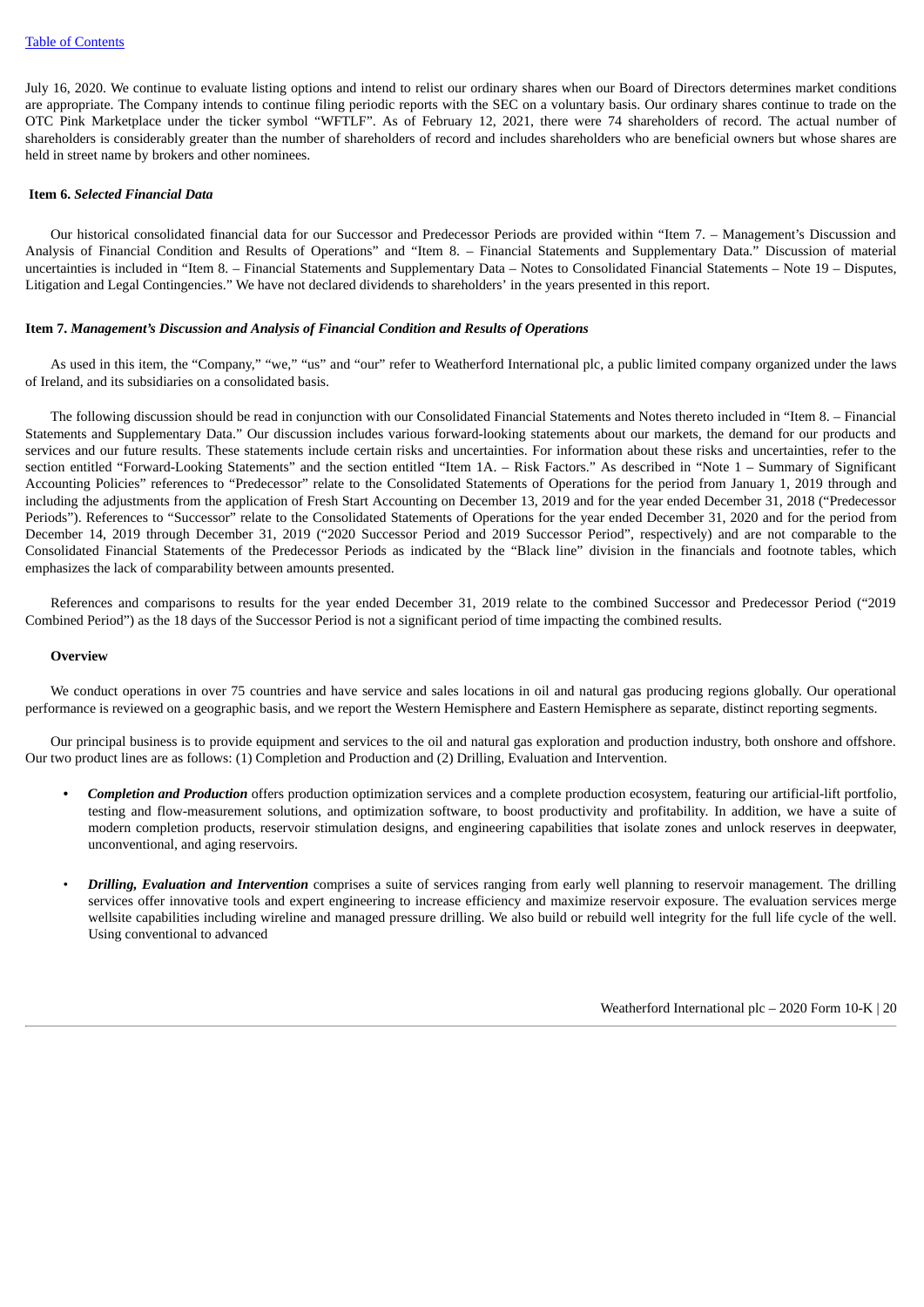equipment, we offer safe and efficient tubular running services in any environment. Our skilled fishing and re-entry teams execute under any contingency from drilling to abandonment, and our drilling tools provide reliable pressure control even in extreme wellbores.

#### *Financial Results Overview*

Successor revenues totaled \$3.7 billion in 2020, a decrease of \$1.5 billion, or 29%, compared to the 2019 Combined Period revenues, as the unprecedented global health and economic crisis sparked by the COVID-19 pandemic negatively impacted industry activity. Our revenue decline was predominantly driven by lower activity levels in North America as a result of lower demand for our products and services in the United States, but was also impacted by declines in activity internationally, primarily in Latin America, the Middle East, North Africa and Russia.

Successor consolidated operating loss of \$1.5 billion worsened \$305 million, or 26%, in 2020 compared to the 2019 Combined Period consolidated operating loss of \$1.2 billion. The higher operating loss in 2020 primarily reflects the decline in business demand due to the COVID-19 pandemic, longlived asset impairment charges, goodwill impairment, and inventory charges, partially offset by the lower retention expenses and cost savings from our various restructuring activities.

Successor segment operating income was \$55 million in 2020, a decrease of \$139 million, compared to the 2019 Combined Period. The decrease was driven primarily by the decline in demand for our products and services as a result of the COVID-19 pandemic and additional expense of COVID-19 protocols, partially offset by our lower cost structure.

Revenues in the 2019 Combined Period compared to 2018 decreased \$529 million, or 9%, which was predominantly driven by lower activity levels in Canada, lower demand for our products and services in the United States, uncertainty related to economic conditions and customer budget reductions in Argentina, as well as decreased revenues associated with the divested land drilling rigs, laboratory services and surface logging businesses. This decline was partially offset by increased activity in the Middle East and higher service activity in Russia and the North Sea. Excluding the impact of revenues from the portion of the divested businesses, consolidated revenues were down \$166 million, or 3% in 2019 Combined Period compared to 2018.

Consolidated operating results improved \$903 million, or 43% in the 2019 Combined Period compared to 2018 while segment operating income declined \$133 million, or 41% in the 2019 Combined Period compared to 2018. The improvement in the 2019 Combined Period consolidated operating results was primarily due to lower goodwill impairment charges and the net gain on sale of businesses.

The segment operating income in the 2019 Combined Period declined due to the reduced activity in North America and an unfavorable product mix in Canada and the United States. Lower demand for our products and services coupled with an unfavorable product mix and lack of supply chain savings caused the expected benefits from our cost reduction initiatives to slow and consequently resulted in significantly lower actual results compared to our expectations during 2019. These declines were partially offset by higher integrated service project activity in Latin America and operational improvements in the Eastern Hemisphere as a result of a more favorable geographic and product mix.

#### *Summary of Significant Charges and Credits*

For the Successor year ended December 31, 2020, significant charges incurred totaled \$1.2 billion and included \$814 million of long-lived asset impairments, \$239 million of goodwill impairments, \$138 million of inventory charges and \$45 million in other charges. In addition, we had \$206 million of restructuring charges.

Reorganization items in the 2019 Predecessor Period directly related to bankruptcy include the \$4.3 billion gain on settlement of liabilities subject to compromise, \$1.4 billion gain on revaluation of the Company's assets and liabilities, and \$346 million of charges for debt issuance write-offs, debt discount write-offs, backstop commitment fees, DIP financing fees and professional fees related to bankruptcy matters. In addition, we incurred \$86 million of prepetition charges for professional and other fees related to the Cases incurred before the petition date.

For the 2019 Predecessor Period, significant charges incurred totaled \$1.1 billion and included \$730 million of goodwill impairment, \$237 million in asset write-downs and rigs related and other charges, \$117 million of inventory charges and \$20 million of long-lived asset impairments. In addition, we had \$189 million of restructuring charges.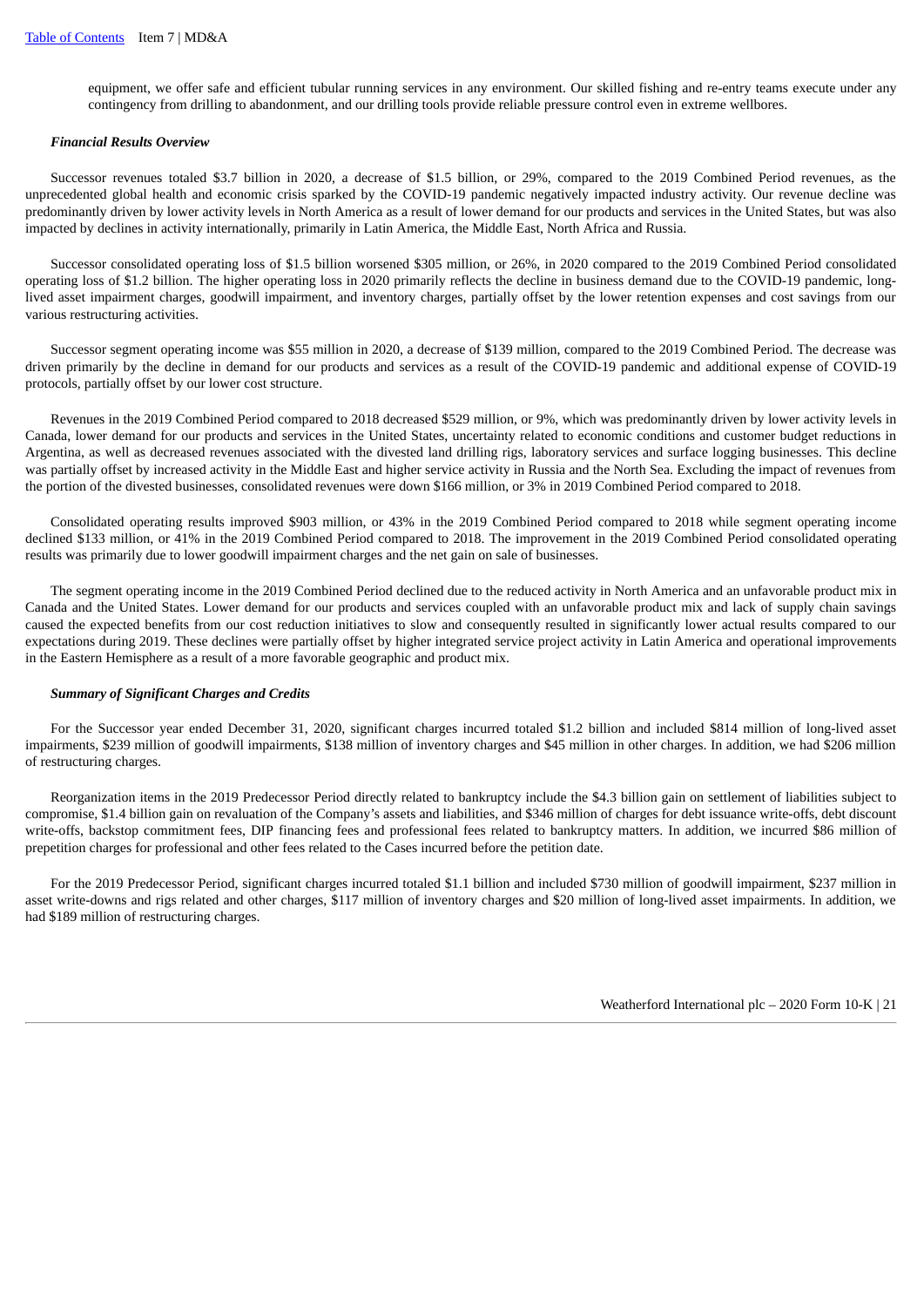For the year ended December 31, 2018, significant charges incurred totaled \$2.2 billion and included \$1.9 billion of goodwill impairment, \$151 million of long-lived asset impairments and \$87 million in other charges. In addition, we had \$126 million of restructuring charges.

Please refer to more details as discussed in "Note 3 – Fresh Start Accounting" and "Note 4 – Impairments and Other Charges."

#### *Goodwill and Long-lived Asset Impairments*

The unprecedented global economic and industry conditions resulting from the decline in demand and impact from the COVID-19 pandemic were identified as goodwill and long-lived asset impairment indicators. As a result, we performed impairment assessments quarterly in 2020 through analysis of the undiscounted cash flow of our asset groups, which include property, plant and equipment, definite-lived intangible assets, goodwill and right of use assets. As of March 31, 2020, and as of June 30, 2020, we identified that impairment occurred in certain asset groups and with the assistance of third-party valuation advisors we determined the fair value of those asset groups. Based on our impairment tests, we determined the carrying amount of certain longlived asset groups and reporting units exceeded their respective fair values and we recognized \$814 million of long-lived asset impairments and \$239 million of goodwill impairment in our Middle East & North Africa ("MENA") and Russia, Turkmenistan and Kazakhstan ("Russia") reporting units in "Impairments and Other Charges" on the accompanying Consolidated Statements of Operations during the year ended December 31, 2020.

The \$239 million of goodwill in our MENA and Russia reporting units was established in the 2019 Successor Period upon emergence from bankruptcy as part of Fresh Start. However in the 2019 Predecessor period, we determined that goodwill for all our reporting units in the Western Hemisphere and Eastern Hemisphere was fully impaired and we incurred a goodwill impairment charge of \$730 million. The 2019 Predecessor Period impairment indicators were a result of lower activity levels and lower exploration and production capital spending in our reporting units. Our lower forecasted financial results were due to the continued weakness within the energy market which impacted our ability to meet the original timeline of our revenue and profitability improvement efforts under our restructuring over the past two years, defined in "Note 12 – Restructuring Charges".

During the 2019 Predecessor Period, we recognized long-lived asset impairments of \$20 million to write-down our assets to the lower of carrying amount or fair value less cost to sell for our land drilling rigs.

During 2018, we recorded a goodwill impairment of \$1.9 billion which was based upon our annual fair value assessment of our business and assets. The rapid and steep decline in oil prices and consequentially lower expectations for future exploration and production capital spending, resulted in a sharp reduction in share prices in the oilfield services sector, including our share price, which triggered the goodwill impairment. During 2018, we also recognized long-lived asset impairments of \$151 million to write-down our land drilling rigs assets. The 2018 impairments were due to the sustained downturn in the oil and gas industry that resulted in a reassessment of our disposal groups. The change in our expectations of the market's recovery, in addition to successive negative operating cash flows in certain disposal asset groups represented an indicator that those assets will no longer be recoverable over their remaining useful lives.

See "Note 10 – Long-Lived Asset Impairments," "Note 11 – Goodwill and Intangible Assets" and "Note 15 – Fair Value of Financial Instruments, Assets and Other Assets" for additional information regarding goodwill and long-lived asset impairments.

## *Business Outlook*

The COVID-19 pandemic, customer activity shutdowns, travel constraints and access restrictions to customer work locations caused significant uncertainty for the global economy, resulting in the significant decline in the global demand for oil and gas. The impacts of the COVID-19 pandemic together with uncertainty around the extent and timing for an economic recovery, caused extreme market volatility for commodity prices and resulted in significant reductions to the capital spending during 2020 of our primary customer base, with lowering expectations of oil and gas related spending into 2021 and beyond.

We continue to closely monitor the global impacts surrounding the COVID-19 pandemic, including operational and manufacturing disruptions, logistical constraints and travel restrictions. We have experienced and expect to continue to experience delays or a lack of availability of key components from our suppliers, shipping and other logistical delays and disruptions, customer restrictions that prevent access to their sites, community measures to contain the spread of the virus, and changes to Weatherford's policies that have both restricted and changed the way our employees work. We expect most, if not all, of these disruptions and constraints will continue to effect how we and our customers and suppliers work in the future.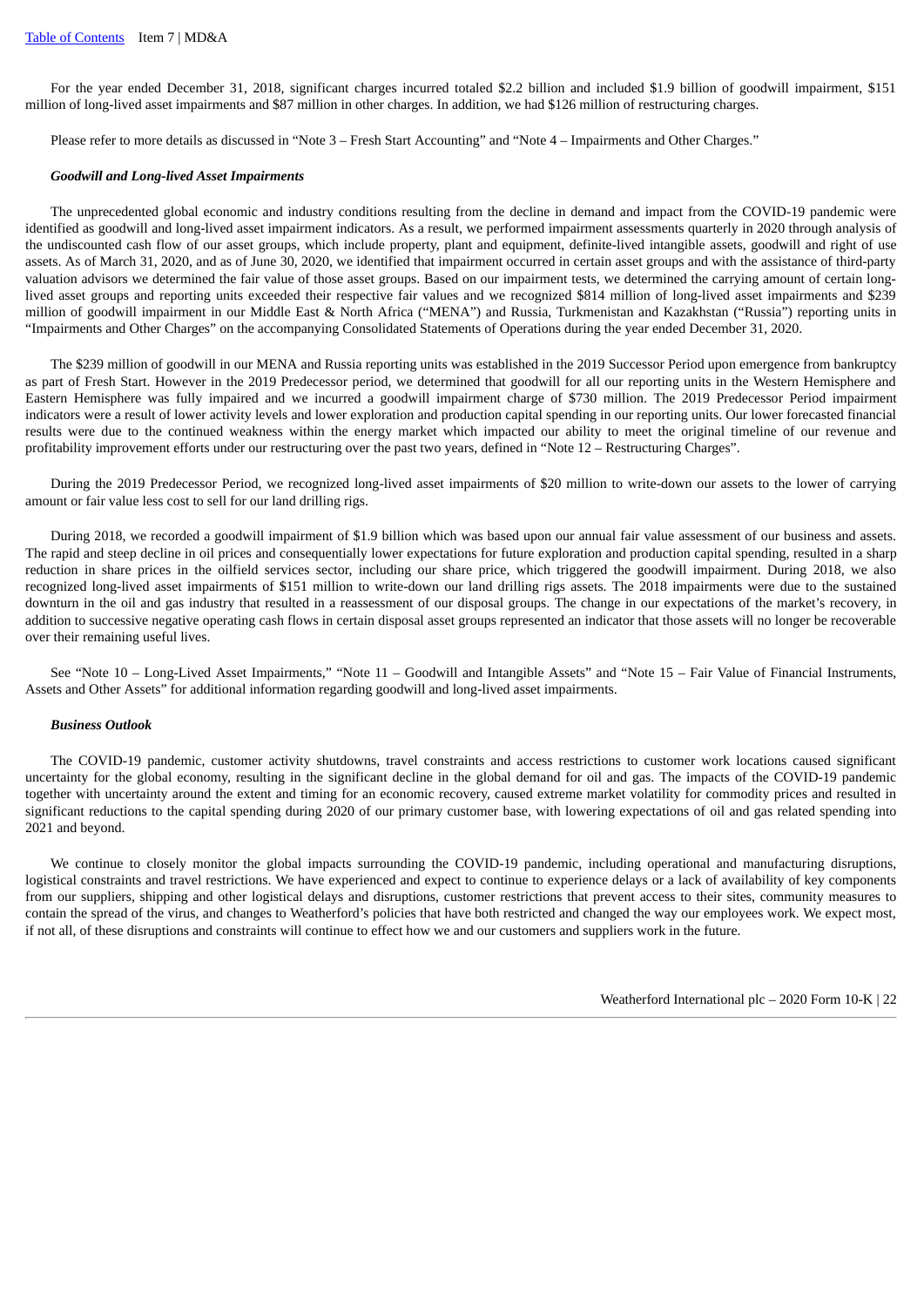We continuously improve crew rotations and management practices to minimize our employees' exposure to COVID-19 while at client facilities. Our identification and management of COVID-19 cases evolve with the latest guidance through the development of updated protocols, advanced testing and response procedures. Faced with these challenges, we evolved our digital portfolio and enhanced our applications to offer fully-integrated digital oilfield solutions. We also increased our offerings of automated well construction and remote monitoring and predictive analytics related to our production offerings.

Oil prices have risen recently, buoyed by recent supply-led Organization of Petroleum Exporting Countries ("OPEC") and other high oil exporting non-OPEC nations ("OPEC+") policy, the ongoing COVID-19 vaccine rollout, and multinational economic stimulus actions which is providing a runway for a meaningful oil demand recovery throughout 2021. We continue to anticipate multi-year dislocation across the industry, particularly in North America, Europe, Latin America and Sub Saharan Africa. We continue to anticipate constraints on our ability to generate and grow our revenues, profits and cash flows given the global economic uncertainty.

We implemented, and will continue to implement, aggressive actions to right-size our business to address current market conditions, including:

- Cost reductions across all our operations, as well as our global support structure to match our reduced size; and
- Consolidation of geographic and product line structures to better align with market conditions.

The oilfield services industry growth is highly dependent on many external factors, such as the global response to the COVID-19 pandemic, our customers' capital expenditures, world economic and political conditions, the price of oil and natural gas, member-country quota compliance within the OPEC and weather conditions and other factors, including those described in the section entitled "Forward-Looking Statements" and the section entitled "Item 1A. – Risk Factors."

#### *Industry Trends*

The level of spending in the energy industry is heavily influenced by the current and expected future prices of oil and natural gas. Changes in expenditures result in an increased or decreased demand for our products and services. Rig count is an indicator of the level of spending for the exploration for and production of oil and natural gas reserves. The following charts set forth certain statistics that reflect historical market conditions.

The table below shows the average oil and natural gas prices for West Texas Intermediate ("WTI") and Henry Hub natural gas during years ended December 31, 2020, 2019 and 2018. Commodity prices decreased during 2020 following the dual impact of the COVID-19 pandemic and the inability of OPEC and OPEC+ nations to agree on production cuts.

|                                              |            | Years Ended |            |  |  |  |
|----------------------------------------------|------------|-------------|------------|--|--|--|
|                                              | 12/31/2020 | 12/31/2019  | 12/31/2018 |  |  |  |
| Oil price - $WTI^{(1)}$                      | \$39.23    | \$56.98     | \$64.94    |  |  |  |
| Natural Gas price - Henry Hub <sup>(2)</sup> | \$2.04     | \$2.57      | \$3.17     |  |  |  |

 $(1)$  Oil price measured in dollars per barrel (rounded to the nearest dollar)

 $(2)$  Natural gas price measured in dollars per million British thermal units (Btu), or MMBtu

The historical average rig counts based on the weekly Baker Hughes Company rig count information were as follows:

|               | Years Ended                            |       |
|---------------|----------------------------------------|-------|
|               | 12/31/2019<br>12/31/2018<br>12/31/2020 |       |
| North America | 1,077<br>522                           | 1,223 |
| International | 825<br>1,098                           | 988   |
| Worldwide     | 1,347<br>2,175                         | 2,211 |

As of December 31, 2020, the North America and International Rig Count totaled 410 and 665, respectively.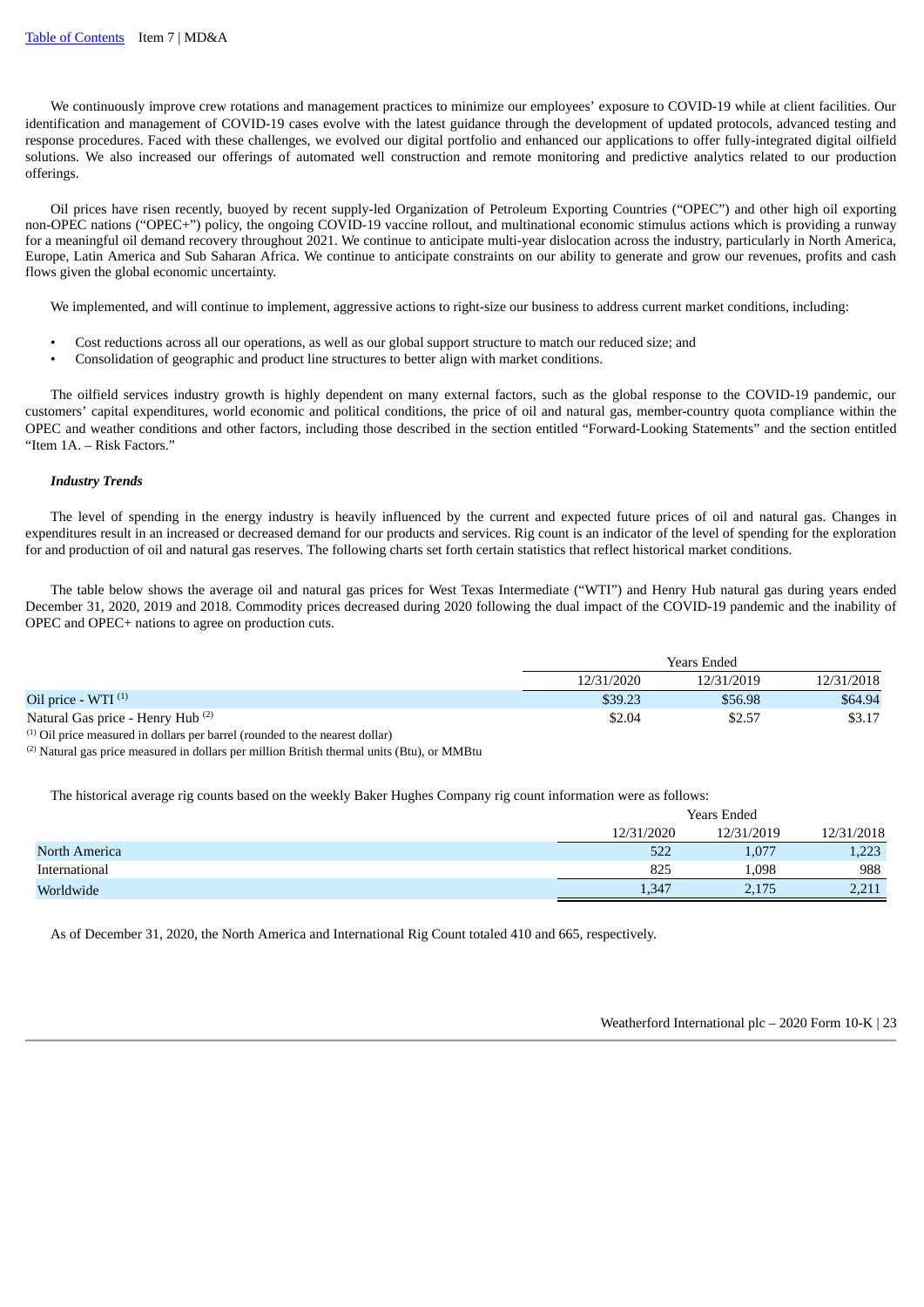Global demand for oil dropped precipitously from January through April of 2020 due to numerous different factors, but primarily including the expansion of the COVID-19 coronavirus outbreak, as governments around the world responded with lockdowns, resulting in significantly reduced travel. Global stocks of crude and refined products increased as oil supply could not respond quickly enough to balance the market. These factors contributed to the resulting precipitous decline in commodity prices, rising oil and gas inventory levels, decreased realized and expected levels of oil and gas demand, decreased level of production capacity and geopolitical uncertainty. During the second half of 2020, the OPEC-led supply alliance agreed to production limits, which stabilized and improved oil prices.

#### *Opportunities and Challenges*

As production decline rates persist and reservoir productivity complexities increase, our customers continue to face challenges in balancing the cost of extraction activities with securing desired rates of production while achieving acceptable rates of return on investment. These challenges increase our customers' requirements for technologies that improve productivity and efficiency, which in turn puts pressure on us to deliver our products and services at competitive rates. In addition, as consolidation of the oil and gas services industry continues due to market conditions, there has been an increased demand for companies with specialized products, services and technologies. We believe we are well positioned to satisfy our customers' needs, but the level of improvement in our businesses in the future will depend heavily on pricing, volume of work, and our ability to offer solutions to more efficiently extract oil and gas, control costs, and penetrate new and existing markets with our newly developed technologies. Over the long-term, we expect the world's demand for energy will rise from current levels requiring increased oil field services and more advanced technology from the oilfield service industry. We remain focused on delivering innovative and cost-efficient solutions for customers to assist them in achieving their operational, safety and environmental objectives.

Our challenges also include adverse market conditions that could make our targeted cost reduction benefits more difficult to recruit new and retain existing employees. Oil prices have risen recently, buoyed by recent supply-led OPEC+ policy, the ongoing COVID-19 vaccine rollout, and multinational economic stimulus actions which is providing a runway for a meaningful oil demand recovery throughout 2021. We continue to anticipate a multi-year dislocation across the industry, particularly in North America, Europe, Latin America and Sub Saharan Africa. In addition, continued negative sentiment for the energy industry in the capital markets has impacted, and may continue to impact, demand for our products and services, as our customers, particularly those in North America, have experienced and likely will continue to experience challenges securing appropriate amounts of capital under suitable terms to finance their operations. The cyclicality of the energy industry and the COVID-19 pandemic continues to impact the demand for our products and services which strongly depend on the level of exploration and development activity and the completion phase of the well life cycle or on the number of wells and the type of production systems used. We are following our long-term strategy aimed at achieving profitability in our businesses, servicing our customers and creating value for our shareholders. Our long-term success will be determined by our ability to manage effectively the cyclicality of our industry, including the ongoing and prolonged industry downturn, our ability to respond to industry demands and periods of over-supply or uncertain oil prices, and ultimately to generate consistent positive cash flow and positive returns on the invested capital.

#### *Exchange Listing*

The delisting of our ordinary shares from the New York Stock Exchange ("NYSE") became effective on April 27, 2020. Our ordinary shares were deregistered under Section 12(b) of the Exchange Act on July 16, 2020. We continue to evaluate listing options and intend to relist our ordinary shares when our Board of Directors determines market conditions are appropriate. The Company intends to continue filing periodic reports with the Securities and Exchange Commission ("SEC") on a voluntary basis. Our ordinary shares continue to trade on the OTC Pink Marketplace under the ticker symbol "WFTLF".

#### *2019 Emergence from Bankruptcy Proceedings and Fresh Start Accounting*

On July 1, 2019 (the "Petition Date"), Weatherford and two of our subsidiaries (collectively, the "Weatherford Parties" ) commenced voluntary reorganization proceedings (the "Cases"), including under Chapter 11 of Title 11 ("Chapter 11") of the United States Bankruptcy Code in the U.S. Bankruptcy Court for the Southern District of Texas (the "Bankruptcy Court"), with ancillary proceedings filed in Ireland and Bermuda. The plan of reorganization (as amended, the "Plan"), together with the schemes of arrangement in Ireland and Bermuda, became effective on December 13, 2019 (the "Effective Date") and the Weatherford Parties emerged from Chapter 11. Upon emergence from Chapter 11, we adopted fresh start accounting ("Fresh Start Accounting"). For additional details regarding the Chapter 11, see "Note 2 – Emergence from Chapter 11 Bankruptcy Proceedings" and "Note 3 – Fresh Start Accounting".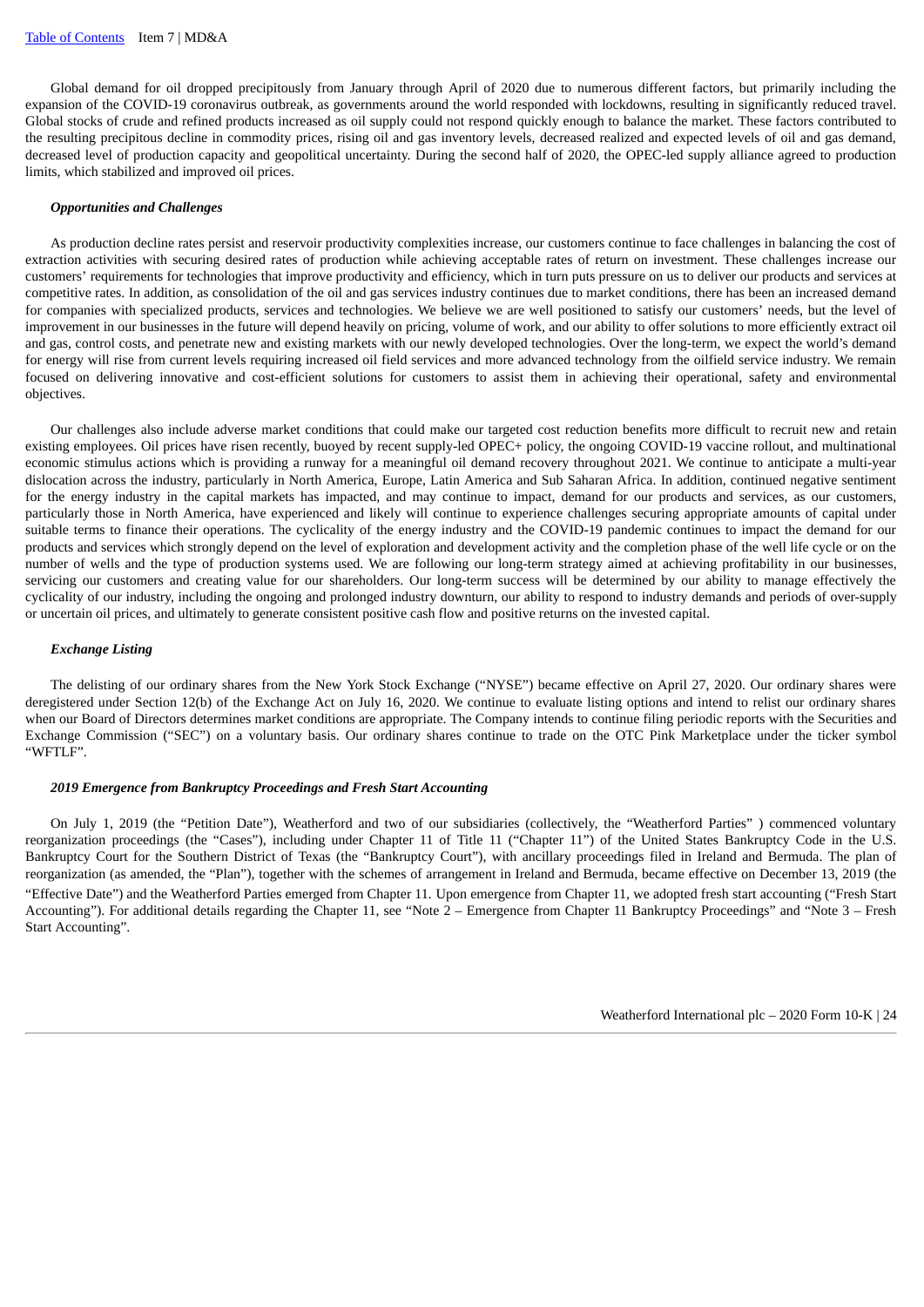Upon adoption of Fresh Start Accounting, the reorganization value derived from the range of enterprise value as disclosed in the Disclosure Statement associated with the Plan, as adjusted for the revised projections filed with the SEC on a Form 8-K on October 7 and October 16, 2019, was allocated to the Company's assets and liabilities based on their fair values (except for deferred income taxes) in accordance with ASC 805 – Business Combinations. The amount of deferred income taxes to be recorded was determined in accordance with ASC 740 – Income Taxes. The Effective Date fair values of the Company's assets and liabilities differ materially from their recorded values as reflected on the historical balance sheet. Under Fresh Start Accounting, our balance sheet on the Effective Date reflected all our assets and liabilities at fair value.

Our emergence from bankruptcy and the adoption of Fresh Start Accounting resulted in a new reporting entity, referred to herein as the "Successor," for financial reporting purposes. To facilitate discussion and analysis of our financial condition and results of operations, we refer to the reorganized Weatherford Parties as the Successor for periods subsequent to December 13, 2019 and as the "Predecessor" for periods on or prior to December 13, 2019. As a result of the adoption of Fresh Start Accounting and the effects of the implementation of the Plan, our consolidated financial statements subsequent to December 13, 2019 are not comparable to our consolidated financial statements on or prior to December 13, 2019, and as such, "Black-line" financial statements are presented to distinguish between the Predecessor and Successor companies. References to "Successor" relate to the Consolidated Statements of Operations for the year ended December 31, 2020 and from December 14, 2019 through December 31, 2019 ("Successor Periods").

References to the year ended December 31, 2019 relate to the combined Successor and Predecessor Periods for the year ended December 31, 2019.

#### *Debt Transactions and Equity Issuances*

On August 28, 2020, we completed a series of financing transactions that meaningfully enhanced our liquidity, including issuing \$500 million of 8.75% Senior Secured Notes ("Senior Secured Notes"), terminating our ABL Credit Agreement, and amending and increasing the size of our senior secured letter of credit agreement (the "LC Credit Agreement") to \$215 million. See "Note 14 – Borrowings and Other Debt Obligations" for additional details.

On July 3, 2019, the Weatherford Parties borrowed approximately \$1.4 billion under the DIP Credit Agreement and the proceeds were used to repay certain prepetition indebtedness, cash collateralize certain obligations with respect to letters of credit and similar instruments and finance the working capital needs and general corporate purposes of the Weatherford Parties and certain of their subsidiaries. On July 3, 2019, the Company repaid all outstanding amounts due under the secured Term Loan Agreement and 364-Day Credit Agreement totaling approximately \$616 million with borrowings from our DIP Credit Agreement. In addition, we cash collateralized approximately \$271 million of letters of credit and similar instruments with borrowings from the DIP Credit Agreement. See "Note 2 – Emergence from Chapter 11 Bankruptcy Proceedings" for additional details. The DIP Credit Agreement was repaid in full upon emergence from Bankruptcy on December 13, 2019.

As of the Petition Date, the Predecessor's senior notes and exchangeable senior notes and related unpaid accrued interest totaling \$7.6 billion were placed into liabilities subject to compromise during the bankruptcy period with respect to the Predecessor as shown in "Note 3 – Fresh Start Accounting". Upon emergence from bankruptcy on December 13, 2019, the Predecessor's senior and exchangeable senior notes were cancelled pursuant to the terms of the Plan, resulting in a gain on extinguishment of debt of \$4.3 billion recorded in "Reorganization Items" on the Consolidated Statements of Operations.

On the Effective Date, we issued Senior Notes maturing on December 1, 2024 ("Exit Notes") for an aggregate principal amount of \$2.1 billion (of which \$500 million was in the form of Exit Takeback Notes to existing creditors on the senior notes being cancelled). Interest on the Exit Notes accrue at the rate of 11.00% per annum and is payable semiannually in arrears on June 1 and December 1. We commenced interest payments on June 1, 2020.

For the 2019 Predecessor Period, we had net short-term repayments of \$347 million primarily from our borrowings and repayments of the DIP Credit Agreement and our Predecessor Revolving Credit Agreements, including the repayment of our 364-Day Credit Agreement. Our long-term debt repayments of \$318 million on our Term Loan Agreement and financed leases.

On December 13, 2019, all previously issued and outstanding equity interests in the Predecessor were cancelled and the Company issued 69,999,954 new ordinary shares ("New Ordinary Shares") to the holders of the Company's existing senior notes and holders of old ordinary shares ("Old Ordinary Shares"). The amount in excess of par value of \$2.9 billion is reported in "Capital in Excess of Par Value" on the accompanying Consolidated Balance Sheets.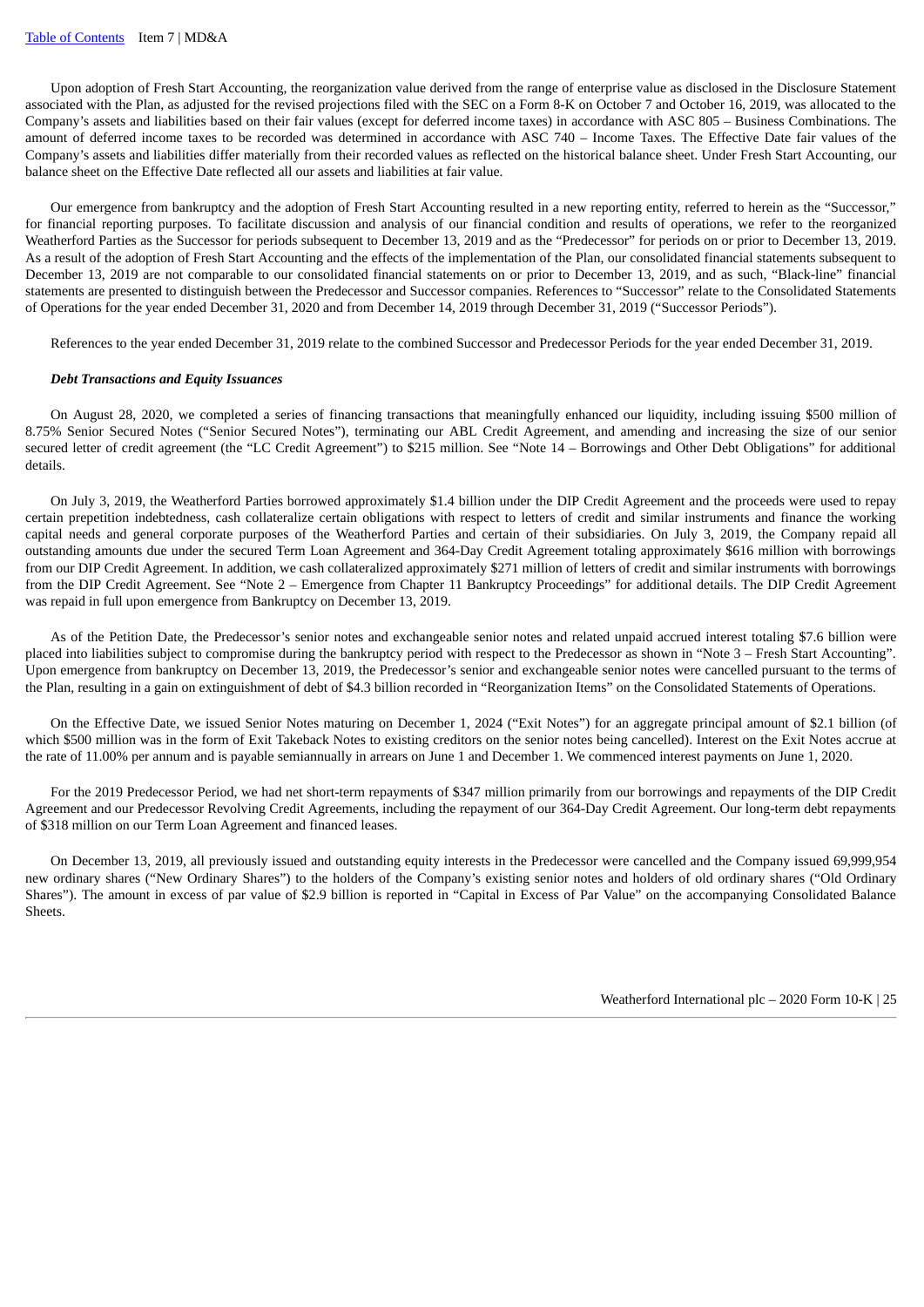On the Effective Date, the Company issued warrants ("New Warrants") to holders of the Company's Old Ordinary Shares, to purchase up to an aggregate of 7,777,779 New Ordinary Shares in the Company, par value \$0.001 (the "New Ordinary Shares"), at an exercise price of \$99.96 per ordinary share. The New Warrants are equity classified and, upon issuance, have a value of \$31 million, which was recorded in "Capital in Excess of Par Value."

In February of 2018, we repaid in full our 6.00% senior notes due March 2018. On February 28, 2018, we issued \$600 million in aggregate principal amount of our 9.875% senior notes due 2025.

The February 2018 debt offering partially funded a concurrent tender offer to purchase for cash any and all of our 9.625% senior notes due 2019. We settled the tender offer in cash for the amount of \$475 million, retiring an aggregate face value of \$425 million and accrued interest of \$20 million. In April 2018, we repaid the remaining principal outstanding on an early redemption of the bond. We recognized a cumulative bond tender loss of \$34 million on these transactions in "Other Expense, Net" on the accompanying Consolidated Statements of Operations.

See "Note 14 – Borrowings and Other Debt Obligations" for additional details of our financing activities.

## *Divestitures*

We did not have any significant divestitures of businesses during the Successor year ended December 31, 2020. See "Note 8 – Business Combinations and Divestitures" for further details related to divestitures of businesses completed during 2019 and 2018.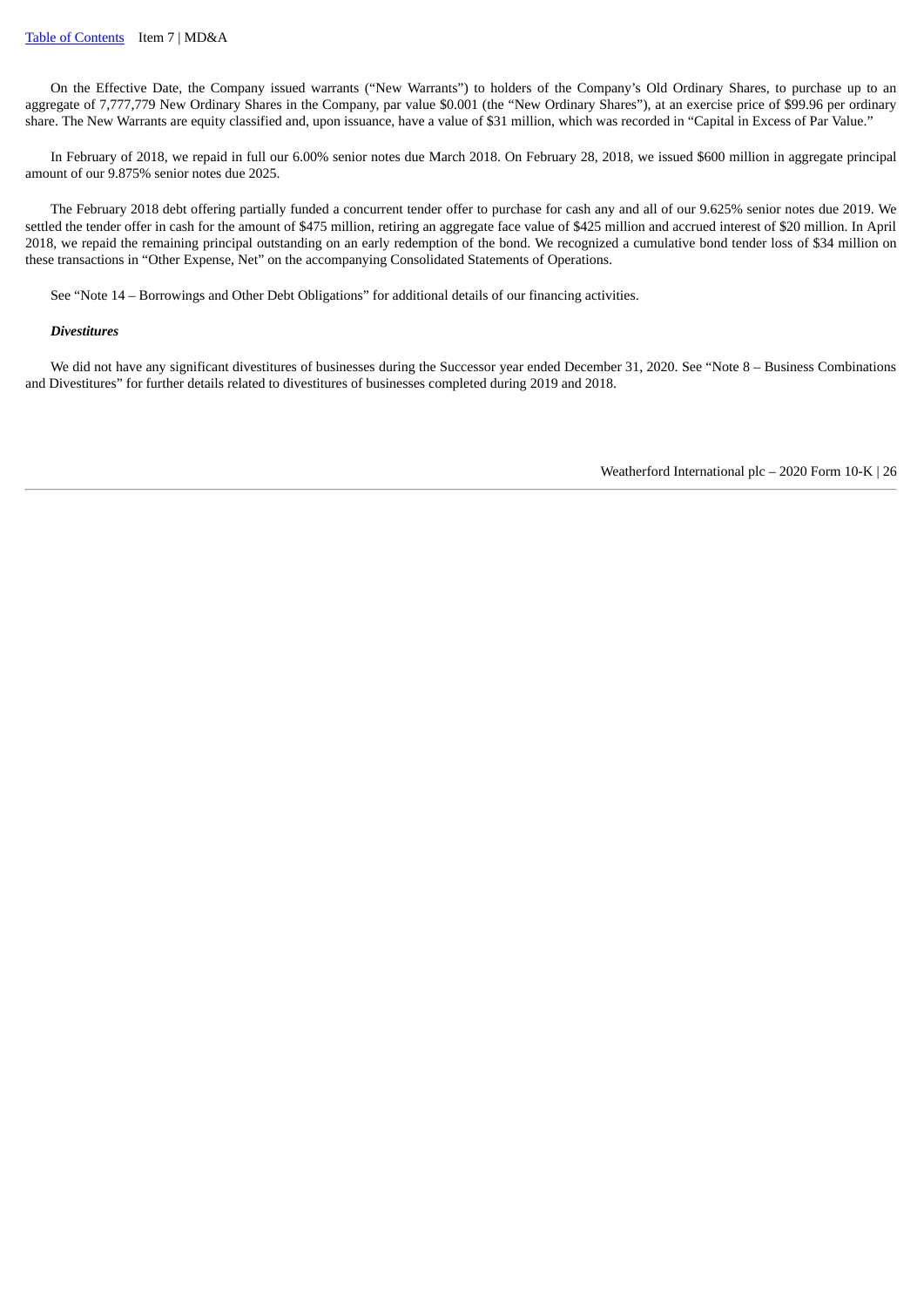## **Results of Operations**

The following table sets forth consolidated results of operations and financial information by operating segment and other selected information for the periods indicated. The 2020 and 2019 Successor Periods and the 2019 and 2018 Predecessor Periods are distinct reporting periods as a result of our emergence from bankruptcy on December 13, 2019. References in these results of operations to the change and the percentage change combine the 2019 Successor Period and 2019 Predecessor Period results for the year ended December 31, 2019 in order to provide some comparability of such information to the years ended December 31, 2020 and December 31, 2018. While this combined presentation is not presented according to generally accepted accounting principles in the United States ("GAAP") and no comparable GAAP measure are presented, management believes that providing this financial information is the most relevant and useful method for making comparisons to the years ended December 31, 2020 and December 31, 2018 as the eighteen days of the Successor Period is not a significant period of time impacting the combined results.

| <b>Successor</b>                             |                    | Predecessor              |    |          | <b>Combined Change</b> |              |                  |               | <b>Combined Change</b> |    |               |               |
|----------------------------------------------|--------------------|--------------------------|----|----------|------------------------|--------------|------------------|---------------|------------------------|----|---------------|---------------|
|                                              |                    | From                     |    | From     |                        |              | <b>Favorable</b> |               | Favorable              |    |               |               |
|                                              | Year               | 12/14/19                 |    | 01/01/19 |                        | Year         |                  | (Unfavorable) |                        |    | (Unfavorable) |               |
|                                              | <b>Ended</b>       | through                  |    | through  |                        | <b>Ended</b> |                  | \$            | $\frac{0}{0}$          |    | \$            | $\frac{0}{0}$ |
| (Dollars in millions, except per share data) | 12/31/20           | 12/31/19                 |    | 12/13/19 |                        | 12/31/18     |                  | 2020 vs 2019  |                        |    | 2019 vs 2018  |               |
| Revenues:                                    |                    |                          |    |          |                        |              |                  |               |                        |    |               |               |
| Western Hemisphere                           | 1,586 \$<br>\$     | 121                      | \$ | 2,620    | \$                     | 3,063        | S                | (1, 155)      | $(42) \%$ \$           |    | (322)         | (11)%         |
| Eastern Hemisphere                           | 2,099              | 140                      |    | 2,334    |                        | 2,681        |                  | (375)         | (15)%                  |    | (207)         | (8)%          |
| <b>Total Revenues</b>                        | 3,685              | 261                      |    | 4,954    |                        | 5,744        |                  | (1,530)       | (29)%                  |    | (529)         | (9)%          |
| Operating Income (Loss):                     |                    |                          |    |          |                        |              |                  |               |                        |    |               |               |
| Western Hemisphere                           | 18                 | (4)                      |    | 54       |                        | 208          |                  | (32)          | (64)%                  |    | (158)         | (76)%         |
| Eastern Hemisphere                           | 37                 | 10                       |    | 134      |                        | 119          |                  | (107)         | (74)%                  |    | 25            | 21 %          |
| <b>Total Segment Operating Income</b>        | 55                 | 6                        |    | 188      |                        | 327          |                  | (139)         | (72)%                  |    | (133)         | (41)%         |
| Corporate                                    | (111)              | (5)                      |    | (118)    |                        | (130)        |                  | 12            | 10 %                   |    | 7             | 5 %           |
| <b>Impairments and Other Charges</b>         | (1,236)            | -                        |    | (1,104)  |                        | (2, 155)     |                  | (132)         | (12)%                  |    | 1,051         | 49 %          |
| <b>Restructuring Charges</b>                 | (206)              | $\overline{\phantom{0}}$ |    | (189)    |                        | (126)        |                  | (17)          | (9)%                   |    | (63)          | (50)%         |
| <b>Prepetition Charges</b>                   |                    |                          |    | (86)     |                        |              |                  | 86            | 100 %                  |    | (86)          | <b>NA</b>     |
| Gain on Operational Assets Sale              | 12                 |                          |    | 15       |                        |              |                  | (3)           | $(20)\%$               |    | 15            | <b>NA</b>     |
| Gain on Sale of Businesses, Net              | __                 |                          |    | 112      |                        |              |                  | (112)         | (100)%                 |    | 112           | <b>NA</b>     |
| <b>Total Operating Income (Loss)</b>         | (1,486)            | $\mathbf{1}$             |    | (1, 182) |                        | (2,084)      |                  | (305)         | $(26)\%$               |    | 903           | 43 %          |
| Reorganization Items                         | (9)                | (4)                      |    | 5,389    |                        |              |                  | (5, 394)      | $(100)\%$              |    | 5,385         | <b>NA</b>     |
| Interest Expense, Net                        | (266)              | (12)                     |    | (362)    |                        | (614)        |                  | 108           | 29 %                   |    | 240           | 39 %          |
| Total Other Expense, Net                     | (53)               |                          |    | (26)     |                        | (59)         |                  | (27)          | (104)%                 |    | 33            | 56 %          |
| Income (Loss) before Income Taxes            | (1,814)            | (15)                     |    | 3,819    |                        | (2,757)      |                  | (5,618)       | $(148)\%$              |    | 6,561         | 238 %         |
| <b>Income Tax Provision</b>                  | (85)               | (9)                      |    | (135)    |                        | (34)         |                  | 59            | 41 %                   |    | (110)         | $(324)\%$     |
| Net Income (Loss)                            | \$<br>$(1,899)$ \$ | (24)                     | \$ | 3,684    | \$                     | (2,791)      | \$               | (5,559)       | (152)%                 | \$ | 6,451         | 231 %         |

*Revenues Percentage by Product Lines*

|                                       | Predecessor<br><b>Successor</b> |            |                    |              |  |
|---------------------------------------|---------------------------------|------------|--------------------|--------------|--|
|                                       | <b>Period From</b>              |            | <b>Period From</b> |              |  |
|                                       | Year                            | 12/14/19   | 01/01/19           | Year         |  |
|                                       | <b>Ended</b>                    | through    | through            | <b>Ended</b> |  |
|                                       | 12/31/2020                      | 12/31/2019 | 12/13/2019         | 12/31/2018   |  |
| <b>Completion and Production</b>      | 51 %                            | 52 %       | 47 %               | 47 %         |  |
| Drilling, Evaluation and Intervention | 49                              | 48         | 53                 | 53           |  |
| <b>Total</b>                          | 100 %                           | 100 %      | 100 %              | 100 %        |  |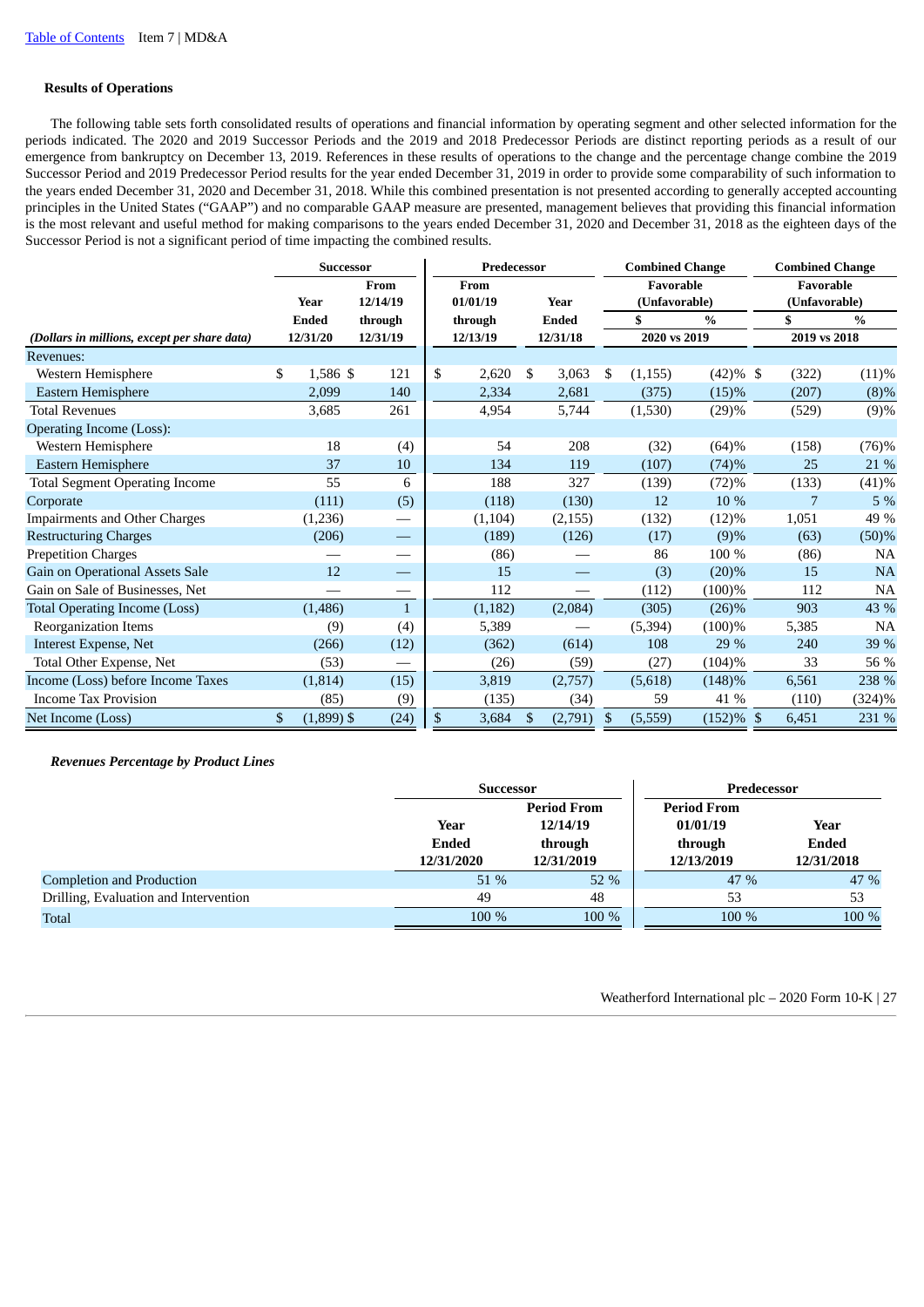## *Consolidated and Segment Revenues*

## **2020** *vs* **2019 Revenues**

Consolidated 2020 revenues of \$3.7 billion decreased \$1.5 billion, or 29%, compared to the 2019 Combined Period. The unprecedented global health and economic crisis sparked by the COVID-19 pandemic negatively impacted industry activity. The lower demand for oil and gas created by the impact of the COVID-19 pandemic, together with uncertainty around the extent and timing for an economic recovery, have caused significant reductions to the capital spending plans of exploration and production companies.

- *•* Western Hemisphere revenues decreased \$1.2 billion, or 42%, in 2020 compared to the 2019 Combined Period due to the decline in activity and demand due to the COVID-19 pandemic. This resulted in lower activity levels in the U.S. and Canada as a result of a decline in rig related activity and exploration spending, which has reduced demand for completion, production drilling, evaluation and intervention products and services. We also experienced declines in Latin America with significant activity reductions in Argentina and Colombia due to the COVID-19 pandemic and lower demand for oil and gas.
- *•* Eastern Hemisphere revenues decreased \$375 million, or 15%, in 2020 compared to the 2019 Combined Period, also due to the decline in activity in the Middle East, North Africa, Asia and Russia due to the COVID-19 pandemic.

#### **2019** *vs* **2018 Revenues**

Consolidated revenues for the 2019 Combined Period decreased \$529 million, or 9% compared to 2018. Excluding the impact of revenues from the divested portion of the land drilling rigs, laboratory services and surface logging businesses, consolidated revenues were down \$166 million, or 3%, in 2019 compared to 2018.

- *•* Western Hemisphere revenues decreased \$322 million, or 11%, in the 2019 Combined Period compared to 2018, due to lower activity levels in the U.S. and Canada as a result of a decline in rig related activity and exploration spending, which has reduced demand for completion, production, drilling, evaluation and intervention products and services. The decline in Canada was partially offset by higher activity in integrated service projects and product sales in Mexico.
- *•* Eastern Hemisphere revenues decreased \$207 million, or 8%, in the 2019 Combined Period compared to 2018. The decline in revenues was primarily due to lower revenues from our divested land drilling rigs businesses in the Middle East and North Africa, as well as our divested laboratories and surface logging businesses. Increased revenues in the completions product line partially offset this decline. Excluding the impact of revenues from the divested portion of the land drilling rigs, laboratory services and surface logging businesses, revenues in 2019 increased \$105 million, or 5% in 2019 compared to 2018.

#### *Consolidated and Segment Operating Results*

## **2020** *vs* **2019 Segment Operating Results**

Successor segment operating income in 2020 was \$55 million , a decrease of \$139 million, compared to the 2019 Combined Period. The result was principally driven by the impact of the COVID-19 pandemic resulting in lower activity levels in North America as well as declines in activity internationally, primarily in Latin America, Middle East, North Africa and Russia.

Western Hemisphere Successor segment reported operating income of \$18 million in the year ended December 31, 2020 declined \$32 million, compared to the 2019 Combined Period. The segment income decline was impacted by lower activity levels in North America, Argentina and Colombia, the deterioration in demand for services due to the COVID-19 pandemic and weakening demand for oil and gas.

Eastern Hemisphere Successor segment reported operating income of \$37 million for the year ended December 31, 2020 was down by \$107 million compared to the 2019 Combined Period. The segment income decline was impacted by slowing activity levels, deterioration in demand for services due to the COVID-19 pandemic and weakening demand for oil and gas.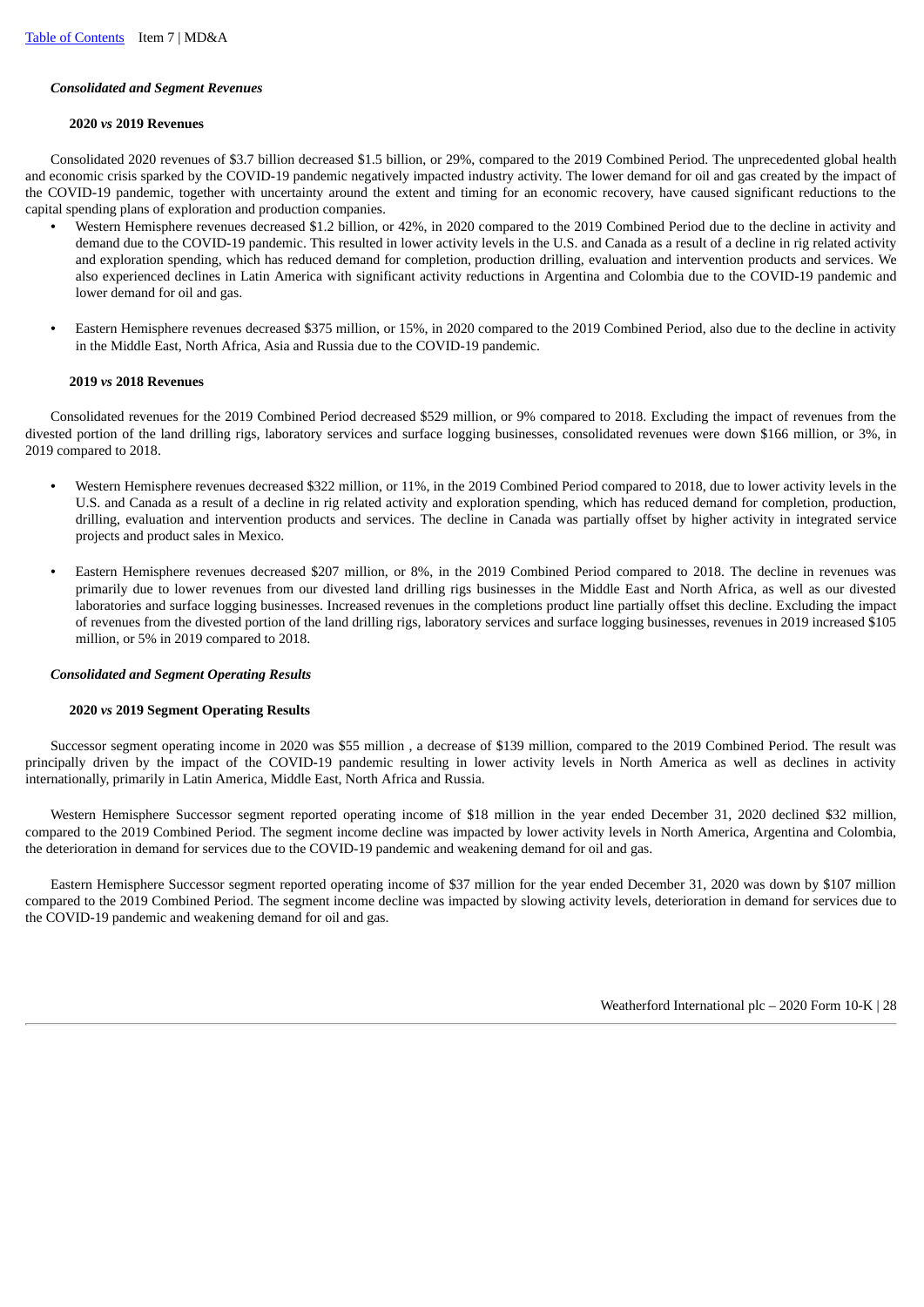## **2019** *vs* **2018 Segment Operating Results**

Segment operating income decreased \$133 million in the 2019 Combined Period compared 2018. The decrease was driven by lower activity levels, an unfavorable product mix in Canada and the United States, and start-up costs for projects in Latin America. These declines were partially offset by improved operating results from higher integrated service project activity in Latin America and operational improvements in the Eastern Hemisphere. Excluding the impact of operating results from the divested portion of the land drilling rigs, laboratory services and surface logging businesses, segment operating results in 2019 declined \$55 million compared to 2018.

- *•* Western Hemisphere segment operating income declined \$158 million, or 76%, in the 2019 Combined Period compared to 2018. The segment income decline was driven by lower activity levels, lower operating margin product sales in Canada, start-up costs for projects in Argentina and employee retention expenses. These declines were partially offset by improved operating results from higher integrated service project activity in Mexico.
- *•* Eastern Hemisphere segment operating income improved \$25 million, or 21%, in the 2019 Combined Period compared to 2018. The improvement in segment operating income was due to the lower direct expenses, cost improvements, partially offset by the impact of the divestitures. Excluding the impact of operating results from the divested portion of the land drilling rigs, laboratory services and surface logging businesses, segment operating results in 2019 improved \$94 million compared to 2018.

## *Interest Expense, Net*

Consolidated net interest expense of \$266 million for year ended December 31, 2020 represents interest on our 11.0% Exit Notes, our 8.75% Senior Secured Notes and the write-off of unamortized deferred debt issuance costs of \$15 million associated with the termination of our senior secured lending agreement ("ABL Credit Agreement"). See "Note 14 – Borrowings and Other Debt Obligations" to the Consolidated Financial Statements for further details on the refinancing.

Net interest expense was \$12 million for the Successor Period 2019 representing interest expense on our Exit Notes and \$362 million for the 2019 Predecessor Period, as compared to \$614 million for the Predecessor in 2018. The decrease in interest expense for 2019 was primarily due to unrecognized contractual interest (no longer accruing interest) on our unsecured senior notes as well as the elimination of the amortization of deferred financing costs and debt discounts during the Chapter 11 proceedings, which began July 1, 2019, partially offset by interest on debtor-in-possession financing and default interest on our A&R Credit Agreement.

## *Other Income (Expense), Net*

Successor other expense was \$53 million for the year ended December 31, 2020 compared to Predecessor other expense of \$26 million in 2019 and \$59 million in 2018. Other expense was primarily driven by foreign currency exchange losses of \$34 million for the year ended December 31, 2020 compared to \$14 million for the 2019 Combined Period. The unfavorable change primarily relates to the weakening of foreign currencies following the onset of the COVID-19 pandemic. Other expense also includes letter of credit fees and other financing fees.

In 2019 and 2018, other expense was primarily driven by foreign currency exchange losses, letter of credit fees, other financing fees and non-service periodic pension and other post-retirement benefit expenses. Foreign exchange losses are typically due to the strengthening U.S. dollar compared to our foreign denominated operations. Included in other expense on the accompanying Consolidated Statements of Operations for the year ended December 31, 2018, was currency devaluation expense of \$49 million primarily related to the devaluation of the Angolan kwanza due to a change in Angolan central bank policy in 2018.

Warrant fair value income was \$70 million in 2018 related to the fair value adjustment to the Predecessor warrant liability. We did not have any warrant fair value income in 2020 or 2019. On May 21, 2019, the option period to exercise the warrants lapsed and the warrants expired unexercised with a fair value of zero. The change in fair value of the warrant during 2018 was primarily driven by eliminating the warrant share value associated with any future equity issuance and a decrease in the Predecessor's stock price.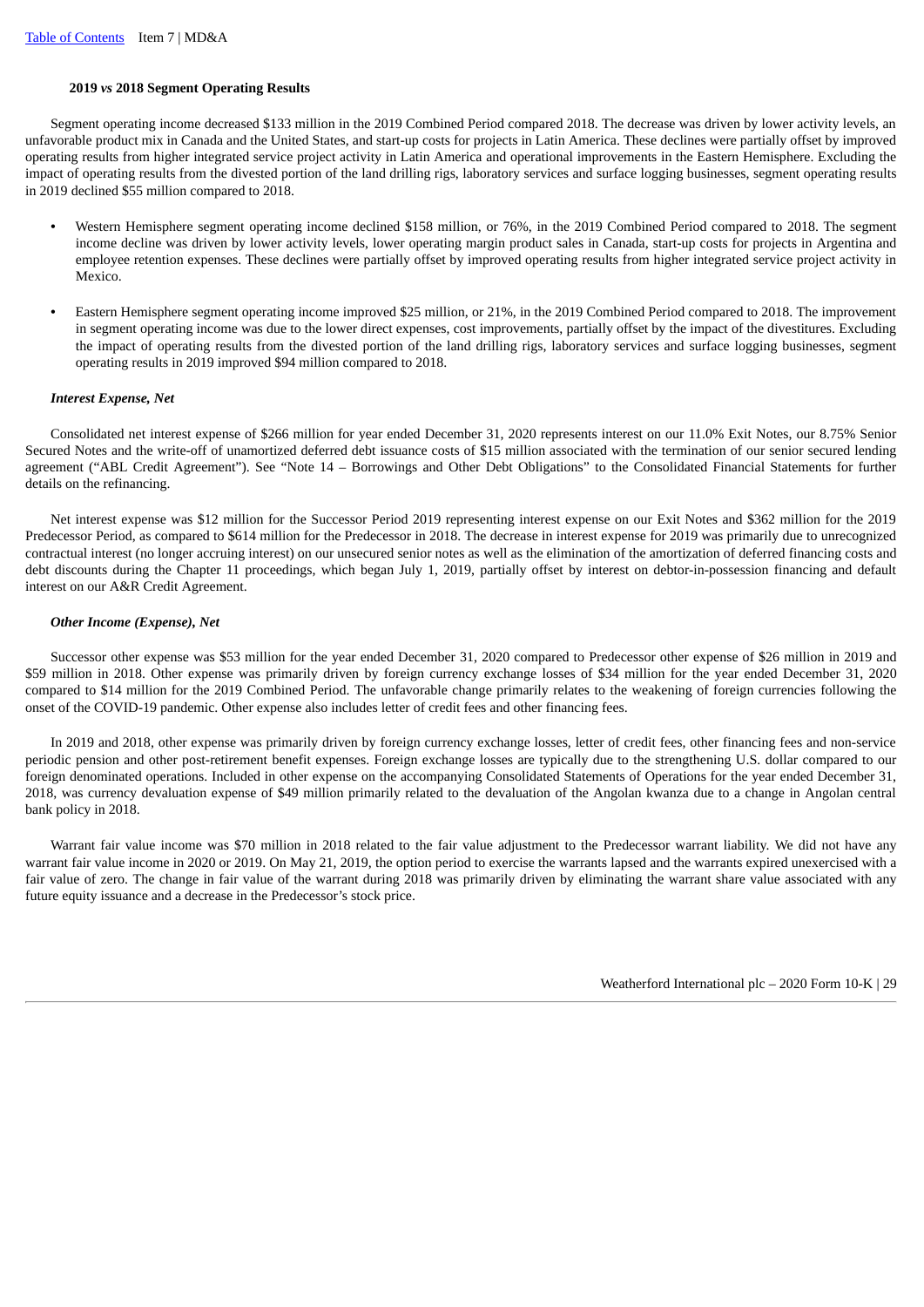In the year ended December 31, 2018 other expense included a cumulative bond tender loss of \$34 million in "Other Expense, Net" on the accompanying Consolidated Statements of Operations. We did not have any bond tender loss in 2020 or 2019.

#### *Income Taxes*

We provide for income taxes based on the laws and rates in effect in the countries in which operations are conducted, or in which we or our subsidiaries are considered resident for income tax purposes. The relationship between our pre-tax income or loss from continuing operations and our income tax benefit or provision varies from period to period as a result of various factors, which include changes in total pre-tax income or loss, the jurisdictions in which our income is earned, the tax laws in those jurisdictions, the impacts of tax planning activities and the resolution of tax audits. On September 26, 2019, our parent company ceased to be a Swiss tax resident and became an Irish tax resident subject to tax under the Irish tax regime. As a result, our effective rate differs from the Irish statutory tax rate as the majority of our operations are taxed in jurisdictions with different tax rates. In addition, we are unable to recognize tax benefit on our losses.

We record deferred tax assets for net operating losses and temporary differences between the book and tax basis of assets and liabilities that are expected to produce tax deductions in future periods. The ultimate realization of deferred tax assets is dependent upon the generation of future taxable income during the periods in which those deferred tax assets would be deductible. The Company assesses the realizability of its deferred tax assets each period by considering whether it is more likely than not that all or a portion of the deferred tax assets will not be realized. The Company considers all available evidence (both positive and negative) when determining whether a valuation allowance is required. The Company evaluates possible sources of taxable income that may be available to realize the benefit of deferred tax assets, including projected future taxable income, the reversal of existing temporary differences, taxable income in carryback years and available tax planning strategies, and the impact of fresh start accounting in making this assessment. The realizability of the deferred tax assets is dependent upon judgments and assumptions inherent in the determination of future taxable income, including factors such as future operation conditions (particularly as related to prevailing oil prices and market demand for our products and services). The Company concluded it was not able to realize the benefit of its deferred tax assets and has established a valuation allowance.

The income tax provision for the Successor year 2020 was \$85 million as compared to a tax provision of \$9 million for the Successor Period and \$135 million for the Predecessor Period of 2019, and \$34 million in 2018, which resulted in an effective tax rate of (5)%, (60)%, 3% and (1)%, respectively. Our tax expense is primarily driven by profits in certain jurisdictions, deemed profit countries and withholding taxes on intercompany and third-party transactions that do not directly correlate to ordinary income or loss. Impairments and other charges are subject to tax rules in our various jurisdiction as to their deductibility, but generally do not result in significant tax benefits to us due to our inability to forecast realization of such benefits.

Our results for the 2019 Predecessor period include \$32 million of tax expense related to the Fresh Start accounting impacts and \$14 million of tax benefit primarily related to goodwill and other asset impairments and write-downs. We also recognized \$4.3 billion gain on Settlement of Liabilities Subject to Compromise as a result of the bankruptcy (See "Note 3 – Fresh Start Accounting") with no tax impact due to it being attributed to Bermuda, which has no income tax regime, and the U.S., which resulted in the reduction of our U.S. unbenefited net operating losses carryforward under the operative tax statute and applicable regulations offset by the release of a similar amount of valuation allowance. Prepetition charges (charges prior to Petition Date) and reorganization items (charges after Petition Date) had no significant tax impact.

Our results for the 2018 Predecessor period include charges with \$70 million tax benefit principally related to the \$1.9 billion goodwill impairment. Other significant 2018 charges did not result in significant tax benefit.

We are continuously under tax examination in various jurisdictions. We cannot predict the timing or outcome regarding resolution of these tax examinations or if they will have a material impact on our consolidated financial statements. As of December 31, 2020, we anticipate that it is reasonably possible that the amount of our uncertain tax positions of \$222 million may decrease by up to \$4 million in the next twelve months due to expiration of statutes of limitations, settlements and/or conclusions of tax examinations.

In response to the COVID-19 pandemic, many countries have enacted tax relief measures to provide aid and economic stimulus to companies impacted by the COVID-19 pandemic. For the Successor year ended December 31, 2020, there were no material tax impacts to our financial statements as it relates to COVID-19 tax relief measures.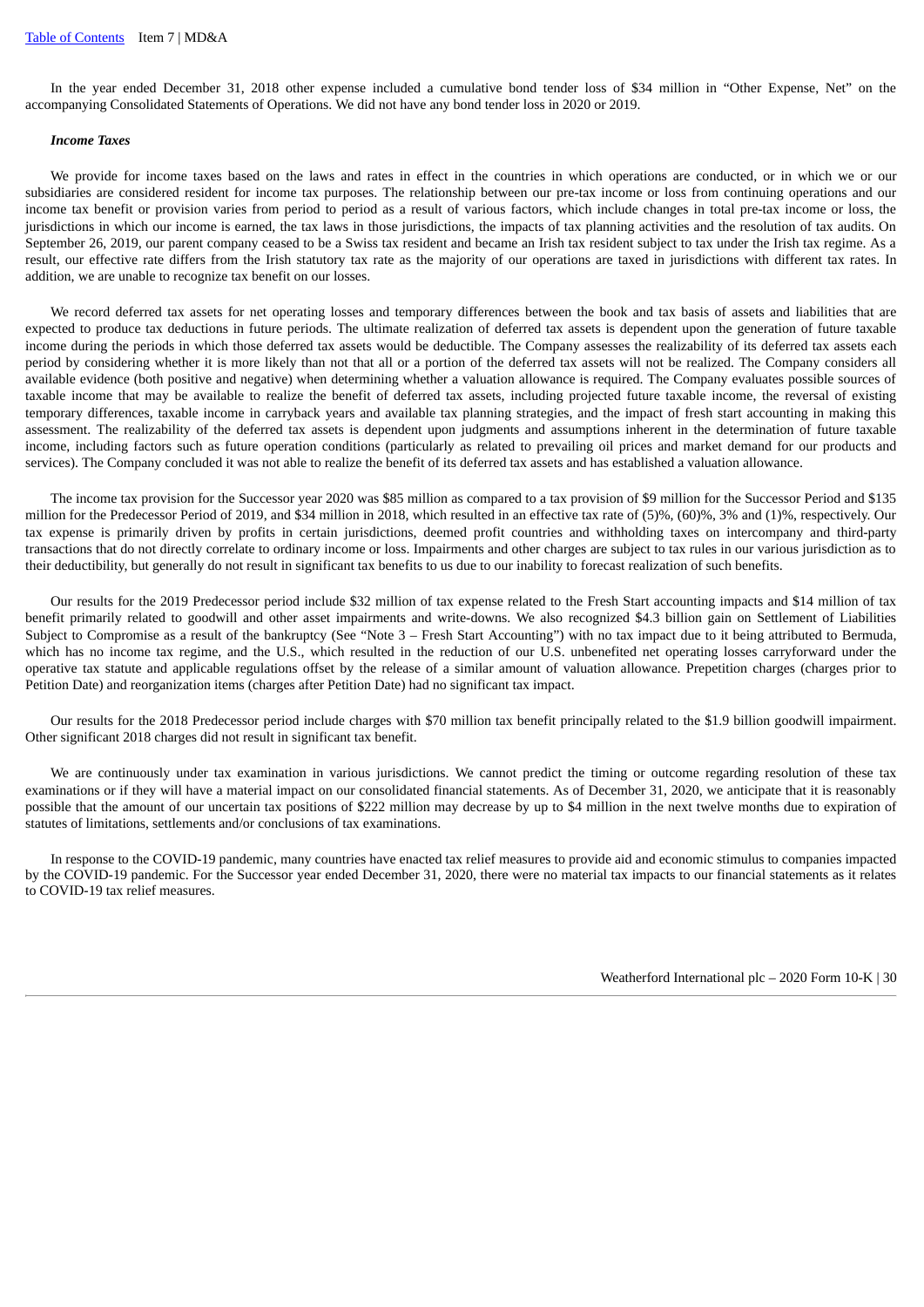## **Restructuring Charges**

In response to the impact of our business from the COVID-19 pandemic and the significant and sudden changes in oil and gas prices, we have continued to develop and execute on plans to rationalize and restructure our business and right-size our operations and personnel. Additional charges with respect to our ongoing cost reduction actions may be recognized in subsequent periods.

During the Successor year ended December 31, 2020, we incurred restructuring charges of \$206 million. During the 2019 and 2018 Predecessor Periods, we recognized restructuring charges of \$189 million and \$126 million. Please see "Note 12 – Restructuring Charges" to our Consolidated Financial Statements for additional details of our charges by type and by segment.

## **Liquidity and Capital Resources**

At December 31, 2020, we had total cash and cash equivalents and restricted cash of \$1.3 billion of which \$167 million was restricted cash, compared to total cash and cash equivalents and restricted cash of \$800 million of which \$182 million was restricted cash at December 31, 2019. The following table summarizes cash provided by (used in) each type of business activity, for the years ended December 31, 2020, 2019 and 2018:

|                                                     | <b>Successor</b> |            |  | Predecessor |              |
|-----------------------------------------------------|------------------|------------|--|-------------|--------------|
|                                                     |                  | From       |  | From        |              |
|                                                     | Year             | 12/14/2019 |  | 1/1/2019    | Year         |
|                                                     | Ended            | through    |  | through     | <b>Ended</b> |
| (Dollars in millions)                               | 12/31/2020       | 12/31/2019 |  | 12/13/2019  | 12/31/2018   |
| Net Cash Provided by (Used in) Operating Activities | 210 \$           | 61         |  | (747)       | (242)        |
| Net Cash Provided by (Used in) Investing Activities | (75)             | (14)       |  | 149         | 122          |
| Net Cash Provided by (Used in) Financing Activities | 348              | (2)        |  | 749         | 168          |

## *Operating Activities*

Cash provided by operating activities was \$210 million and \$61 million during the 2020 and 2019 Successor Periods. Cash provided by Successor operating activities during 2020 was driven by collections on our accounts receivables, partially offset by payments for interest and severance.

Cash used in operating activities was \$747 million in the 2019 Predecessor Period compared to \$242 million in 2018. Cash used in operating activities in 2019 and 2018 were driven by working capital needs, payments for debt interest, and severance and other restructuring and transformation costs. In 2019, cash used in operating activities also included payments for reorganization items and prepetition charges primarily for professional and other fees related to the Cases and retention and performance bonuses.

#### *Investing Activities*

Cash used in investing activities for the Successor was \$75 million for the year ended December 31, 2020. The primary use of cash in investing activities were capital expenditures of \$154 million for property, plant and equipment. The primary sources of cash from investing activities included \$22 million from asset dispositions and \$50 million from the maturity of our Angolan government bonds. The amount we spend for capital expenditures varies each year and is based on the types of contracts into which we enter, our asset availability and our expectations with respect to activity levels.

Cash used in investing activities was \$14 million during the 2019 Successor Period primarily for capital expenditures, which was partially offset by adjustments to proceeds from a prior divestiture of a business. Our investing activities provided cash of \$149 million during the 2019 Predecessor Period and \$122 million during 2018.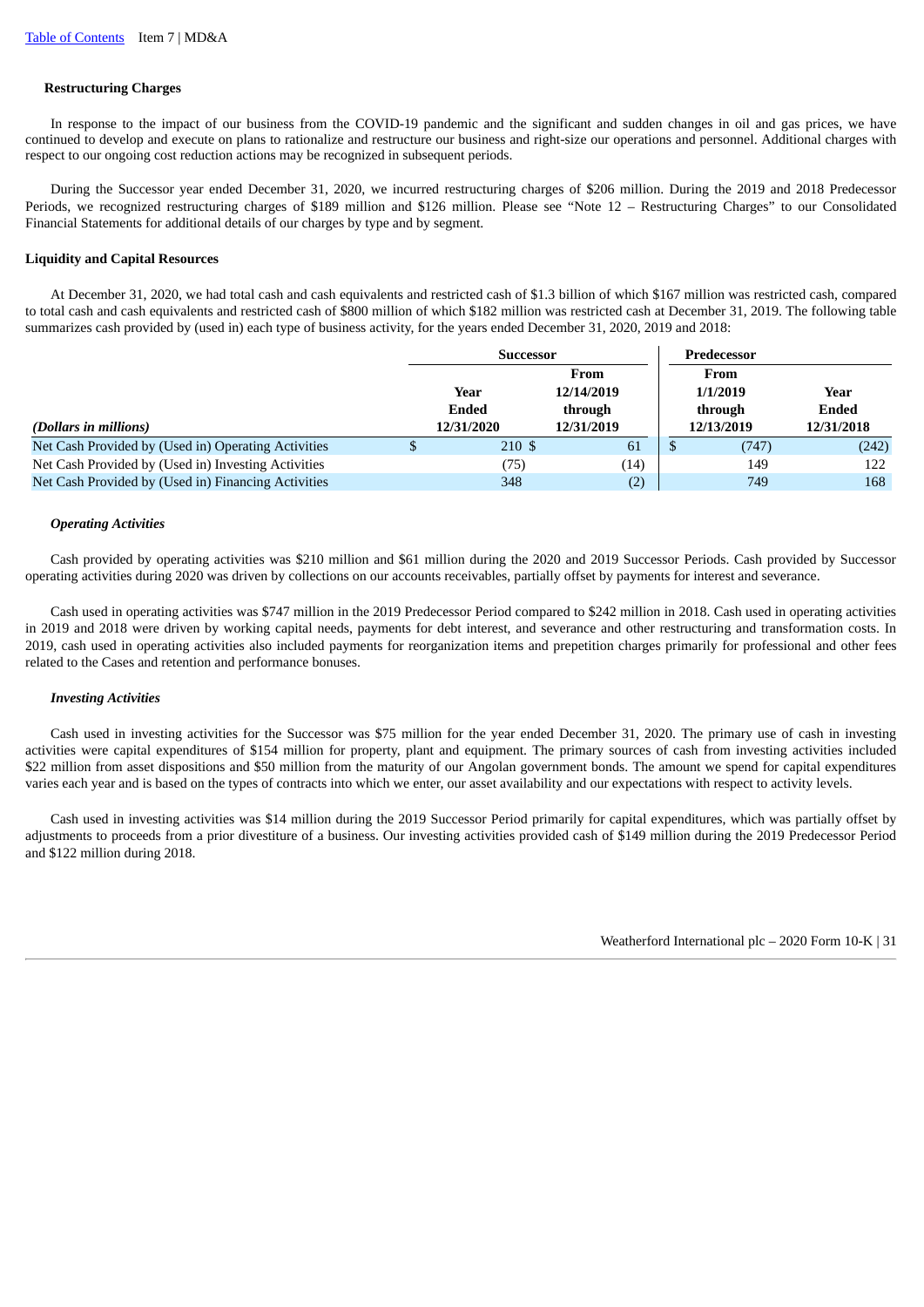During the 2019 Successor Period, the primary use of cash from investing activities was \$20 million capital expenditures for property, plant and equipment. During the 2019 Predecessor Period, the primary uses of cash in investing activities were (i) capital expenditures of \$250 million for property, plant and equipment and (ii) cash paid of \$13 million to acquire intellectual property and other intangibles, offset by the primary sources of cash that were (i) proceeds from the divestitures of businesses of \$328 million (primarily from the divestitures of our rigs, laboratory services and surface data logging businesses) and (ii) proceeds of \$84 million from the asset dispositions. See "Note 8 – Business Combinations and Divestitures" for additional information.

During 2018, the primary uses of cash in investing activities were (i) capital expenditures of \$217 million for property, plant and equipment and the acquisition of assets held for sale and (ii) cash paid of \$28 million to acquire intellectual property and other intangibles. During 2018, the primary sources of cash were (i) cash proceeds from the divestiture of business and investments of \$257 million (primarily from the divestitures of our land drilling rigs businesses in Kuwait and Saudi Arabia, the continuous sucker rod service business in Canada and the sale of an equity investment) and (ii) cash proceeds of \$106 million from the disposition of other assets.

#### *Financing Activities*

Cash provided by financing activities for the Successor was \$348 million for the year ended December 31, 2020, sourced primarily from net proceeds of \$453 million from the issuance of our Senior Secured Notes and offset by the repayment of debt, cash paid of \$24 million related to a deferred consideration for our 2018 acquisition of our Qatari joint venture and other financing activities of \$81 million.

On August 28, 2020, we completed a series of financing transactions that meaningfully enhanced our liquidity, including issuing \$500 million of Senior Secured Notes, terminating our ABL Credit Agreement, and amending and increasing the size of our LC Credit Agreement to \$215 million. See "Note 14 – Borrowings and Other Debt Obligations" to the Consolidated Financial Statements for further details.

Cash provided by financing activities was \$749 million during the 2019 Predecessor Period.

On July 3, 2019, the Weatherford Parties borrowed approximately \$1.4 billion under the DIP Credit Agreement and the proceeds were used to repay certain prepetition indebtedness, cash collateralize certain obligations with respect to letters of credit and similar instruments and finance the working capital needs and general corporate purposes of the Weatherford Parties and certain of their subsidiaries. On July 3, 2019, the Company repaid all outstanding amounts due under the secured Term Loan Agreement and 364-Day Credit Agreement totaling approximately \$616 million with borrowings from our DIP Credit Agreement. In addition, we cash collateralized approximately \$271 million of letters of credit and similar instruments with borrowings from the DIP Credit Agreement. See "Note 2 – Emergence from Chapter 11 Bankruptcy Proceedings" for additional details. The DIP Credit Agreement was repaid in full upon emergence from Bankruptcy on December 13, 2019.

As of the Petition Date, the Predecessor's senior and exchangeable senior notes and related unpaid accrued interest totaling \$7.6 billion were placed into liabilities subject to compromise during the bankruptcy period with respect to the Predecessor as shown in "Note 3 – Fresh Start Accounting". Upon emergence from bankruptcy on December 13, 2019, the Predecessor's senior and exchangeable senior notes were cancelled pursuant to the terms of the Plan, resulting in a gain on extinguishment of debt of \$4.3 billion recognized in "Reorganization Items" on the Consolidated Statements of Operations.

On December 13, 2019, the Effective Date, we issued unsecured 11.00% Exit Notes due in 2024 for an aggregate principal amount of \$2.1 billion (of which \$500 million was in the form of Exit Takeback Notes to existing creditors on the senior notes being cancelled). Interest on the Exit Notes accrues at the rate of 11.00% per annum and is payable semiannually in arrears on June 1 and December 1. We commenced interest payments thereunder on June 1, 2020.

In the 2019 Predecessor Period, we had net short-term debt repayments of \$347 million primarily from our borrowings and repayments of the DIP Credit Agreement and our Predecessor Revolving Credit Agreements, including the repayment of our 364-Day Credit Agreement. Our long-term debt repayments of \$318 million on our Term Loan Agreement and financed leases.

Cash provided by financing activities was \$168 million during the Predecessor year ended December 31, 2018. In February of 2018, we issued \$600 million of our 9.875% senior notes due 2025 for net proceeds of \$586 million. We used part of the proceeds from our debt offering to repay in full our 6.00% senior notes due March 2018 and to fund a concurrent tender offer to purchase all of our 9.625% senior notes due 2019.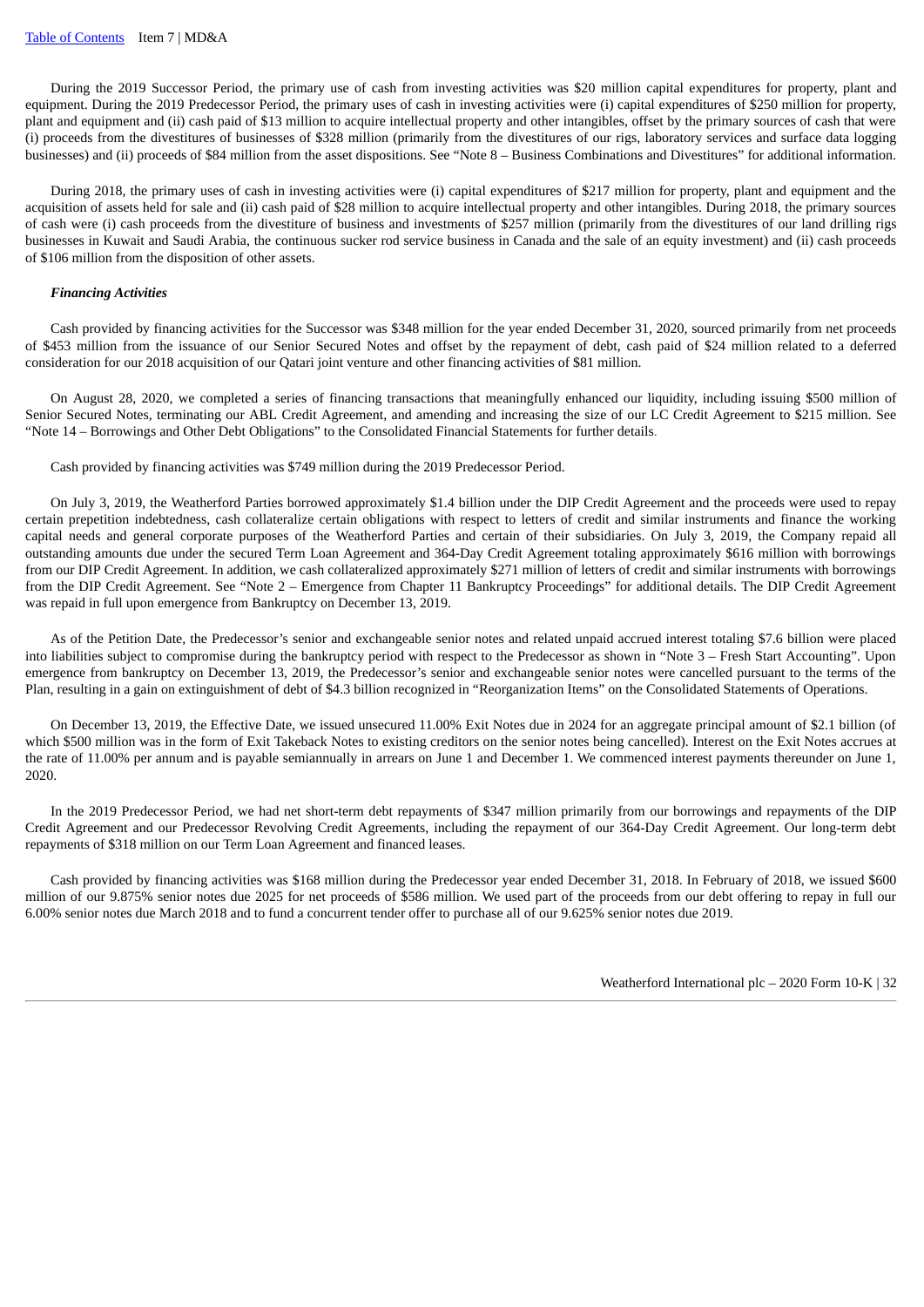Net long- and short-term debt repayments, including the tender offer and borrowings under our revolving credit facilities, in 2018 totaled \$378 million. We settled the tender offer for \$475 million, retiring an aggregate face value of \$425 million and accrued interest of \$20 million. In April 2018, we repaid the remaining principal outstanding on an early redemption of the bond. We recognized a cumulative bond tender loss of \$34 million on these transactions in "Other Income (Expense)" on the accompanying Consolidated Statements of Operations. The debt repayments and bond tender premium payments were partially offset by net borrowings primarily under our revolving credit facilities of \$158 million. Other financing activities in 2018 primarily included the costs incurred for the amended Credit Agreements and payments of non-controlling interest dividends.

See "Note 2 – Emergence from Chapter 11 Bankruptcy Proceedings" and "Note 14 – Borrowings and Other Debt Obligations" and "for additional details of our financing activities.

## *Non-GAAP Free Cash Flow*

Non-GAAP Free Cash Flow ("Free Cash Flow") represents cash flow from operations less capital expenditures (including the acquisition of assets held for sale) plus proceeds from the disposition of assets. Free cash flow was a positive \$78 million and positive \$41 million during the 2020 and 2019 Successor Periods and a negative \$913 million and negative \$353 million during the 2019 and 2018 Predecessor Periods. Management believes that Free Cash Flow is useful to investors and management as an important liquidity measure of our ability to generate cash, pay obligations and grow the business and shareholder value. It is a non-GAAP financial measure that should be considered in addition to, not as substitute for or superior to, cash flow from operations.

#### *Sources of Liquidity*

Our sources of available liquidity going forward include cash generated by our operations, cash and cash equivalent balances, accounts receivable factoring, dispositions, and availability under our LC Credit Agreement. We have aggregate commitments of \$215 million under the LC Credit Agreement for the issuance of letters of credit. At December 31, 2020, we had approximately \$167 million in outstanding letters of credit under the LC Credit Agreement and availability of \$48 million.

We historically have accessed banks for short-term loans and have accessed the capital markets with debt and equity offerings. However, the energy industry continues to have negative sentiment in the market which has impacted the ability of energy sector participants to access appropriate amounts of capital and under suitable terms. Although we may have access to capital markets, it may not be on terms that are commercially acceptable to the Company. From time to time we may enter into transactions to dispose of businesses or capital assets that no longer fit our long-term strategy.

#### *Exit and Senior Secured Notes and LC Credit Agreement*

On December 13, 2019, the date of bankruptcy emergence, we issued unsecured 11.00% Exit Notes due in 2024 for an aggregate principal amount of \$2.1 billion (of which \$500 million was in the form of a Exit Takeback Notes to existing creditors on the senior notes being cancelled). Interest on the Exit Notes accrues at the rate of 11.00% per annum and is payable semiannually in arrears on June 1 and December 1. We commenced interest payments thereunder on June 1, 2020.

On August 28, 2020, we completed a series of financing transactions that meaningfully enhanced our liquidity, including issuing \$500 million of Senior Secured Notes, terminating our ABL Credit Agreement, and amending and increasing the size of our LC Credit Agreement to \$215 million. Interest of the Senior Secured Notes in 8.75% per annum and is payable semiannually on arrears on March 1 and September 1. See "Note 14 – Borrowings and Other Debt Obligations" to the Consolidated Financial Statements for further details.

The Company is subject to a \$175 million minimum liquidity covenant under our amended LC Credit Agreement and Senior Secured notes and, as defined in the applicable documents, Weatherford had available liquidity of \$928 million as of December 31, 2020. Under our amended LC Credit Agreement, the Company is also subject to a minimum secured liquidity (or cash in controlled accounts) covenant of \$125 million. Our secured liquidity was \$779 million at December 31, 2020. As of December 31, 2020, we were in compliance with the covenants of the indentures governing the Exit Notes and Senior Secured Notes and the LC Credit Agreement.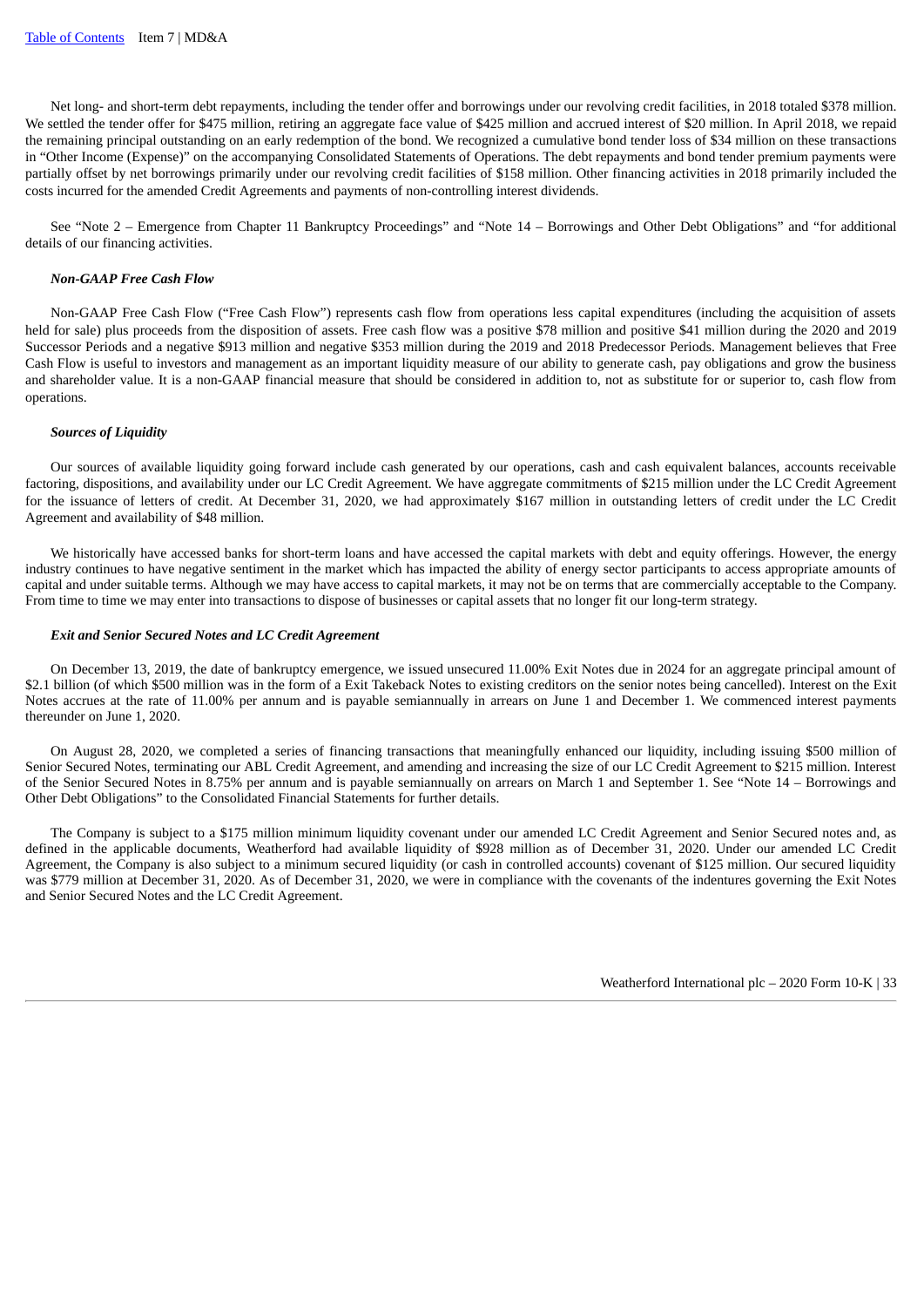#### *Ratings Services' Credit Ratings*

As of December 31, 2020, our Moody's Investor Services credit rating on the Senior Secured Notes and our senior secured LC Credit Agreement was Ba3, with a negative outlook. Our Exit Notes have a credit rating of B3 with a negative outlook. At December 31, 2020, our S&P credit rating on our Senior Secured Notes and our LC Agreement was B-, with a negative outlook. The credit rating on our Exit Notes was CCC with a negative outlook. The ratings from both agencies have been downgraded during 2020 from the ratings assigned at the end of 2019.

While we may continue to have access to credit markets, our credit rating, restrictions under our Exit Notes, Senior Secured Notes and LC agreement, and the industry downturn, could limit our ability to raise capital, refinance our existing debt, or could cause us to refinance or issue debt with less favorable and more restrictive terms and conditions, and could increase certain fees and interest of our borrowings.

### *Customer Receivables*

In weak economic environments, we may experience increased delays and failures to pay our invoices due to, among other reasons, a reduction in our customers' cash flow from operations and their access to the credit markets as well as unsettled political conditions. Given the nature and significance of the COVID-19 pandemic and disruption in the oil and gas industry, we could experience delayed customer payments and payment defaults associated with customer liquidity issues and bankruptcies.

#### *Cash Requirements*

Our cash requirements will continue to include interest payments on our long-term debt, payments for capital expenditures, repayment of financed leases, payments for short-term working capital needs and costs associated with our revenue and cost improvement efforts under our restructuring plans, including severance payments. Our cash requirements may also include awards under our employee incentive programs and other amounts to settle litigation related matters. We anticipate funding these requirements from cash and cash equivalent balances, accounts receivable factoring and proceeds from disposals of businesses or capital assets that no longer fit our long-term strategy.

As of December 31, 2020, we had approximately \$2.6 billion of long-term debt with \$2.1 billion in aggregate principal amount maturing on December 1, 2024 and \$500 million in aggregate principal amount maturing on September 1, 2024. We expect to have interest payments of approximately \$275 million annually until the maturity of our senior notes. Please see "Note 14 – Borrowings and Other Debt Obligations" for additional details. Our payments on operating leases and purchase obligations, including capital expenditures in the upcoming year are expected to be approximately \$91 million and \$364 million, respectively. See "Note 13 – Leases" for details of our lease obligations by year.

Our capital spending for 2021 is projected to be approximately \$140 million. Capital expenditures are expected to be used primarily to support the ongoing activities and commitments in our core business.

Cash and cash equivalents (including restricted cash of \$167 million primarily related to cash collateral on our letters of credit) totaled \$1.3 billion at December 31, 2020, and are held by subsidiaries outside of Ireland, our taxing jurisdiction. At December 31, 2020 we had approximately \$160 million of our cash and cash equivalents that cannot be immediately repatriated from various countries due to country central bank controls or other regulations. Based on the nature of our structure, other than the restrictions noted above, we are generally able to redeploy cash with minimal or no incremental tax.

## *Accounts Receivable Factoring*

From time to time, we participate in factoring arrangements to sell accounts receivable to third-party financial institutions for cash proceeds net of discount and hold-back. The programs we factor under are uncommitted and thus we cannot assure they will be available as a source of liquidity. During the 2020 Successor Period, we sold accounts receivable balances of \$90 million and received cash proceeds of \$79 million. During the 2019 Combined Period, we sold accounts receivable of \$206 million and received cash proceeds of \$193 million. In 2018, we sold accounts receivables of \$382 million and received cash proceeds of \$373 million. Our factoring transactions were recognized as sales, and the proceeds are included as operating cash flows in our Consolidated Statements of Cash Flows.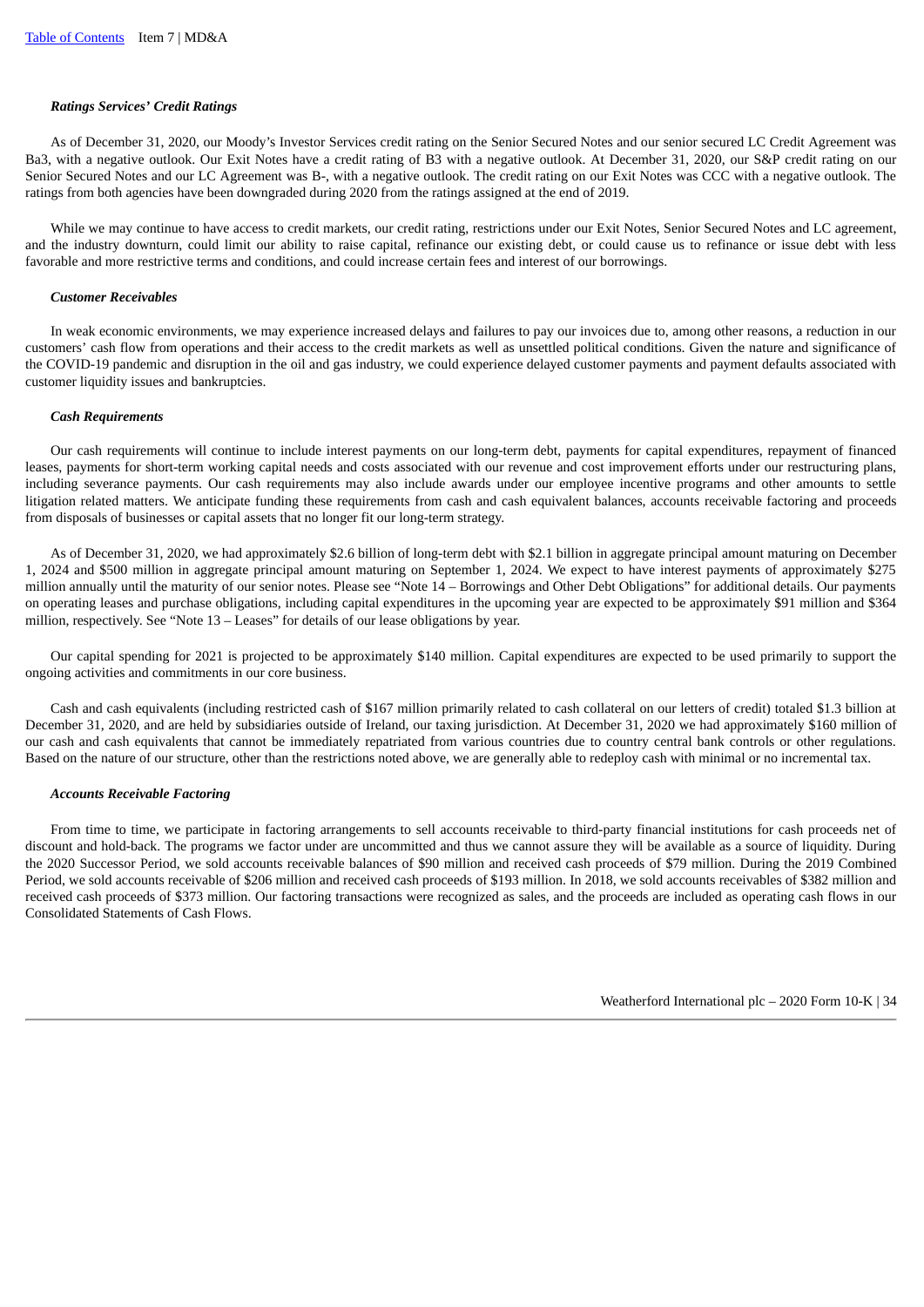#### *Derivative Instruments*

We enter into contracts to hedge our exposure to currency fluctuations in various foreign currencies. At December 31, 2020 and December 31, 2019, we had outstanding foreign currency forward contracts with notional amounts aggregating to \$337 million and \$389 million, respectively. The notional amounts of our foreign currency forward contracts do not generally represent amounts exchanged by the parties and thus are not a measure of the cash requirements related to these contracts or of any possible loss exposure. The amounts actually exchanged at maturity are calculated by reference to the notional amounts and by other terms of the derivative contracts, such as exchange rates. Our foreign currency derivatives are not designated as hedges under ASC 815, and the changes in fair value of the contracts are recorded in each period in "Other Income (Expense), Net" on the accompanying Consolidated Statements of Operations. See "Note 16 – Derivative Instruments" for additional information.

#### *Off-Balance Sheet Arrangements*

### *Guarantees*

Weatherford International plc, a public limited company organized under the laws of Ireland, and as the ultimate parent of the Weatherford group, guarantees the obligations of its subsidiaries – Weatherford International Ltd., a Bermuda exempted company ("Weatherford Bermuda"), and Weatherford International, LLC, a Delaware limited liability company ("Weatherford Delaware"), including the notes and credit facilities listed below.

On August 28, 2020, Weatherford International Ltd., as issuer, Weatherford International plc and Weatherford International, LLC, as guarantors, and the other subsidiary guarantors party thereto, entered into an indenture with Wilmington Trust, National Association, as trustee and collateral agent, and issued the 8.75% Senior Secured Notes due September 1, 2024 in an aggregate principal amount of \$500 million.

On December 13, 2019, the date of bankruptcy emergence, or the effective date pursuant to the terms of the Plan, we issued unsecured 11.00% Exit Notes due December 1, 2024 of Weatherford Bermuda guaranteed by Weatherford Delaware for an aggregate principal amount of \$2.1 billion.

Upon emergence from bankruptcy on December 13, 2019, the Predecessor's senior notes, exchangeable senior notes, and guarantees under these instruments, were cancelled pursuant to the terms of the Plan. In addition, we repaid in full the Predecessor's Amended and Restated Credit Agreement and Term Loan pursuant to the terms of the Plan. See "Note 3 – Fresh Start Accounting" for additional details related to our financial restructuring.

#### *Letters of Credit and Surety Bonds*

As of December 31, 2020, we had \$338 million of letters of credit outstanding, consisting of \$167 million under the LC Credit Agreement and \$171 million under various uncommitted facilities (of which there was \$164 million in cash collateral held and recorded in "Restricted Cash" on the Consolidated Balance Sheets).

In Latin America we utilize surety bonds as part of our customary business practice. As of December 31, 2020, we had surety bonds outstanding of \$326 million, primarily in Latin America. Any of our outstanding letters of credit or surety bonds could be called by the beneficiaries should we breach certain contractual or performance obligations. If the beneficiaries were to call the letters of credit under our LC Credit Agreement or surety bonds, our available liquidity would be reduced by the amount called.

#### **Critical Accounting Policies and Estimates**

Our discussion and analysis of our financial condition and results of operation is based upon our Consolidated Financial Statements. We prepare these consolidated financial statements in conformity with U.S. GAAP. As such, we are required to make certain estimates, judgments and assumptions that affect the reported amounts of assets and liabilities at the date of the consolidated financial statements and the reported amounts of revenues and expenses during the periods presented. We base our estimates on historical experience and available information and various other assumptions we believe to be reasonable under the circumstances. On an on-going basis, we evaluate our estimates; however, actual results may differ from these estimates under different assumptions or conditions. The accounting policies we believe require management's most difficult, subjective or complex judgments and are the most critical to our reporting of results of operations and financial position are as follows:

*Fresh Start Accounting*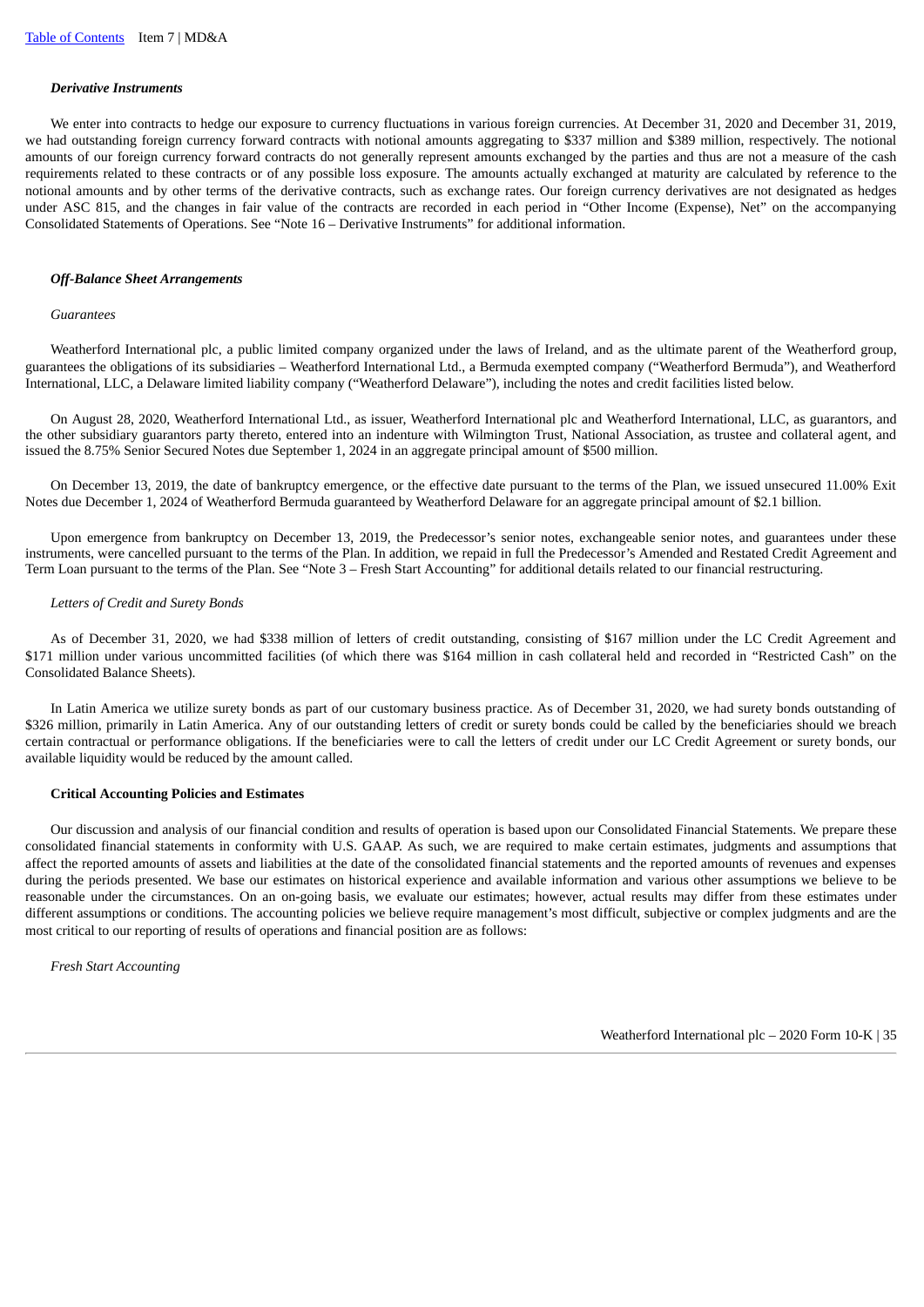On the Effective Date in 2019, we adopted and applied the relevant guidance with respect to the accounting and financial reporting for entities that have emerged from bankruptcy proceedings, or "Fresh Start Accounting." Under Fresh Start Accounting, our balance sheet on the Effective Date reflects all of our assets and liabilities at fair value. Our emergence from bankruptcy and the adoption of Fresh Start Accounting resulted in a new reporting entity, referred to herein as the "Successor," for financial reporting purposes. To facilitate discussion and analysis of our financial condition and results of operations herein, we refer to the reorganized Weatherford Parties as the Successor for periods subsequent to December 13, 2019 and as the "Predecessor" for periods on or prior to December 13, 2019. As a result of the adoption of Fresh Start Accounting and the effects of the implementation of the Plan, our consolidated financial statements subsequent to December 13, 2019 are not comparable to our consolidated financial statements on or prior to December 13, 2019, and as such, "black-line" financial statements are presented to distinguish between the Predecessor and Successor Periods.

#### *Allocation of Reorganization Value under Fresh Start Accounting*

Upon emergence on December 13, 2019, we allocated the reorganization value under Fresh Start Accounting to the Company's identifiable tangible and intangible assets and liabilities based on estimated fair values. The excess of the reorganization value over the amount allocated to the assets and liabilities was recorded as goodwill. We used all available information to estimate fair values, including quoted market prices, the carrying value of acquired assets and widely accepted valuation techniques such as discounted cash flows. We engaged third-party appraisal firms to assist in fair value determination of PP&E, inventories, leases, identifiable intangible assets and any other significant assets or liabilities when appropriate. The judgments made in determining the estimated fair value assigned to each class of assets acquired and liabilities assumed, as well as asset lives, can materially impact our results of operations.

### *Goodwill*

As a result of Fresh Start Accounting on December 13, 2019, we recognized and allocated \$239 million of goodwill to our MENA and Russia reporting units and have presented that amount as of December 31, 2019 as Successor goodwill, which represents the excess of reorganization value over the fair value of our identifiable tangible and intangible assets and liabilities.

During the first and second quarters of 2020, the unprecedented global economic and industry conditions resulting from the decline in demand and impact from the COVID-19 pandemic were identified as goodwill and long-lived asset impairment indicators or triggering events. We identified lower exploration and production capital spending that resulted in lower drilling and forecasted activity. We performed interim quantitative goodwill assessment as of March 31, 2020 and June 30, 2020 as described in "Note 11 – Goodwill and Intangible Assets" to our Consolidated Financial Statements. The fair values of these two reporting units were determined using a combination of the income approach and the market approach for comparable companies in our industry, a Level 3 fair value analysis. Determining the fair value of the reporting units requires management to exercise significant judgments, including estimating the discounted future cash flows by reporting unit, specifically the forecasted revenue, forecasted operating margins and discount rates. Goodwill impairment occurs when the carrying amount of a reporting unit exceeds the fair value. We determined that the fair value of these reporting units were less than their carrying values, as a result of our impairment tests, we fully impaired our goodwill in the MENA and Russia reporting units as presented in "Impairments and Other Charges" on the accompanying Consolidated Statements of Operations.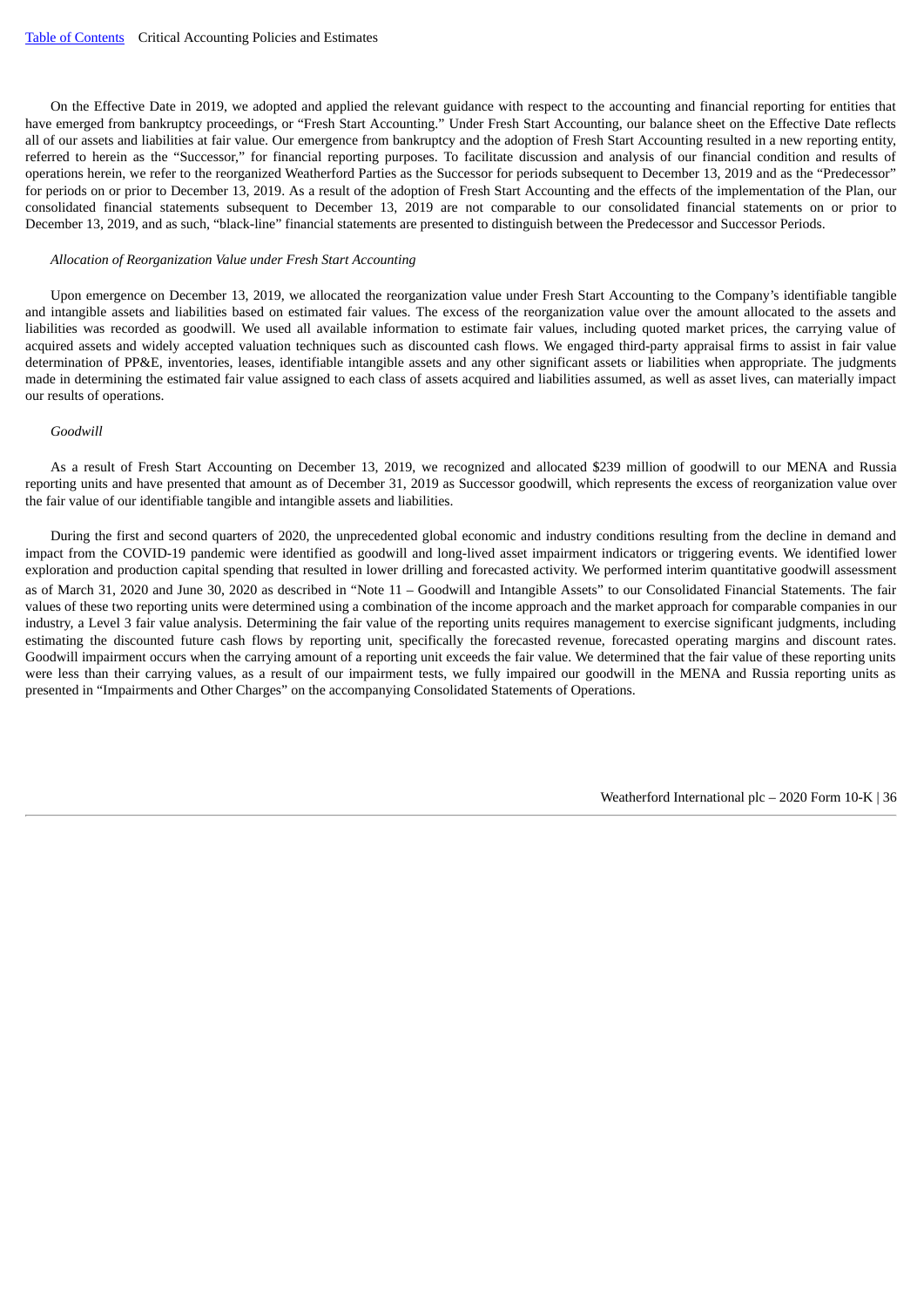# Table of [Contents](#page-0-0) Critical Accounting Policies and Estimates

#### *Long-Lived Assets*

Long-lived assets, which include PP&E, definite-lived intangibles and right of use assets, comprise a significant amount of our assets. We make estimates about their expected useful lives. The cost of the long-lived assets is then amortized over its expected useful life. A change in the estimated useful lives of our long-lived assets would have an impact on our results of operations. We estimate the useful lives of our long-lived asset groups as follows:

| <b>Asset Category</b>                | <b>Estimated Useful Lives</b> |
|--------------------------------------|-------------------------------|
| Buildings and Leasehold improvements | $10 - 40$ years or lease term |
| Rental and Service Equipment         | $3 - 10$ years                |
| Machinery and Other                  | $2 - 12$ years                |
| Intangible Assets                    | $5 - 10$ years                |

In estimating the useful lives of our property, plant and equipment, we rely primarily on our actual experience with the same or similar assets. The useful lives of our intangible assets are determined by the years over which we expect the assets to generate a benefit based on legal, contractual or regulatory terms.

Long-lived assets to be held and used by us are reviewed to determine whether any events or changes in circumstances indicate that we may not be able to recover the carrying amount of the asset or asset group. Factors that might indicate a long-lived asset or asset group may not be recoverable may include, but are not limited to, significant decreases in the market value of the long-lived asset, a significant change in the long-lived asset's physical condition, the introduction of competing technologies, legal challenges, a reduction in the utilization rate of the assets, a change in industry conditions, or a reduction in cash flows driven by pricing pressure as a result of oversupply associated with the use of the long-lived asset. The Company groups individual assets at the lowest level of identifiable cash flows and performs an undiscounted cash flow analysis to identify assets or asset groups that may not be recoverable. If the undiscounted cash flows do not exceed the carrying value of the long-lived asset group, the asset group is not recoverable and impairment is recognized to the extent the carrying amount exceeds the estimated fair value of the asset group. A fair value assessment is performed on assets or asset groups identified as not being recoverable using a discounted cash flow analysis to determine if an impairment has occurred. If an impairment has occurred, the Company recognizes a loss for the difference between the carrying amount and the fair value of the asset or asset group. The discounted cash flow analysis consists of estimating the future cash flows that are directly associated with, and are expected to arise from, the use and eventual disposition of the asset over its remaining useful life. These estimated discounted cash flows are inherently subjective and includes significant assumptions, specifically the forecasted revenue, forecasted operating margins, and the discount rate assumptions and require estimates based upon historical experience and future expectations. The fair value of the asset or asset group is measured using market prices, or in the absence of market prices, is based on an estimate of discounted cash flows. Cash flows are discounted at an interest rate commensurate with our weighted average cost of capital for a similar asset.

We generally group operating assets by product line of the respective region. We have long-lived assets, such as facilities, utilized by multiple operating divisions that do not have identifiable cash flows and impairment testing for these long-lived assets is based on the consolidated entity.

The unprecedented global economic and industry conditions resulting from the decline in demand and impact from the COVID-19 pandemic were identified as impairment indicators. As a result, we performed impairment assessments quarterly in 2020 through analysis of the undiscounted cash flow of our asset groups, which include property, plant and equipment, definite-lived intangible assets, goodwill and right of use assets. As of March 31, 2020, and as of June 30, 2020, we identified that impairment occurred in certain asset groups and with the assistance of third-party valuation advisors we determined the fair value of those asset groups. Based on our impairment tests, we determined the carrying amount of certain long-lived asset groups exceeded their respective fair values and we recognized of long-lived asset impairments in "Impairments and Other Charges" on the accompanying Consolidated Statements of Operations during the year ended December 31, 2020. See "Note 10 – Long-Lived Asset Impairments", "Note 11 – Goodwill and Intangible Assets" and "Note 15 – Fair Value of Financial Instruments, Assets and Other Assets" for additional information regarding the impairment and the fair value determination used in the impairment calculation.

The fair values of our long-lived assets were determined using discounted cash flow or Level 3 fair value analyses. The unobservable inputs to the income approach included the estimated discounted future cash flows by asset group and significant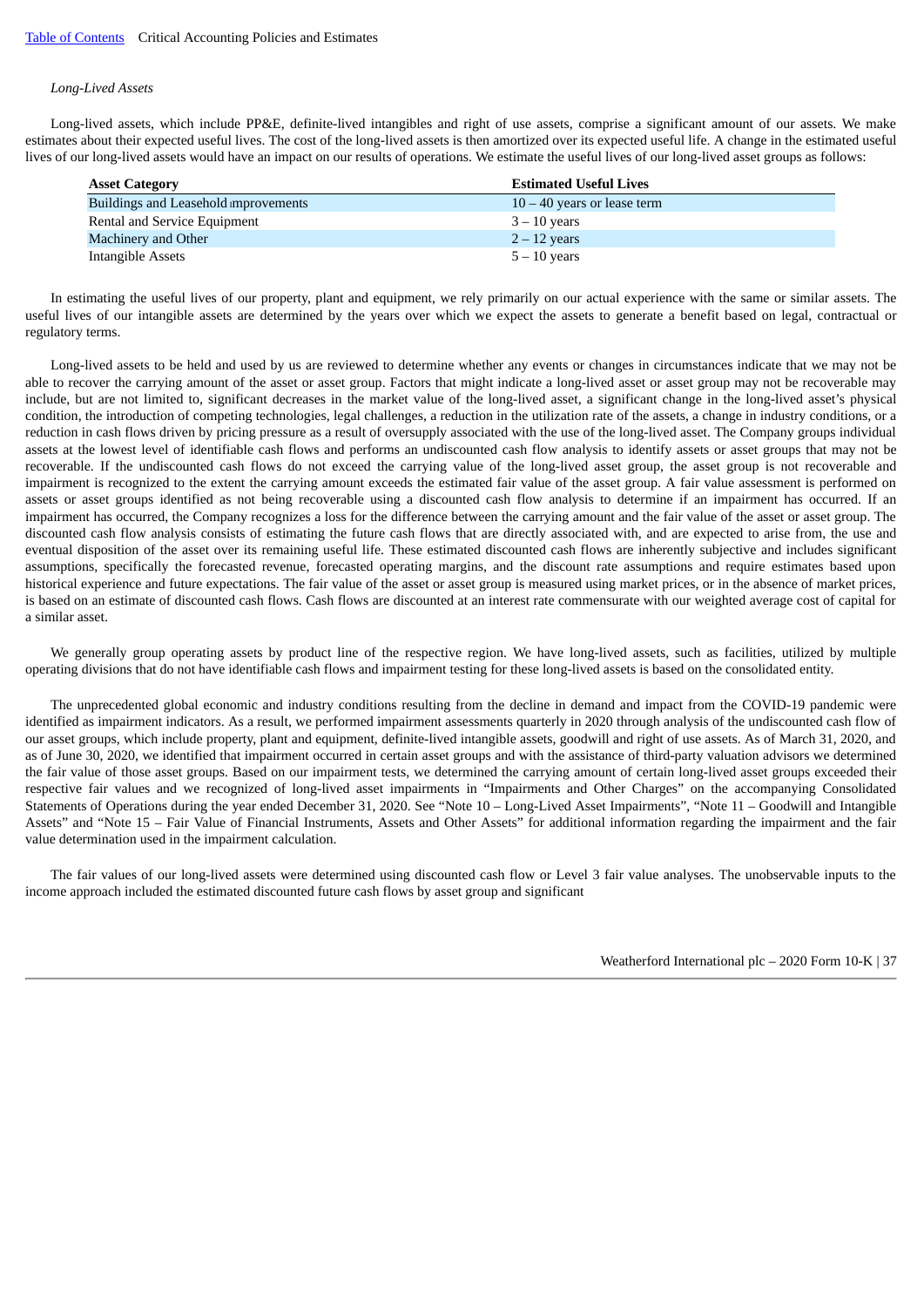assumptions, specifically the forecasted revenue, forecasted operating margins, and discount rate assumptions used to determine the fair value of certain asset groups.

The 2019 impairments were due to the sustained downturn in the oil and gas industry that resulted in us having to reassess our disposal groups for our land drilling rigs. The change in our expectations of the market's recovery, in addition to successive negative operating cash flows in certain disposal asset groups represented an indicator that those assets will no longer be recoverable over their remaining useful lives. The Level 3 fair values of the long-lived assets were determined using a combination of the market approach and the income approach. The market approach considered market sales values for similar assets. The unobservable inputs to the income approach included the assets' estimated future cash flows and estimates of discount rates commensurate with the assets' risks. See "Note 15 – Fair Value of Financial Instruments, Assets and Other Assets" for additional information regarding the fair value determination used in the impairment calculation.

The 2018 impairments were due to the sustained downturn in the oil and gas industry that resulted a reassessment of our disposal groups for our land drilling rigs. The change in our expectations of the market's recovery, in addition to successive negative operating cash flows in certain disposal asset groups represented an indicator that those assets will no longer be recoverable over their remaining useful lives. See "Note 15 – Fair Value of Financial Instruments, Assets and Other Assets" for additional information regarding the fair value determination used in the impairment calculation.

The decline and its impact on demand represent a significant adverse change in the business climate and an indication that some of our long-lived assets may not be recoverable. Based on the impairment indicators noted we performed an analysis of our long-lived assets in 2020, 2019 and 2018 and recorded long-lived and other asset impairment charges to adjust to fair value. See "Note 10 – Long-Lived Asset Impairments" for additional information regarding the long-lived assets impairment.

Management cannot predict the occurrence of future impairment-triggering events, so we continue to assess whether indicators of impairment to longlived assets exist due to the current business conditions in the oilfield services industry.

# *Income Taxes*

We take into account the differences between the financial statement treatment and tax treatment of certain transactions. Deferred tax assets and liabilities are recognized for the future tax consequences attributable to differences between the financial statement carrying amounts of existing assets and liabilities and their respective tax bases. Deferred tax assets and liabilities are measured using enacted tax rates expected to apply to taxable income in the years in which those temporary differences are expected to be recovered or settled. The effect of a change in tax rates is recognized as income or expense in the period that includes the enactment date. See "Note 18 – Income Taxes" for detailed discussion of results.

We recognize the impact of an uncertain tax position taken or expected to be taken on an income tax return in the financial statements at the largest amount that is more likely than not to be sustained upon examination by the relevant taxing authority.

We operate in over 75 countries through hundreds of legal entities. As a result, we are subject to numerous tax laws in the jurisdictions, and tax agreements and treaties among the various taxing authorities. Our operations in these jurisdictions in which we operate are taxed on various bases: income before taxes, deemed profits (which is generally determined using a percentage of revenues rather than profits), withholding taxes based on revenue, and other alternative minimum taxes. The calculation of our tax liabilities involves consideration of uncertainties in the application and interpretation of complex tax regulations in a multitude of jurisdictions across our global operations. We recognize potential liabilities and record tax liabilities for anticipated tax audit issues in the tax jurisdictions based on our estimate of whether, and the extent to which, additional taxes will be due. The tax liabilities are reflected net of realized tax loss carryforwards. We adjust these reserves upon specific events; however, due to the complexity of some of these uncertainties, the ultimate resolution may result in a payment that is different from our current estimate of the tax liabilities.

If our estimate of tax liabilities proves to be less than the ultimate assessment, an additional charge to expense would result. If payment of these amounts ultimately proves to be less than the recorded amounts, the reversal of the liabilities would result in tax benefits being recognized in the period when the contingency has been resolved and the liabilities are no longer necessary. Changes in tax laws, regulations, agreements and treaties, foreign currency exchange restrictions or our level of operations or profitability in each taxing jurisdiction could have an impact upon the amount of income taxes that we provide during any given year.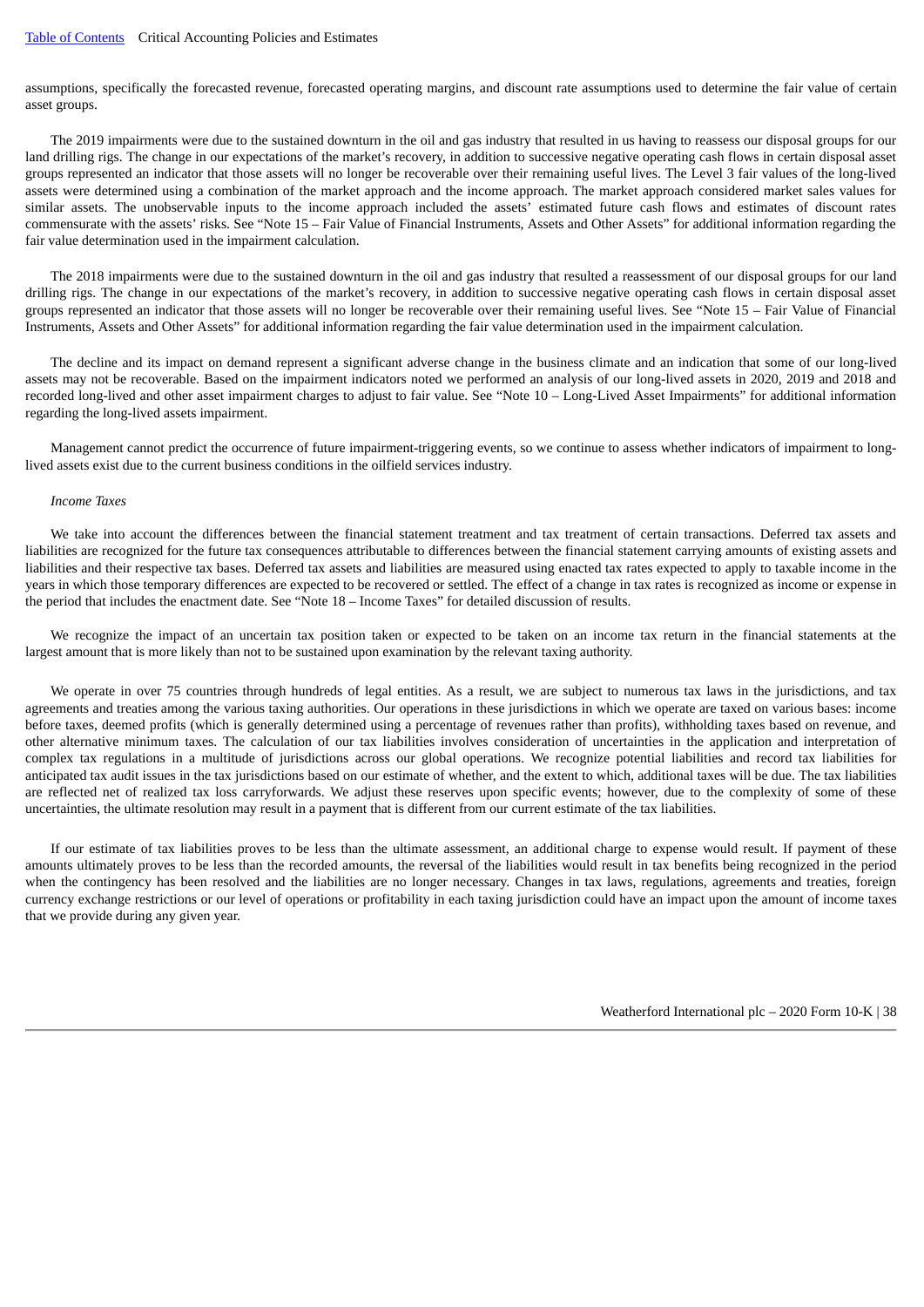### *Valuation Allowance for Deferred Tax Assets*

We record a valuation allowance to reduce the carrying value of our deferred tax assets when it is more likely than not that a portion or all of the deferred tax assets will expire before realization of the benefit. The ultimate realization of the deferred tax assets depends on the ability to generate sufficient taxable income of the appropriate character and in the related jurisdiction in the future. In evaluating our ability to recover our deferred tax assets, we consider the available positive and negative evidence, including our past operating results, the existence of cumulative losses in the most recent years and our forecast of future taxable income. In estimating future taxable income, we develop assumptions, including the amount of future pre-tax operating income, the reversal of temporary differences and the implementation of feasible and prudent tax planning strategies. These assumptions require significant judgment.

We have considered various tax planning strategies that we would implement, if necessary, to enable the realization of our deferred tax assets; however, when the likelihood of the realization of existing deferred tax assets changes, adjustments to the valuation allowance are charged to our income tax provision in the period in which the determination is made. The Company concluded it was not able to realize the benefits of its deferred tax assets and has established a valuation allowance. Our valuation allowance on our deferred tax assets was \$1.5 billion at December 31, 2020.

### *Allowance for Credit Losses*

On January 1, 2020, we adopted Financial Accounting Standards Board Accounting Standards Update No. 2016-13, Financial Instruments – Credit Losses (Topic 326): Measurement of Credit Losses on Financial Instruments, which replaces the incurred loss impairment methodology in previous U.S. GAAP with a methodology (Current Expected Credit Losses model, or CECL) that reflects expected credit losses and requires consideration of a broader range of reasonable and supportable information to determine credit loss estimates. We estimate expected credit losses for financial assets held at the reporting date based on historical experience, current conditions, and reasonable and supportable forecasts. Our customer base has generally similar collectability risk characteristics, although risk profiles can vary between larger independent customers and state-owned customers, which may have a lower risk than smaller independent customers.

We maintain an allowance for credit losses in order to record accounts receivable at their net realizable value. Significant judgment is involved in recognizing this allowance. The determination of the collectability requires us to use estimates and make judgments regarding future events and trends, including monitoring our customers' payment history and current creditworthiness, as well as consideration of the overall business and political climate in which our customers operate. The allowance for credit losses in "Accounts Receivable, Net of Allowance for Credit Losses" was \$32 million, or 4%, over total gross accounts receivable as of December 31, 2020 and was zero as of December 31, 2019 due to Fresh Start Accounting.

We believe that our allowance for credit loss is adequate to cover bad debt losses under current conditions. However, uncertainties regarding changes in the financial condition of our customers, either adverse or positive, could impact the amount and timing of any additional provisions for doubtful accounts that may be required. A 5% change in the current allowance for doubtful accounts would have had an immaterial impact on loss before income taxes in 2020.

# *Inventory Reserves*

Inventory represents a significant component of current assets and is stated at the lower of cost or net realizable value using either the first-in, first-out ("FIFO") or average cost method. To maintain a book value that is the lower of cost or net realizable value, we maintain reserves for excess, slow moving and obsolete inventory. To determine these reserve amounts, we review inventory quantities on hand, future product demand, market conditions, production requirements and technological obsolescence. This review requires us to make judgments regarding potential future outcomes. Our estimates in 2020 included assessing the impact of the COVID-19 pandemic and the resulting impact to our business forecast. Our assessment of our inventory specifically identified inventory in which we could not forecast demand and excess and obsolete inventory. At December 31, 2020, inventory reserves of \$119 million represented 14% of gross inventory and we had no reserves at December 31, 2019 as a result of fresh start accounting. We believe that our inventory reserves as of December 31, 2020 are adequate to properly state inventory at the lower of cost or net realizable value. See "Note 7 – Inventories, Net" for further details.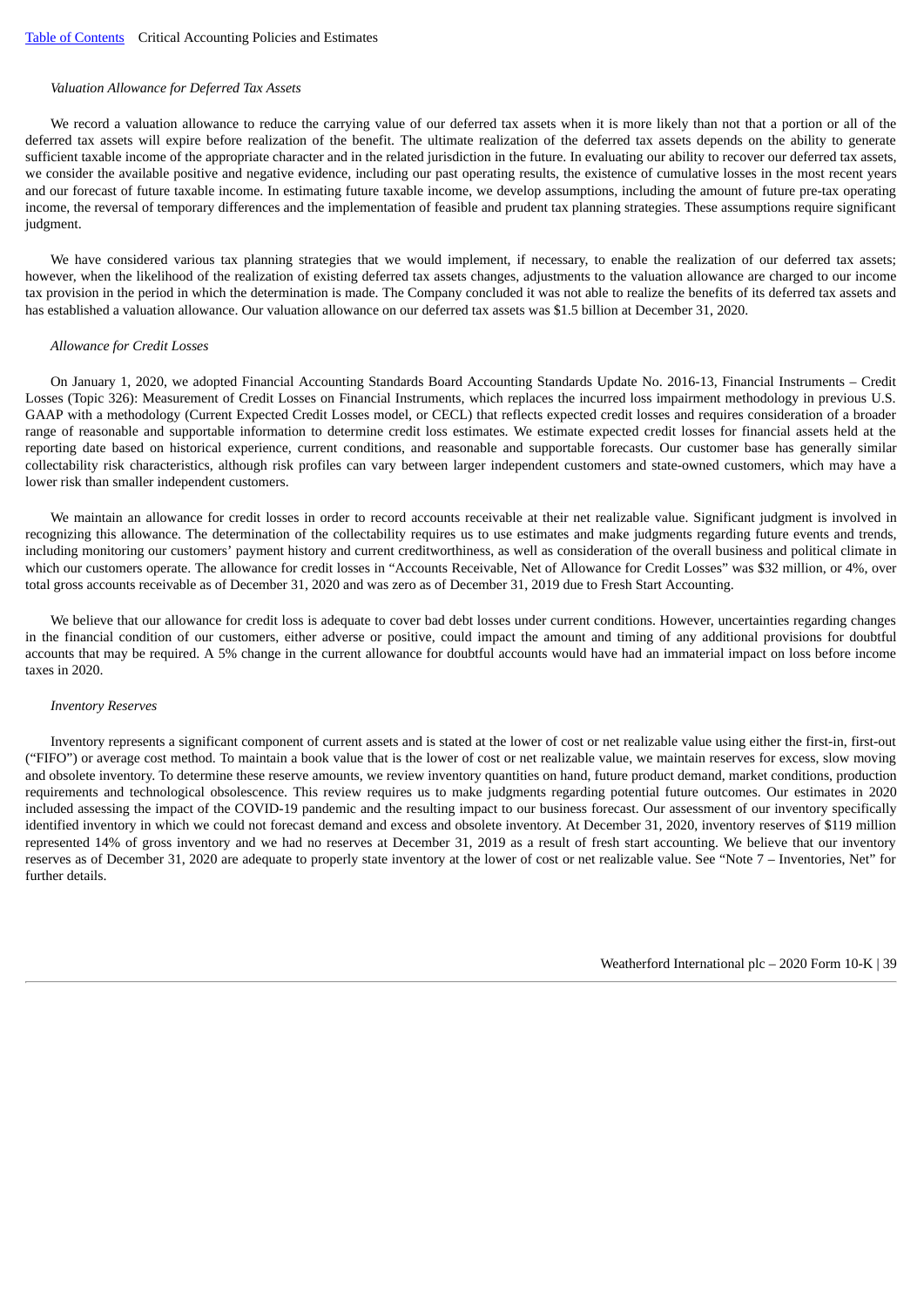# **New Accounting Pronouncements**

See "Note 5 – New Accounting Pronouncements" to our Consolidated Financial Statements for additional information.

# **Item 7A.** *Quantitative and Qualitative Disclosures about Market Risk*

Not Applicable.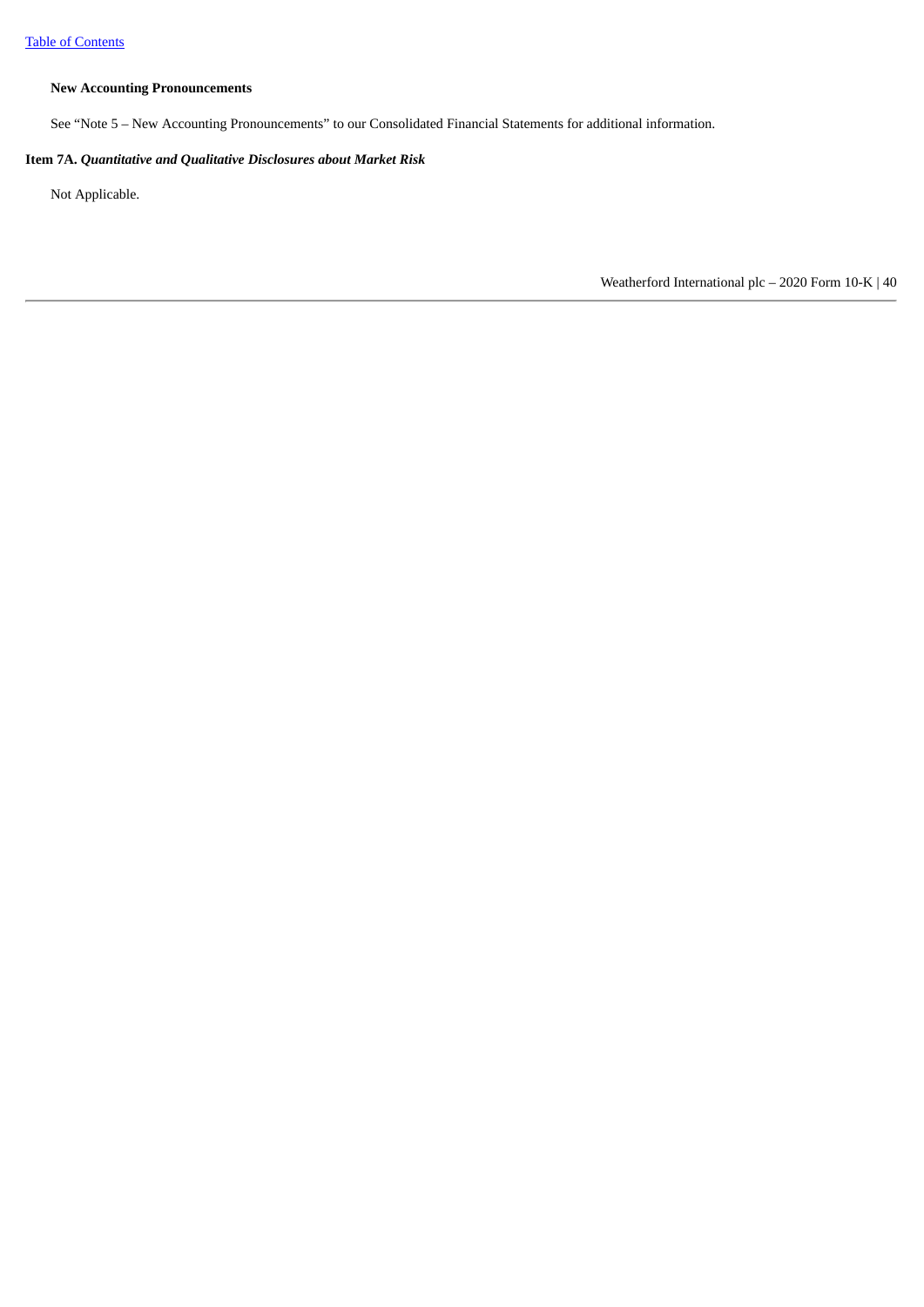# **Forward-Looking Statements**

This report contains various statements relating to future financial performance and results, business strategy, plans, goals and objectives, including certain projections, business trends and other statements that are not historical facts. These statements constitute forward-looking statements. These forward-looking statements generally are identified by the words "believe," "project," "expect," "anticipate," "estimate," "intend," "budget," "strategy," "plan," "guidance," "outlook," "may," "should," "could," "will," "would," "will be," "will continue," "will likely result," and similar expressions, although not all forward-looking statements contain these identifying words.

Forward-looking statements reflect our beliefs and expectations based on current estimates and projections. While we believe these expectations, and the estimates and projections on which they are based, are reasonable and were made in good faith, these statements are subject to numerous risks and uncertainties. Accordingly, our actual outcomes and results may differ materially from what we have expressed or forecasted in the forward-looking statements. We undertake no obligation to correct, update or revise any forward-looking statement, whether as a result of new information, future events, or otherwise, except to the extent required under federal securities laws. The following, together with disclosures under "Part I – Item 1A. – Risk Factors", sets forth certain risks and uncertainties relating to our forward-looking statements that may cause actual results to be materially different from our present expectations or projections:

- risks associated with disease outbreaks and other public health issues, including COVID-19, their impact on the global economy and the business of our company, customers, suppliers and other partners, changes in, and the administration of, treaties, laws, and regulations, including in response to such issues and the potential for such issues to exacerbate other risks we face, including those related to the factors listed or referenced below;
- further spread and potential for a resurgence of COVID-19 in a given geographic region and related disruptions to our business, customers, suppliers and other partners and additional regulatory measures or voluntary actions that may be put in place to limit the spread of COVID-19, including vaccination requirements and the associated availability of vaccines, restrictions on business operations or social distancing requirements, and the duration and efficacy of such restrictions;
- the price and price volatility of, and demand for, oil, natural gas and natural gas liquids;
- member-country quota compliance within the Organization of Petroleum Exporting Countries ("OPEC");
- our ability to realize expected revenues and profitability levels from current and future contracts;
- our ability to generate cash flow from operations to fund our operations;
- global political, economic and market conditions, political disturbances, war, terrorist attacks, changes in global trade policies, weak local economic conditions and international currency fluctuations;
- increases in the prices and lack of availability of our procured products and services;
- our ability to timely collect from customers;
- our ability to realize cost savings and business enhancements from our revenue and cost improvement efforts;
- our ability to attract, motivate and retain employees, including key personnel;
- our ability to access to capital markets on terms that are commercially acceptable to the Company;
- our ability to manage our workforce, supply chain and business processes, information technology systems and technological innovation and commercialization, including the impact of our organization restructure, business enhancements, improvement efforts and the cost and support reduction plans;
- potential non-cash asset impairment charges for long-lived assets, intangible assets or other assets;
- adverse weather conditions in certain regions of our operations; and
- failure to ensure on-going compliance with current and future laws and government regulations, including but not limited to environmental and tax and accounting laws, rules and regulations.

Many of these factors are macro-economic in nature and are, therefore, beyond our control. Should one or more of these risks or uncertainties materialize, affect us in ways or to an extent that we currently do not expect or consider to be significant, or should underlying assumptions prove incorrect, our actual results, performance or achievements may vary materially from those described in this quarterly report as anticipated, believed, estimated, expected, intended, planned or projected.

Finally, our future results will depend upon various other risks and uncertainties, including, but not limited to, those detailed in our other filings with the SEC under the Securities Exchange Act of 1934 (as amended, the "Exchange Act") and the Securities Act of 1933 (as amended, the "Securities Act"). For additional information regarding risks and uncertainties, see our other filings with the SEC.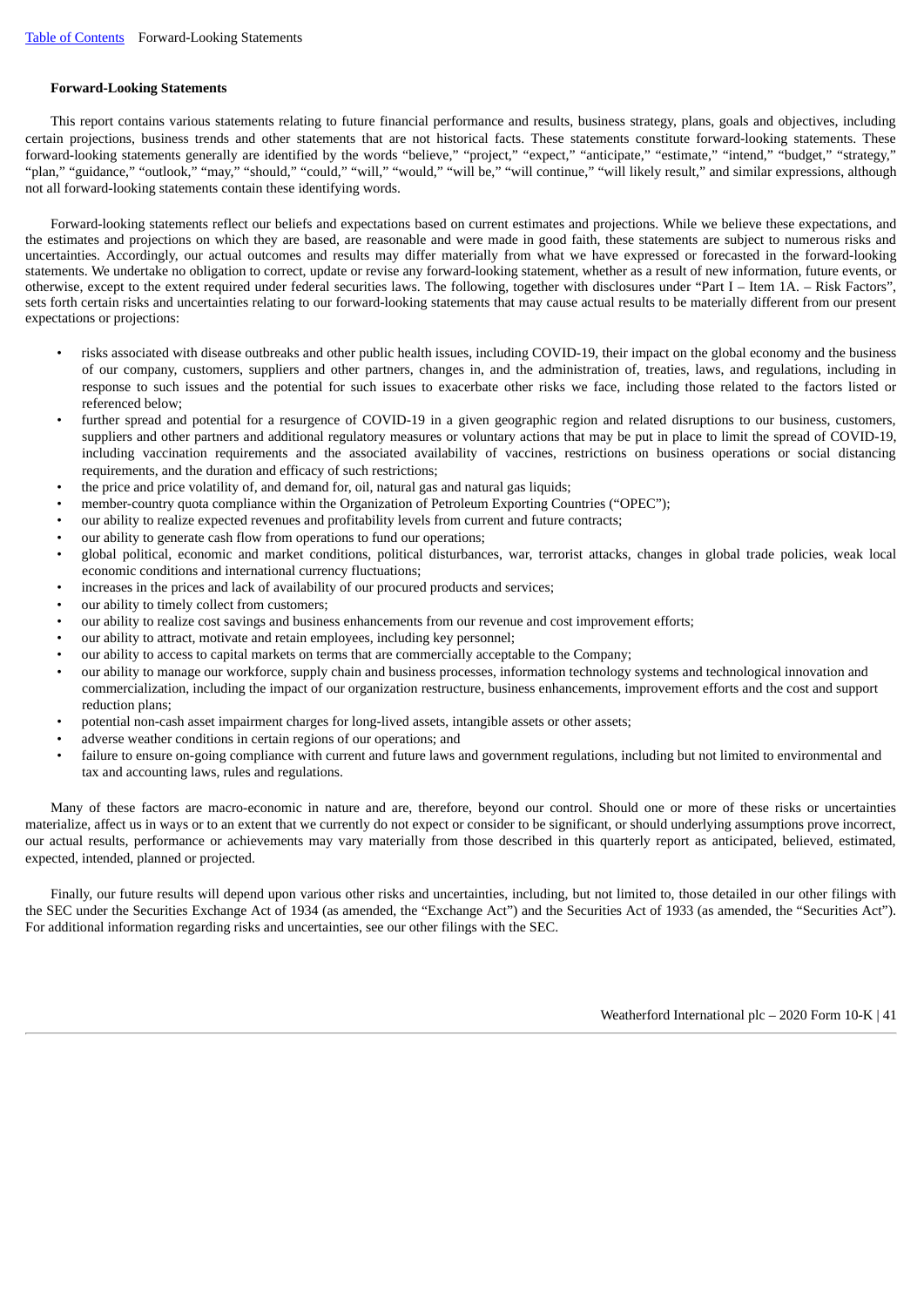# **Item 8.** *Financial Statements and Supplementary Data*

# **INDEX TO FINANCIAL STATEMENTS AND FINANCIAL STATEMENT SCHEDULE**

<span id="page-42-0"></span>

|                                                                                                                                                                                                                                                                                                                           | <b>PAGE</b> |
|---------------------------------------------------------------------------------------------------------------------------------------------------------------------------------------------------------------------------------------------------------------------------------------------------------------------------|-------------|
| Reports of Independent Registered Public Accounting Firm                                                                                                                                                                                                                                                                  | 43          |
|                                                                                                                                                                                                                                                                                                                           |             |
| Consolidated Statements of Operations for the year ended December 31, 2020 and the period from December 14, 2019 through December 31,<br>2019 (Successor periods), and for the period from January 1, 2019 through December 13, 2019 and the year ended December 31, 2018<br>(Predecessor periods)                        | 46          |
|                                                                                                                                                                                                                                                                                                                           |             |
| Consolidated Statements of Comprehensive Income (Loss) for the year ended December 31, 2020 and the period from December 14, 2019<br>through December 31, 2019 (Successor periods), and for the period from January 1, 2019 through December 13, 2019 and the year ended<br>December 31, 2018 (Predecessor periods)       | 47          |
|                                                                                                                                                                                                                                                                                                                           |             |
| Consolidated Balance Sheets as of December 31, 2020 and 2019                                                                                                                                                                                                                                                              | 48          |
|                                                                                                                                                                                                                                                                                                                           |             |
| Consolidated Statements of Shareholders' Equity (Deficiency) for the year ended December 31, 2020 and the period from December 14, 2019<br>through December 31, 2019 (Successor periods), and for the period from January 1, 2019 through December 13, 2019 and the year ended<br>December 31, 2018 (Predecessor periods) | 49          |
|                                                                                                                                                                                                                                                                                                                           |             |
| Consolidated Statements of Cash Flows for the year ended December 31, 2020 and the period from December 14, 2019 through December 31,<br>2019 (Successor periods), and for the period from January 1, 2019 through December 13, 2019 and the year ended December 31, 2018<br>(Predecessor periods)                        | 50          |
|                                                                                                                                                                                                                                                                                                                           |             |
| <b>Notes to Consolidated Financial Statements</b>                                                                                                                                                                                                                                                                         | 51          |
|                                                                                                                                                                                                                                                                                                                           |             |
| Financial Statement Schedule II:                                                                                                                                                                                                                                                                                          |             |
|                                                                                                                                                                                                                                                                                                                           |             |
| Valuation and Qualifying Accounts and Allowances                                                                                                                                                                                                                                                                          | 106         |
|                                                                                                                                                                                                                                                                                                                           |             |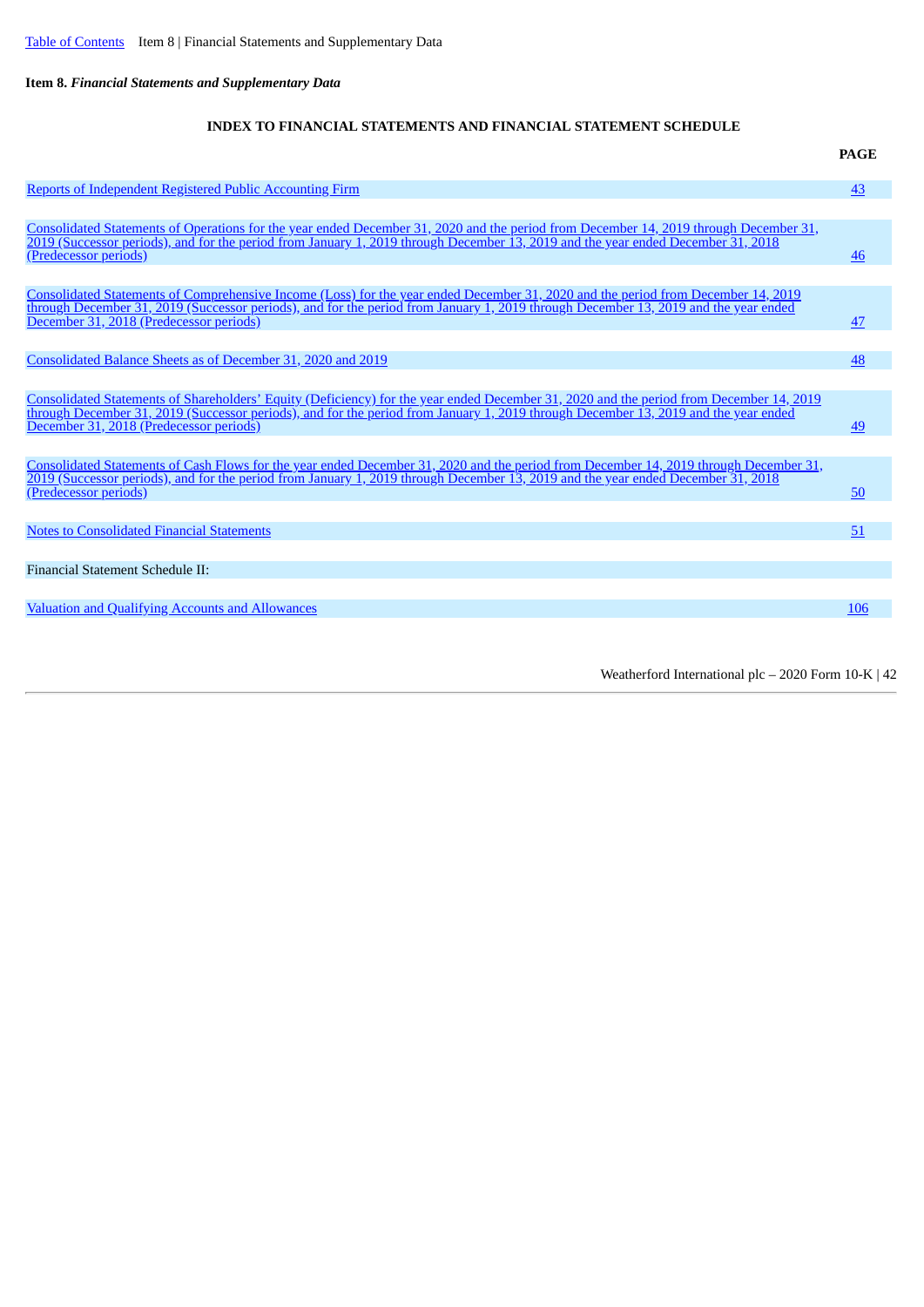## **Report of Independent Registered Public Accounting Firm**

To the Shareholders and Board of Directors Weatherford International plc:

# *Opinion on the Consolidated Financial Statements*

We have audited the accompanying consolidated balance sheets of Weatherford International plc and subsidiaries (the Company) as of December 31, 2020 and December 31, 2019, the related consolidated statements of operations, comprehensive income (loss), shareholders' equity (deficiency), and cash flows for the year ended December 31, 2020 and for the period from December 14, 2019 to December 31, 2019 (Successor periods), and for the period from January 1, 2019 to December 13, 2019 and for the year ended December 31, 2018 (Predecessor periods), and the related notes and financial statement schedule II (collectively, the consolidated financial statements). In our opinion, the consolidated financial statements present fairly, in all material respects, the financial position of the Company as of December 31, 2020 and 2019, and the results of its operations and its cash flows for the Successor and Predecessor periods, in conformity with U.S. generally accepted accounting principles.

We also have audited, in accordance with the standards of the Public Company Accounting Oversight Board (United States) (PCAOB), the Company's internal control over financial reporting as of December 31, 2020, based on criteria established in *Internal Control – Integrated Framework (2013)* issued by the Committee of Sponsoring Organizations of the Treadway Commission, and our report dated February 19, 2021 expressed an unqualified opinion on the effectiveness of the Company's internal control over financial reporting.

# *New Basis of Accounting*

As discussed in Notes 2 and 3 to the consolidated financial statements, on September 11, 2019, the United States Bankruptcy Court for the Southern District of Texas entered an order confirming the Company's plan for reorganization under Chapter 11, which became effective on December 13, 2019. Accordingly, the accompanying consolidated financial statements have been prepared in conformity with Accounting Standards Codification Subtopic 852- 10, *Reorganizations*, for the Successor as a new entity with assets, liabilities, and a capital structure having carrying amounts not comparable with prior periods as described in Note 3.

# *Change in Accounting Principle*

As discussed in Note 1 to the consolidated financial statements, the Company changed its method of accounting for leases as of January 1, 2019 due to the adoption of Accounting Standards Update No. 2016-02, *Leases*.

# *Basis for Opinion*

These consolidated financial statements are the responsibility of the Company's management. Our responsibility is to express an opinion on these consolidated financial statements based on our audits. We are a public accounting firm registered with the PCAOB and are required to be independent with respect to the Company in accordance with the U.S. federal securities laws and the applicable rules and regulations of the Securities and Exchange Commission and the PCAOB.

We conducted our audits in accordance with the standards of the PCAOB. Those standards require that we plan and perform the audit to obtain reasonable assurance about whether the consolidated financial statements are free of material misstatement, whether due to error or fraud. Our audits included performing procedures to assess the risks of material misstatement of the consolidated financial statements, whether due to error or fraud, and performing procedures that respond to those risks. Such procedures included examining, on a test basis, evidence regarding the amounts and disclosures in the consolidated financial statements. Our audits also included evaluating the accounting principles used and significant estimates made by management, as well as evaluating the overall presentation of the consolidated financial statements. We believe that our audits provide a reasonable basis for our opinion.

## *Critical Audit Matters*

The critical audit matters communicated below are matters arising from the current period audit of the consolidated financial statements that were communicated or required to be communicated to the audit committee and that: (1) relate to accounts or disclosures that are material to the consolidated financial statements and (2) involved our especially challenging, subjective, or complex judgments. The communication of critical audit matters does not alter in any way our opinion on the consolidated financial statements, taken as a whole, and we are not, by communicating the critical audit matters below, providing separate opinions on the critical audit matters or on the accounts or disclosures to which they relate.

# *Valuation of Long-Lived Assets*

As discussed in Notes 1 and 10 to the consolidated financial statements, the Company records long-lived assets at cost and reviews such assets for impairment whenever events or changes in circumstances indicate the carrying amount of an asset or asset group may not be recoverable. The Company groups individual assets at the lowest level of identifiable cash flows and performs an undiscounted cash flow analysis to identify assets or asset groups that may not be recoverable. A fair value assessment is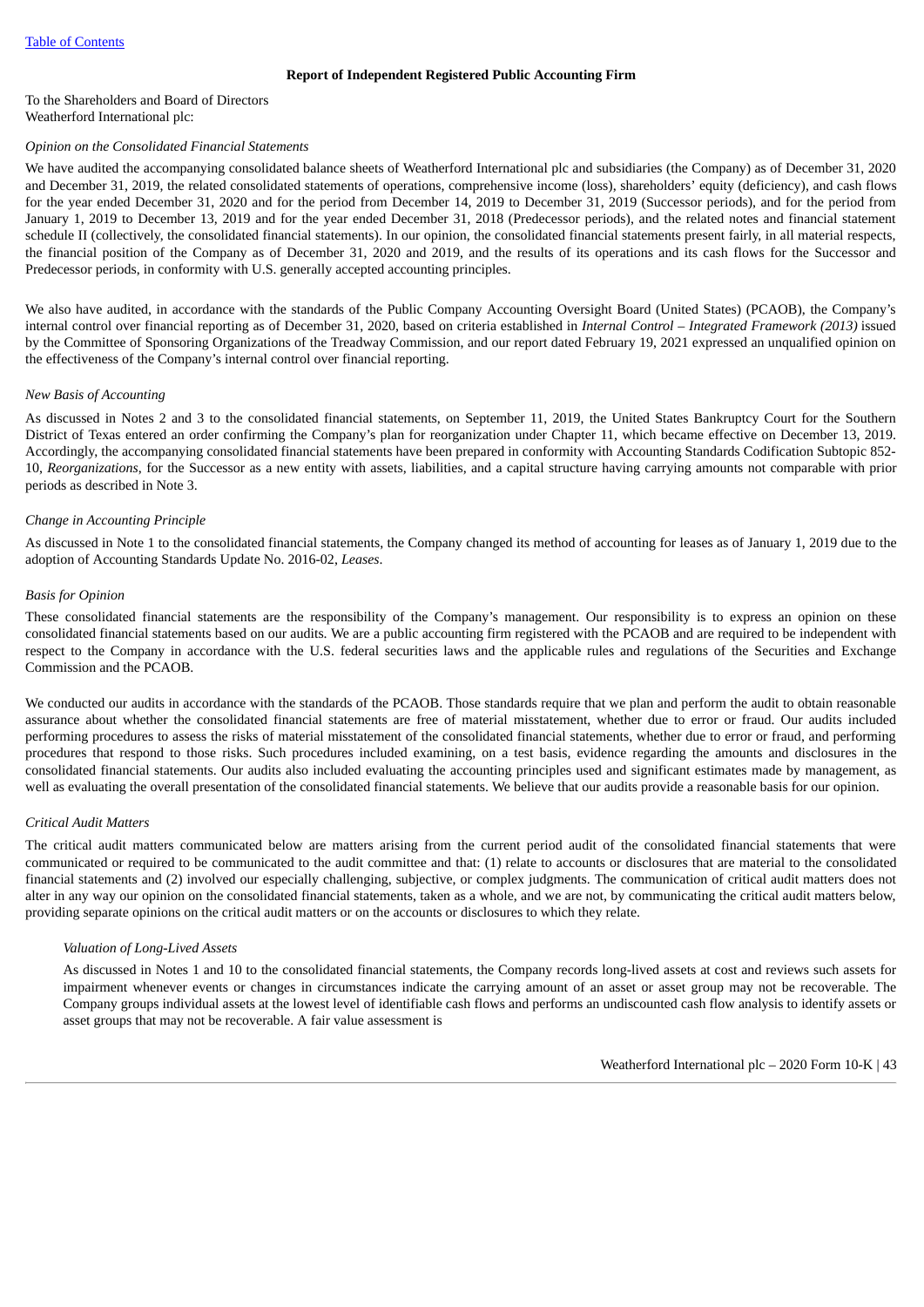performed on assets or asset groups identified as not being recoverable using a discounted cash flow analysis to determine if an impairment has occurred. If an impairment has occurred, the Company recognizes a loss for the difference between the carrying amount and the fair value of the asset or asset group. The carrying value of long-lived assets as of December 31, 2020 included property, plant and equipment, net of \$1,236 million, definite-lived intangible assets of \$810 million, and operating lease right-of-use assets of \$138 million. The Company recognized an impairment charge of \$814 million for the year ended December 31, 2020.

We identified the valuation of certain long-lived assets to be a critical audit matter. The significant assumptions used to determine the fair value of certain asset groups, specifically the forecasted revenues, forecasted operating margins, and the discount rate used in the estimated discounted future cash flows by asset group, were challenging to test. A high degree of subjective auditor judgment was required as changes to the significant assumptions could have a significant effect on the Company's determination of the fair value of those asset groups. Additionally, specialized skills and knowledge were required in the assessment of the discount rate used in the valuation.

The following are the primary procedures we performed to address this critical audit matter. We evaluated the design and tested the operating effectiveness of certain internal controls within the Company's long-lived asset impairment process. This included controls related to the Company's development of the significant assumptions listed above and the determination of fair value of certain asset groups. We evaluated the reasonableness of the significant assumptions by evaluating the Company's development of the forecasted revenues and forecasted operating margins assumptions for certain asset groups. We evaluated the forecasted revenues and forecasted operating margins by asset group by comparing to relevant historical results, changes in the business, and external industry data. In addition, we involved valuation professionals with specialized skills and knowledge, who assisted in (1) evaluating the selected discount rate by comparing it against a discount rate range that was independently developed using publicly available market data for comparable companies and (2) developing an estimate of those asset groups' fair values by using the Company's cash flow assumptions and the independently developed discount rate, and comparing the results to the Company's fair value estimate.

### *Valuation of Goodwill*

As discussed in Notes 1 and 11 to the consolidated financial statements, the Company performs an impairment test for goodwill annually as of October 1 or more frequently whenever events and changes in circumstances indicate that the carrying value of a reporting unit might exceed its fair value. The fair values of reporting units are determined using a combination of the income approach and the market approach. If the carrying value of a reporting unit were to exceed its fair value, an impairment loss is recognized in an amount equal to that excess, limited to the total amount of goodwill allocated to that reporting unit. The Company recognized an impairment loss of \$239 million during the year ended December 31, 2020 reducing the carrying value of goodwill as of December 31, 2020 to \$0.

We identified the valuation of goodwill to be a critical audit matter. The significant assumptions used to determine the fair value of the Middle East and North Africa and the Russia, Turkmenistan and Kazakhstan reporting units, specifically the forecasted revenues, forecasted operating margins, and the discount rate used in the discounted future cash flows, were challenging to test. A high degree of subjective auditor judgment was required as changes to the significant assumptions could have a significant effect on the Company's determination of the fair value of those reporting units. Additionally, specialized skills and knowledge were required in the assessment of the discount rate used in the valuation.

The following are the primary procedures we performed to address this critical audit matter. We evaluated the design and tested the operating effectiveness of certain internal controls within the Company's goodwill impairment process. This included controls related to the Company's development of the significant assumptions listed above and the determination of fair value of the Middle East and North Africa and the Russia, Turkmenistan and Kazakhstan reporting units. We evaluated the reasonableness of the significant assumptions by evaluating the Company's development of the forecasted revenues and forecasted operating margins assumptions for these reporting units. We evaluated the forecasted revenues and forecasted operating margins by reporting unit by comparing to relevant historical results, changes in the business, and external industry data. In addition, we involved valuation professionals with specialized skills and knowledge, who assisted in (1) evaluating the selected discount rate by comparing it against a discount rate range that was independently developed using publicly available market data for comparable companies and (2) developing an estimate of those reporting units' fair values by using the Company's cash flow assumptions and the independently developed discount rate, and comparing the results to the Company's fair value estimate.

# /s/ KPMG LLP

We have served as the Company's auditor since 2013.

Houston, Texas February 19, 2021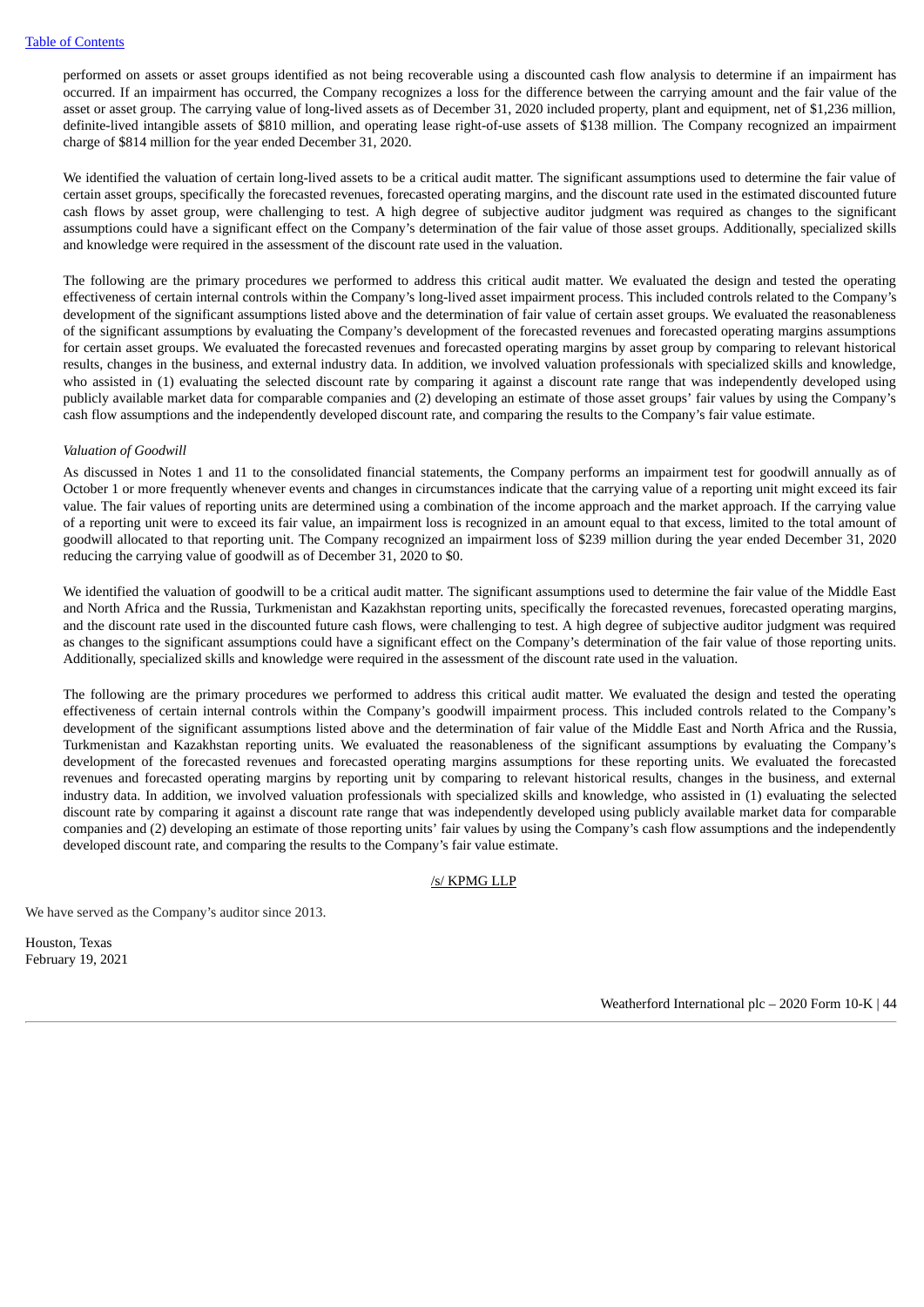## **Report of Independent Registered Public Accounting Firm**

To the Shareholders and Board of Directors Weatherford International plc:

## *Opinion on Internal Control Over Financial Reporting*

We have audited Weatherford International plc and subsidiaries' (the Company) internal control over financial reporting as of December 31, 2020, based on criteria established in *Internal Control – Integrated Framework (2013)* issued by the Committee of Sponsoring Organizations of the Treadway Commission. In our opinion, the Company maintained, in all material respects, effective internal control over financial reporting as of December 31, 2020, based on criteria established in *Internal Control – Integrated Framework (2013)* issued by the Committee of Sponsoring Organizations of the Treadway Commission.

We also have audited, in accordance with the standards of the Public Company Accounting Oversight Board (United States) (PCAOB), the consolidated balance sheets of the Company as of December 31, 2020 and December 31, 2019, the related consolidated statements of operations, comprehensive income (loss), shareholders' equity (deficiency), and cash flows for the year ended December 31, 2020 and for the period from December 14, 2019 to December 31, 2019 (Successor periods) and for the period from January 1, 2019 to December 13, 2019 and for the year ended December 31, 2018 (Predecessor periods), and the related notes and financial statement schedule II (collectively, the consolidated financial statements), and our report dated February 19, 2021 expressed an unqualified opinion on those consolidated financial statements. *Basis for Opinion*

The Company's management is responsible for maintaining effective internal control over financial reporting and for its assessment of the effectiveness of internal control over financial reporting, included in the accompanying Management's Annual Report on Internal Control Over Financial Reporting. Our responsibility is to express an opinion on the Company's internal control over financial reporting based on our audit. We are a public accounting firm registered with the PCAOB and are required to be independent with respect to the Company in accordance with the U.S. federal securities laws and the applicable rules and regulations of the Securities and Exchange Commission and the PCAOB.

We conducted our audit in accordance with the standards of the PCAOB. Those standards require that we plan and perform the audit to obtain reasonable assurance about whether effective internal control over financial reporting was maintained in all material respects. Our audit of internal control over financial reporting included obtaining an understanding of internal control over financial reporting, assessing the risk that a material weakness exists, and testing and evaluating the design and operating effectiveness of internal control based on the assessed risk. Our audit also included performing such other procedures as we considered necessary in the circumstances. We believe that our audit provides a reasonable basis for our opinion.

# *Definition and Limitations of Internal Control Over Financial Reporting*

A company's internal control over financial reporting is a process designed to provide reasonable assurance regarding the reliability of financial reporting and the preparation of financial statements for external purposes in accordance with generally accepted accounting principles. A company's internal control over financial reporting includes those policies and procedures that (1) pertain to the maintenance of records that, in reasonable detail, accurately and fairly reflect the transactions and dispositions of the assets of the company; (2) provide reasonable assurance that transactions are recorded as necessary to permit preparation of financial statements in accordance with generally accepted accounting principles, and that receipts and expenditures of the company are being made only in accordance with authorizations of management and directors of the company; and (3) provide reasonable assurance regarding prevention or timely detection of unauthorized acquisition, use, or disposition of the company's assets that could have a material effect on the financial statements.

Because of its inherent limitations, internal control over financial reporting may not prevent or detect misstatements. Also, projections of any evaluation of effectiveness to future periods are subject to the risk that controls may become inadequate because of changes in conditions, or that the degree of compliance with the policies or procedures may deteriorate.

# /s/ KPMG LLP

<span id="page-45-0"></span>Houston, Texas February 19, 2021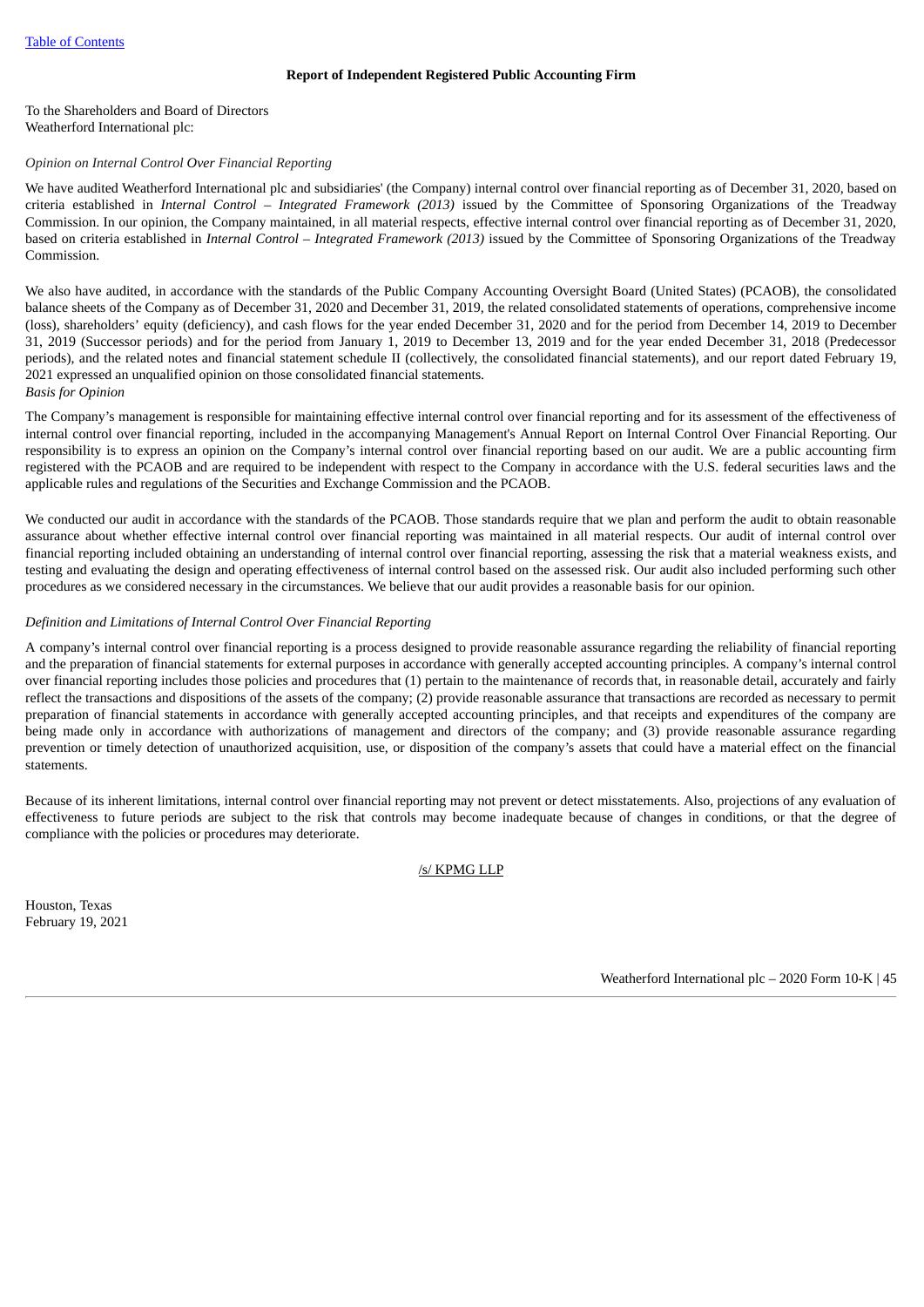# **WEATHERFORD INTERNATIONAL PLC AND SUBSIDIARIES CONSOLIDATED STATEMENTS OF OPERATIONS**

|                                                              | Predecessor<br><b>Successor</b> |                                             |                |                                           |    |                   |
|--------------------------------------------------------------|---------------------------------|---------------------------------------------|----------------|-------------------------------------------|----|-------------------|
|                                                              | Year<br><b>Ended</b>            | <b>Period From</b><br>12/14/2019<br>through |                | <b>Period From</b><br>1/1/2019<br>through |    | <b>Year Ended</b> |
| (Dollars and shares in millions, except per share amounts)   | 12/31/2020                      | 12/31/2019                                  |                | 12/13/2019                                |    | 12/31/2018        |
| <b>Revenues:</b>                                             |                                 |                                             |                |                                           |    |                   |
| Products                                                     | \$<br>$1,435$ \$                | 111                                         | $\mathfrak{s}$ | 1,819                                     | \$ | 2,051             |
| <b>Services</b>                                              | 2,250                           | 150                                         |                | 3,135                                     |    | 3,693             |
| <b>Total Revenues</b>                                        | 3,685                           | 261                                         |                | 4,954                                     |    | 5,744             |
| <b>Costs and Expenses:</b>                                   |                                 |                                             |                |                                           |    |                   |
| <b>Cost of Products</b>                                      | 1,257                           | 100                                         |                | 1.685                                     |    | 1,887             |
| <b>Cost of Services</b>                                      | 1,550                           | 108                                         |                | 2,168                                     |    | 2,627             |
| <b>Research and Development</b>                              | 97                              | $\overline{7}$                              |                | 136                                       |    | 139               |
| Selling, General and Administrative                          | 837                             | 45                                          |                | 895                                       |    | 894               |
| <b>Impairments and Other Charges</b>                         | 1,236                           |                                             |                | 1,104                                     |    | 2,155             |
| <b>Restructuring Charges</b>                                 | 206                             |                                             |                | 189                                       |    | 126               |
| <b>Prepetition Charges</b>                                   |                                 |                                             |                | 86                                        |    |                   |
| Gain on Sale of Operational Assets                           | (12)                            |                                             |                | (15)                                      |    |                   |
| Gain on Sale of Businesses, Net                              |                                 |                                             |                | (112)                                     |    |                   |
| <b>Total Costs and Expenses</b>                              | 5,171                           | 260                                         |                | 6,136                                     |    | 7,828             |
| <b>Operating Income (Loss)</b>                               | (1, 486)                        | $\mathbf{1}$                                |                | (1, 182)                                  |    | (2,084)           |
| <b>Other Income (Expense):</b>                               |                                 |                                             |                |                                           |    |                   |
| <b>Reorganization Items</b>                                  | (9)                             | (4)                                         |                | 5,389                                     |    |                   |
| <b>Interest Expense, Net</b>                                 | (266)                           | (12)                                        |                | (362)                                     |    | (614)             |
| Other Expense, Net                                           | (53)                            |                                             |                | (26)                                      |    | (59)              |
| Income (Loss) Before Income Taxes                            | (1, 814)                        | (15)                                        |                | 3,819                                     |    | (2,757)           |
| <b>Income Tax Provision</b>                                  | (85)                            | (9)                                         |                | (135)                                     |    | (34)              |
| Net Income (Loss)                                            | (1,899)                         | (24)                                        |                | 3,684                                     |    | (2,791)           |
| Net Income Attributable to Noncontrolling Interests          | 22                              | 2                                           |                | 23                                        |    | 20                |
| <b>Net Income (Loss) Attributable to Weatherford</b>         | \$<br>$(1,921)$ \$              | (26)                                        | \$             | 3,661                                     | \$ | (2,811)           |
| Basic and Diluted Loss Per Share Attributable to Weatherford | \$<br>$(27.44)$ \$              | (0.37)                                      | \$             | 3.65                                      | \$ | (2.82)            |
| Basic and Diluted Weighted Average Shares Outstanding        | 70                              | 70                                          |                | 1,004                                     |    | 997               |

<span id="page-46-0"></span>The accompanying notes are an integral part of these consolidated financial statements.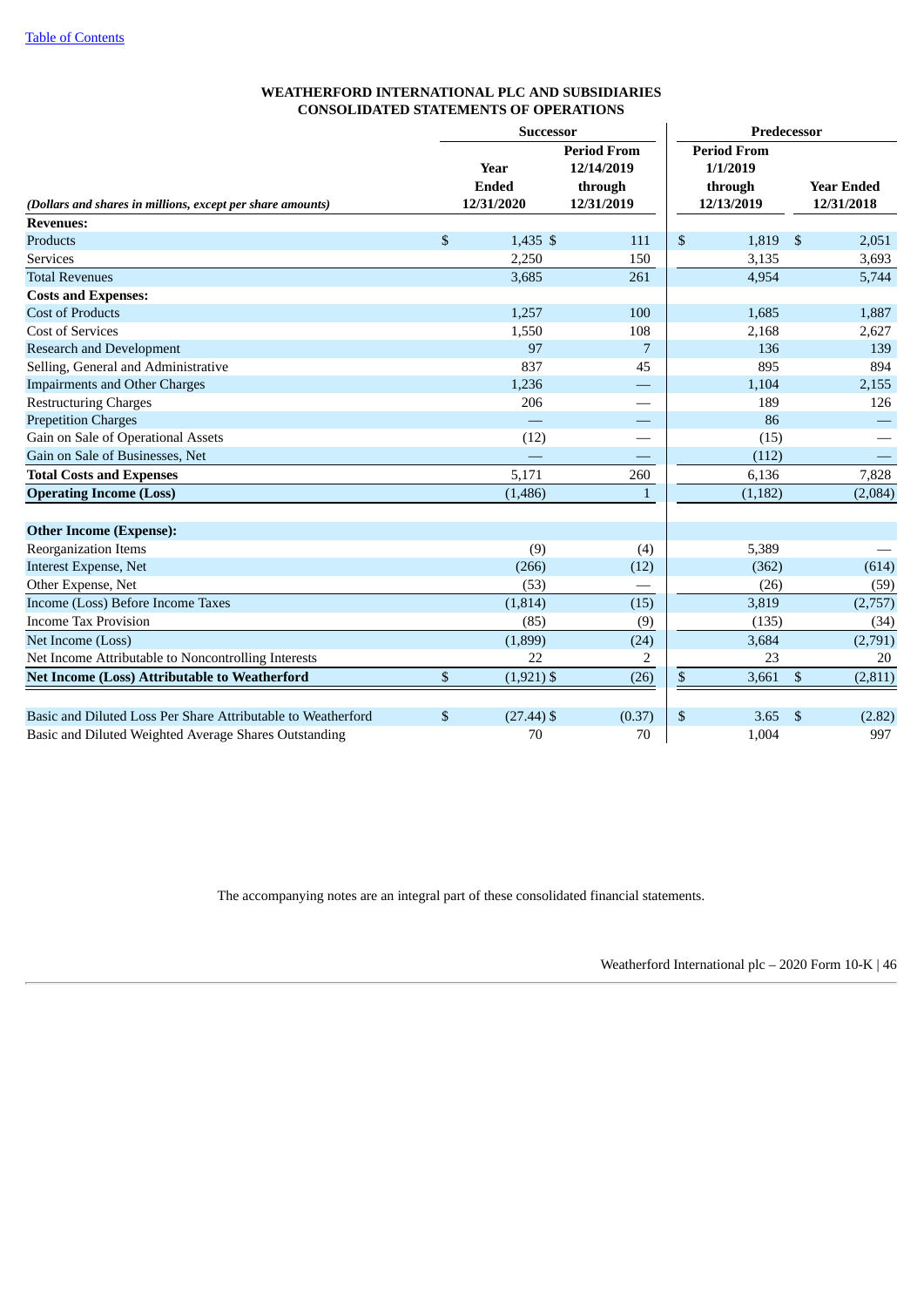# **WEATHERFORD INTERNATIONAL PLC AND SUBSIDIARIES CONSOLIDATED STATEMENTS OF COMPREHENSIVE INCOME (LOSS)**

|                                                               | <b>Successor</b> |                   |                    | Predecessor |                    |  |                   |
|---------------------------------------------------------------|------------------|-------------------|--------------------|-------------|--------------------|--|-------------------|
|                                                               |                  |                   | <b>Period From</b> |             | <b>Period From</b> |  |                   |
|                                                               |                  |                   | 12/14/2019         |             | 1/1/2019           |  |                   |
|                                                               |                  | <b>Year Ended</b> | through            |             | through            |  | <b>Year Ended</b> |
| (Dollars in millions)                                         |                  | 12/31/2020        | 12/31/2019         |             | 12/13/2019         |  | 12/31/2018        |
| <b>Net Income (Loss)</b>                                      |                  | $(1,899)$ \$      | (24)               |             | $3,684$ \$         |  | (2,791)           |
| <b>Foreign Currency Translation</b>                           |                  | (38)              |                    |             | 52                 |  | (240)             |
| <b>Defined Benefit Pension Activity</b>                       |                  | (14)              |                    |             | (11)               |  | 12                |
| <b>Interest Rate Derivative Loss</b>                          |                  |                   |                    |             | 8                  |  |                   |
| Other                                                         |                  |                   |                    |             |                    |  |                   |
| Other Comprehensive Income (Loss)                             |                  | (52)              | 9                  |             | 49                 |  | (227)             |
| Comprehensive Income (Loss)                                   |                  | (1,951)           | (15)               |             | 3,733              |  | (3,018)           |
| Comprehensive Income Attributable to Noncontrolling Interests |                  | 22                |                    |             | 23                 |  | 20                |
| Comprehensive Income (Loss) Attributable to Weatherford       |                  | $(1,973)$ \$      | (17)               |             | $3,710$ \$         |  | (3,038)           |

<span id="page-47-0"></span>The accompanying notes are an integral part of these consolidated financial statements.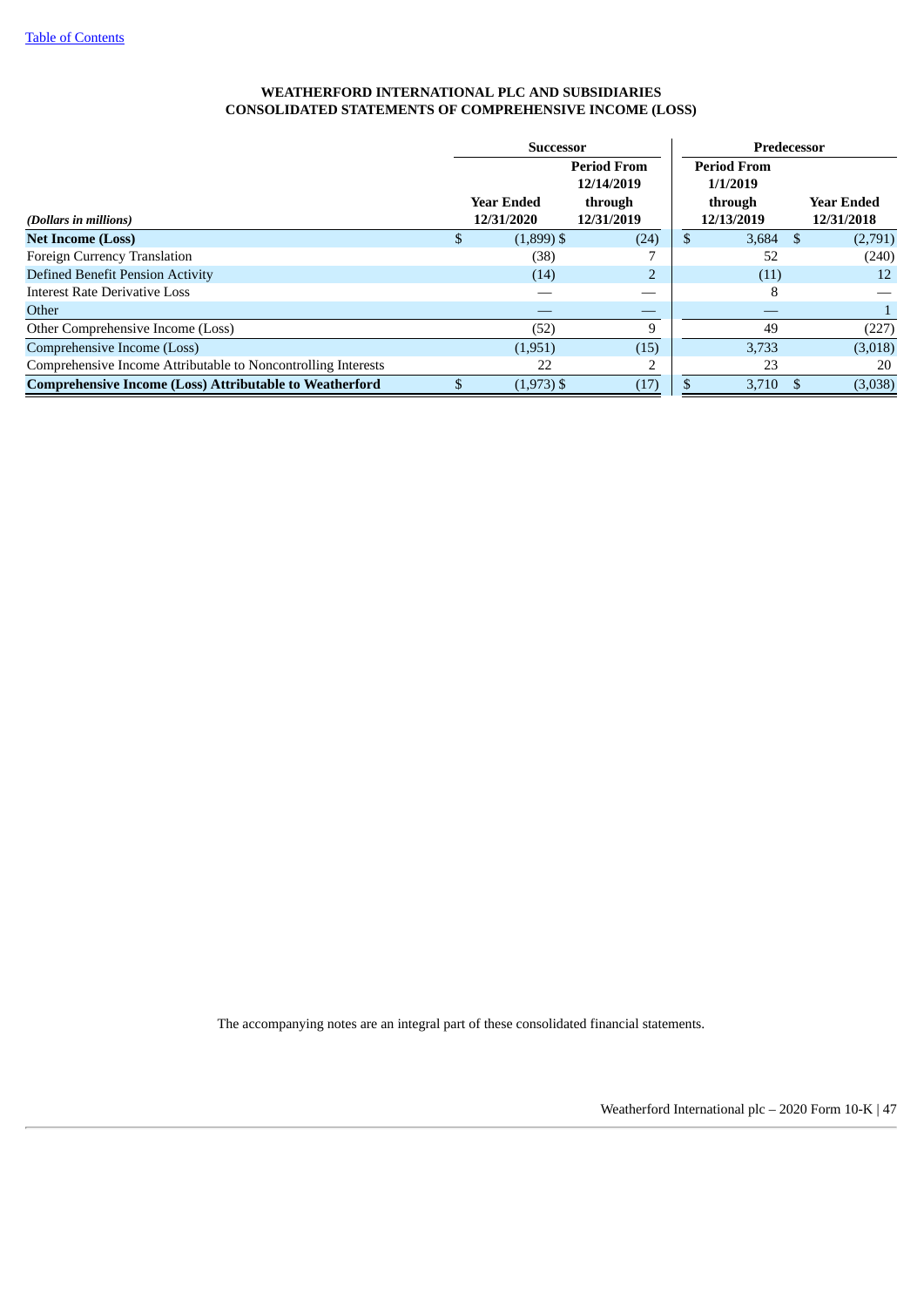# **WEATHERFORD INTERNATIONAL PLC AND SUBSIDIARIES CONSOLIDATED BALANCE SHEETS**

| (Dollars and shares in millions, except par value)<br><b>Assets:</b><br>Cash and Cash Equivalents<br><b>Restricted Cash</b><br>Accounts Receivable, Net of Allowance for Credit Losses of \$32 at December 31, 2020<br>and \$0 at December 31, 2019<br><b>Inventories</b> , Net | \$<br>2020<br>1,118 \$<br>167<br>826<br>717<br>349<br>3,177 | 2019<br>618<br>182<br>1,241<br>972<br>440 |
|---------------------------------------------------------------------------------------------------------------------------------------------------------------------------------------------------------------------------------------------------------------------------------|-------------------------------------------------------------|-------------------------------------------|
|                                                                                                                                                                                                                                                                                 |                                                             |                                           |
|                                                                                                                                                                                                                                                                                 |                                                             |                                           |
|                                                                                                                                                                                                                                                                                 |                                                             |                                           |
|                                                                                                                                                                                                                                                                                 |                                                             |                                           |
|                                                                                                                                                                                                                                                                                 |                                                             |                                           |
|                                                                                                                                                                                                                                                                                 |                                                             |                                           |
| <b>Other Current Assets</b>                                                                                                                                                                                                                                                     |                                                             |                                           |
| <b>Total Current Assets</b>                                                                                                                                                                                                                                                     |                                                             | 3,453                                     |
|                                                                                                                                                                                                                                                                                 |                                                             |                                           |
| Property, Plant and Equipment, Net of Accumulated Depreciation of \$367 at December 31, 2020 and \$25 at<br>December 31, 2019                                                                                                                                                   | 1,236                                                       | 2,122                                     |
| Goodwill                                                                                                                                                                                                                                                                        |                                                             | 239                                       |
| Intangible Assets, Net of Accumulated Amortization of \$173 at December 31, 2020 and<br>\$9 at December 31, 2019                                                                                                                                                                | 810                                                         | 1,114                                     |
| <b>Operating Lease Right-of-Use Assets</b>                                                                                                                                                                                                                                      | 138                                                         | 256                                       |
| <b>Other Non-current Assets</b>                                                                                                                                                                                                                                                 | 73                                                          | 109                                       |
| <b>Total Assets</b>                                                                                                                                                                                                                                                             | \$<br>5,434 \$                                              | 7,293                                     |
|                                                                                                                                                                                                                                                                                 |                                                             |                                           |
| <b>Liabilities:</b>                                                                                                                                                                                                                                                             |                                                             |                                           |
| Short-term Borrowings and Current Portion of Long-term Debt                                                                                                                                                                                                                     | \$<br>13 \$                                                 | 13                                        |
| <b>Accounts Payable</b>                                                                                                                                                                                                                                                         | 325                                                         | 585                                       |
| <b>Accrued Salaries and Benefits</b>                                                                                                                                                                                                                                            | 297                                                         | 270                                       |
| <b>Income Taxes Payable</b>                                                                                                                                                                                                                                                     | 185                                                         | 205                                       |
| <b>Current Portion of Operating Lease Liabilities</b>                                                                                                                                                                                                                           | 71                                                          | 79                                        |
| <b>Other Current Liabilities</b>                                                                                                                                                                                                                                                | 471                                                         | 520                                       |
| <b>Total Current Liabilities</b>                                                                                                                                                                                                                                                | 1,362                                                       | 1,672                                     |
|                                                                                                                                                                                                                                                                                 |                                                             |                                           |
| Long-term Debt                                                                                                                                                                                                                                                                  | 2,601                                                       | 2,151                                     |
| <b>Operating Lease Liabilities</b>                                                                                                                                                                                                                                              | 177                                                         | 213                                       |
| Other Non-current Liabilities                                                                                                                                                                                                                                                   | 357                                                         | 341                                       |
| <b>Total Liabilities</b>                                                                                                                                                                                                                                                        | 4,497                                                       | 4.377                                     |
|                                                                                                                                                                                                                                                                                 |                                                             |                                           |
| <b>Shareholders' Equity:</b>                                                                                                                                                                                                                                                    |                                                             |                                           |
| Ordinary Shares - Par value \$0.001; Authorized 1,356, Issued and<br>Outstanding 70 at December 31, 2020 and 2019                                                                                                                                                               |                                                             |                                           |
| Capital in Excess of Par Value                                                                                                                                                                                                                                                  | 2,897                                                       | 2,897                                     |
| <b>Retained Deficit</b>                                                                                                                                                                                                                                                         | (1, 947)                                                    | (26)                                      |
| Accumulated Other Comprehensive Income (Loss)                                                                                                                                                                                                                                   | (43)                                                        | 9                                         |
| Weatherford Shareholders' Equity                                                                                                                                                                                                                                                | 907                                                         | 2,880                                     |
| Noncontrolling Interests ("NCI")                                                                                                                                                                                                                                                | 30                                                          | 36                                        |
| Total Shareholders' Equity                                                                                                                                                                                                                                                      | 937                                                         | 2,916                                     |
| Total Liabilities and Shareholders' Equity                                                                                                                                                                                                                                      | \$<br>5,434 \$                                              | 7,293                                     |

<span id="page-48-0"></span>The accompanying notes are an integral part of these consolidated financial statements.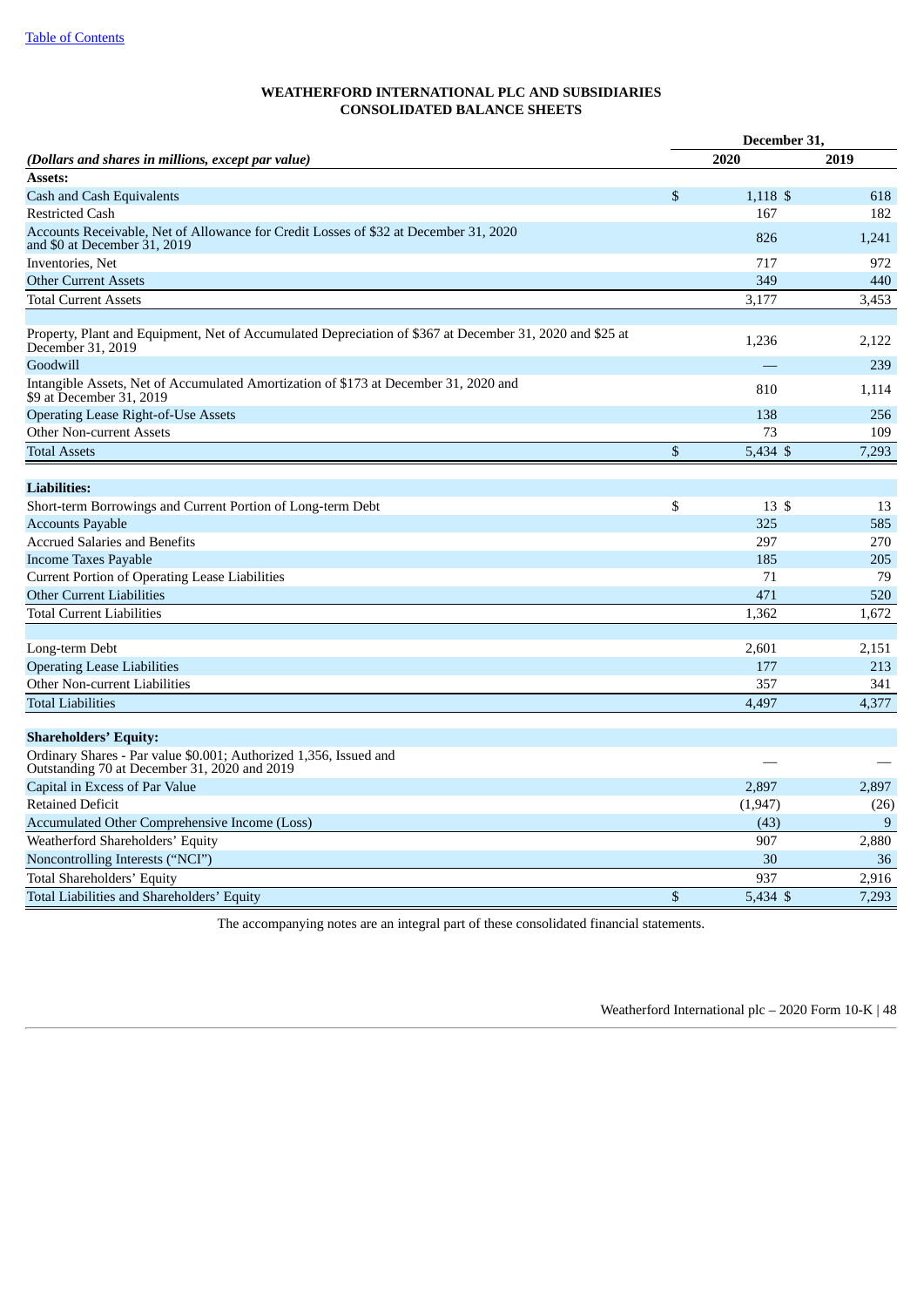# **WEATHERFORD INTERNATIONAL PLC AND SUBSIDIARIES CONSOLIDATED STATEMENTS OF SHAREHOLDERS' EQUITY (DEFICIENCY)**

| (Dollars in millions)                                                       | <b>Par Value of</b><br><b>Issued Shares</b> | <b>Capital In Excess</b><br>of Par Value |                | <b>Retained</b><br><b>Earnings</b><br>(Deficit) |                    | <b>Accumulated</b><br>Other<br>Comprehensive<br>Income (Loss) |                    | Non-controlling<br><b>Interests</b> |                    | <b>Total</b><br>Shareholders'<br>(Deficiency)<br><b>Equity</b> |
|-----------------------------------------------------------------------------|---------------------------------------------|------------------------------------------|----------------|-------------------------------------------------|--------------------|---------------------------------------------------------------|--------------------|-------------------------------------|--------------------|----------------------------------------------------------------|
| <b>Balance at December 31, 2017 (Predecessor)</b>                           | $\mathbb{S}$<br>$\mathbf{1}$                | $\mathbb{S}$<br>6,655                    | $\mathfrak{S}$ | (5,763)                                         | $\mathbf{s}$       | (1,519)                                                       | $\mathbb{S}$       | 55                                  | $\mathbf{s}$       | (571)                                                          |
| Net Income (Loss)                                                           |                                             |                                          |                | (2, 811)                                        |                    |                                                               |                    | 20                                  |                    | (2,791)                                                        |
| Other Comprehensive Loss                                                    |                                             |                                          |                |                                                 |                    | (227)                                                         |                    |                                     |                    | (227)                                                          |
| Dividends Paid to NCI                                                       |                                             |                                          |                |                                                 |                    |                                                               |                    | (16)                                |                    | (16)                                                           |
| <b>Adoption of Accounting Standard</b>                                      |                                             |                                          |                | (97)                                            |                    |                                                               |                    |                                     |                    | (97)                                                           |
| Equity Awards Granted, Vested and<br>Exercised                              |                                             | 52                                       |                |                                                 |                    |                                                               |                    |                                     |                    | 52                                                             |
| Other                                                                       |                                             | $\overline{4}$                           |                |                                                 |                    |                                                               |                    | (20)                                |                    | (16)                                                           |
| Balance at December 31, 2018 (Predecessor)                                  | \$<br>$\mathbf{1}$                          | \$<br>6,711                              | \$             | (8,671)                                         | \$                 | (1,746)                                                       | \$                 | 39                                  | \$                 | (3,666)                                                        |
| Net Income (Loss)                                                           |                                             |                                          |                | 3.661                                           |                    |                                                               |                    | 23                                  |                    | 3,684                                                          |
| Other Comprehensive Income                                                  |                                             |                                          |                |                                                 |                    | 49                                                            |                    |                                     |                    | 49                                                             |
| Dividends Paid to NCI                                                       |                                             |                                          |                |                                                 |                    |                                                               |                    | (22)                                |                    | (22)                                                           |
| Equity Awards Granted, Vested and<br>Exercised                              |                                             | 22                                       |                |                                                 |                    |                                                               |                    |                                     |                    | 22                                                             |
| <b>Equity Awards Vested and Cancelled</b><br>in Connection With the Plan    |                                             | 24                                       |                |                                                 |                    |                                                               |                    |                                     |                    | 24                                                             |
| <b>Other Activity</b>                                                       |                                             |                                          |                |                                                 |                    |                                                               |                    | $\overline{2}$                      |                    | $\overline{2}$                                                 |
| <b>Elimination of Predecessor Equity</b><br><b>Balances</b>                 | (1)                                         | (6,757)                                  |                | 5,010                                           |                    | 1,697                                                         |                    |                                     |                    | (51)                                                           |
| Issuance of New Ordinary Shares to<br>Creditors in Connection with the Plan |                                             | 2,837                                    |                |                                                 |                    |                                                               |                    |                                     |                    | 2,837                                                          |
| <b>Issuance of New Ordinary Shares to</b><br><b>Prior Shareholders</b>      |                                             | 29                                       |                |                                                 |                    |                                                               |                    |                                     |                    | 29                                                             |
| <b>Equity Value of Warrants</b>                                             |                                             | 31                                       |                |                                                 |                    |                                                               |                    |                                     |                    | 31                                                             |
| Fresh Start Adjustment to NCI                                               |                                             |                                          |                |                                                 |                    |                                                               |                    | (8)                                 |                    | (8)                                                            |
| <b>Balance at December 13, 2019 (Successor)</b>                             | \$<br>$\overline{\phantom{0}}$              | \$<br>2,897                              | \$             |                                                 | \$                 | $\overline{\phantom{0}}$                                      | \$                 | 34                                  | \$                 | 2,931                                                          |
| Net Income (Loss)                                                           |                                             |                                          |                | (26)                                            |                    |                                                               |                    | $\overline{2}$                      |                    | (24)                                                           |
| Other Comprehensive Income                                                  |                                             |                                          |                |                                                 |                    | 9                                                             |                    |                                     |                    | 9                                                              |
| <b>Balance at December 31, 2019 (Successor)</b>                             | $\mathbb{S}$                                | \$<br>2,897                              | $\mathbb{S}$   | (26)                                            | $\mathbf{\hat{S}}$ | 9                                                             | $\mathbf{\hat{S}}$ | 36                                  | $\mathbf{\hat{S}}$ | 2,916                                                          |
| Net Income (Loss)                                                           |                                             |                                          |                | (1,921)                                         |                    |                                                               |                    | 22                                  |                    | (1,899)                                                        |
| Other Comprehensive Income                                                  |                                             |                                          |                |                                                 | \$                 | (52)                                                          |                    |                                     |                    | (52)                                                           |
| Dividends Paid to NCI                                                       |                                             |                                          |                |                                                 |                    |                                                               |                    | (28)                                |                    | (28)                                                           |
| <b>Balance at December 31, 2020 (Successor)</b>                             | $\mathbb{S}$                                | \$<br>2,897                              | $\mathbf{s}$   | (1,947)                                         | $\mathbb{S}$       | (43)                                                          | $\mathfrak{s}$     | 30                                  | $\mathfrak{s}$     | 937                                                            |

<span id="page-49-0"></span>The accompanying notes are an integral part of these consolidated financial statements.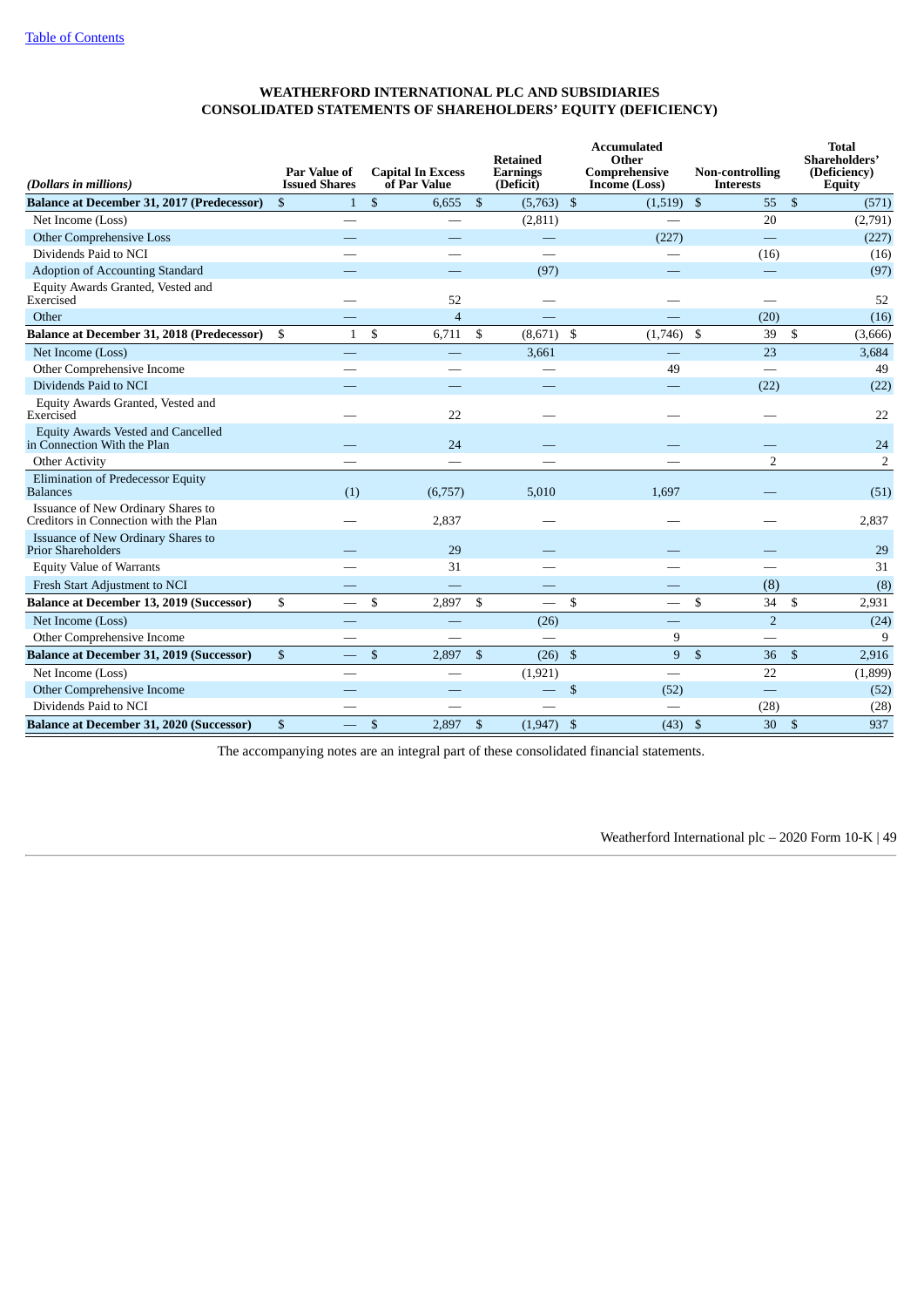# **WEATHERFORD INTERNATIONAL PLC AND SUBSIDIARIES CONSOLIDATED STATEMENTS OF CASH FLOWS**

|                                                                                                              | <b>Successor</b> |                                    |                                                    | Predecessor   |                                                         |                |                             |  |
|--------------------------------------------------------------------------------------------------------------|------------------|------------------------------------|----------------------------------------------------|---------------|---------------------------------------------------------|----------------|-----------------------------|--|
| (Dollars in millions)                                                                                        |                  | Year<br><b>Ended</b><br>12/31/2020 | Period From<br>12/14/2019<br>through<br>12/31/2019 |               | <b>Period From</b><br>1/1/2019<br>through<br>12/13/2019 |                | Year<br>Ended<br>12/31/2018 |  |
| <b>Cash Flows From Operating Activities:</b>                                                                 |                  |                                    |                                                    |               |                                                         |                |                             |  |
| Net Income (Loss)                                                                                            | \$               | $(1,899)$ \$                       | (24)                                               | \$            | 3,684                                                   | \$             | (2,791)                     |  |
| Adjustments to Reconcile Net Income (Loss) to Net Cash Provided by (Used in)<br><b>Operating Activities:</b> |                  |                                    |                                                    |               |                                                         |                |                             |  |
| Depreciation and Amortization                                                                                |                  | 503                                | 34                                                 |               | 447                                                     |                | 556                         |  |
| Gain on Settlement of Liabilities Subject to Compromise                                                      |                  |                                    |                                                    |               | (4,297)                                                 |                |                             |  |
| Reorganization Items                                                                                         |                  |                                    |                                                    |               | (1,161)                                                 |                |                             |  |
| Long-lived Asset Impairments                                                                                 |                  | 814                                |                                                    |               | 20                                                      |                | 151                         |  |
| Goodwill Impairment                                                                                          |                  | 239                                |                                                    |               | 730                                                     |                | 1,917                       |  |
| <b>Inventory Charges</b>                                                                                     |                  | 210                                |                                                    |               | 159                                                     |                | 80                          |  |
| Asset Write-Downs and Other Charges                                                                          |                  | 60                                 |                                                    |               | 145                                                     |                | 62                          |  |
| Employee Share-Based Compensation Expense                                                                    |                  |                                    |                                                    |               | 46                                                      |                | 47                          |  |
| Gain on Sale Businesses, Net                                                                                 |                  |                                    |                                                    |               | (112)                                                   |                |                             |  |
| Deferred Income Tax Provision (Benefit)                                                                      |                  | (5)                                |                                                    |               | 25                                                      |                | (79)                        |  |
| <b>Change in Operating Assets and Liabilities, Net:</b>                                                      |                  |                                    |                                                    |               |                                                         |                |                             |  |
| <b>Accounts Receivable</b>                                                                                   |                  | 378                                | 36                                                 |               | (135)                                                   |                | (70)                        |  |
| Inventories                                                                                                  |                  | 64                                 | 18                                                 |               | (215)                                                   |                | 86                          |  |
| <b>Accounts Pavable</b>                                                                                      |                  | (250)                              | (79)                                               |               | (72)                                                    |                | (90)                        |  |
| Other Assets and Liabilities, Net                                                                            |                  | 96                                 | 76                                                 |               | (11)                                                    |                | (111)                       |  |
| <b>Net Cash Provided by (Used in) Operating Activities</b>                                                   | \$               | 210 \$                             | 61                                                 | \$            | (747)                                                   | \$             | (242)                       |  |
| <b>Cash Flows From Investing Activities:</b>                                                                 |                  |                                    |                                                    |               |                                                         |                |                             |  |
| Capital Expenditures for Property, Plant and Equipment                                                       | \$               | $(154)$ \$                         | (20)                                               | \$            | (250)                                                   | \$             | (186)                       |  |
| Acquisition of Assets Held for Sale                                                                          |                  |                                    |                                                    |               |                                                         |                | (31)                        |  |
| Acquisitions of Businesses, Net of Cash Acquired                                                             |                  |                                    |                                                    |               |                                                         |                | 4                           |  |
| <b>Acquisition of Intangible Assets</b>                                                                      |                  | (4)                                | (1)                                                |               | (13)                                                    |                | (28)                        |  |
| Proceeds from Divestiture of Businesses and Investments                                                      |                  | 11                                 | 7                                                  |               | 328                                                     |                | 257                         |  |
| Proceeds from Disposition of Assets                                                                          |                  | 22                                 |                                                    |               | 84                                                      |                | 106                         |  |
| Proceeds from Bond Maturities                                                                                |                  | 50                                 |                                                    |               |                                                         |                |                             |  |
| Net Cash Provided by (Used in) Investing Activities                                                          | \$               | $(75)$ \$                          | (14)                                               | \$            | 149                                                     | \$             | 122                         |  |
| <b>Cash Flows From Financing Activities:</b>                                                                 |                  |                                    |                                                    |               |                                                         |                |                             |  |
| Borrowings of Long-term Debt                                                                                 | $\mathbf{s}$     | 453 \$                             |                                                    | \$            | 1,600                                                   | \$             | 586                         |  |
| Borrowings on Debtor in Possession ("DIP") Credit Agreement                                                  |                  |                                    |                                                    |               | 1,529                                                   |                |                             |  |
| Repayment on DIP Credit Agreement upon Emergence                                                             |                  |                                    |                                                    |               | (1,529)                                                 |                | $\hspace{0.05cm}$           |  |
| Repayments of Long-term Debt                                                                                 |                  | (9)                                | (1)                                                |               | (318)                                                   |                | (502)                       |  |
| Repayments of Short-term Debt, Net                                                                           |                  | (27)                               | (1)                                                |               | (347)                                                   |                | 158                         |  |
| DIP Financing Fees and Payments on Backstop Agreement                                                        |                  |                                    |                                                    |               | (137)                                                   |                |                             |  |
| Deferred Consideration Payment                                                                               |                  | (24)                               |                                                    |               |                                                         |                |                             |  |
| Other Financing Activities, Net                                                                              |                  | (45)                               | $\overline{\phantom{0}}$                           |               | (49)                                                    |                | (74)                        |  |
| <b>Net Cash Provided by (Used in) Financing Activities</b>                                                   | \$               | 348 \$                             | (2)                                                | \$            | 749                                                     | $\mathfrak{S}$ | 168                         |  |
| Effect of Exchange Rate Changes on Cash and Cash Equivalents                                                 |                  | $\overline{2}$                     | 1                                                  |               | 1                                                       |                | (59)                        |  |
| Net Increase (Decrease) in Cash, Cash Equivalents and Restricted Cash                                        |                  | 485                                | 46                                                 |               | 152                                                     |                | (11)                        |  |
| Cash, Cash Equivalents and Restricted Cash at Beginning of Period                                            |                  | 800                                | 754                                                |               | 602                                                     |                | 613                         |  |
| Cash, Cash Equivalents and Restricted Cash at End of Period                                                  | \$               | $1,285$ \$                         | 800                                                | $\frac{1}{2}$ | 754                                                     | $\mathfrak{S}$ | 602                         |  |
| <b>Supplemental Cash Flow Information</b>                                                                    |                  |                                    |                                                    |               |                                                         |                |                             |  |
| <b>Interest Paid</b>                                                                                         | \$               | $232 \text{ } $$                   |                                                    | \$            | 272                                                     | \$             | 584                         |  |
| Income Taxes Paid, Net of Refunds                                                                            | \$               | 79 \$                              | $\overline{2}$                                     | \$            | 89                                                      | \$             | 99                          |  |
|                                                                                                              |                  |                                    |                                                    |               |                                                         |                |                             |  |

<span id="page-50-0"></span>The accompanying notes are an integral part of these consolidated financial statements.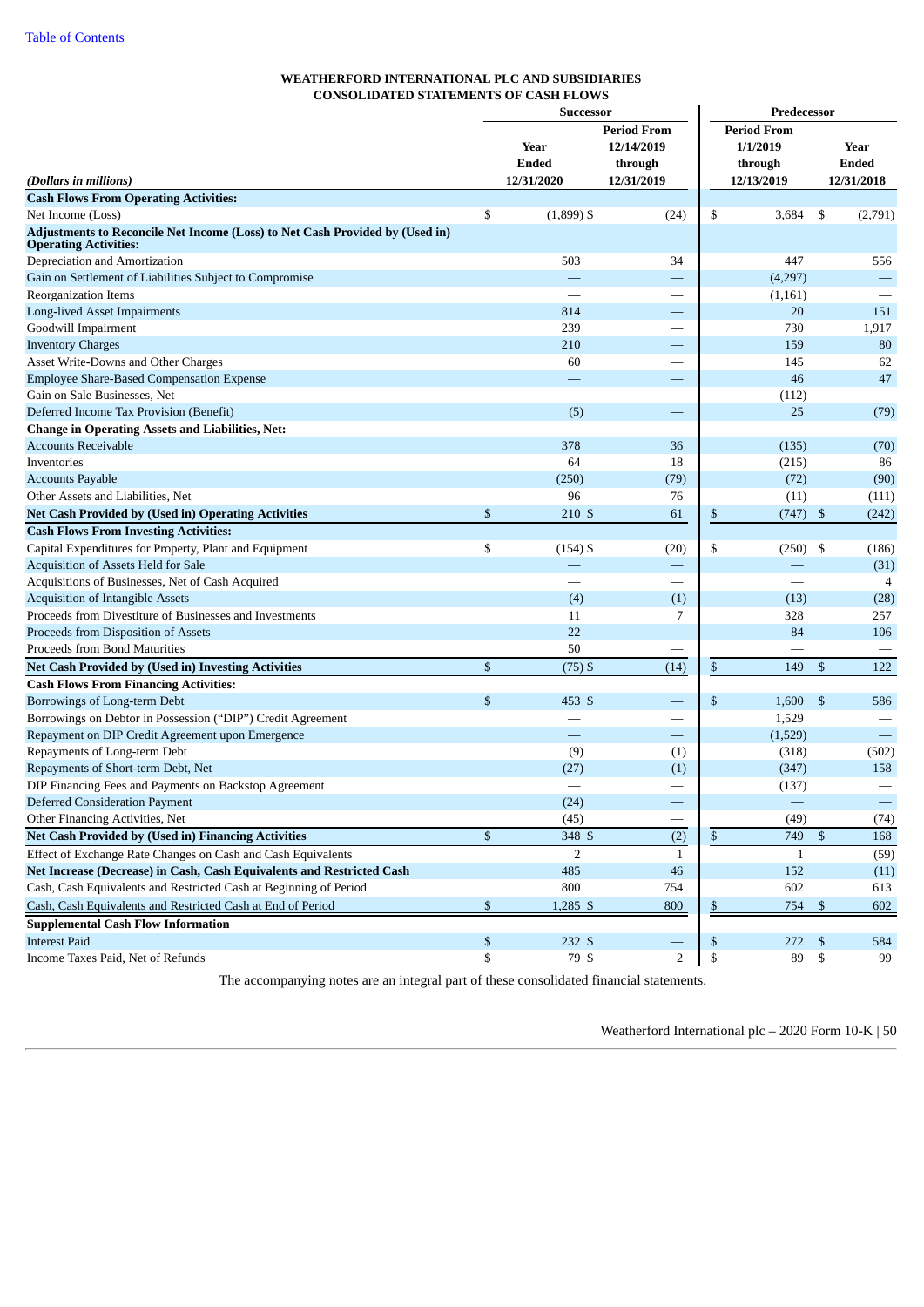# **WEATHERFORD INTERNATIONAL PLC AND SUBSIDIARIES NOTES TO CONSOLIDATED FINANCIAL STATEMENTS**

# **1. Summary of Significant Accounting Policies**

### *Organization and Nature of Operations*

Weatherford International plc ("Weatherford Ireland"), an Irish public limited company, together with its subsidiaries ("Weatherford," the "Company," "we," "us" and "our"), is a multinational oilfield service company. Weatherford is one of the world's leading providers of equipment and services used in the drilling, evaluation, completion, production and intervention of oil and natural gas wells. We operate in over 75 countries and have service and sales locations in oil and natural gas producing regions globally. Many of our businesses, including those of our predecessor companies, have been operating for more than 50 years.

The authorized share capital of Weatherford includes 1.356 billion ordinary shares with a par value of \$0.001 per share. The delisting of our ordinary shares from the New York Stock Exchange ("NYSE") became effective on April 27, 2020. Our ordinary shares were deregistered under Section 12(b) of the Exchange Act on July 16, 2020. We continue to evaluate listing options and intend to relist our ordinary shares when our Board of Directors determines market conditions are appropriate. The Company intends to continue filing periodic reports with the Securities and Exchange Commission ("SEC") on a voluntary basis. Our ordinary shares trade on the OTC Pink Marketplace under the ticker symbol "WFTLF".

### *Basis of Presentation and Principles of Consolidation*

The accompanying consolidated financial statements of the Company have been prepared in accordance with accounting principles generally accepted in the United States of America (U.S. GAAP) and pursuant to the rules and regulations of the SEC for annual financial information. We consolidate all wholly owned subsidiaries and controlled joint ventures. All material intercompany accounts and transactions have been eliminated in consolidation.

Certain prior year amounts have been reclassified to conform to the current year presentation, including those related to the adoption of new accounting standards. Prior year net income (loss) and shareholders' equity (deficiency) were not affected by these reclassifications.

## *Use of Estimates*

The preparation of financial statements in conformity with accounting principles generally accepted in the United States of America ("U.S. GAAP") requires management to make estimates and assumptions that affect the reported amounts of assets and liabilities at the date of the financial statements, the reported amounts of revenues and expenses during the reporting period, and disclosure of contingent assets and liabilities. On an on-going basis, we evaluate our estimates and assumptions, including those related to allowance for credit losses, inventory valuation reserves, recoverability of long-lived assets, valuation of goodwill, useful lives used in depreciation and amortization, income taxes and related valuation allowance, accruals for contingencies, actuarial assumptions to determine costs and liabilities related to employee benefit plans, and share-based compensation. We base our estimates on historical experience and on various other assumptions that are believed to be reasonable under the circumstances, the results of which form the basis for making judgments about the carrying values of assets and liabilities that are not readily apparent from other sources. Actual results could differ from those estimates.

For information about our use of estimates relating to Fresh Start Accounting, refer to Note 3 – Fresh Start Accounting for further details.

# *Bankruptcy and Fresh Start Accounting*

On July 1, 2019 (the "Petition Date"), Weatherford Ireland, Weatherford International Ltd. ("Weatherford Bermuda"), and Weatherford International, LLC ("Weatherford Delaware") (collectively, "Weatherford Parties"), filed voluntary petitions under Chapter 11 of the U.S. Bankruptcy Code ("Bankruptcy Code") in the U.S. Bankruptcy Court for the Southern District of Texas ("Bankruptcy Court"). On December 13, 2019 ("Effective Date" or "Fresh Start Reporting Date") after all conditions to effectiveness were satisfied, we emerged from bankruptcy after successfully completing the reorganization pursuant to the Plan.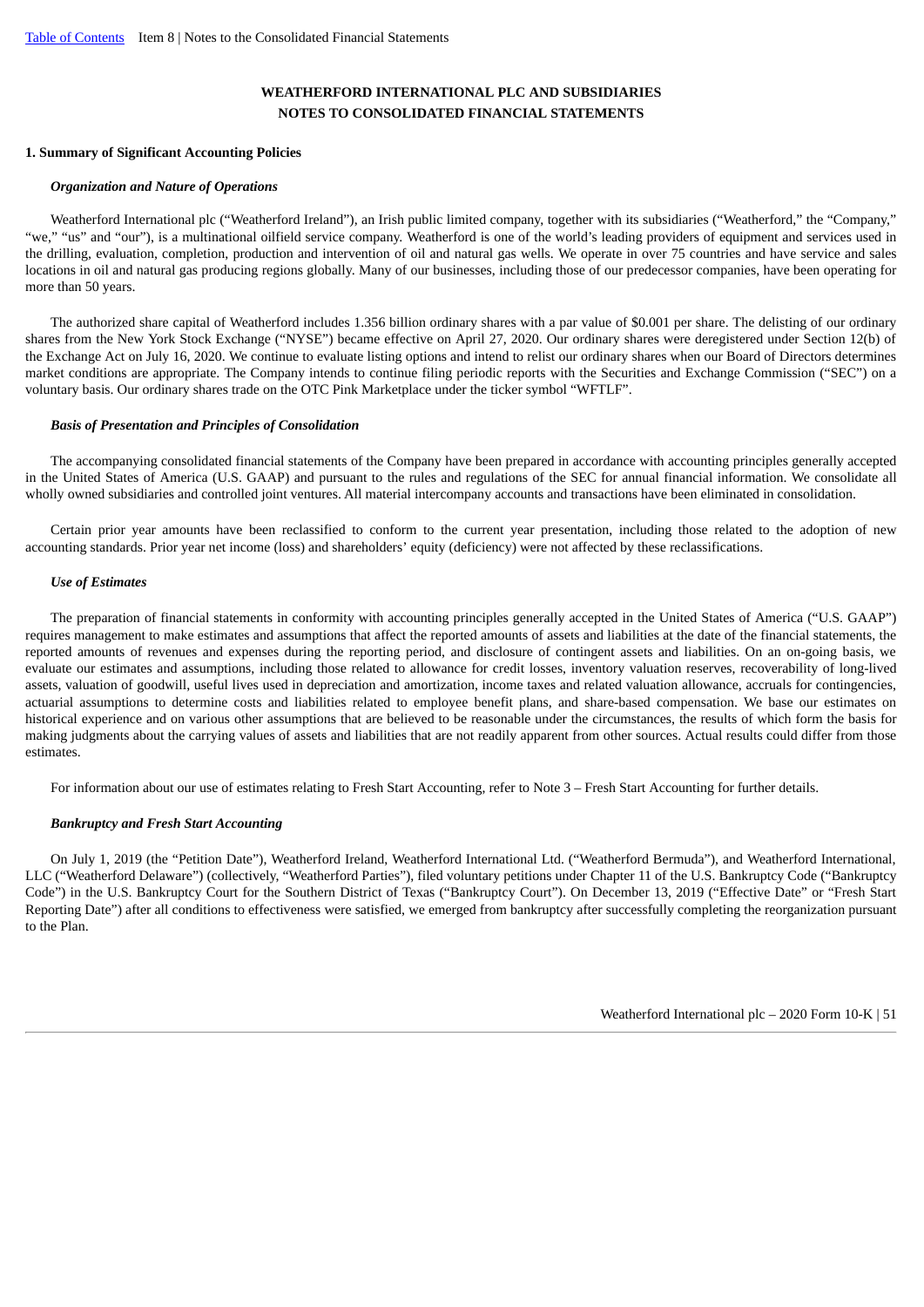# Table of [Contents](#page-0-0) Item 8 | Notes to the Consolidated Financial Statements

During bankruptcy in 2019 we segregated liabilities and obligations whose treatment and satisfaction were dependent on the outcome of the Chapter 11 proceedings and classified these items as "Liabilities Subject to Compromise" with respect to the Predecessor (as defined below) as shown in "Note 3 – Fresh Start Accounting". In addition, we classified all income, expenses, gains or losses that were incurred or realized as a result of the Chapter 11 proceedings as "Reorganization Items" in our 2019 Consolidated Statements of Operations through the Effective Date.

In accordance with ASC 852, we qualified for and adopted fresh start accounting ("Fresh Start Accounting") on the Fresh Start Reporting Date, at which point we became a new entity for financial reporting because (i) the holders of the then existing ordinary shares of the Predecessor company received less than 50% of the new ordinary shares of the Successor company outstanding upon emergence and (ii) the reorganization value of the Company's assets immediately prior to confirmation of the Plan was less than the total of all post-petition liabilities and allowed claims.

Upon adoption of Fresh Start Accounting as reflected in "Note 3 – Fresh Start Accounting," the reorganization value derived from the enterprise value associated with the Plan was allocated to the Company's identifiable tangible and intangible assets and liabilities based on their estimated fair values (except for deferred income taxes), with the remaining excess value allocated to Goodwill in accordance with ASC 805 – Business Combinations. Deferred income tax amounts were determined in accordance with ASC 740 – Income Taxes. The Effective Date fair values of the Company's assets and liabilities differ materially from their recorded values as reflected on the Predecessor balance sheets.

References to "Predecessor" relate to the Consolidated Statements of Operations for the period from January 1, 2019 through and including the adjustments from the application of Fresh Start Accounting on December 13, 2019 and for the year ended December 31, 2018 ("Predecessor Periods"). References to "Successor" relate to the Consolidated Balance Sheets of the reorganized Company as of December 31, 2020 and 2019 and Consolidated Statements of Operations for the year ended December 31, 2020 and for the period from December 14, 2019 through December 31, 2019 ("Successor Periods") and are not comparable to the Consolidated Financial Statements of the Predecessor as indicated by the "black line" division in the financials and footnote tables, which emphasizes the lack of comparability between amounts presented. In addition, "Note 3 – Fresh Start Accounting" provides a summary of the Predecessor Consolidated Balance Sheet as of December 13, 2019 in the first column, and then presents adjustments to reflect the Plan and fresh start impacts to derive the opening Successor Consolidated Balance Sheet as of December 13, 2019. The Company's financial results for periods following the application of Fresh Start Accounting will be different from historical trends and the differences may be material.

# *Cash and Cash Equivalents*

We consider all highly liquid investments with original maturities of three months or less to be cash equivalents.

# *Restricted Cash*

Our restricted cash balance of \$167 million at December 31, 2020 and \$182 million at December 31, 2019 primarily includes cash collateral for certain of our letters of credit facilities. At December 31, 2019, restricted cash also included cash escrowed for the payment of bankruptcy professional fees.

### *Allowance for Credit Losses on Accounts Receivables*

We establish an allowance for credit losses based on various factors to include historical experience, current conditions and environments in which our customers operate, the aging status and reasonable and supportable forecasts. Our customer base has generally similar collectability risk characteristics, although risk profiles can vary between larger independent customers and state-owned customers, which may have a lower risk than smaller independent customers. Provisions for credit losses are recorded based on estimated losses that customer accounts are uncollectible.

# *Major Customers and Credit Risk*

Substantially all of our customers are engaged in the energy industry. This concentration of customers may impact our overall exposure to credit risk, either positively or negatively, in that customers may be similarly affected by changes in economic and industry conditions. We perform periodic credit evaluations of our customers and do not generally require collateral in support of our trade receivables. We maintain allowances for credit losses. International sales also present various risks, including risks of war, civil disturbances and governmental activities that may limit or disrupt markets, restrict the movement of funds, or result in the deprivation of contract rights or the taking of property without fair consideration. Most of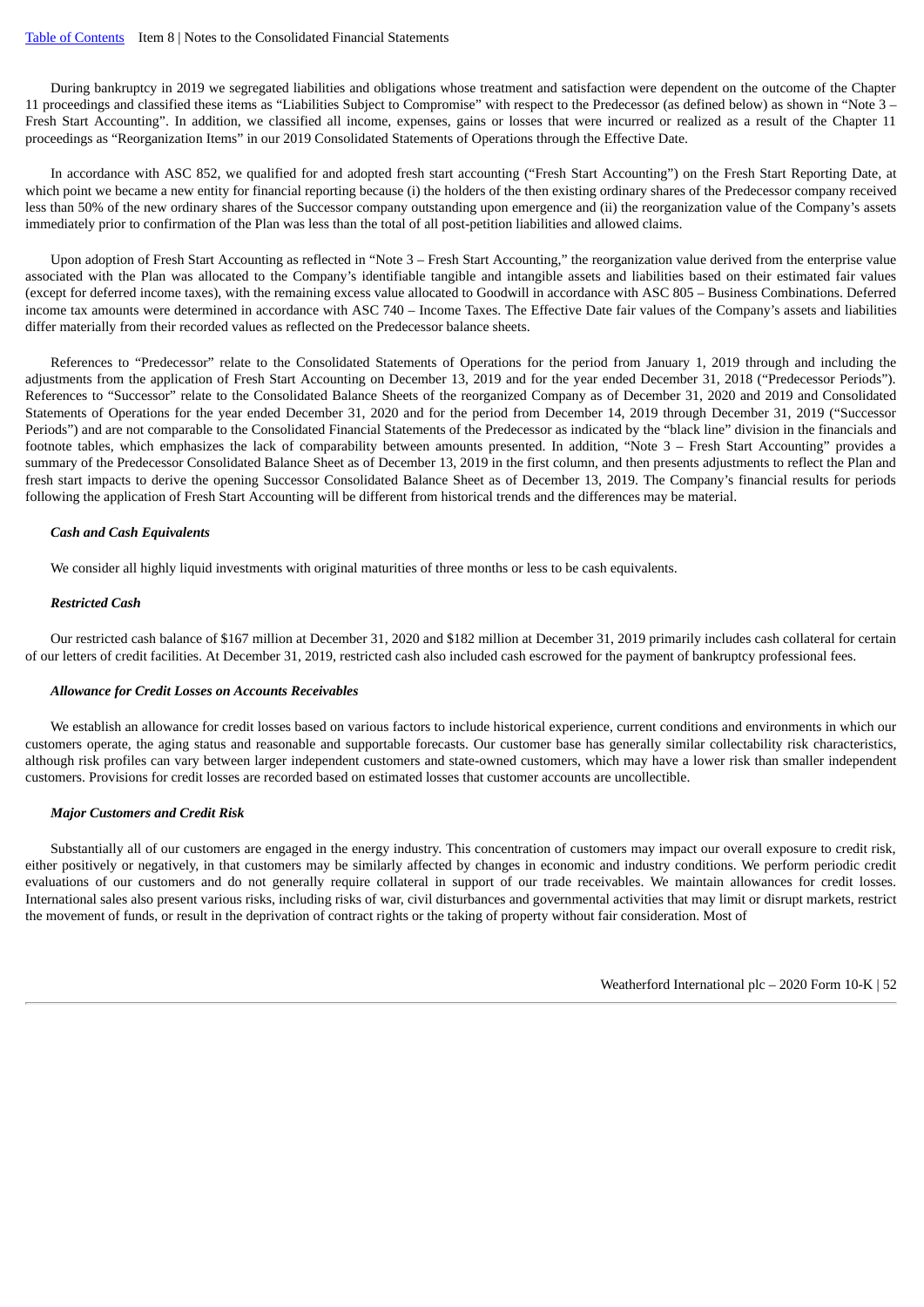our international sales are to large international or national oil companies and these sales may result in a concentration of receivables from such companies.

As of December 31, 2020, the Eastern and Western Hemisphere accounted for 54% and 46%, respectively, of our total net outstanding accounts receivable on our Consolidated Balance Sheets. As of December 31, 2020, accounts receivable in Mexico and the U.S. accounted for 23% and 12%, respectively, of our total net outstanding account receivables. No other country accounted for more than 10% of our net outstanding accounts receivables balance. For the years ended December 31, 2020, 2019 and 2018, no individual customer accounted for more than 10% of our consolidated revenues.

#### *Inventories*

We state our inventories at the lower of cost or net realizable value using either the first-in, first-out ("FIFO") or average cost method. Cost represents third-party invoice or production cost. Production cost includes material, labor and manufacturing overhead. To maintain a carrying value that is the lower of cost or net realizable value, we regularly review inventory quantities on hand and compare to estimates of future product demand, market conditions, our production requirements, and technological developments. We maintain reserves for excess, slow moving and obsolete inventory and we may periodically recognize additional charges for inventory in which we determine there is no forecasted demand.

Inventory held as of our 2019 emergence date was remeasured to fair value. Refer to Note 3 – Fresh Start Accounting for further details.

# *Property, Plant and Equipment ("PP&E")*

PP&E, both owned and under finance leases, is initially stated at cost and depreciated over its estimated life. Subsequently, PP&E is measured at cost less accumulated depreciation and impairment losses. The carrying values are based on our estimates and judgments relative to capitalized costs, useful lives and salvage value, where applicable.

We expense maintenance and repairs as incurred. We capitalize expenditures for improvements as well as renewals and replacements that extend the useful life of the asset. We depreciate our fixed assets on a straight-line basis over their estimated useful lives, allowing for salvage value where applicable.

The estimated useful lives of our major classes of PP&E are as follows:

| Major Classes of Property, Plant and Equipment | PP&E Estimated Useful Lives   |
|------------------------------------------------|-------------------------------|
| Buildings and leasehold improvements           | $10 - 40$ years or lease term |
| Rental and service equipment                   | $3 - 10$ vears                |
| Machinery and other                            | $2 - 12$ years                |

PP&E held as of our 2019 emergence date was remeasured to fair value and new estimated useful lives were determined. Refer to Note 3 – Fresh Start Accounting for further details.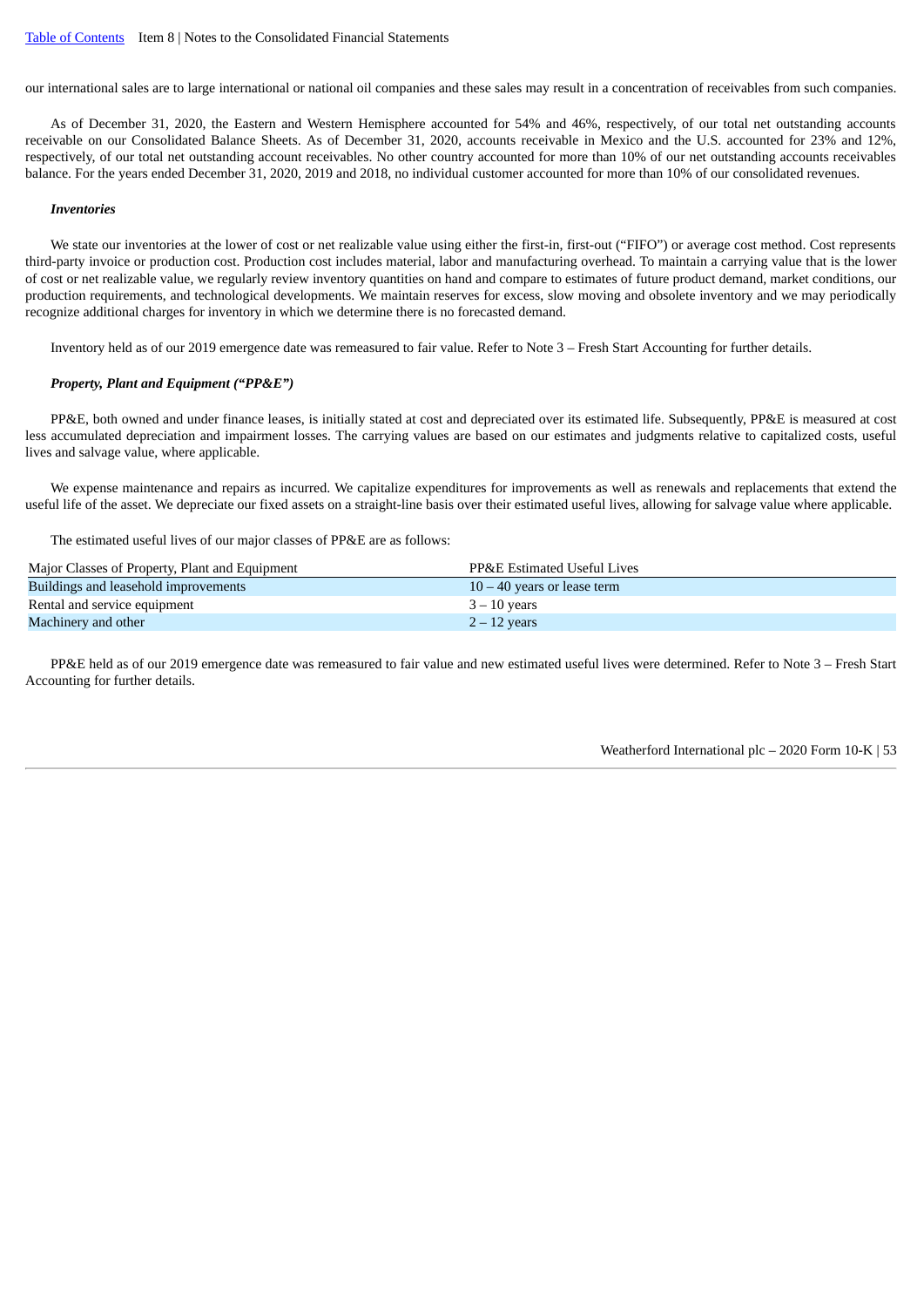#### *Goodwill and Intangible Assets*

Goodwill represents the excess of consideration paid (or with respect to our 2019 Fresh Start Accounting, the excess of reorganization value) over the fair value of net tangible and identifiable intangible assets acquired. Goodwill is not amortized but is evaluated for impairment. When we have recognized goodwill on our consolidated balance sheet, we performed an impairment test for goodwill annually as of October 1 or more frequently whenever events and changes in the circumstances indicates that the carrying value of a reporting unit might exceed its fair value. The quantitative step of the goodwill impairment test involves a comparison of the fair value of each of our reporting units that have goodwill assigned with their carrying values. If the carrying value of a reporting unit's goodwill were to exceed its fair value, an impairment loss is recognized in an amount equal to that excess, limited to the total amount of goodwill allocated to that reporting unit.

With respect to the Successor and as a result of Fresh Start Accounting, our newly established identifiable intangible assets included developed technologies and our trade name. Successor identifiable intangible assets are being amortized on a straight-line basis over their estimated economic lives generally ranging from five to 10 years. As many areas of our business rely on patents and proprietary technology, we seek patent protection both inside and outside the U.S. for products and methods that appear to have commercial significance. We capitalize patent defense costs when we determine that a successful defense is probable.

#### *Long-Lived Assets*

Long-lived assets consisting of PP&E, intangible assets, and operating lease right-of-use assets are initially recorded at cost and reviewed whenever events or changes in circumstances indicate the carrying amount of an asset or asset group may not be recoverable. Factors that might indicate a potential impairment may include, but are not limited to, significant decreases in the market value of the long-lived asset or asset group, a significant change in the long-lived asset's physical condition, the introduction of competing technologies, legal challenges, a reduction in the utilization rate of the assets, a change in industry conditions or a reduction in cash flows associated with the use of the long-lived asset. If these or other factors are present, the Company performs an undiscounted cash flow analysis to identify if the asset or asset group may not be recoverable. A fair value assessment is performed on assets or asset groups identified as not being recoverable using a discounted cash flow analysis to determine if an impairment has occurred. If an impairment has occurred, we recognize a loss for the difference between the carrying amount and the fair value of the asset or asset group. We estimate the fair value of the asset or asset group using market prices when available or, in the absence of market prices, based on an estimate of discounted cash flows or replacement cost. Cash flows are generally discounted using an interest rate commensurate with a weighted average cost of capital for a similar asset.

Long-lived assets held as of our 2019 emergence date were remeasured to fair value. Refer to Note 3 – Fresh Start Accounting for further details.

#### *Research and Development Expenditures*

Research and development expenditures are expensed as incurred.

### *Derivative Financial Instruments*

We record derivative instruments on the balance sheet at their fair value as either assets or liabilities. Changes in the fair value of derivatives are recorded each period in current earnings.

#### *Foreign Currency*

Results of operations for our foreign subsidiaries with functional currencies other than the U.S. dollar are translated using average exchange rates during the period. Assets and liabilities of these foreign subsidiaries are translated using the exchange rates in effect at the balance sheet dates, and the resulting translation adjustments are included in "Accumulated Other Comprehensive Income (Loss)", a component of Shareholders' Equity (Deficiency).

For our subsidiaries that have a functional currency that differs from the currency of their balances and transactions, inventories, PP&E and other nonmonetary assets and liabilities, together with their related elements of expense or income, are remeasured into the functional currency using historical exchange rates. All monetary assets and liabilities are remeasured into the functional currency at current exchange rates. All revenues and expenses are translated into the functional currency at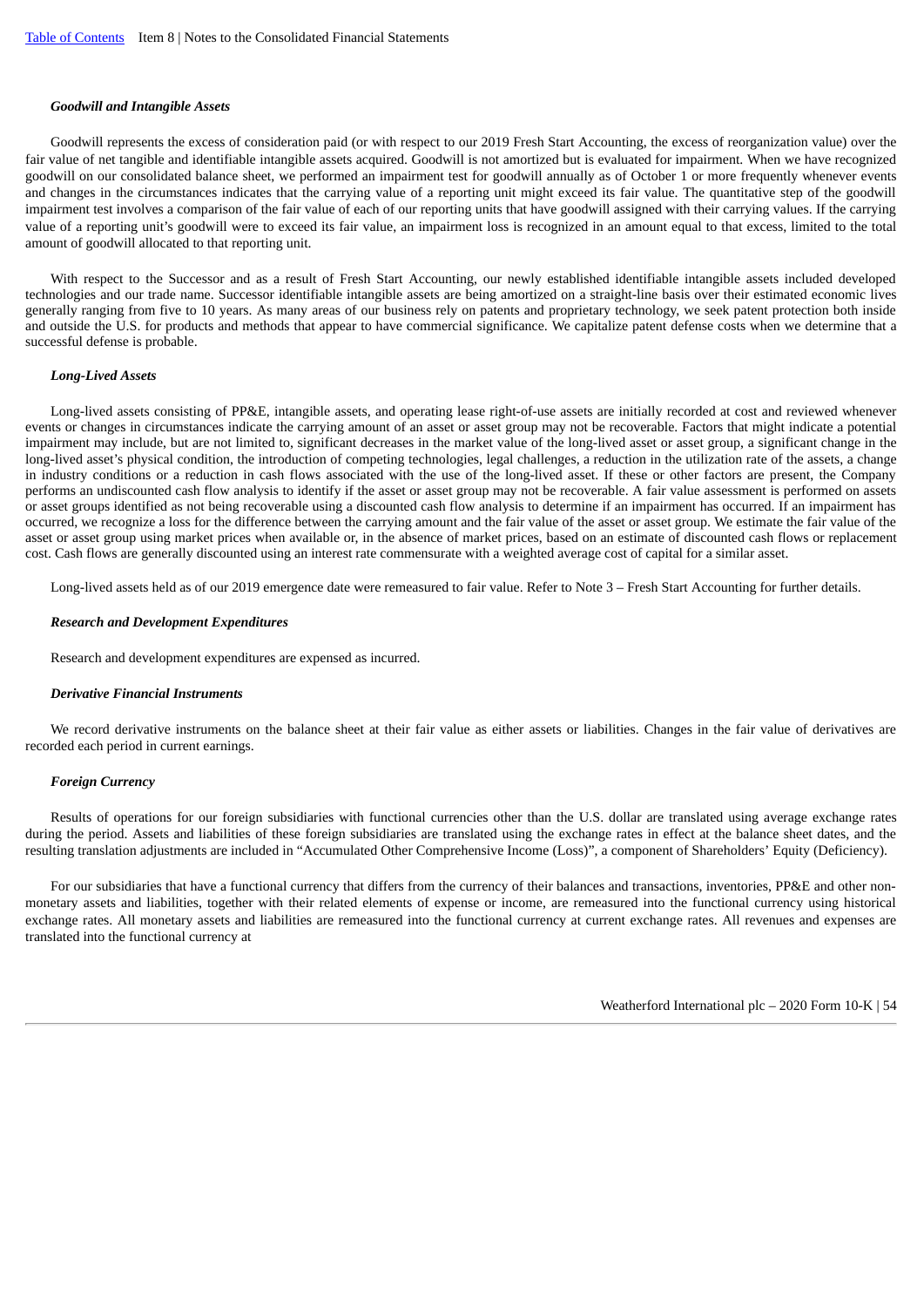average exchange rates. Remeasurement gains and losses for these subsidiaries are recognized in our results of operations during the period incurred. We record net foreign currency gains and losses on foreign currency derivatives (see "Note 16 – Derivative Instruments") and currency devaluation charges, when incurred, in "Other Income (Expense), Net" on the accompanying Consolidated Statements of Operations.

#### *Share-Based Compensation*

We account for all share-based payment awards, including shares issued under restricted shares, restricted share units and performance units by measuring these awards at the date of grant and recognizing the grant date fair value as an expense, net of expected forfeitures, over the service period, which is usually the vesting period.

# *Income Taxes*

We account for taxes under the asset and liability method. Income taxes have been provided based upon the tax laws and rates in the countries in which our operations are conducted and income is earned. Deferred tax assets and liabilities are recognized for the future tax consequences attributable to differences between the financial statement carrying amounts of existing assets and liabilities and their respective tax bases. A valuation allowance for deferred tax assets is recorded when it is more likely than not that some or all of the benefit from the deferred tax asset will not be realized. The impact of an uncertain tax position taken or expected to be taken on an income tax return is recognized in the financial statements at the largest amount that is more likely than not to be sustained upon examination by the relevant taxing authority.

#### *Leases*

We lease certain facilities, land, vehicles, and equipment. Leases with an initial term of 12 months or less ("short-term leases") are not recorded on the balance sheet; we recognize lease expense for these leases on a straight-line basis over the lease term.

Effective January 1, 2019, we adopted ASU No. 2016-02, Leases (Topic 842). Upon adoption, operating right of use ("ROU") assets and operating lease liabilities are recognized based on the present value of lease payments over the lease term at commencement date. Operating leases in effect prior to January 1, 2019 were recognized at the present value of the remaining payments on the remaining lease term as of January 1, 2019. We determine if an arrangement is classified as a lease at inception of the arrangement. As most of our leases do not provide an implicit rate of return, we use our incremental borrowing rate, together with the lease term information available at commencement date of the lease, in determining the present value of lease payments, which is updated on a quarterly basis. For certain equipment leases, such as copiers and vehicles, we account for the leases under a portfolio method. Operating lease payments include related options to extend or terminate lease terms that are reasonably certain of being exercised.

Upon emergence from bankruptcy on December 13, 2019, our lease liabilities were remeasured to fair value using the present value of the remaining lease payments as if we acquired new leases. The remeasurement was based on our incremental borrowing rate as of December 13, 2019. Additionally, the ROU assets were revalued based upon the present value of market-based rent. The remeasurement of our ROU assets was based on the market discount rate as of December 13, 2019.

### *Disputes, Litigation and Contingencies*

We accrue an estimate of costs to resolve certain disputes, legal matters and contingencies when a loss on these matters is deemed probable and reasonably estimable. For matters not deemed probable or not reasonably estimable, we have not accrued any amounts. Our contingent loss estimates are based upon an analysis of potential results, assuming a combination of possible litigation and settlement strategies. The accuracy of these estimates is impacted by the complexity of the associated issues.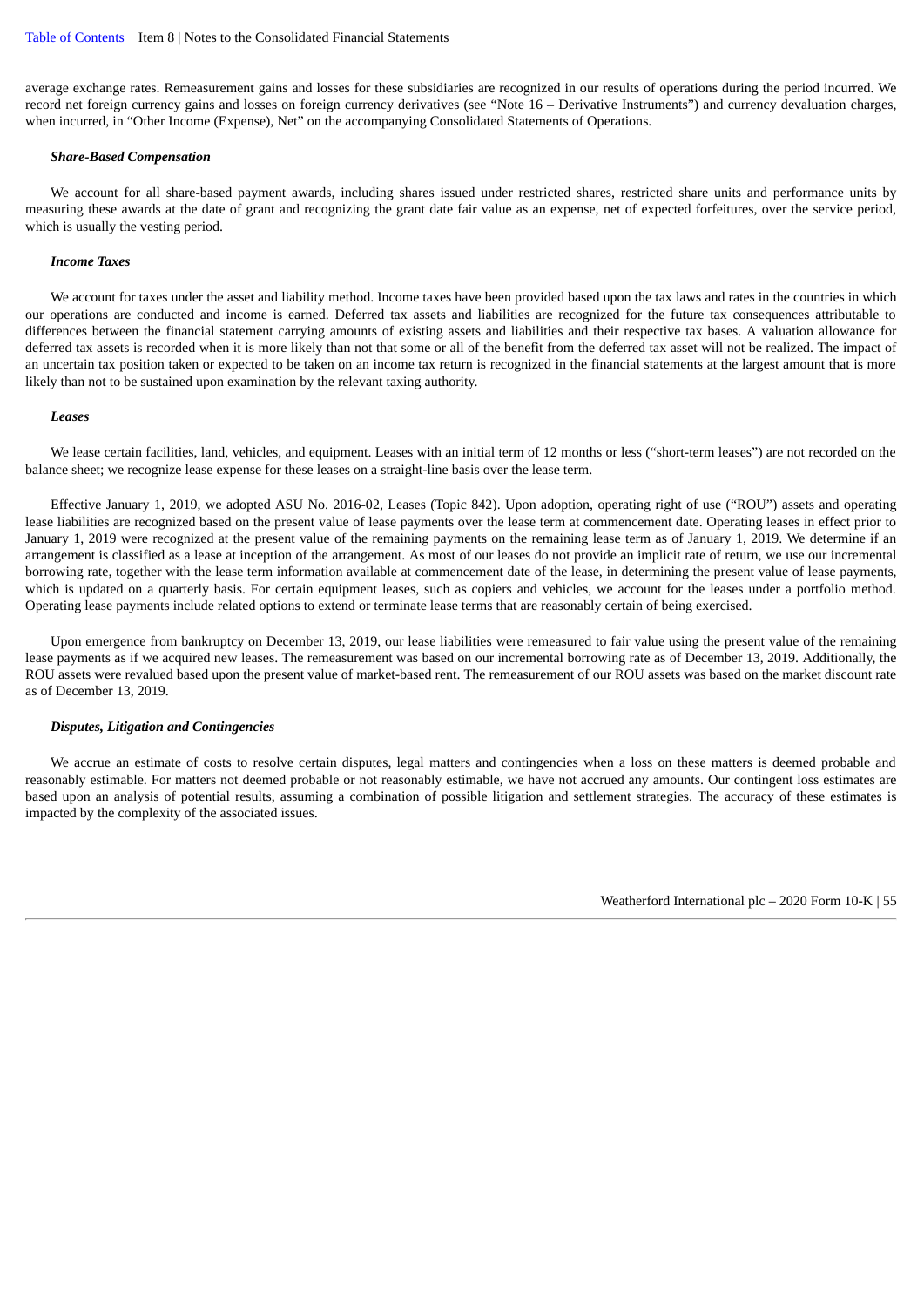#### *Revenue Recognition*

We account for revenue in accordance with ASU 2014-09, *Revenue from Contracts with Customers (Topic 606)*, and all of the related amendments, collectively referred to as "Topic 606". Revenues are recognized when control of the promised goods or services is transferred to our customers, in an amount that reflects the consideration we expect to be entitled to in exchange for those goods or services. The majority of our revenue is derived from short term contracts. Our services and products are generally sold based upon purchase orders, contracts or other legally enforceable arrangements with our customers that included fixed or determinable prices but do not generally include right of return provisions or other significant post-delivery obligations.

The unmanned equipment that we lease to customers under operating leases consist primarily of drilling rental tools and artificial lift pumping equipment. These equipment rental revenues are generally provided based on call-out work orders that include fixed per unit prices and are derived from short-term contracts. We include revenue from these leases within "Services Revenue" on our Consolidated Statement of Operations.

### *Contract Balances*

The timing of revenue recognition, billings and cash collections results in billed accounts receivable, contract assets (including unbilled receivables), and customer advances and deposits (contract liabilities classified as deferred revenues). Receivables for products and services with customers are included in "Accounts Receivable, Net," contract assets are included in "Other Current Assets" and contract liabilities are included in "Other Current Liabilities" on our Consolidated Balance Sheets.

Consideration under certain contracts such as turnkey or lump sum contracts may be classified as contract assets as the invoicing occurs once the performance obligations have been satisfied while the customer simultaneously receives and consumes the benefits provided. We also have receivables for work completed on service contracts but not billed in which the rights to consideration are conditional and would be classified as contract assets. We may also have contract liabilities and defer revenues for certain product sales that are not distinct from their installation.

# *Performance Obligations*

A performance obligation is a promise in a contract to transfer a distinct good or service to the customer and is the unit of account. A contract's transaction price is allocated to each distinct performance obligation and recognized as revenue when, or as, the performance obligation is satisfied.

Generally, our revenue is recognized for services over time as the services are rendered and we primarily utilize an output method such as time elapsed or footage drilled which coincides with how customers receive the benefit. Both contract drilling and pipeline service revenue is contractual by nature and generally governed by day-rate based contracts. Revenue is recognized on product sales at a point in time when control passes and is generally upon delivery but is dependent on the terms of the contract.

Our services and products are generally sold based upon purchase orders, contracts or call-out work orders that include fixed per unit prices or variable consideration but do not generally include right of return provisions or other significant post-delivery obligations. We generally bill our sales of services and products upon completion of the performance obligation. Product sales are billed and recognized when control passes to the customer. Our products are produced in a standard manufacturing operation, even if produced to our customer's specifications. Revenues are recognized at the amount to which we have the right to invoice for services performed. Our payment terms vary by the type and location of our customer and the products or services offered. For certain products or services and customer types, we require payment before the products or services are delivered to the customer and record as a contract liability. We defer revenue recognition on such payments until the products or services are delivered to the customer.

From time to time, we may enter into bill and hold arrangements. When we enter into these arrangements, we determine if the customer has obtained control of the product by determining (a) the reason for the bill-and-hold arrangement; (b) whether the product is identified separately as belonging to the customer; (c) whether the product is ready for physical transfer to the customer; and (d) whether we are unable to utilize the product or direct it to another customer.

We account for individual products and services separately if they are distinct and the product or service is separately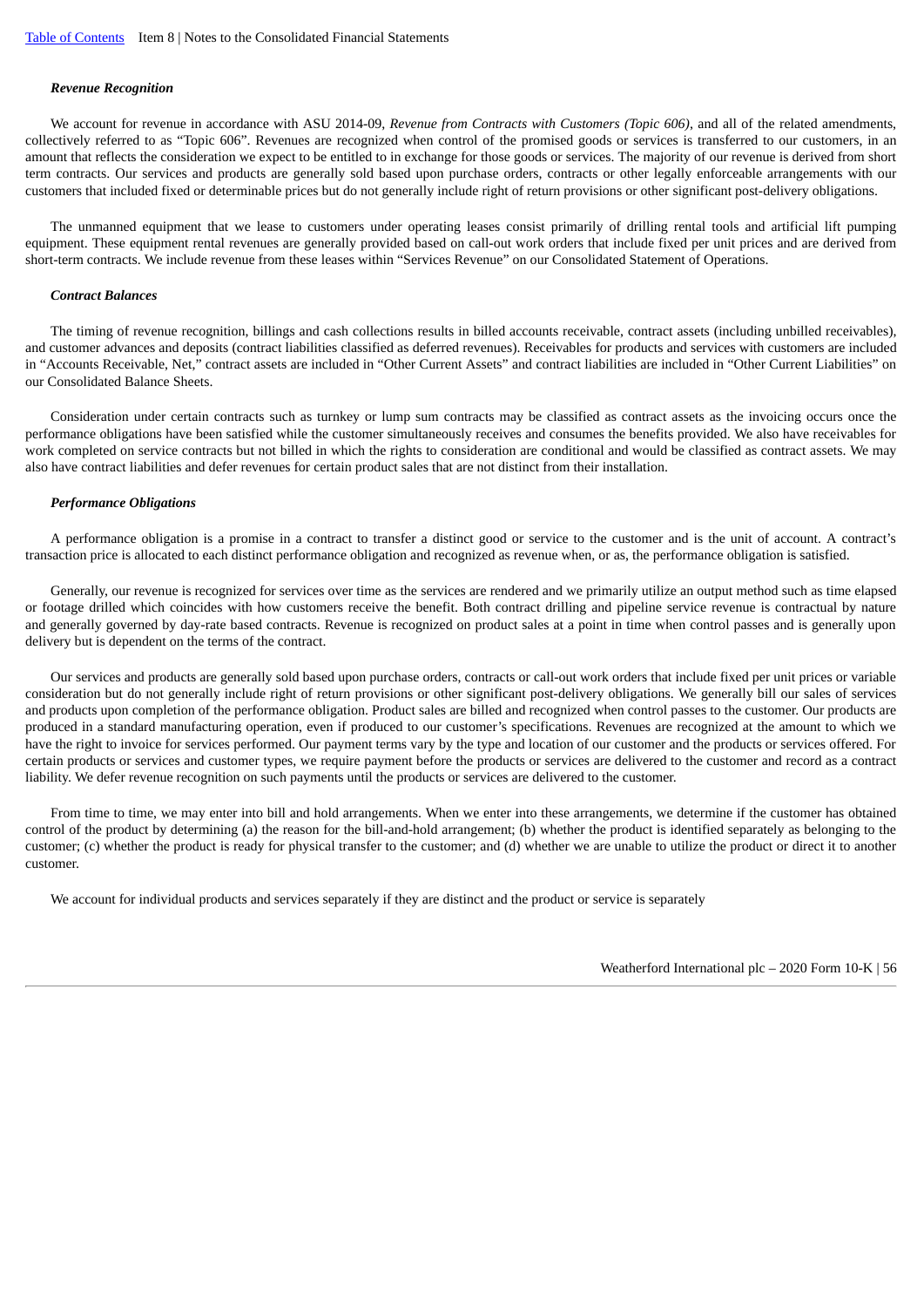identifiable from other items in the contract and if a customer can benefit from it on its own or with other resources that are readily available to the customer. The consideration, including any discounts, is allocated between separate products and services based on their standalone selling prices. The standalone selling prices are determined based on the prices at which we separately sell our products and services. For items not sold separately (e.g. term software licenses in our Completion and Production product line), we estimate standalone selling prices using the adjusted market assessment approach. Costs of relocating equipment without contracts are expensed as incurred.

The nature of our contracts gives rise to several types of variable consideration, including claims and lost-in-hole charges. Our claims are not significant and lost-in-hole charges are constrained variable consideration. We do not estimate revenue associated with these types of variable consideration.

Under certain contracts, we may incur rebillable expenses including shipping and handling, third-party inspection and repairs, and customs costs and duties. If reimbursable by customers we recognize the revenue associated with these rebillable expenses as "Product Revenues" and all related costs as "Cost of Products" in the accompanying Consolidated Statements of Operations.

We provide certain assurance warranties on product sales which range from one to five years but do not offer extended warranties on any of our products or services. These assurance warranties are not separate performance obligations thus no portion of the transaction price is allocated to our obligations under these warranties.

# *Earnings (Loss) per Share*

Basic earnings (loss) per share for all periods presented equals net income (loss) divided by the weighted average shares outstanding during the period including participating securities. Diluted earnings (loss) per share is computed by dividing net income (loss) by our weighted average shares outstanding during the period including participating securities and any potential dilutive shares, when applicable.

Unvested share-based payment awards and other instruments issued by the Company that contain non-forfeitable rights to dividends or dividend equivalents, whether paid or unpaid, are participating securities and are included in the computation of earnings per share following the two-class method.

# **2. Emergence from Chapter 11 Bankruptcy Proceedings**

### *Restructuring Support Agreement; Voluntary Reorganization Under Chapter 11 of the U.S. Bankruptcy Code*

On May 10, 2019, the Weatherford Parties entered into the Restructuring Support Agreement ("RSA") with certain holders of our unsecured notes ("Consenting Creditors"), setting forth, subject to certain conditions, the terms of the proposed capital financial restructuring of the Company ("Transaction"). The RSA included certain milestones for the progress of the upcoming court proceedings, which included the dates by which the Weatherford Parties were required to, among other things, obtain certain court orders and complete the Transaction. On July 1, 2019, Weatherford Ireland, Weatherford Bermuda, and Weatherford Delaware, filed voluntary petitions under Chapter 11 of the U.S. Bankruptcy Code in the U.S. Bankruptcy Court for the Southern District of Texas (the "Cases").

### *Payments Due on Certain Indebtedness*

The Weatherford Parties' 7.75% Senior Notes due 2021, 8.25% Senior Notes due 2023 and 6.80% Senior Notes due 2037 (together, "Certain Senior Notes") provided for an aggregate \$69 million interest payment that became due on June 15, 2019. The applicable indenture governing the Certain Senior Notes provided a 30-day grace period that extended the latest date for making this interest payment to July 16, 2019, before an event of default would occur under the applicable indenture. The Weatherford Parties elected to not make this interest payment on the due date and to utilize the 30-day grace period provided by the indentures. As a result of filing the Cases on July 1, 2019, an event of default occurred under each indenture governing these unsecured notes, which automatically accelerated maturity of the principal, plus any accrued and unpaid interest, on such series of unsecured notes and certain other obligations of the Weatherford Parties. Any efforts to enforce such payment obligations under the unsecured notes or other accelerated obligations of the Weatherford Parties were automatically stayed as a result of the Cases, and the creditors' rights of enforcement in respect of the unsecured notes and other accelerated obligations of the Weatherford Parties were subject to the applicable provisions of the Bankruptcy Code. In addition, all of the Weatherford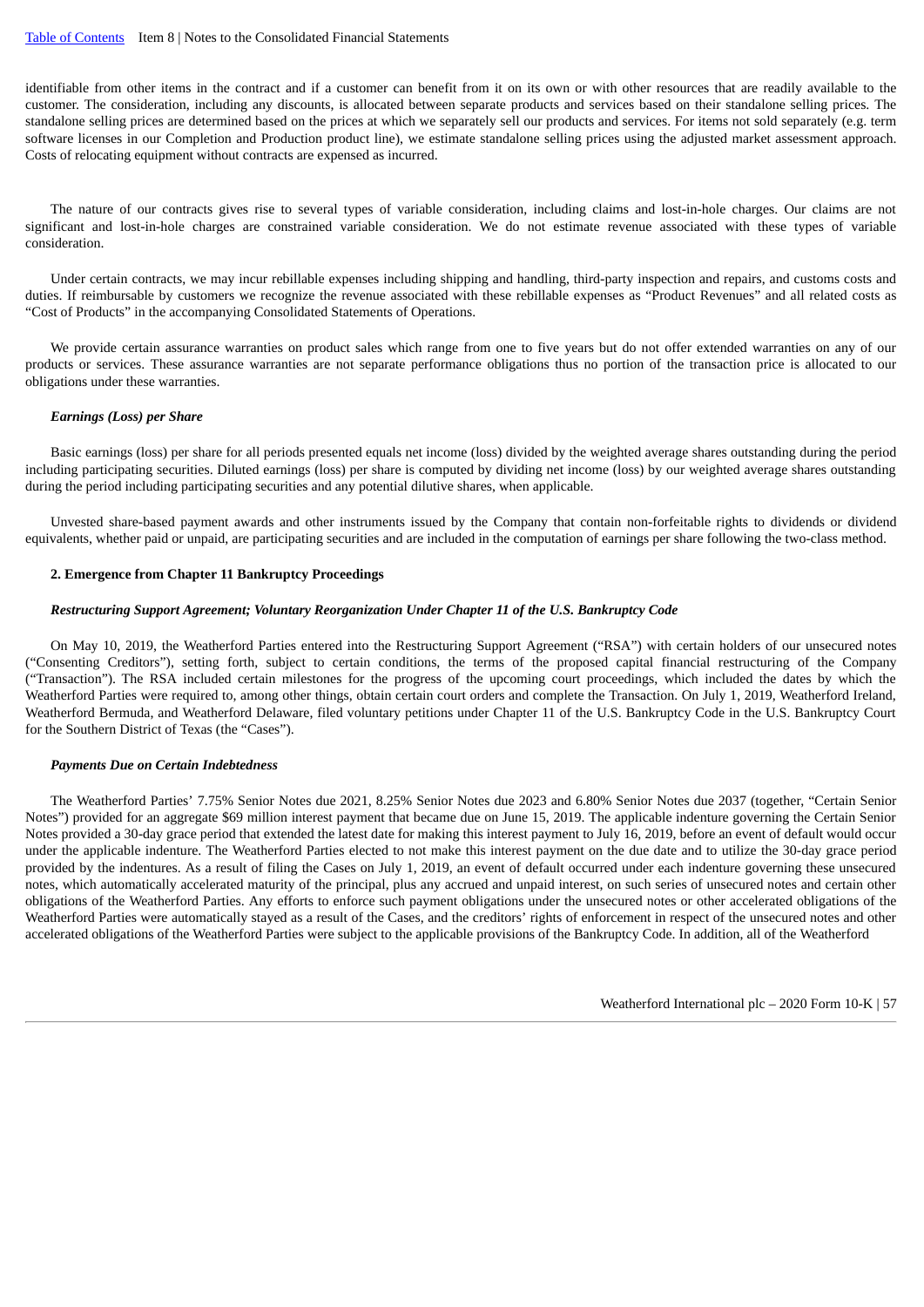Parties' prepetition unsecured senior notes and related unpaid interest were classified as "Liabilities Subject to Compromise" on our 2019 Consolidated Balance Sheets during bankruptcy as further defined herein and in subsequent disclosures throughout and with respect to the Predecessor as shown in "Note 3 – Fresh Start Accounting".

The Weatherford Parties' Term Loan Agreement required a quarterly payment of \$12.5 million plus interest that became due on June 30, 2019. On July 1, 2019, the Weatherford Parties and the Term Loan Lenders entered into a Term Loan Forbearance Agreement where the lenders agreed to forbear from exercising their rights and remedies available to them, including the right to accelerate any indebtedness, for a specified period of time. On July 3, 2019, all unpaid principal and interest under the Term Loan Agreement were repaid in full. See discussion below.

### *Forbearance Agreements*

On July 1, 2019, the Weatherford Parties and the Credit Agreement Lenders under the Amended and Restated Credit Agreement (the "A&R Credit Agreement"), dated as of May 9, 2016, among WOFS Assurance Limited and Weatherford Bermuda, as borrowers, the Company, JPMorgan Chase Bank, N.A., as administrative agent, and the lenders from time to time party thereto entered into a forbearance agreement (the "Credit Agreement Forbearance Agreement") with respect to certain defaults under the A&R Credit Agreement, including those arising from the Weatherford Parties' commencement of the Cases.

On July 1, 2019, the Weatherford Parties and the Term Loan Lenders under the Term Loan Agreement, dated as of May 4, 2016, among Weatherford Bermuda, as borrower, the Company, JPMorgan Chase Bank, N.A., as administrative agent, and the lenders from time to time party thereto (the "Term Loan Agreement") entered into a forbearance agreement (the "Term Loan Forbearance Agreement") with respect to certain defaults under the Term Loan Agreement. On July 3, 2019, the Company repaid in full its outstanding indebtedness under the Term Loan.

On July 1, 2019, the Weatherford Parties and the 364-Day Lenders under the 364-Day Revolving Credit Agreement, dated August 16, 2018, among Weatherford Bermuda, as borrower, the other borrowers party thereto, the Company, JPMorgan Chase Bank, N.A., as administrative agent, and the lenders from time to time party thereto ("364-Day Credit Agreement") entered into a forbearance agreement (the "364-Day Revolving Forbearance Agreement") with respect to certain defaults under the 364-Day Credit Agreement. On July 3, 2019, the Company repaid in full its outstanding indebtedness under the 364-Day Revolving Credit Agreement.

On July 1, 2019, the Weatherford Parties and three lenders under the DIP Credit Agreement (the "Swap Counterparties") each party to a hedging agreement with Weatherford Bermuda for the purpose of hedging foreign currency exposure incurred by the Weatherford Parties (each, a "Swap Agreement" and, collectively, the "Swap Agreements") entered into a consent to swap agreement termination forbearance (the "Swap Forbearance Agreement") with respect to certain defaults under the Swap Agreements. Specifically, under the Swap Forbearance Agreement, the Swap Counterparties agreed to forbear from exercising their rights and remedies available to them due to certain Events of Default and Termination Events defined in the agreements for a specified period of time. On July 3, 2019, the Weatherford Parties entered into amended and restated Swap Agreements with such Swap Counterparties to govern existing and future foreign currency transactions entered into with such Swap Counterparties.

# *Backstop Commitment Agreement*

On July 1, 2019, the Weatherford Parties and the commitment parties thereto (the "Initial Commitment Parties") entered into a Backstop Commitment Agreement. Pursuant to the terms of the Plan, and subject to approval by the Bankruptcy Court in connection with confirmation of the Plan, the Company agreed to offer to holders of its existing unsecured notes, including the Commitment Parties, subscription rights to purchase the Exit Notes in aggregate principal amount of \$1.25 billion, upon the Company's emergence from bankruptcy. On September 9, 2019, the Weatherford Parties, certain of the Initial Commitment Parties and certain additional commitment parties (the "Additional Commitment Parties" and, together with the Initial Commitment Parties, the "Commitment Parties") entered into an amendment to the Backstop Commitment Agreement. The Backstop Commitment Agreement Amendment provided for (i) the joinder of the Additional Commitment Parties to the Backstop Commitment Agreement, (ii) the increase in the backstop commitment by \$350 million (the "Increased Commitment") from \$1.25 billion to up to \$1.6 billion, and (iii) an amendment to the Backstop Commitment Agreement to account for the changes reflected in the Third RSA Amendment.

Subject to the terms and conditions contained in the Backstop Commitment Agreement, the Consenting Creditors agreed to purchase any Exit Notes that were not duly subscribed for pursuant to the rights offering at a price equal to \$1,000 per \$1,000 in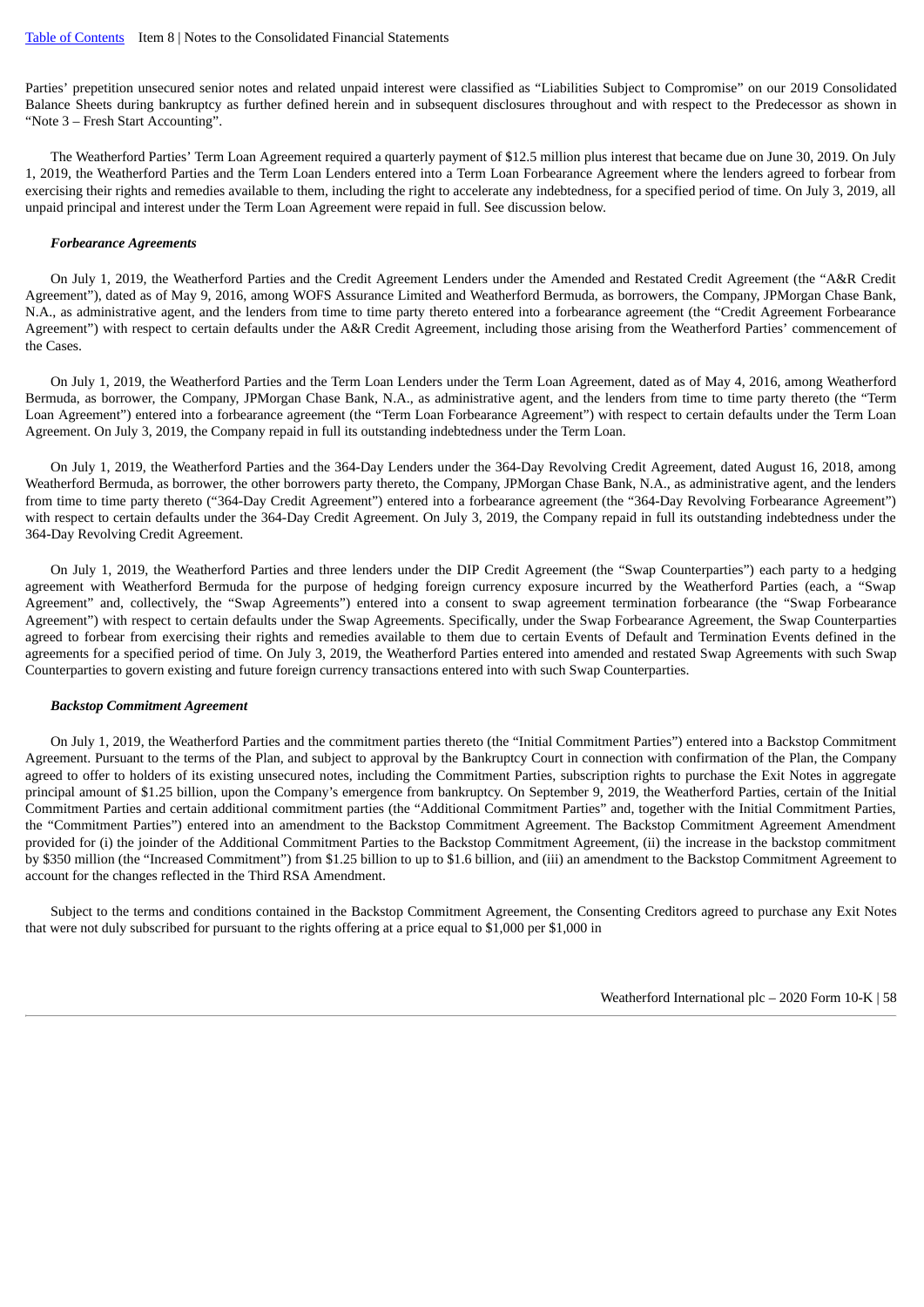principal amount of the Exit Notes purchased by such Commitment Party. On July 1, 2019, as consideration for the commitment, the Weatherford Parties made an aggregate payment of \$62.5 million in cash to the Commitment Parties. As consideration for the Increased Commitment agreed to on September 9, 2019, the Weatherford Parties made an aggregate payment of \$18.7 million in cash to certain of the Commitment Parties upon our emergence date.

### *Debtor in Possession Credit Agreement*

On July 3, 2019, the Weatherford Parties entered into a senior secured superpriority debtor in possession credit agreement (the "DIP Credit Agreement"). The DIP Credit Agreement had two debtor in possession ("DIP") facilities to provide liquidity during the pendency of the Cases. The facilities consisted of (a) a DIP revolving credit facility in the principal amount of up to \$750 million provided by banks or other lenders and (b) a DIP term loan facility in the amount of up to \$1.0 billion, which was fully backstopped by the Consenting Creditors. The DIP Credit Agreement matured on the date of completion of the Transaction.

On July 3, 2019, the Weatherford Parties borrowed approximately \$1.4 billion under the DIP Credit Agreement and the proceeds were used to repay certain prepetition indebtedness, cash collateralize certain obligations with respect to letters of credit and similar instruments and finance the working capital needs and general corporate purposes of the Weatherford Parties and certain of their subsidiaries. On July 3, 2019, the Company repaid all outstanding amounts due under the secured Term Loan Agreement and 364-Day Credit Agreement totaling approximately \$616 million with borrowings from our DIP Credit Agreement. In addition, the Company cash collateralized approximately \$271 million of letters of credit and similar instruments with borrowings from the DIP Credit Agreement. We repaid our DIP Credit Agreement borrowings in full on the Effective Date.

## *Amended RSA; Plan Confirmation*

On August 23, 2019, the Weatherford Parties entered into the second amendment of the RSA (the "Second RSA Amendment") with certain of the noteholders, and certain equity holders who collectively held approximately 208 million shares of the Weatherford's outstanding ordinary shares (the "Consenting Equity Holders") which joined the Consenting Equity Holders as parties to the RSA. In addition, it provided for the payment of \$250 thousand to the Consenting Equity Holders' counsel and amended the terms of the new warrants to be issued under the Plan to the holders of the Company's existing ordinary shares. The amended new warrant terms include extending the maturity date of the warrants to four years after the effective date of the Plan and reduced the exercise price.

Pursuant to the terms of the Third RSA Amendment, the Weatherford Parties agreed to issue a single tranche of up to \$2.1 billion aggregate principal amount of new unsecured notes ("Exit Notes") upon emergence from bankruptcy, consisting of up to \$1.6 billion of Exit Notes were issued for cash to holders of subscription rights issued in a rights offering (the "Exit Rights Offering Notes") and to holders of Unsecured Notes Claims and \$500 million of Exit Notes issued on a pro rata basis (the "Exit Takeback Notes"). The Exit Notes were issued in lieu of the two tranches of new unsecured notes in aggregate principal amount of \$2.5 billion previously contemplated by the original RSA.

On September 11, 2019, the Transaction was approved through the confirmation of the Plan filed in the Cases.

The amended RSA and the confirmed Plan contemplated a comprehensive deleveraging of our balance sheet and provided, in pertinent part, and were executed as follows (as further described in later paragraphs):

- Our existing unsecured notes were cancelled and exchanged for 99% of the ordinary shares of the reorganized Company ("New Common Stock") and the Weatherford Parties issued a single tranche of up to \$2.1 billion aggregate principal amount of new Exit Notes upon emergence from bankruptcy, consisting of up to \$1.6 billion of Exit Rights Offering Notes (fully backstopped by Commitment Parties in the Backstop Commitment Agreement) issued for cash to holders of subscription rights issued in a rights offering and \$500 million of Exit Takeback Notes issued on a pro rata basis with a five-year maturity.
- All trade claims against the Company whether arising prior to or after the commencement of the Cases were paid in full in the ordinary course of business.
- Our existing equity was cancelled and exchanged for 1% of the New Common Stock and four-year warrants to purchase 10% of the New Common Stock, both subject to dilution on account of the equity issued pursuant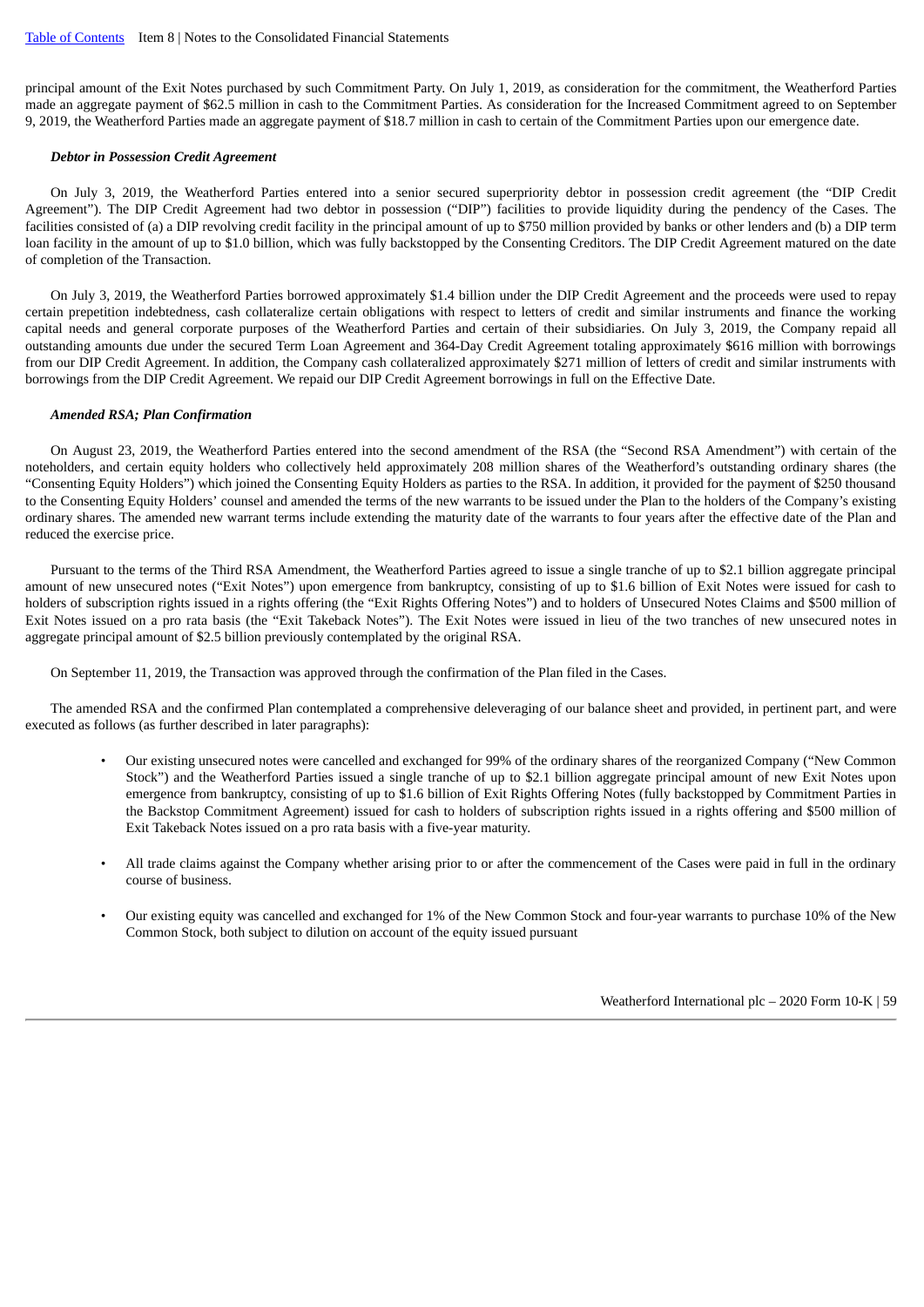to the management incentive plan. The strike price of the warrants was set at an equity value at which the noteholders received a recovery equal to par as of the date of the commencement of the Cases in respect of the existing unsecured notes and all other general unsecured claims that were *pari passu* with the existing unsecured notes.

Our affiliates entities that did not file voluntary petitions under the Bankruptcy Code continued operating their businesses and facilities without disruption to customers, vendors, partners or employees.

Weatherford Bermuda commenced provisional liquidation proceedings ("Bermuda Proceedings") pursuant to the Bermuda Companies Act 1981 by presenting a winding up petition to the Supreme Court of Bermuda ("Bermuda Court"). The Bermuda Court appointed a provisional liquidator who acted as an officer of the Bermuda Court. The appointment of the provisional liquidator provided an automatic statutory stay of proceedings in Bermuda against Weatherford Bermuda and its assets. On the return date of September 6, 2019 for the Bermuda petition - similar to a second day hearing in a Chapter 11 proceeding - Weatherford Bermuda postponed its petition for a specified period, while the Cases were administered. Before the Weatherford Parties emerged from Chapter 11, Weatherford Bermuda, along with the provisional liquidator and subject to the direction of the Bermuda Court, convened meetings of the impaired creditors in order to consider and approve, if appropriate, a scheme of arrangement pursuant to the Bermuda Companies Act 1981. The terms of the approved Bermuda scheme mirrored the terms of the Plan and was a mechanism for ensuring that all of the impaired creditors of Weatherford Bermuda were bound by the terms of the Bermuda scheme. The Bermuda Scheme was effective as of November 25, 2019.

On September 23, 2019, Weatherford Ireland filed a petition under the Irish Companies Act 2014 in Ireland ("Irish Examinership Proceeding") to seek approval for its scheme of arrangement following confirmation of the Plan in the U.S. The filing of the Irish Examinership Proceeding commenced a 100 calendar day protection period under Irish law, during which Weatherford Ireland had the benefit of protection against enforcement and other actions by its creditors. Weatherford Ireland continued operating its business in the ordinary course during the protection period. The approved terms of the Irish scheme mirrored the terms of the Plan. The Irish scheme was approved by the Irish High Court on December 12, 2019.

Subject to certain exceptions, under the Bankruptcy Code, the filing of the Cases automatically enjoined, or stayed, the continuation of most judicial or administrative proceedings or filing of other actions against the Weatherford Parties or their property to recover, collect or secure a claim arising prior to the date of the Cases. In addition, all of the Weatherford Parties' prepetition unsecured senior notes and related unpaid interest were liabilities subject to compromise, further discussed below. Since the commencement of the Cases until emergence, the Weatherford Parties continued to operate their businesses as debtors-in-possession under the jurisdiction of and in accordance with the applicable provisions of the Bankruptcy Code, orders of the Bankruptcy Court, the Irish Examinership Proceeding and the Bermuda Proceeding.

# *Emergence*

On the Effective Date of December 13, 2019, except as noted below:

- (1) the Company amended and restated its certificate of incorporation and bylaws on December 10, 2019;
- (2) the Company appointed new members to the Successor's board of directors to replace the directors of the Predecessor;
- (3) all outstanding obligations under our unsecured senior and exchangeable notes were cancelled and the applicable agreements governing such obligations were terminated;
- (4) the senior secured superpriority debtor-in-possession credit agreement (the "DIP Credit Agreement") the Company previously entered into was paid in full and terminated;
- (5) the Company issued a \$2.1 billion aggregate principal amount of unsecured 11.00% Exit Notes due 2024; for additional details see "Note 14 Borrowings and Other Debt Obligations";
- (6) the Company entered into a senior secured asset-based revolving credit agreement in an aggregate amount of \$450 million (the "ABL Credit Agreement*"*) with the lenders party thereto and Wells Fargo Bank, N.A. as administrative agent; for additional details see Note 14 – Borrowings and Other Debt Obligations;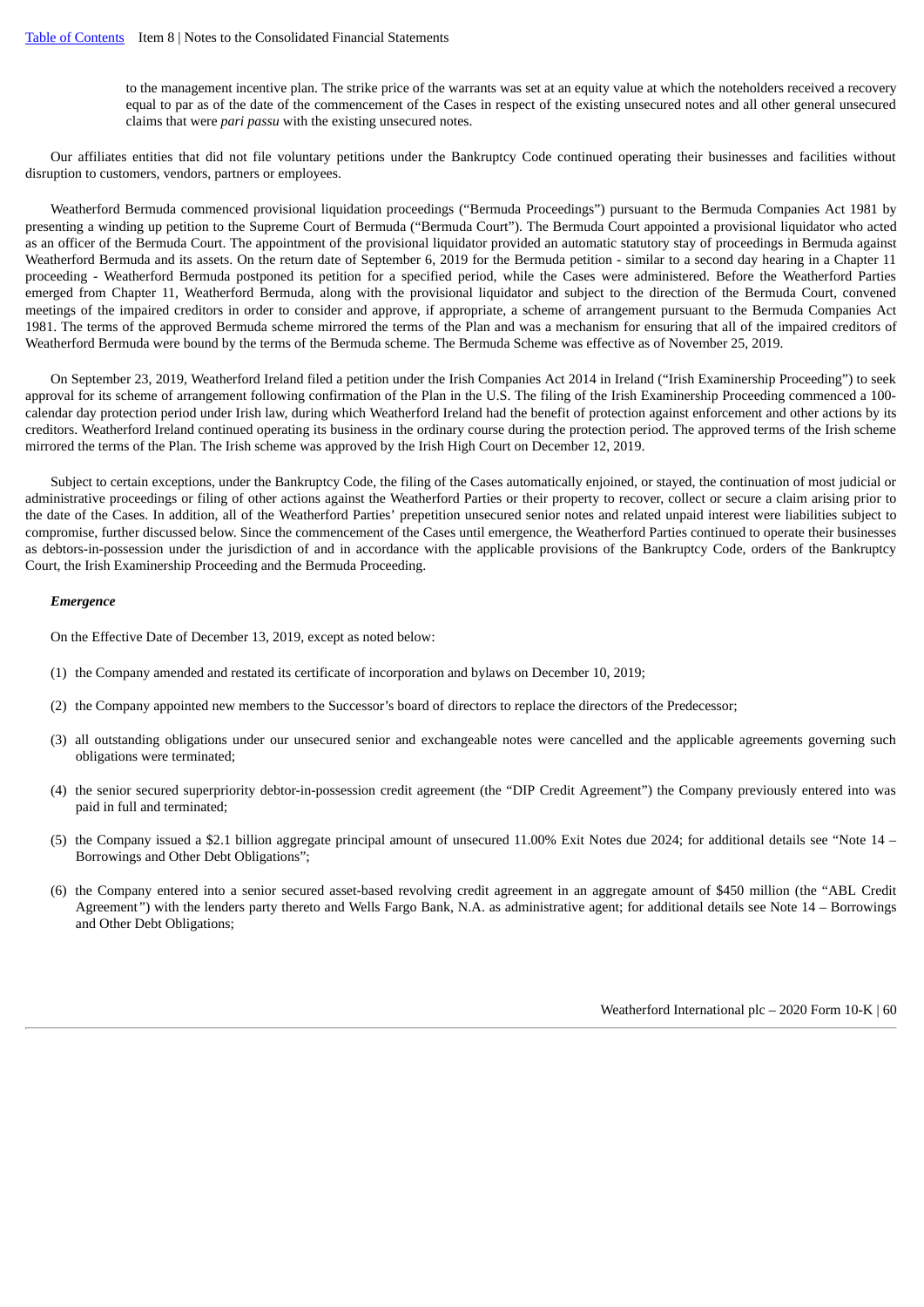- (7) the Company entered into a senior secured letter of credit agreement in an aggregate amount of \$195 million (the "LC Credit Agreement") for issuance of bid and performance letters of credit; for additional details see Note 14 – Borrowings and Other Debt Obligations;
- (8) the Company issued 69,999,954 shares of Successor new ordinary shares ("New Ordinary Shares") to the holders of the Company's existing senior notes and holders of the existing ordinary shares ("Old Ordinary Shares"); for additional details see "Note 20 – Shareholders' Equity (Deficiency)";
- (9) the Company issued warrants (the "New Warrants"), to holders of the Company's existing Old Ordinary Shares, to purchase up to an aggregate of 7,777,779 New Ordinary Shares in the Company at an exercise price of \$99.96 per ordinary share. The New Warrants are exercisable until the earlier of December 13, 2023 and the date of consummation of any liquidity event as defined in the Warrant Agreement; for additional details see "Note 20 – Shareholders' Equity (Deficiency)".

# *Prepetition Charges*

Expenses, gains and losses were realized or incurred before July 1, 2019 and in relation to the Cases are recorded under the caption "Prepetition Charges" on our 2019 Predecessor Consolidated Statements of Operations. The \$86 million of prepetition charges primarily consisted of professional and other fees related to the Cases.

# *Reorganization Items*

Any expenses, gains and losses that are realized or incurred as of or subsequent to the Petition Date and as a direct result of the Cases are recorded under "Reorganization Items" on our Consolidated Statements of Operations for the Predecessor and Successor Periods and consisted of the following:

|                                                         |              | Predecessor |    |            |            |             |  |  |
|---------------------------------------------------------|--------------|-------------|----|------------|------------|-------------|--|--|
|                                                         | Period From  |             |    |            |            | Period From |  |  |
|                                                         | 12/14/2019   |             |    | 1/1/2019   |            |             |  |  |
|                                                         |              | Year Ended  |    | through    |            | through     |  |  |
| Reorganization Gain (Expense) (Dollars in millions)     |              | 12/31/2020  |    | 12/31/2019 | 12/13/2019 |             |  |  |
| Gain on Settlement of Liabilities Subject to Compromise | \$           |             | \$ |            | \$         | 4,297       |  |  |
| <b>Fresh Start Valuation Adjustments</b>                |              |             |    |            |            | 1,434       |  |  |
| Reorganization Items for Plan Effects (Non-Cash)        |              |             |    |            |            | 5,731       |  |  |
|                                                         |              |             |    |            |            |             |  |  |
| Unamortized Debt Issuance and Discount                  | $\mathbb{S}$ |             | \$ |            | \$         | (128)       |  |  |
| <b>Unamortized Interest Rate Derivative Loss</b>        |              |             |    |            |            | (8)         |  |  |
| Reorganization Items (Non-Cash)                         |              |             |    |            |            | (136)       |  |  |
|                                                         |              |             |    |            |            |             |  |  |
| <b>Backstop Commitment Fees</b>                         | \$           |             | \$ |            | \$         | (81)        |  |  |
| <b>DIP Financing Fees</b>                               |              |             |    |            |            | (56)        |  |  |
| <b>Professional Fees</b>                                |              | (9)         |    | (4)        |            | (69)        |  |  |
| <b>Reorganization Fees</b>                              |              | (9)         |    | (4)        |            | (206)       |  |  |
|                                                         |              |             |    |            |            |             |  |  |
| <b>Total Reorganization Items</b>                       |              | (9)         | \$ | (4)        | \$         | 5,389       |  |  |
|                                                         |              |             |    |            |            |             |  |  |
| Reorganization Items (Fees) Unpaid                      | \$           |             | \$ | 30         | \$         | 30          |  |  |
| Reorganization Items (Fees) Paid                        | \$           | 39          | \$ | 4          |            | 176         |  |  |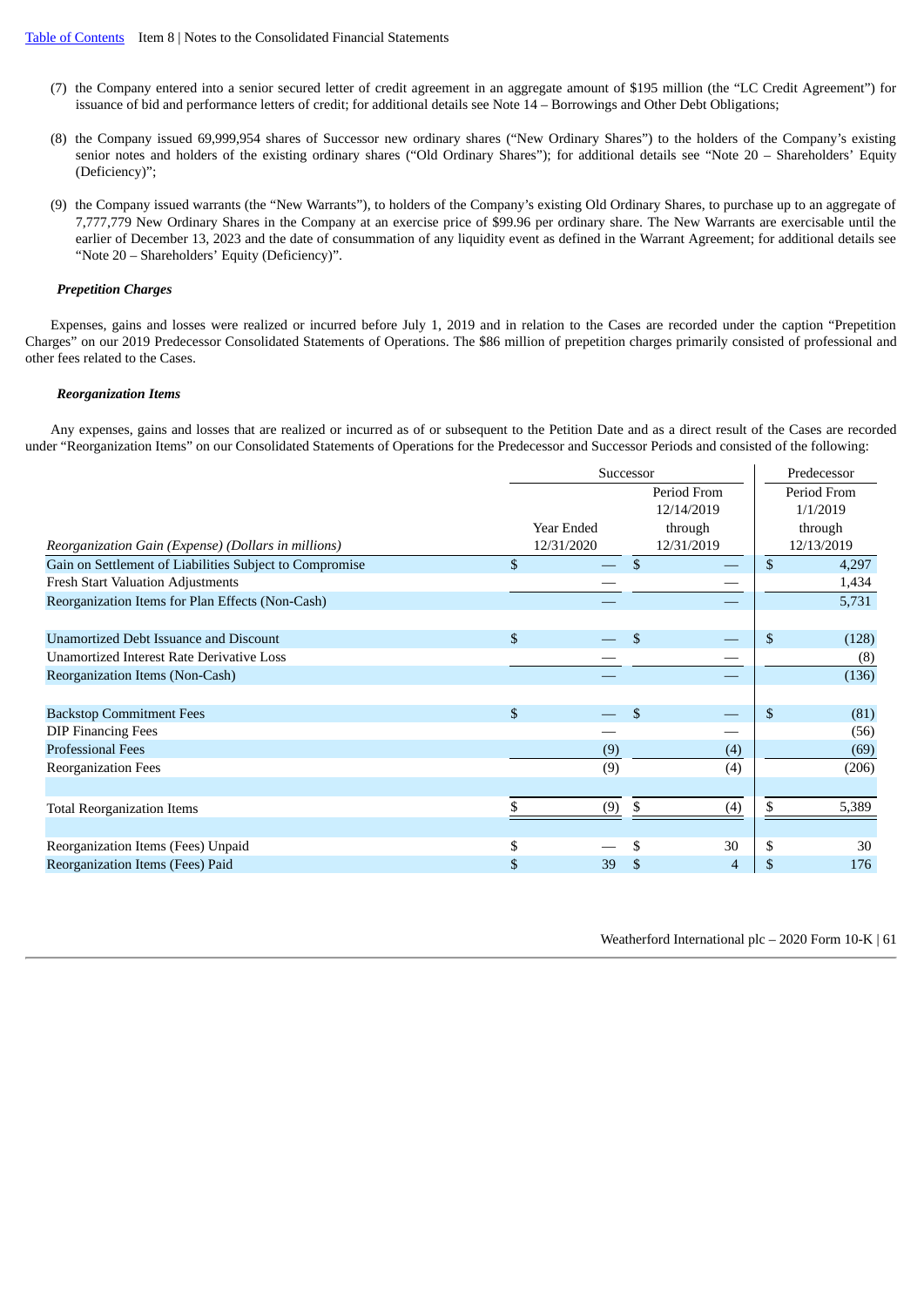# *Liabilities Subject to Compromise*

The Weatherford Parties' prepetition principal balance on the Predecessor's unsecured Senior and Exchangeable Senior Notes and related unpaid accrued interest as of the Petition Date were reclassified from "Long-term Debt" and "Other Current Liabilities", respectively, to "Liabilities Subject to Compromise" on our Consolidated Balance Sheets on July 2, 2019 and during the bankruptcy proceedings at the amounts that were allowed as claims by the Bankruptcy Court. See also "Note 3 – Fresh Start Accounting" for further details. Upon emergence from bankruptcy, the liabilities subject to compromise of \$7.6 billion were cancelled and the applicable agreements governing such obligations were terminated.

|                                                                | <b>Predecessor</b> |  |  |  |  |
|----------------------------------------------------------------|--------------------|--|--|--|--|
|                                                                | December 13,       |  |  |  |  |
| (Dollars in millions)                                          | 2019               |  |  |  |  |
| 5.125% Senior Notes due 2020                                   | \$<br>365          |  |  |  |  |
| 5.875% Exchangeable Senior Notes due 2021                      | 1,265              |  |  |  |  |
| 7.75% Senior Notes due 2021                                    | 750                |  |  |  |  |
| 4.50% Senior Notes due 2022                                    | 646                |  |  |  |  |
| 8.25% Senior Notes due 2023                                    | 750                |  |  |  |  |
| 9.875% Senior Notes due 2024                                   | 790                |  |  |  |  |
| 9.875% Senior Notes due 2025                                   | 600                |  |  |  |  |
| 6.50% Senior Notes due 2036                                    | 453                |  |  |  |  |
| 6.80% Senior Notes due 2037                                    | 259                |  |  |  |  |
| 7.00% Senior Notes due 2038                                    | 461                |  |  |  |  |
| 9.875% Senior Notes due 2039                                   | 250                |  |  |  |  |
| 6.75% Senior Notes due 2040                                    | 463                |  |  |  |  |
| 5.95% Senior Notes due 2042                                    | 375                |  |  |  |  |
| Accrued Interest on Senior Notes and Exchangeable Senior Notes | 207                |  |  |  |  |
| Liabilities Subject to Compromise                              | \$<br>7,634        |  |  |  |  |

The contractual interest expense on our Senior and Exchangeable Senior Notes is in excess of recorded interest expense on these notes by \$257 million during the bankruptcy proceeding from the Petition Date until the Effective Date and was not included as interest expense on the Consolidated Statements of Operations for the Predecessor Period because the Company discontinued accruing interest subsequent to the Petition Date in accordance with ASC 852. We did not make any interest payments on Predecessor Senior and Exchangeable Senior Notes subsequent to the commencement of the Cases.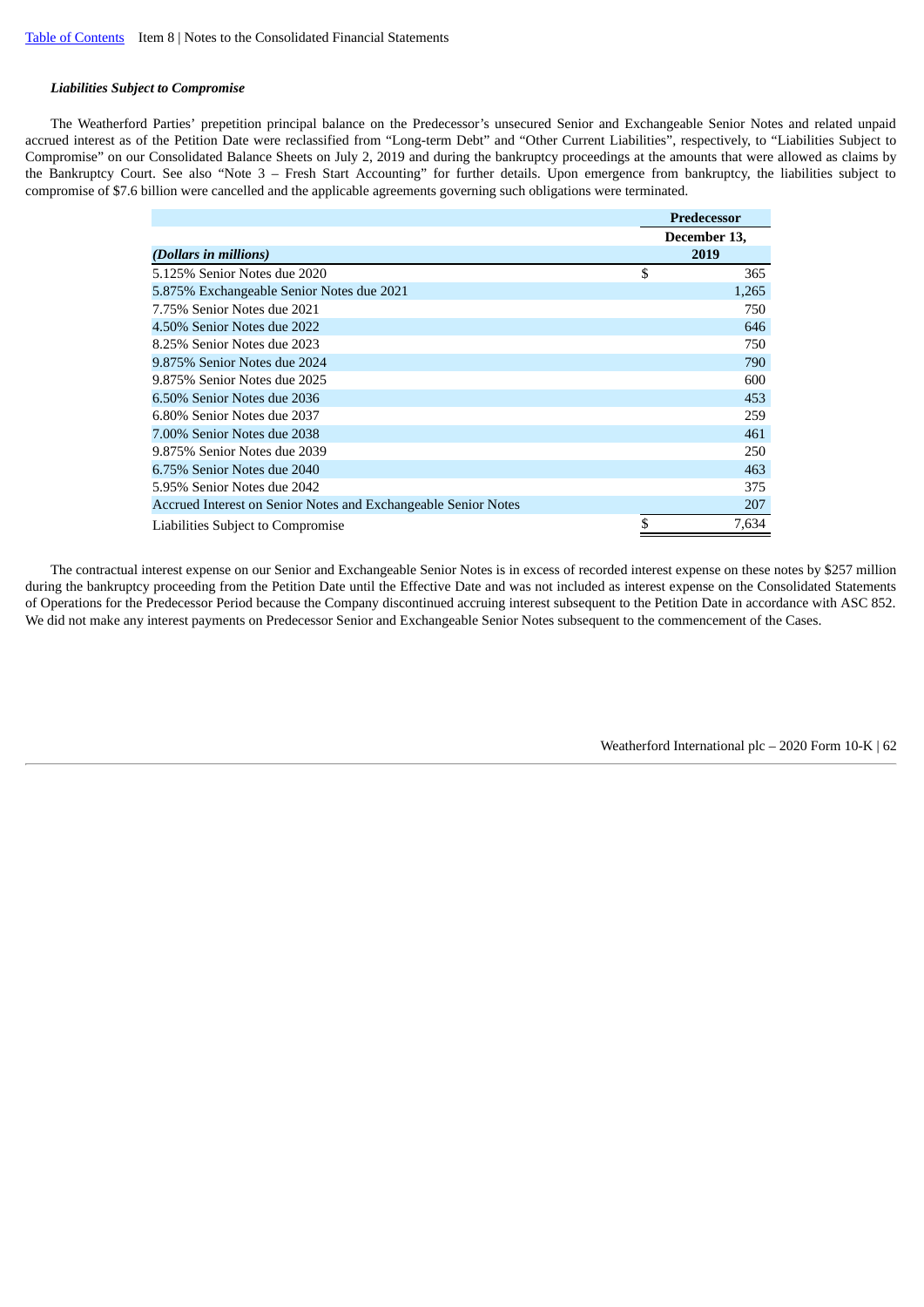# **3. Fresh Start Accounting**

### *Fresh Start Accounting*

Upon emergence from bankruptcy, we qualified for and adopted Fresh Start Accounting in accordance with ASC 852, which resulted in the Company becoming a new entity for financial reporting purposes because (1) the holders of the then existing common shares of the Predecessor received less than 50 percent of the new common shares of the Successor outstanding upon emergence and (2) the reorganization value of the Company's assets immediately prior to confirmation of the Plan was less than the total of all post-petition liabilities and allowed claims.

The reorganization value derived from the range of enterprise values associated with the Plan was allocated to the Company's identifiable tangible and intangible assets and liabilities based on their estimated fair values (except for deferred income taxes) with the remaining excess value allocated to goodwill in accordance with ASC 805 – Business Combinations. The amount of deferred income taxes recorded was determined in accordance with ASC 740 – Income Taxes. The Effective Date fair values of the Company's assets and liabilities differ materially from their recorded values as reflected on the historical balance sheets.

### *Reorganization Value*

Under ASC 852, the Successor determined a value to be assigned to the equity of the emerging entity as of the date of adoption of Fresh Start Accounting. Based on the Company's revised projections filed with the SEC on a Form 8-K on October 7, 2019 and October 16, 2019, management and its investment bankers reassessed the value of the Company, resulting in an estimated range of enterprise value between \$4.5 billion and \$6.0 billion. The Company engaged third-party valuation advisors to assist in determining a point estimate of enterprise value within the range. Management concluded that the best point estimate of enterprise value was \$4.5 billion. The Company engaged valuation experts to assist management in the allocation of such enterprise value to the assets and liabilities for financial reporting purposes based on management's latest outlook as of the effective date. Based on this reassessment, the Company deemed it appropriate to use a final enterprise value of \$4.5 billion for financial reporting purposes.

The following table reconciles the enterprise value to the estimated fair value of our Successor common shares as of the Fresh Start Reporting Date:

| (Dollars in millions)                                                                                             | <b>Fresh Start Reporting</b><br>Date |         |
|-------------------------------------------------------------------------------------------------------------------|--------------------------------------|---------|
| <b>Enterprise Value</b>                                                                                           |                                      | 4,516   |
| Plus: Cash and Cash Equivalents (includes \$25 million cash collateral released from restricted cash on 12/17/19) |                                      | 518     |
| Less: Fair Value of Debt                                                                                          |                                      | (2,103) |
| Fair Value of Successor Equity                                                                                    |                                      | 2,931   |

The following table reconciles the enterprise value to the reorganization value of the Successor's assets to be allocated to the Company's individual assets as of the Fresh Start Reporting Date:

| (Dollars in millions)                                                                                             | <b>Fresh Start Reporting</b><br>Date |
|-------------------------------------------------------------------------------------------------------------------|--------------------------------------|
| <b>Enterprise Value</b>                                                                                           | 4,516                                |
| Plus: Cash and Cash Equivalents (includes \$25 million cash collateral released from restricted cash on 12/17/19) | 518                                  |
| Plus: Current Liabilities Excluding Short-term Borrowings and Current Portion of Long-term Debt                   | 1,707                                |
| Plus: Non-current Liabilities Excluding Long-term Debt                                                            | 627                                  |
| Reorganization Value of Successor's Assets to be Allocated                                                        | 7.368                                |

With the assistance of third-party valuation advisors, we determined the enterprise and corresponding equity value of the Successor using various valuation methods, including: (i) a calculation of the present value of future cash flows based on our financial projections, and (ii) a peer group trading analysis. The enterprise value and corresponding equity value were dependent upon achieving the future financial results set forth in our valuations, as well as the realization of certain other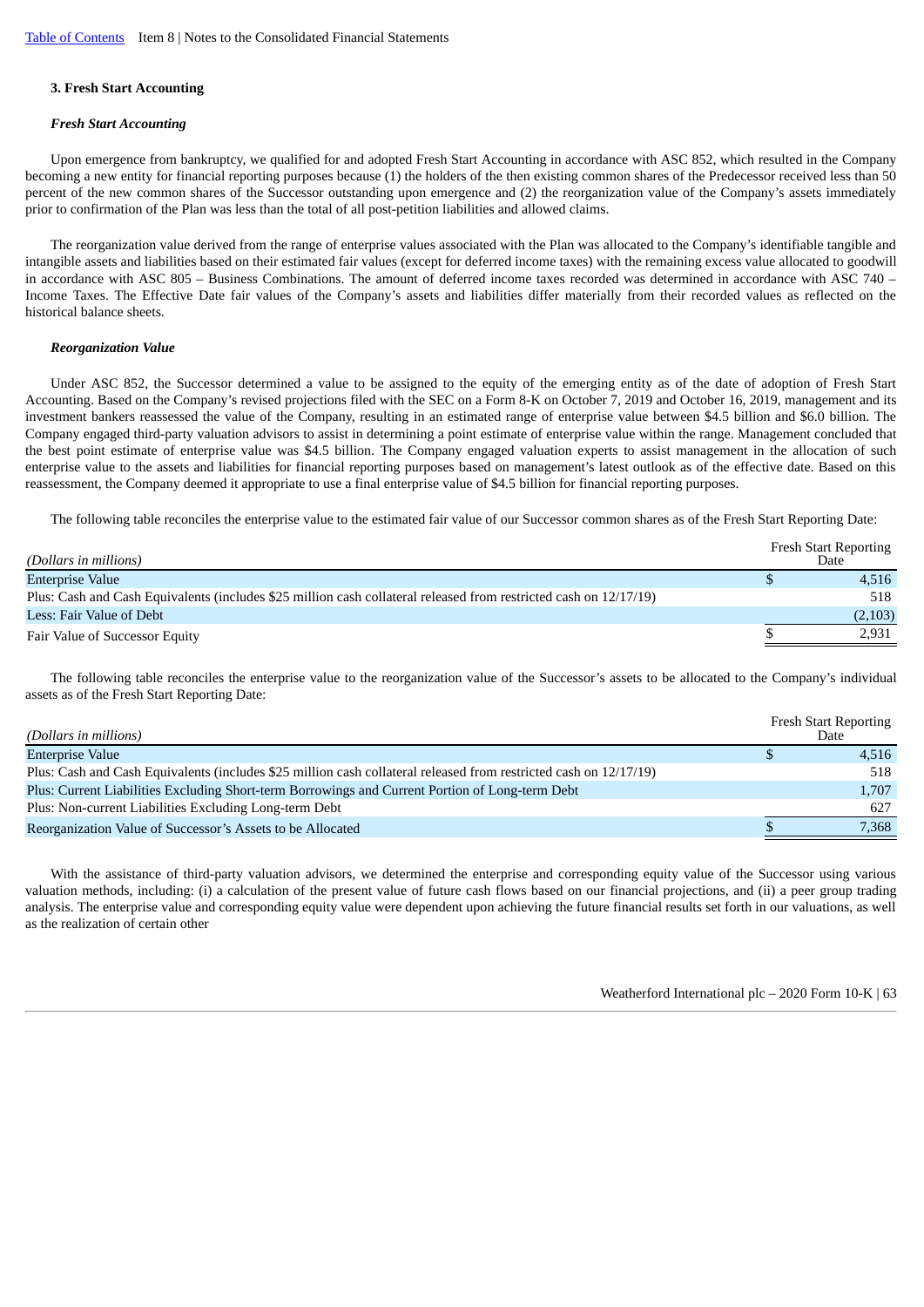assumptions. All estimates, assumptions, valuations and financial projections, including the fair value adjustments, the financial projections, the enterprise value and equity value projections, are inherently subject to significant uncertainties and the resolution of contingencies beyond our control. Accordingly, upon emergence we could not assure that the estimates, assumptions, valuations or financial projections would be realized, and actual results could vary materially.

## *Valuation Process*

The fair values of the Company's principal assets, including inventory, rental and service equipment, real property, and intangible assets were estimated with the assistance of third-party valuation advisors. In addition, we also estimated the fair value of the Company's lease liabilities, Exit Notes, and New Warrants.

## *Inventory*

The fair value of the inventory was determined by using both a cost approach and income approach. Inventory was segregated into raw materials, spare parts, work in process ("WIP"), and finished goods. Fair value of raw materials and spare parts inventory were determined using the cost approach. Fair value of WIP and finished goods inventory were determined by estimating the net realizable value of the inventory, adjusted for holding period before an item is sold. Additional obsolescence assessment was performed on the estimated fair value of inventory to determine if further adjustments were necessary.

# *Property, Plant and Equipment*

# *Land, Buildings and Leasehold Improvements*

The fair value of real property locations were estimated using the sales comparison (market) approach and cost approach. As part of the valuation process, the third-party advisors obtained information on the Company's current usage, building type, year built, and history of major capital expenditures made by the Company. Certain site inspections were conducted and review of market information such as comparable sales and current listings were obtained for the Company's largest sites. In addition, an obsolescence assessment for real property locations at the reporting unit level was reviewed to determine if adjustments to fair value estimates were needed.

### *Rental and Service Equipment, Machinery and Other*

The fair values of rental and service equipment and machinery were estimated using a direct and indirect cost approach depending upon the asset type. The cost approach estimates fair value by considering the amount required to construct or purchase a new asset of equal utility at current prices, with adjustments for asset function, age, physical deterioration, and obsolescence. For certain assets, such as trucks, trailers and metalworking equipment, where an active secondary market exists, fair value was estimated using the market approach.

### *Intangible Assets*

We applied the income approach methodology to estimate the value of developed and acquired technology and trade name (the "Intangible Assets"). The value of the Company's trade name and developed and acquired technology were estimated through the relief from royalty method based on the present value of the cost savings realized due to the Company's ownership of the assets. For acquired and developed technology, the present values of the hypothetical royalty savings were applied to revenue attributable to technologies after obsolescence. The hypothetical royalty savings percentage ranged from 1% to 7% of revenue depending on the segment, reporting unit and market differentiation the technologies. For the Company's trade name, the present value of hypothetical royalty savings applied to revenue attributable to trade name ranged from 1.5% to 2% depending on the reporting unit. The present value of the after tax cash flows for all Intangible Assets were estimated based on a discount rate between 12.8% and 16%.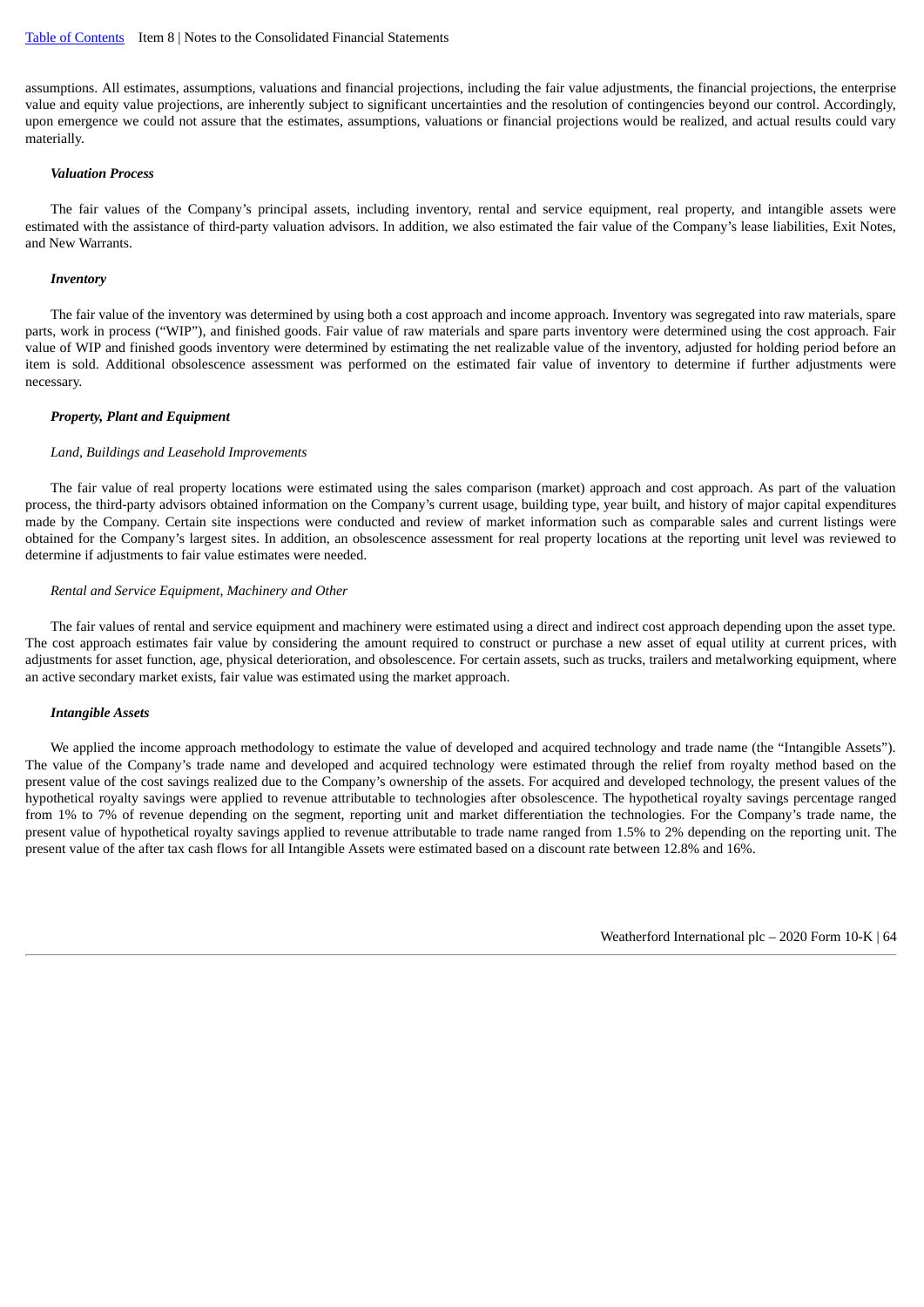# *Lease liabilities and right of use assets*

The fair value of lease liabilities was measured as the present value of the remaining lease payments, as if the lease were a new lease as of the Effective Date. The Company used its incremental borrowing rate ("IBR") as the discount rate in determining the present value of the remaining lease payments, which is consistent with the market yield utilized in determining the fair value of the Company's Exit Notes, discussed below. Based upon the corresponding lease term, the IBR ranged from 8.45% to 10.35%.

Upon emergence from bankruptcy on December 13, 2019, the ROU assets were revalued based upon the present value of market-based rent. The remeasurement of our ROU assets was based on the real estate market discount rate as of December 13, 2019.

# *Exit Notes*

The fair value of the Exit Notes was estimated to approximate par value based on third-party valuation advisors' analysis of the Company's collateral coverage, financial metrics, and interest rate for the Exit Notes relative to market rates.

#### *New Warrants*

The fair value of the new warrants was estimated by applying a Black-Scholes model. The Black-Scholes model is a pricing model used to estimate the theoretical price or fair value for a European-style call or put option/warrant based on current stock price, strike price, time to maturity, risk-free rate, volatility, and dividend yield.

# *Consolidated Balance Sheet*

The adjustments included in the following fresh start consolidated balance sheet reflect the effects of the transactions contemplated by the Plan and executed by the Company on the Fresh Start Reporting Date (reflected in the column "Reorganization Adjustments"), and fair value and other required accounting adjustments resulting from the adoption of Fresh Start Accounting (reflected in the column "Fresh Start Accounting Adjustments"). The explanatory notes provide additional information and significant assumptions with regard to the adjustments recorded and the methods used to determine the fair values.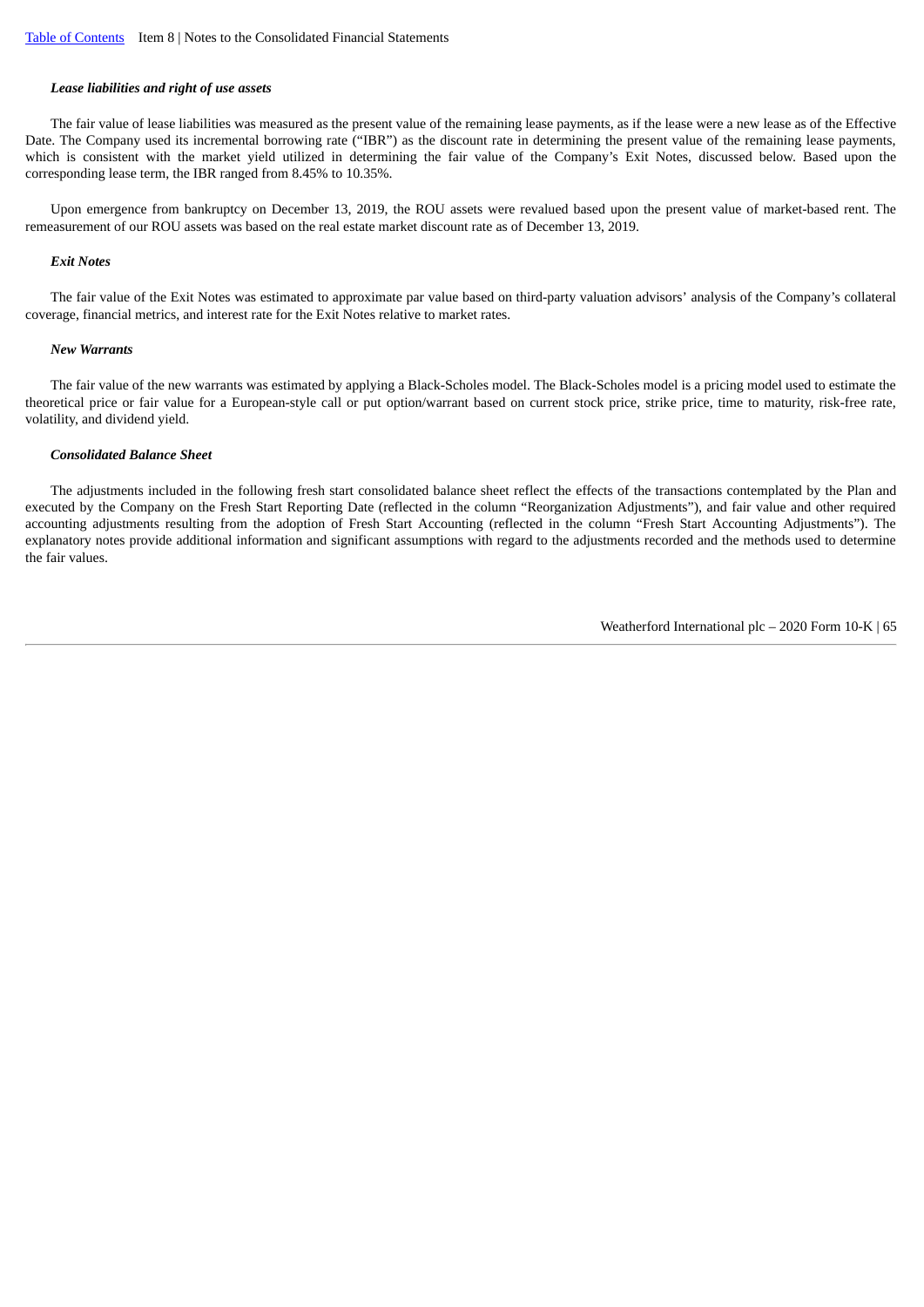|                                                                |              |              |                | As of December 13, 2019 |      |                |                                  |      |                |           |
|----------------------------------------------------------------|--------------|--------------|----------------|-------------------------|------|----------------|----------------------------------|------|----------------|-----------|
|                                                                |              |              |                | Reorganization          |      |                | <b>Fresh Start</b><br>Accounting |      |                |           |
| (Dollars in millions)                                          |              | Predecessor  |                | Adjustments (1)         |      |                | Adjustments                      |      |                | Successor |
| Assets:                                                        |              |              |                |                         |      |                |                                  |      |                |           |
| Cash and Cash Equivalents                                      | $\mathbb{S}$ | 641          | $\mathbf{s}$   | (148)                   | (2)  | -\$            |                                  |      | \$             | 493       |
| <b>Restricted Cash</b>                                         |              | 398          |                | (137)                   | (3)  |                | <u>in a</u>                      |      |                | 261       |
| Accounts Receivable, Net                                       |              | 1,274        |                |                         |      |                | ш,                               |      |                | 1,274     |
| Inventories, Net                                               |              | 1,071        |                |                         |      |                | (84)                             | (17) |                | 987       |
| <b>Other Current Assets</b>                                    |              | 494          |                | (4)                     | (4)  |                | (14)                             | (18) |                | 476       |
| <b>Total Current Assets</b>                                    |              | 3,878        |                | (289)                   |      |                | (98)                             |      |                | 3,491     |
| Property, Plant and Equipment, Net                             |              | 1,838        |                |                         |      |                | 289                              | (19) |                | 2,127     |
| Goodwill                                                       |              |              |                |                         |      |                | 239                              | (20) |                | 239       |
| Intangible Assets, Net                                         |              | 166          |                |                         |      |                | 957                              | (21) |                | 1,123     |
| <b>Other Non-current Assets</b>                                |              | 336          |                | 25                      | (5)  |                | 27                               | (22) |                | 388       |
| <b>Total Assets</b>                                            | \$           | 6,218        | \$             | (264)                   |      | \$             | 1,414                            |      | \$             | 7,368     |
| <b>Liabilities:</b>                                            |              |              |                |                         |      |                |                                  |      |                |           |
| Debtor in Possession Financing                                 | \$           | 1,528        | \$             | (1,528)                 | (6)  | $\mathfrak{s}$ |                                  |      | \$             |           |
| Short-term Borrowings and Current Portion of<br>Long-term Debt |              | 319          |                | (305)                   | (7)  |                | (1)                              | (23) |                | 13        |
| <b>Accounts Payable</b>                                        |              | 667          |                | (4)                     | (8)  |                |                                  |      |                | 663       |
| <b>Accrued Salaries and Benefits</b>                           |              | 263          |                |                         |      |                |                                  |      |                | 263       |
| <b>Income Taxes Payable</b>                                    |              | 214          |                |                         |      |                |                                  |      |                | 214       |
| <b>Other Current Liabilities</b>                               |              | 618          |                | (22)                    | (9)  |                | (39)                             | (24) |                | 557       |
| <b>Total Current Liabilities</b>                               |              | 3,609        |                | (1,859)                 |      |                | (40)                             |      |                | 1,710     |
| Long-term Debt                                                 |              | 60           |                | 2,097                   | (10) |                | (6)                              | (25) |                | 2,151     |
| Other Non-current Liabilities                                  |              | 518          |                |                         |      |                | 58                               | (26) |                | 576       |
|                                                                |              | 4,187        |                | 238                     |      |                | 12                               |      |                | 4,437     |
| Total Liabilities Not Subject to Compromise                    |              |              |                |                         |      |                |                                  |      |                |           |
| Liabilities Subject to Compromise                              |              | 7,634        |                | (7,634)                 | (11) |                |                                  |      |                |           |
| <b>Shareholders' Equity (Deficiency):</b>                      |              |              |                |                         |      |                |                                  |      |                |           |
| Predecessor Ordinary Shares                                    |              | $\mathbf{1}$ |                | (1)                     | (12) |                |                                  |      |                |           |
| <b>Successor Ordinary Shares</b>                               |              |              |                |                         | (13) |                |                                  |      |                |           |
| Predecessor Capital in Excess of Par Value                     |              | 6,733        |                | (35)                    | (14) |                | (6,698)                          | (27) |                |           |
| Successor Capital in Excess of Par Value                       |              |              |                | 2,897                   | (15) |                |                                  | (28) |                | 2,897     |
| <b>Retained Earnings (Deficit)</b>                             |              | (10,682)     |                | 4,271                   | (16) |                | 6,411                            | (27) |                |           |
| Accumulated Other Comprehensive Income<br>(Loss)               |              | (1,697)      |                |                         |      |                | 1,697                            | (27) |                |           |
| Weatherford Shareholders' Equity (Deficiency)                  |              | (5,645)      |                | 7,132                   |      |                | 1,410                            |      |                | 2,897     |
| Noncontrolling Interests                                       |              | 42           |                |                         |      |                | (8)                              | (28) |                | 34        |
| Total Shareholders' Equity (Deficiency)                        |              | (5,603)      |                | 7,132                   |      |                | 1,402                            |      |                | 2,931     |
| Total Liabilities and Shareholders' Equity (Deficiency)        | \$           | 6,218        | $\mathfrak{s}$ | (264)                   |      | \$             | 1,414                            |      | $\mathfrak{s}$ | 7,368     |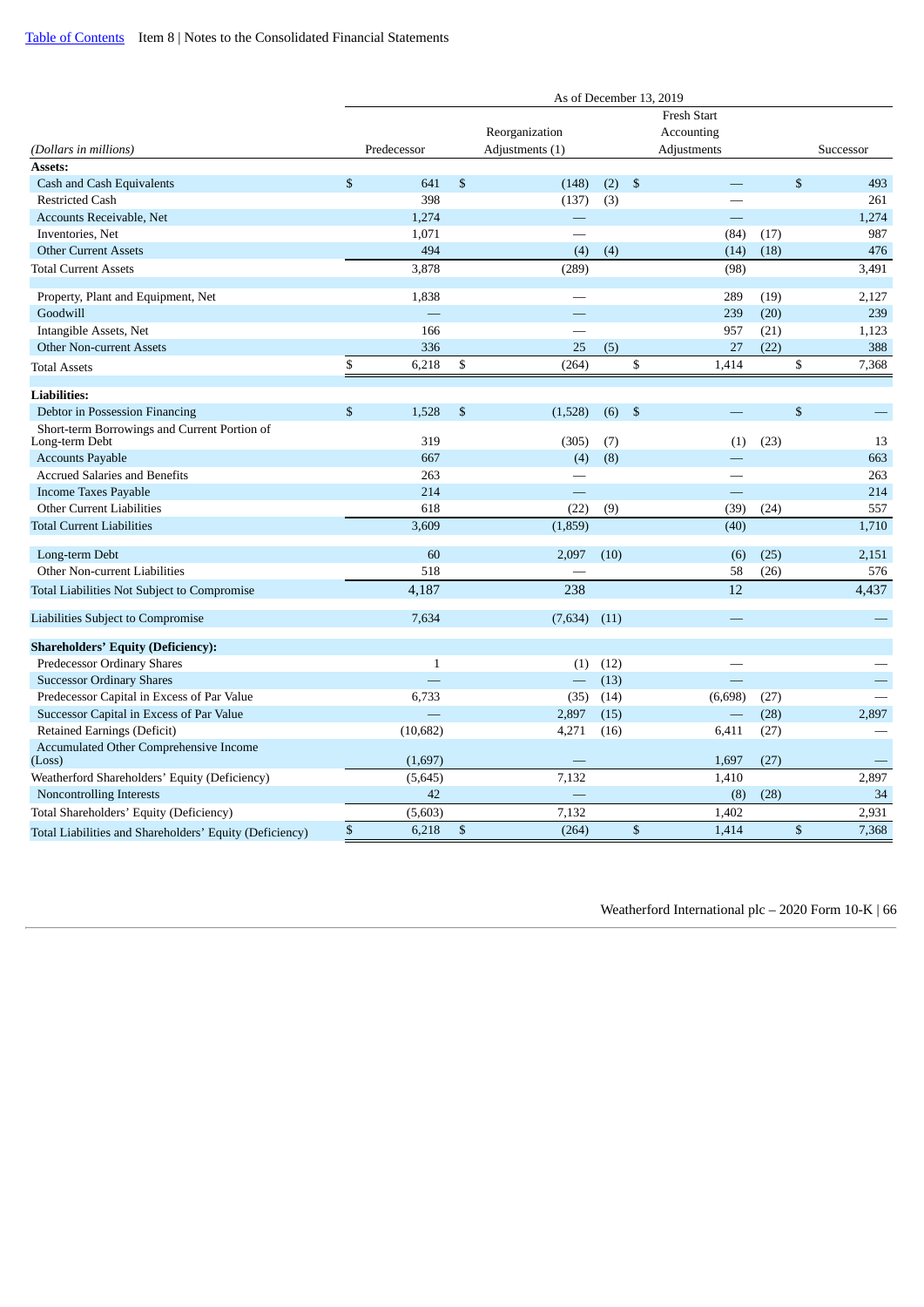# *Reorganization Adjustments (Dollars in Millions)*

Reorganization adjustments required in connection with the application of Fresh Start Accounting and the allocation of the enterprise value to our individual assets and liabilities by reporting unit resulted in the following Reorganization Adjustments.

- (1) Represent amounts recorded as of the Effective Date for the implementation of the Plan, including, among other items, settlement of the Predecessor's liabilities subject to compromise, repayment of certain of the Predecessor's debt, issuances of the Successor's common shares, proceeds received from the Successor's debt offering and transfer of restricted cash for the issuance of the Successor's debt.
- (2) Net change in Cash and Cash Equivalents:

| Proceeds from Exit Notes                                                | S | 1,600   |
|-------------------------------------------------------------------------|---|---------|
| Cash Collateral Released                                                |   | 167     |
| Payment in full on the DIP Credit Agreement and related unpaid interest |   | (1,531) |
| Payment in full on the A&R Credit Agreement and related unpaid interest |   | (306)   |
| Payment to Escrow Remaining Professional Fees                           |   | (30)    |
| Payment on Deferred Financing Fees for Exit Credit Agreements           |   | (22)    |
| Payments on Other Liabilities                                           |   | (18)    |
| Payment on Professional Fees not escrowed                               |   | (8)     |
| Net Change in Cash and Cash Equivalents                                 |   | (148)   |

(3) Net change in Restricted Cash:

| Payment to Escrow Professional Fees | 30 |
|-------------------------------------|----|
| Cash Collateral Released            |    |
| Net Change in Restricted Cash       |    |

- (4) Represents the reclass of amounts to deferred financing fees on the Exit Credit Agreements.
- (5) Net change in Other Non-current Assets include the following:

| Payment on Deferred Financing Fees, Including Professional Fees, on the Exit Credit Agreements.        | P. |              |
|--------------------------------------------------------------------------------------------------------|----|--------------|
| Reclass of amounts from Other Current Assets to deferred financing fees on the Exit Credit Agreements. |    | $\mathbf{A}$ |
| Accrual of Deferred Financing Fees on the Exit Credit Agreements                                       |    | $\mathbf{1}$ |
| Write-off of Deferred Financing Fees on the A&R Credit Agreement                                       |    | (2)          |
| Net Change in Other Non-current Assets                                                                 |    |              |
|                                                                                                        |    |              |

- (6) Represents the payment in full on the DIP Credit Agreement Principal.
- (7) Represents the payment in full on the A&R Credit Agreement Principal.
- (8) The decrease in Accounts Payable represents the payment on professional fees offset by the accrual of deferred financing fees.
- (9) Net change in Other Current Liabilities include the following:

| Payments of Other Liabilities                   | (18) |
|-------------------------------------------------|------|
| Payment of Interest on the DIP Credit Agreement |      |
| Payment of Interest on the A&R Credit Agreement |      |
| Net Change in Other Current Liabilities         |      |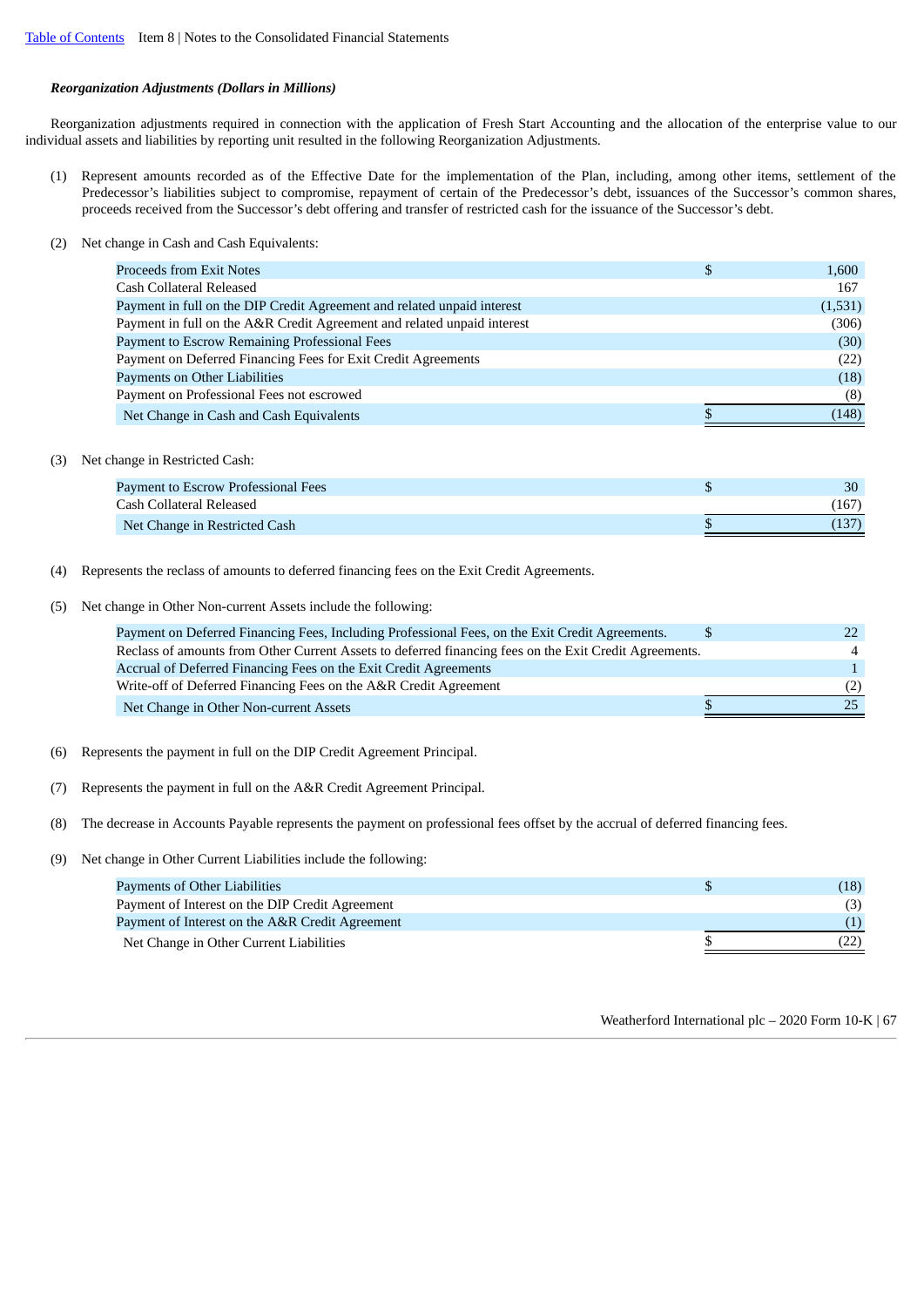- (10) Changes in Long-term debt include the issuance of the unsecured 11.00% Exit Notes Due 2024 which is comprised of \$1.6 billion of the Exit Rights Offering Notes and \$500 million of the Exit Takeback Notes, offset by the accrual of deferred financing fees.
- (11) Liabilities Subject to Compromise to be settled in accordance with the Plan and the resulting gain were determined as follows:

| Liabilities Subject to Compromise                       | 7.634   |
|---------------------------------------------------------|---------|
| Distribution of equity to creditors                     | (2,837) |
| Issue Exit Takeback Notes to creditors                  | (500)   |
| Gain on Settlement of Liabilities Subject to Compromise | 4.297   |

- (12) Represents the cancellation of Predecessor Ordinary Shares at Par Value.
- (13) Represents the issuance of New Ordinary Shares to Creditors and Prior Ordinary Share Holders at Par Value.
- (14) Net change in Predecessor Capital in Excess of Par Value include the following:

| Acceleration of share-based compensation                        | 24   |
|-----------------------------------------------------------------|------|
| Cancellation of Predecessor Ordinary Shares                     |      |
| Issuance of New Ordinary Shares to Prior Ordinary Share Holders | (29) |
| Issuance of New Warrant to Prior Ordinary Share Holders         | (31) |
| Net Change in Predecessor Capital in Excess of Par Value        | (35) |

(15) Net change in Successor Capital in Excess of Par Value include the following:

| Issuance of New Ordinary Shares to Creditors                    | 2.837 |
|-----------------------------------------------------------------|-------|
| Issuance of New Warrant to Prior Ordinary Share Holders         |       |
| Issuance of New Ordinary Shares to Prior Ordinary Share Holders | 29    |
| Net Change in Successor Capital in Excess of Par Value          | 2.897 |

# (16) Net Change in Retained Deficit include the following:

| Gain on Settlement of Liabilities Subject to Compromise          | 4.297 |
|------------------------------------------------------------------|-------|
| Acceleration of share-based compensation                         | (24)  |
| Write-off of deferred financing fees on the A&R Credit Agreement | (2)   |
| Net Change in Retained Deficit                                   | 4.271 |

# *Fresh Start Adjustments (Dollars in Millions)*

(17) Changes in Inventories, Net reflect the fair value adjustment of \$84 million.

|                                        | <b>Successor Fair</b><br>Value | Predecessor<br><b>Historical Value</b> |       |  |
|----------------------------------------|--------------------------------|----------------------------------------|-------|--|
| Raw Materials, Components and Supplies | 78                             |                                        | 78    |  |
| Work in Process                        | 51                             |                                        | 55    |  |
| <b>Finished Goods</b>                  | 858                            |                                        | 938   |  |
| Totals                                 | 987                            |                                        | 1.071 |  |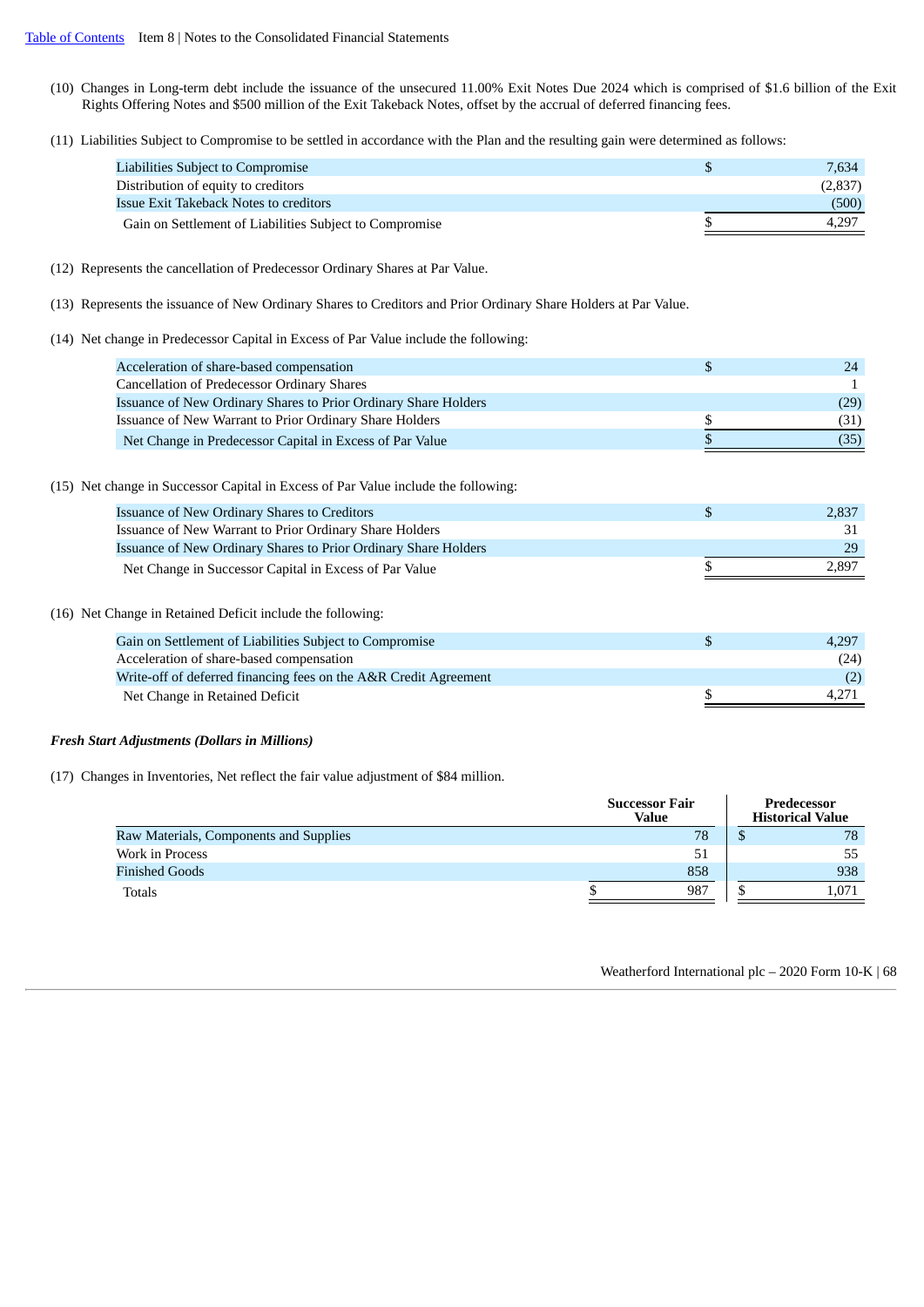- (18) Reflects the elimination of current deferred costs associated with contracts with customers of \$10 million and the elimination of certain prepaid taxes of \$4 million due to the adoption of Fresh Start Accounting.
- (19) Changes in Property, Plant and Equipment, Net reflect the fair value adjustment of \$289 million.

|                                            |   | <b>Successor Fair</b><br>Value |  | Predecessor<br><b>Historical Value</b> |
|--------------------------------------------|---|--------------------------------|--|----------------------------------------|
| Land, Buildings and Leasehold Improvements | Φ | 569                            |  | 1,205                                  |
| Rental and Service Equipment               |   | 1,280                          |  | 4,697                                  |
| Machinery and Other                        |   | 278                            |  | 1,543                                  |
|                                            |   | 2,127                          |  | 7.445                                  |
| <b>Less: Accumulated Depreciation</b>      |   |                                |  | (5,607)                                |
| Property, Plant and Equipment, Net         |   | 2,127                          |  | 1,838                                  |

# (20) Reflects the recognition of Goodwill.

(21) Changes in Intangible Assets reflect the fair value adjustment of \$957 million.

|                                             | <b>Successor Fair</b><br><b>Value</b> |       | Predecessor<br><b>Historical Value</b> |     |
|---------------------------------------------|---------------------------------------|-------|----------------------------------------|-----|
| Developed and Acquired Technology           |                                       | 728   |                                        | 74  |
| Trade Name                                  |                                       | 395   |                                        |     |
| <b>Customer Relationships and Contracts</b> |                                       | _     |                                        | 39  |
| Other                                       |                                       |       |                                        | 53  |
| <b>Totals</b>                               |                                       | 1,123 |                                        | 166 |

- (22) Reflects the fair value adjustment to the increase the Company's Right of Use Assets by \$13 million and Non-current Deferred Tax Asset by \$14 million.
- (23) Reflects the fair value adjustment to the Company's current portion of financed lease obligations.
- (24) Reflects the fair value adjustments to (i) increase the current portion of operating lease obligations by \$5 million, (ii) decrease deferred revenues associated with contracts with customers by \$29 million, and (iii) decrease intangible liability by \$15 million.
- (25) Reflects the fair value adjustment to the Company's long-term portion of financed lease obligations.
- (26) Reflects the fair value adjustment to (i) increase the long-term portion of operating lease obligations by \$22 million, (ii) decrease the intangible liability by \$7 million, and (iii) record a Non-current Deferred Tax Liability of \$43 million.
- (27) Reflects the cumulative impact of Fresh Start Accounting adjustments discussed herein and the elimination of Predecessor accumulated other comprehensive loss and Predecessor accumulated deficit.
- (28) Reflects the fair value adjustment to noncontrolling ownership interests in certain subsidiaries.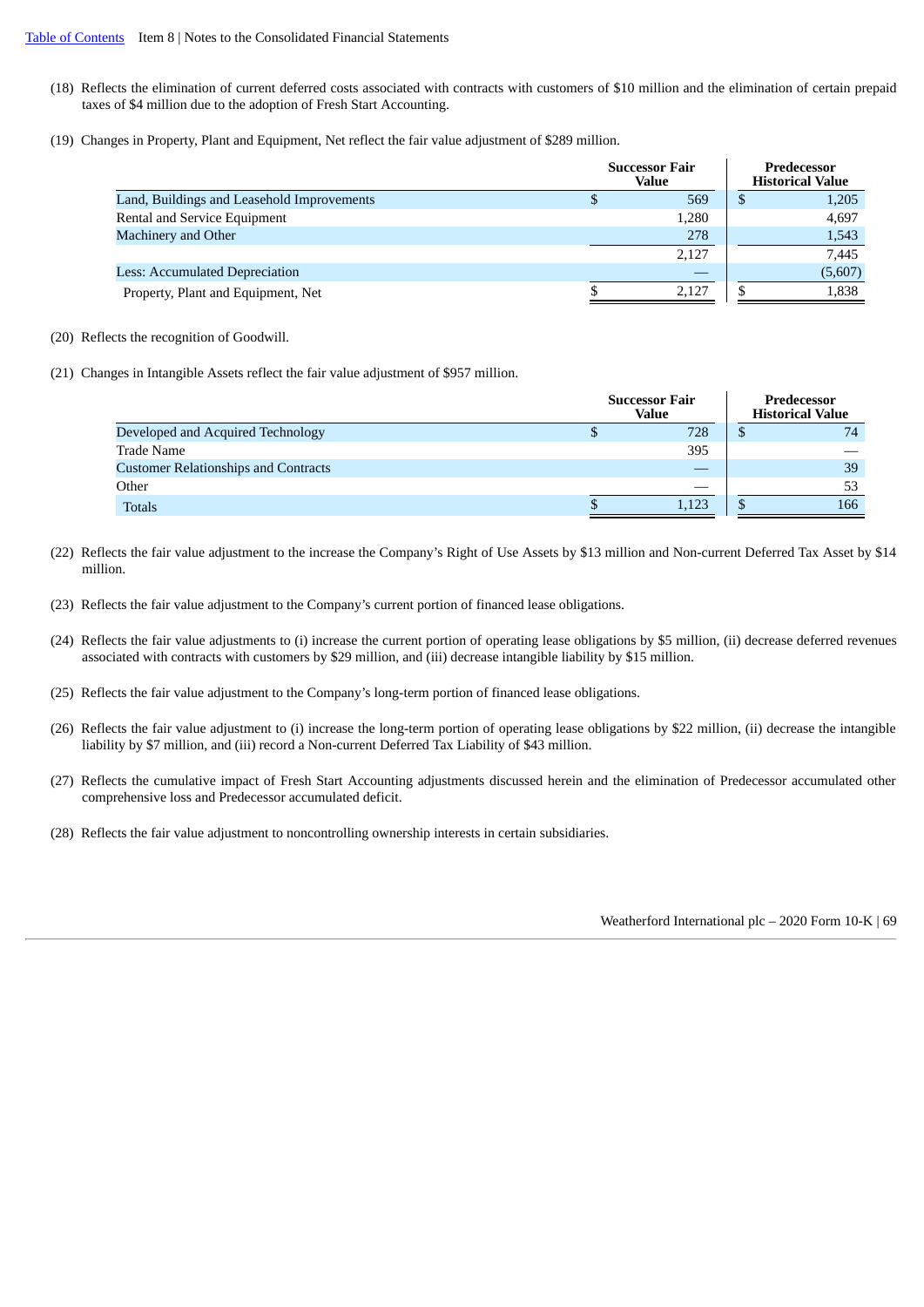# **4. Impairments and Other Charges**

We recorded the following in "Impairments and Other Charges" on the accompanying Consolidated Statements of Operations:

|                                            | <b>Successor</b> |            |                                | Predecessor        |          |    |                   |
|--------------------------------------------|------------------|------------|--------------------------------|--------------------|----------|----|-------------------|
|                                            |                  |            | <b>Period From</b>             | <b>Period From</b> |          |    |                   |
|                                            |                  | Year       | 12/14/2019                     |                    | 1/1/2019 |    |                   |
|                                            |                  | Ended      | through                        |                    | through  |    | <b>Year Ended</b> |
| (Dollars in millions)                      |                  | 12/31/2020 | 12/31/2019                     | 12/13/2019         |          |    | 12/31/2018        |
| Long-lived Asset Impairments               |                  | 814 \$     |                                |                    | 20       | -S | 151               |
| Goodwill Impairment                        |                  | 239        |                                |                    | 730      |    | 1,917             |
| <b>Inventory Charges</b>                   |                  | 138        | $-$                            |                    | 117      |    |                   |
| Asset Write-downs and Rigs Related Charges |                  | 11         | $\overbrace{\hspace{25mm}}^{}$ |                    | 132      |    | 58                |
| Other Charges, Net                         |                  | 34         | –                              |                    | 105      |    | 29                |
| Total Impairment and Other Charges         |                  | 1,236 \$   |                                |                    | 1,104    | S  | 2,155             |

We recognized long-lived asset and goodwill impairments as further described in "Note 10 – Long-Lived Asset Impairments" and "Note 11 – Goodwill and Intangible Assets", respectively and inventory charges as further described in "Note 7 – Inventories, Net". See also "Note 8 – Business Combinations and Divestitures."

### **5. New Accounting Pronouncements**

#### *Accounting Standards Adopted*

On January 1, 2020, we adopted Financial Accounting Standards Board Accounting Standards Update No. 2016-13, Financial Instruments – Credit Losses (Topic 326): Measurement of Credit Losses on Financial Instruments, which replaces the incurred loss impairment methodology in previous U.S. GAAP with a methodology (Current Expected Credit Losses model, or CECL) that reflects expected credit losses and requires consideration of a broader range of reasonable and supportable information to determine credit loss estimates. We estimate expected credit losses for financial assets held at the reporting date based on historical experience, current conditions, and reasonable and supportable forecasts. Our customer base has generally similar collectability risk characteristics, although risk profiles can vary between larger independent customers and state-owned customers, which may have a lower risk than smaller independent customers. The updated guidance applies to (i) loans, accounts receivable, trade receivables, and other financial assets measured at amortized cost, and (ii) loan commitments and other off-balance sheet credit exposures. The adoption of this standard update did not have a material impact on our 2020 Consolidated Financial Statements.

# *Accounting Standards Issued Not Yet Adopted*

Evaluations of all other new accounting pronouncements that have been issued, but not yet effective are on-going, and at this time are not expected to have a material impact on our Consolidated Financial Statements.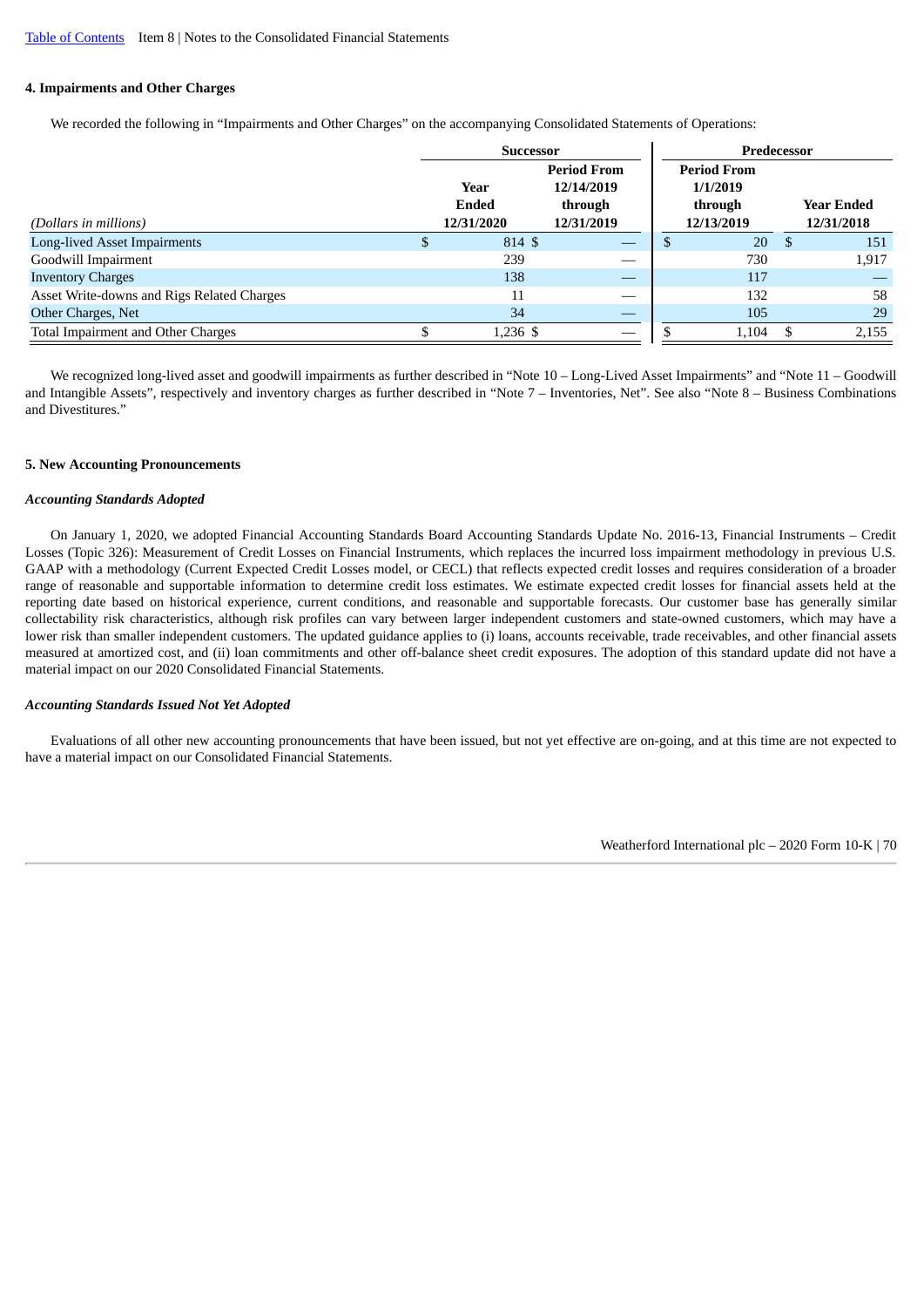# **6. Accounts Receivable Factoring**

From time to time, we participate in factoring arrangements to sell accounts receivable to third-party financial institutions. Our factoring transactions were recognized as sales, and the proceeds are included as operating cash flows in our Consolidated Statements of Cash Flows. The loss on sale of accounts receivable was immaterial for all periods. The following table presents accounts receivable sold and the cash proceeds, net of discount and hold-back.

|                                                | <b>Successor</b> |  |                    |  |         | Predecessor        |       |            |  |
|------------------------------------------------|------------------|--|--------------------|--|---------|--------------------|-------|------------|--|
|                                                |                  |  | <b>Period From</b> |  |         | <b>Period From</b> |       |            |  |
|                                                | Year             |  | 12/14/2019         |  |         | 1/1/2019           |       | Year       |  |
|                                                | Ended            |  | through            |  | through |                    | Ended |            |  |
| (Dollars in millions)                          | 12/31/2020       |  | 12/31/2019         |  |         | 12/13/2019         |       | 12/31/2018 |  |
| <b>Accounts Receivable Sold</b>                | 90               |  |                    |  |         | 199                |       | 382        |  |
| Cash Proceeds from Sale of Accounts Receivable | 79               |  |                    |  |         | 186                |       | 373        |  |

# **7. Inventories, Net**

Inventories, net of reserves of \$119 million and \$0 as of December 31, 2020 and December 31, 2019, respectively, by category were as follows:

|                                        | December 31, |      |  |
|----------------------------------------|--------------|------|--|
| (Dollars in millions)                  | 2020         | 2019 |  |
| <b>Finished Goods</b>                  | 655 \$       | 830  |  |
| Raw Materials, Components and Supplies | 62           | 142  |  |
| <b>Total Inventory</b>                 | 717 \$       | 972  |  |

During the 2020 and 2019 Successor Periods and the 2019 and 2018 Predecessor Periods, inventory charges were \$210 million, \$0, \$159 million and \$80 million, respectively. Inventory charges recognized included write-downs for excess and obsolete inventory considered commercially unviable or technologically obsolete considering current and future demand, as a result of the volatility in oil and gas commodity demand, the downturn in the oil and gas industry and in 2020, the impact of the COVID-19 pandemic. These charges were recognized in the following captions on our Consolidated Statements of Operations:

|                                                      | Successor |            |                    |    | Predecessor        |  |            |  |  |
|------------------------------------------------------|-----------|------------|--------------------|----|--------------------|--|------------|--|--|
|                                                      |           |            | <b>Period From</b> |    | <b>Period From</b> |  |            |  |  |
|                                                      |           | Year       | 12/14/2019         |    | 1/1/2019           |  | Year       |  |  |
|                                                      |           | Ended      | through            |    | through            |  | Ended      |  |  |
| (Dollars in millions)                                |           | 12/31/2020 | 12/31/2019         |    | 12/13/2019         |  | 12/31/2018 |  |  |
| Inventory Charges in "Impairments and Other Charges" |           | 138 \$     |                    | ۰D | 117                |  |            |  |  |
| Inventory Charges in "Cost of Products"              |           | 57         |                    |    | 18                 |  | 80         |  |  |
| Inventory Charges in "Restructuring Charges"         |           | 15         |                    |    | 24                 |  |            |  |  |
| <b>Total Inventory Charges</b>                       |           | 210 \$     | _                  |    | 159                |  | 80         |  |  |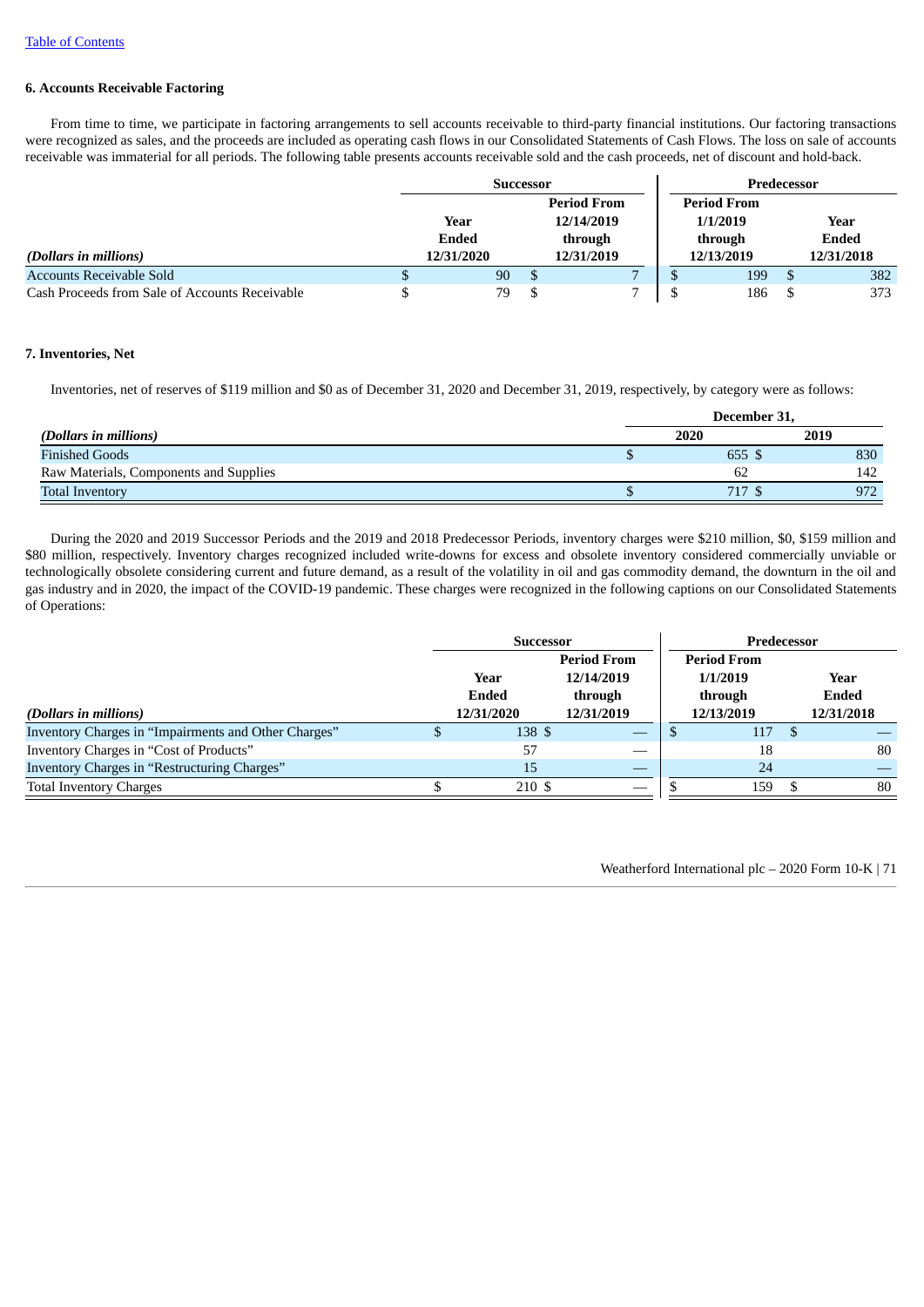## **8. Business Combinations and Divestitures**

### *Acquisitions*

We did not have any acquisitions of businesses during the years ended December 31, 2020 or 2019.

In the 2018 Predecessor Period we acquired the remaining 50% equity interest in our Qatari joint venture that we previously consolidated and accounted for as an equity method investment. The total consideration to purchase the remaining equity interest was \$87 million, which is comprised of a cash consideration of \$72 million (\$48 million in the year of closing and \$24 million deferred consideration to be paid two years from closing) and an estimated contingent consideration of \$15 million related to services the Qatari entity will render under new contracts. As a result of this step acquisition transaction with a change in control, we remeasured our previously held equity investment to fair value and recognized a \$12 million gain in the 2018 Predecessor Period. We paid the \$24 million deferred consideration in the 2020 Successor Period.

## *Divestitures*

We did not have any significant divestitures of businesses during the Successor year ended December 31, 2020.

On April 30, 2019, we completed the sale of our Reservoir Solutions business, also known as our laboratory services business to Oil & Gas Labs, LLC, an affiliate of CSL Capital Management, L.P., for an aggregate purchase price of \$206 million in cash, subject to escrow release and customary post-closing working capital adjustments. The business disposition included our laboratory and geological analysis business, including the transfer of substantially all personnel and associated contracts related to the business. We recognized a gain of \$117 million and divested a carrying amount of \$61 million in net assets.

On April 30, 2019, we completed the sale of our surface data logging business to Excellence Logging for \$50 million in total consideration, subject to customary post-closing working capital adjustments. The business disposition included our surface data logging equipment, technology and associated contracts related to the business. We recognized an insignificant loss and divested a carrying amount of \$34 million in net assets.

In the 2019 Predecessor Period, we completed the final closings in a series of closings pursuant to the purchase and sale agreements entered into with ADES International Holding Ltd. in July of 2018 to sell our land drilling rig operations in Algeria, Kuwait and Saudi Arabia, as well as two idle land rigs in Iraq, for an aggregate purchase price of \$288 million. In the 2018 Predecessor Period, we received gross proceeds of \$216 million and recognized a loss of \$9 million after recognizing asset write-down charges of \$58 million for deferred mobilization costs and other rigs related assets as such costs were no longer recoverable. The carrying amount of the assets and liabilities sold in 2018 totaled \$253 million and \$36 million, respectively, to include PP&E, inventory, accounts receivable and other assets and liabilities. In the 2019 Predecessor Period we received the remaining gross proceeds of \$72 million and recognized a loss of \$6 million. The carrying amounts of net assets divested during the 2019 Predecessor Period was \$66 million. We divested several of our remaining rig assets through separate asset sale agreements throughout 2019.

In the 2018 Predecessor Period, we completed the sale of our continuous sucker rod service business in Canada for a purchase price of \$25 million and recognized a gain of \$2 million. During 2018, we also completed the sale of an equity investment in a joint venture for \$12.5 million and recognized a gain of \$3 million.

See "Note 10 – Long-Lived Asset Impairments" for further details related to impairments and those specific to our land drilling rigs assets.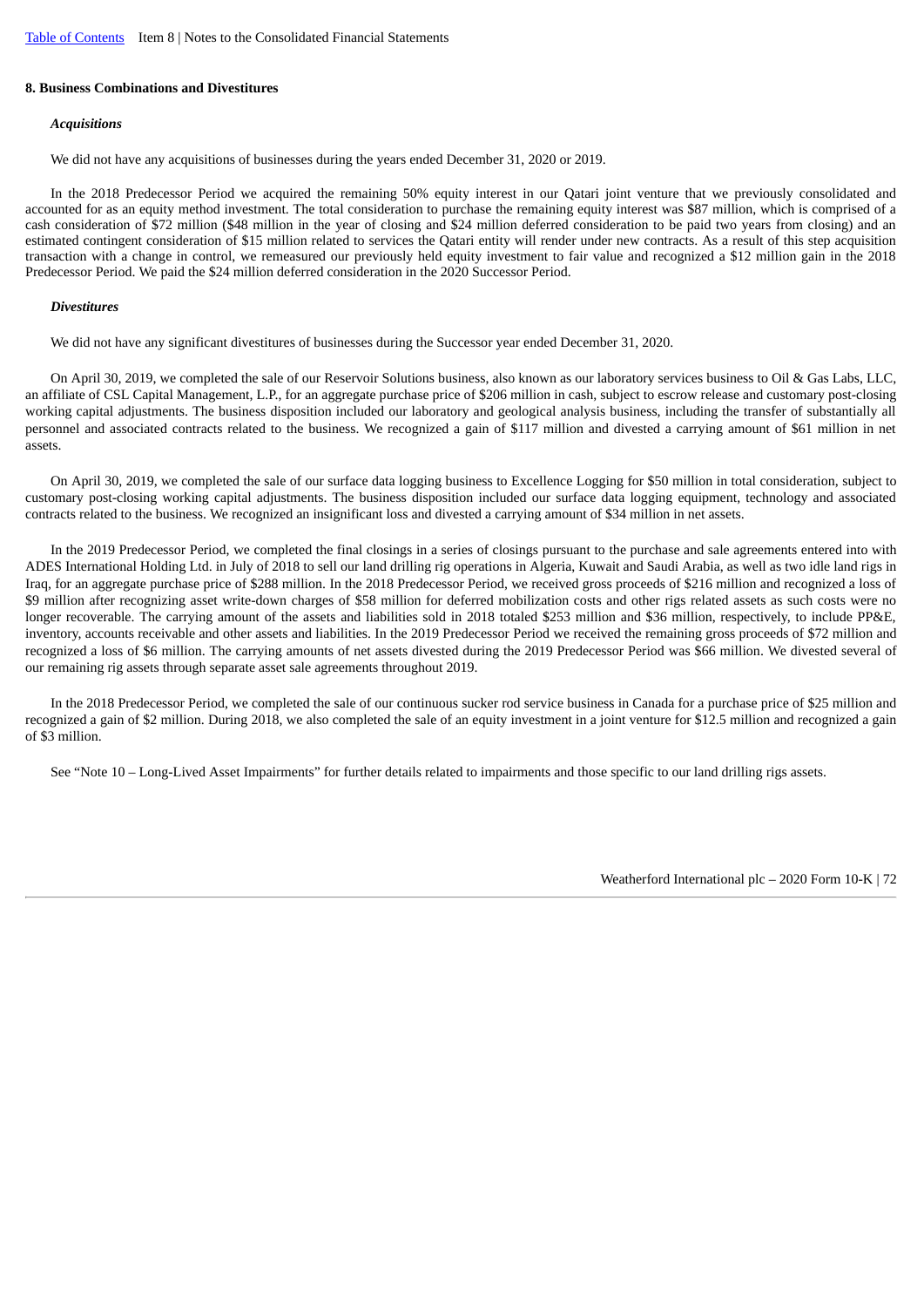# **9. Property, Plant and Equipment, Net**

Property, plant and equipment, net was composed of the following:

|                                            | December 31. |            |       |  |  |  |  |  |
|--------------------------------------------|--------------|------------|-------|--|--|--|--|--|
| (Dollars in millions)                      |              | 2020       | 2019  |  |  |  |  |  |
| Land, Buildings and Leasehold Improvements |              | 515 S      | 571   |  |  |  |  |  |
| Rental and Service Equipment               |              | 869        | 1,296 |  |  |  |  |  |
| Machinery and Other                        |              | 219        | 280   |  |  |  |  |  |
|                                            |              | 1,603      | 2,147 |  |  |  |  |  |
| Less: Accumulated Depreciation             |              | 367        | 25    |  |  |  |  |  |
| Property, Plant and Equipment, Net         |              | $1,236$ \$ | 2,122 |  |  |  |  |  |

Depreciation expense was \$340 million, \$25 million, \$386 million, and \$493 million for the 2020 and 2019 Successor Periods and the 2019 and 2018 Predecessor Periods, respectively.

See "Note 10 – Long-Lived Asset Impairments" for additional information on property, plant and equipment impairments.

# **10. Long-Lived Asset Impairments**

The unprecedented global economic and industry conditions attributable to the COVID-19 pandemic resulting in the significant volatility in the energy industry impacting the demand for our products and services were identified as long-lived asset impairment indicators. As a result, we performed impairment assessments quarterly in 2020 through analysis of the undiscounted cash flow of our asset groups, which include property, plant and equipment, definite-lived intangible assets, goodwill and right of use assets. As of March 31, 2020, and as of June 30, 2020, we identified that impairment occurred in certain asset groups and with the assistance of third-party valuation advisors we determined the fair value of those asset groups. Based on our impairment tests, we determined the carrying amount of certain long-lived asset groups exceeded their respective fair values and we recognized \$814 million of longlived asset impairments in "Impairments and Other Charges" on the accompanying Consolidated Statements of Operations.

The fair values of certain of our long-lived asset groups were determined using discounted cash flow or Level 3 fair value analyses. The income approach required significant assumptions to determine the fair value of an asset or asset group including the estimated discounted future cash flows, specifically the forecasted revenue, forecasted operating margins and the discount rate. The table below details the Successor long-lived asset impairments by asset and segment recognized for the year ended December 31, 2020.

| (Dollars in millions)           | Western<br><b>Hemisphere</b> | Eastern<br>Hemisphere | Total |     |
|---------------------------------|------------------------------|-----------------------|-------|-----|
| Property, Plant and Equipment   | 316 \$                       | 255S                  |       | 571 |
| Intangible Assets               | 43                           | 112                   |       | 155 |
| <b>Right of Use Assets</b>      | 56                           | 32                    |       | 88  |
| <b>Total Impairment Charges</b> | 415 \$                       | 399 \$                |       | 814 |

We recognized long-lived asset impairments of \$20 million for the 2019 Predecessor Period to write-down our land drilling rigs in our Western Hemisphere segment totaling \$13 million and Eastern Hemisphere totaling \$7 million.

During 2018, we recognized long-lived asset impairments of \$151 million (\$46 million in our Western Hemisphere and \$105 million in our Eastern Hemisphere segments) to write-down our land drilling rigs assets. See "Note 8 – Business Combinations and Divestitures" and "Note 15 – Fair Value of Financial Instruments, Assets and Other Assets" for more details.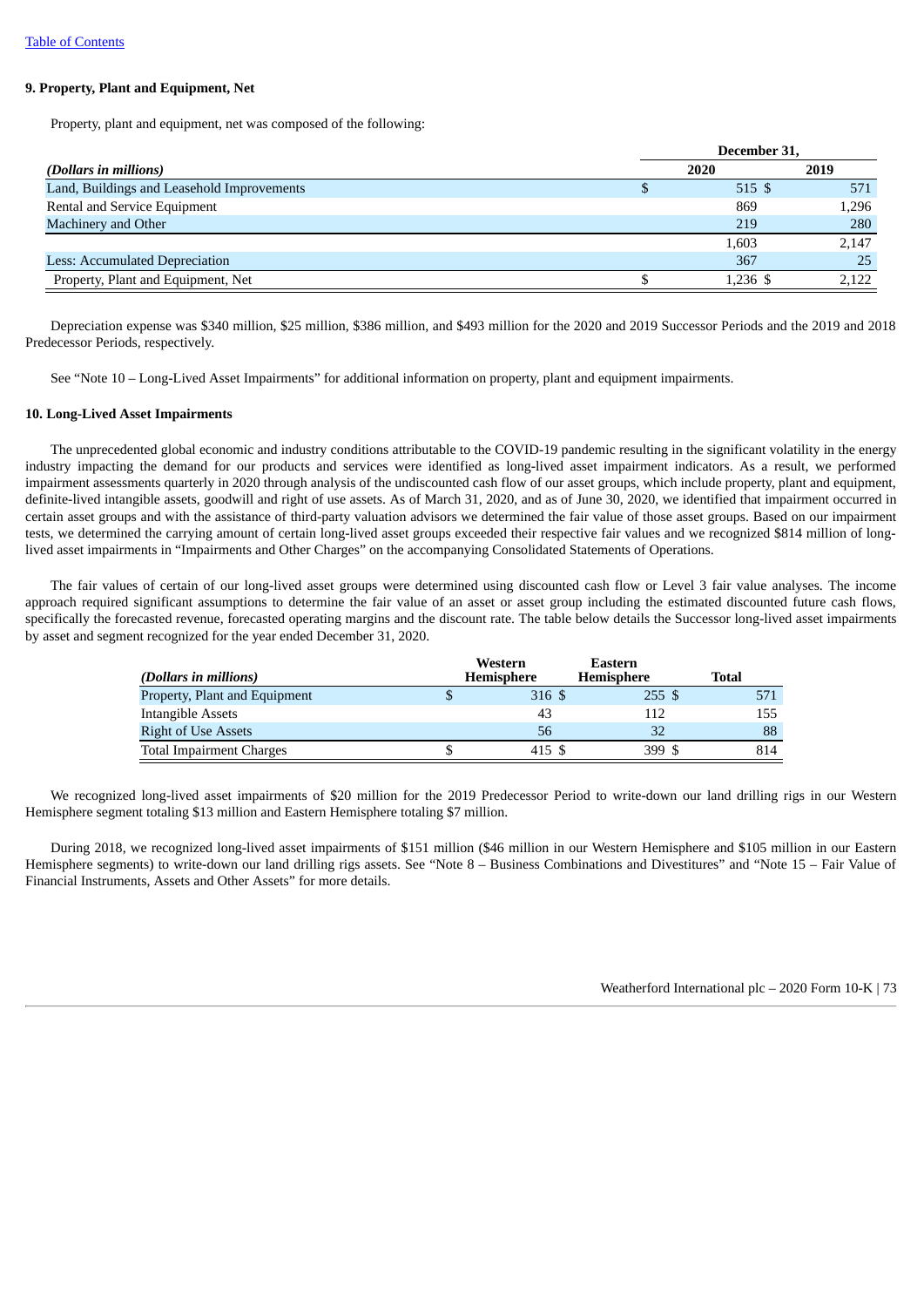### **11. Goodwill and Intangible Assets**

#### *Successor Goodwill Recognition and Impairment*

As a result of Fresh Start Accounting, we recognized \$239 million of goodwill in our Middle East and North Africa ("MENA") and Russia, Turkmenistan and Kazakhstan ("Russia") reporting units. During the first half of 2020 we identified the impairment indicators as discussed in "Note 10 – Long-Lived Asset Impairments" that triggered interim quantitative goodwill assessments as of March 31, 2020 and June 30, 2020. The fair values of our reporting units were determined using a combination of the income approach and the market approach for comparable companies in our industry, a Level 3 fair value analysis. Determining the fair value of the reporting units requires management to develop significant judgments, including estimating discounted future cash flows by reporting unit, specifically forecasted revenue, forecasted operating margins and discount rates. We determined that the fair value of our reporting units were less than their carrying values and as a result of our impairment tests, we fully impaired our goodwill in the MENA and Russia reporting units as presented in "Impairments and Other Charges" on the accompanying Consolidated Statements of Operations.

The changes in the carrying amount of goodwill by reporting segment for the years ended December 31, 2020 and 2019, are presented in the following table.

|                                                   | Western |            |  | Eastern           |       |                |  |
|---------------------------------------------------|---------|------------|--|-------------------|-------|----------------|--|
| (Dollars in millions)                             |         | Hemisphere |  | <b>Hemisphere</b> | Total |                |  |
| <b>Balance at December 31, 2018 (Predecessor)</b> |         | 494        |  | 219               |       | 713            |  |
| Impairment                                        |         | (508)      |  | (222)             |       | (730)          |  |
| Reclassification from assets held for sale        |         | 4          |  |                   |       | $\overline{4}$ |  |
| Foreign currency translation                      |         | 10         |  |                   |       | 13             |  |
| <b>Balance at December 13, 2019 (Predecessor)</b> |         |            |  |                   |       |                |  |
| <b>Fresh Start Accounting Valuation</b>           |         |            |  | 239               |       | 239            |  |
| <b>Balance at December 31, 2019 (Successor)</b>   |         |            |  | 239               | S.    | 239            |  |
| Impairment                                        |         |            |  | (239)             |       | (239)          |  |
| <b>Balance at December 31, 2020 (Successor)</b>   |         |            |  |                   |       |                |  |

#### *Predecessor Period Goodwill Impairments and Assessment Factors*

The Predecessor impairment indicators during 2019 and 2018 were a result of lower activity levels and lower exploration and production capital spending that resulted in a decline in drilling activity and forecasted growth in all our reporting units. Our lower than expected and forecasted financial results were due to the continued weakness within the energy market and consequently our inability to quickly and significantly reduce our cost structure under our restructuring plans savings.

In the 2019 Predecessor Period, our goodwill impairment tests indicated that goodwill for all our reporting units in the Western Hemisphere and Eastern Hemisphere were impaired and as a result we incurred a goodwill impairment charge of \$730 million. In 2018, our annual and interim goodwill impairment tests indicated that our goodwill was impaired and as a result we incurred a goodwill impairment charge of \$1.9 billion, of which \$1.4 billion was related to our Western Hemisphere segment and \$537 million was related to our Eastern Hemisphere segment.

The cumulative impairment loss for goodwill was \$239 million for the Successor and \$3.4 billion for Predecessor periods.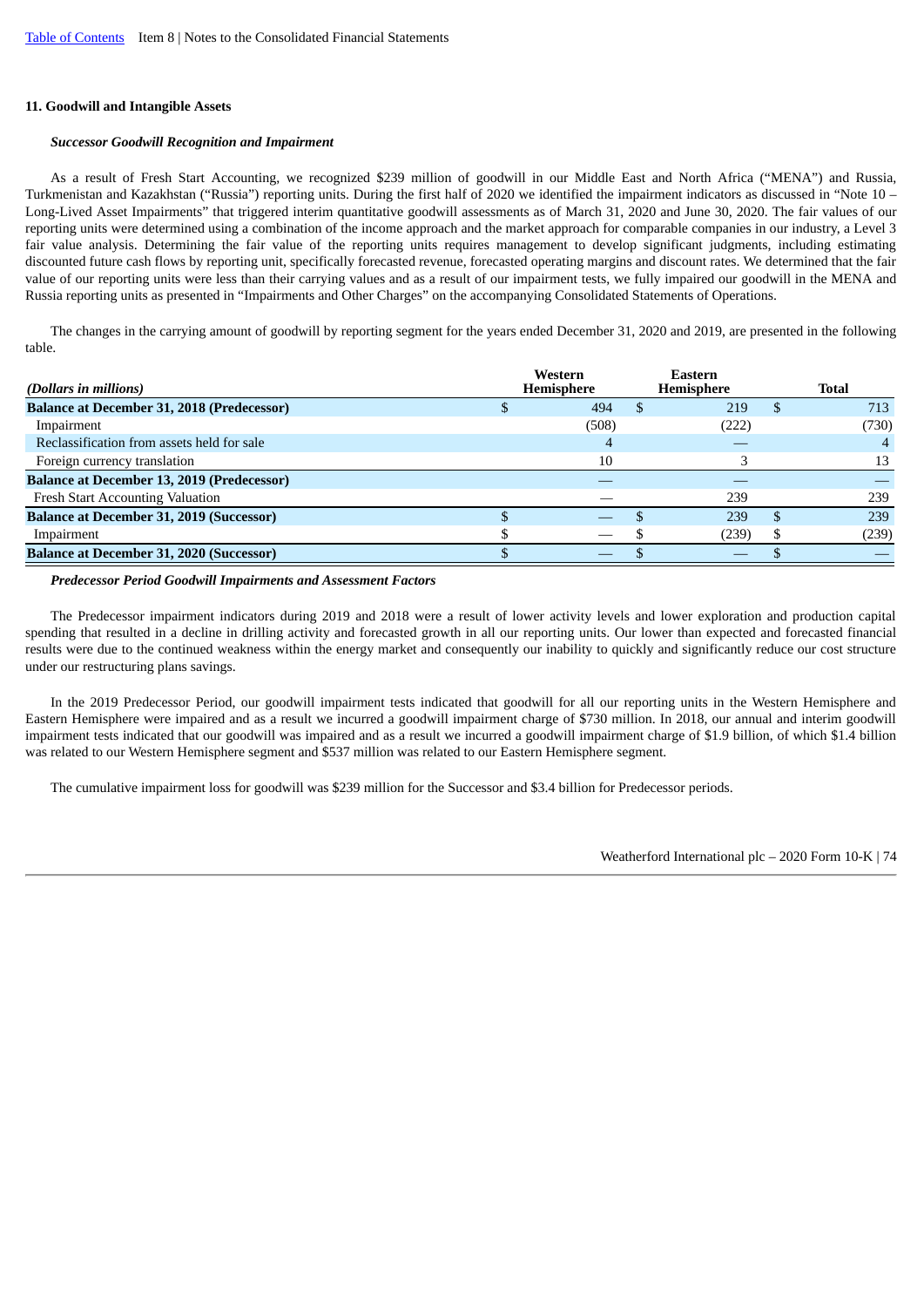# *Intangible Assets*

The components of intangible assets were as follows:

| <b>December 31, 2020</b> |               |  |                     |  |               |  |  |
|--------------------------|---------------|--|---------------------|--|---------------|--|--|
|                          | Gross         |  |                     |  | <b>Net</b>    |  |  |
|                          | Carrying      |  | Accumulated         |  | Intangible    |  |  |
|                          | <b>Amount</b> |  | <b>Amortization</b> |  | <b>Assets</b> |  |  |
| Φ                        | 588           |  | (132)               |  | 456           |  |  |
|                          | 395           |  | (41)                |  | 354           |  |  |
|                          | 983           |  | (173)               |  | 810           |  |  |
|                          |               |  |                     |  |               |  |  |

|                                   | <b>December 31, 2019</b> |  |                     |     |                          |  |  |  |
|-----------------------------------|--------------------------|--|---------------------|-----|--------------------------|--|--|--|
|                                   | Gross<br><b>Carrying</b> |  | Accumulated         |     | <b>Net</b><br>Intangible |  |  |  |
| (Dollars in millions)             | <b>Amount</b>            |  | <b>Amortization</b> |     | <b>Assets</b>            |  |  |  |
| Developed and Acquired Technology | 728                      |  | (7)                 | ⊩ D | 721                      |  |  |  |
| <b>Trade Names</b>                | 395                      |  | (2)                 |     | 393                      |  |  |  |
| <b>Totals</b>                     | 1,123                    |  | (9)                 |     | 1,114                    |  |  |  |

We recognized an impairment of \$155 million of our developed and acquired technology in "Impairments and Other Charges" on the accompanying Consolidated Statements of Operations during the Successor year ended December 31, 2020.

Amortization expense was \$163 million in the Successor year ended December 31, 2020, \$9 million in the 2019 Successor Period, \$61 million in the 2019 Predecessor Period and \$63 million in the Predecessor year ended December 31, 2018. Based on the carrying value of intangible assets at December 31, 2020, amortization expense for the subsequent five years is estimated as follows (dollars in millions):

| <b>Period</b> |   | <b>Amount</b> |
|---------------|---|---------------|
| 2021          | Č | 157           |
| 2022          |   | 157           |
| 2023          |   | 157           |
| 2024          |   | 144           |
| 2025          |   | 40            |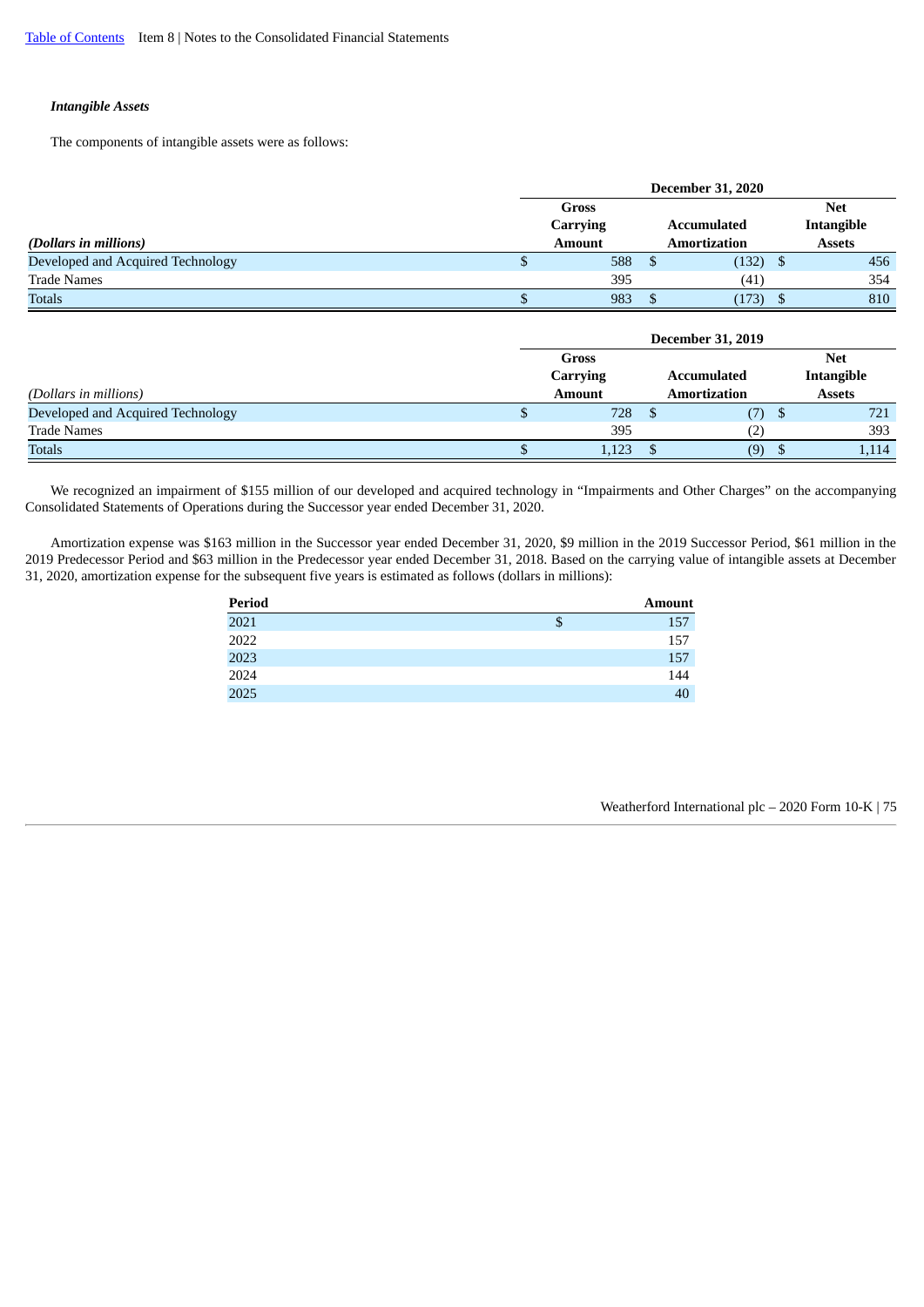# **12. Restructuring Charges**

In response to the impact of our business from the COVID-19 pandemic and the significant and sudden changes in oil and gas prices, we have continued to develop and execute on plans to rationalize and restructure our business and right-size our operations and personnel. Additional charges with respect to our ongoing cost reduction actions may be recognized in subsequent periods.

The following table presents restructuring charges for the Successor and Predecessor Periods.

|                                    | Successor |                             |                                                           |                          |  |                                                           | Predecessor |                             |  |
|------------------------------------|-----------|-----------------------------|-----------------------------------------------------------|--------------------------|--|-----------------------------------------------------------|-------------|-----------------------------|--|
| (Dollars in millions)              |           | Year<br>Ended<br>12/31/2020 | <b>Period From</b><br>12/14/2019<br>through<br>12/31/2019 |                          |  | <b>Period From</b><br>01/01/2019<br>through<br>12/13/2019 |             | Year<br>Ended<br>12/31/2018 |  |
| <b>Severance Charges</b>           |           | 132                         | -S                                                        | $\overline{\phantom{m}}$ |  | 53                                                        | - \$        | 61                          |  |
| <b>Facility Exit Charges</b>       |           | 10                          |                                                           | __                       |  | 99                                                        |             | 61                          |  |
| <b>Inventory Charges</b>           |           | 15                          |                                                           | __                       |  | 24                                                        |             |                             |  |
| Property, Plant and Equipment      |           | 40                          |                                                           |                          |  | 13                                                        |             |                             |  |
| Right of Use and Other Assets      |           | 9                           |                                                           | $-$                      |  |                                                           |             |                             |  |
| <b>Total Restructuring Charges</b> |           | 206                         | -S                                                        |                          |  | 189                                                       |             | 126                         |  |

The following table presents total restructuring charges by reporting segment and Corporate for the Successor and Predecessor Periods.

|                                    | Successor                                |     |         |                    |         | Predecessor |              |            |  |
|------------------------------------|------------------------------------------|-----|---------|--------------------|---------|-------------|--------------|------------|--|
|                                    | <b>Period From</b><br>12/14/2019<br>Year |     |         | <b>Period From</b> |         |             |              |            |  |
|                                    |                                          |     |         | 01/01/2019         |         | Year        |              |            |  |
|                                    | <b>Ended</b>                             |     | through |                    | through |             | <b>Ended</b> |            |  |
| (Dollars in millions)              | 12/31/2020                               |     |         | 12/31/2019         |         | 12/13/2019  |              | 12/31/2018 |  |
| Western Hemisphere                 |                                          | 101 | S       |                    |         | 84          | - \$         | 27         |  |
| Eastern Hemisphere                 |                                          | 52  |         | __                 |         | 50          |              | 45         |  |
| Corporate                          |                                          | 53  |         | __                 |         | 55          |              | 54         |  |
| <b>Total Restructuring Charges</b> |                                          | 206 |         |                    |         | 189         |              | 126        |  |

The following table presents total restructuring accrual activity for the periods presented. Restructuring charges in the table below exclude restructuring related asset charges.

|                                          | Accrued<br><b>Balance</b> at  |      |         |                         |           |                                            |
|------------------------------------------|-------------------------------|------|---------|-------------------------|-----------|--------------------------------------------|
| (Dollars in millions)                    | <b>Beginning of</b><br>Period |      | Charges | Cash<br><b>Payments</b> | Other     | <b>Accrued Balance</b><br>at End of Period |
| Successor Year Ended December, 31, 2020  | 66                            |      | 142.    | (137)                   | $(18)$ \$ | 53                                         |
| Successor Period - 2019                  | 66 \$                         |      |         | $\hspace{0.05cm}$       |           | 66                                         |
| Predecessor Period - 2019                | 59                            | - \$ | 152     | (120)                   | $(25)$ \$ | 66                                         |
| Predecessor Year Ended December 31, 2018 | 61                            |      | 120     | (109)                   | $(13)$ \$ | 59                                         |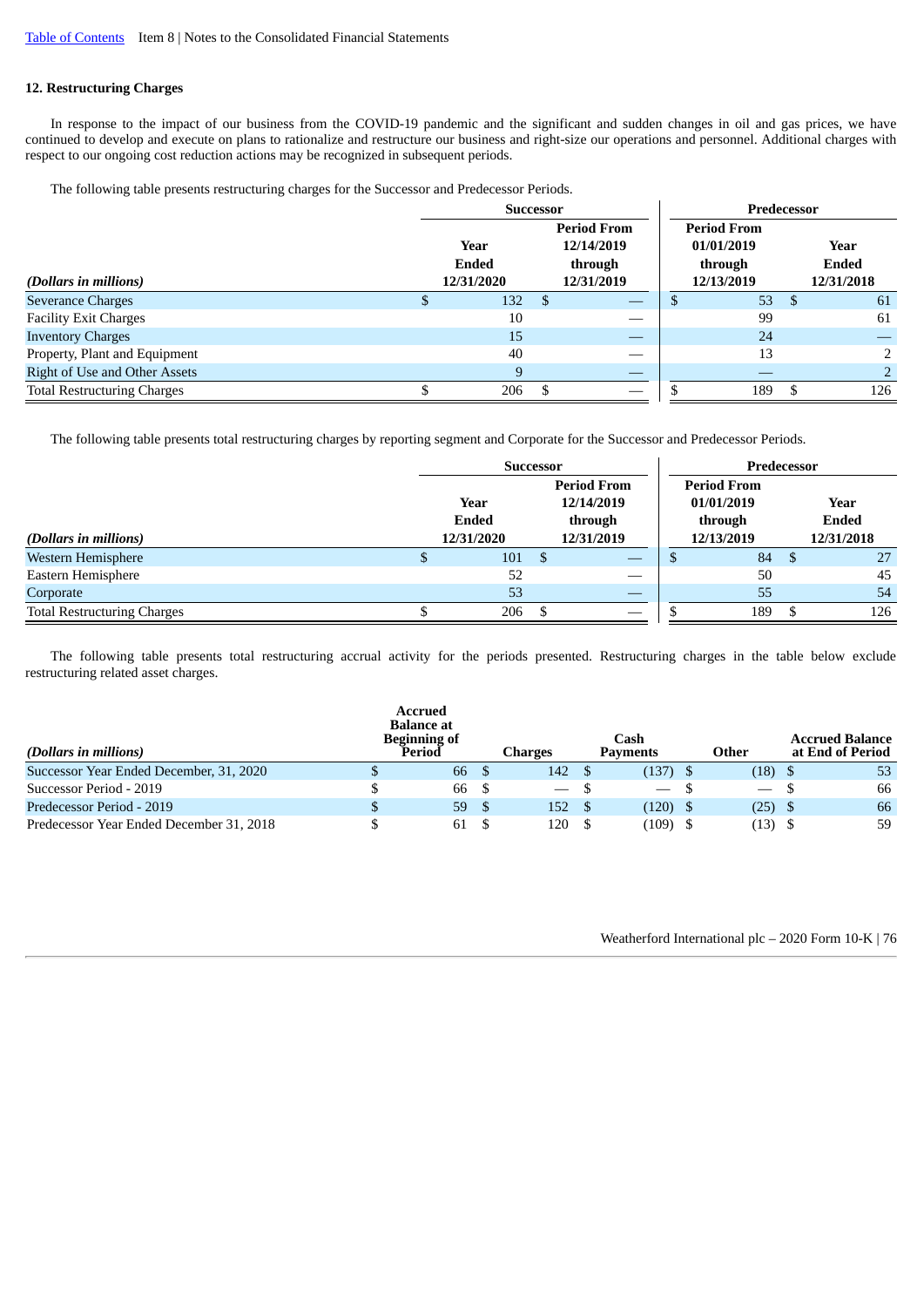# **13. Leases**

We lease certain facilities, land, vehicles, and equipment. Leases with an initial term of 12 months or less ("short-term leases") are not recorded on the balance sheet (including short-term sale leaseback transactions); we recognize lease expense for these leases on a straight-line basis over the lease term.

We have data center lease agreements with lease and non-lease components which are accounted for separately, while for the remainder of our agreements we have elected the practical expedient to account for lease and non-lease components as a single lease component. For certain equipment leases, such as copiers and vehicles, we account for the leases under a portfolio method. Operating lease payments include related options to extend or terminate lease terms that are reasonably certain of being exercised.

The unmanned equipment that we lease to customers under operating leases consists primarily of drilling rental tools and artificial lift pumping equipment. These equipment rental revenues are generally provided based on call-out work orders that include fixed per unit prices and are derived from short-term contracts. See "Note 1 – Summary of Significant Accounting Policies" and "Note 23 – Revenues" for additional details on our equipment rental revenues.

|                                                                                        |    | <b>Successor</b> |      | Predecessor                                               |   |                                                         |
|----------------------------------------------------------------------------------------|----|------------------|------|-----------------------------------------------------------|---|---------------------------------------------------------|
| Year<br>Ended<br>12/31/2020<br>(Dollars in millions)                                   |    |                  |      | <b>Period From</b><br>12/14/2019<br>through<br>12/31/2019 |   | <b>Period From</b><br>1/1/2019<br>through<br>12/13/2019 |
| <b>Lease Expense Components:</b>                                                       |    |                  |      |                                                           |   |                                                         |
| <b>Operating Lease Expense</b>                                                         | \$ | 76 \$            |      | 5                                                         | S | 109                                                     |
| Short-term and Variable Lease Expense                                                  |    | 63               |      |                                                           |   | 91                                                      |
| <b>Subtotal of Operating Lease Expense</b>                                             | \$ | 139              | - \$ | 10                                                        |   | 200                                                     |
| Finance Lease Expense: Amortization of ROU Assets and Interest on Lease<br>Liabilities |    | 15               |      |                                                           |   | 11                                                      |
| Sublease Income                                                                        |    | (6)              |      | $\left(1\right)$                                          |   | (6)                                                     |
| <b>Total Lease Expense</b>                                                             |    | 148              |      | 10                                                        |   | 205                                                     |

Lease expense incurred under operating leases was \$187 million for the Predecessor year ended December 31, 2018.

We are committed under various operating lease agreements primarily related to office space and equipment. Generally, these leases include renewal provisions and rental payments, which may be adjusted for taxes, insurance and maintenance related to the property. Future minimum commitments under operating and finance leases are as follows:

|                                                        |               | <b>Operating</b> | <b>Finance</b> |  |  |
|--------------------------------------------------------|---------------|------------------|----------------|--|--|
| (Dollars in millions)                                  | <b>Leases</b> |                  |                |  |  |
| Maturity of Lease Liabilities as of December 31, 2020: |               |                  |                |  |  |
| 2021                                                   | \$            | 91 \$            | 14             |  |  |
| 2022                                                   |               | 69               | 12             |  |  |
| 2023                                                   |               | 39               | 12             |  |  |
| 2024                                                   |               | 28               | 11             |  |  |
| 2025                                                   |               | 22               | 11             |  |  |
| <b>After 2025</b>                                      |               | 131              | 14             |  |  |
| <b>Total Lease Payments</b>                            |               | 380              | 74             |  |  |
| Less: Interest                                         |               | 132              | 17             |  |  |
| Present Value of Lease Liabilities                     |               | $248 \text{ } $$ | 57             |  |  |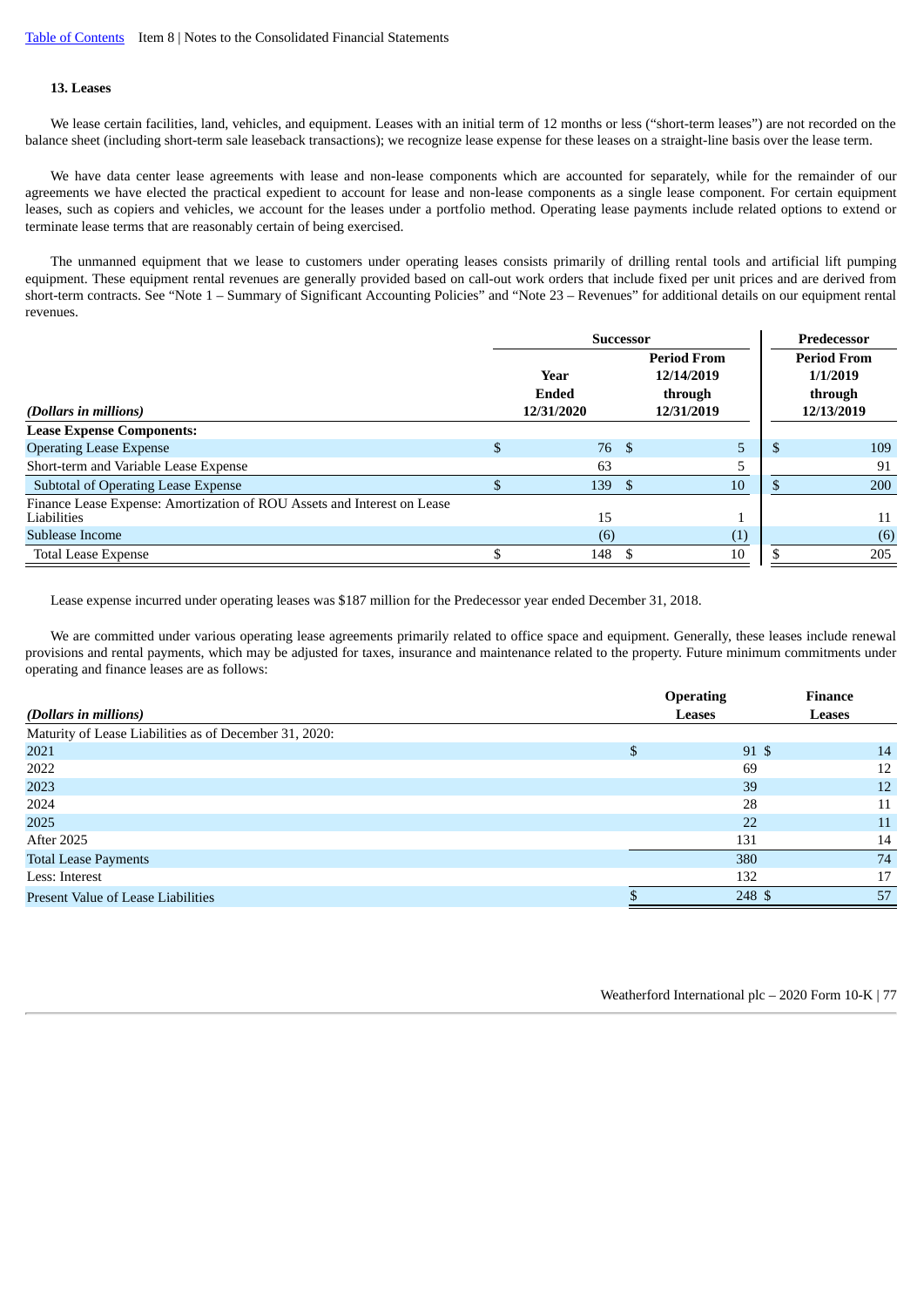|                                                                         |    | Predecessor                     |                                                           |    |                                                         |
|-------------------------------------------------------------------------|----|---------------------------------|-----------------------------------------------------------|----|---------------------------------------------------------|
| (Dollars in millions except years and percentages)                      |    | <b>Year Ended</b><br>12/31/2020 | <b>Period From</b><br>12/14/2019<br>through<br>12/31/2019 |    | <b>Period From</b><br>1/1/2019<br>through<br>12/13/2019 |
| <b>Other Supplemental Information:</b>                                  |    |                                 |                                                           |    |                                                         |
| Cash paid for amounts included in the measurement of lease liabilities: |    |                                 |                                                           |    |                                                         |
| Operating cash outflows from operating leases                           | \$ | 101                             | \$<br>5                                                   | \$ | 131                                                     |
| Operating cash outflows from finance leases                             | \$ | 5                               | \$                                                        | \$ | 4                                                       |
| Financing cash outflows from finance leases                             | \$ | 9                               | \$                                                        | \$ | 8                                                       |
|                                                                         |    |                                 |                                                           |    |                                                         |
| ROU assets obtained in exchange of new operating lease liabilities      | \$ | 37                              | \$<br>2                                                   | \$ | 59                                                      |
| ROU assets obtained in exchange of new finance lease liabilities        | \$ | $\overline{4}$                  | \$                                                        | \$ | 6                                                       |
| Loss on sale leaseback transactions (short-term) <sup>(a)</sup>         | \$ |                                 | \$                                                        | \$ | 34                                                      |
|                                                                         |    | <b>December 31, 2020</b>        | <b>December 31, 2019</b>                                  |    |                                                         |
| Weighted-average remaining lease term (years)                           |    |                                 |                                                           |    |                                                         |
| <b>Operating leases</b>                                                 |    | 8.1                             | 7.8                                                       |    |                                                         |
| <b>Finance leases</b>                                                   |    | 5.9                             | 6.7                                                       |    |                                                         |
|                                                                         |    |                                 |                                                           |    |                                                         |
| Weighted-average discount rate (percentages)                            |    |                                 |                                                           |    |                                                         |
| <b>Operating leases</b>                                                 |    | $9.6\%$                         | 9.2%                                                      |    |                                                         |
| <b>Finance leases</b>                                                   |    | 9.1 %                           | 9.1 %                                                     |    |                                                         |

(a) Included in "Impairments and Other Charges" in our Consolidated Statements of Operations and "Other Assets and Liabilities, Net" in our Consolidated Statements of Cash Flows.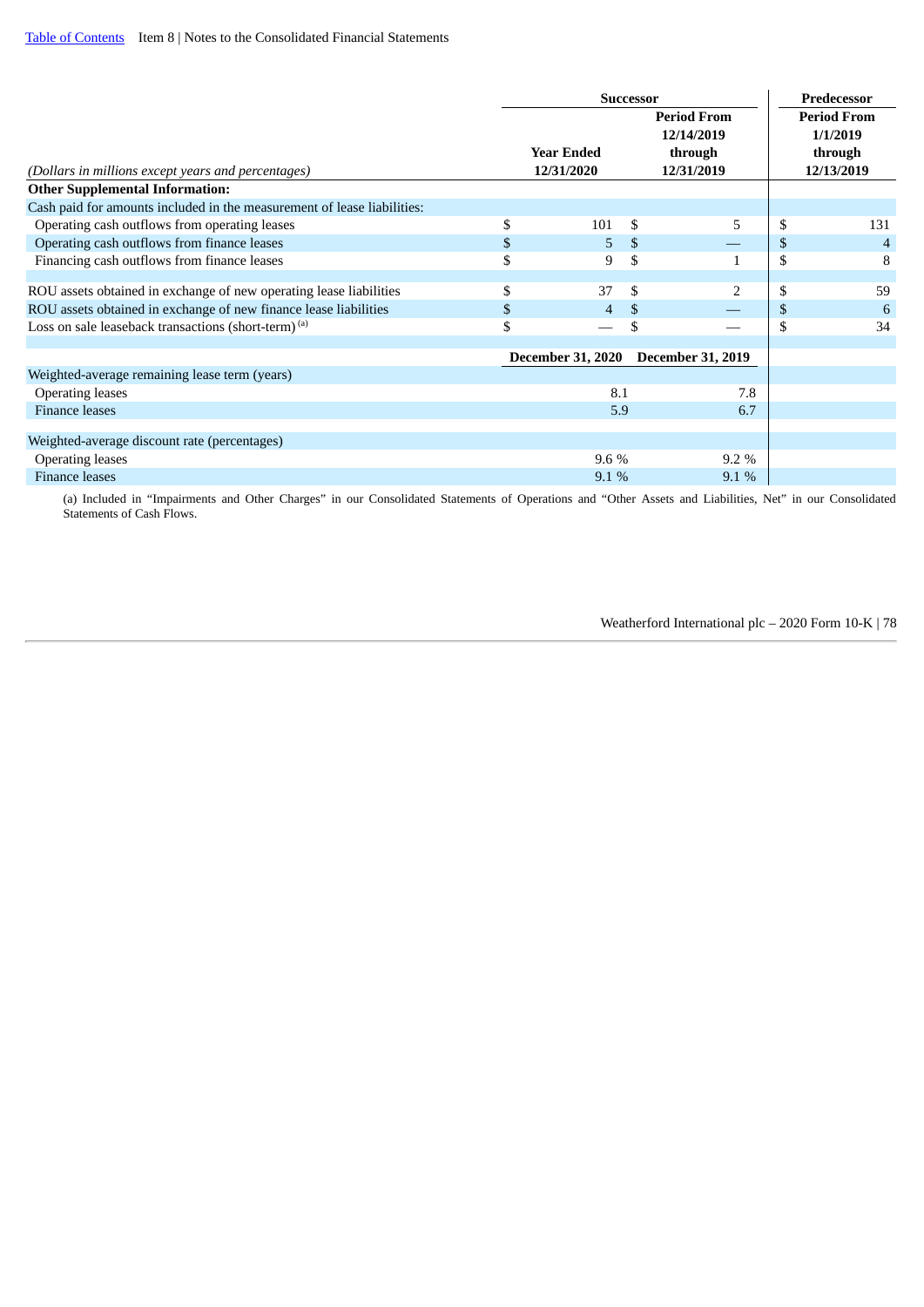# **14. Borrowings and Other Debt Obligations**

Total debt carrying values consisted of the following:

|                                         | December 31, |      |       |
|-----------------------------------------|--------------|------|-------|
| (Dollars in millions)                   | 2020         |      | 2019  |
| <b>Finance Lease Current Portion</b>    | 9            |      | 10    |
| Other Short-term Financing Arrangements | 4            |      |       |
| <b>Short-term Borrowings</b>            | 13           |      | 13    |
|                                         |              |      |       |
| 11.00% Exit Notes due 2024              | 2,098        | - \$ | 2,097 |
| 8.75% Senior Secured Notes due 2024     | 455          |      |       |
| Finance Lease Long-term Portion         | 48           |      | 54    |
| Long-term Debt                          | 2,601        |      | 2,151 |

### *Exit Notes*

On December 13, 2019, we issued unsecured 11.00% Exit Notes due in 2024 for an aggregate principal amount of \$2.1 billion (of which \$500 million was in the form of Exit Takeback Notes to existing creditors on the senior notes being cancelled). Interest on the Exit Notes accrues at the rate of 11.00% per annum and is payable semiannually in arrears on June 1 and December 1. We commenced interest payments thereunder on June 1, 2020.

At any time prior to December 1, 2021, the Company may redeem the Exit Notes, in whole or in part, at a redemption price equal to the sum of (i) the principal amount thereof, plus (ii) the "make-whole" premium at the redemption date, plus (iii) accrued and unpaid interest, if any, to the redemption date (subject to the right of the noteholders of record on the relevant record date to receive interest due on an interest payment date that is on or prior to the redemption date). On and after December 1, 2021, the Company may redeem all or part of the 11.00% Exit Notes at redemption prices (expressed as percentages of the principal amount) equal to (i) 105.5% for the twelve-month period beginning on December 1, 2021; (ii) 102.75% for the twelve-month period beginning on December 1, 2022; and (iii) 100% for the twelve-month period beginning December 1, 2023 and at any time thereafter, plus accrued and unpaid interest at the redemption date.

In addition, at any time prior to December 1, 2022, the Company may redeem up to \$500 million in the aggregate principal amount of the 11.00% Exit Notes at a redemption price of 103% of the principal amount thereof, plus accrued and unpaid interest, if any, to the redemption date.

If a change of control (as defined in the Indenture) occurs, holders of the Exit Notes will have the right to require the Company to repurchase all or any part of their Exit Notes at a purchase price equal to 101% of the aggregate principal amount of the 11.00% Exit Notes repurchased, plus accrued and unpaid interest, if any, to the repurchase date.

The Exit Notes are guaranteed on a senior basis by the Company's existing domestic subsidiaries and certain foreign subsidiaries that guarantee its obligations under the Exit Credit Agreements on a full and unconditional basis.

### *Senior Secured Notes*

On August 28, 2020, Weatherford International Ltd., as issuer, Weatherford International plc and Weatherford International, LLC, as guarantors, and the other subsidiary guarantors party thereto, entered into an indenture with Wilmington Trust, National Association, as trustee and collateral agent, and issued the Senior Secured Notes in an aggregate principal amount of \$500 million. Interest on the Senior Secured Notes accrues at the rate of 8.75% per annum and is payable semiannually in arrears on March 1 and September 1, commencing on March 1, 2021. Proceeds from the issuance were reduced by a purchase commitment discount of \$25 million and a commitment fee of \$15 million. These debt issuance costs along with legal and other direct costs are presented as a contra-liability of the carrying amount of the debt liability and will be recognized using the effective interest rate method over the term of the debt in "Interest Expense, Net" on our Consolidated Financial Statements.

The Senior Secured Notes are fully and unconditionally guaranteed on a senior secured basis by the Company's material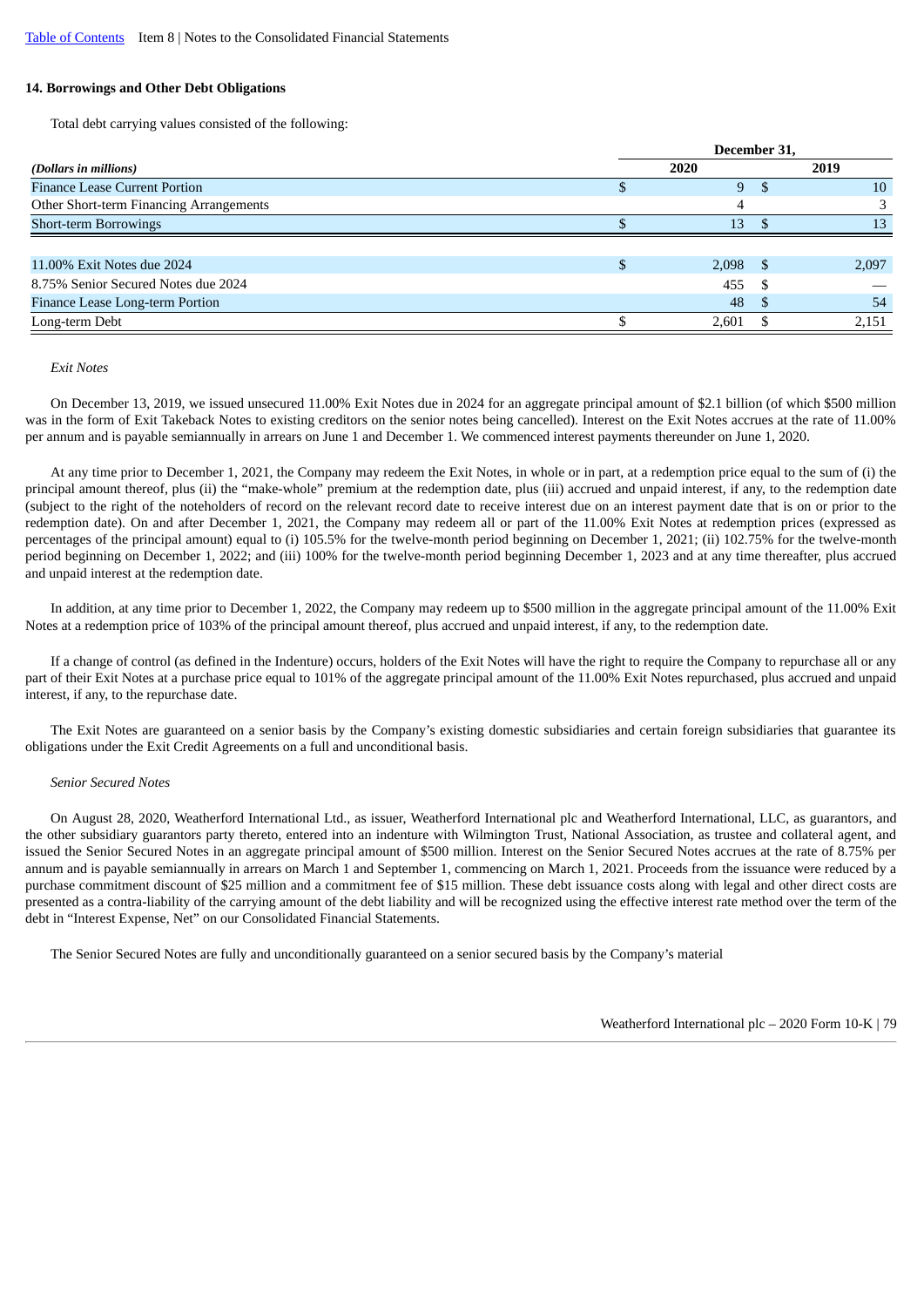domestic subsidiaries, certain material foreign subsidiaries, and in the future by other subsidiaries that guarantee its obligations under the LC Credit Agreement or other material indebtedness. The Senior Secured Notes are secured by substantially all of the assets of the Company and the guarantors (on an effectively first-priority basis with respect to the priority collateral for the Senior Secured Notes, and on an effectively second-priority basis with respect to the priority collateral for the LC Credit Agreement, in each case, subject to permitted liens).

### *LC Credit Agreement*

On December 13, 2019, pursuant to the terms of the Plan, we entered into the LC Credit Agreement in an aggregate amount of \$195 million maturing on June 13, 2024 with the lenders party thereto and Deutsche Bank Trust Company Americas as administrative agent. The LC Credit Agreement is used for the issuance of bid and performance letters of credit of the Company and certain of its subsidiaries. On August 28, 2020, we amended the LC Credit Agreement to, among other things, increase the aggregate commitments to \$215 million, modify the maturity date to May 29, 2024 and reduce the minimum liquidity covenant from \$200 million to \$175 million. At December 31, 2020, we had approximately \$167 million in outstanding letters of credit under the LC Credit Agreement and availability of \$48 million. Our unamortized issuance costs at December 31, 2020 was \$12 million and is recognized over the term of the agreement in "Other Expense, Net" on our Consolidated Financial Statements.

As of December 31, 2020, we had \$338 million of letters of credit outstanding, consisting of the \$167 million mentioned above under the LC Credit Agreement and another \$171 million under various uncommitted facilities (of which there was \$164 million in cash collateral held and recorded in "Restricted Cash" on the Consolidated Balance Sheets).

The outstanding amount of each letter of credit under the LC Credit Agreement bears interest at LIBOR plus an applicable margin of 350 basis points per annum. The LC Credit Agreement includes (i) a 12.5 basis point per annum fronting fee on the outstanding amount of each such letter of credit and (ii) an unused commitment fee in respect of the unutilized commitments at a rate of 50 basis point per annum on the average daily unused commitments under the LC Credit Agreement.

The LC Credit Agreement is secured by substantially all the personal assets and properties of the Company and certain of its subsidiaries (including a first lien on the priority collateral for the LC Credit Agreement and a second lien on the priority collateral for Senior Secured Notes, in each case, subject to permitted liens). The LC Credit Agreement is also guaranteed on an unsecured basis by certain other subsidiaries of the Company.

# *ABL Credit Agreement*

On the Effective Date pursuant to the terms of the Plan, the Company entered into the ABL credit agreement in an aggregate amount of \$450 million with the lenders party thereto and Wells Fargo Bank, N.A. as administrative agent. On August 28, 2020, we issued \$500 million of 8.75% Senior Secured Notes due 2024 ("Senior Secured Notes") and terminated the ABL Credit Agreement. At the time of termination, there were no loan amounts outstanding under the ABL Credit Agreement, and all outstanding letters of credit thereunder were either cash collateralized or transferred to issuing banks under the LC Credit Agreement, described above. Upon termination of the ABL Credit Agreement, we recorded \$15 million of unamortized deferred debt issuance costs in "Interest Expense, Net" on our Consolidated Financial Statements. At December 31, 2019, the Company did not have any borrowings under the ABL Credit Agreement.

## *Covenants for the Exit and Senior Secured Notes and LC Credit Agreement*

The indentures governing the Exit Notes and Senior Secured Notes contain covenants that limit, among other things, our ability and the ability of certain of our subsidiaries, to: incur, assume or guarantee additional indebtedness; pay dividends or distributions on capital stock or redeem or repurchase capital stock; make investments; sell stock of our subsidiaries; transfer or sell assets; create liens; enter into transactions with affiliates; and enter into mergers or consolidations. The Company is subject to a \$175 million minimum liquidity covenant under our amended LC Credit Agreement and Senior Secured notes and, as defined in the applicable documents, Weatherford had available liquidity of \$928 million as of December 31, 2020. Under our amended LC Credit Agreement, the Company is also subject to a minimum secured liquidity (or cash in controlled accounts) covenant of \$125 million. Our secured liquidity was \$779 million at December 31, 2020. As of December 31, 2020, we were in compliance with the covenants of the indentures governing the Exit Notes and Senior Secured Notes and the LC Credit Agreement.

At such time as (1) the Exit Notes have an investment grade rating from both of Moody's Investors Service, Inc. and Standard and Poor's Ratings Services and (2) no default has occurred and is continuing under the Indenture, certain of these and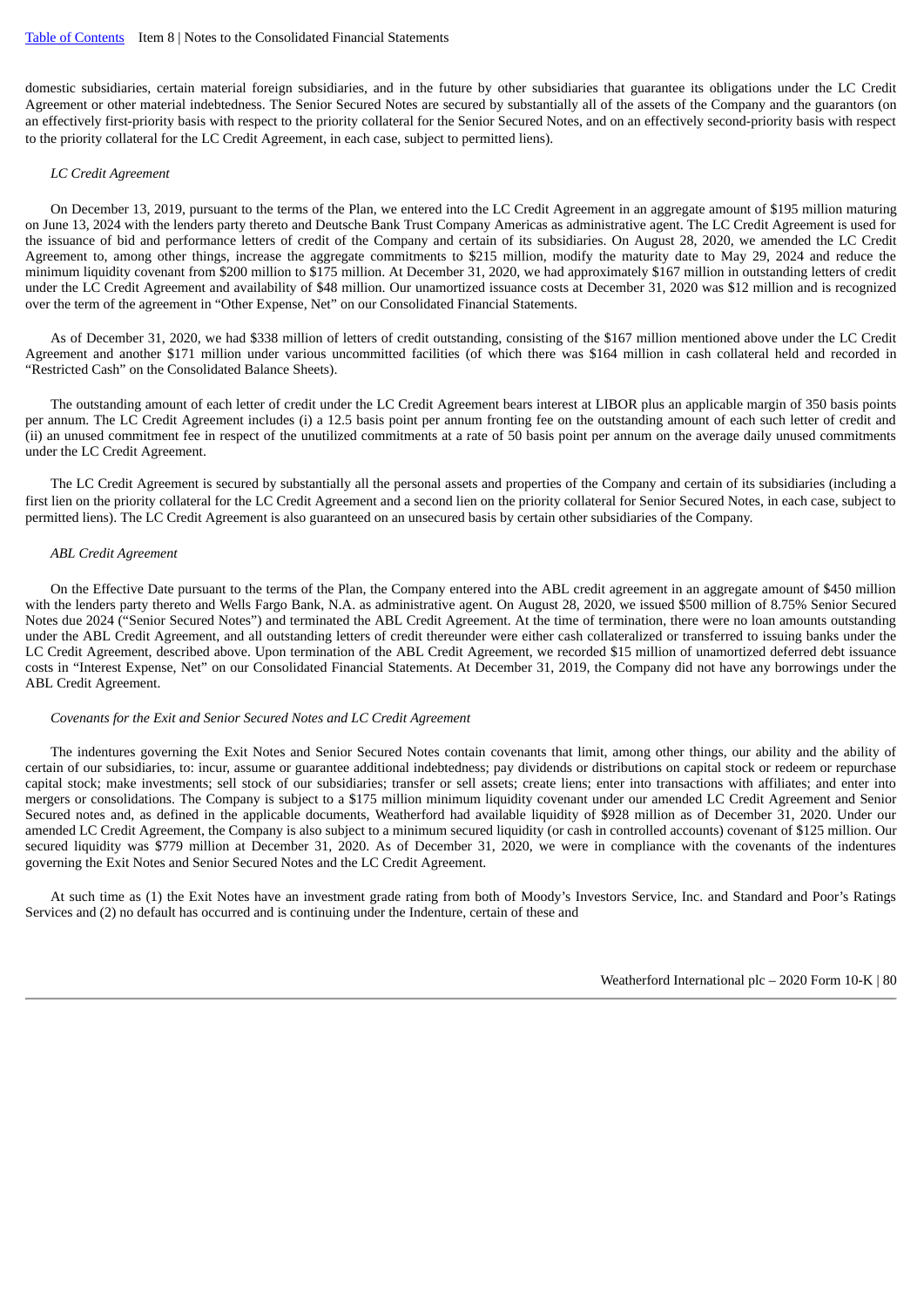other covenants will be suspended and cease to be in effect so long as the rating assigned by either Moody's or S&P has not subsequently declined to below Baa3 or BBB- (or equivalent).

The Indentures also provides for certain customary events of default, including, among others, nonpayment of principal or interest, failure to pay final judgments in excess of a specified threshold, failure of a guarantee to remain in effect, bankruptcy and insolvency events, and cross acceleration, which would permit the principal, premium, if any, interest and other monetary obligations on all the then outstanding Senior Secured Notes and Exit Notes to be declared due and payable immediately.

The following is a summary of scheduled debt maturities by year:

*(Dollars in millions)*

| (Dollars in millions)                  |       |
|----------------------------------------|-------|
| 2021                                   | 13    |
| 2022                                   | 8     |
| 2023                                   | 8     |
| 2024                                   | 2,608 |
| 2025                                   | 8     |
| Thereafter                             | 16    |
| <b>Total Debt Maturities</b>           | 2,661 |
| Unamortized Debt Issuance and Discount | (47)  |
| <b>Total Debt Carrying Value</b>       | 2,614 |
|                                        |       |

### *Predecessor Debt*

#### *Prior Credit Agreements*

During our bankruptcy proceedings, we had an unsecured senior revolving credit agreement (the "A&R Credit Agreement"), a Secured Second Lien 364-Day Revolving Credit Agreement (the "364-Day Credit Agreement") and a Term Loan Agreement, collectively referred to as the "Prior Credit Agreements." See "Note 2 – Emergence from Chapter 11 Bankruptcy Proceedings" and "Note 3 – Fresh Start Accounting" for further details. *Predecessor Senior and Exchangeable Senior Notes*

Prior to the Petition Date, we issued various senior notes and an exchangeable senior note, all of which ranked equally with our existing and future senior unsecured indebtedness, which had semi-annual interest payments and no sinking fund requirements. See "Note 2 – Emergence from Chapter 11 Bankruptcy Proceedings" and "Note 3 – Fresh Start Accounting" for further details.

# *Predecessor Tender Offers*

Our February 2018 debt offering partially funded a concurrent tender offer to purchase for cash any and all of our 9.625% senior notes due 2019. We settled the tender offer in cash for the amount of \$475 million, retiring an aggregate face value of \$425 million and accrued interest of \$20 million. In April 2018, we repaid the remaining principal outstanding on an early redemption of the bond. We recognized a cumulative bond tender loss of \$34 million on these transactions in "Other Expense, Net" on the accompanying Consolidated Statements of Operations.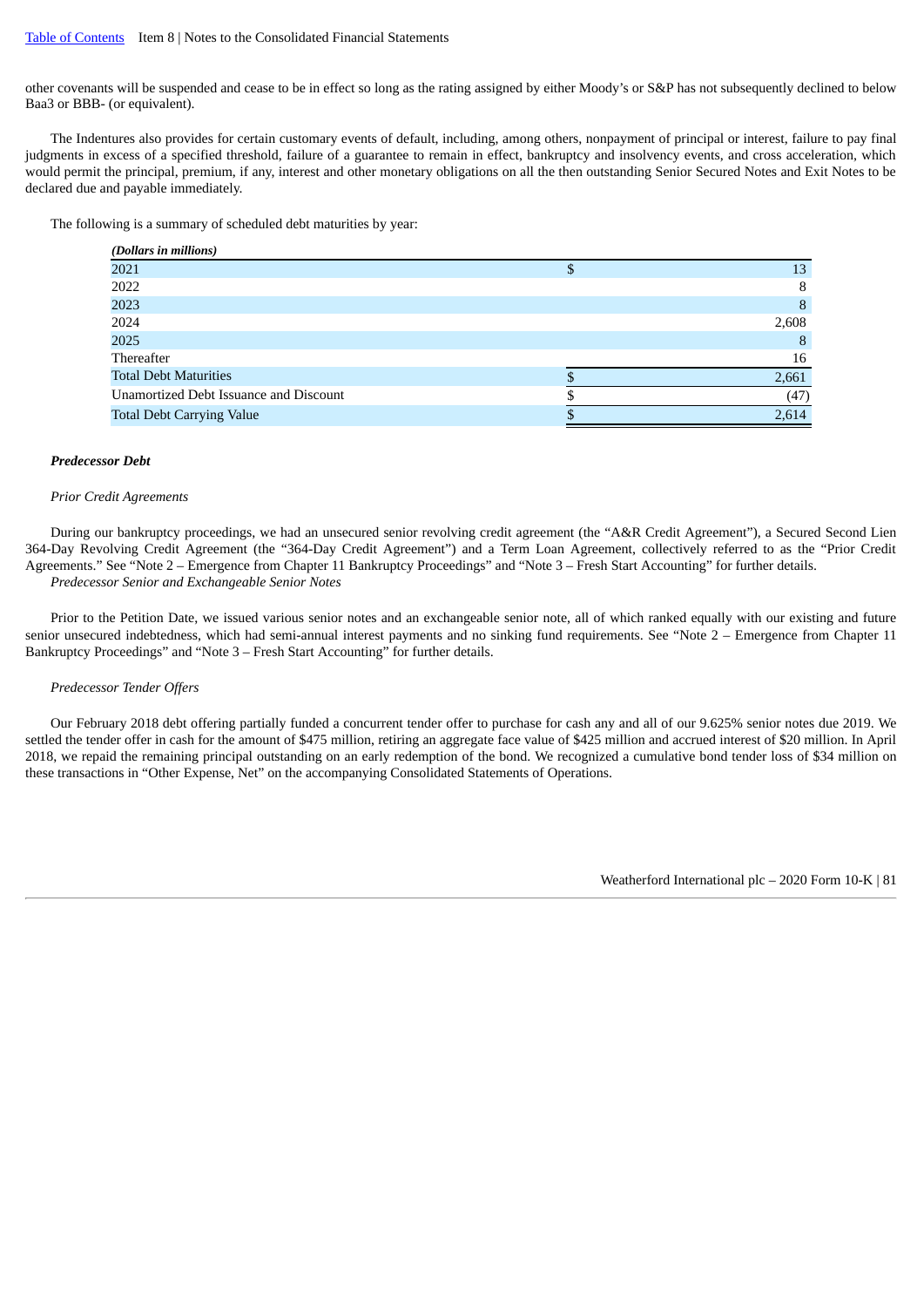# **15. Fair Value of Financial Instruments, Assets and Other Assets**

#### *Financial Instruments and Other Assets Measured and Recognized at Fair Value*

We estimate fair value at a price that would be received to sell an asset or paid to transfer a liability in an orderly transaction between market participants in the principal market for the asset or liability. Our valuation techniques require inputs that we categorize using a three level hierarchy, from highest to lowest level of observable inputs. Level 1 inputs are unadjusted quoted prices in active markets for identical assets or liabilities. Level 2 inputs are quoted prices or other market data for similar assets and liabilities in active markets, or inputs that are observable for the asset or liability, either directly or indirectly through market corroboration, for substantially the full term of the financial instrument. Level 3 inputs are unobservable inputs based upon our own judgment and assumptions used to measure assets and liabilities at fair value. Classification of a financial asset or liability within the hierarchy is determined based on the lowest level of input that is significant to the fair value measurement. Other than the derivative instruments discussed in "Note 16 – Derivative Instruments" we had no other material assets or liabilities measured and recognized at fair value on a recurring basis at December 31, 2020 and December 31, 2019.

#### *Fair Value of Other Financial Instruments*

Our other financial instruments include cash and cash equivalents, accounts receivable, accounts payable, short-term borrowings and long-term debt. The carrying value of our cash and cash equivalents, accounts receivable, accounts payable, and short-term borrowings approximates their fair value due to their short maturities. These short-term borrowings are classified as Level 2 in the fair value hierarchy. As of December 31, 2019 we held \$50 million of held-to-maturity Angolan government bonds which matured in 2020 and we collected the proceeds.

The fair value of our long-term debt fluctuates with changes in applicable interest rates among other factors. Fair value will exceed carrying value when the current market interest rate is lower than the interest rate at which the debt was originally issued and will be less than the carrying value when the market rate is greater than the interest rate at which the debt was originally issued. The fair value of our long-term debt is classified as Level 2 in the fair value hierarchy and is established based on observable inputs in less active markets.

The fair value and carrying value of our senior notes were as follows:

|                                         |  | December 31, | December 31, |
|-----------------------------------------|--|--------------|--------------|
| (Dollars in millions)                   |  | 2020         | 2019         |
| 11.00% Exit Notes due 2024              |  | $1,628$ \$   | 2,252        |
| 8.75% Senior Secured Notes due 2024     |  | 507          |              |
| <b>Total Fair Value of Senior Notes</b> |  | 2.135 \$     | 2,252        |
|                                         |  |              |              |
| <b>Carrying Value of Senior Notes</b>   |  | 2,553 \$     | 2.097        |

#### *Non-recurring Fair Value Measurements*

In the 2019 Successor Period, our Fresh Start Accounting to determine the reorganization value derived from the enterprise value associated with the Plan was allocated to the Company's identifiable tangible and intangible assets and liabilities based on their fair values (except for deferred income taxes), with the remaining excess value allocated to Goodwill. They were determined to be Level 3 fair values. See further discussion at Note 3 – Fresh Start Accounting.

In the 2020 Successor Period and the 2019 Predecessor Period, our goodwill impairment tests indicated that our goodwill was impaired and as a result was written down to estimated fair value. The Level 3 fair values of our reporting units were determined using a combination of the income approach and the market approach. The unobservable inputs to the income approach requiring significant assumptions include each reporting unit's estimated discounted future cash flows, specifically the forecasted revenue, forecasted operating margins, and the discount rate. The market approach considered market multiples of comparable publicly traded companies to estimate fair value as a multiple of each reporting unit's actual and forecasted earnings.

During the 2020 Successor Period, we recognized long-lived asset impairments to write-down our assets or asset groups to the lower of carrying amount or fair value less cost to sell, triggered by the current and forecasted impacts of the COVID-19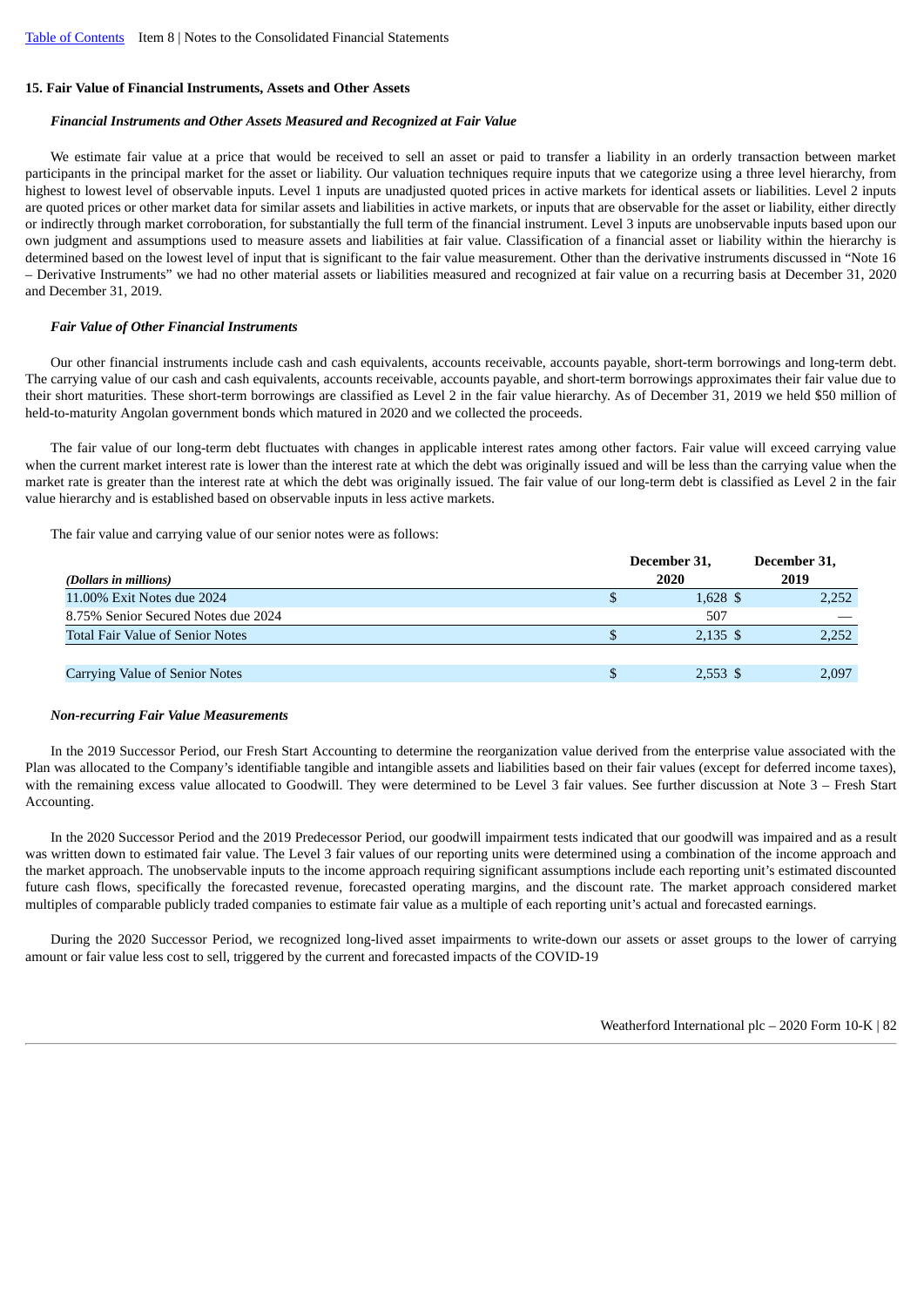pandemic on our operations. The Level 3 fair values of the long-lived assets or asset groups were determined using a combination of the income approach and the market approach. The unobservable inputs to the income approach requiring significant assumptions include each asset groups estimated discounted future cash flows, specifically the forecasted revenue, forecasted operating margins, and the discount rate.

During the 2019 Predecessor Period, we recognized long-lived asset impairments to write-down our assets to the lower of carrying amount or fair value less cost to sell. The change in our expectations of the market's recovery, in addition to successive negative operating cash flows in certain disposal asset groups represented an indicator that those assets will no longer be recoverable over their remaining useful lives. The Level 3 fair values of the longlived assets were determined using a combination of the income approach and the market approach.

In 2018, our annual and interim goodwill impairment tests indicated that our goodwill was impaired and as a result three of our reporting units were written down to their estimated fair values. The Level 3 fair values of our reporting units were determined using a combination of the income approach and the market approach. The unobservable inputs to the income approach requiring significant assumptions include each reporting unit's estimated discounted future cash flows, specifically the forecasted revenue, forecasted operating margins, and the discount rate. The market approach considered market multiples of comparable publicly traded companies to estimate fair value as a multiple of each reporting unit's actual and forecasted earnings.

During 2018, long-lived assets were impaired and written down to their estimated fair values due to the sustained downturn in the oil and gas industry that resulted in a reassessment of our disposal groups for our land drilling rigs that were included in assets held for sale at December 31, 2018. The Level 3 fair values of the long-lived assets were determined using a combination of the income approach and the market approach. The market approach considered market sales values for similar assets. The unobservable inputs to the income approach included the assets' estimated future cash flows and estimates of discount rates commensurate with the assets' risks.

See further discussion at "Note 4 – Impairments and Other Charges," "Note 10 – Long-Lived Asset Impairments", and "Note 11 – Goodwill and Intangible Assets."

### **16. Derivative Instruments**

From time to time, we may enter into derivative financial instrument transactions to manage or reduce our market risk. We manage our debt portfolio to achieve an overall desired position of fixed and floating rates. We enter into foreign currency forward contracts and cross-currency swap contracts to economically hedge our exposure to fluctuations in various foreign currencies. The major risks from interest rate derivatives include changes in the interest rates affecting the fair value of such instruments, potential increases in interest expense due to market increases in floating interest rates, changes in foreign exchange rates and the creditworthiness of the counterparties in such transactions.

We monitor the creditworthiness of our counterparties, which are multinational commercial banks. The fair values of all our outstanding derivative instruments are determined using a model with Level 2 inputs including quoted market prices for contracts with similar terms and maturity dates.

#### *Warrants – Predecessor*

During the fourth quarter of 2016, in conjunction with the issuance of 84.5 million ordinary shares, we issued one warrant ("Old Warrant") that gave the holder the option to acquire an additional 84.5 million ordinary shares. The exercise price on the Old Warrant was \$6.43 per share and was exercisable prior to May 21, 2019. The option period lapsed and the warrants expired unexercised with a fair value of zero. The Old Warrant was carried at fair value on the Consolidated Balance Sheets and changes in the fair value were reported through earnings.

The Old Warrant fair value was a Level 2 valuation and was estimated using the Black Scholes valuation model. Inputs to the model included Weatherford's share price, volatility of our share price, and the risk-free interest rate. We recognized an insignificant gain in May 2019 related to the Old Warrant expiration. In 2018, we recognized a gain of \$70 million with changes in fair value of the Old Warrant recorded each period in "Other Expense, Net" on the accompanying Consolidated Statements of Operations. The change in fair value of the Old Warrant during 2018 was primarily driven by eliminating the warrant share value associated with any future equity issuance and a decrease in Weatherford's stock price.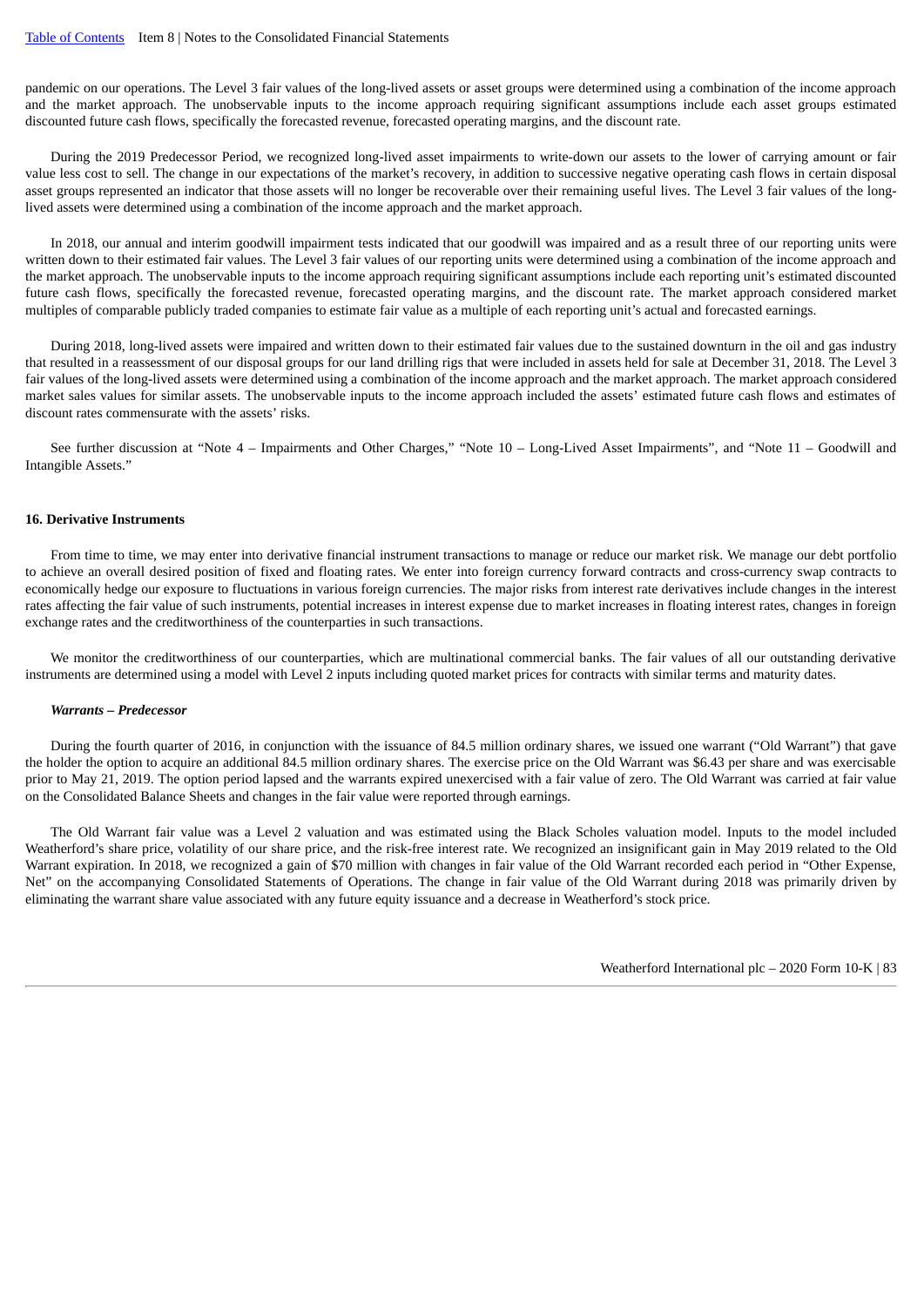#### *Derivatives*

We enter into contracts to hedge our exposure to currency fluctuations in various foreign currencies. At December 31, 2020 and December 31, 2019, we had outstanding foreign currency forward contracts with notional amounts aggregating to \$337 million and \$389 million, respectively. These foreign currency forward contracts are not designated as hedges under ASU 2014-03*, Derivatives and Hedging (Topic 815)*. The notional amounts of our foreign currency forward contracts do not generally represent amounts exchanged by the parties and thus are not a measure of the cash requirements related to these contracts or of any possible loss exposure. The amounts actually exchanged at maturity are calculated by reference to the notional amounts and by other terms of the derivative contracts, such as exchange rates.

Our foreign currency derivatives are not designated as hedges under ASC 815, and the changes in fair value of the contracts were not material to our consolidated results and are recorded in each period in "Other Expense, Net" on the accompanying Consolidated Statements of Operations.

#### **17. Retirement and Employee Benefit Plans**

We have defined contribution plans covering certain employees. Contribution expenses related to these plans totaled \$13 million, \$31 million and \$37 million for the Successor year ended December 31, 2020, the 2019 Predecessor Period and the year ended December 31, 2018, respectively. Contribution expense for the 2019 Successor Period was not material. The decrease in 2020 relates primarily to the suspension of employer matching contributions to our U.S. 401(k) savings plan and other contribution plans sponsored by the Company.

We have defined benefit pension and other post-retirement benefit plans covering certain U.S. and international employees. Plan benefits are generally based on factors such as age, compensation levels and years of service. Net periodic benefit cost related to these plans totaled \$2 million, \$5 million, and \$8 million for the Successor year ended December 31, 2020, the 2019 Predecessor Period and the Predecessor year ended December 31, 2018, respectively. Net periodic benefit cost for the 2019 Successor Period was not material. The decrease in net periodic benefit cost in 2020 is due to curtailment gains related to headcount reduction. The decrease in net periodic benefit cost in the 2019 Predecessor Period was due primarily to the conversion of our Netherlands plan from defined benefit to defined contribution which led to no defined benefit expense for the year and a curtailment gain for that plan. The projected benefit obligations on a consolidated basis were \$231 million and \$198 million as of December 31, 2020 and December 31, 2019, respectively. The increase year over year is due primarily to actuarial losses as a result of lower discount rates along with fluctuations in foreign currency. The fair values of plan assets on a consolidated basis (determined primarily using Level 2 inputs) were \$164 million and \$144 million as of December 31, 2020 and December 31, 2019, respectively. The increase in plan assets year over year is due primarily to positive asset returns as well as foreign currency fluctuations. As of December 31, 2020 and December 31, 2019, the net underfunded obligation was substantially all recorded within Other Non-current Liabilities. Additionally, the consolidated pre-tax amount in accumulated other comprehensive income (loss) as of December 31, 2020 and 2019, that has not yet been recognized as a component of net periodic benefit cost was a net loss of \$12 million and net gain of \$2 million, respectively.

The weighted average assumption rates used for benefit obligations were as follows:

|                                       | <b>Years Ended December 31,</b> |                   |  |  |
|---------------------------------------|---------------------------------|-------------------|--|--|
|                                       | 2020                            | 2019              |  |  |
| <b>Discount rate:</b>                 |                                 |                   |  |  |
| <b>United States Plans</b>            | $1.50\% - 2.50\%$               | $2.50\% - 3.25\%$ |  |  |
| <b>International Plans</b>            | $0.40\%$ - 5.85%                | $0.80\% - 6.25\%$ |  |  |
| <b>Rate of Compensation Increase:</b> |                                 |                   |  |  |
| <b>United States Plans</b>            |                                 |                   |  |  |
| <b>International Plans</b>            | $2.00\%$ - 3.48%                | $2.00\% - 3.50\%$ |  |  |

During the year ended December 31, 2020 and the 2019 Predecessor Period, we made contributions and paid direct benefits of \$5 million and \$5 million, respectively, in connection with our defined benefit pension and other post-retirement benefit plans. Contributions in the 2019 Successor Period were immaterial. In 2021, we expect to fund approximately \$5 million related to those plans.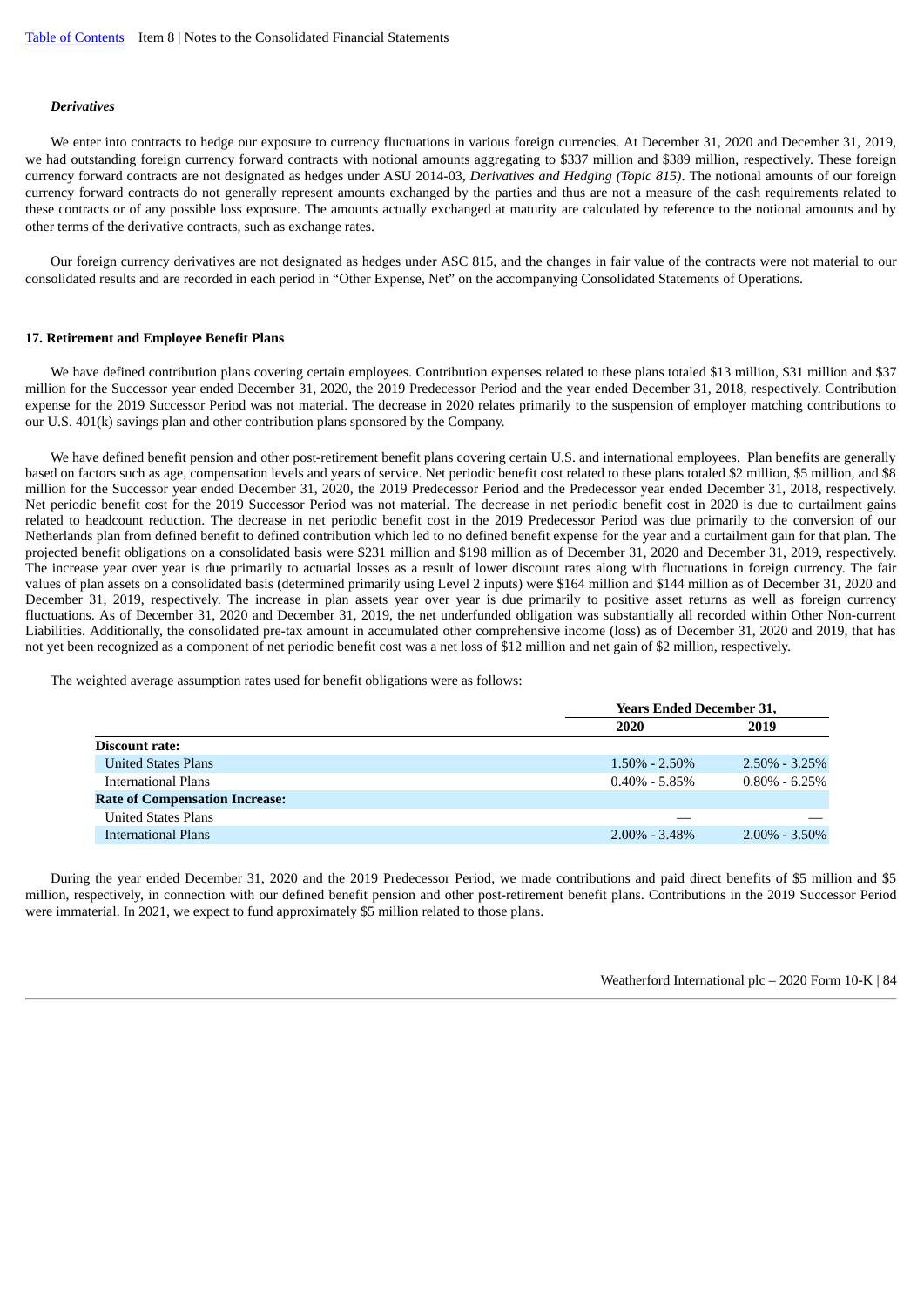### **18. Income Taxes**

We provide for income taxes based on the laws and rates in effect in the countries in which operations are conducted, or in which we or our subsidiaries are considered resident for income tax purposes. The relationship between our pre-tax income or loss and our income tax provision or benefit varies from period to period as a result of various factors which include changes in total pre-tax income or loss, the jurisdictions in which our income is earned, the tax laws in those jurisdictions and in our operating structure. On September 26, 2019, our parent company ceased to be a Swiss tax resident and became an Irish tax resident subject to tax under the Irish tax regime.

Our income tax provision from continuing operations consisted of the following:

|                                    |  | <b>Successor</b>                 |            |  | Predecessor        |  |                   |
|------------------------------------|--|----------------------------------|------------|--|--------------------|--|-------------------|
|                                    |  | <b>Period From</b><br>12/14/2019 |            |  | <b>Period From</b> |  |                   |
|                                    |  |                                  |            |  | 1/1/2019           |  |                   |
|                                    |  | <b>Year Ended</b>                | through    |  | through            |  | <b>Year Ended</b> |
| (Dollars in millions)              |  | 12/31/2020                       | 12/31/2019 |  | 12/13/2019         |  | 2018              |
| <b>Total Current Provision</b>     |  | $(90)$ \$                        | (9)        |  | $(110)$ \$         |  | (113)             |
| Total Deferred (Provision) Benefit |  |                                  | –          |  | (25)               |  | 79                |
| Provision for Income Taxes         |  | $(85)$ \$                        | (9)        |  | (135)              |  | (34)              |

The difference between the income tax provision at the Irish and/or Swiss income tax rate and the income tax (provision) benefit attributable to "Loss Before Income Taxes" for the 2020 Successor year, 2019 Successor and Predecessor Periods, and the Predecessor year ended December 31, 2018 is analyzed below:

|                                                                                                                                               | <b>Successor</b> |                                             |   | Predecessor                               |  |                   |  |
|-----------------------------------------------------------------------------------------------------------------------------------------------|------------------|---------------------------------------------|---|-------------------------------------------|--|-------------------|--|
|                                                                                                                                               | Year Ended       | <b>Period From</b><br>12/14/2019<br>through |   | <b>Period From</b><br>1/1/2019<br>through |  | <b>Year Ended</b> |  |
| (Dollars in millions)                                                                                                                         | 12/31/2020       | 12/31/2019                                  |   | 12/13/2019                                |  | 2018              |  |
| Irish or Swiss Income Tax rate at 25.0% and 7.83%, respectively                                                                               | 454 \$           |                                             | S | $(299)$ \$                                |  | 216               |  |
| Tax on Operating Earnings/Losses Subject to Rates Different than the<br>Irish or Swiss Federal Income Tax Rate                                | (182)            | (65)                                        |   | 197                                       |  | (387)             |  |
| <b>Change in Valuation Allowance</b>                                                                                                          | (330)            | 56                                          |   | 17                                        |  | 166               |  |
| Change in Uncertain Tax Positions                                                                                                             | (27)             | (2)                                         |   | (18)                                      |  | (29)              |  |
| Estimated Tax on Settlement of Liabilities Subject to Compromise and<br><b>Fresh Start Accounting</b>                                         |                  |                                             |   | (495)                                     |  |                   |  |
| Change in Valuation Allowance Attributed to Estimated Tax on<br>Settlement of Liabilities Subject to Compromise and Fresh Start<br>Accounting |                  |                                             |   | 463                                       |  |                   |  |
| Provision for Income Taxes                                                                                                                    | $(85)$ \$        | (9)                                         |   | $(135)$ \$                                |  | (34)              |  |

Our income tax provisions generally do not correlate to our consolidated income (loss) before tax. Our income taxes provisions are primarily driven by profits in certain jurisdictions, deemed profit countries and withholding taxes on intercompany and third-party transactions that do not directly correlate to ordinary income or loss. Impairments and other charges recognized do not result in significant tax benefit as a result of our inability to forecast realization of the tax benefit of such losses. Tax expense for the year ended December 31, 2020 includes \$10 million to recognize valuation allowance in jurisdictions where we are no longer able to forecast taxable income.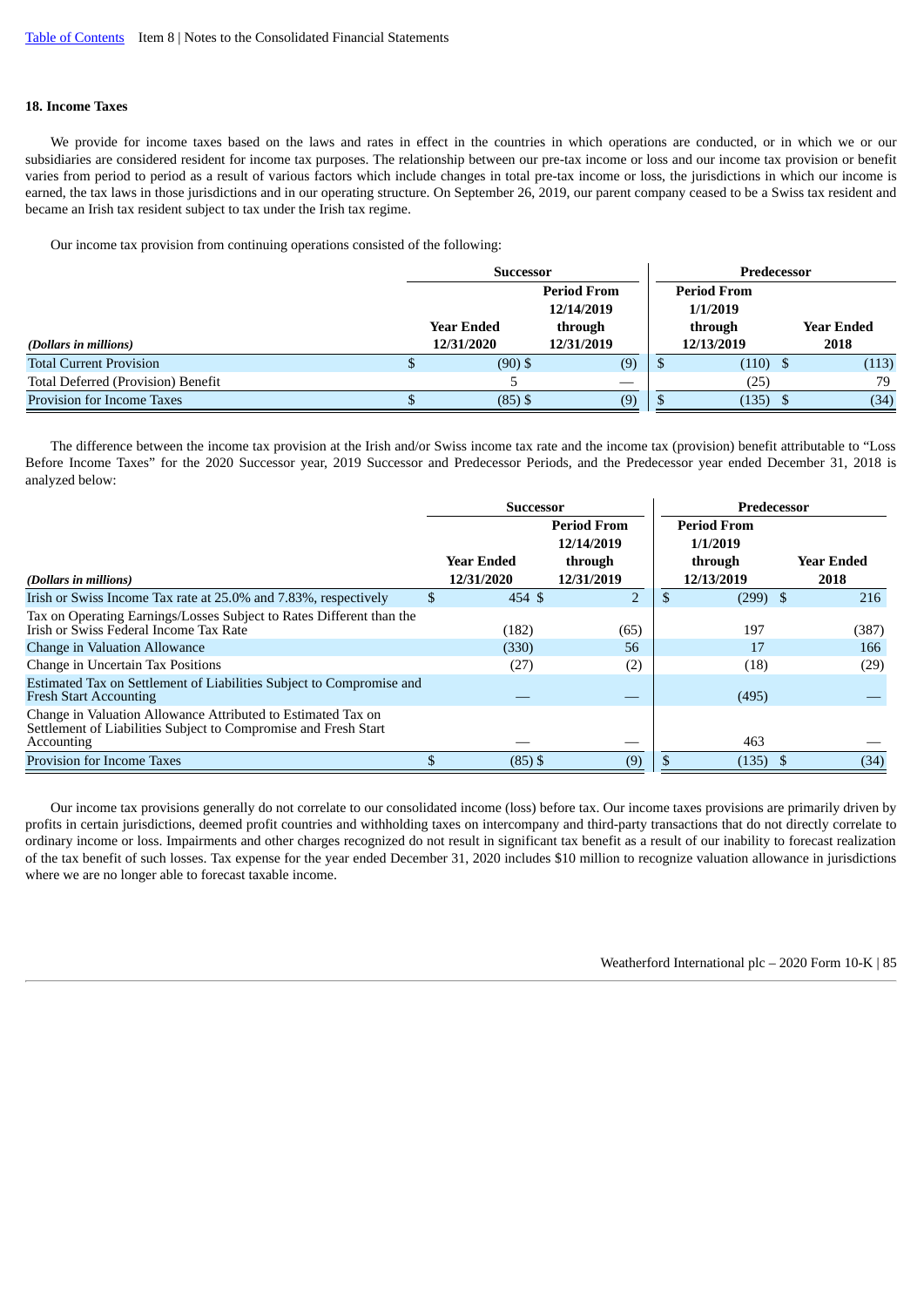Our results for the 2019 Predecessor period include \$32 million of tax expense related to the Fresh Start accounting impacts and \$14 million of tax benefit primarily related to goodwill and other asset impairments and write downs. We also recognized \$4.3 billion gain on Settlement of Liabilities Subject to Compromise as a result of the bankruptcy (See "Note 3 – Fresh Start Accounting") with no tax impact due to it being attributed to Bermuda, which has no income tax regime, and the U.S., which resulted in the reduction of our U.S. unbenefited net operating losses carryforward under the operative tax statute and applicable regulations offset by the release of the valuation allowance. Prepetition charges (charges prior to Petition Date) and reorganization items (charges after Petition Date) had no significant tax impact.

Our results for the 2018 Predecessor period include charges with \$70 million tax benefit principally related to the\$1.9 billion goodwill impairment. Other significant 2018 charges did not result in significant tax benefit.

Deferred tax assets and liabilities are recognized for the estimated future tax effects of temporary differences between the tax basis of an asset or liability and its reported amount in the Consolidated Financial Statements. The measurement of deferred tax assets and liabilities is based on enacted tax laws and rates currently in effect in each of the jurisdictions in which we have operations.

The components of the net deferred tax asset (liability) were as follows:

|                                                   | December 31, | December 31, |
|---------------------------------------------------|--------------|--------------|
| (Dollars in millions)                             | 2020         | 2019         |
| <b>Deferred Tax Assets:</b>                       |              |              |
| Net Operating Losses Carryforwards                | \$<br>881 \$ | 696          |
| Unused Recognized Built in Losses                 | 39           |              |
| <b>Accrued Liabilities and Reserves</b>           | 175          | 155          |
| <b>Tax Credit Carryforwards</b>                   | 11           | 11           |
| <b>Employee Benefits</b>                          | 30           | 26           |
| Property, Plant and Equipment                     | 129          | 63           |
| Inventory                                         | 52           | 67           |
| <b>U.S. Interest Deferral</b>                     | 55           | 56           |
| <b>State Deferred</b>                             | 84           | 87           |
| Other Differences between Financial and Tax Basis | 92           | 121          |
| Valuation Allowance                               | (1,499)      | (1, 166)     |
| <b>Total Deferred Tax Assets</b>                  | 49           | 116          |
| <b>Deferred Tax Liabilities:</b>                  |              |              |
| <b>Intangible Assets</b>                          | (45)         | (66)         |
| Other Differences between Financial and Tax Basis | (4)          | (55)         |
| <b>Total Deferred Tax Liabilities</b>             | (49)         | (121)        |
| <b>Net Deferred Tax Asset (Liability)</b>         | \$<br>-\$    | (5)          |

We record deferred tax assets for net operating losses and temporary differences between the book and tax basis of assets and liabilities that are expected to produce tax deductions in future periods. The ultimate realization of the deferred tax assets is dependent upon the generation of future taxable income during the periods in which those deferred tax assets would be deductible. The Company assesses the realizability of its deferred tax assets each period by considering whether it is more likely than not that all or a portion of the deferred tax assets will not be realized. The Company considers all available evidence (both positive and negative) when determining whether a valuation allowance is required. The Company evaluates possible sources of taxable income that may be available to realize the benefit of deferred tax assets, including projected future taxable income, the reversal of existing temporary differences, taxable income in carryback years and available tax planning strategies, and the impact of fresh start accounting in making this assessment. The realizability of the deferred tax assets is dependent upon judgments and assumptions inherent in the determination of future taxable income, including factors such as future operation conditions (particularly as related to prevailing oil prices and market demand for our products and services).

The increase in the valuation allowance in 2020 is primarily attributable to an increase of un-benefited net operating loss carryforwards, primarily attributed to jurisdictions where those losses are not expected to be realized.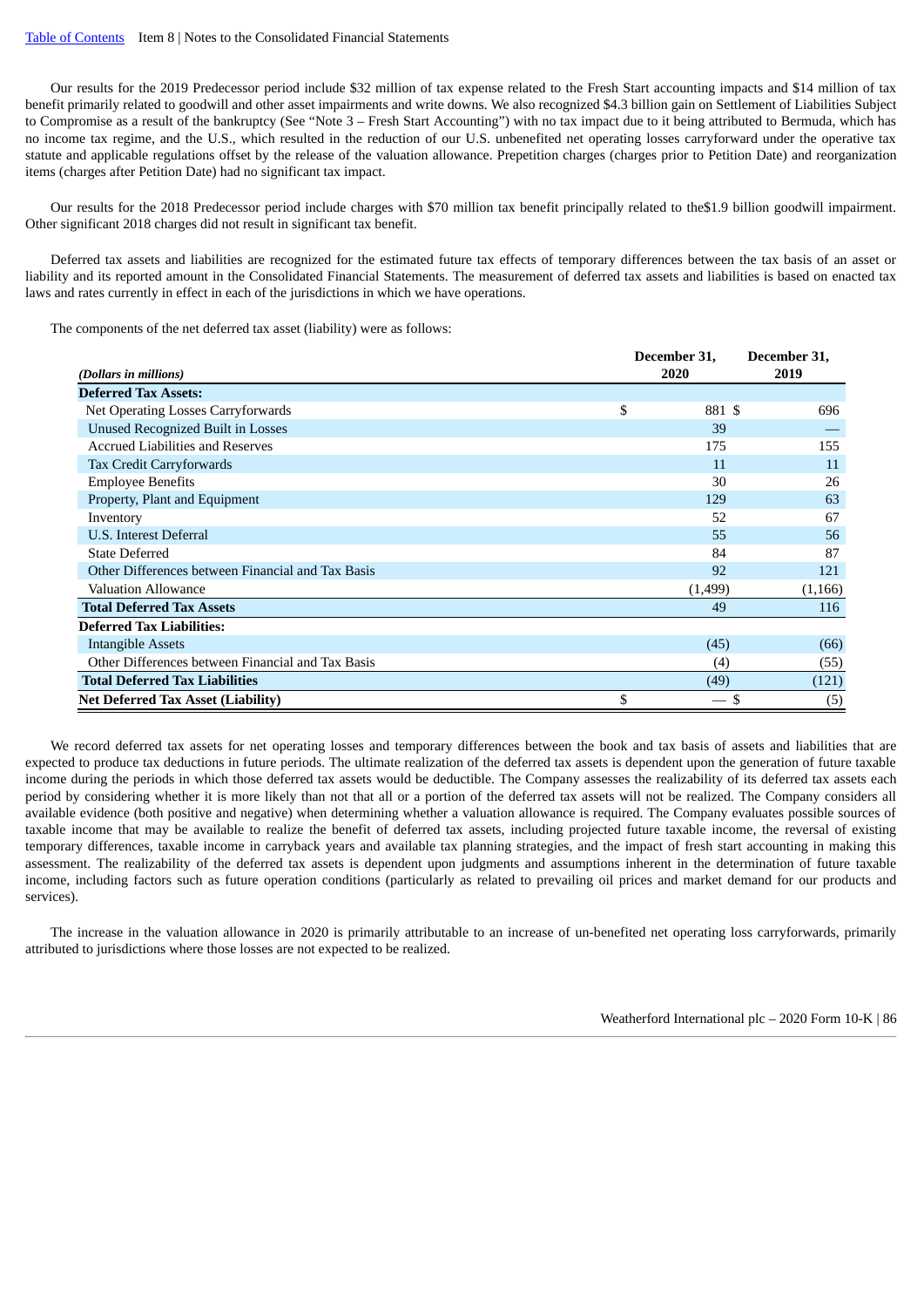Deferred income taxes generally have not been recognized on the cumulative undistributed earnings of our non-Irish subsidiaries because they are considered to be indefinitely reinvested. Distribution of these earnings in the form of dividends or otherwise may result in a combination of income and withholding taxes payable in various countries. As of December 31, 2020, the pool of positive undistributed earnings of our non-Irish subsidiaries that are considered indefinitely reinvested and may be subject to tax if distributed amounts to approximately \$1.3 billion. Due to complexities in the tax laws and the manner of repatriation, it is not practicable to estimate the unrecognized amount of deferred income taxes and the related dividend withholding taxes associated with these undistributed earnings.

At December 31, 2020, we had approximately \$5.6 billion of NOLs in various jurisdictions, \$2.0 billion of which were generated by certain U.S. subsidiaries. We estimate that the maximum U.S. NOLs available for utilization in the future is \$639 million as a result of the tax consequences of our emergence from bankruptcy as described below.

As a result of our emergence on December 13, 2019, in the U.S. approximately \$480 million of cancellation of indebtedness (COD) income was realized for tax purposes. Under exceptions applying to COD income resulting from a bankruptcy reorganization, the U.S. subsidiaries were not required to recognize this COD income currently as taxable income. Instead, the company's US net operating losses were reduced under the operative tax statute and applicable regulations, affecting the balance of deferred taxes. The Company also realized COD income attributable to Bermuda, which does not have an income tax regime. As a result, there was no impact from the COD Income.

Additionally, upon emergence our U.S. subsidiaries experienced an ownership change as the Company's emergence was considered an "ownership change" for purposes of Internal Revenue Code section 382. The Internal Revenue Code sections 382 and 383 impose limitations on the ability of a company to utilize tax attributes after experiencing an "ownership change." As a result, we have estimated our annual limitation is approximately \$23 million against the utilization of our U.S. loss carryforwards and other tax attributes, including unused recognized built-in losses and U.S. interest deferral. The annual limitation will result in approximately \$1.2 billion of our U.S. loss carryforwards expiring unused. Upon emergence, we decreased our NOL deferred tax asset and also decreased our valuation allowance each by \$257 million to remove these lost NOLs.

Our non-indefinite loss carryforwards, if not utilized, will mostly expire for U.S. subsidiaries from 2030 through 2037 and at various dates from 2020 through 2039 for non-U.S. subsidiaries. At December 31, 2020, we had \$11 million of tax credit carryovers, all of which are related to our non-U.S. subsidiaries.

A tabular reconciliation of the total amounts of uncertain tax positions at the beginning and end of the period is as follows:

|                                                                               | <b>Successor</b> |                                 |                                  | Predecessor |                                |      |                           |
|-------------------------------------------------------------------------------|------------------|---------------------------------|----------------------------------|-------------|--------------------------------|------|---------------------------|
|                                                                               |                  |                                 | <b>Period From</b><br>12/14/2019 |             | <b>Period From</b><br>1/1/2019 |      |                           |
| (Dollars in millions)                                                         |                  | <b>Year Ended</b><br>12/31/2020 | through<br>12/31/2019            |             | through<br>12/13/2019          |      | <b>Year Ended</b><br>2018 |
| <b>Balance at Beginning of Year</b>                                           | S                | 214 \$                          | 213                              | \$          | 195                            | - \$ | 217                       |
| Additions as a Result of Tax Positions Taken During a Prior Period            |                  | 9                               |                                  |             | 34                             |      | 31                        |
| Reductions as a Result of Tax Positions Taken During a Prior Period           |                  | (4)                             |                                  |             | (1)                            |      | (9)                       |
| Additions as a Result of Tax Positions Taken During the Current Period        |                  | 21                              |                                  |             | 17                             |      | 14                        |
| Reductions Relating to Settlements with Taxing Authorities                    |                  | (2)                             | (1)                              |             | (20)                           |      | (18)                      |
| Reductions as a Result of a Lapse of the Applicable Statute of<br>Limitations |                  | (7)                             |                                  |             | (5)                            |      | (23)                      |
| Foreign Exchange Effects                                                      |                  | (9)                             |                                  |             |                                |      | (17)                      |
| <b>Balance at End of Year</b>                                                 |                  | 222 \$                          | 214                              |             | 213                            |      | 195                       |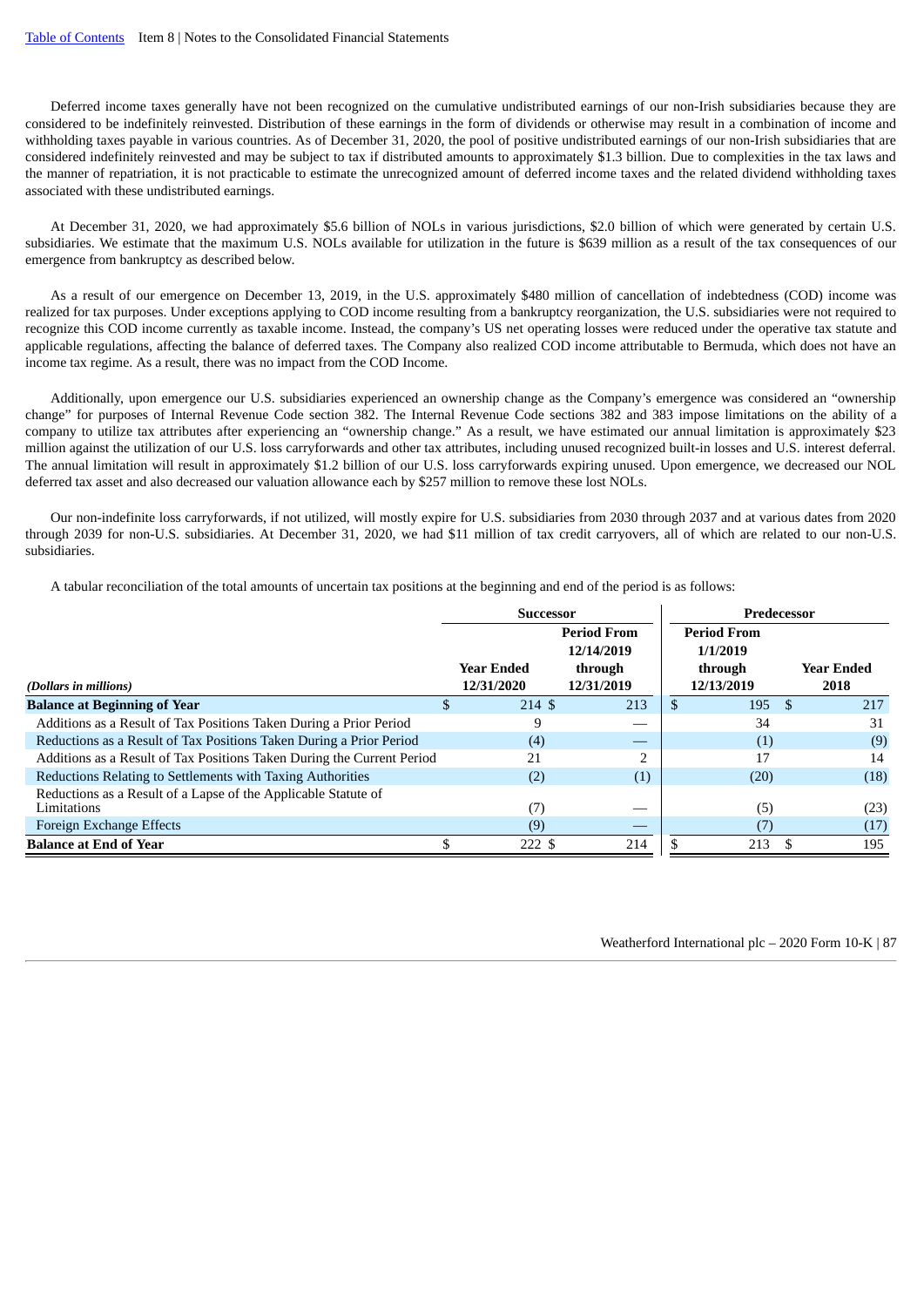Substantially all of the uncertain tax positions, if recognized in future periods, would impact our effective tax rate. To the extent penalties and interest would be assessed on any underpayment of income tax, such amounts have been accrued and classified as a component of income tax expense and other non-current liabilities in the Consolidated Financial Statements in accordance with our accounting policy. We recorded an expense of \$11 million, \$1 million, \$15 million, and \$1 million in interest and penalty for Successor year ended December 31, 2020, the 2019 Successor and Predecessor Periods and the year ended December 31, 2018, respectively. The amounts in the table above exclude cumulative accrued interest and penalties of \$89 million, \$77 million and \$60 million at December 31, 2020, 2019, and 2018, respectively, which are included in other liabilities.

We are subject to income tax in many of the over 75 countries where we operate. As of December 31, 2020, the following table summarizes the tax years that remain subject to examination for the major jurisdictions in which we operate:

| <b>Tax Jurisdiction</b> | <b>Tax Years under Examination</b> |
|-------------------------|------------------------------------|
| Canada                  | 2012 - 2020                        |
| Mexico                  | $2009 - 2020$                      |
| <b>Russia</b>           | $2017 - 2020$                      |
| Switzerland             | $2012 - 2020$                      |
| <b>United States</b>    | $2017 - 2020$                      |

We are continuously under tax examination in various jurisdictions. We cannot predict the timing or outcome regarding resolution of these tax examinations or if they will have a material impact on our financial statements. As of December 31, 2020, we anticipate that it is reasonably possible that the amount of uncertain tax positions may decrease by up to \$4 million in the next twelve months due to expiration of statutes of limitations, settlements and/or conclusions of tax examinations.

### **19. Disputes, Litigation and Legal Contingencies**

We are subject to lawsuits and claims arising out of the nature of our business. We have certain claims, disputes and pending litigation for which we do not believe a negative outcome is probable or for which we can only estimate a range of liability. It is possible, however, that an unexpected judgment could be rendered against us, or we could decide to resolve a case or cases, that would result in a liability that could be uninsured and beyond the amounts we currently have reserved and in some cases those losses could be material. If one or more negative outcomes were to occur relative to these cases, the aggregate impact to our financial condition could be material. Due to the COVID-19 pandemic, courts in many jurisdictions around the world have been temporarily closed for trials and hearings, which has resulted in delays in many of our litigation matters.

Accrued litigation and settlements recorded in "Other Current Liabilities" on the accompanying Consolidated Balance Sheets as of December 31, 2020 and December 31, 2019 were \$43 million and \$44 million, respectively.

### *Shareholder Litigation*

#### *GAMCO Shareholder Litigation*

On September 6, 2019, GAMCO Asset Management, Inc. ("GAMCO"), purportedly on behalf of itself and other similarly situated shareholders, filed a lawsuit asserting violations of the federal securities laws against certain then-current and former officers and directors of the Company. GAMCO alleges violations of Sections 10(b) and 20(b) of the Securities Exchange Act of 1934, and violations of Sections 11 and 15 of the Securities Act of 1933, as amended (the "Securities Act") based on allegations that the Company and certain of its officers made false and/or misleading statements, and alleged nondisclosure of material facts, regarding our business, operations, prospects and performance. GAMCO seeks damages on behalf of purchasers of the Company's ordinary shares from October 26, 2016 through May 10, 2019. GAMCO's lawsuit was filed in the United States District Court for the Southern District of Texas, Houston Division, and it is captioned GAMCO Asset Management, Inc. v. McCollum, et al., Case No. 4:19-cv-03363. The District Court Judge appointed Utah Retirement Systems ("URS") as Lead Plaintiff, and on March 16, 2020, URS filed its Amended Complaint. URS added the Company as a defendant but dropped the claims against non-officer board members and all the claims under the Securities Act. The defendants filed their motion to dismiss on May 18, 2020, and plaintiffs filed their response on July 3, 2020. The defendants filed a reply brief on August 3, 2020, and now the Court will rule on the motion to dismiss. We cannot reliably predict the outcome of the claims, including the amount of any possible loss.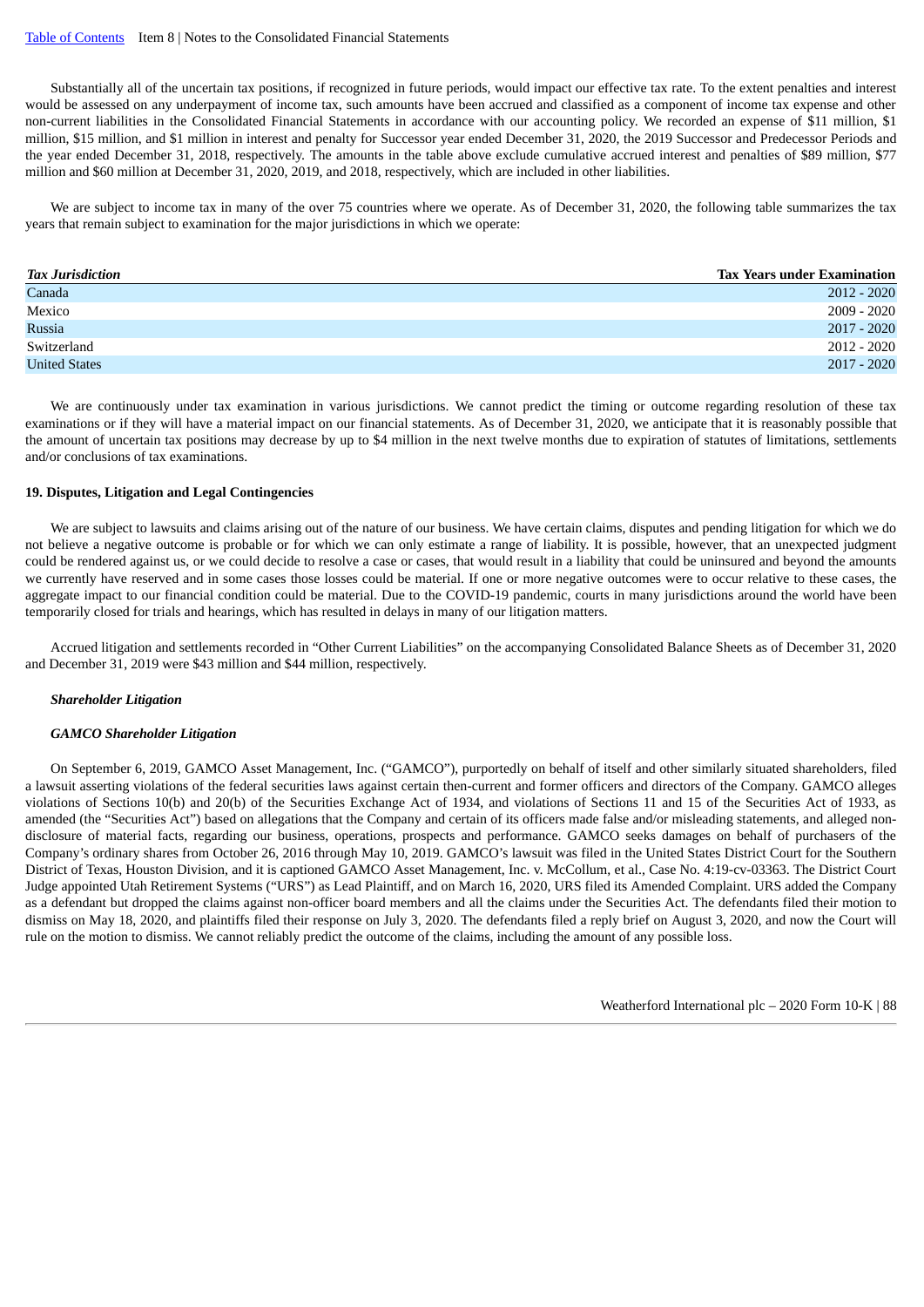#### *Prior Shareholder Litigation*

In 2010, three shareholder derivative actions were filed, and in 2014 a fourth shareholder derivative action was filed, purportedly on behalf of the Company, asserting breach of duty and other claims against certain then-current and former officers and directors of the Company related to the United Nations oil-for-food program governing sales of goods into Iraq, the Foreign Corrupt Practices Act of 1977 and trade sanctions related to the U.S. government investigations disclosed in our SEC filings since 2007. Those shareholder derivative cases were filed in Harris County, Texas state court and consolidated under the caption *Neff v. Brady, et al.*, No. 2010040764 (collectively referred to as the "*Neff Case*"). Other shareholder demand letters covering the same subject matter were received by the Company in early 2014, and a fourth shareholder derivative action was filed, purportedly on behalf of the Company, also asserting breach of duty and other claims against certain then current and former officers and directors of the Company related to the same subject matter as the *Neff Case*. That case, captioned *Erste-Sparinvest KAG v. Duroc-Danner, et al.,* No. 201420933 (Harris County, Texas) was consolidated into the *Neff Case* in September 2014. A motion to dismiss was granted May 15, 2015, and an appeal was filed on June 15, 2015. Following briefing and oral argument, on June 29, 2017, the Texas Court of Appeals denied in part and granted in part the shareholders' appeal. The Court ruled that the shareholders lacked standing to bring claims that arose prior to the Company's redomestication to Switzerland in 2009 and upheld the dismissal of those claims. The Court reversed as premature the trial court's dismissal of claims arising after the redomestication and remanded to the trial court for further proceedings. On February 1, 2018, the individual defendants and nominal defendant Weatherford filed a motion for summary judgment on the remaining claims in the case. On February 13, 2018, the trial court dismissed with prejudice certain directors for lack of jurisdiction. Although the plaintiffs appealed the jurisdictional ruling, on June 19, 2020, the plaintiffs filed a motion to dismiss the appeal with prejudice. This litigation has concluded.

#### *Rapid Completions and Packers Plus Litigation*

Several subsidiaries of the Company are defendants in a patent infringement lawsuit filed by Rapid Completions LLC ("RC") in U.S. District Court for the Eastern District of Texas on July 31, 2015. RC claims that we and other defendants are liable for infringement of seven U.S. patents related to specific downhole completion equipment and the methods of using such equipment. These patents have been assigned to Packers Plus Energy Services, Inc., a Canadian corporation ("Packers Plus"), and purportedly exclusively licensed to RC. RC is seeking a permanent injunction against further alleged infringement, unspecified damages for infringement, supplemental and enhanced damages, and additional relief such as attorneys' fees. The Company has filed a counterclaim against Packers Plus, seeking declarations of non-infringement, invalidity, and unenforceability of the four patents that remain asserted against the Company on the grounds of inequitable conduct. The Company is seeking attorneys' fees and costs incurred in the lawsuit. The litigation was stayed, pending resolution of inter partes reviews ("IPR") of each of the four patents before the Patent Trial and Appeal Board ("PTAB") of the U.S. Patent and Trademark Office ("USPTO"). The PTAB issued decisions during 2018 and 2019 finding that all the claims of the asserted patents challenged by the Company in the IPRs were invalid. RC appealed those decisions to the Federal Circuit, which issued a decision affirming the PTAB's decision that the patents are invalid on January 21, 2020. The litigation in the U.S. has concluded.

On October 14, 2015, Packers Plus and RC filed suit in Federal Court in Toronto, Canada against the Company and certain subsidiaries alleging infringement of a related Canadian patent and seeking unspecified damages and an accounting of the Company's profits. Trial on the validity of the Canadian patent was completed in March 2017. On November 3, 2017, the Federal Court issued its decision, wherein it concluded that the defendants proved that the patent-in-suit was invalid and dismissed Packers Plus and RC's claims of infringement. On January 5, 2018, Packers Plus and RC filed their Notice of Appeal. The appeal was dismissed in favor of Weatherford. Packers Plus and RC filed an Application for Leave to the Supreme Court of Canada requesting that the Supreme Court hear their appeal from the appellate court's decision, but the Supreme Court dismissed the Application, thus concluding the litigation.

### *Environmental Contingencies*

We have obligations and expect to incur capital, operating and maintenance, and remediation expenditures, as a result of compliance with environmental laws and regulations. Among those obligations, are the current requirements imposed by the Texas Commission on Environmental Quality ("TCEQ") at the former Universal Compression facility in Midland, Texas. At this location we are performing a TCEQ-approved Remedial Action Plan ("RAP") to address contaminated ground water. The performance of the RAP and related expenses are scheduled to be performed over a ten to twenty-year period and, may cost as much as \$6 million, which is recorded as undiscounted obligation on the Consolidated Balance Sheets as of December 31,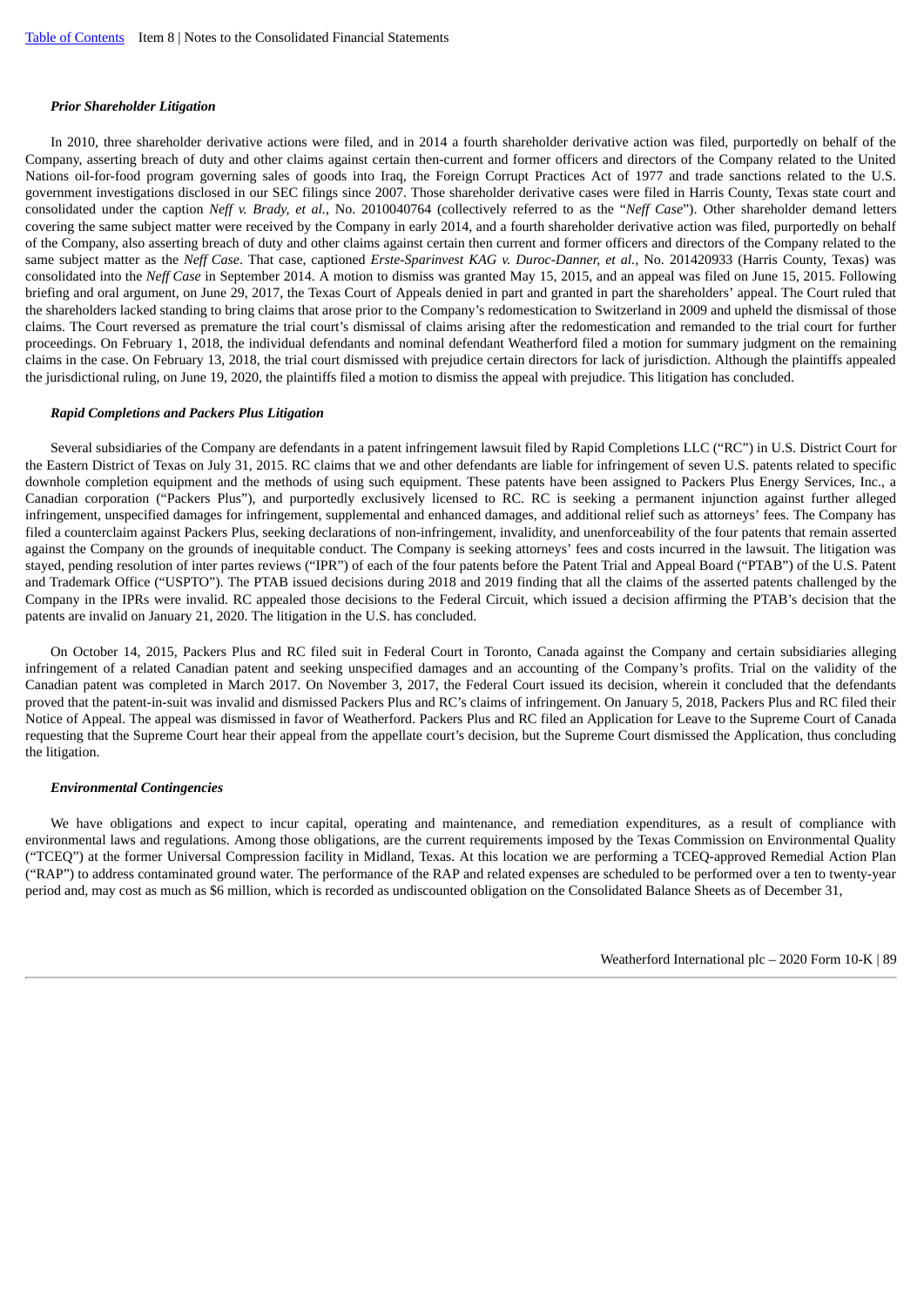2020. We continuously monitor and strive to maintain compliance with changes in laws and regulations that impact our business.

# **20. Shareholders' Equity (Deficiency)**

Changes in our ordinary shares issued were as follows:

| (Shares in millions)                              | Issued  |
|---------------------------------------------------|---------|
| <b>Balance at December 31, 2018 (Predecessor)</b> | 1,002   |
| Equity Awards Granted, Vested and Exercised       |         |
| <b>Predecessor Shares Cancellation</b>            | (1,009) |
| <b>Balance at December 13, 2019 (Predecessor)</b> |         |
| Share Issuance                                    | 70      |
| <b>Balance at December 13, 2019 (Successor)</b>   | 70      |
| <b>Share Issuance</b>                             |         |
| <b>Balance at December 31, 2019 (Successor)</b>   | 70      |
| Share Issuance                                    |         |
| <b>Balance at December 31, 2020 (Successor)</b>   | 70      |

Upon the effectiveness of the Plan, all previously issued and outstanding equity interests in the Predecessor were cancelled and the Company issued 69,999,954 "New Ordinary Shares" to the holders of the Company's existing senior notes and holders of "Old Ordinary Shares". The amount in excess of par value of \$2.9 billion is reported in "Capital in Excess of Par Value" on the accompanying Consolidated Balance Sheets.

On the Effective Date, the Company issued New Warrants to holders of the Company's Old Ordinary Shares, to purchase up to an aggregate of 7,777,779 New Ordinary Shares in the Company, par value \$0.001, at an exercise price of \$99.96 per ordinary share. The New Warrants are equity classified and, upon issuance, have a value of \$31 million, which was recorded in "Capital in Excess of Par Value." The warrant fair value was a Level 2 valuation and is estimated using the Black Scholes valuation model. Inputs to the model include Weatherford's share price, volatility of our share price, and the risk-free interest rate.

The New Warrants are exercisable until "Expiration Date" of which is the earlier of (i) December 13, 2023 and (ii) the date of consummation of any liquidity event resulting in the sale or exchange of all or substantially all of the equity interests of the Company to one or more third parties (whether by merger, sale, recapitalization, consolidation, combination or otherwise) or the sale, directly or indirectly, by the Company of all or substantially all of the assets of the Company and its Subsidiaries, taken as a whole; or a liquidation, dissolution or winding up of the Company. All unexercised New Warrants will expire, and the rights of the warrant holders to purchase New Ordinary Shares will terminate, on the Expiration Date. During 2020, an immaterial number of warrants were exercised.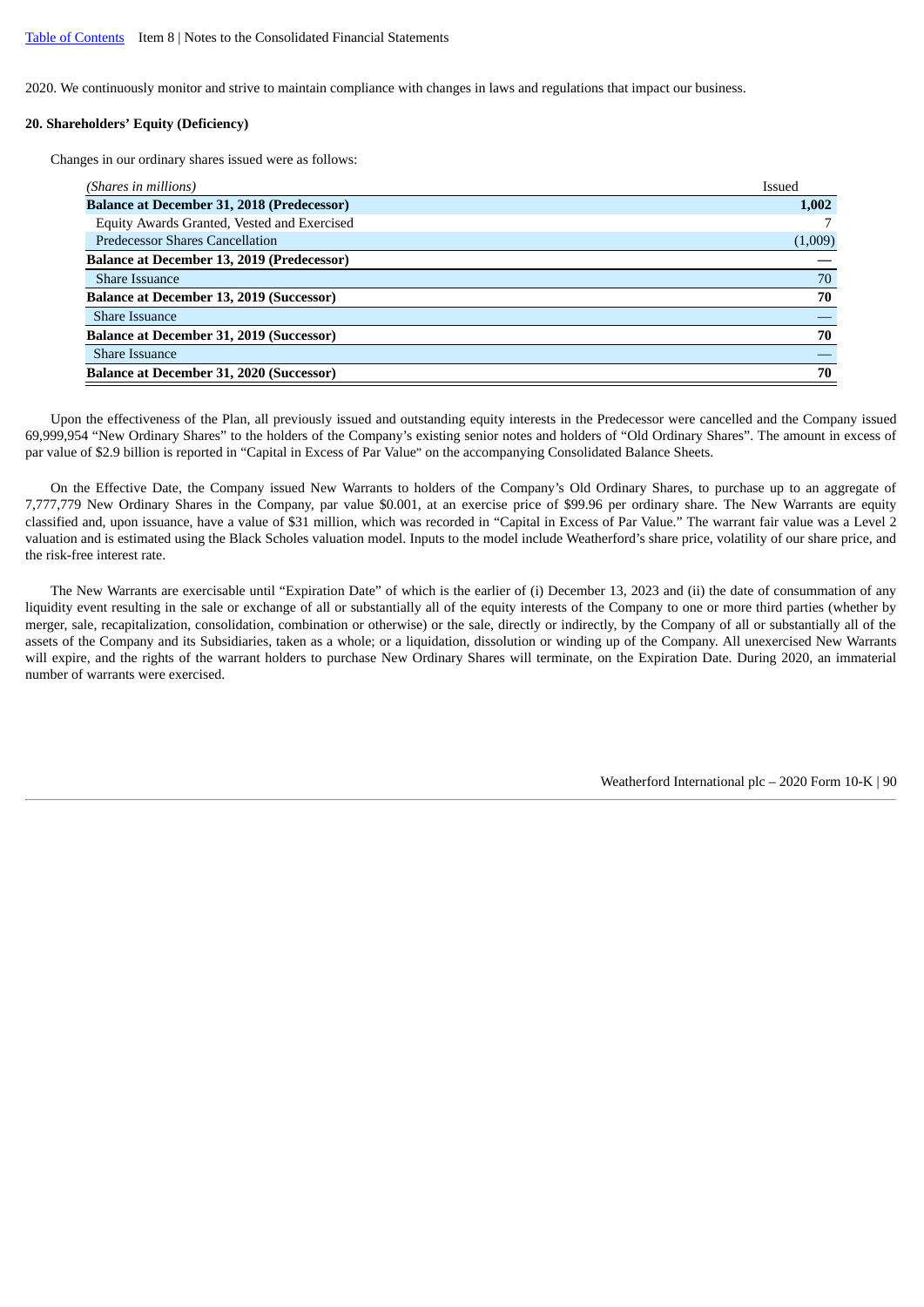# *Accumulated Other Comprehensive Loss*

The following table presents the changes in our accumulated other comprehensive loss by component:

|                                                            | Currency       |                      |     |                    |   |         |
|------------------------------------------------------------|----------------|----------------------|-----|--------------------|---|---------|
|                                                            | Translation    | Defined Benefit      |     | Deferred Loss on   |   |         |
| (Dollars in millions)                                      | Adjustment     | Pension              |     | <b>Derivatives</b> |   | Total   |
| <b>Balance at December 31, 2018 (Predecessor)</b>          | $(1,724)$ \$   | $(14)$ \$            |     | (8)                | ъ | (1,746) |
| Other Comprehensive Income (Loss) before Reclassifications | 52             | (12)                 |     |                    |   | 40      |
| Reclassifications                                          |                |                      |     | 8                  |   | 9       |
| Net Activity                                               | 52             | (11)                 |     | 8                  |   | 49      |
| <b>Balance at December 13, 2019 (Predecessor)</b>          | $(1,672)$ \$   | (25)                 | - 5 |                    |   | (1,697) |
| Elimination of Predecessor Equity Balances                 | 1,672          | 25                   |     |                    |   | 1,697   |
| <b>Balance at December 13, 2019 (Successor)</b>            |                |                      |     |                    |   |         |
| Other Comprehensive Income                                 |                |                      |     |                    |   | 9       |
| <b>Balance at December 31, 2019 (Successor)</b>            | $7\phantom{.}$ | 2 <sup>1</sup><br>\$ | -\$ |                    |   | 9       |
| Other Comprehensive Income                                 | (38)           | (14)                 |     |                    |   | (52)    |
| <b>Balance at December 31, 2020 (Successor)</b>            | (31)           | (12)                 |     |                    |   | (43)    |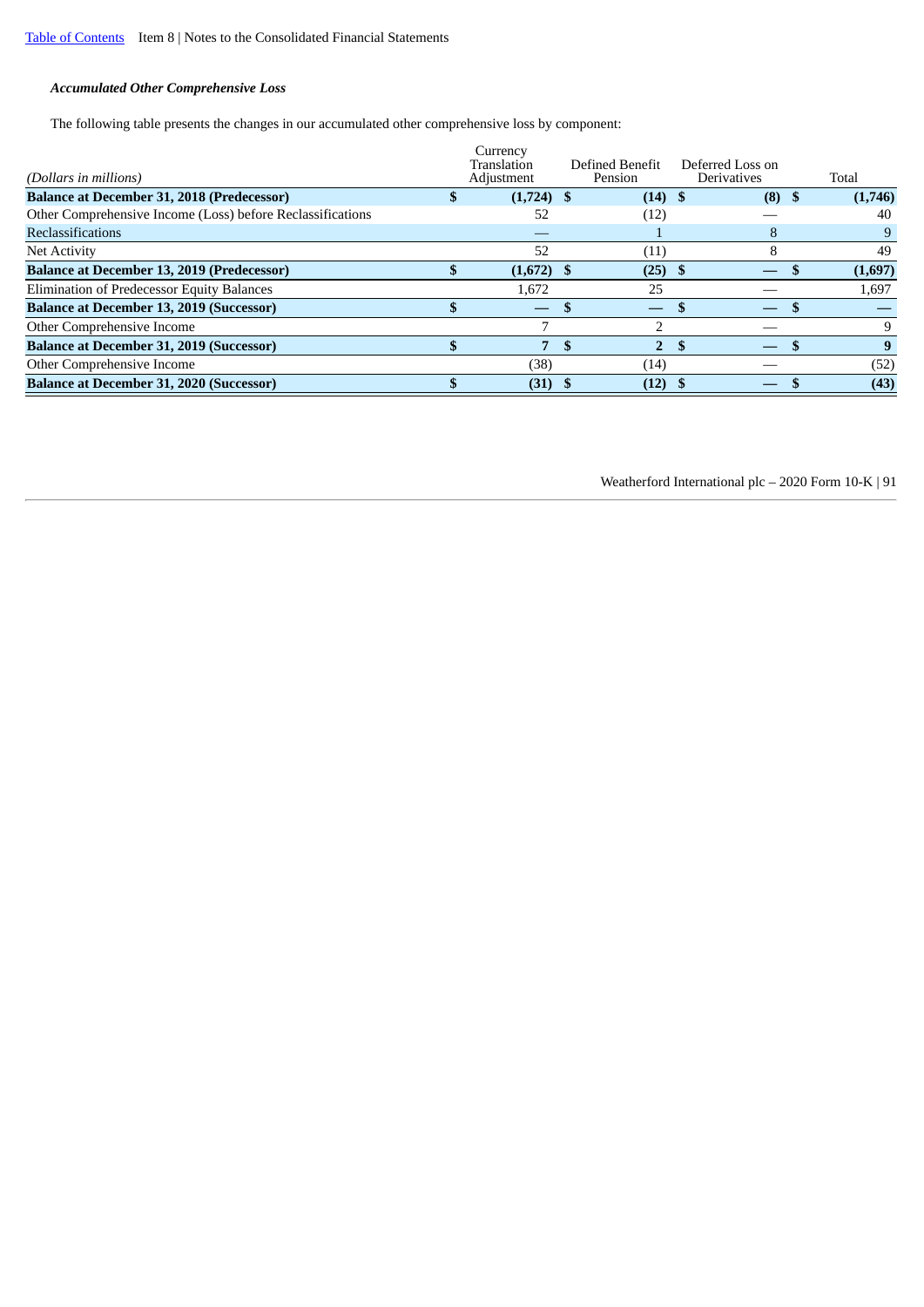### **21. Share-Based Compensation**

As part of the emergence from bankruptcy, outstanding awards under all Predecessor equity incentive plans were cancelled, and the 2019 Plan was approved by the Successor. The 2019 Plan was amended and restated in 2020. The share-based compensation plan permits the grant of options, share appreciation rights, restricted share awards, restricted share units, and other share-based and performance-based awards to any employee, consultant or non-employee director. The provisions of each award vary based on the type of award granted and are determined by the Compensation and Human Resources Committee of our Board of Directors.

Restricted share units and performance-based share units granted and vested during 2020 were immaterial. As of December 31, 2020, we had 8 million shares available for grant under our Successor share-based compensation plan.

Share-based compensation expense was immaterial and zero in the 2020 and 2019 Successor Periods, respectively. During the 2019 and 2018 Predecessor periods, we recognized \$46 million (which included the acceleration of share-based compensation described at "Note 3 – Fresh Start Accounting and recorded in "Impairments and Other Charges" on the accompanying Consolidated Statements of Operations) and \$47 million, respectively, recorded in "Selling, General and Administrative" on the accompanying Consolidated Statements of Operations.

# **22. Earnings per Share**

Basic earnings (loss) per share for all periods presented equals net income (loss) divided by our weighted average shares outstanding during the period. Diluted earnings (loss) per share is computed by dividing net income (loss) by our weighted average shares outstanding during the period including potential dilutive ordinary shares.

The following table presents our basic and diluted weighted average shares outstanding and loss per share:

|                                                                       | <b>Successor</b>   |            | Predecessor |                    |  |            |
|-----------------------------------------------------------------------|--------------------|------------|-------------|--------------------|--|------------|
|                                                                       | <b>Period From</b> |            |             | <b>Period From</b> |  |            |
|                                                                       | Year               | 12/14/19   |             | 1/1/2019           |  | Year       |
|                                                                       | Ended              | through    |             | through            |  | Ended      |
| (Shares in millions)                                                  | 12/31/2020         | 12/31/2019 |             | 12/13/2019         |  | 12/31/2018 |
| Net Income (Loss) Attributable to Weatherford                         | $(1,921)$ \$       | (26)       | - \$        | $3,661$ \$         |  | (2,811)    |
| Basic and Diluted Weighted Average Shares Outstanding                 | 70                 | 70         |             | 1.004              |  | 997        |
| Basic and Diluted Income (Loss) Per Share Attributable to Weatherford | $(27.44)$ \$       | (0.37)     | - \$        | $3.65$ \$          |  | (2.82)     |

Our basic and diluted weighted average shares outstanding for the 2020 and 2019 Successor Periods are equivalent due to the net loss attributable to shareholders. Diluted weighted average shares for the 2020 and 2019 Successor Periods exclude 8 million potential ordinary shares. Our basic and diluted weighted average shares outstanding for the 2019 Predecessor Period are equivalent as we believe including the dilutive impact of our Predecessor potential shares would not be meaningful as the potential shares were cancelled pursuant to the terms of the Plan. Our basic and diluted weighted average shares outstanding for the 2018 Predecessor Period are equivalent due to the net loss attributable to shareholders. Diluted weighted average shares outstanding for the 2019 and 2018 Predecessor Periods exclude 197 million and 251 million potential ordinary shares, respectively, for restricted share units, performance units, exchangeable senior notes and warrants outstanding.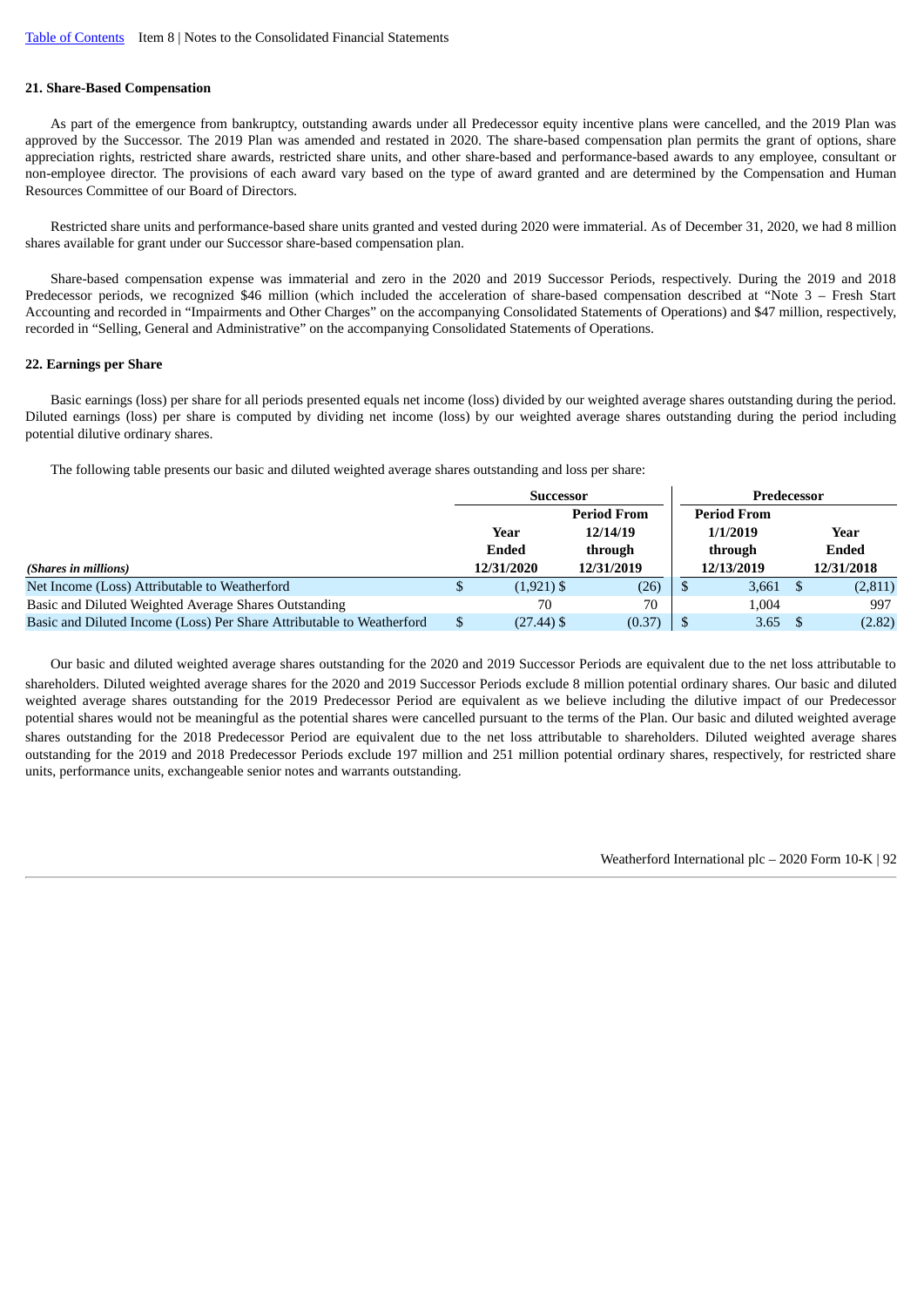# **23. Revenues**

### *Disaggregated Revenue by Product Line and Geographic Region*

Revenues are attributable to countries based on the ultimate destination of the sale of products or performance of services. During the second quarter of 2020, in order to support the streamlining and realignment of the business, we combined our prior reported four product lines into two product lines, and all prior periods have been retrospectively recast to conform to this new presentation. Our two product lines are as follows: (1) Completion and Production and (2) Drilling, Evaluation and Intervention. The unmanned equipment that we lease to customers as operating leases consists primarily of drilling rental tools (in the Drilling, Evaluation and Intervention product line) and artificial lift pumping equipment (in the Completion and Production product line). These equipment rental revenues are generally provided based on call-out work orders that include fixed per unit prices and are derived from short-term contracts.

The following tables disaggregate our revenues from contracts with customers by major product line and geographic region and includes equipment rental revenues recognized under Accounting Standards Update No. 2016-02, Leases (Topic 842). Equipment revenues recognized was \$150 million and \$12 million in the 2020 and 2019 Successor Periods, respectively, and \$284 million and \$337 million in the 2019 and 2018 Predecessor Periods, respectively. Revenues in the U.S. were \$720 million and \$59 million in the 2020 and 2019 Successor Periods, respectively, and \$1.3 billion and \$1.6 billion in the 2019 and 2018 Predecessor Periods, respectively. We had no revenue in our country of domicile (Ireland) in the 2020 and 2019 Successor Periods, and the 2019 and 2018 Predecessor Periods.

|                                            | <b>Successor</b>  |      |                                             | Predecessor |                                           |      |                   |
|--------------------------------------------|-------------------|------|---------------------------------------------|-------------|-------------------------------------------|------|-------------------|
|                                            | <b>Year Ended</b> |      | <b>Period From</b><br>12/14/2019<br>through |             | <b>Period From</b><br>1/1/2019<br>through |      | <b>Year Ended</b> |
| (Dollars in millions)                      | 12/31/2020        |      | 12/31/2019                                  |             | 12/13/2019                                |      | 12/31/2018        |
| <b>Product Line Revenue by Hemisphere:</b> |                   |      |                                             |             |                                           |      |                   |
| Completion and Production                  | 859               | - \$ | 69                                          | \$          | 1.357                                     | -S   | 1,709             |
| Drilling, Evaluation and Intervention      | 727               |      | 52                                          |             | 1,263                                     |      | 1,354             |
| <b>Western Hemisphere</b>                  | 1,586 \$          |      | 121                                         | \$          | 2,620                                     | - \$ | 3,063             |
| Completion and Production                  | $1,020$ \$        |      | 67                                          | S           | 975 \$                                    |      | 965               |
| Drilling, Evaluation and Intervention      | 1,079             |      | 73                                          |             | 1,359                                     |      | 1,716             |
| <b>Eastern Hemisphere</b>                  | 2,099             | -S   | 140                                         |             | $2,334$ \$                                |      | 2,681             |
| <b>Total Revenues</b>                      | 3,685             |      | 261                                         |             | 4,954                                     |      | 5,744             |

|                                     | Successor                       |      |                                                           | Predecessor |                                                         |    |                                 |
|-------------------------------------|---------------------------------|------|-----------------------------------------------------------|-------------|---------------------------------------------------------|----|---------------------------------|
| (Dollars in millions)               | <b>Year Ended</b><br>12/31/2020 |      | <b>Period From</b><br>12/14/2019<br>through<br>12/31/2019 |             | <b>Period From</b><br>1/1/2019<br>through<br>12/13/2019 |    | <b>Year Ended</b><br>12/31/2018 |
| <b>Revenue by Geographic Areas:</b> |                                 |      |                                                           |             |                                                         |    |                                 |
| North America                       | \$<br>889                       | -\$  | 68                                                        | .S          | $1,548$ \$                                              |    | 1,987                           |
| Latin America                       | 697                             |      | 53                                                        |             | 1,072                                                   |    | 1,076                           |
| <b>Western Hemisphere</b>           | 1,586                           | - \$ | 121                                                       |             | 2,620                                                   | -S | 3,063                           |
| Middle East & North Africa and Asia | \$<br>1,352                     | - \$ | 88                                                        | S           | $1,427$ \$                                              |    | 1,716                           |
| Europe/Sub-Sahara Africa/Russia     | 747                             |      | 52                                                        |             | 907                                                     |    | 965                             |
| <b>Eastern Hemisphere</b>           | 2.099                           | -\$  | 140                                                       |             | $2,334$ \$                                              |    | 2,681                           |
| <b>Total Revenues</b>               | 3,685                           | -S   | 261                                                       |             | $4,954$ \$                                              |    | 5,744                           |
|                                     |                                 |      |                                                           |             |                                                         |    |                                 |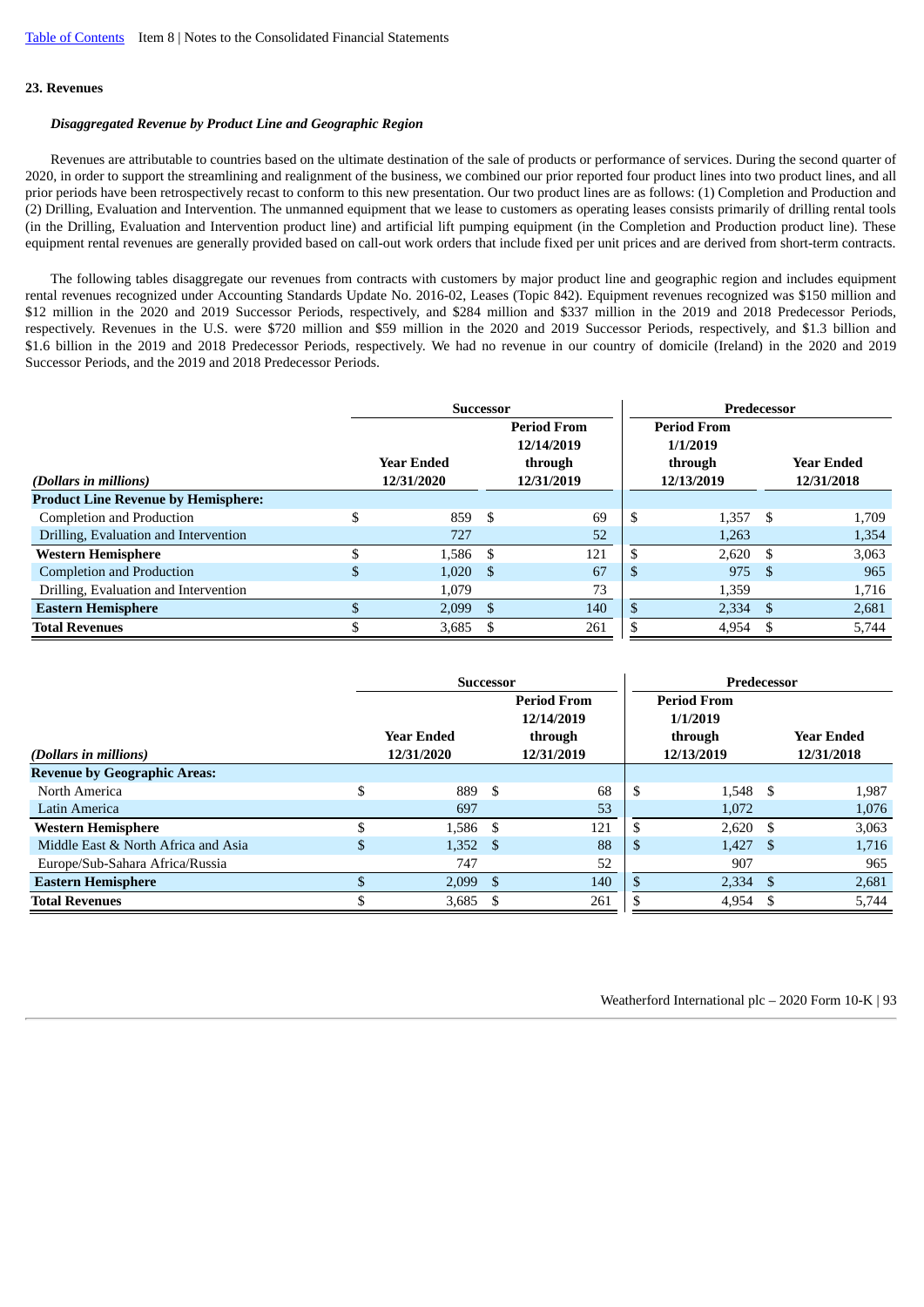### *Contract Balances*

The following table provides information about receivables for product and services included in "Accounts Receivable, Net," "Contract Assets" and "Contract Liabilities" on our Consolidated Balance Sheets at December 31, 2020 and December 31, 2019.

| (Dollars in millions)                                            | 12/31/2020 | 12/31/2019 |
|------------------------------------------------------------------|------------|------------|
| Receivables for Product and Services in Accounts Receivable, Net | 792 \$     | 1,156      |
| Receivables for Equipment Rentals in Account Receivable, Net     | 34 \$      | 85         |
| Contract Assets included in Other Current Assets                 | 7 S        |            |
| Contract Liabilities included in Other Current Liabilities       | 37 S       |            |

Revenue recognized for the year ended December 31, 2020 and 2019 that were included in the contract liabilities balance at the beginning of each year was \$10 million and \$61 million, respectively. The increase in contract liabilities was due to advance payments on new or amended contract awards. Included in the activity for 2019 was a fresh start adjustment of \$29 million, which reduced contract liabilities.

### *Performance Obligations*

A performance obligation is a promise in a contract to transfer a distinct good or service to the customer and is the unit of account in Topic 606. A contract's transaction price is allocated to each distinct performance obligation and recognized as revenue when, or as, the performance obligation is satisfied. In the following table, estimated revenue expected to be recognized in the future related to performance obligations that are either unsatisfied or partially unsatisfied as of December 31, 2020 primarily relate to subsea services contracts. All consideration from contracts with customers is included in the amounts presented below.

| <br>$T_{\text{D}}$<br>millions.<br>1 ама<br>- 734 | 2021               | 2022                  | 2023                       | 2024 | 'hereatter | <b>Total</b> |
|---------------------------------------------------|--------------------|-----------------------|----------------------------|------|------------|--------------|
| $\sim$<br>revenue<br>Serv                         | $\sim$<br>пD<br>ےر | $\sim$ $-$<br>ັ<br>п. | n <sub>0</sub><br>ъD<br>رر | 40   | -<br>54    | 202          |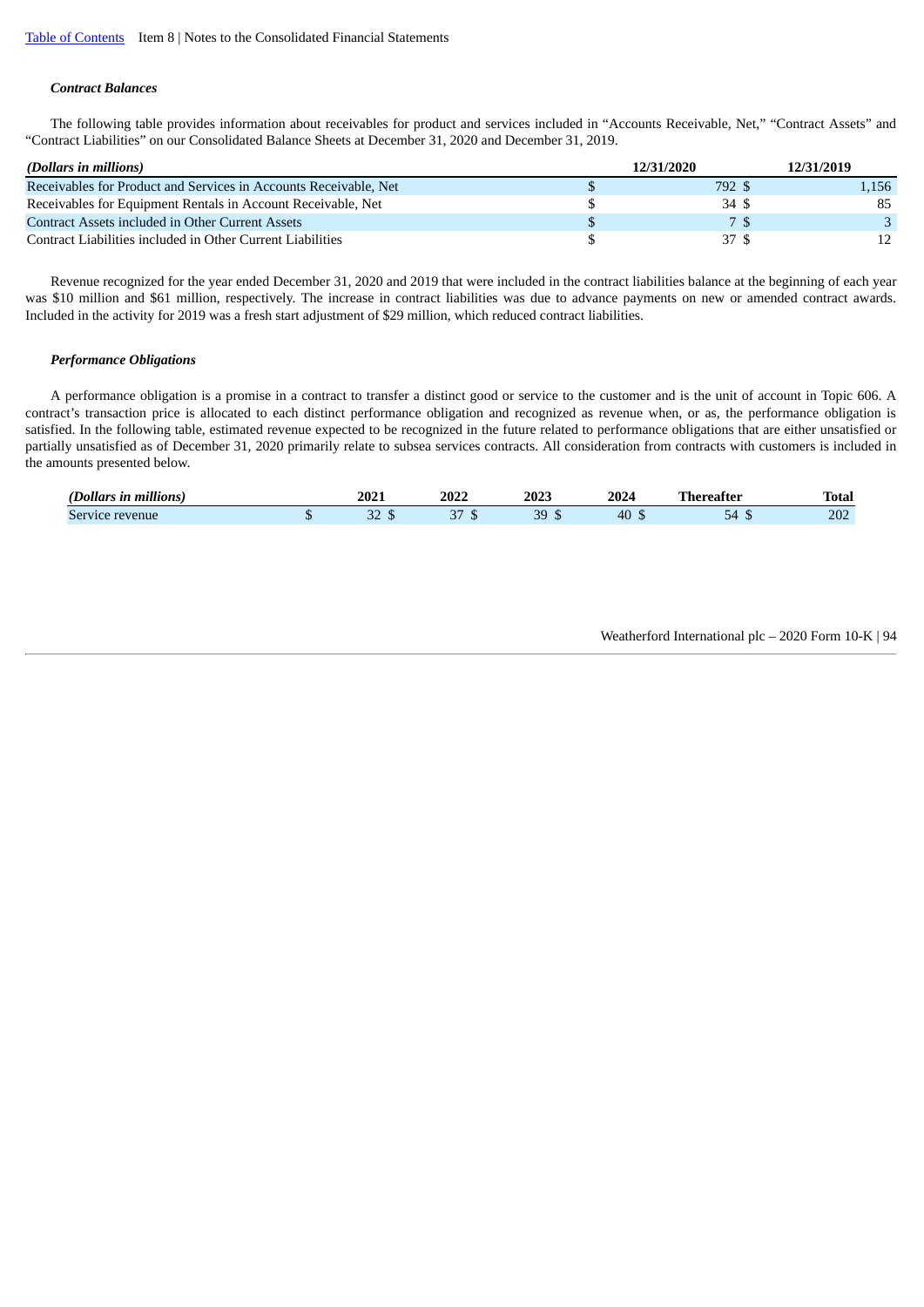# **24. Segment Information**

### *Reporting Segments*

The Company's chief operating decision maker (its chief executive officer) regularly reviews information by our two reportable segments, which are our Western Hemisphere and Eastern Hemisphere segments. These reportable segments are based on management's organization and view of Weatherford's business when making operating decisions, allocating resources and assessing performance. Research and development expenses are included in the results of our Western and Eastern Hemisphere segments. Our corporate and other expenses that do not individually meet the criteria for segment reporting are reported separately on the caption Corporate.

Financial information by segment is summarized below. Revenues are attributable to countries based on the ultimate destination of the sale of products or performance of services and was further described in "Note 23 – Revenues." The accounting policies of the segments are the same as those described in "Note 1 – Summary of Significant Accounting Policies."

|                                              | <b>Successor</b>  |                           |                    | Predecessor               |                    |                   |
|----------------------------------------------|-------------------|---------------------------|--------------------|---------------------------|--------------------|-------------------|
|                                              |                   |                           | <b>Period From</b> |                           | <b>Period From</b> |                   |
|                                              |                   |                           | 12/14/2019         |                           | 1/1/2019           |                   |
|                                              | <b>Year Ended</b> |                           | through            |                           | through            | <b>Year Ended</b> |
| (Dollars in millions)                        | 12/31/2020        |                           | 12/31/2019         |                           | 12/13/2019         | 12/31/2018        |
| <b>Revenue:</b>                              |                   |                           |                    |                           |                    |                   |
| Western Hemisphere                           | \$<br>1,586       | \$                        | 121                | \$                        | 2,620              | \$<br>3,063       |
| Eastern Hemisphere                           | 2,099             |                           | 140                | \$                        | 2,334              | \$<br>2,681       |
| <b>Total Revenue</b>                         | \$<br>3,685       | \$                        | 261                | \$                        | 4,954              | \$<br>5,744       |
| <b>Operating Income (Loss):</b>              |                   |                           |                    |                           |                    |                   |
| Western Hemisphere                           | \$<br>18          | \$                        | (4)                | \$                        | 54                 | \$<br>208         |
| Eastern Hemisphere                           | 37                |                           | 10                 |                           | 134                | 119               |
| <b>Total Segment Operating Income</b>        | \$<br>55          | \$                        | 6                  | \$                        | 188                | \$<br>327         |
| Corporate                                    | (111)             |                           | (5)                |                           | (118)              | (130)             |
| Impairments and Other Charges <sup>(a)</sup> | (1,236)           |                           |                    |                           | (1,104)            | (2, 155)          |
| Restructuring Charges <sup>(b)</sup>         | (206)             |                           |                    |                           | (189)              | (126)             |
| Prepetition Charges <sup>(c)</sup>           |                   |                           |                    |                           | (86)               |                   |
| Gain on Operational Assets Sale              | 12                |                           |                    |                           | 15                 |                   |
| Gain on Sale of Businesses, Net (d)          |                   |                           |                    |                           | 112                |                   |
| <b>Total Operating Income (Loss)</b>         | \$<br>(1,486)     | $\boldsymbol{\mathsf{S}}$ | $\mathbf{1}$       | $\boldsymbol{\mathsf{S}}$ | $(1,182)$ \$       | (2,084)           |
| Interest Expense, Net                        | (266)             |                           | (12)               |                           | (362)              | (614)             |
| Reorganization Items <sup>(c)</sup>          | (9)               |                           | (4)                |                           | 5,389              |                   |
| Other Expense, Net                           | (53)              |                           |                    |                           | (26)               | (59)              |
| Income (Loss) Before Income Taxes            | \$<br>(1,814)     | \$                        | (15)               | \$.                       | 3,819              | \$<br>(2,757)     |
| <b>Depreciation and Amortization:</b>        |                   |                           |                    |                           |                    |                   |
| Western Hemisphere                           | \$<br>134         | \$                        | 14                 | \$                        | 171                | \$<br>216         |
| Eastern Hemisphere                           | 369               |                           | 20                 |                           | 269                | 333               |
| Corporate                                    |                   |                           |                    |                           | 7                  | 7                 |
| Total                                        | \$<br>503         | \$                        | 34                 | \$                        | 447                | \$<br>556         |

(a) See "Note 4 – Impairments and Other Charges", "Note 10 – Long-Lived Asset Impairments" and "Note 11 – Goodwill and Intangible Assets" for additional information.

(b) See "Note 12 – Restructuring Charges" for additional information.

(c) See "Note 2 – Emergence from Chapter 11 Bankruptcy Proceedings" for additional information.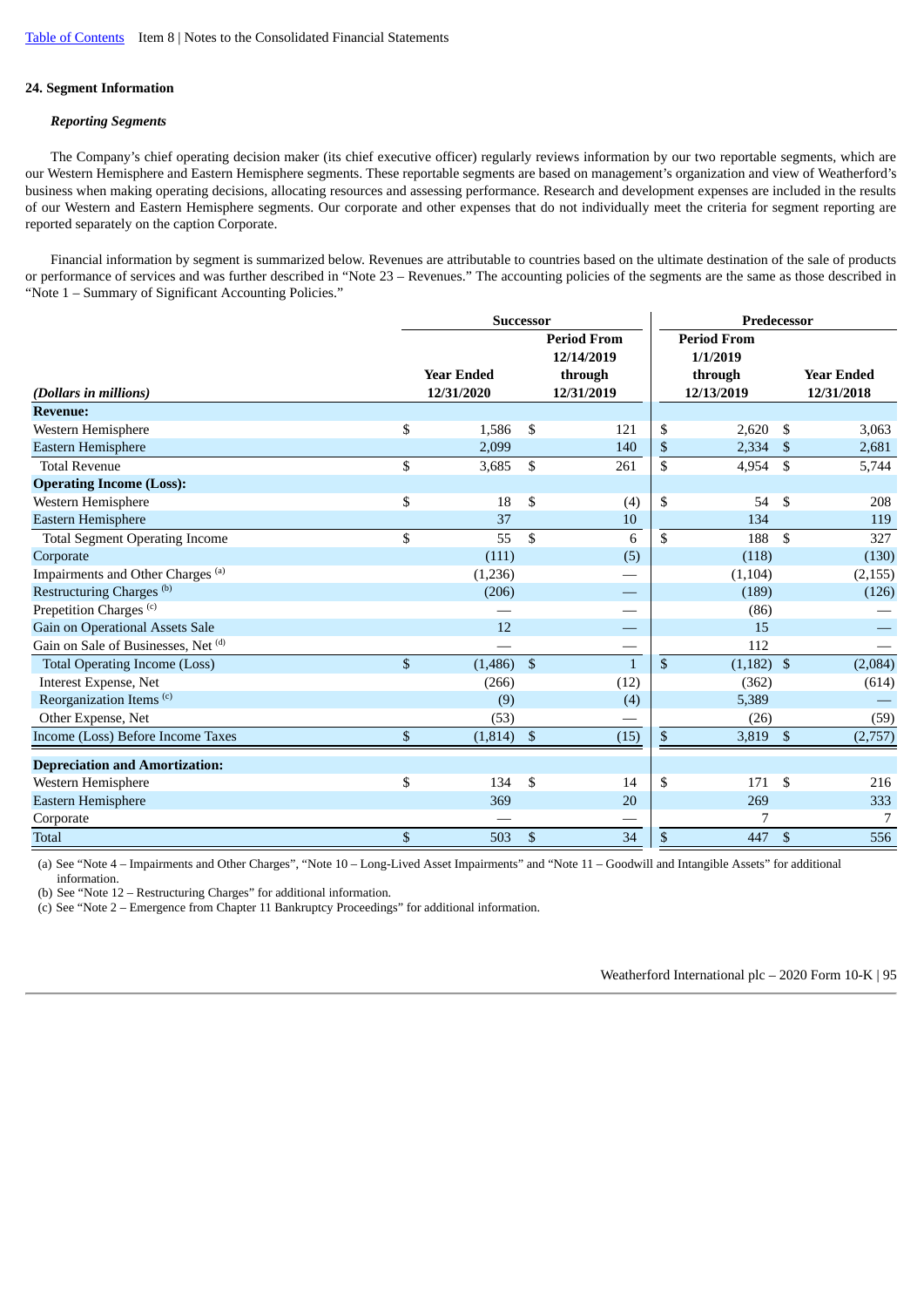(d) Primarily includes the gain on sale of our reservoir solutions business. See "Note 8 – Business Combinations and Divestitures" for additional information.

|                              |                    | <b>Successor</b> |      |                    |   | Predecessor |    |              |  |
|------------------------------|--------------------|------------------|------|--------------------|---|-------------|----|--------------|--|
|                              | <b>Period From</b> |                  |      | <b>Period From</b> |   |             |    |              |  |
|                              |                    | Year             |      | 12/14/2019         |   | 1/1/2019    |    | Year         |  |
|                              |                    | Ended            |      | through            |   | through     |    | <b>Ended</b> |  |
| (Dollars in millions)        |                    | 12/31/2020       |      | 12/31/2019         |   | 12/13/2019  |    | 12/31/2018   |  |
| <b>Capital Expenditures:</b> |                    |                  |      |                    |   |             |    |              |  |
| Western Hemisphere           |                    | 79               | - \$ | 9                  | S | 113         | -S | 81           |  |
| Eastern Hemisphere           |                    | 59               |      | $\mathbf{r}$       |   | 115         |    | 87           |  |
| Corporate                    |                    | 16               |      | 4                  |   | 22          |    | 18           |  |
| <b>Total</b>                 |                    | 154              |      | 20                 |   | 250         | .S | 186          |  |

The following table presents total assets by segment:

|                       | December 31, |       |  |       |  |  |  |
|-----------------------|--------------|-------|--|-------|--|--|--|
| (Dollars in millions) |              | 2020  |  | 2019  |  |  |  |
| Western Hemisphere    |              | 1,636 |  | 2,514 |  |  |  |
| Eastern Hemisphere    |              | 3,089 |  | 4,392 |  |  |  |
| Corporate             |              | 709   |  | 387   |  |  |  |
| Total                 |              | 5,434 |  | 7,293 |  |  |  |

# *Long-lived Assets by Geographic Areas*

Long-lived assets by geographic area within the segments are summarized below and exclude goodwill and intangible assets (see "Note 11 – Goodwill and Intangible Assets" for additional details) as well as deferred tax assets of \$15 million and \$39 million at December 31, 2020 and December 31, 2019, respectively. Long-lived assets were zero in our country of domicile (Ireland) and in the U.S. were \$306 million and \$532 million as of December 31, 2020 and December 31, 2019, respectively.

|                                     |   | December 31, |      |       |
|-------------------------------------|---|--------------|------|-------|
| (Dollars in millions)               |   | 2020         |      | 2019  |
| <b>North America</b>                |   | 435          | - \$ | 753   |
| Latin America                       |   | 174          |      | 296   |
| Western Hemisphere                  | Φ | 609          | -S   | 1,049 |
| Middle East & North Africa and Asia | C | 482          | S    | 715   |
| Europe/Sub-Sahara Africa/Russia     |   | 344          |      | 684   |
| Eastern Hemisphere                  |   | 826          | .S   | 1,399 |
| <b>Total</b>                        |   | 1,435        |      | 2,448 |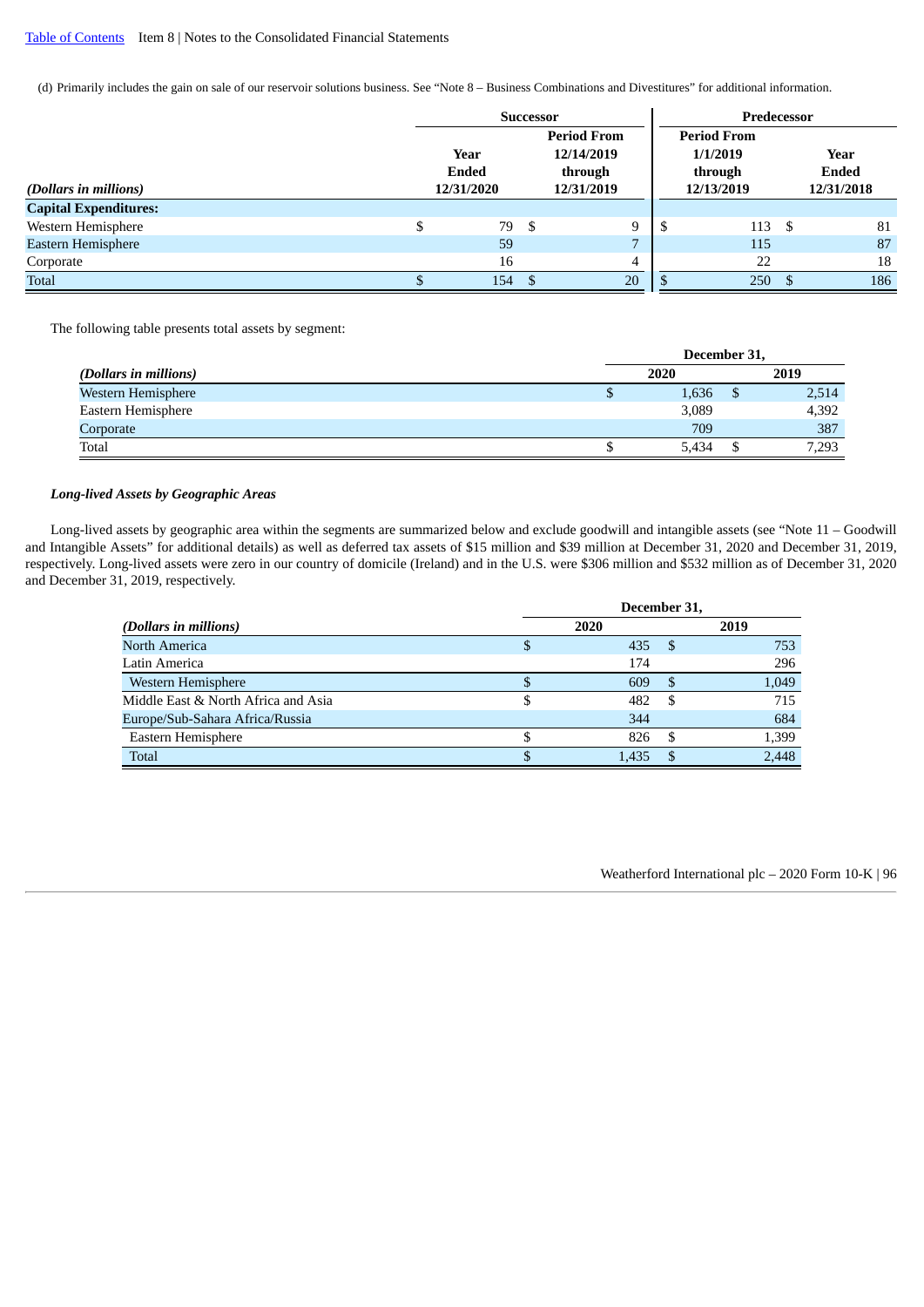# **Item 9.** *Changes in and Disagreement with Accountants on Accounting and Financial Disclosure*

None.

# **Item 9A.** *Controls and Procedures*

Disclosure controls and procedures (as defined in Rules 13a-15(e) and 15d-15(e) under the Exchange Act) are designed to ensure that information required to be disclosed in our reports filed under the Exchange Act is recorded, processed, summarized and reported within the time periods specified in the SEC's rules and forms. This information is collected and communicated to management, including our Chief Executive Officer ("CEO") and the Chief Financial Officer ("CFO"), as appropriate, to allow timely decisions regarding required disclosures. Our management, under the supervision of and with the participation of our CEO and CFO, evaluated the effectiveness of the design and operation of our disclosure controls and procedures at December 31, 2020. Based on that evaluation, our CEO and CFO concluded that our disclosure controls and procedures were effective as of December 31, 2020.

# *Management's Annual Report on Internal Control Over Financial Reporting*

Management of the Company is responsible for establishing and maintaining adequate internal control over financial reporting as such term is defined in Rules 13a-15(f) of the Exchange Act. The Company's internal controls are designed to provide reasonable, but not absolute, assurance as to the reliability of its financial reporting and the preparation of financial statements for external purposes in accordance with U.S. GAAP.

Our management, including our CEO and CFO, does not expect that our internal control over financial reporting will prevent all errors and all fraud. A control system, no matter how well conceived and operated, can provide only reasonable, not absolute, assurance that the objectives of the control system are met. Further, the benefits of controls must be considered relative to their costs. Because of the inherent limitations in a system of internal control over financial reporting, no evaluation of controls can provide absolute assurance that all control issues and instances of fraud, if any, have been detected. These inherent limitations include the realities that judgments in decision-making can be faulty and that breakdowns can occur because of simple error or mistake. Additionally, controls can be circumvented by the individual acts of some persons, by collusion of two or more people, or by management override of the control. The design of any control system is also based, in part, upon certain assumptions about the likelihood of future events, and there can be no assurance that any design will succeed in achieving its stated goals under all potential future conditions. Because of the inherent limitations in a costeffective control system, misstatements due to error or fraud may occur and not be detected.

Management assessed the effectiveness of the Company's internal control over financial reporting as of December 31, 2020 using the criteria set forth by the Committee of Sponsoring Organizations of the Treadway Commission in Internal Control – An Integrated Framework (2013). As a result of this assessment, management concluded that as of December 31, 2020, our internal control over financial reporting was effective based on these criteria.

KPMG LLP has issued an attestation report dated February 19, 2021, on our internal control over financial reporting, which is contained in this Annual Report on Form 10-K.

## **Remediation of Material Weakness**

We identified a material weakness over the review of the net book values by long-lived asset group and reporting segment used in the long-lived assets impairment assessment as of June 30, 2020. Management's remediation involved enhancing the design of certain existing controls and designing and implementing new controls. These internal controls ensure the net book values by long-lived asset group and reporting segment used in our long-lived asset impairment assessment are reviewed and validated. We completed these remediation measures in the quarter ended December 31, 2020, including testing of the design, and concluding on the operating effectiveness of the related controls. Based on these procedures, the previously reported material weakness has been remediated.

# *Changes in Internal Controls*

Other than described above in this Item 9A, our management identified no change in our internal control over financial reporting, that occurred during the fourth quarter ended December 31, 2020, that has materially affected, or is reasonably likely to materially affect, our internal control over financial reporting.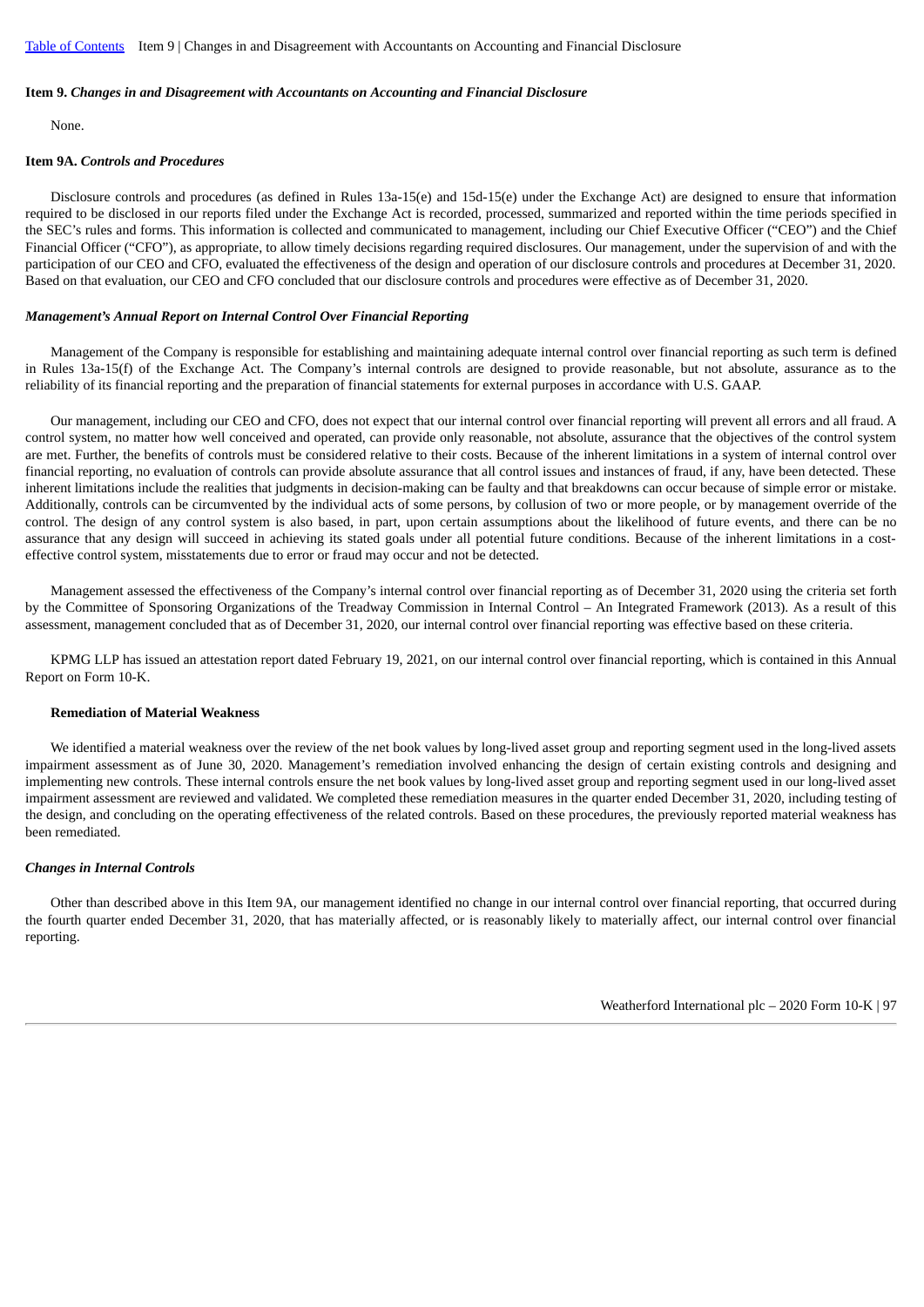### **Item 9B.** *Other Information*

# Executive Officer Departures

### *Chief Operating Officer - Retirement of Mr. Karl Blanchard*

On February 12, 2021 Mr. Karl Blanchard, Executive Vice President and Chief Operating Officer ("COO"), announced his retirement from the Company effective February 26, 2021. To create a more efficient operating structure, the Company, upon Mr. Blanchard's retirement, is eliminating the COO position. As part of the leadership transition, responsibilities currently under the COO role will be assumed by other employees.

There is no dispute or disagreement between Mr. Blanchard and the Company on any matter relating to the Company's accounting practices or financial condition.

#### *Chief Accounting Officer - Separation of Mr. Stuart Fraser*

On February 12, 2021 Mr. Stuart Fraser, Vice President and Chief Accounting Officer, advised he will be departing the Company effective March 31, 2021. In connection with Mr. Fraser's departure and in furtherance of Company policies, Mr. Fraser has executed a general release in favor of the Company and has also entered into an agreement with us setting forth agreed benefits and compensation to be paid to him upon his departure, including to the extent relevant under the Company's pre-existing compensation plans and applicable policies and related agreements.

There is no dispute or disagreement between Mr. Fraser and the Company on any matter relating to the Company's accounting practices or financial condition.

#### *Appointment of Interim Chief Accounting Officer*

While the Company is conducting a search for Mr. Fraser's replacement, on February 12, 2021 the Board determined that effective upon Mr. Fraser's departure, Mr. Keith Jennings, Executive Vice President and Chief Financial Officer, will assume the role of Chief Accounting Officer on an interim basis. There are no new compensatory arrangements or modifications to the existing arrangements between the Company and Mr. Jennings in connection with these interim responsibilities. Additional information regarding Mr. Jennings has been previously reported on Form 8-K filed with the SEC on August 10, 2020.

There are no arrangements or understandings between Mr. Jennings and any other persons pursuant to which Mr. Jennings was selected to act on an interim basis as the Chief Accounting Officer of the Company. Mr. Jennings does not have any family relationships subject to disclosure under Item 401(d) of Regulation S-K or any direct or indirect material interest in any transaction required to be disclosed pursuant to Item 404(a) of Regulation S-K.

#### PSU Award Agreement Restatement

On February 12, 2021, the Board of Directors of the Company approved a clarification to the performance restricted share unit (PSU) award agreement for Mr. Saligram, which was granted on November 17, 2020 with respect to a target number of 169,491 ordinary shares of the Company, to conform the terms of the award agreement with the PSU grant terms in his offer letter with the Company, which provides that one-third of the PSUs would vest upon achievement of each of the \$3.45, \$3.95 and \$4.45 Company ordinary share price levels for any 60 consecutive trading days during the three-year performance period, running from October 12, 2020 to October 12, 2023. Consistent with his offer letter, the restated PSU award agreement clarifies that the cliff vesting for the award is immediate upon the achievement of those levels and not on the completion of the three-year performance period, with no prorated vesting for achievement between those levels.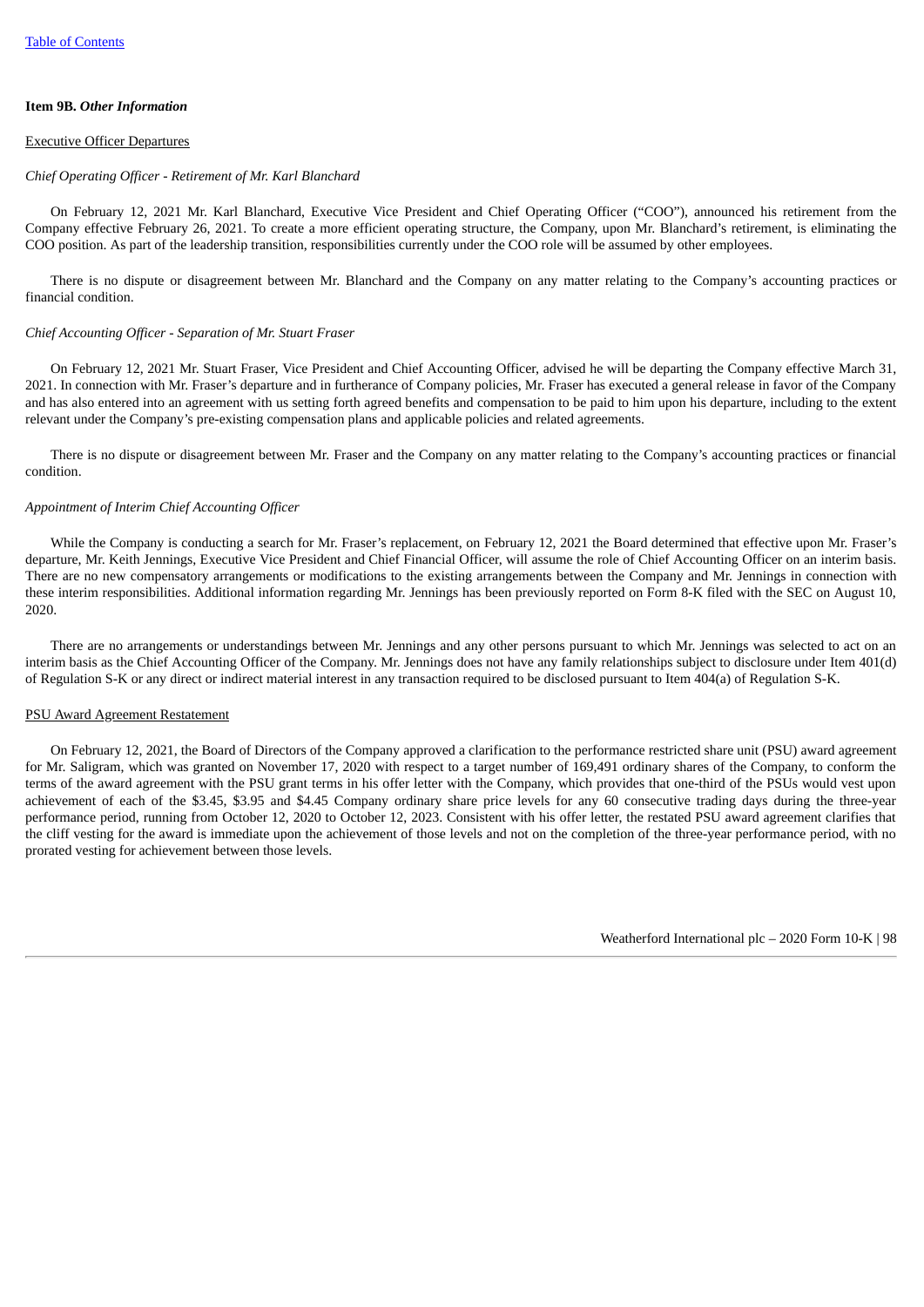# **PART III**

### **Item 10.** *Directors, Executive Officers and Corporate Governance*

See "Item 1. – Business – Executive Officers of Weatherford" of this report for Item 10 information regarding executive officers of Weatherford. Pursuant to General Instructions G(3), information on our directors and corporate governance matters will be filed in a Form 10-K/A within 120 days after the registrant's fiscal year ended December 31, 2020.

We have adopted a code of ethics entitled "Code of Business Conduct," which applies to all our employees, officers and directors and our board of directors has also adopted a separate "Supplemental Code of Business Conduct" for our senior officers. Copies of these codes can also be found at www.weatherford.com.

We intend to satisfy the requirement under Item 5.05 of Form 8-K to disclose any amendments to our Code of Business Conduct and any waiver from any provision of our Code of Business Conduct by posting such information on our web site at www.weatherford.com.

# **Item 11.** *Executive Compensation*

Pursuant to General Instructions G(3), information on executive compensation will be filed in a Form 10-K/A within 120 days after the registrant's fiscal year ended December 31, 2020.

# **Item 12.** *Security Ownership of Certain Beneficial Owners and Management and Related Stockholder Matters*

Pursuant to General Instructions G(3), information on security ownership of certain beneficial owners and management and related shareholder matters will be filed in a Form 10-K/A within 120 days after the registrant's fiscal year ended December 31, 2020.

# **Item 12(d).** *Securities Authorized for Issuance under Equity Compensation Plan Information*

The following table provides information as of December 31, 2020, about the number of shares to be issued upon vesting or exercise of equity awards as well as the number of shares remaining available for issuance under our equity compensation plans.

| <b>Equity Compensation Plan Information</b>                        |                                                                                                                                         |                                                                                                                  |                                                                                                                            |  |  |  |
|--------------------------------------------------------------------|-----------------------------------------------------------------------------------------------------------------------------------------|------------------------------------------------------------------------------------------------------------------|----------------------------------------------------------------------------------------------------------------------------|--|--|--|
| <b>Plan Category</b><br>(Shares in thousands, except share prices) | <b>Numbers of</b><br><b>Securities to be</b><br><b>Issued Upon Exercise</b><br>of Outstanding<br><b>Options, Warrants</b><br>and Rights | <b>Weighted Average</b><br><b>Exercise Price of</b><br><b>Outstanding Options,</b><br><b>Warrants and Rights</b> | <b>Number of Securities</b><br><b>Available for Future</b><br><b>Issuance Under</b><br>Equity<br><b>Compensation Plans</b> |  |  |  |
| Equity compensation plans approved by shareholders (b)             | 339                                                                                                                                     |                                                                                                                  | 8,238                                                                                                                      |  |  |  |

(a) Excluding shares reflected in the first column of this table.

(b) Includes our 2019 Plan, which was approved in connection with our emergence from bankruptcy in December 2019. The 2019 Plan was amended and restated in 2020.

### **Item 13.** *Certain Relationships and Related Transactions, and Director Independence*

Pursuant to General Instruction G(3), information on certain relationships and related transactions and director independence will be filed in a Form 10-K/A within 120 days after the registrant's fiscal year ended December 31, 2020.

### **Item 14.** *Principal Accounting Fees and Services*

Pursuant to General Instruction G(3), information on principal accounting fees and services will be filed in a Form 10-K/A within 120 days after the registrant's fiscal year ended December 31, 2020.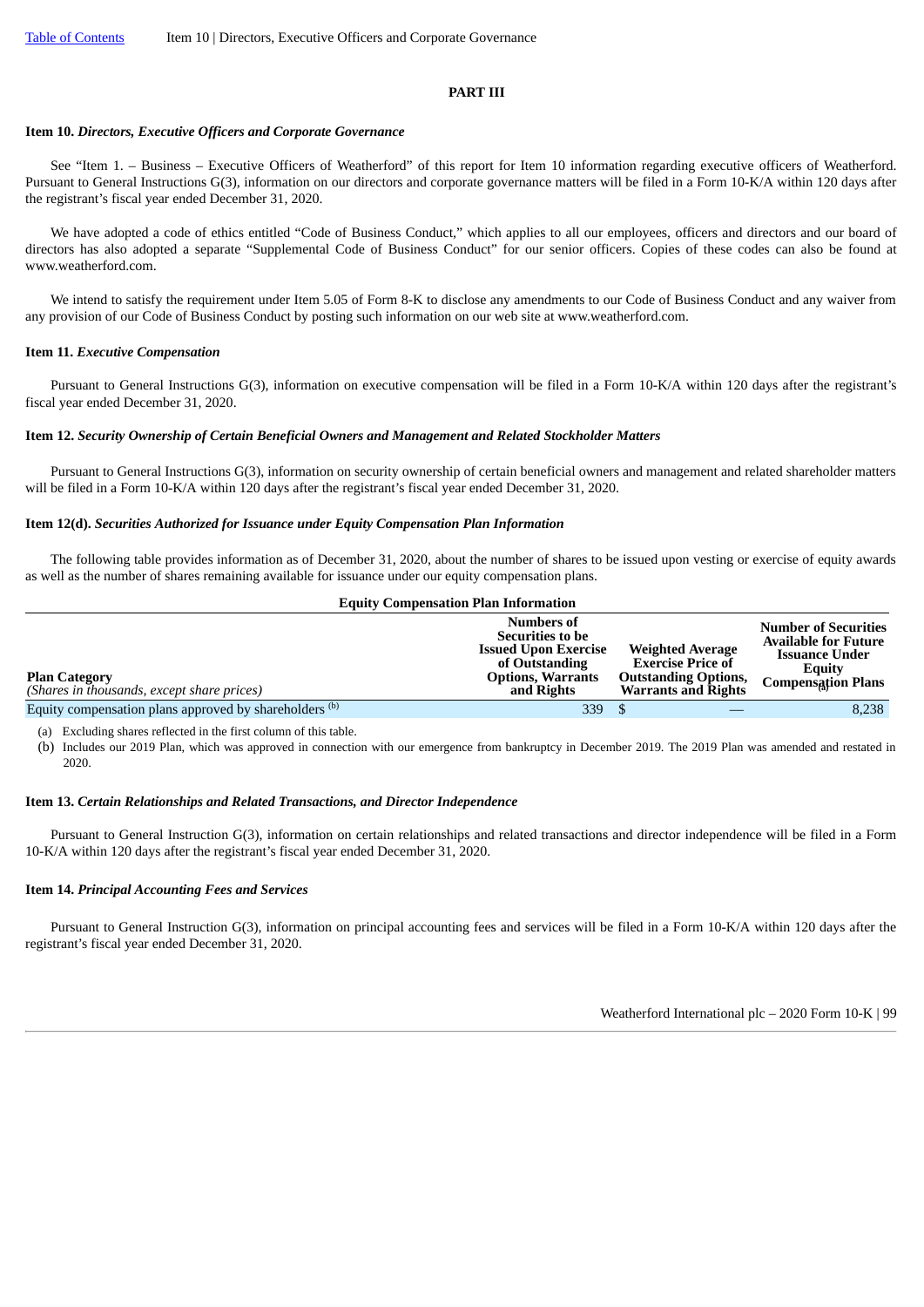# **PART IV**

# **Item 15.** *Exhibits, Financial Statement Schedules*

- **(a)** The following documents are filed as part of this report or incorporated by reference:
- 1. The Consolidated Financial Statements of the Company listed on page [42](#page-41-0) of this report.
- 2. The financial statement schedule on page [106](#page-105-0) of this report.
- 3. The exhibits of the Company listed below under Item 15(b); all exhibits are incorporated herein by reference to a prior filing as indicated, unless designated by a dagger (†) or double dagger (††).

# **(b)** Exhibits:

| <b>Exhibit</b><br><b>Number</b> | <b>Description</b>                                                                                                                                                                                           | <b>Original Filed Exhibit</b>                                                                                                        | <b>File Number</b> |
|---------------------------------|--------------------------------------------------------------------------------------------------------------------------------------------------------------------------------------------------------------|--------------------------------------------------------------------------------------------------------------------------------------|--------------------|
| 3.1                             | <b>Amended and Restated Memorandum and Articles of</b><br>Association of Weatherford International public limited<br>company.                                                                                | Exhibit 3.1 of the<br>Company's Current<br>Report on Form 8-K<br>filed December 18, 2019                                             | File No. 1-36504   |
| $+4.1$                          | Description of the Securities.                                                                                                                                                                               |                                                                                                                                      |                    |
| 4.2                             | Indenture, dated December 13, 2019, by and among<br>Weatherford International Ltd., as issuer, the guarantors thereto<br>and Deutsche Bank Trust Company Americas, as trustee.                               | Exhibit 4.1 of the Company's<br>Current<br>Report on Form 8-K<br>filed December 18, 2019                                             | File No. 1-36504   |
| 4.3                             | Form of Senior Note (included in Exhibit 4.2).                                                                                                                                                               | Included in Exhibit 4.1 of the<br>Company's Current<br>Report on Form 8-K<br>filed December 18, 2019                                 | File No. 1-36504   |
| 4.4                             | Form of Warrant Certificate (included in Exhibit 10.34).                                                                                                                                                     | Included in Exhibit 10.4 of the<br>Company's Current<br>Report on Form 8-K<br>filed December 18, 2019                                | File No. 1-36504   |
| 4.5                             | Indenture, dated August 28, 2020, by and among Weatherford<br>International Ltd., as issuer, the guarantors party thereto and<br>Wilmington Trust, National Association, as trustee and<br>collateral agent. | Exhibit 4.1 of the<br>Company's Current<br>Report on Form 8-K<br>filed August 28, 2020                                               | File No. 1-36504   |
| 4.6                             | Form of Senior Note (included in Exhibit 4.5).                                                                                                                                                               | Included in Exhibit 4.1 of<br>the Company's Current<br>Report on Form 8-K<br>filed August 28, 2020                                   | File No. 1-36504   |
| $*10.1$                         | Employment Letter, dated March 3, 2017, between<br>Weatherford International plc and Mark A. McCollum                                                                                                        | Exhibit 10.3 to the<br>Company's Quarterly<br>Report on Form 10-Q<br>for the quarter ended<br>March 31, 2017 filed<br>April 28, 2017 | File No. 1-36504   |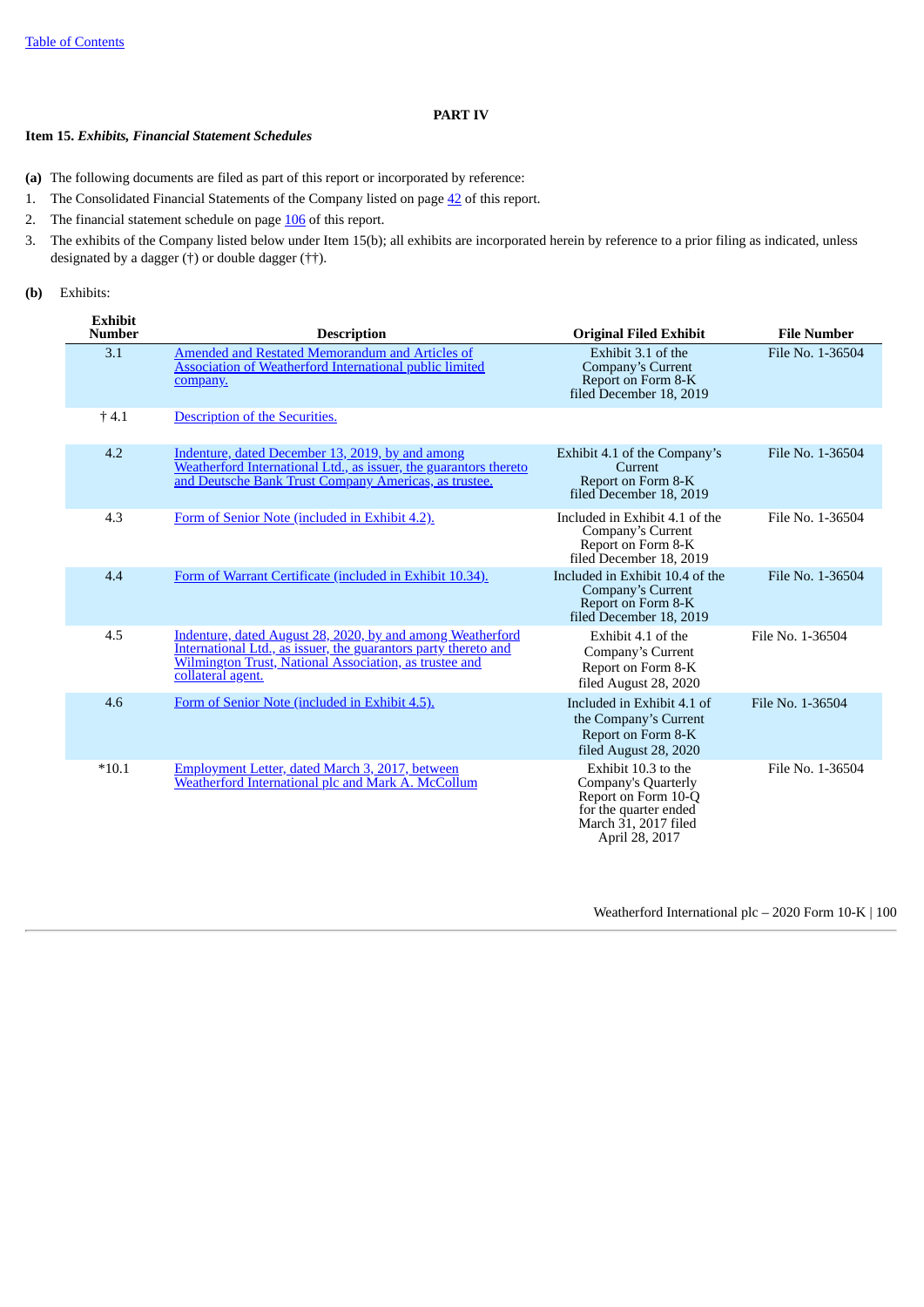| <b>Exhibit</b><br><b>Number</b> | <b>Description</b>                                                                                                                                                                                                                                                                                                                                                                       | <b>Original Filed Exhibit</b>                                                                                                                    | <b>File Number</b> |
|---------------------------------|------------------------------------------------------------------------------------------------------------------------------------------------------------------------------------------------------------------------------------------------------------------------------------------------------------------------------------------------------------------------------------------|--------------------------------------------------------------------------------------------------------------------------------------------------|--------------------|
| $*10.2$                         | Offer Letter between Weatherford International Ltd. and<br>Christian A. Garcia.                                                                                                                                                                                                                                                                                                          | Exhibit 10.3 of the<br>Company's Annual<br>Report on Form 10-K<br>for the year ended<br>December 31, 2019<br>filed March 16, 2020                | File No. 1-36504   |
| $*10.3$                         | Letter Agreement with Karl Blanchard dated June 10, 2020.                                                                                                                                                                                                                                                                                                                                | Exhibit 10.6 of the<br>Company's Quarterly<br>Report on Form 10-Q<br>for the quarter ended<br>June 30, 2020<br>filed August 14, 2020             | File No. 1-36504   |
| $*10.4$                         | Offer Letter to H. Keith Jennings dated August 6, 2020.                                                                                                                                                                                                                                                                                                                                  | Exhibit 10.4 of the<br>Company's Quarterly<br>Report on Form 10-Q<br>for the quarter ended<br>September 30, 2020<br>filed November 4, 2020       | File No. 1-36504   |
| $*10.5$                         | Offer Letter to Girishchandra K. Saligram dated September 9,<br>2020.                                                                                                                                                                                                                                                                                                                    | Exhibit 10.5 of the<br>Company's Quarterly<br>Report on Form 10-Q<br>for the third quarter ended<br>September 30, 2020<br>filed November 4, 2020 | File No. 1-36504   |
| $*10.6$                         | Form of Deed of Indemnity of Weatherford International plc<br>entered into by each director of Weatherford International plc<br>and each of the following executive officers of Weatherford<br><u>International plc: Karl Blanchard (August 21, 2017), Scott C.</u><br>Weatherholt (July 23, 2020), H. Keith Jennings (September 18,<br>2020) and Girish K. Saligram (October 12, 2020). | Exhibit 10.11 of the<br>Company's Current<br>Report on Form 8-K12B<br>filed June 17, 2014                                                        | File No. 1-36504   |
| $*10.7$                         | Form of Deed of Indemnity of Weatherford International Ltd<br>entered into by each director of Weatherford International plc<br>and each of the following executive officers of Weatherford<br>International plc: Scott C. Weatherholt (July 23, 2020), H.<br>Keith Jennings (September 18, 2020) and Girishchandra K.<br>Saligram (October 12, 2020).                                   | Exhibit 10.12 of the<br>Company's Current<br>Report on Form 8-K12B<br>filed June 17, 2014                                                        | File No. 1-36504   |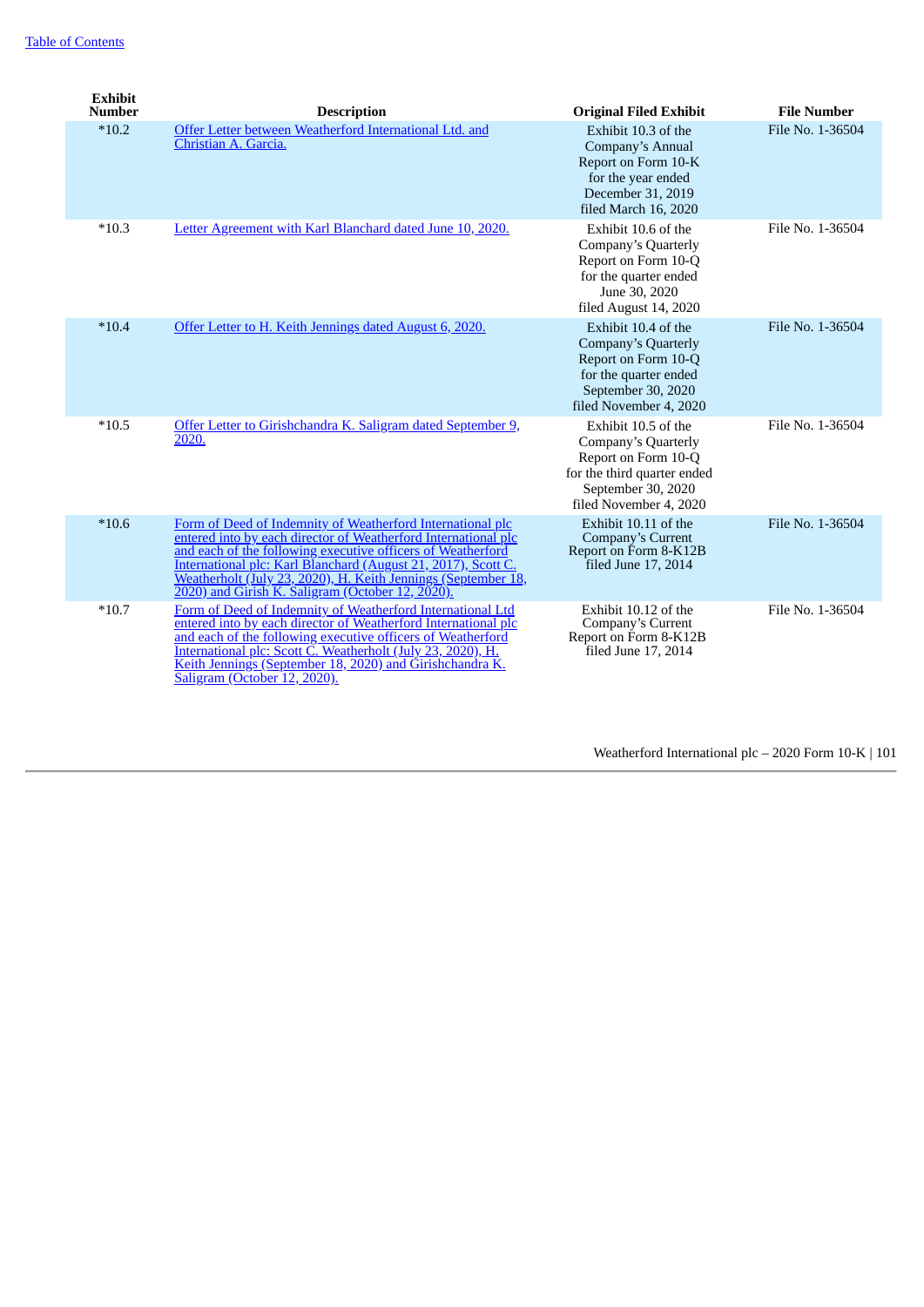| <b>Exhibit</b><br><b>Number</b> | <b>Description</b>                                                                                                                                                                                                                            | <b>Original Filed Exhibit</b>                                                                                                                     | <b>File Number</b> |
|---------------------------------|-----------------------------------------------------------------------------------------------------------------------------------------------------------------------------------------------------------------------------------------------|---------------------------------------------------------------------------------------------------------------------------------------------------|--------------------|
| $*10.8$                         | Deed of Indemnity of Weatherford International Ltd. entered<br>into by Karl Blanchard (August 21, 2017)                                                                                                                                       | Exhibit 10.4 of the<br>Company's Quarterly<br>Report on Form 10-Q<br>for the quarter ended<br>September 30, 2017                                  | File No. 1-36504   |
| $*10.9$                         | Form of Change in Control Agreement entered into by each of<br>the following executive officers of Weatherford International<br>plc: Karl Blanchard (August 21, 2017) and Stuart Fraser (April<br>15, 2018)                                   | Exhibit 10.1 of the Company's<br>Current Report on Form 8-K filed<br>December 15, 2016                                                            | File No. 1-36504   |
| $*10.10$                        | Form of Amendment to Change in Control Agreement entered<br>into by each of the following executive officers of Weatherford<br>International plc: Karl Blanchard and Stuart Fraser, each such<br>amendment effective as of December 13, 2019. | Exhibit 10.7 of the<br><b>Company's Quarterly</b><br>Report on Form 10-Q<br>for the quarter ended<br>June 30, 2020 filed<br>filed August 14, 2020 | File No. 1-36504   |
| $*10.11$                        | Weatherford International Change in Control Severance Plan.                                                                                                                                                                                   | Exhibit 10.1 of the<br>Company's Current<br>Report on Form 8-K<br>filed November 20, 2020                                                         | File No. 1-36504   |
| $*10.12$                        | 2019 Executive Bonus Plan.                                                                                                                                                                                                                    | Exhibit 99.1 of the<br>Company's Current<br>Report on Form 8-K<br>filed April 2, 2019                                                             | File No. 1-36504   |
| $*10.13$                        | Form of Retention Award.                                                                                                                                                                                                                      | Exhibit 99.2 of the Company's<br>Form 8-K filed April 2, 2019                                                                                     | File No. 1-36504   |
| $*10.14$                        | <b>Executive Non-Equity Incentive Compensation Plan (as</b><br><b>Amended and Restated)</b>                                                                                                                                                   | Exhibit 10.2 of the<br>Company's Current<br>Report on Form 8-K<br>filed April 15, 2020                                                            | File No. 1-36504   |
| $*10.15$                        | Weatherford International plc 2019 Equity Incentive Plan.                                                                                                                                                                                     | Exhibit 10.8 of the<br>Company's Current<br>Report on Form 8-K<br>filed December 18, 2019                                                         | File No. 1-36504   |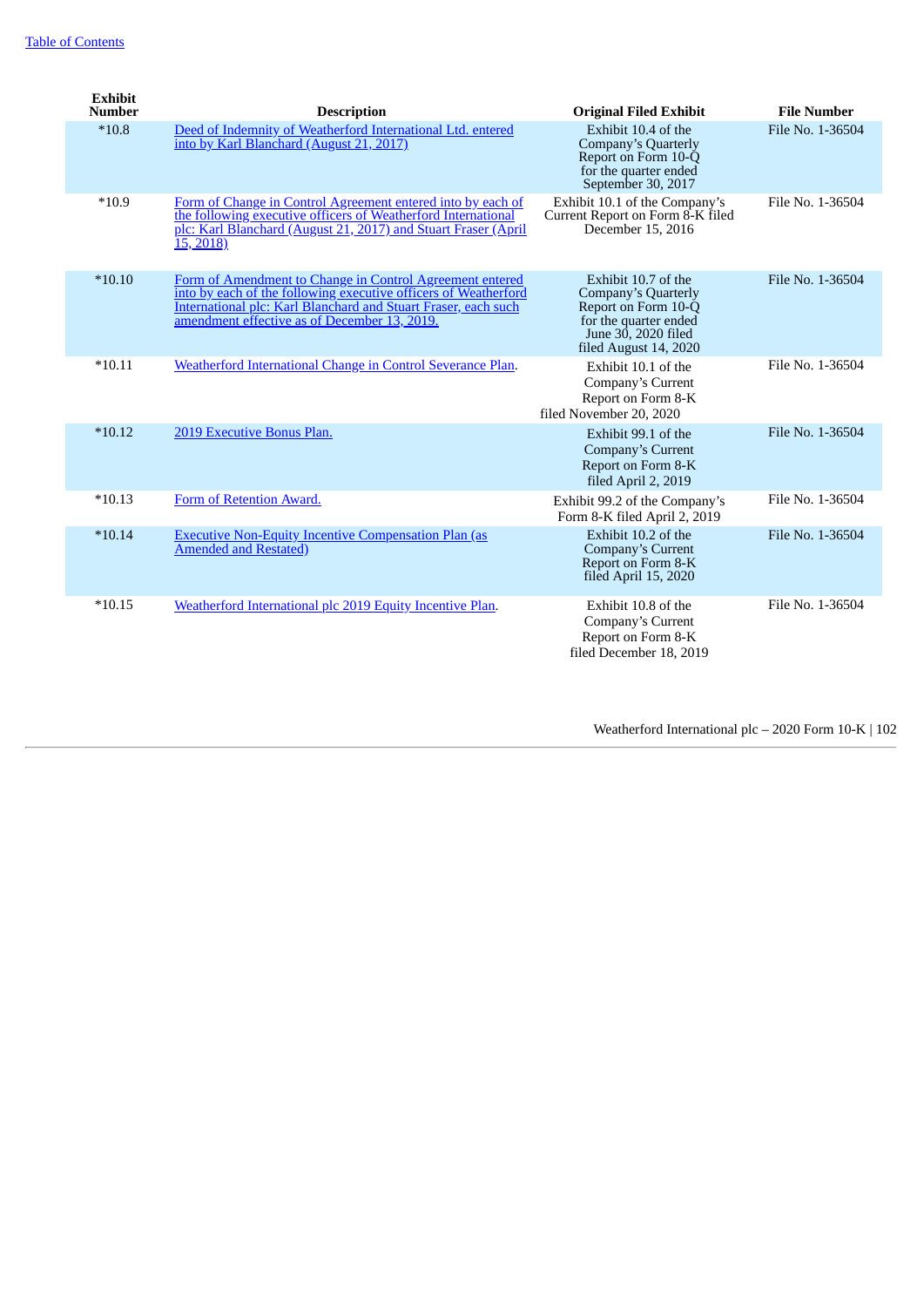| <b>Exhibit</b><br><b>Number</b> | <b>Description</b>                                                                                      | <b>Original Filed Exhibit</b>                                                                                                              | <b>File Number</b> |
|---------------------------------|---------------------------------------------------------------------------------------------------------|--------------------------------------------------------------------------------------------------------------------------------------------|--------------------|
| $*10.16$                        | Weatherford International plc Amended and Restated 2019<br><b>Equity Incentive Plan.</b>                | Exhibit 10.1 of the<br>Company's Quarterly<br>Report on Form 10-Q<br>for the quarter ended<br>June 30, 2020 filed<br>August 14, 2020       | File No. 1-36504   |
| $*10.17$                        | <b>Weatherford International plc Second Amended and Restated</b><br>2019 Equity Incentive Plan.         | Exhibit 10.6 of the<br>Company's Quarterly<br>Report on Form 10-Q<br>for the quarter ended<br>September 30, 2020 filed<br>November 4, 2020 | File No. 1-36504   |
| $*10.18$                        | Form of Christian A. Garcia Award Agreement                                                             | Exhibit 10.3 of the<br>Company's Current<br>Report on Form 8-K<br>filed April 15, 2020                                                     | File No. 1-36504   |
| $*10.19$                        | Form of Restricted Share Unit Award Agreement.                                                          | Exhibit 10.3 of the<br>Company's Current<br>Report on Form 8-K<br>filed November 20, 2020                                                  | File No. 1-36504   |
| $*10.20$                        | Form of Performance Share Unit Award Agreement.                                                         | Exhibit 10.4 of the<br>Company's Current<br>Report on Form 8-K<br>filed November 20, 2020                                                  | File No. 1-36504   |
| $*10.21$                        | Form of Restricted Share Unit Award Agreement.                                                          | Exhibit 10.2 of the<br>Company's Current<br>Report on Form 8-K<br>filed January 8, 2021                                                    | File No. 1-36504   |
| $*10.22$                        | Form of Performance Share Unit Award Agreement.                                                         | Exhibit 10.3 of the<br>Company's Current<br>Report on Form 8-K<br>filed January 8, 2021                                                    | File No. 1-36504   |
| $*10.23$                        | Form of Phantom Share Unit Award Agreement.                                                             | Exhibit 10.4 of the<br>Company's Current<br>Report on Form 8-K<br>filed January 8, 2021                                                    | File No. 1-36504   |
| $+*10.24$                       | Amended and Restated Performance Share Unit Award<br>Agreement - Girish K. Saligram (February 17, 2021) |                                                                                                                                            |                    |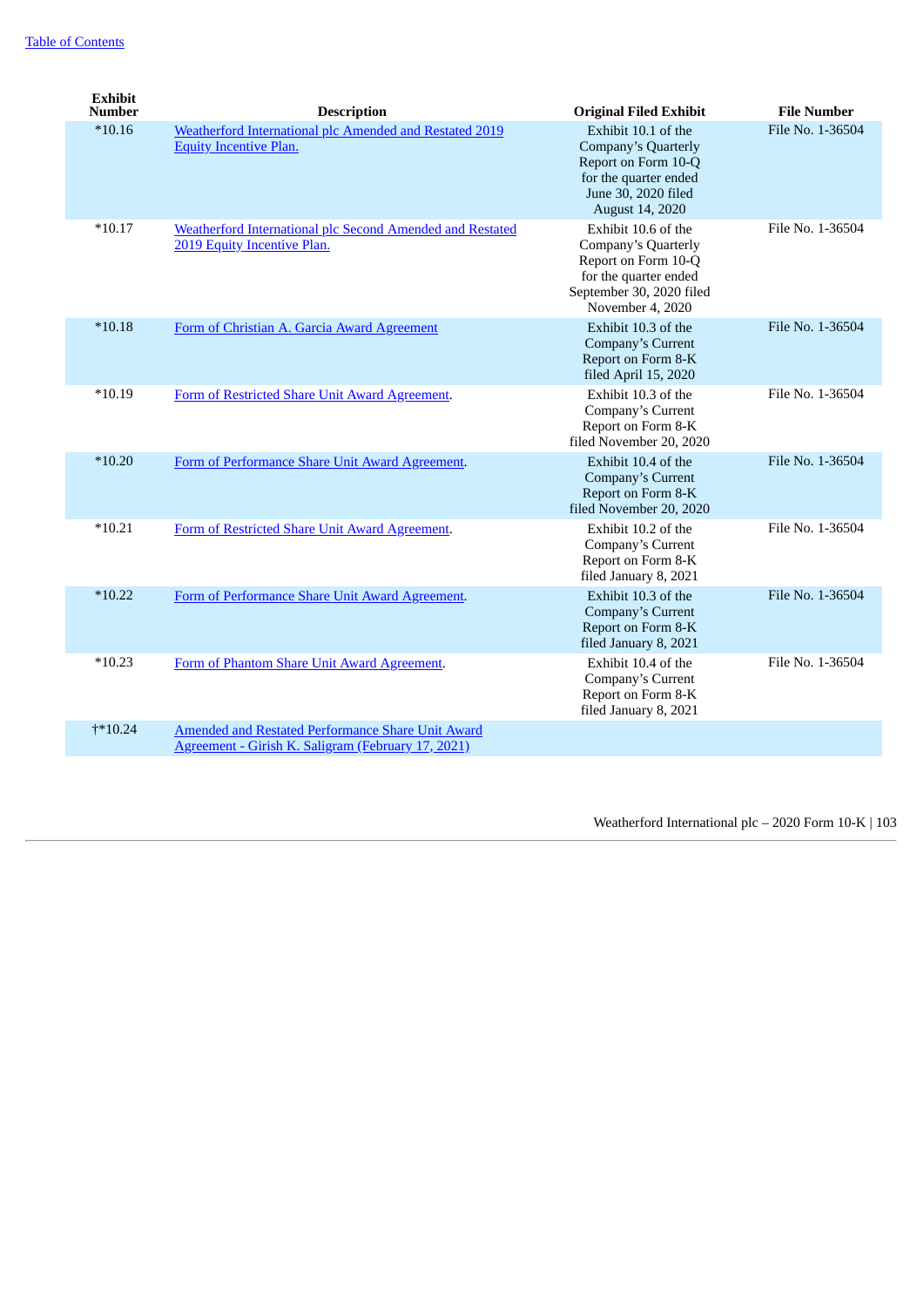| $*10.26$<br>Exhibit 10.1 of the<br>Weatherford International plc 2020 Long-Term Cash Incentive<br>Company's Current<br>Plan.<br>Report on Form 8-K<br>filed April 24, 2020<br>$*10.27$<br>Form of Long-Term Cash Incentive Plan Award Agreement.<br>Exhibit 10.2 of the<br>Company's Current<br>Report on Form 8-K<br>filed April 24, 2020                                                                                                                                                  | File No. 1-36504<br>File No. 1-36504 |
|---------------------------------------------------------------------------------------------------------------------------------------------------------------------------------------------------------------------------------------------------------------------------------------------------------------------------------------------------------------------------------------------------------------------------------------------------------------------------------------------|--------------------------------------|
|                                                                                                                                                                                                                                                                                                                                                                                                                                                                                             |                                      |
|                                                                                                                                                                                                                                                                                                                                                                                                                                                                                             |                                      |
| $*10.28$<br>File No. 1-36504<br>Exhibit 10.2 of the<br>Form of Long-Term Cash Incentive Plan Award Agreement.<br>Company's Current<br>Report on Form 8-K<br>filed November 20, 2020                                                                                                                                                                                                                                                                                                         |                                      |
| 10.29<br>Exhibit 10.1 of the<br><b>ABL Credit Agreement by and among Weatherford</b><br>Company's Current<br>International Ltd., Weatherford International plc, Weatherford<br>Report on Form 8-K<br>International LLC, Wells Fargo Bank, N.A. and the lenders<br>filed December 18, 2019<br>party thereto from time to time, dated December 13, 2019.                                                                                                                                      | File No. 1-36504                     |
| LC Credit Agreement, dated December 13, 2019 (as amended<br>10.30<br>Exhibit 10.2 of the<br>by Amendment No.1, dated August 28, 2020), by and among<br>Company's Current<br>Weatherford International Ltd., Weatherford International plc,<br>Report on Form 8-K<br>Weatherford International LLC, Deutsche Bank Trust<br>filed December 18, 2019<br>Company Americas and the lenders party thereto from time to<br>time (included in Exhibit 10.29).                                       | File No. 1-36504                     |
| 10.31<br>Exhibit 10.1 of the<br><b>Amendment No. 1 to LC Credit Agreement and Amendment</b><br>Company's Current<br>No. 1. To U.S. Security Agreement, dated August 28, 2020, by<br>Report on Form 8-K<br>and among Weatherford International Ltd., Weatherford<br>filed August 28, 2020<br>International plc, Weatherford International LLC, the other<br>guarantors of the LC Credit Agreement, Deutsche Bank Trust<br>Company Americas and the lenders under the LC Credit<br>Agreement. | File No. 1-36504                     |
| 10.32<br>Intercreditor Agreement by and between Wells Fargo Bank,<br>Exhibit 10.3 of the<br>N.A., Deutsche Bank Trust Company Americas, Weatherford<br>Company's Current<br>International plc and the grantors party there to from time to<br>Report on Form 8-K<br>time, dated December 13, 2019.<br>filed December 18, 2019                                                                                                                                                               | File No. 1-36504                     |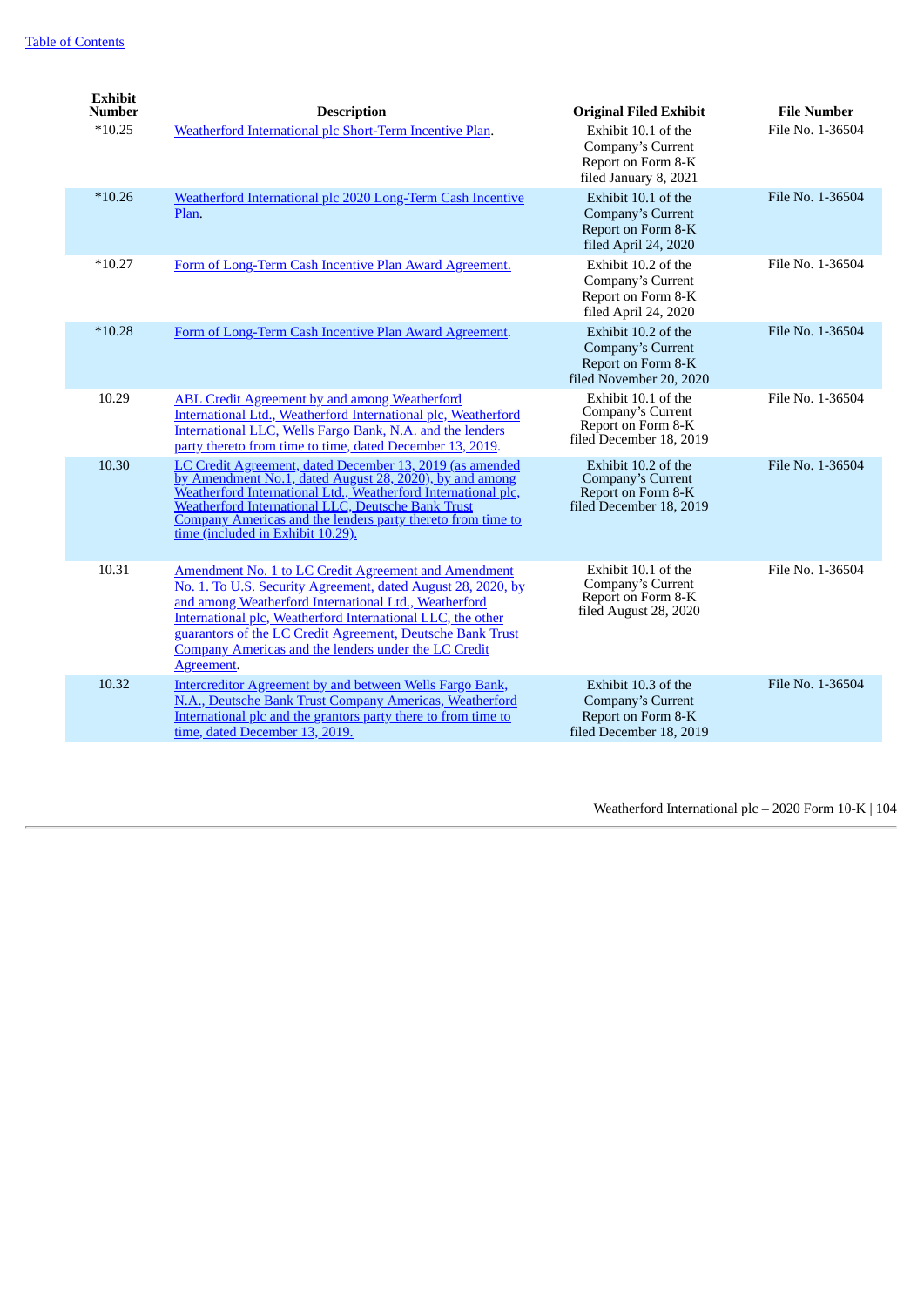| <b>Exhibit</b><br><b>Number</b><br>10.33 | <b>Description</b><br>Intercreditor Agreement, dated August 28, 2020, by and<br>among Deutsche Bank Trust Company Americas, Wilmington<br><b>Trust National Association, BTA Institutional Services</b><br>Australia Limited, Weatherford International plc and the<br>grantors parties there to from time to time. | <b>Original Filed Exhibit</b><br>Exhibit 10.3 of the<br>Company's Current<br>Report on Form 8-K<br>filed August 28, 2020 | <b>File Number</b><br>File No. 1-36504 |  |  |  |
|------------------------------------------|---------------------------------------------------------------------------------------------------------------------------------------------------------------------------------------------------------------------------------------------------------------------------------------------------------------------|--------------------------------------------------------------------------------------------------------------------------|----------------------------------------|--|--|--|
| 10.34                                    | Warrant Agreement by and between Weatherford International<br>plc and American Stock Transfer & Trust Company, LLC,<br>dated December 13, 2019.                                                                                                                                                                     | Exhibit 10.4 of the<br>Company's Current<br>Report on Form 8-K<br>filed December 18, 2019                                | File No. 1-36504                       |  |  |  |
| 10.35                                    | <b>Registration Rights Agreement by and among Weatherford</b><br>International plc and certain stockholders thereto, dated<br>December 13, 2019.                                                                                                                                                                    | Exhibit 10.5 of the<br>Company's Current<br>Report on Form 8-K<br>filed December 18, 2019                                | File No. 1-36504                       |  |  |  |
| $+21.1$                                  | Subsidiaries of Weatherford International plc                                                                                                                                                                                                                                                                       |                                                                                                                          |                                        |  |  |  |
| $+31.1$                                  | Certification of Chief Executive Officer pursuant to Section 302 of the Sarbanes-Oxley Act of 2002                                                                                                                                                                                                                  |                                                                                                                          |                                        |  |  |  |
| $+31.2$                                  | Certification of Chief Financial Officer pursuant to Section 302 of the Sarbanes-Oxley Act of 2002                                                                                                                                                                                                                  |                                                                                                                          |                                        |  |  |  |
| $+132.1$                                 | <b>Certification of Chief Executive Officer pursuant to Section 906 of the Sarbanes-Oxley Act of 2002</b>                                                                                                                                                                                                           |                                                                                                                          |                                        |  |  |  |
| $+132.2$                                 | Certification of Chief Financial Officer pursuant to Section 906 of the Sarbanes-Oxley Act of 2002                                                                                                                                                                                                                  |                                                                                                                          |                                        |  |  |  |
| $\dagger$ 101.INS                        | XBRL Instance Document - The instance document does not appear in the interactive data file because its XBRL tags are<br>embedded within the inline XBRL document                                                                                                                                                   |                                                                                                                          |                                        |  |  |  |
| <b>†101.SCH</b>                          | <b>XBRL Taxonomy Extension Schema Document</b>                                                                                                                                                                                                                                                                      |                                                                                                                          |                                        |  |  |  |
| <b>†101.CAL</b>                          | XBRL Taxonomy Extension Calculation Linkbase Document                                                                                                                                                                                                                                                               |                                                                                                                          |                                        |  |  |  |
| <b>†101.DEF</b>                          | XBRL Taxonomy Extension Definition Linkbase Document                                                                                                                                                                                                                                                                |                                                                                                                          |                                        |  |  |  |
| $\dagger$ 101.LAB                        | XBRL Taxonomy Extension Label Linkbase Document                                                                                                                                                                                                                                                                     |                                                                                                                          |                                        |  |  |  |
| <b>+101.PRE</b>                          | XBRL Taxonomy Extension Presentation Linkbase Document                                                                                                                                                                                                                                                              |                                                                                                                          |                                        |  |  |  |
| 104                                      | Cover Page Interactive Data File (formatted as inline XBRL and contained in Exhibit 101)                                                                                                                                                                                                                            |                                                                                                                          |                                        |  |  |  |

\* Management contract or compensatory plan or arrangement.

\*\* Submitted pursuant to Rule 405 and 406T of Regulation S-T.

† Filed herewith.

†† Furnished herewith.

<span id="page-105-0"></span>As permitted by Item 601(b)(4)(iii)(A) of Regulation S-K, the Company has not filed with this Annual Report on Form 10-K certain instruments defining the rights of holders of long-term debt of the Company and its subsidiaries because the total amount of securities authorized under any of such instruments does not exceed 10% of the total assets of the Company and its subsidiaries on a consolidated basis. We will furnish a copy of any of such instruments to the Securities and Exchange Commission upon request. We will furnish to any requesting shareholder a copy of any of the above named exhibits upon the payment of our reasonable expenses of obtaining, duplicating and mailing the requested exhibits. All requests for copies of exhibits should be made in writing to our U.S. Investor Relations Department at 2000 St James Place, Houston, TX 77056.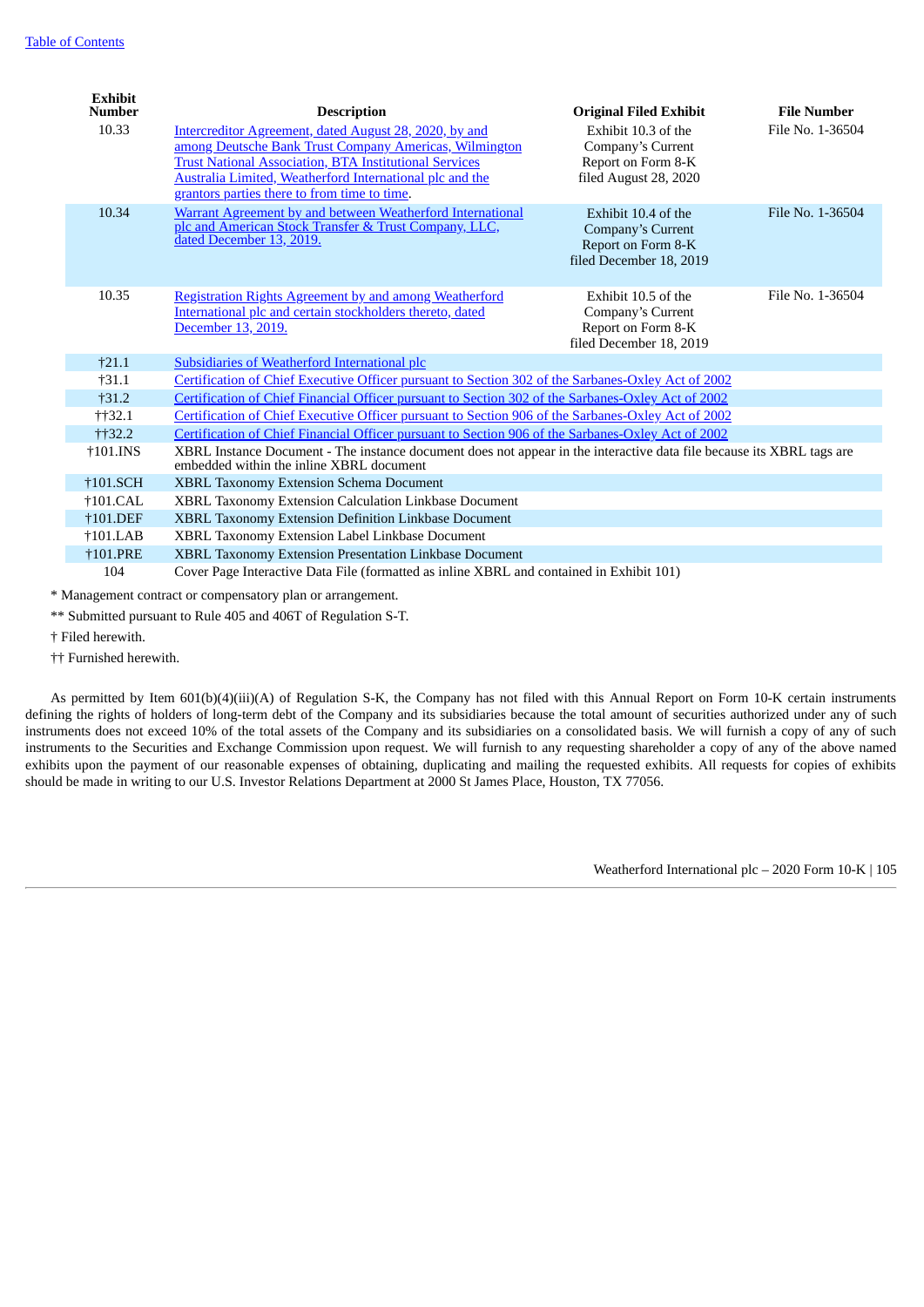# Financial Statement Schedules

1. Valuation and qualifying accounts and allowances.

# **SCHEDULE II - WEATHERFORD INTERNATIONAL PLC AND SUBSIDIARIES VALUATION AND QUALIFYING ACCOUNTS AND ALLOWANCES FOR THE SUCCESSOR PERIOD ENDED DECEMBER 31, 2020 AND 2019 AND PREDECESSOR PERIOD ENDED DECEMBER 13, 2019, AND DECEMBER 31, 2018**

| (Dollars in millions)                                                    |     | <b>Balance</b> at<br>Beginning<br>of Period | Expense      | Recoveries | Other $(c)$    | Balance at<br>End of<br>Period |
|--------------------------------------------------------------------------|-----|---------------------------------------------|--------------|------------|----------------|--------------------------------|
| Year Ended December 31, 2020 (Successor):                                |     |                                             |              |            |                |                                |
| Allowance for Credit Losses on Accounts Receivable                       | \$  | $-$ \$                                      | 32S          | $-$ \$     |                | 32                             |
| Valuation Allowance on Deferred Tax Assets                               | \$  | 1,166 \$                                    | 330 \$       | $-$ \$     | 3 <sup>3</sup> | 1,499                          |
| <b>Excess and Obsolete Inventory Reserve</b>                             | \$  |                                             | \$<br>210 \$ | - \$       | $(91)$ \$      | 119                            |
|                                                                          |     |                                             |              |            |                |                                |
| Year Ended December 31, 2019 (Successor):                                |     |                                             |              |            |                |                                |
| Allowance for Credit Losses on Accounts Receivable                       | \$  | $-$ \$                                      | $-$ \$       | $-$ \$     | $-$ \$         |                                |
| Valuation Allowance on Deferred Tax Assets                               | \$  | $1,222$ \$                                  | $(56)$ \$    | $-$ \$     | $-$ \$         | 1,166                          |
| <b>Excess and Obsolete Inventory Reserve</b>                             | \$  | $-$ \$                                      | $-5$         | $-$ \$     | $-$ \$         |                                |
| Year Ended December 13, 2019 (Predecessor):                              |     |                                             |              |            |                |                                |
| Current Allowance for Uncollectible Accounts Receivable                  | \$  | 123 \$                                      | 4\$          | $(3)$ \$   | $(124)$ \$     |                                |
| Long-term Allowance for Uncollectible Accounts Receivable <sup>(a)</sup> |     | 171                                         |              | (3)        | (168)          |                                |
| Total Allowance for Uncollectible Accounts Receivable                    | \$. | 294 \$                                      | 4\$          | $(6)$ \$   | $(292)$ \$     |                                |
| Valuation Allowance on Deferred Tax Assets                               | \$  | $1,702$ \$                                  | $(480)$ \$   | $-$ \$     | $-$ \$         | 1,222                          |
| <b>Excess and Obsolete Inventory Reserve</b>                             | \$  | 305 \$                                      | 163 \$       | $(4)$ \$   | $(464)$ \$     |                                |
|                                                                          |     |                                             |              |            |                |                                |
| Year Ended December 31, 2018 (Predecessor):                              |     |                                             |              |            |                |                                |
| Current Allowance for Uncollectible Accounts Receivable                  | \$  | 156 \$                                      | 5\$          | $(15)$ \$  | $(23)$ \$      | 123                            |
| Long-term Allowance for Uncollectible Accounts Receivable <sup>(a)</sup> |     | 173                                         |              | (2)        |                | 171                            |
| Total Allowance for Uncollectible Accounts Receivable (b)                | \$  | 329 \$                                      | 5\$          | $(17)$ \$  | $(23)$ \$      | 294                            |
| Valuation Allowance on Deferred Tax Assets                               | \$  | 1,887                                       | (166)        |            | $(19)$ \$      | 1,702                          |
| <b>Excess and Obsolete Inventory Reserve</b>                             | \$  | 635                                         | 86           | (6)        | $(410)$ \$     | 305                            |

(a) In 2017, we changed the accounting for revenue with substantially all of our customers in Venezuela due to the downgrade of the country's bonds by certain credit agencies, continued economic turmoil and continued economic sanctions around certain financing transactions imposed by the U.S. government. The long-term allowance was related to our primary customer in Venezuela. Upon emergence from bankruptcy on December 13, 2019, the allowance for uncollectible accounts receivable related to our primary customer in Venezuela was nil.

(b) Of the total recoveries in 2018, we collected \$16 million on previously fully reserved Venezuelan accounts receivable.

(c) Other in 2018 for valuation allowance on deferred taxes is primarily due to currency translation. Other in 2019 almost entirely represents our Fresh Start Accounting adjustments to record our reserves at fair value at December 31, 2019. Generally, other within the allowance for credit losses on accounts receivable includes reductions to allowance reserves for currency translation, reclassification to other accounts or the write-off of the related allowance. Other within the excess and obsolete inventory reserve also includes removal of scrapped inventory that had been previously reserved.

All other schedules are omitted because they are not required or because the information is included in the financial statements or the related notes.

# **Item 16.** *Form 10-K Summary*

None.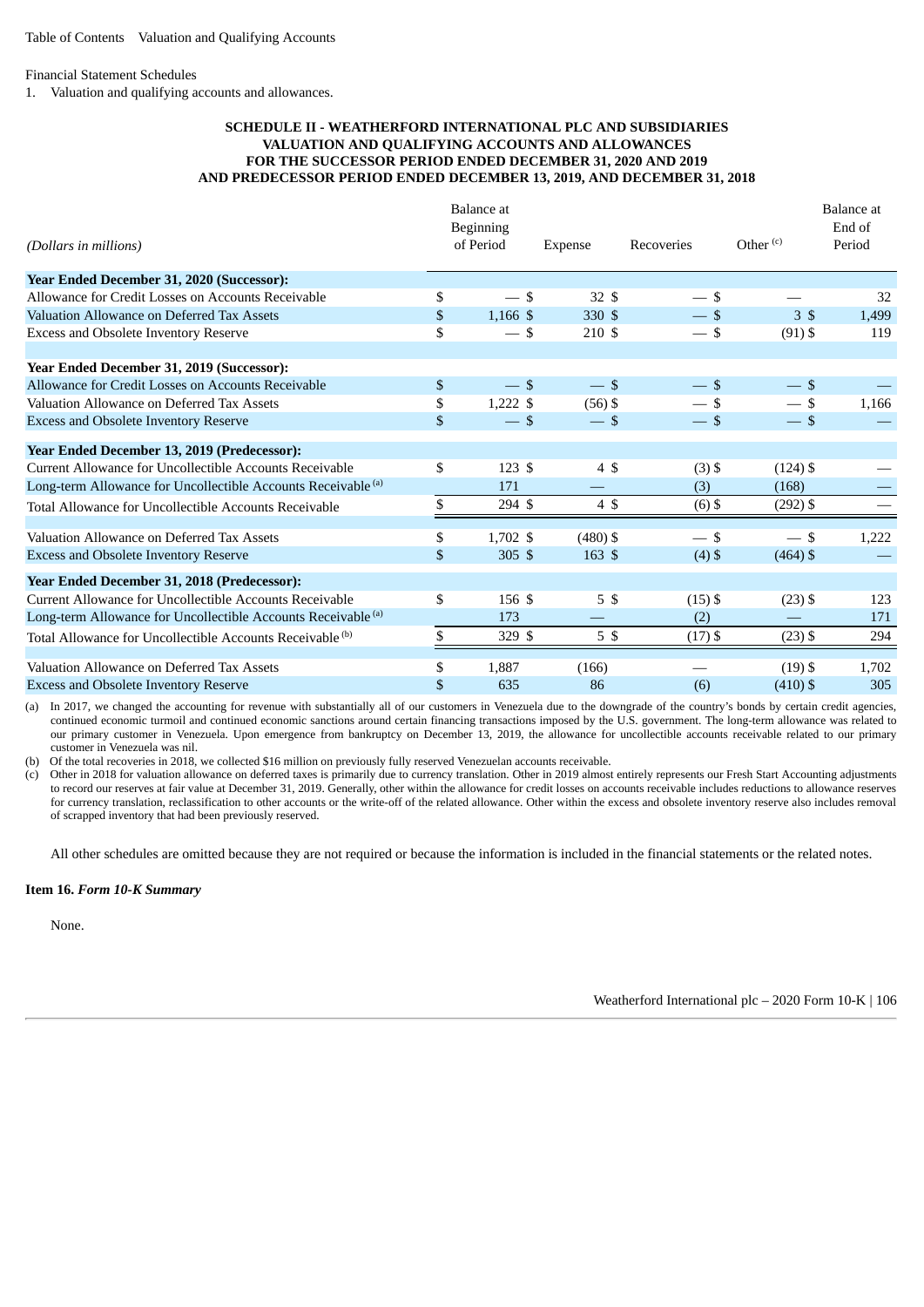# **SIGNATURES**

KNOW ALL BY THESE PRESENTS, that each person whose signature appears below hereby constitutes and appoints Girishchandra K. Saligram and H. Keith Jennings and each of them, his or her true and lawful agent, proxy and attorney-in-fact, with full power of substitution and resubstitution, for him or her and in his or her name, place and stead, in any and all capacities, to sign any and all amendments to this Annual Report on Form 10-K, and to file the same, with all exhibits thereto, and other documents in connection therewith, with the Securities and Exchange Commission, granting unto said attorneys-in-fact and agents, and each of them, full power and authority to do and perform each and every act and thing requisite and necessary to be done in connection therewith, as fully to all intents and purposes as he or she might or could do in person, hereby ratifying and confirming all that said attorneysin-fact and agents, or any of them, or their or his substitutes, may lawfully do or cause to be done by virtue thereof.

Pursuant to the requirements of Section 13 or 15(d) of the Securities Exchange Act of 1934, the Registrant has duly caused this Report to be signed on its behalf by the undersigned, thereunto duly authorized.

# **Weatherford International plc**

/s/ Girishchandra K. Saligram Girishchandra K. Saligram President, Chief Executive Officer and Director (Principal Executive Officer) Date: February 19, 2021

Pursuant to the requirements of the Securities Exchange Act of 1934, this Report has been signed by the following persons on behalf of the Registrant and in the capacities and on the dates indicated.

| Signatures                                 | Title                                                                                           | Date              |  |  |
|--------------------------------------------|-------------------------------------------------------------------------------------------------|-------------------|--|--|
| /s/ Girishchandra K. Saligram              | President, Chief Executive Officer<br>and Director                                              | February 19, 2021 |  |  |
| Girishchandra K. Saligram                  | (Principal Executive Officer)                                                                   |                   |  |  |
| /s/ H. Keith Jennings<br>H. Keith Jennings | <b>Executive Vice President and</b><br>Chief Financial Officer<br>(Principal Financial Officer) | February 19, 2021 |  |  |
| /s/ Stuart Fraser                          | Vice President and                                                                              | February 19, 2021 |  |  |
| <b>Stuart Fraser</b>                       | <b>Chief Accounting Officer</b>                                                                 |                   |  |  |
|                                            | (Principal Accounting Officer)                                                                  |                   |  |  |
| /s/ Charles M. Sledge<br>Charles M. Sledge | Chairman of the Board and Director                                                              | February 19, 2021 |  |  |
| /s/ Benjamin C. Duster IV                  | Director                                                                                        | February 19, 2021 |  |  |
| Benjamin C. Duster IV                      |                                                                                                 |                   |  |  |
| /s/ Neal P. Goldman<br>Neal P. Goldman     | Director                                                                                        | February 19, 2021 |  |  |
| /s/ Jacqueline Mutschler                   | Director                                                                                        | February 19, 2021 |  |  |
| Jacqueline Mutschler                       |                                                                                                 |                   |  |  |
|                                            |                                                                                                 |                   |  |  |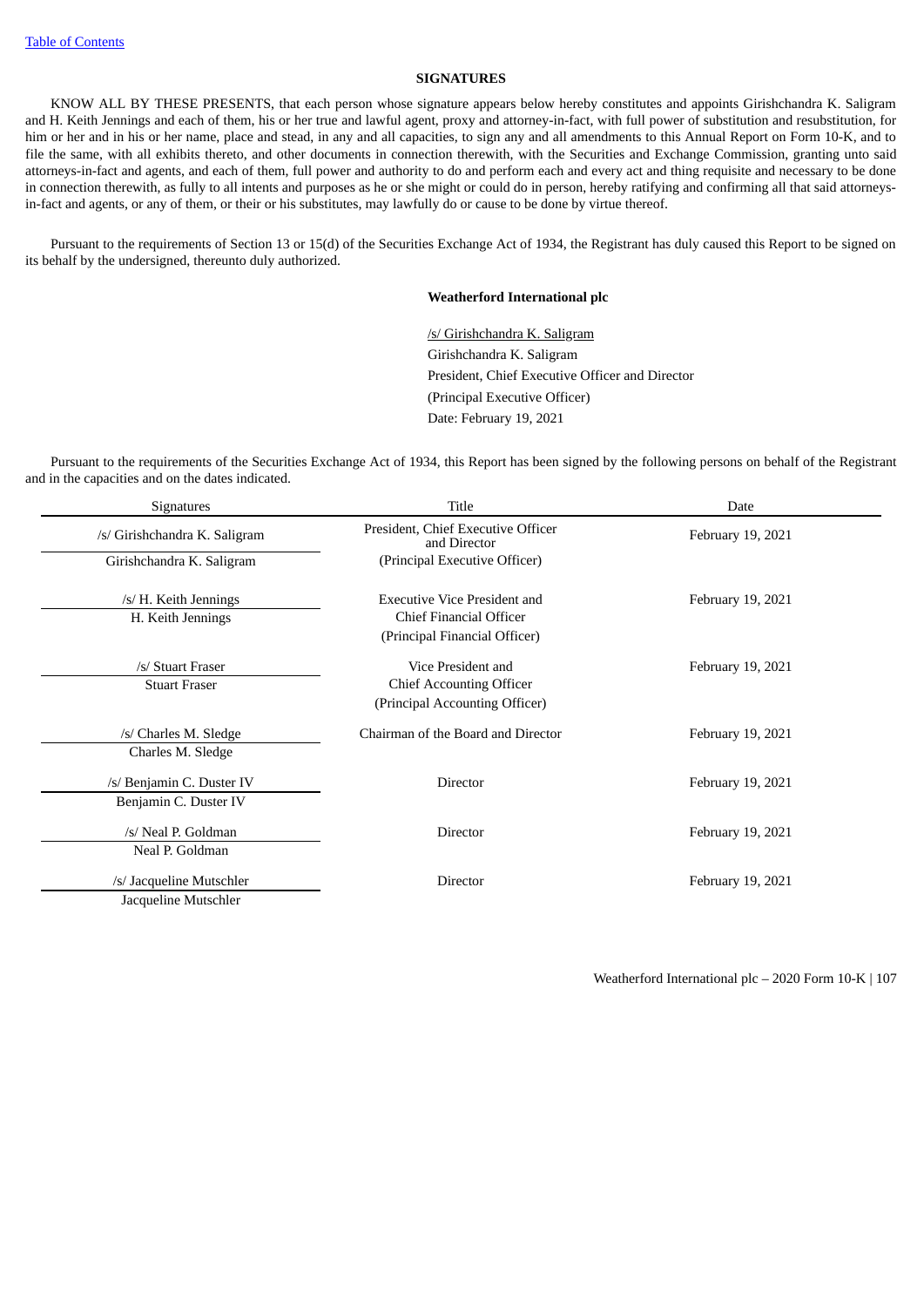### **WEATHERFORD INTERNATIONAL PUBLIC LIMITED COMPANY DESCRIPTION OF SECURITIES**

### **DESCRIPTION OF OUR ORDINARY SHARES**

The following description of our ordinary shares is a summary. The complete text of our Amended and Restated Memorandum and Articles of Association have been filed as exhibits to our periodic reports filed with the SEC, and each are incorporated by reference as exhibits to the Annual Report on Form 10- K of which this exhibit is a part.

Our share capital is US\$ 1,356,000 divided into 1,356,000,000 ordinary shares of US \$0.001 each.

#### *Voting Rights.*

Each holder of our ordinary shares is entitled to one vote for each share registered in his or her name in the register of members. A person must be entered on the register by the record date specified for a general meeting in order to vote, and any change to an entry on the register after such record date shall be disregarded in determining the right of any person to attend and vote at the meeting.

Every holder of our ordinary shares entitled to attend, speak and vote at a general meeting may appoint a proxy to attend, speak and vote on his or her behalf and may appoint more than one proxy to attend, speak and vote at the same meeting.

#### *General Meetings.*

We are required to hold an annual general meeting, which may be held outside of Ireland. No business shall be transacted at any general meeting unless a quorum is present, which requires representation of more than 50% of the total voting rights attaching to our ordinary shares. Abstentions and broker nonvotes are counted for the purposes of determining whether there is a quorum.

#### *Director Elections.*

Each director shall be elected by ordinary resolution at a general meeting, provided that if the number of director nominees exceeds the number of directors to be elected (a "contested election"), each of those nominees shall be voted upon as a separate resolution, and the directors shall be elected by a plurality of the votes of the shares present in person or represented by proxy at any such meeting and entitled to vote on the election of directors.

Any nominee for election to the board of directors who is then serving as a director and, in an uncontested election, receives a greater number of "against" votes than "for" votes shall promptly tender his or her resignation following certification of the vote. The board of directors shall then consider the resignation offer and decide whether to accept or reject the resignation, or whether other action should be taken; provided, however, that any director whose resignation is under consideration shall not participate in such consideration.

#### *Preemption Rights, Share Warrants and Options.*

As permitted by Irish law, we have opted out of certain statutory preemption rights which apply automatically in favor of shareholders when shares are to be issued for cash. This opt-out must be renewed every five years by a special resolution of shareholders, which requires the approval of at least 75% of the votes cast, in person or by proxy, at a general meeting.

#### *Dividends.*

Holders of ordinary shares are entitled to receive such dividends which may be declared (i) at a general meeting of shareholder upon the recommendation of the board of directors or (ii) by the board of directors in such amount as appear to the directors be justified by our profits, subject to applicable law.

#### *Liquidation.*

Subject to the provisions of the Companies Act 2014 as to preferential payments, upon winding up, our property shall be distributed among the members according to their rights and interests.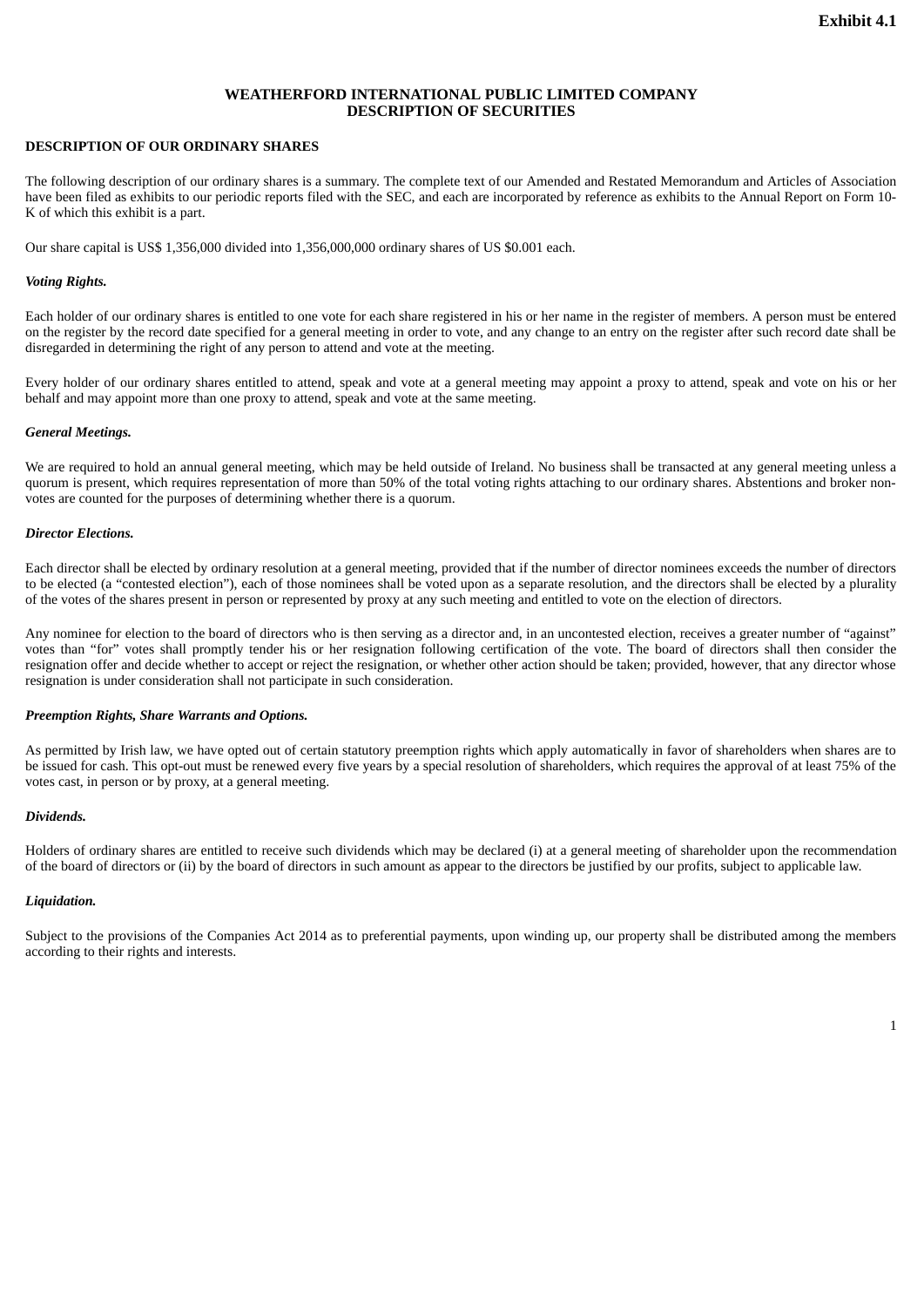# **WEATHERFORD INTERNATIONAL PLC**

# **PERFORMANCE RESTRICTED SHARE UNIT AWARD AGREEMENT**

# **PURSUANT TO THE**

# **AMENDED AND RESTATED 2019 EQUITY INCENTIVE PLAN**

### **(PERFORMANCE VESTING)**

### **AS AMENDED AND RESTATED AS OF FEBRUARY 12, 2021**

\* \* \* \* \*

**Participant: Girish K. Saligram**

**Grant Date: November 17, 2020**

**Target Number of Performance Restricted Share Units Granted: 169,491**

**\* \* \* \* \***

**THIS PERFORMANCE RESTRICTED SHARE UNIT AWARD AGREEMENT** (this "Agreement"), dated as of the Grant Date specified above and as restated as of February 12, 2021, is entered into by and between WEATHERFORD INTERNATIONAL PLC, a public limited company organized under the laws of Ireland (the "Company"), and the Participant specified above, pursuant to the Weatherford International plc Amended and Restated 2019 Equity Incentive Plan, as in effect and as amended from time to time (the "Plan"), which is administered by the Committee (as defined in the Plan); and

**WHEREAS,** it has been determined under the Plan that it would be in the best interests of the Company to grant the Performance Restricted Share Units ("PSUs") provided herein to the Participant.

**NOW, THEREFORE,** in consideration of the mutual covenants and promises hereinafter set forth and for other good and valuable consideration, the receipt and sufficiency of which is hereby acknowledged, the parties hereto hereby mutually covenant and agree as follows:

1. **Incorporation By Reference; Plan Document Receipt**. This Agreement is subject in all respects to the terms and provisions of the Plan (including, without limitation, any amendments thereto adopted at any time and from time to time unless such amendments are expressly intended not to apply to the Award provided hereunder), all of which terms and provisions are made a part of and incorporated into this Agreement as if they were each expressly set forth herein. Except as provided otherwise herein, any capitalized term not defined in this Agreement shall have the same meaning as is ascribed thereto in the Plan and the "Performance Period" shall mean the three year period commencing on the Participant's date of first hire with the Company (October 12, 2020) and ending on the last day of such three year period (October 12,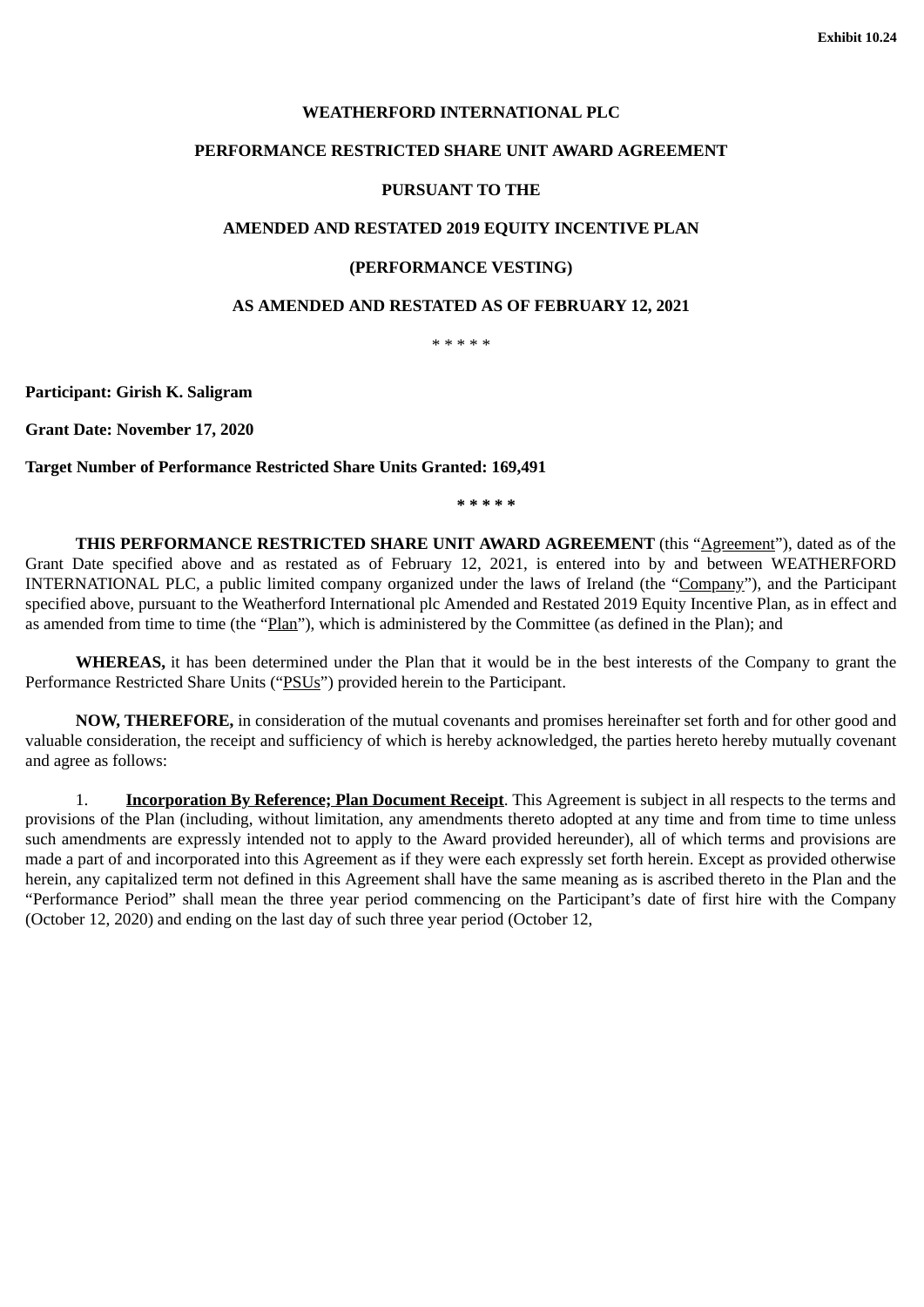2023). The Participant hereby acknowledges receipt of a true copy of the Plan and that the Participant has read the Plan carefully and fully understands its content. In the event of any conflict between the terms of this Agreement and the terms of the Plan, the terms of the Plan shall control.

2. **Grant of Performance Restricted Share Unit Award**. The Company hereby grants the target number of PSUs specified above to the Participant, as of the Grant Date stated above (the "Target Award"). Except as otherwise provided by the Plan, the Participant agrees and understands that nothing contained in this Agreement provides, or is intended to provide, the Participant with any protection against potential future dilution of the Participant's interest in the Company for any reason, and no adjustments shall be made for dividends in cash or other property, distributions or other rights in respect of the Shares underlying the PSUs, except as otherwise specifically provided for in the Plan or this Agreement.

# 3. **Vesting**.

(a) Subject to the provisions of this Section 3, the PSUs subject to this Agreement shall immediately vest upon the achievement of the Performance Goals set forth on Exhibit A if the same should occur at any point during the Performance Period, subject to the Participant's continued Service with the Company on such date.

(i) The actual number of PSUs that are earned, if any, pursuant to the terms and conditions of this Agreement is subject to increase or decrease based on the Company's actual performance against the Performance Goals set forth on Exhibit A and may range from 0% to 100% of the Target Award.

(ii) Upon the achievement of any applicable Performance Goal set forth on Exhibit A during the Performance Period, the number of PSUs that have been earned (the "Earned PSUs") in accordance with Exhibit A shall immediately vest and the Shares underlying the Earned PSUs will be delivered to Participant (each such date, a "Determination Date").

(b) Termination without Cause; for Good Reason; or Due to Death or Disability. Subject to Section  $4(d)$ , in the event the Participant's Service is terminated by the Company without Cause or by the Participant for Good Reason (each, as defined in the Company's Change in Control Severance Plan, notwithstanding the definitions contained the Participant's Offer Letter from the Company), a pro-rated portion of the Award shall remain eligible to vest at the end of the Performance Period based on actual performance, with such pro-rated portion, if any, determined by multiplying the number of Earned PSUs by a fraction, the numerator of which is the number of days elapsed from the Grant Date through the Participant's date of termination, and the denominator of which is the number of days in the Performance Period. Subject to Section 4(d), in the event the Participant's Service is terminated due to the Participant's death or Disability, the Shares subject to the PSUs that have not yet vested shall vest at the end of the Performance Period based on actual performance.

(c) Change in Control. Subject to Section  $4(d)$ , if a Change in Control occurs, and the successor or purchaser in the Change in Control has assumed the Company's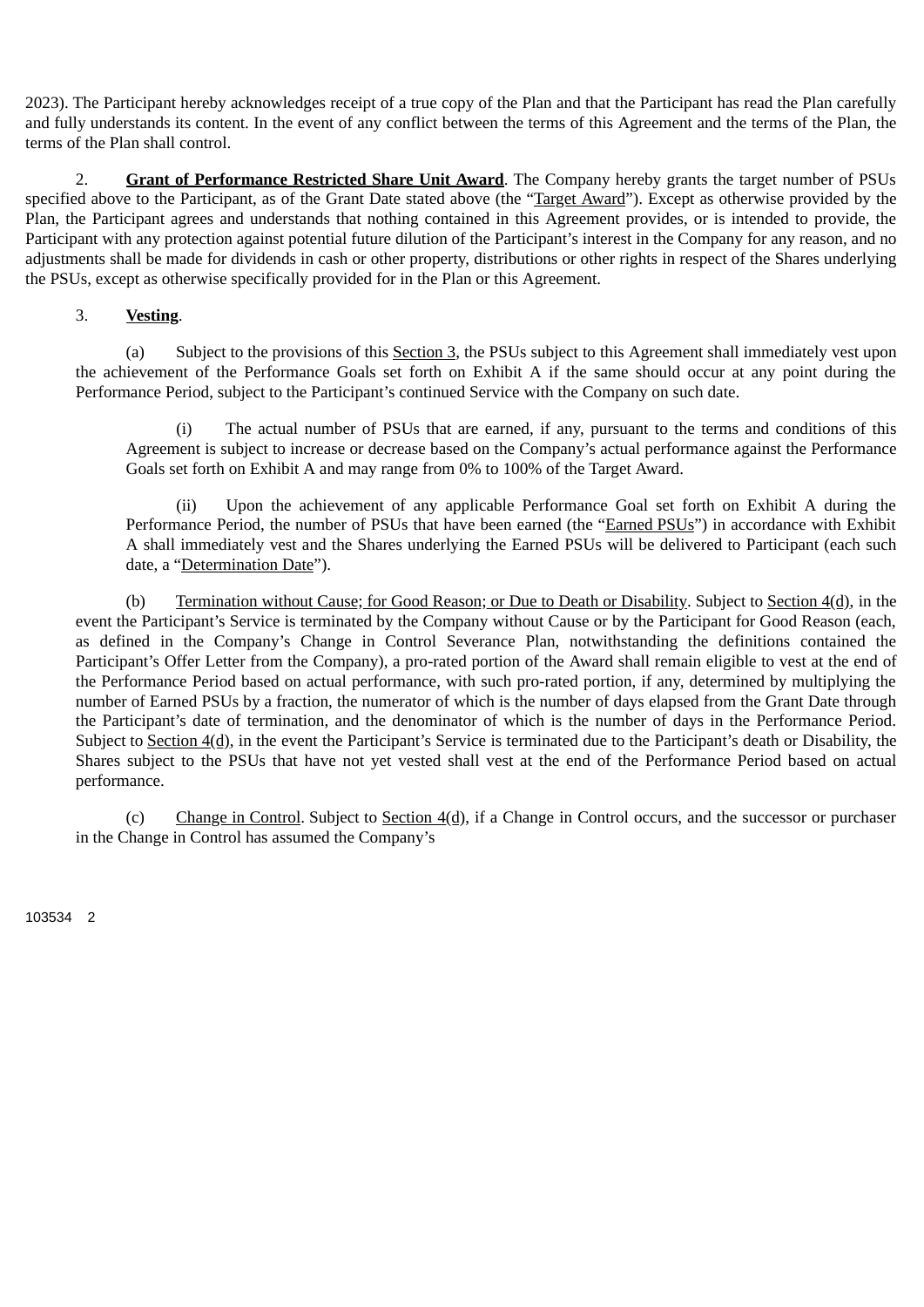obligations with respect to the PSUs or provided a substitute award and the Participant has a Qualifying Termination (as defined in the Company's Change in Control Severance Plan), the PSUs shall become earned and vested based on actual achievement of the Performance Goals through the date of such termination of Service; provided that if such Qualifying Termination occurs prior to a Change in Control, then the PSUs shall become earned and vested based on actual achievement of the Performance Goals through such Change in Control.

(d) Committee Discretion to Accelerate Vesting. In addition to the foregoing, the Committee may, in its sole discretion, accelerate vesting of the PSUs at any time and for any reason.

(e) Forfeiture. Subject to the terms of this Section 3, all unvested PSUs (taking into account any vesting that may occur upon the Participant's Termination in accordance with Section 3 hereof) shall be immediately forfeited upon the Participant's Termination for any reason.

# 4. **Delivery of Shares**.

(a) General. Subject to the provisions of Sections  $4(b)$  and  $(c)$  hereof, on the Determination Date (and no later than the 15<sup>th</sup> day of the third month of the calendar year following the calendar year in which the Determination Date occurs), the Participant shall receive the number of Shares that correspond to the number of Earned PSUs, less any shares withheld by the Company pursuant to Section 8 hereof.

(b) Blackout Periods. If the Participant is subject to any Company "blackout" policy or other trading restriction imposed by the Company on the date such distribution would otherwise be made pursuant to Section 4(a) hereof, such distribution shall be instead made on the earlier of (i) the date that the Participant is not subject to any such policy or restriction and (ii) the later of (A) the end of the calendar year in which such distribution would otherwise have been made and (B) a date that is immediately prior to the expiration of two and one-half months following the date such distribution would otherwise have been made hereunder.

(c) Section 409A. If the PSUs are considered an item of deferred compensation subject to Section 409A of the Code and the Shares are distributable at a time or times by reference to the Participant's separation from service (within the meaning of Section 409A(a)(2)(A)(i) of the Code) and the Participant on the date of the Participant's separation from service is both subject to U.S. federal income taxation and a "specified employee" (within the meaning of Section 409A(a)(2)(B)(i) of the Code), any Shares that would otherwise be issuable during the 6-month period commencing on the Participant's separation from service will be issued on the first day which immediately follows the last day of the 6-month period that commences on the Participant's separation from service (or, if the Participant dies during such period, within 30 days after the Participant's death). Such Shares shall be validly issued, fully paid and non-assessable.

(d) Release. The receipt of Shares subject to the Earned PSUs that are eligible to vest pursuant to Section 3(b) or  $(c)$  shall be subject to the execution and nonrevocation of a general release of claims in favor of the Company, in a form reasonably satisfactory to the Company.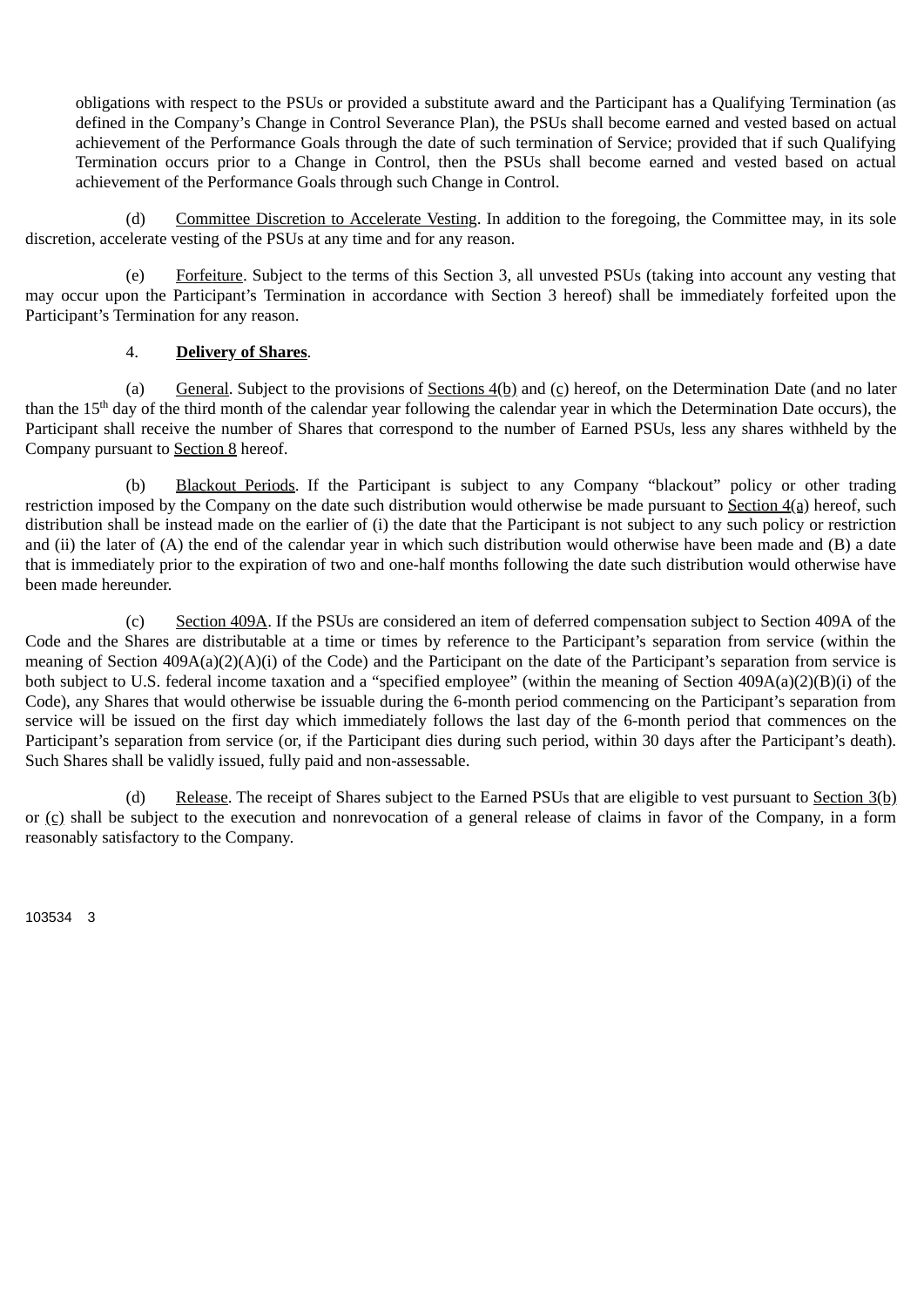5. **Dividends; Rights as Shareholder**. Cash dividends on the number of Shares issuable hereunder shall be credited to a dividend book entry account on behalf of the Participant with respect to each PSU granted to the Participant; provided that such cash dividends shall not be deemed to be reinvested in Shares and shall be held uninvested and without interest and paid in cash at the same time that the Shares underlying the PSUs are delivered to the Participant in accordance with the provisions hereof. Stock dividends on Shares shall be credited to a dividend book entry account on behalf of the Participant with respect to each PSU granted to the Participant; provided that such stock dividends shall be paid in Shares at the same time that the Shares underlying the PSUs are delivered to the Participant in accordance with the provisions hereof. Except as otherwise provided herein, the Participant shall have no rights as a shareholder with respect to any Shares covered by any PSU unless and until the Participant has become the holder of record of such Shares.

6. **Non-Transferability**. The PSUs, and any rights and interests with respect thereto, issued under this Agreement and the Plan shall not be sold, exchanged, transferred, assigned, pledged, encumbered or otherwise disposed of or hypothecated in any way by the Participant (or any beneficiary of the Participant who holds the PSUs as a result of a Transfer by will or by the laws of descent and distribution), other than in accordance with the provisions of Section 10(c) of the Plan.

# 7. **Governing Law; Jurisdiction and Venue**.

(a) All questions arising with respect to the provisions of this Agreement shall be determined by application of the laws of Texas, without giving any effect to any conflict of law provisions thereof, except to the extent Texas state law is preempted by federal law. The obligation of the Company to sell and deliver Shares hereunder is subject to applicable laws and to the approval of any governmental authority required in connection with the authorization, issuance, sale, or delivery of such Shares. The Participant and the Company (each, a "Party") irrevocably and unconditionally agree that any past, present, or future dispute, controversy, or claim arising under or relating to this Agreement; any employment or other agreement between the Participant and the Company or any of its Subsidiaries (collectively with the Company, the "Company Parties"); any federal, state, local, or foreign statute, regulation, law, ordinance, or the common law (including but not limited to any law prohibiting discrimination); or in connection with the Participant's employment or the termination thereof; involving the Participant, on the one hand, and any of the Company Parties, on the other hand, including both claims brought by the Participant and claims brought against the Participant, shall be submitted to binding arbitration before the American Arbitration Association ("AAA") for resolution; provided that nothing herein shall require arbitration of a claim or charge that, by law, cannot be the subject of a compulsory arbitration agreement. The Parties further agree to arbitrate solely on an individual basis, that this Agreement does not permit class arbitration or any claims brought as a plaintiff or class member in any class or representative arbitration proceeding, that the arbitrator may not consolidate more than one person's claims and may not otherwise preside over any form of a representative or class proceeding, and that claims pertaining to different employees shall be heard in separate proceedings. Within 10 business days of the initiation of an arbitration hereunder, the Parties shall each separately designate an arbitrator, who shall be a former partner at an "AmLaw 200" law firm based in Houston, Texas, and within 20 business days of selection, the appointed arbitrators shall appoint a neutral arbitrator from the AAA Panel of Commercial Arbitrators. Such arbitration shall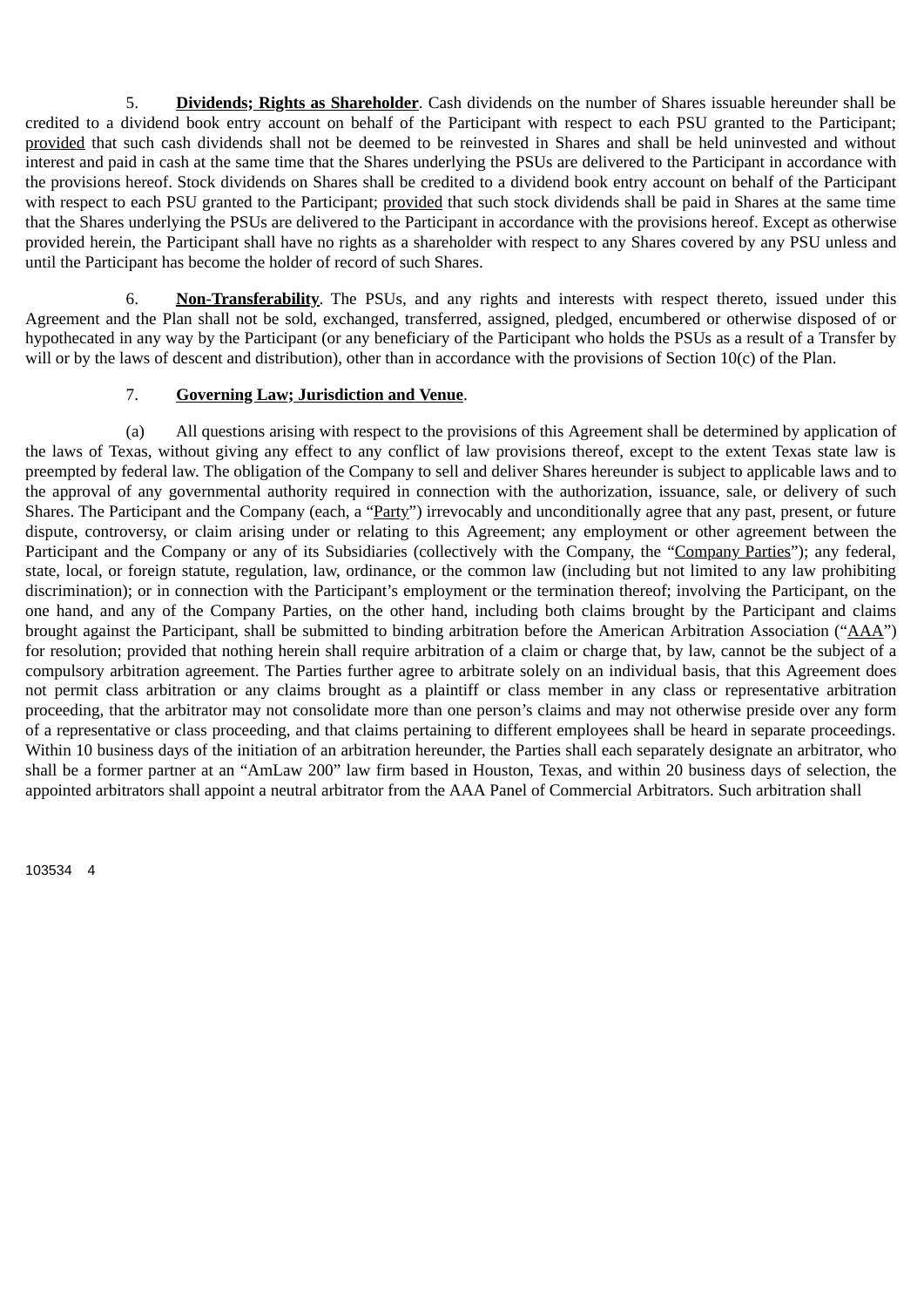be conducted in Houston, Texas, and the arbitrators shall apply Texas law, including federal statutory law as applied in Texas courts. The arbitrators, and not any federal, state, or local court or adjudicatory authority, shall have exclusive authority to resolve any dispute relating to the interpretation, applicability, enforceability, and/or formation of this Agreement, including but not limited to any dispute as to whether (i) a particular claim is subject to arbitration hereunder, and/or (ii) any part of this Section 7 is void or voidable. The arbitrators shall issue their written decision (including a statement of finding of facts and the reasons for the award) within 30 days from the date of the close of the arbitration hearing. Except as otherwise provided herein, the Parties shall treat any arbitration as strictly confidential, and shall not disclose the existence or nature of any claim or defense; any documents, correspondence, pleadings, briefing, exhibits, or information exchanged or presented in connection with any claim or defense, unless required by applicable law (including public disclosures under applicable securities laws); or any rulings, decisions, or results of any claim, defense, or argument (collectively, "Arbitration Materials") to any third party, with the exception of the Parties' legal counsel and/or tax advisors or such other similar consultants (who the applicable Party shall ensure complies with these confidentiality terms). Except as provided in Section 7(c) below, the arbitrators shall not have authority to award attorneys' fees or costs, punitive damages, compensatory damages, damages for emotional distress, penalties, or any other damages not measured by the prevailing party's actual losses, except to the extent such relief is explicitly available under a statute, ordinance, or regulation pursuant to which a claim is brought. In agreeing to arbitrate their claims hereunder, the Parties hereby recognize and agree that they are waiving their right to a trial in court and/or by a jury.

(b) In the event of any court proceeding to challenge or enforce an arbitrators' award, the Parties hereby consent to the exclusive jurisdiction of the state and federal courts sitting in Harris County, Texas; agree to exclusive venue in that jurisdiction; and waive any claim that such jurisdiction is an inconvenient or inappropriate forum. There shall be no interlocutory appeals to any court, or any motions to vacate any order of the arbitrators that is not a final award dispositive of the arbitration in its entirety, except as required by law. The Parties agree to take all steps necessary to protect the confidentiality of the Arbitration Materials in connection with any court proceeding, agree to use their best efforts to file all Confidential Information (and documents containing Confidential Information) under seal, and agree to the entry of an appropriate protective order encompassing the confidentiality terms of this Agreement.

(c) The Participant and the Company Parties shall each bear their own expenses, legal fees and other fees incurred in connection with this Agreement; provided, that the prevailing party in any such action shall be fully reimbursed by the other party for all costs, including reasonable attorneys' fees, court costs, expert or consultants' fees and reasonable travel and lodging expenses, incurred by the prevailing party in its successful prosecution or defense thereof, including any appellate proceedings.

# 8. **Withholding of Tax**.

(a) The Participant acknowledges that, regardless of any action taken by the Company or, if different, Participant's employer (the "Employer"), the ultimate liability for all income tax, social insurance, payroll tax, fringe benefits tax, payment on account or other tax-related items related to the Participant's participation in the Plan and legally applicable to Participant ("Tax-Related Items") is and remains the Participant's responsibility and may exceed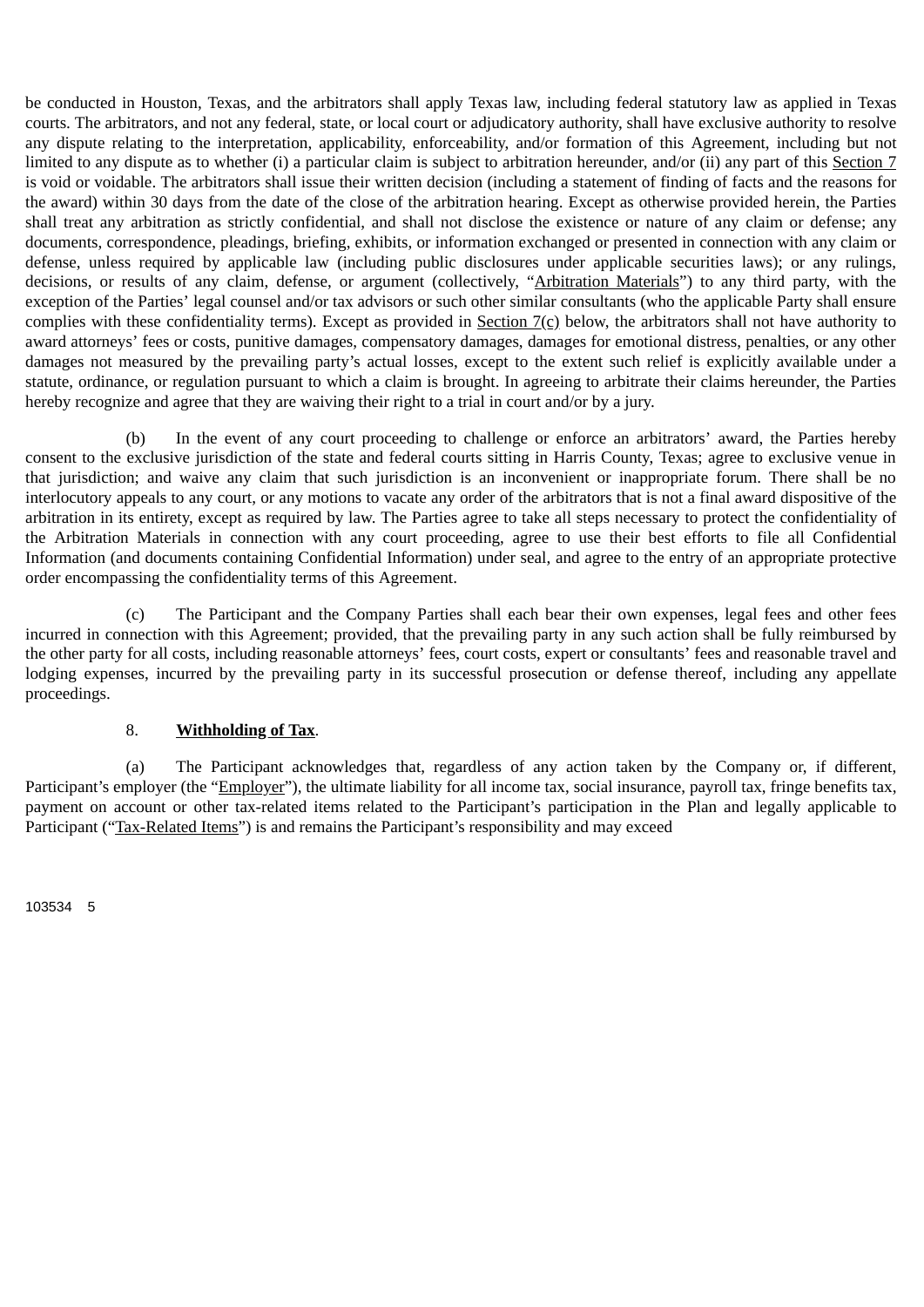the amount, if any, actually withheld by the Company or the Employer. The Participant further acknowledges that the Company and the Employer (i) make no representations or undertakings regarding the treatment of any Tax-Related Items in connection with any aspect of the PSUs; and (ii) do not commit to and are under no obligation to structure the terms of the grant or any aspect of the PSUs to reduce or eliminate the Participant's liability for Tax-Related Items or achieve any particular tax result. Further, if the Participant is subject to Tax-Related Items in more than one jurisdiction, the Participant acknowledges that the Company and/or the Employer (or former employer, as applicable) may be required to withhold or account for Tax-Related Items in more than one jurisdiction.

(b) To satisfy any withholding obligations of the Company and/or the Employer with respect to Tax-Related Items, the Company will withhold Shares otherwise issuable upon vesting of the PSUs. Alternatively, or in addition, in connection with any applicable withholding event, the Participant authorizes the Company and/or the Employer, or their respective agents, at their discretion, to satisfy their obligations, if any, with regard to all Tax-Related Items by one or a combination of the following: (i) withholding from the Participant's wages or other cash compensation paid to the Participant by the Company or the Employer, (ii) withholding from proceeds of the sale of Shares acquired upon vesting of the PSUs either through a voluntary sale or through a mandatory sale arranged by the Company (on the Participant's behalf pursuant to this authorization without further consent) and/or (iii) requiring the Participant to tender a cash payment to the Company or an Affiliate in the amount of the Tax-Related Items; provided, however, that if the Participant is a Section 16 officer of the Company under the Exchange Act, the withholding methods described in this Section 8(b)(i), (ii), and (iii) will only be used if the Committee (as constituted to satisfy Rule 16b-3 of the Exchange Act) determines, in advance of the applicable withholding event, that one of such withholding methods will be used in lieu of withholding Shares.

(c) The Company may withhold for Tax-Related Items by considering applicable statutory withholding amounts or other applicable withholding rates, including maximum applicable rates in the Participant's jurisdiction(s), in which case the Participant may receive a refund of any over-withheld amount in cash and will have no entitlement to the equivalent amount in Shares. The Company may refuse to issue or deliver the Shares or the proceeds of the sale of Shares, if the Participant fails to comply with his or her obligations in connection with the Tax-Related Items.

9. **Legend**. The Company may at any time place legends referencing any applicable federal, state or foreign securities law restrictions on all certificates, if any, representing Shares issued pursuant to this Agreement. The Participant shall, at the request of the Company, promptly present to the Company any and all certificates, if any, representing Shares acquired pursuant to this Agreement in the possession of the Participant in order to carry out the provisions of this Section 9.

10. **Securities Representations**. This Agreement is being entered into by the Company in reliance upon the following express representations and warranties of the Participant. The Participant hereby acknowledges, represents and warrants that: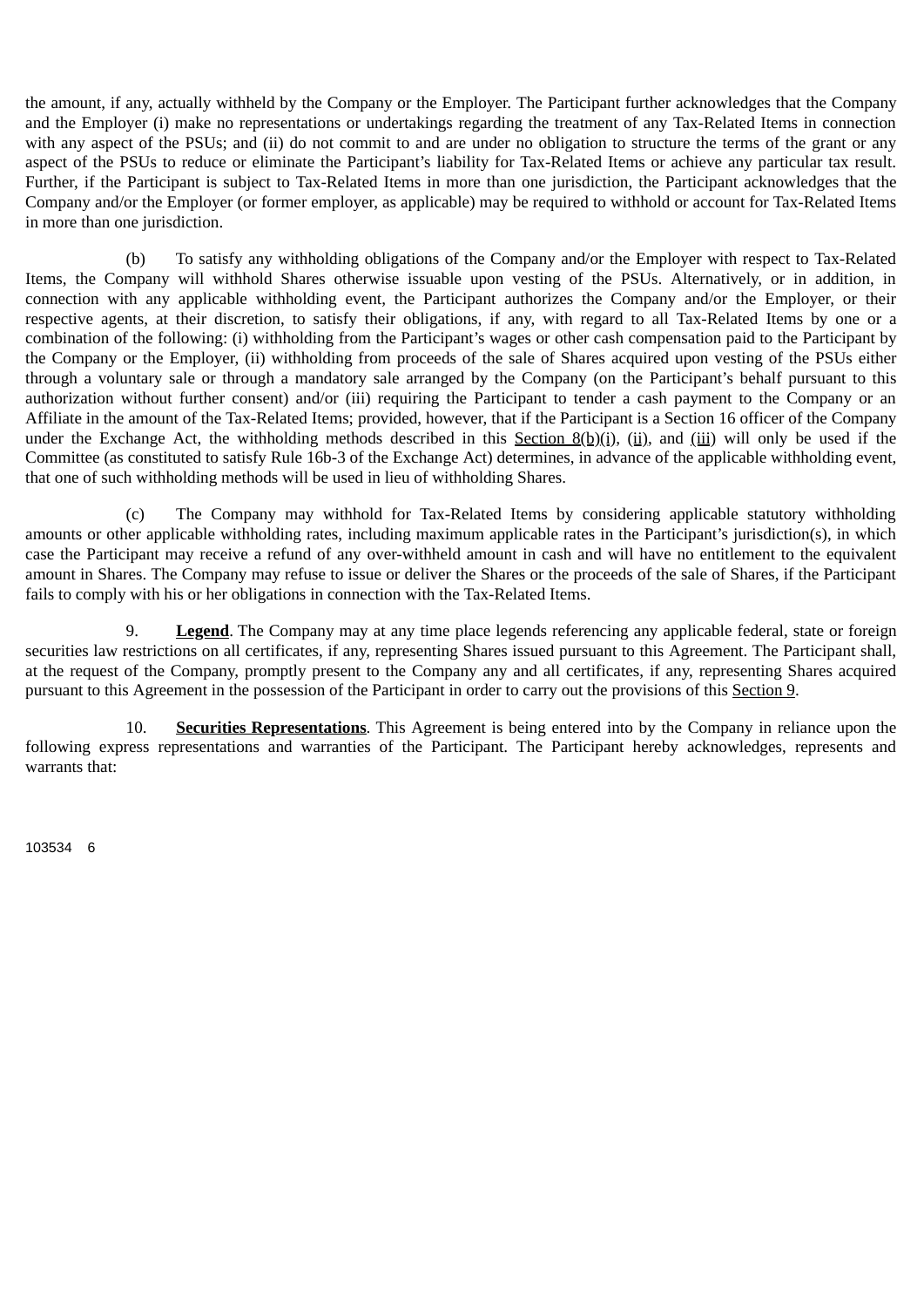(a) The Participant has been advised that the Participant may be an "affiliate" within the meaning of Rule 144 under the Securities Act of 1933 (as amended, the "Securities Act") and in this connection the Company is relying in part on the Participant's representations set forth in this Section 10.

(b) If the Participant is deemed to be an affiliate within the meaning of Rule 144 of the Securities Act, the Shares issuable hereunder must be held indefinitely unless an exemption from any applicable resale restrictions is available or the Company files an additional registration statement (or a "re-offer prospectus") with regard to such Shares and the Company is under no obligation to register such Shares (or to file a "re-offer prospectus").

(c) If the Participant is deemed to be an affiliate within the meaning of Rule 144 of the Securities Act, the Participant understands that (i) the exemption from registration under Rule 144 will not be available unless (A) a public trading market then exists for the Shares of the Company, (B) adequate information concerning the Company is then available to the public, and (C) other terms and conditions of Rule 144 or any exemption therefrom are complied with, and (ii) any sale of the Shares issuable hereunder may be made only in limited amounts in accordance with the terms and conditions of Rule 144 or any exemption therefrom.

11. **Clawback**. The Participant shall be subject to the Company's clawback, forfeiture or other similar policies in accordance with Section 19 of the Plan. By accepting this Award, the Participant is deemed to have acknowledged and consented to the Company's application, implementation and enforcement of any such policy adopted of the Company, whether adopted prior to or following the Grant Date (and any provision of applicable law relating to reduction cancellation, forfeiture or recoupment), and to have agreed that the Company may take such actions as may be necessary to effectuate any such policy or applicable law, without further consideration or action by the Participant.

12. **Entire Agreement; Amendment**. This Agreement, together with the Plan, contains the entire agreement between the parties hereto with respect to the subject matter contained herein, and supersedes all prior agreements or prior understandings, whether written or oral, between the parties relating to such subject matter. This Agreement may be amended by the Board or by the Committee at any time (a) if the Board or the Committee determines, in its sole discretion, that an amendment is necessary or advisable in light of any addition to or change in any federal or state, tax or securities law or other law or regulation, which change occurs after the Grant Date and by its terms applies to the Award; or (b) other than in the circumstances described in clause (a) or provided in the Plan, with the Participant's consent.

13. **Notices**. All notices required or permitted under this Agreement must be in writing and personally delivered or sent by certified mail, return receipt requested, and shall be deemed to be delivered on the date on which it is actually received by the person to whom it is properly addressed, in the case of a Participant, at the Participant's address shown in the books and records of the Company or, in the case of the Company, at the Company's principal offices, attention General Counsel. Any person entitled to notice hereunder may waive such notice in writing.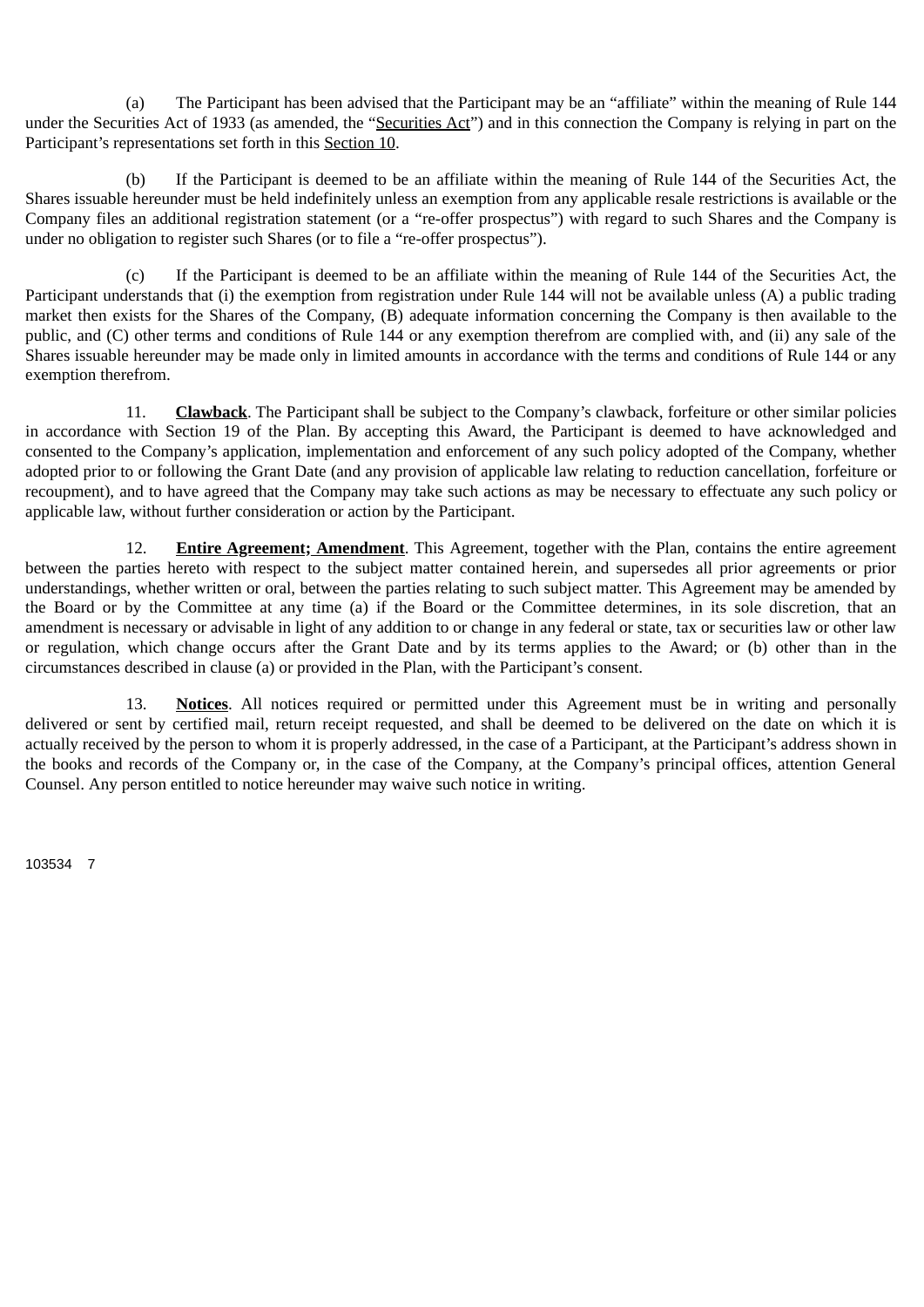14. **Electronic Delivery and Participation**. The Company may, in its sole discretion, decide to deliver any documents related to participation in the Plan by electronic means or to request the Participant's consent to participate in the Plan by electronic means. By receipt of this PSU grant, the Participant hereby consents to receive such documents by electronic delivery and agrees to participate in the Plan through an on-line or electronic system established and maintained by the Company or a third party designated by the Company.

15. **No Right to Employment**. Any questions as to whether and when there has been a termination of Service and the cause of such termination shall be determined in the sole discretion of the Committee. Nothing in this Agreement confers upon you the right to continue in the employ of or performing services for the Company or any Subsidiary, or interfere in any way with the rights of the Company or any Subsidiary to terminate your employment or service relationship at any time, subject to any employment agreement or other service agreement in effect between the Company and the Participant.

16. **Transfer of Personal Data**. The Participant authorizes, agrees and unambiguously consents to the transmission by the Company (or any Subsidiary) of any personal data information related to the PSUs awarded under this Agreement for legitimate business purposes (including, without limitation, the administration of the Plan). This authorization and consent is freely given by the Participant.

17. **Compliance with La**ws. Notwithstanding any provision of this Agreement to the contrary, the issuance of the PSUs (and the Shares upon settlement of the PSUs) pursuant to this Agreement will be subject to compliance with all applicable requirements of federal, state, or foreign law with respect to such securities and with the requirements of any stock exchange or market system upon which the Shares may then be listed. No Shares will be issued hereunder if such issuance would constitute a violation of any applicable federal, state, or foreign securities laws or other law or regulations or the requirements of any stock exchange or market system upon which the Shares may then be listed. In addition, Shares will not be issued hereunder unless (a) a registration statement under the Securities Act, is at the time of issuance in effect with respect to the Shares issued or (b) in the opinion of legal counsel to the Company, the shares issued may be issued in accordance with the terms of an applicable exemption from the registration requirements of the Securities Act. The inability of the Company to obtain from any regulatory body having jurisdiction the authority, if any, deemed by the Company's legal counsel to be necessary to the lawful issuance and sale of any Shares subject to the Award will relieve the Company of any liability in respect of the failure to issue such Shares as to which such requisite authority has not been obtained. As a condition to any issuance hereunder, the Company may require the Participant to satisfy any qualifications that may be necessary or appropriate to evidence compliance with any applicable law or regulation and to make any representation or warranty with respect to such compliance as may be requested by the Company. From time to time, the Board and appropriate officers of the Company are authorized to take the actions necessary and appropriate to file required documents with governmental authorities, stock exchanges, and other appropriate Persons to make Shares available for issuance.

18. **Section 409A**. This Agreement and the Plan are intended to be exempt from or comply with the applicable requirements of Section 409A of the Code and shall be limited, construed and interpreted in accordance with such intent. To the extent that this Award is subject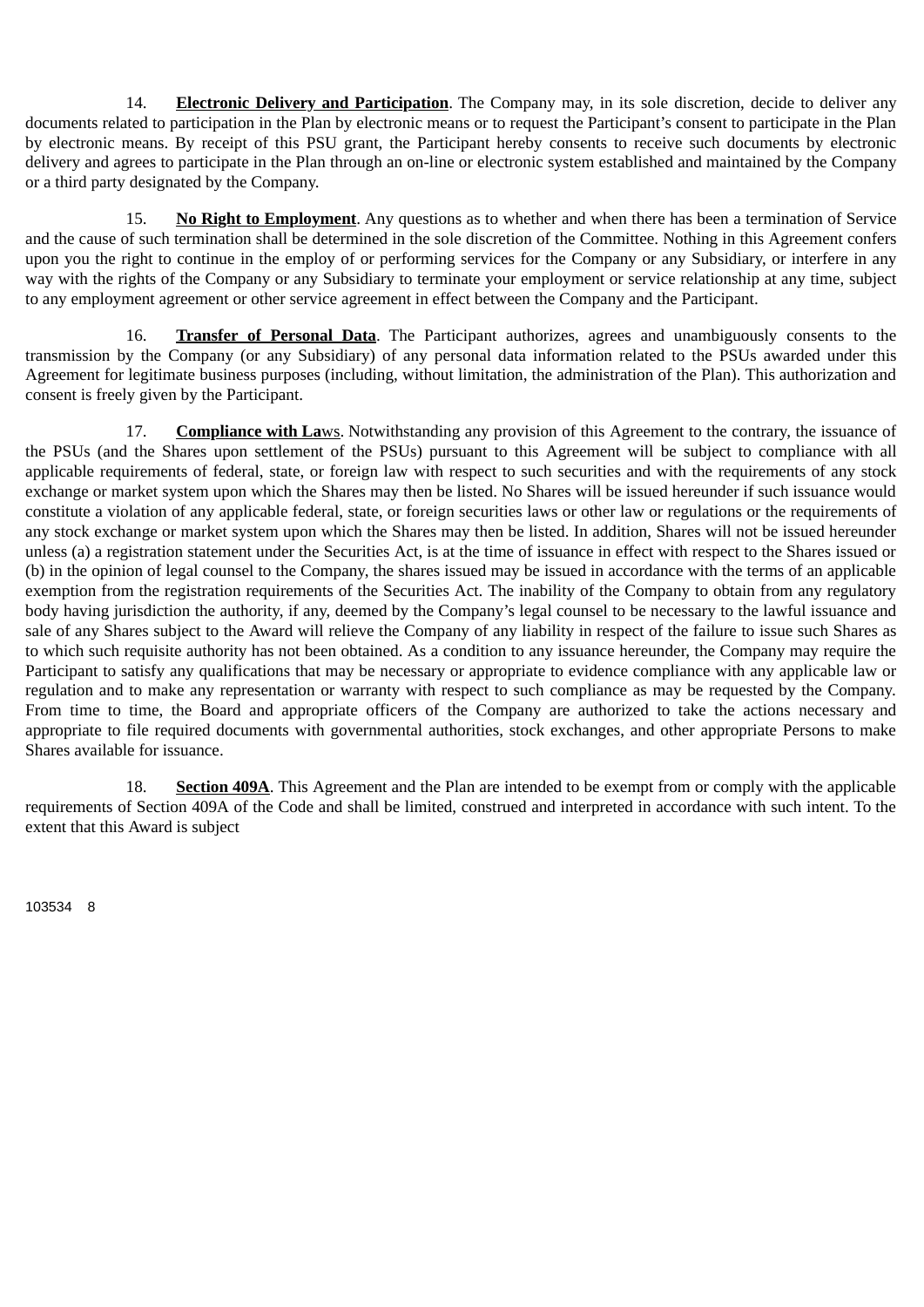to Section 409A of the Code, it shall be paid in a manner that will comply with Section 409A of the Code, including proposed, temporary or final regulations or any other guidance issued by the Secretary of the Treasury and the Internal Revenue Service with respect thereto. The Company shall have no liability to the Participant, or any other party, if an Award that is intended to be exempt from, or compliant with, Section 409A of the Code is not so exempt or compliant or for any action taken by the Committee or the Company and, in the event that any amount or benefit under this Agreement or the Plan becomes subject to penalties under Section 409A of the Code, responsibility for payment of such penalties shall rest solely with the Participant and not with the Company.

19. **No Advice Regarding Grant**. The Company is not providing any tax, legal or financial advice, nor is the Company making any recommendations regarding the Participant's participation in the Plan, or his or her acquisition or sale of the underlying Shares. the Participant should consult with his or her own personal tax, legal and financial advisors regarding the Participant's participation in the Plan before taking any action related to the Plan.

20. **Country-Specific Provisions**. The PSUs and the Shares subject to the PSUs shall be subject to any special terms and conditions for the Participant's country set forth in the Appendix. Moreover, if the Participant relocates to one of the countries included in the Appendix, the special terms and conditions for such country will apply to the Participant, to the extent the Company determines that the application of such terms and conditions is necessary or advisable for legal or administrative reasons. The Appendix constitutes part of this Agreement.

21. **Imposition of Other Requirements**. This grant is subject to, and limited by, all applicable laws and regulations and such approvals by any governmental agencies or national securities exchanges, to the extent applicable, as may be required. The Participant agrees that the Company shall have unilateral authority to amend the Plan and this Agreement without the Participant's consent to the extent necessary to comply with securities or other laws applicable to the issuance of Shares (including any state "blue sky" laws). The Company reserves the right to impose other requirements on the Participant's participation in the Plan, on the PSUs and on any Shares acquired under the Plan, to the extent the Company determines it is necessary or advisable for legal or administrative reasons, and to require the Participant to sign any additional agreements or undertakings that may be necessary to accomplish the foregoing.

22. **Insider Trading Restrictions/Market Abuse Laws**. The Participant acknowledges that the Participant may be subject to insider trading restrictions and/or market abuse laws in applicable jurisdictions including, but not limited to, the United States and, if different, the Participant's country of residence, which may affect his or her ability to acquire or sell Shares or rights to Shares (e.g., PSUs) under the Plan during such times as the Participant is considered to have "inside information" regarding the Company (as defined by the laws in the applicable jurisdictions). Any restrictions under these laws or regulations are separate from and in addition to any restrictions that may be imposed under any applicable Company insider trading policy. The Participant is responsible for ensuring his or her compliance with any applicable restrictions and should speak to his or her personal legal advisor on this matter.

23. **Foreign Asset/Account Reporting; Exchange Controls**. The Participant acknowledges that, depending on his or her country of residence, the Participant may be subject to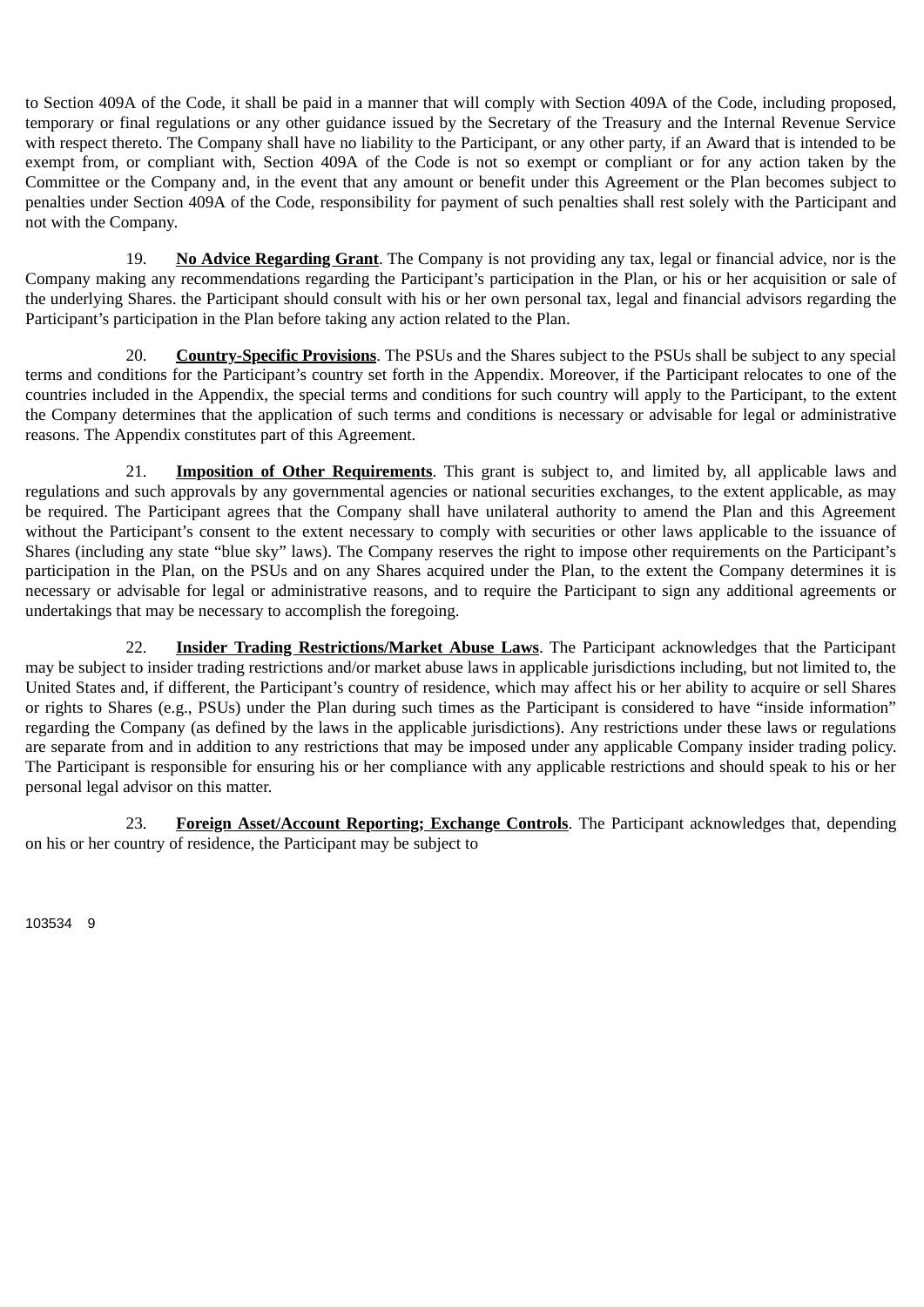foreign asset and/or account reporting requirements and/or exchange controls as a result of the vesting and settlement of the PSUs, the acquisition, holding and/or transfer of Shares or cash resulting from participation in the Plan and/or the opening and maintaining of a brokerage or bank account in connection with the Plan. For example, the Participant may be required to report such assets, accounts, account balances and values and/or related transactions to the tax or other authorities in his or her country. The Participant may also be required to repatriate sale proceeds or other funds received pursuant to the Plan to his or her country through a designated bank or broker and/or within a certain time after receipt. The Participant is responsible for ensuring compliance with any applicable requirements and should speak to his or her personal legal advisor regarding these requirements.

24. **No Secured Rights**. The Participant's right to payments under this Agreement shall not constitute nor be treated as property or as a trust fund of any kind. The Participant's rights are limited exclusively to the right to receive Shares as provided in the Agreement. The Participant shall not have any rights as an owner of the Company with respect to any PSUs granted to Participant. All benefits payable to the Participant shall be payable solely from the general assets of the Company and no separate or special funds shall be established and no segregation of assets shall be made to assure the payment of benefits to Participant. The Participant's rights shall be limited to those rights that are specifically enumerated in the Agreement, and such rights shall be for all purposes, unsecured contractual creditors' rights against the Company only.

25. **Binding Agreement; Assignment; Amendment**. This Agreement shall inure to the benefit of, be binding upon, and be enforceable by the Company and its successors and assigns. The Participant shall not assign any part of this Agreement without the prior express written consent of the Company, which consent may not be unreasonably withheld, conditioned or delayed. The Committee has the right to amend, alter, suspend, discontinue or cancel the PSUs, prospectively or retroactively; provided that no such amendment shall materially and adversely affect the Participant's rights under this Agreement without the Participant's consent, except as provided in Sections 18 and 21 hereof and Section 14 of the Plan.

26. **Headings**. The titles and headings of the various sections of this Agreement have been inserted for convenience of reference only and shall not be deemed to be a part of this Agreement.

27. **Counterparts**. This Agreement may be executed in one or more counterparts, each of which shall be deemed to be an original, but all of which shall constitute one and the same instrument. Counterpart signature pages to this Agreement transmitted by facsimile transmission, by electronic mail in portable document format (.pdf), or by any other electronic means intended to preserve the original graphic and pictorial appearance of a document, will have the same effect as physical delivery of the paper document bearing an original signature.

28. **Further Assurances**. Each party hereto shall do and perform (or shall cause to be done and performed) all such further acts and shall execute and deliver all such other agreements, certificates, instruments and documents as either party hereto reasonably may request in order to carry out the intent and accomplish the purposes of this Agreement and the Plan and the consummation of the transactions contemplated thereunder.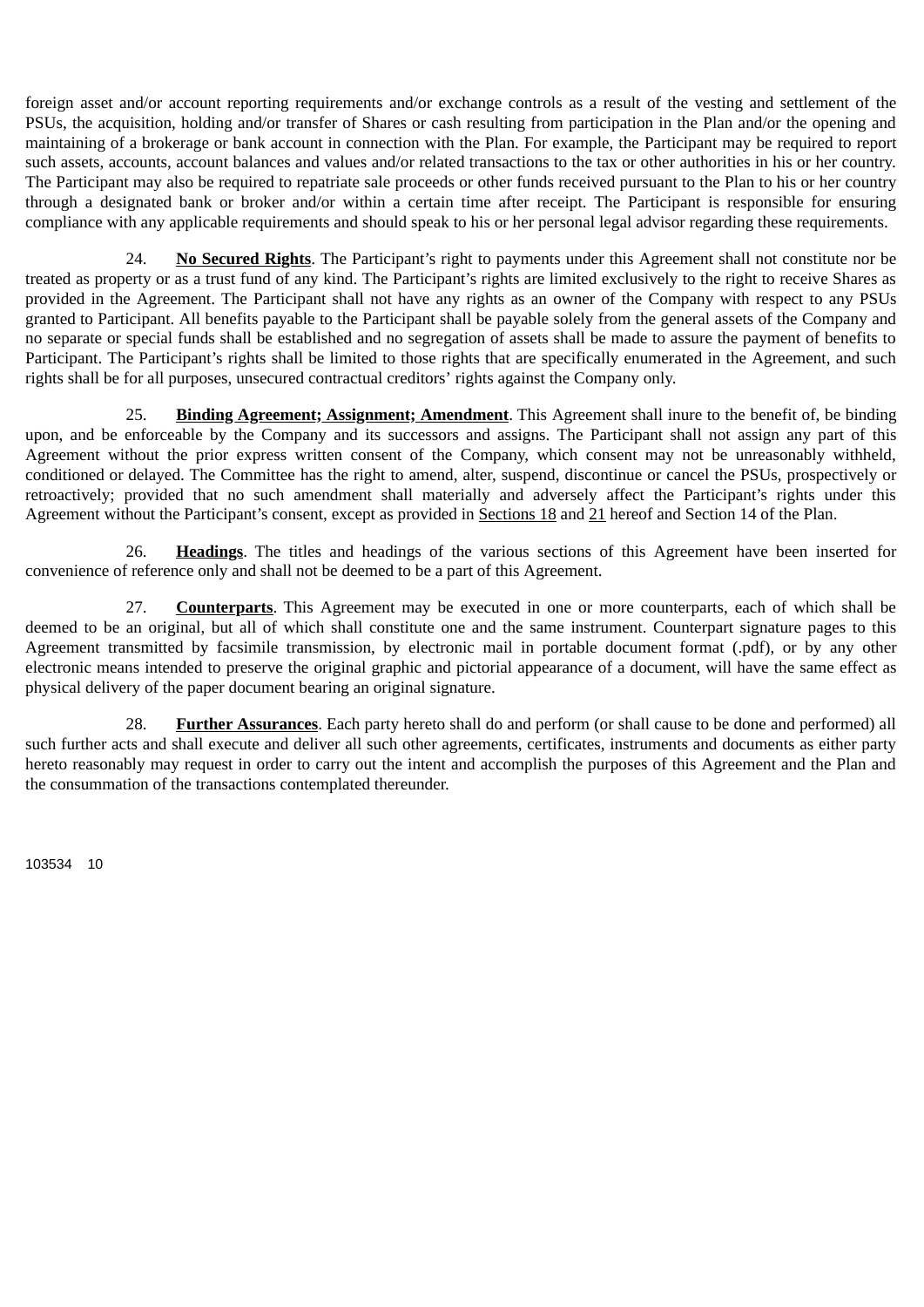29. **Severability**. If any provision of this Agreement is held to be illegal or invalid for any reason, the illegality or invalidity shall not affect the remaining provisions hereof, but such provision shall be fully severable and this Agreement shall be construed and enforced as if the illegal or invalid provision had never been included herein.

30. **Confidentiality**. The Participant agrees to keep strictly confidential and not to disclose to any Person the fact that the Participant has been granted the PSUs or any terms of this Agreement; provided, however, that the Participant may disclose the fact that the Participant has been granted the PSUs and the terms of this Agreement to the Participant's attorney, accountant, spouse or those employees of the Company or its Affiliates who are or will be involved in administering and implementing this Agreement. The Participant specifically acknowledges and agrees to the provisions of Section 10(h) of the Plan (regarding confidentiality and other restrictive covenants).

31. **Acknowledgement & Acceptance within 30 Days**. This grant is subject to acceptance, within 30 days of the Grant Date, by electronic acceptance through the website of Bank of America Merrill Lynch, the Company's share plan administrator, or by signed documents delivered to the Company. **Failure to accept the PSUs within 30 days of the Grant Date may result in cancellation of the PSUs**.

*[Remainder of Page Intentionally Left Blank]*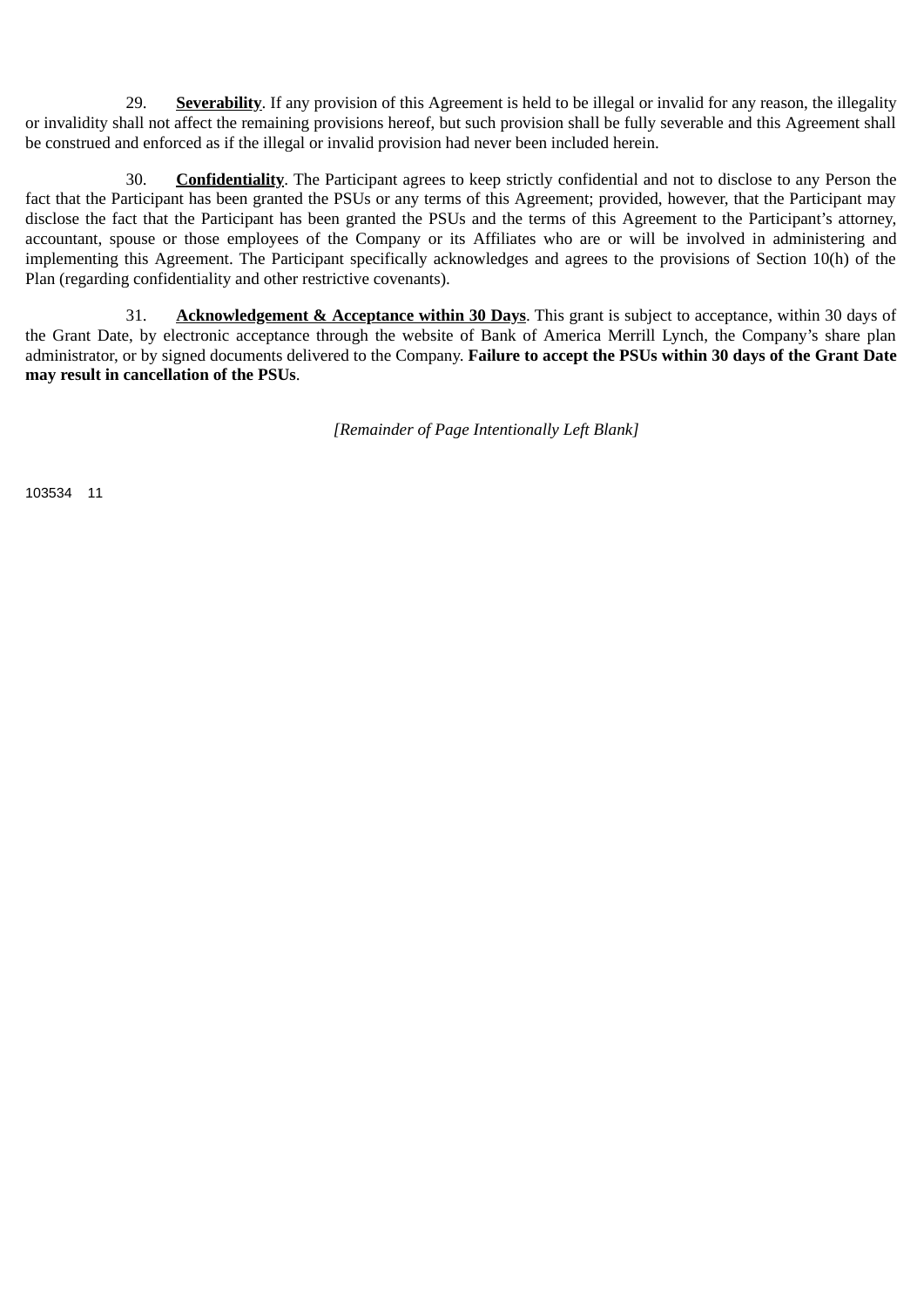By signing below, the Participant hereby acknowledges receipt of the PSUs issued on the Grant Date indicated above, which have been issued under the terms and conditions of the Plan and this Agreement.

WEATHERFORD INTERNATIONAL PLC

By: /s/ Scott C. Weatherholt Name: Scott C. Weatherholt Title: Executive Vice President, General Counsel and Chief Compliance Officer

**Accepted by:** /s/ Girish K. Saligram **Girish K. Saligram**

Date: February 17, 2021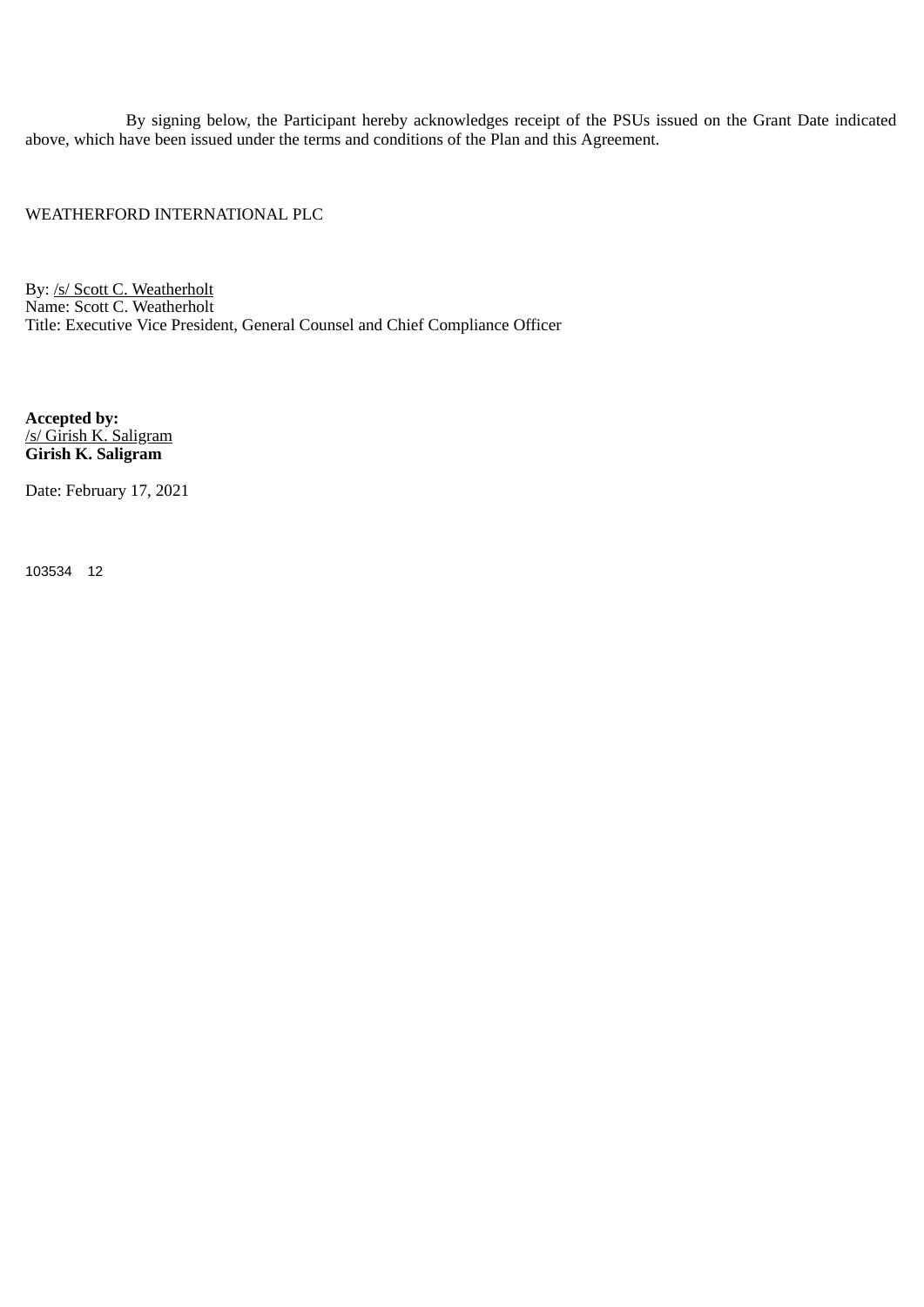# **Exhibit A**

# Performance Goals

Vesting shall occur based upon the achievement of the following price per share of the Company's common stock:

1/3 will vest at a share price of \$3.45

1/3 will vest at a share price of \$3.95

1/3 will vest at a share price of \$4.45

The aforementioned share prices must be achieved and sustained (or increased, but not decreased) for a period of 60 consecutive trading days in order for vesting to occur.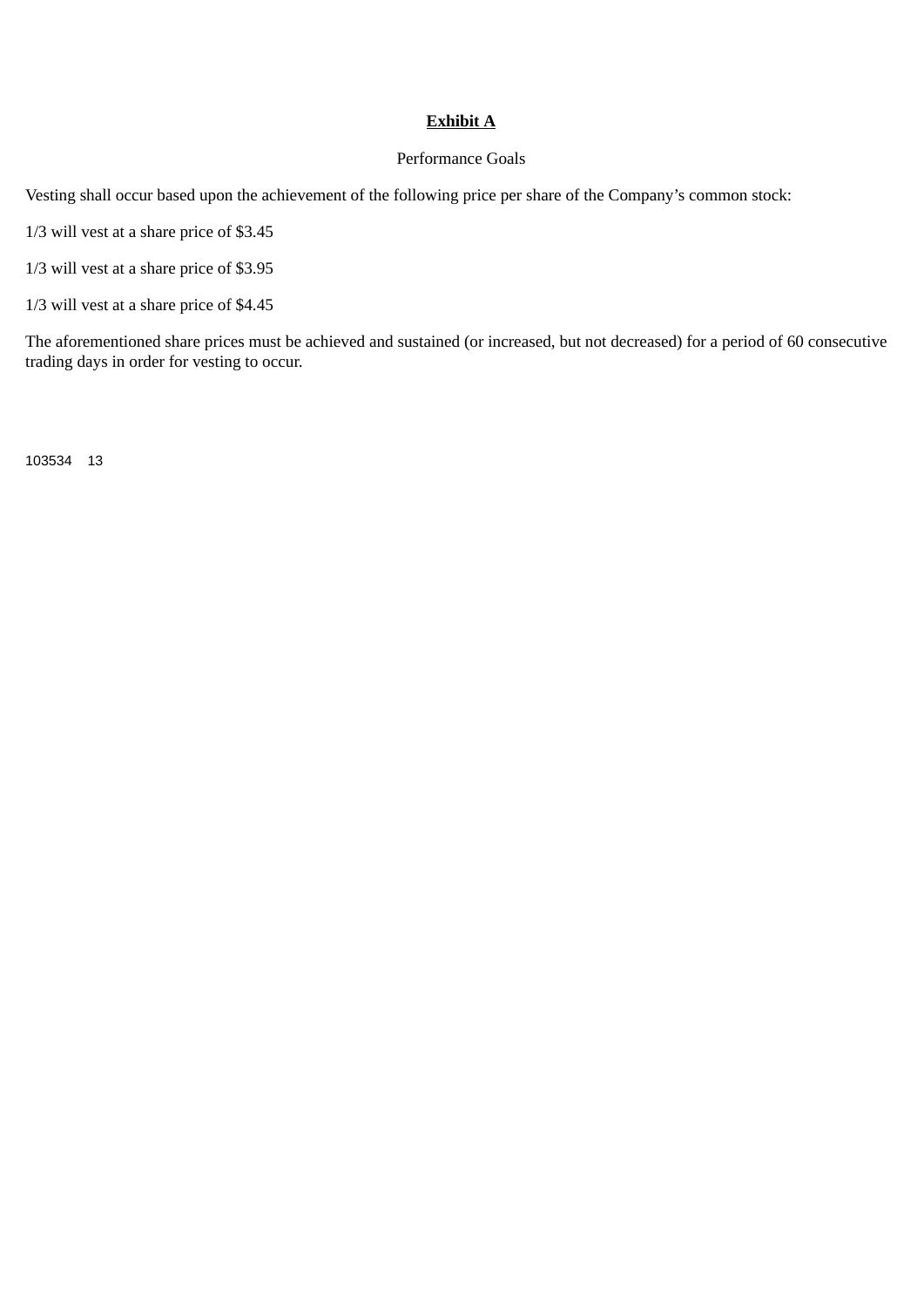# **Appendix**

Not applicable.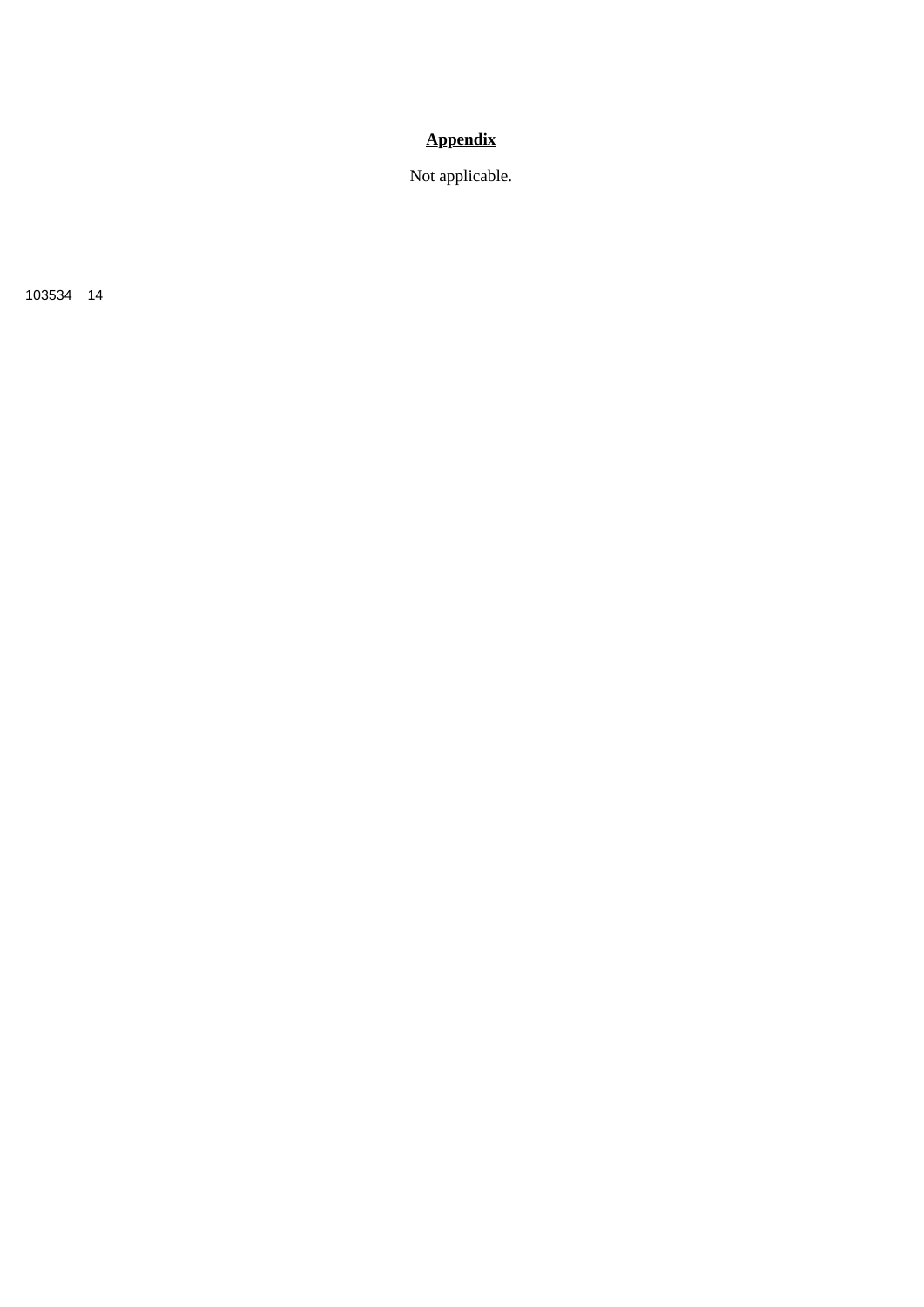# **Significant Subsidiaries**

Listed below are the significant subsidiaries of the Registrant as of December 31, 2020, and the states or jurisdictions in which they are incorporated or organized. The names of other subsidiaries have been omitted from the list below, since they would not constitute, in the aggregate, a significant subsidiary as of December 31, 2020.

| <b>Name of Company</b>                               | <b>Jurisdiction</b>    |
|------------------------------------------------------|------------------------|
| Weatherford Al-Rushaid Co. Ltd.                      | Saudi Arabia           |
| Weatherford Artificial Lift Systems, LLC             | Delaware               |
| Weatherford Canada Ltd.                              | Canada                 |
| Weatherford de Mexico, S. de R.L. de C.V.            | Mexico                 |
| Weatherford Industria e Comercio Ltda.               | <b>Brazil</b>          |
| Weatherford International de Argentina S.A.          | Argentina              |
| Weatherford International Ltd.                       | <b>Bermuda</b>         |
| Weatherford International, LLC                       | Delaware               |
| Weatherford Management Company Switzerland Sarl      | Switzerland            |
| <b>Weatherford Norge AS</b>                          | Norway                 |
| Weatherford Oil Tool GmbH                            | Germany                |
| Weatherford Oil Tool Middle East Limited             | British Virgin Islands |
| Weatherford Products GmbH                            | Switzerland            |
| Weatherford Energy Services Saudi Arabia Co. Ltd.    | Saudi Arabia           |
| Weatherford Switzerland Trading and Development GmbH | Switzerland            |
| Weatherford U.K. Limited                             | England                |
| Weatherford U.S., L.P.                               | Louisiana              |
| Weatherford, LLC                                     | Russia                 |
| Weatherford Well Services L.L.C.                     | Qatar                  |
| WEUS Holding, LLC                                    | Delaware               |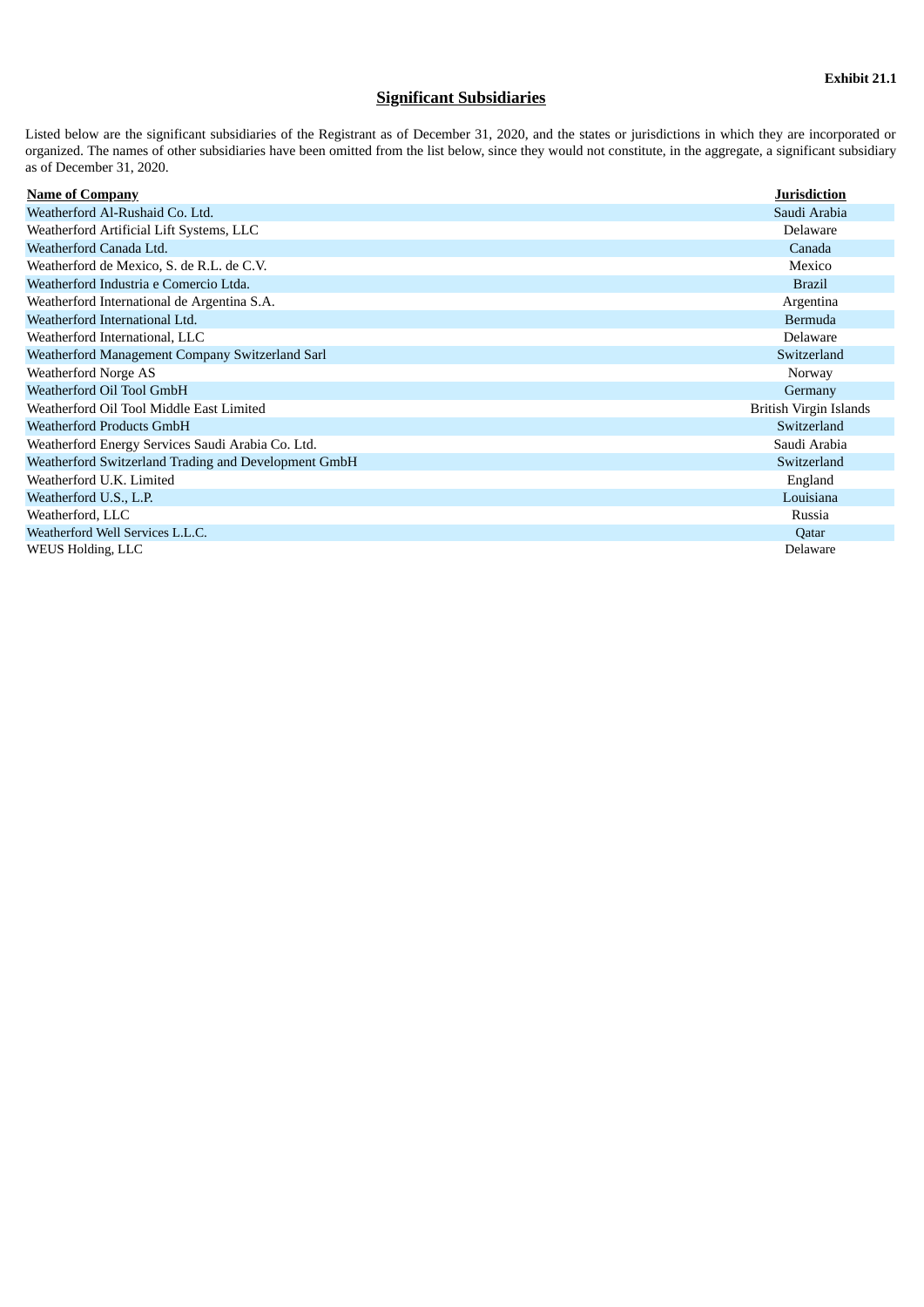### **CERTIFICATION OF CHIEF EXECUTIVE OFFICER**

I, Girishchandra K. Saligram, certify that:

- 1. I have reviewed this annual report on Form 10-K of Weatherford International plc;
- 2. Based on my knowledge, this report does not contain any untrue statement of a material fact or omit to state a material fact necessary to make the statements made, in light of the circumstances under which such statements were made, not misleading with respect to the period covered by this report;
- 3. Based on my knowledge, the financial statements, and other financial information included in this report, fairly present in all material respects the financial condition, results of operations and cash flows of the registrant as of, and for, the periods presented in this report;
- 4. The registrant's other certifying officer and I are responsible for establishing and maintaining disclosure controls and procedures (as defined in Exchange Act Rules 13a-15(e) and 15d-15(e)) and internal control over financial reporting (as defined in Exchange Act Rules 13a - 15(f) and 15d - 15(f)) for the registrant and have:
	- a) designed such disclosure controls and procedures, or caused such disclosure controls and procedures to be designed under our supervision, to ensure that material information relating to the registrant, including its consolidated subsidiaries, is made known to us by others within those entities, particularly during the period in which this report is being prepared;
	- b) designed such internal control over financial reporting, or caused such internal control over financial reporting to be designed under our supervision, to provide reasonable assurance regarding the reliability of financial reporting and the preparation of financial statements for external purposes in accordance with generally accepted accounting principles;
	- c) evaluated the effectiveness of the registrant's disclosure controls and procedures and presented in this report our conclusions about the effectiveness of the disclosure controls and procedures, as of the end of the period covered by this report based on such evaluation; and
	- d) disclosed in this report any change in the registrant's internal control over financial reporting that occurred during the registrant's most recent fiscal quarter (the registrant's fourth fiscal quarter in the case of an annual report) that has materially affected, or is reasonably likely to materially affect, the registrant's internal control over financial reporting; and
- 5. The registrant's other certifying officer and I have disclosed, based on our most recent evaluation of internal control over financial reporting, to the registrant's auditors and the audit committee of the registrant's board of directors (or persons performing the equivalent functions):
	- a) all significant deficiencies and material weaknesses in the design or operation of internal control over financial reporting which are reasonably likely to adversely affect the registrant's ability to record, process, summarize and report financial information; and
	- b) any fraud, whether or not material, that involves management or other employees who have a significant role in the registrant's internal control over financial reporting.

Date: February 19, 2021

/s/ Girishchandra K. Saligram

Girishchandra K. Saligram President and Chief Executive Officer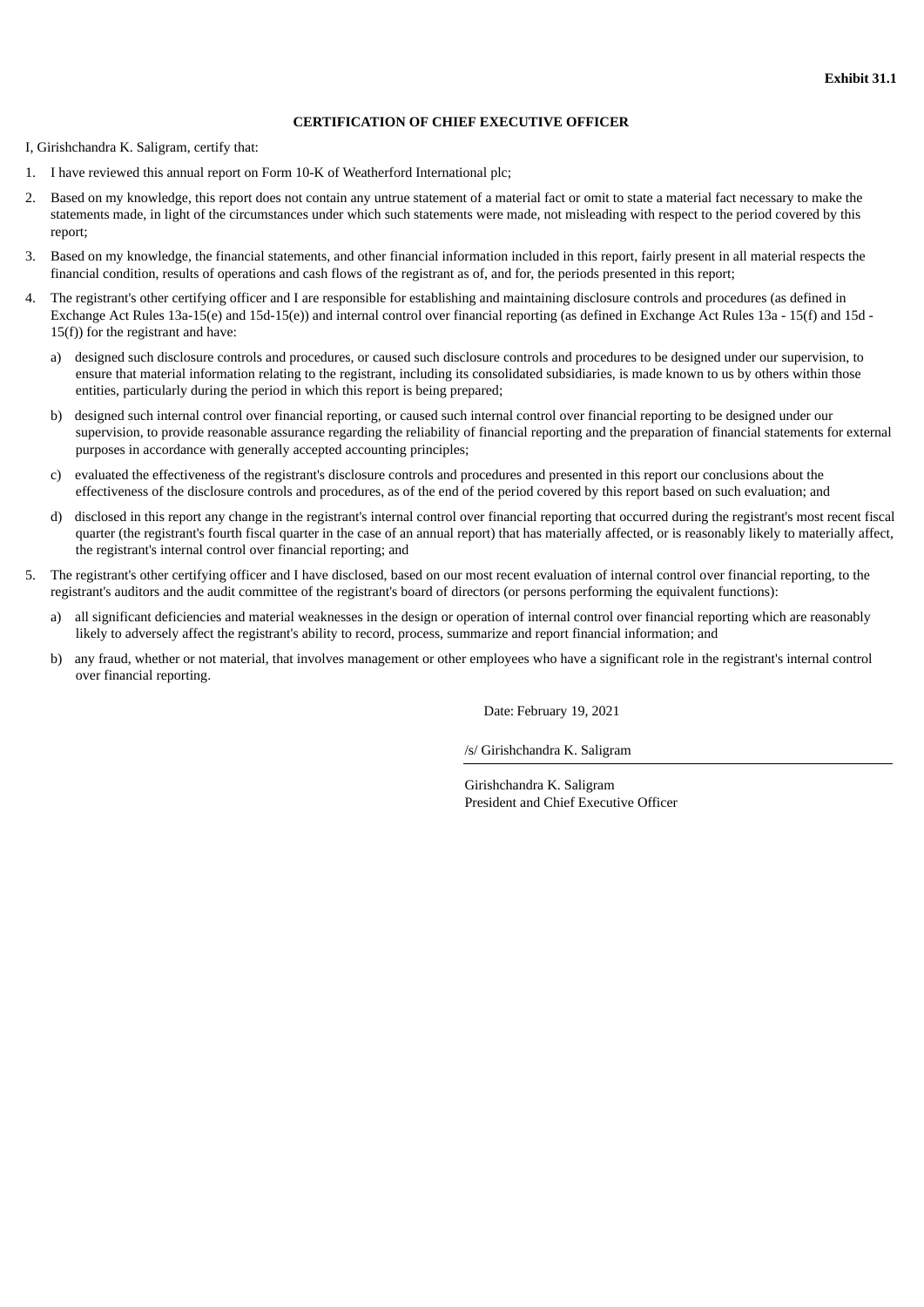### **CERTIFICATION OF CHIEF FINANCIAL OFFICER**

I, H. Keith Jennings, certify that:

- 1. I have reviewed this annual report on Form 10-K of Weatherford International plc;
- 2. Based on my knowledge, this report does not contain any untrue statement of a material fact or omit to state a material fact necessary to make the statements made, in light of the circumstances under which such statements were made, not misleading with respect to the period covered by this report;
- 3. Based on my knowledge, the financial statements, and other financial information included in this report, fairly present in all material respects the financial condition, results of operations and cash flows of the registrant as of, and for, the periods presented in this report;
- 4. The registrant's other certifying officer and I are responsible for establishing and maintaining disclosure controls and procedures (as defined in Exchange Act Rules 13a-15(e) and 15d-15(e)) and internal control over financial reporting (as defined in Exchange Act Rules 13a - 15(f) and 15d - 15(f)) for the registrant and have:
	- a) designed such disclosure controls and procedures, or caused such disclosure controls and procedures to be designed under our supervision, to ensure that material information relating to the registrant, including its consolidated subsidiaries, is made known to us by others within those entities, particularly during the period in which this report is being prepared;
	- b) designed such internal control over financial reporting, or caused such internal control over financial reporting to be designed under our supervision, to provide reasonable assurance regarding the reliability of financial reporting and the preparation of financial statements for external purposes in accordance with generally accepted accounting principles;
	- c) evaluated the effectiveness of the registrant's disclosure controls and procedures and presented in this report our conclusions about the effectiveness of the disclosure controls and procedures, as of the end of the period covered by this report based on such evaluation; and
	- d) disclosed in this report any change in the registrant's internal control over financial reporting that occurred during the registrant's most recent fiscal quarter (the registrant's fourth fiscal quarter in the case of an annual report) that has materially affected, or is reasonably likely to materially affect, the registrant's internal control over financial reporting; and
- 5. The registrant's other certifying officer and I have disclosed, based on our most recent evaluation of internal control over financial reporting, to the registrant's auditors and the audit committee of the registrant's board of directors (or persons performing the equivalent functions):
	- a) all significant deficiencies and material weaknesses in the design or operation of internal control over financial reporting which are reasonably likely to adversely affect the registrant's ability to record, process, summarize and report financial information; and
	- b) any fraud, whether or not material, that involves management or other employees who have a significant role in the registrant's internal control over financial reporting.

Date: February 19, 2021

/s/ H. Keith Jennings

H. Keith Jennings Executive Vice President and Chief Financial Officer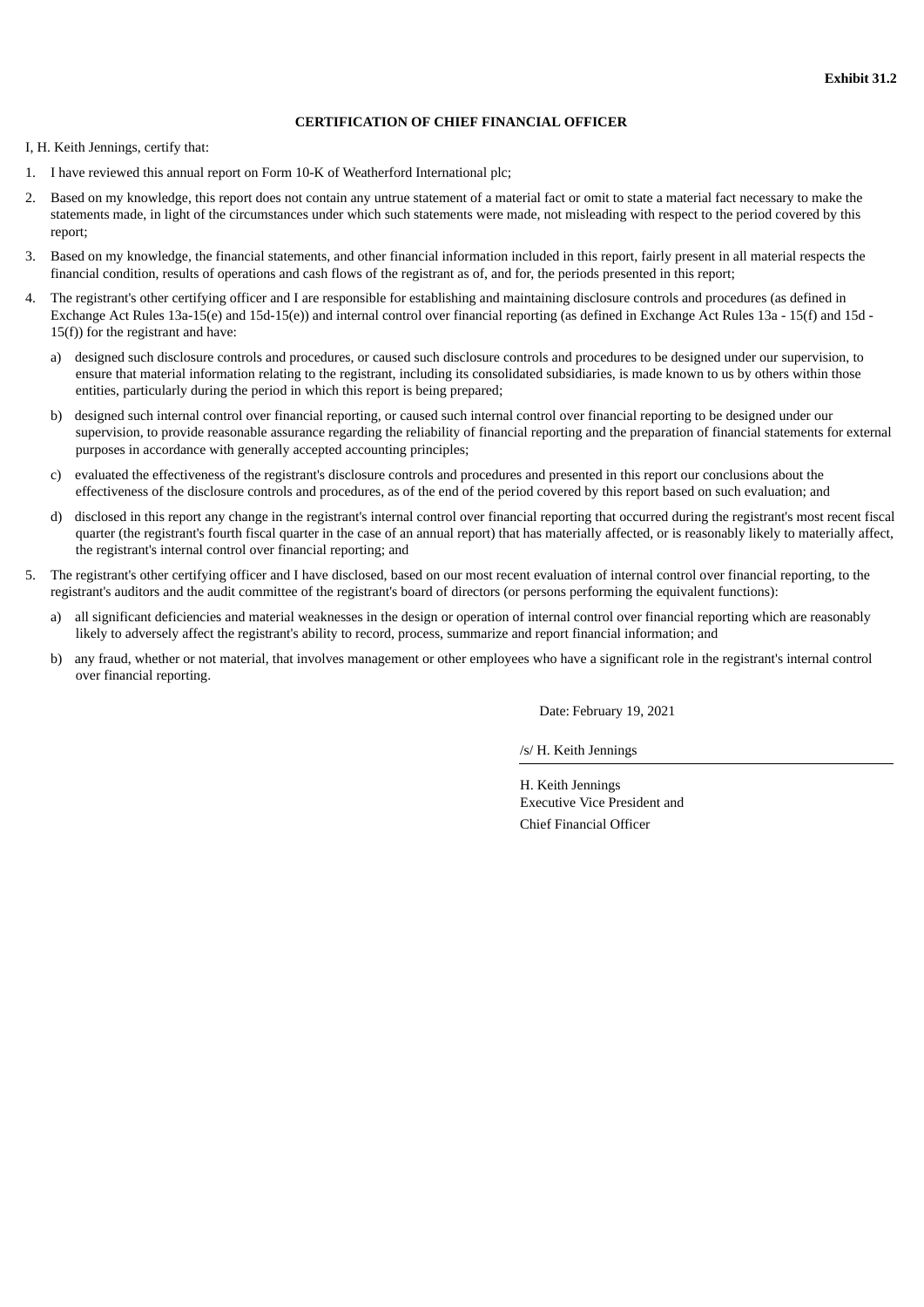#### CERTIFICATION PURSUANT TO 18 U.S.C. SECTION 1350, AS ADOPTED PURSUANT TO

### SECTION 906 OF THE SARBANES-OXLEY ACT OF 2002

In connection with the annual report on Form 10-K of Weatherford International plc (the "Company") for the period ended December 31, 2020 as filed with the Securities and Exchange Commission on the date hereof (the "Report"), I, Girishchandra K. Saligram, Chief Executive Officer of the Company, certify, pursuant to 18 U.S.C. Section 1350, as adopted pursuant to Section 906 of the Sarbanes-Oxley Act of 2002, that:

- (1) The Report fully complies with the requirements of Section 13(a) or 15(d) of the Securities Exchange Act of 1934; and
- (2) The information contained in the Report fairly presents, in all material respects, the financial condition and results of operations of the Company.

#### /s/ Girishchandra K. Saligram

Name: Girishchandra K. Saligram Title: President and Chief Executive Officer Date: February 19, 2021

A signed original of this written statement has been provided to the Company and will be retained by the Company and furnished to the Securities and Exchange Commission or its staff upon request.

The certification the registrant furnishes in this exhibit is not deemed "filed" for purposes of Section 18 of the Securities Exchange Act of 1934, as amended, or otherwise subject to the liabilities of that Section. Registration Statements or other documents filed with the Securities and Exchange Commission shall not incorporate this exhibit by reference, except as otherwise expressly stated in such filing.